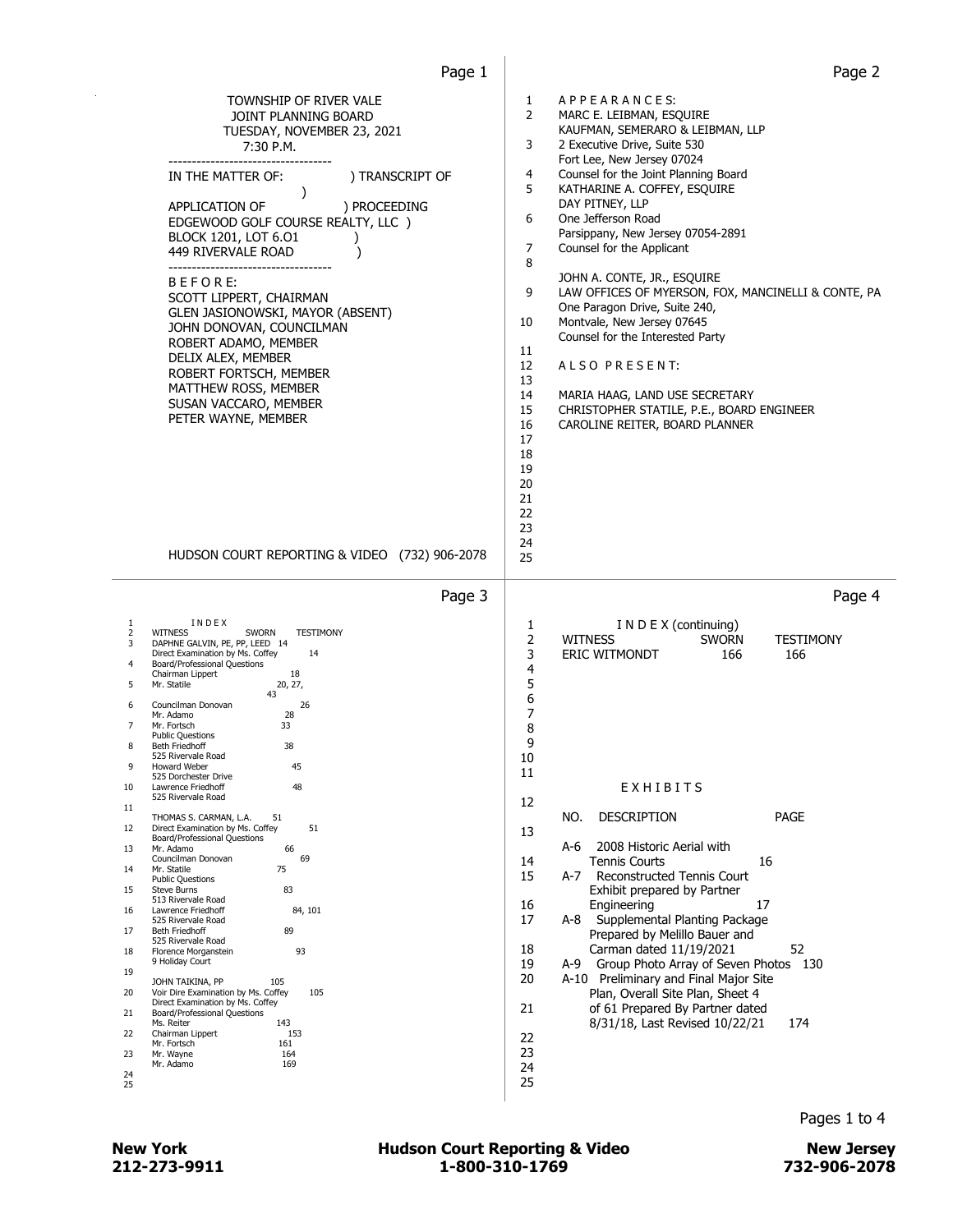| 1  | CHAIRMAN LIPPERT: We have one hearing                 | 1              | everybody muted, please, until it's your turn to      |
|----|-------------------------------------------------------|----------------|-------------------------------------------------------|
| 2  | on tonight, it's the continuation of the application  | 2              | speak.                                                |
| 3  | for Edgewood Golf Club Realty, LLC, Block 1201,       | 3              | If you wish to speak and ask questions,               |
| 4  | Lot 6.01, 449 Rivervale Road.                         | 4              | you will raise your hand and we'll recognize          |
| 5  | This is continued from the November 11                | 5              | everybody.                                            |
| 6  | meeting. We met in person on November 11th. There's   | 6              | The final witness, I understand, will                 |
| 7  | been a variety of opinions about whether or not we    | 7              | be the applicant's planner, and you'll have a chance  |
| 8  | should conduct our meetings in person or virtually    | 8              | to ask questions of the applicant's planner as well.  |
| 9  | and so we decided to try to do both.                  | 9              | And then when the applicant has                       |
| 10 | So at the first hearing on November 11,               | 10             | finished the applicant's presentation, then members   |
| 11 | the applicant presented witnesses and testimony and   | 11             | of the public can then speak and give testimony and   |
| 12 | evidence, and there's a transcript of that proceeding | 12             | say what they'd like about the application. And       |
| 13 | up on the website that's available to everybody, and  | 13             | that's the way we're going to proceed tonight.        |
| 14 | all the documents, the evidence, is also available on | 14             | Mr. Leibman, did I miss anything?                     |
| 15 | the website to everybody.                             | 15             | MR. LEIBMAN: No, you got it all.                      |
| 16 | Tonight the applicant is going to                     | 16             | CHAIRMAN LIPPERT: Okay. All right.                    |
| 17 | continue with its presentation. I understand that     | 17             | So with that, I will recognize                        |
| 18 | the applicant will recall their landscape architect   | 18             | Ms. Coffey and you can proceed.                       |
| 19 | and their architect to review some revisions to the   | 19             | MS. COFFEY: Thank you, Chairman.                      |
| 20 | plans that were made as a result of some of the       | 20             | Are you able to hear me all right?                    |
| 21 | discussion at the last meeting. Those witnesses will  | 21             | CHAIRMAN LIPPERT: Yes.                                |
| 22 | have a chance to ask questions of -- sorry, to answer | 22             | MS. COFFEY: Excellent.                                |
| 23 | questions by board members, and then the public will  | 23             | Good evening, everybody. This is Kate                 |
| 24 | be able to ask those witnesses questions as well.     | 24             | Coffey from Day Pitney --                             |
| 25 | Okay. And so we'd like to have                        | 25             | CHAIRMAN LIPPERT: Actually you're                     |
|    |                                                       |                |                                                       |
|    | Page 7                                                |                | Page 8                                                |
|    |                                                       |                |                                                       |
| 1  |                                                       |                |                                                       |
|    | breaking up a bit.                                    | 1              | final major site plan approval; a major soil movement |
| 2  | MR. LEIBMAN: Yes, it's not very loud.                 | 2              | permit; and a variance approval, including variances  |
| 3  | MS. COFFEY: All right. Let me see if                  | 3              | to permit the midway building height of 35 feet and   |
| 4  | I can make this louder.                               | 4              | two stories where 25 feet and one story is permitted; |
| 5  | Is this better?                                       | 5              | to permit the tennis dome height to be 37 feet where  |
| 6  | CHAIRMAN LIPPERT: No, you're breaking                 | 6              | 25 feet is permitted; to permit a setback of          |
| 7  | up.                                                   | $\overline{7}$ | 17.58 feet to the tennis dome where a setback of      |
| 8  | MS. COFFEY: No, all right.                            | 8              | 25 feet is required, to permit the tennis dome to be  |
| q  | CHAIRMAN LIPPERT: Maybe you can try                   | 9              | approximately 26,136 square feet, exceeding the       |
| 10 | and reconnect?                                        | 10             | maximum permitted square footage; to permit the       |
| 11 | MS. COFFEY: Let me try to reconnect.                  | 11             | midway building to be approximately 13,750 square     |
| 12 | Bear with me one second, I will be right back.        | 12             | feet which exceeds the maximum permitted square       |
| 13 | CHAIRMAN LIPPERT: Okay. All right.                    | 13             | footage, and to permit the tennis dome to be located  |
| 14 | (Brief recess.)                                       | 14             | -- excuse me -- to permit more than three accessory   |
| 15 | MS. COFFEY: Okay. Can you hear me                     | 15             | buildings on the property.                            |
| 16 | now?                                                  | 16             | The Edgewood Country Club is located on               |
| 17 | CHAIRMAN LIPPERT: That's a lot better.                | 17             | Block 2001 in -- Block 2001, Lots 26 and 31 in        |
| 18 | MR. LEIBMAN: Yes.                                     | 18             | Hillsdale, and Block 1201, Lot 6.01 in River Vale.    |
| 19 | MS. COFFEY: Good. Okay. Thank you.                    | 19             | As you said, there were previous                      |
| 20 | And I'm sorry for the bad connection.                 | 20             | hearings. This application only involves the River    |
| 21 | So from the top, good evening,                        | 21             | Vale property, does not involve any of the Hillsdale  |
| 22 | everybody, I am Kate Coffey.                          | 22             | property.                                             |
| 23 | I'm here this evening on behalf of the                | 23             | As the Chairman indicated, we were last               |
| 24 | applicant, Edgewood Golf Course Realty, LLC, in       | 24             | before the board in person on November 11th. The      |
| 25 | connection with its application for preliminary and   | 25             | transcript from that hearing has been posted on the   |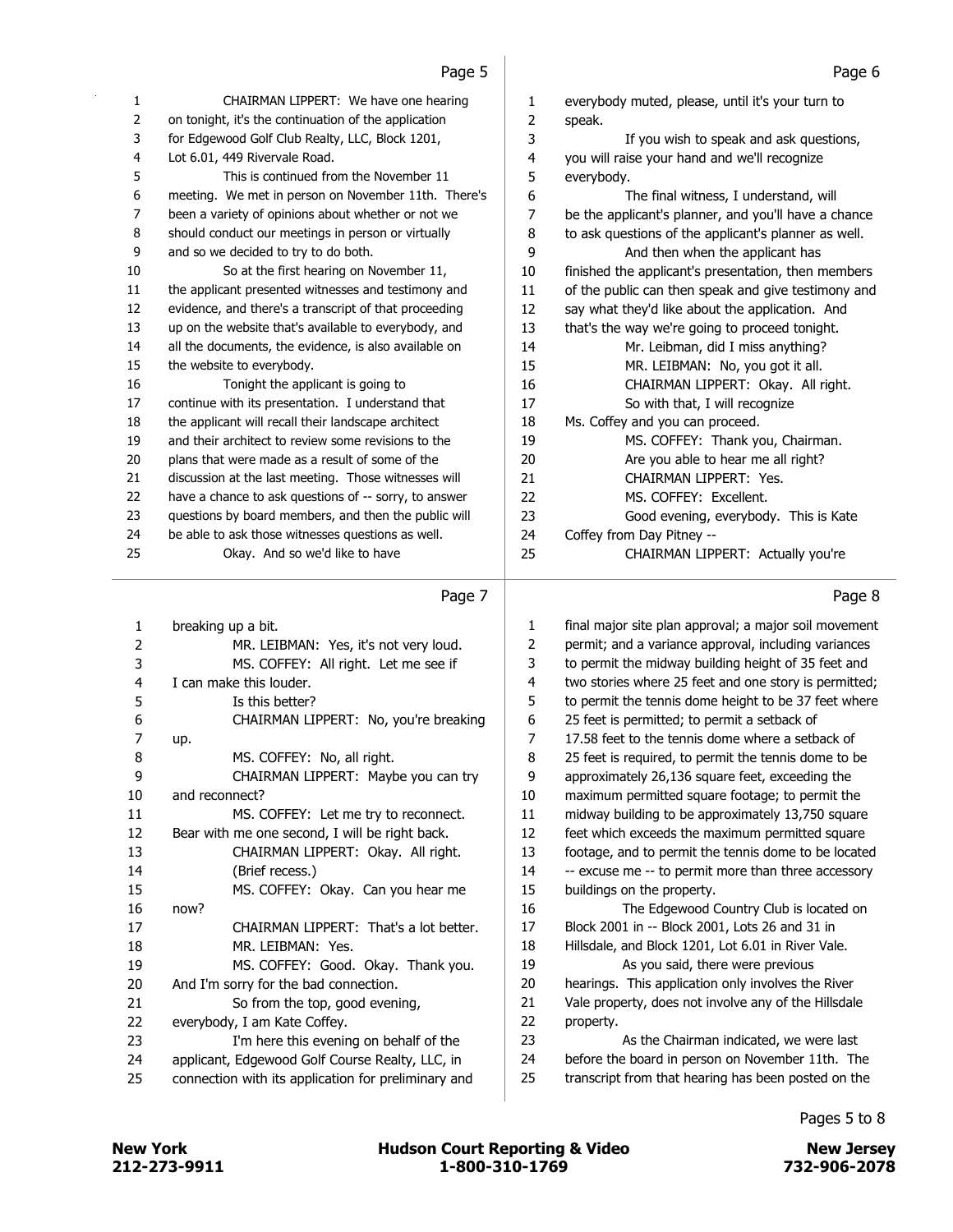| $\mathbf{1}$            | board's website so as to be available for the public                                             | 1                       | have been filed with the board secretary and are also                                                        |
|-------------------------|--------------------------------------------------------------------------------------------------|-------------------------|--------------------------------------------------------------------------------------------------------------|
| 2                       | to review in advance of this hearing.                                                            | $\mathsf{2}\,$          | available on the board's website and will be reviewed                                                        |
| 3                       | On November 11th we provided testimony                                                           | 3                       | in detail by our professionals this evening.                                                                 |
| $\overline{\mathbf{4}}$ | from Eric Witmondt who's a representative of the                                                 | 4                       | By way of preview before we get into                                                                         |
| 5                       | applicant, Daphne Galvin of Partner Engineering and                                              | 5                       | that testimony -- oh, and I should just add one                                                              |
| 6                       | Science who's the project engineer, Wayne Jacques of                                             | 6                       | modification to the Chairman's opening comments. We                                                          |
| 7                       | Jefferson Group Architect who's the project                                                      | 7                       | were expecting additional testimony from our engineer                                                        |
| 8                       | architect, Jan Ligas of Arizon Building System who                                               | 8                       | and our landscape architect this evening with respect                                                        |
| 9                       | provided details on the proposed tennis dome, and Tom                                            | 9                       | to those new exhibits. We're not expecting                                                                   |
| 10                      | Carman of Melillo Bauer Carman Landscape Architects                                              | 10                      | additional testimony from our architect, just to be                                                          |
| 11                      | who is the project architect.                                                                    | $11\,$                  | clear on who's coming.                                                                                       |
| 12                      | All of those witnesses are available                                                             | 12                      | By way of preview, there was some                                                                            |
| 13                      | this evening to address any additional questions from                                            | 13                      | question as to whether there had been tennis courts                                                          |
| 14                      | the public on their testimony from November 11th.                                                | 14                      | in the area where we are proposing reconstructed                                                             |
| 15                      | We will also be providing testimony for                                                          | 15                      | tennis courts and our engineer will confirm that                                                             |
| 16                      | the first time this evening from our professional                                                | 16                      | indeed there really were tennis courts previously in                                                         |
| 17                      | planner, John Taikina of All Things Planning &                                                   | $17\,$                  | that location and how it relates to what's being                                                             |
| 18                      | Development.                                                                                     | 18                      | proposed.                                                                                                    |
| 19                      | Before we get to our new testimony from                                                          | 19                      | We had been asked about impervious                                                                           |
| 20                      | our planner and questions from the public, first, we                                             | 20                      | coverage and the change that this application would                                                          |
| 21                      | have been hard at work trying to respond to a number                                             | 21                      | cause in impervious coverage on the property. We had                                                         |
| 22                      | of the comments and questions that we received on the                                            | 22                      | testified on the 11th that impervious coverage would                                                         |
| 23                      | November 11th hearing.                                                                           | 23                      | be reduced and that it is less than what had been                                                            |
| 24                      | This included a number of improvements                                                           | 24                      | anticipated when the detention basis had been sized                                                          |
| 25                      | to our plans which were depicted on exhibits that                                                | 25                      | in connection with The Fairways application.                                                                 |
|                         | Page 11                                                                                          |                         | Page 12                                                                                                      |
|                         |                                                                                                  |                         |                                                                                                              |
|                         |                                                                                                  |                         |                                                                                                              |
| 1                       | Our engineer is going to be testifying                                                           | 1                       | explain that the reconstructed tennis courts have                                                            |
| $\overline{2}$          | this evening that the impervious coverage resulting                                              | 2                       | been shifted 25 feet from the property line and that                                                         |
| 3                       | from this application is being reduced from what                                                 | 3                       | a landscape buffer has been added into that 25-foot                                                          |
| 4                       | currently exists on the property by approximately                                                | $\overline{\mathbf{4}}$ | area to provide screening from Rivervale Road and the                                                        |
| 5                       | 17,000 square foot, which is approximately 0.4 acres.                                            | 5                       | properties across the street.                                                                                |
| 6                       | We had also been asked about parking                                                             | 6                       | We have also coordinated with                                                                                |
| 7                       | demand, particularly associated with the midway                                                  | 7                       | Mr. Statile's office to provide an infiltration                                                              |
| 8                       | building. Per the zoning code, a total of 84 spaces                                              | 8                       | system and swales to address drainage from the runoff                                                        |
| 9                       | are required for the entire golf club use including                                              | 9                       | associated with the proposed reconstructed tennis                                                            |
| 10                      | all of the associated facilities that we have on-site                                            | 10                      | courts.                                                                                                      |
| 11                      | and were proposing.                                                                              | 11                      | With regard to the existing tennis                                                                           |
| 12                      | In connection with this application we                                                           | 12                      | courts, our engineer will also explain that she's                                                            |
| 13                      | are proposing a total of 370 parking spaces. And as                                              | 13                      | been -- she's coordinated with Mr. Statile on                                                                |
| 14                      | the engineer will explain, this addresses demand from                                            | 14                      | drainage and will be addressing the drainage and                                                             |
| 15                      | the catering facilities which we estimate to be about                                            | 15                      | installing a drain on the property to address runoff                                                         |
| 16                      | 160 parking spaces, golf at approximately 80 spaces,                                             | 16                      | onto Rivervale Road.                                                                                         |
| 17                      | pool, tennis, the midway building and other                                                      | 17                      | With regard to landscaping, our                                                                              |
| 18                      | facilities at 80 spaces, as well as employee and                                                 | 18                      | landscape architect will be walking through the new                                                          |
| 19                      | vendor parking at about 40 spaces.                                                               | 19                      | exhibits we submitted which depict additional                                                                |
| 20                      | And our engineer and our planner will                                                            | 20                      | landscaping that are proposed in multiple areas                                                              |
| 21                      | explain that we expect that a lot of the demand for                                              | 21                      | including the new landscape buffer between the                                                               |
| 22                      | these various facilities will overlap as members and                                             | 22                      | reconstructed tennis courts and Rivervale Road which                                                         |
| 23                      | their guests are utilizing the club together.                                                    | 23                      | include plantings and a berm, as well as north of the                                                        |
| 24<br>25                | With regard to the reconstructed tennis<br>courts, our engineer and our landscape architect will | 24<br>25                | reconstructed tennis courts, new landscaping between<br>the tennis dome and Rivervale Road, as well as plans |

New York **1212-273-9911** 1-800-310-1769 Review York 1273-9911<br>212-273-9911 1-800-310-1769 1-800-310-1769 Review 1-800-310-1769 New York **New York 1988** Hudson Court Reporting & Video

Pages 9 to 12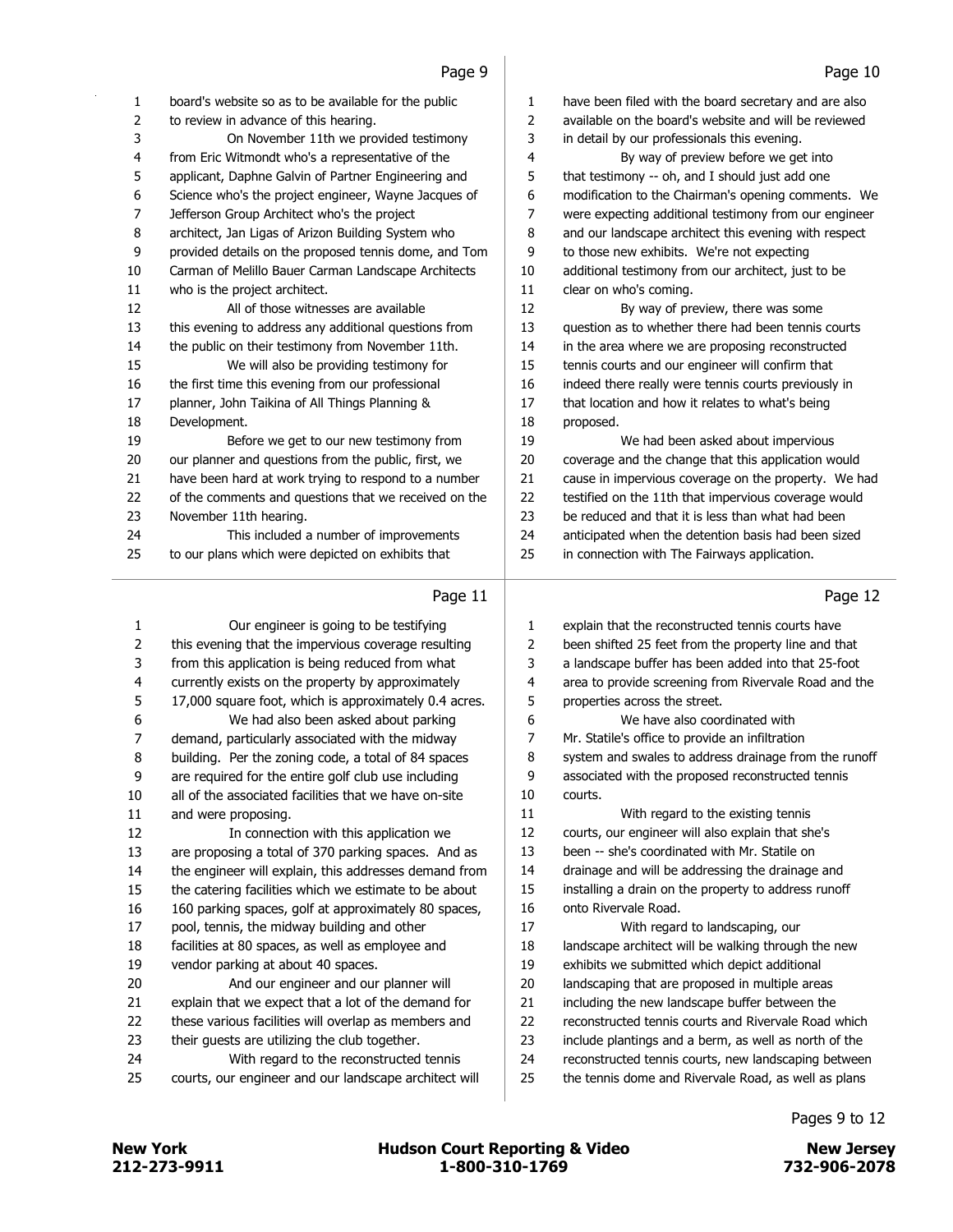|          | Page 13                                               |          | Page 14                                                                                       |
|----------|-------------------------------------------------------|----------|-----------------------------------------------------------------------------------------------|
| 1        | that call to replace the arborvitae with a more       | 1        | declaration of covenants, restrictions and easements                                          |
| 2        | deer-resistant species, along -- landscaping along    | 2        | which sets forth responsibility for maintenance of                                            |
| 3        | the northern property line to fill in where existing  | 3        | the detention basin that was part of The Fairways                                             |
| 4        | plantings are thinner and/or trees are going to be    | 4        | application which had been requested by Mr. Statile.                                          |
| 5        | removed.                                              | 5        | At this point, if it's acceptable to                                                          |
| 6        | And then a continuous landscape buffer                | 6        | the board, I'd ask that we have Ms. Galvin provide                                            |
| 7        | along the fence with 461 Rivervale Road extending     | 7        | additional testimony as to the new exhibits that were                                         |
| 8        | from the ceremony space, along the playground, behind | 8        | submitted.                                                                                    |
| 9        | the snack stand and the neighbor's garage, a single   | 9        | CHAIRMAN LIPPERT: Yes, that's fine.                                                           |
| 10       | tan vinyl fence will also be installed and the        | 10       | And she's already been sworn.                                                                 |
| 11       | existing fencing will be removed.                     | 11       | MS. COFFEY: Thank you.                                                                        |
| 12       | And we've also agreed to install                      | 12       | DAPHNE GALVIN, P.E., P.P., LEED, AP                                                           |
| 13       | additional plantings on the 461 Rivervale Road        | 13       | 611 Industrial Way West, Suite A, Eatontown,                                                  |
| 14       | property to provide additional screening beyond that  | 14       | New Jersey, having been previously sworn,                                                     |
| 15       | shown on the exhibits in our communications with the  | 15       | testifies as follows:                                                                         |
| 16       | property owner there.                                 | 16       | <b>DIRECT EXAMINATION</b>                                                                     |
| 17       | Our landscape architect is also going                 | 17       | BY MS. COFFEY:                                                                                |
| 18       | to be explaining the lighting plan for the lighting   | 18       | Q.<br>Hi, Ms. Galvin.                                                                         |
| 19       | along the path to the tennis dome.                    | 19       | So I think we'll start with the                                                               |
| 20       | Just a few other items I'll note. At                  | 20       | question of the reconstructed tennis courts and                                               |
| 21       | the hearing on November 11th a member of the public   | 21       | whether there ever really were tennis courts on the                                           |
| 22       | had commented about a tree stump on our property      | 22       | property.                                                                                     |
| 23       | along Rivervale Road and the applicant has removed    | 23       | We had said that we were calling them                                                         |
| 24       | it.                                                   | 24       | reconstructed tennis courts because there had been                                            |
| 25       | And we also submitted the recorded                    | 25       | tennis courts there, but a lot of folks were not                                              |
|          | Page 15                                               |          | Page 16                                                                                       |
|          | remembering them, so can you remind us as to where    | 1        | THE WITNESS: Okay. So I -- is                                                                 |
| 1<br>2   | they were, please?                                    | 2        | everybody seeing an aerial display right now.                                                 |
| 3        | А.<br>Sure.                                           | 3        | MS. COFFEY: Yes.                                                                              |
| 4        | I'm actually going to share my screen                 | 4        | THE WITNESS: Okay, fine.                                                                      |
| 5        | if somebody will let me.                              | 5        | I think this would be -- is this going                                                        |
| 6        | MR. LEIBMAN: Okay, so I'm going to let                | 6        | to be considered A-6?                                                                         |
| 7        | you share the screen, I'll just ask you -- when we    | 7        | Is that the next exhibit?                                                                     |
| 8        | ask you to return the screen, obviously return it to  | 8        | MR. LEIBMAN: Let me just look at my                                                           |
| 9        | us.                                                   | 9        | notes.                                                                                        |
| 10       | THE WITNESS: Okay.                                    | 10       | MS. COFFEY: That's what I have.                                                               |
| 11       | MR. LEIBMAN: If people abuse the                      | 11       | MR. LEIBMAN: Yes, A-5 was the overall                                                         |
| 12       | screen sharing then I will shut it down.              | 12       | landscape plan, so this would be A-6.                                                         |
| 13       | So hold on a second, I'm going to hit                 |          |                                                                                               |
| 14       |                                                       |          |                                                                                               |
| 15       |                                                       | 13       | THE WITNESS: Okay.                                                                            |
|          | that right button there. I don't want to share the    | 14       | So this is Exhibit A-6, and it would be                                                       |
|          | screen, I want to let you share the screen.           | 15       | identified as a 2008 Historic Aerial with the tennis                                          |
| 16       | Hold on. I did this yesterday without                 | 16       | courts shown.                                                                                 |
| 17       | any trouble.                                          | 17       | (Whereupon, 2008 Historic Aerial with                                                         |
| 18       | MR. STATILE: I hope everybody's                       | 18       | the Tennis Courts is marked as Exhibit A-6                                                    |
| 19       | emergency generator is ready in case Marc shuts off   | 19       | for identification.)                                                                          |
| 20<br>21 | the power in River Vale on his computer.              | 20       | THE WITNESS: So just to orientate                                                             |
| 22       | MR. LEIBMAN: All right, try it now.                   | 21       | everybody, where my hand is right now running up and                                          |
| 23       | THE WITNESS: Okay.<br>MR. LEIBMAN: There we go.       | 22<br>23 | down on the screen is Rivervale Road (indicating).<br>These are the tennis courts that are in |

- 24 Look what you get for 49.99 a month on 24 question right now. Again, this aerial is from 2008,
	- 25 and we can see that there are three tennis courts in

25 Zoom.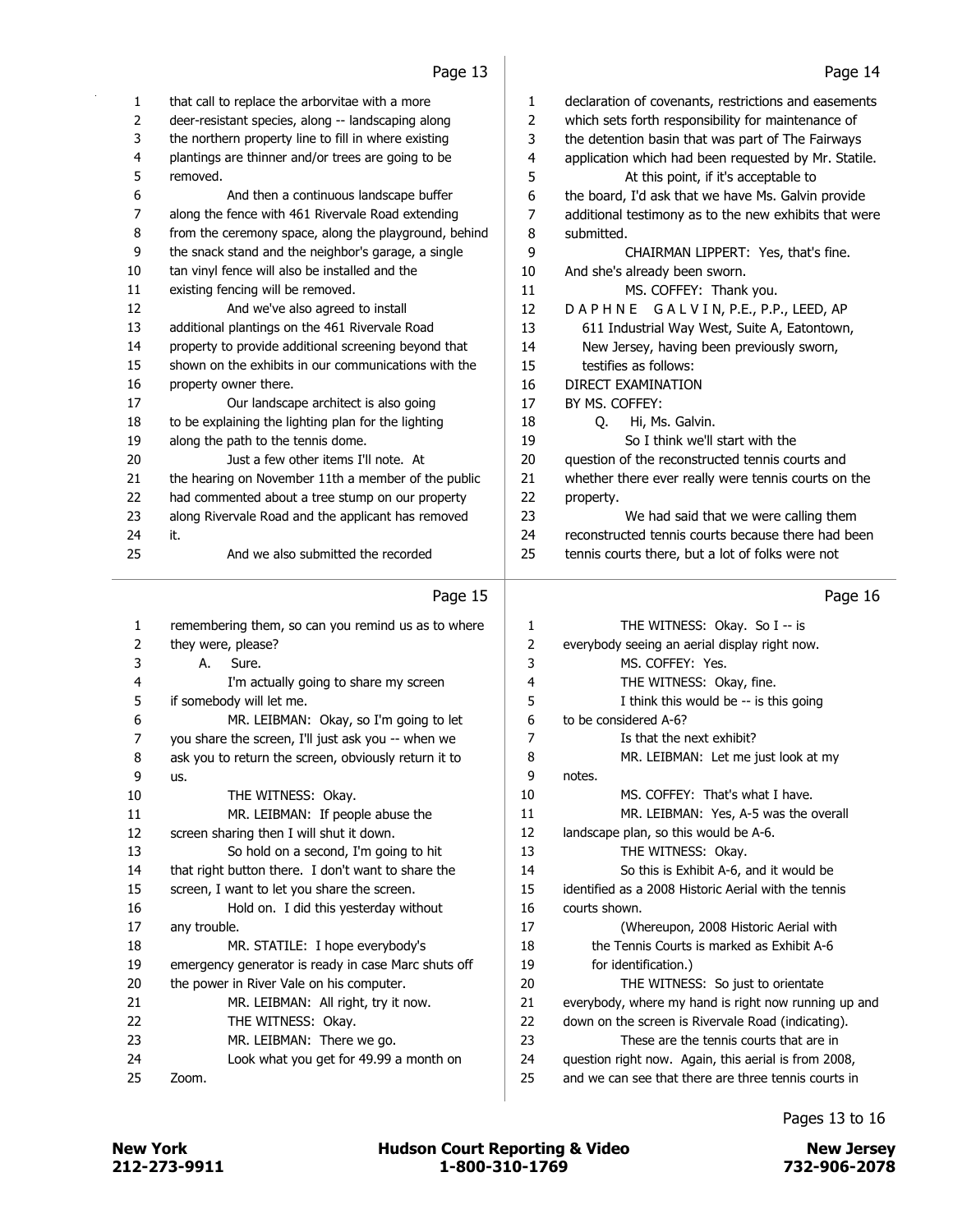| 1              | this location right now (indicating).                 | 1              | marked as Exhibit A-7 for identification.)            |
|----------------|-------------------------------------------------------|----------------|-------------------------------------------------------|
| 2              | Also, you'll see on the -- the tennis                 | $\overline{2}$ | THE WITNESS: It's identified as the                   |
| 3              | court plan for the proposed tennis courts, we've      | 3              | reconstructed tennis court exhibit which is prepared  |
| 4              | identified the location of those previous courts.     | 4              | by Partner Engineering.                               |
| 5              | I do want to make a couple of comments                | 5              | This is in generally the same                         |
| 6              | about these tennis courts. They are slightly south    | 6              | configuration we were just looking at on the aerial.  |
| 7              | of the location where the proposed tennis courts are, | $\overline{7}$ | Along here on the right side is                       |
| 8              | which would be up in this area here (indicating).     | 8              | Rivervale Road running north and south (indicating).  |
| 9              | They're only about 9 feet from the right-of-way of    | 9              | At the bottom of the exhibit there is a               |
| 10             | Rivervale Road whereas the proposed tennis court is   | 10             | dashed line. Those are the previous tennis courts     |
| 11             | going to be 25 feet from Rivervale Road.              | 11             | that were shown on the 2008 aerial, and then shaded   |
| 12             | And they're also larger than the tennis               | 12             | in gray is the proposed tennis courts.                |
| 13             | courts that are proposed. There's three tennis        | 13             | So as I mentioned, the proposed tennis                |
| 14             | courts in the previous condition and only two tennis  | 14             | courts are 25 feet away from Rivervale Road as        |
| 15             | courts are proposed with the new location.            | 15             | compared to the existing tennis courts at 9 feet, and |
| 16             | So did you want -- Kate, did you want                 | 16             | it's also smaller because we're only proposing two    |
| 17             | to move right on to the proposed tennis courts then?  | 17             | tennis courts in this condition, in the proposed.     |
| 18             | MS. COFFEY: I think so.                               | 18             | CHAIRMAN LIPPERT: If I could just                     |
| 19             | So if you can walk us through the                     | 19             | interrupt for a minute.                               |
| 20             | changes to our proposal for the reconstructed tennis  | 20             | Does that 25 feet meet the setback                    |
| 21             | courts, please.                                       | 21             | requirement or is a variance required?                |
| 22             | THE WITNESS: Sure.                                    | 22             | MS. COFFEY: It does meet the setback                  |
| 23             | So this will be Exhibit, I assume, A-7.               | 23             | requirement.                                          |
| 24             | (Whereupon, Reconstructed Tennis Court                | 24             | Our planner can provide additional                    |
| 25             | Exhibit prepared by Partner Engineering is            | 25             | testimony, but we are not seeking a variance with     |
|                | Page 19                                               |                | Page 20                                               |
| 1              | regard to proximity of the proposed tennis courts to  | 1              | opposed to going out to Rivervale Road.               |
| $\overline{2}$ | Rivervale Road.                                       | 2              | Mr. Statile had requested some minor                  |
| 3              | CHAIRMAN LIPPERT: Okay.                               | 3              | grading adjustments regarding the swale which we will |
| 4              | MS. COFFEY: Thank you, Mr. Chairman.                  | 4              | accommodate, and that's our proposal -- oh, there is  |
| 5              | THE WITNESS: So as I mentioned                        | 5              | a detail in the upper left-hand corner which is a     |
| 6              | previously, the tennis courts are proposed to be      | 6              | cross-section of the infiltration system that we're   |
| 7              | 25 feet from the right-of-way line.                   | 7              | proposing; again, the perforated pipe surrounded by a |
| 8              | There is a landscape buffer proposed                  | 8              | stone trench.                                         |
| 9              | within that 25 feet, we've shadowed in the plantings  | 9              | MR. STATILE: Mr. Chairman, to go back                 |
| 10             | that are proposed by the landscape architect and      | 10             | to your question, go back a second, regarding tennis  |

that are proposed by the landscape architect and

 he'll provide greater detail regarding the proposed landscaping buffering. 13 In addition we're proposing, at the south end of the tennis court where my hand is now (indicating), a stormwater infiltration system along the south edge. It's designed to collect and retain the increase in runoff that's generated from a 25-year storm event. 19 The system is a combination of a

 perforated pipe and a stone trench, and that allows for the infiltration of the stormwater into the ground. 23 In addition, we provided drainage swales along the outer edges of the tennis court to

- direct the flow into that infiltration system as
- variances. 23 So, yes, there is a variance for the

18 So in theory, while there's no setback requirement from the right-of-way line, tennis courts aren't allowed within the front yard setback area. That's in our report, No. 8 under the list of

 courts, tennis courts are not permitted within the front yard setback area. Because this is a through 13 lot, it has a frontage on Rivervale Road as well as a 14 local street up around the back property, the tennis courts cannot be within the area of the front yards of the adjacent properties. So I know there's a home

just north of here.

 tennis court and the front yard setback area. That's all.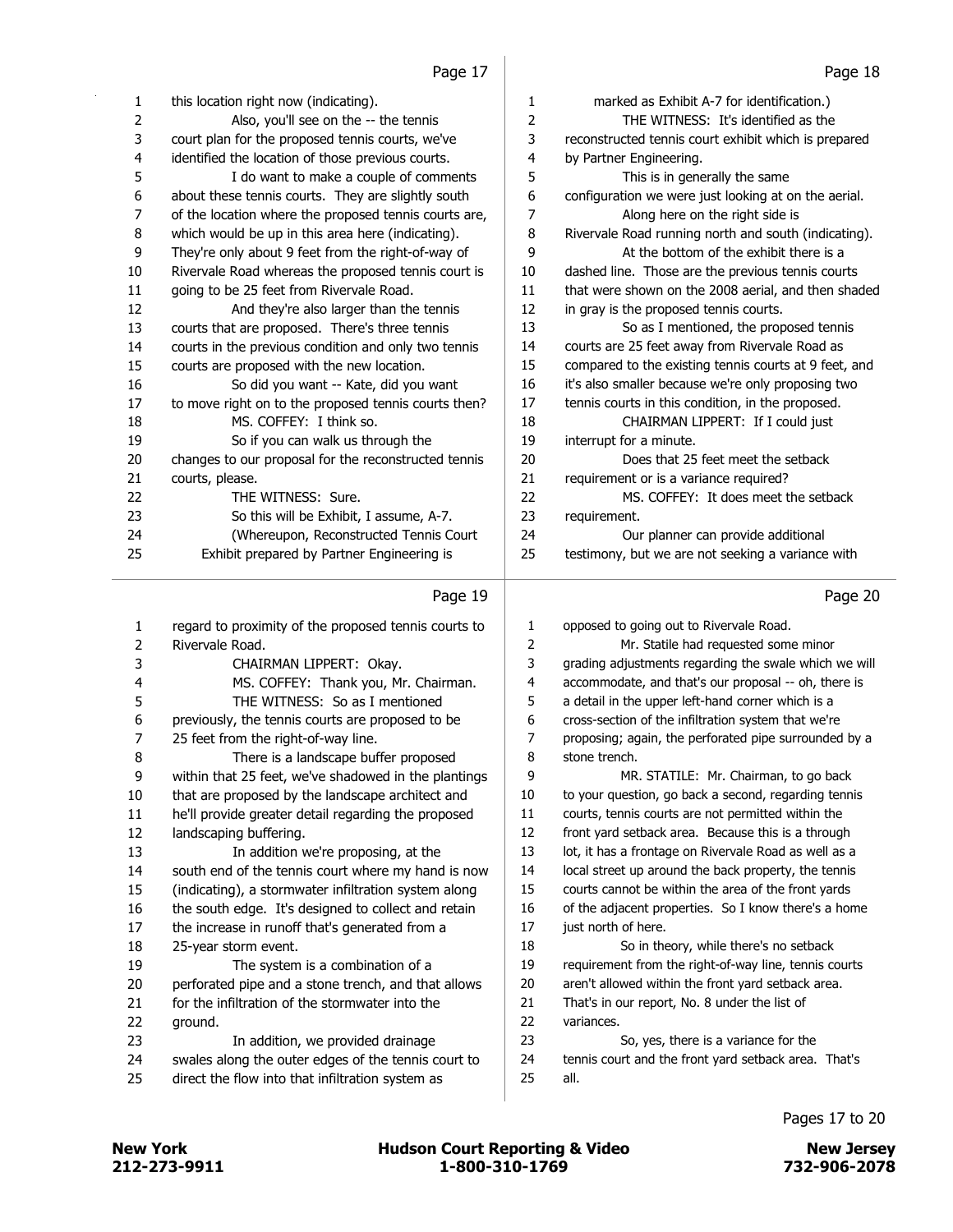|                | دے جوہ ت                                              |                | ے جاتا ہ                                              |
|----------------|-------------------------------------------------------|----------------|-------------------------------------------------------|
| 1              | CHAIRMAN LIPPERT: Thank you.                          | 1              | the property.                                         |
| 2              | MR. STATILE: Okay. That's not a                       | $\overline{c}$ | Can you please explain what impact                    |
| 3              | problem.                                              | 3              | we'll have to impervious coverage.                    |
| 4              | And, Daphne, on your exhibit, I think                 | 4              | А.<br>Sure.                                           |
| 5              | you got a 30-inch diameter pipe along one area and 30 | 5              | I'm just going to go back to the                      |
| 6              | -- I think there's a difference in the diameter of    | 6              | overall exhibit just so there's something to look at. |
| 7              | the pipe between the detail and what's -- am I        | 7              | So with respect to the overall                        |
| 8              | correct about that?                                   | 8              | reduction in impervious, we have looked at the area   |
| 9              | THE WITNESS: Well, no, you know what,                 | 9              | that's actually being disturbed as part of the        |
| 10             | we've identified on the detail that the outer         | 10             | project.                                              |
| 11             | diameter, the total diameter, is 36 inches.           | 11             | As everyone knows, the entire site is                 |
| 12             | MR. STATILE: Okay.                                    | 12             | 142 acres, but of that, only 15 acres is being        |
| 13             | THE WITNESS: So it does reference the                 | 13             | disturbed, which is about 10 percent of the site.     |
| 14             | 30-inch pipe, it has 3-inch walls, the total diameter | 14             | Within that 15 acres there is about                   |
| 15             | is 36 inches.                                         | 15             | three acres of existing impervious surfaces,          |
| 16             | And that's relative to the fact that                  | 16             | primarily in the southeast, which is the area down    |
| 17             | we're providing another 18 inches of stone outside of | 17             | where I'm circling right now (indicating). And        |
| 18             | the outer portion of the pipe.                        | 18             | that's because that's where the buildings, the        |
| 19             | MR. STATILE: Very good.                               | 19             | parking lots, the amenity space, the tennis courts,   |
| 20             | Thank you.                                            | 20             | that's where most of the impervious surfaces are      |
| 21             | THE WITNESS: Yep.                                     | 21             | located.                                              |
| 22             | BY MS. COFFEY:                                        | 22             | Very little impervious is associated                  |
| 23             | Okay. Ms. Galvin, the next question<br>Q.             | 23             | with the existing -- the balance of the site, which   |
| 24             | that we had from November 11th was with regard to     | 24             | is the golf course.                                   |
| 25             | what our proposal was doing to impervious coverage on | 25             | In the proposed (Audio Distortion) as a               |
|                | Page 23                                               |                | Page 24                                               |
| $\mathbf{1}$   | result of the various improvements, there will be a   | 1              | the existing zoning ordinance, 84 spaces are          |
| 2              | reduction in impervious of about 4/10ths of an acre,  | 2              | required. Correct?                                    |
| 3              | which is the 17,000 square feet that you had          | 3              | That's correct.<br>А.                                 |
| 4              | mentioned earlier.                                    | 4              | And can you tell us about how many<br>O.              |
| 5              | As part of that reduction, the                        | 5              | spaces the applicant is proposing and how we see that |
| 6              | impervious surfaces -- and let me zoom in a little    | 6              | matching up to anticipated parking demand at the      |
| $\overline{7}$ | bit on this -- the impervious surfaces routed to the  | $\overline{7}$ | club?                                                 |
| 8              | retention pond which is located over on the left side | 8              | А.<br>Sure.                                           |
| 9              | of the sheet, this is the retention pond for The      | 9              | The applicant anticipates that they                   |
| 10             | Fairways development, with respect to that pond, that | 10             | need a total of 360 parking spaces. That's the total  |
| 11             | was approved during the townhouse application, we're  | 11             | number that I had testified to last time.             |
| 12             | reducing the amount of impervious that had been       | 12             | The breakdown of that 360 spaces is 160               |
| 13             | designed into that system. That results in a reduced  | 13             | spaces for the maximum 350-person wedding or banquet  |
| 14             | volume of stormwater running to the pond.             | 14             | event; another 80 spaces for the golf course; another |
| 15             | In addition, there's some surface                     | 15             | 80 spaces for the pool, tennis, midway building and   |
| 16             | drainage up in the -- over in the easterly portion of | 16             | other amenity spaces; 40 spaces to the south of the   |
| 17             | the site here (indicating) that just drains           | 17             | main driveway which would be just off the bottom of   |
| 18             | undetained into the Rivervale Brook and there's a     | 18             | the sheet right here, the bottom of Exhibit A-1       |
| 19             | slight reduction in impervious there also.            | 19             | (indicating).                                         |
| 20             | So overall, you've got about a 4/10ths                | 20             | And that's for employees or vendors                   |
| 21             | of an acre reduction in impervious surfaces.          | 21             | should they need those spaces if the rest of the      |

 of an acre reduction in impervious surfaces. 22 Q. Thank you.

- 23 Ms. Galvin, another question that we
- had was asking about the parking program for the
- property. Pursuant to the current -- or pursuant to

Pages 21 to 24

parking area is -- is full.

23 I did want to mention that the

 breakdown -- the total number that I just discussed, that 360, is the same that I discussed the last time,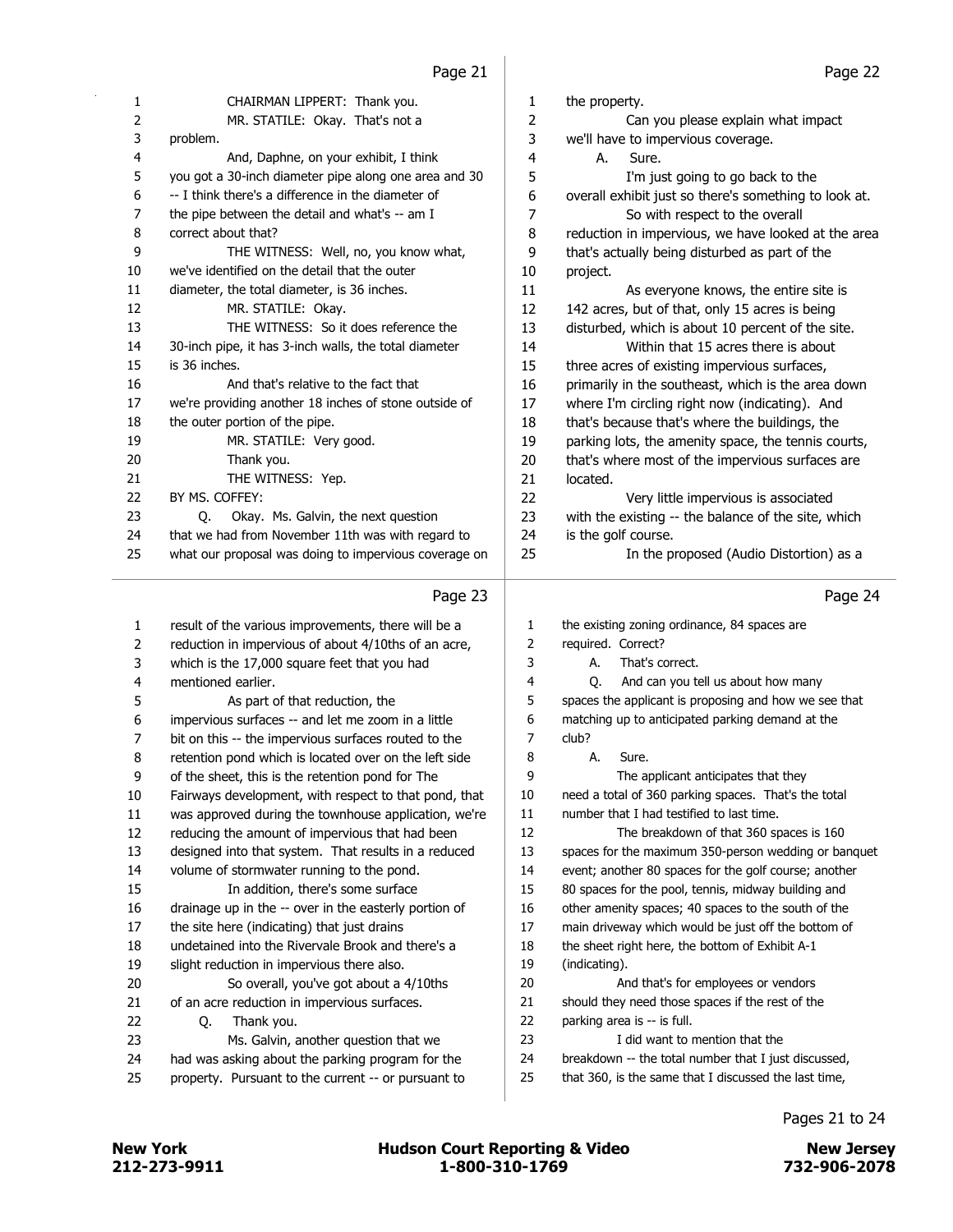| 1                       | but we did modify the breakdown between the amenity   | 1      | valet parking which could probably -- could handle    |
|-------------------------|-------------------------------------------------------|--------|-------------------------------------------------------|
| 2                       | spaces and the spaces to the south just based on      | 2      | more parking spaces because they can park more        |
| 3                       | further communications with the -- with the applicant | 3      | efficiently during a valet -- with a valet service.   |
| 4                       | and coordination on the demand for the spaces.        | 4      | So 370 spaces proposed and a demand --                |
| 5                       | I also wanted to note that it's                       | 5      | maximum demand of 360.                                |
| 6                       | anticipated that there will be an overlap between the | 6      | Q. Thank you, Ms. Galvin.                             |
| 7                       | various uses.                                         | 7      | MS. COFFEY: Mr. Chairman, those were                  |
| 8                       | For example, one car could bring into                 | 8      | the items that we were planning on covering that were |
| 9                       | the site adults to play golf, children to -- to use   | 9      | new from Ms. Galvin's testimony on November 11th.     |
| 10                      | the pool facility and then later on the family meets  | 10     | I am happy to pause here, where we can                |
| 11                      | and has a meal together in the restaurant.            | 11     | move on to the new materials that our landscape       |
| 12                      | The demand is also lessened by                        | 12     | architect submitted and have him explain those.       |
| 13                      | different ride-share services and also because some   | 13     | CHAIRMAN LIPPERT: Well, I think I want                |
| 14                      | of the members will be coming from The Fairways       | 14     | to open it up to questions from board members --      |
| 15                      | townhouse development and some of them will walk.     | 15     | MS. COFFEY: Sure.                                     |
| 16                      | So overall we expect that the demand                  | 16     | CHAIRMAN LIPPERT: And then we'll open                 |
| 17                      | will be a little bit less.                            | $17\,$ | it up to questions from the public for this witness.  |
| 18                      | And then the total number of spaces                   | 18     | MS. COFFEY: Okay.                                     |
| 19                      | proposed is 370 which is consistent with what I had   | 19     | CHAIRMAN LIPPERT: So board members                    |
| 20                      | testified before. There's 309 spaces in the main      | 20     | have questions?                                       |
| 21                      | parking lot, as you enter the site, and then there's  | 21     | COUNCILMAN DONOVAN: Mr. Chairman, it's                |
| 22                      | another 61 spaces in the southern lot, again, down    | 22     | Mr. Donovan. I have one, and the question is the      |
| 23                      | off the edge of the sheet here (indicating) just      | 23     | change in impervious coverage, is that -- can you     |
| 24                      | beyond the main entrance.                             | 24     | tell me is that a change in the materials you're      |
| 25                      | And that area can also be used for                    | 25     | using or are you actually eliminating some kind of    |
|                         | Page 27                                               |        | Page 28                                               |
|                         |                                                       |        |                                                       |
| 1                       | concrete walkways or patio --                         | 1      | existing building is uncontrolled runoff.             |
| 2                       | THE WITNESS: Sure.                                    | 2      | THE WITNESS: Correct.                                 |
| 3                       | COUNCILMAN DONOVAN: -- or is it simply                | 3      | MR. STATILE: Okay.                                    |
| $\overline{\mathbf{4}}$ | a change to some sort of a pervious paver or --       | 4      | As well as portions of the extended                   |
| 5                       | THE WITNESS: No, it's primarily                       | 5      | parking lot. I think that's also being routed to the  |
| 6                       | associated with converting a hard surface such as a   | 6      | detention pond.                                       |
| 7                       | walkway or a pavement area or a building, rooftop     | 7      | THE WITNESS: That's correct.                          |
| 8                       | building, to a grass-type surface.                    | 8      | MR. STATILE: All right, thank you.                    |
| 9                       | So there is no -- at this point I don't               | 9      | CHAIRMAN LIPPERT: Other board members                 |
| 10                      | think any of the areas are intended to be grass       | 10     | with questions?                                       |
| 11                      | pavers or any type of different surfaces --           | $11\,$ | Mr. Adamo?                                            |
| 12                      | COUNCILMAN DONOVAN: Okay.                             | 12     | MR. ADAMO: Yes, please, thank you.                    |
| 13                      | THE WITNESS: -- it's generally either                 | 13     | Question, is the current -- the current               |
| 14                      | concrete or asphalt versus a grass surface.           | 14     | maintenance buildings that are on Piermont, are those |
| 15                      | COUNCILMAN DONOVAN: Okay, thank you.                  | 15     | part of this application in the sense of it's on the  |

Pages 25 to 28 25 MR. ADAMO: But that facility has

17 THE WITNESS: It's -- it is on the same 18 lot. It's on Lot 6.01. There's no -- it's off the 19 sheet, just to orientate everybody. It's down in

21 It's off the lower corner of the sheet,

23 But there's no proposed changes to that

16 MR. STATILE: Also, the existing midway

22 THE WITNESS: Yeah, that's correct.

24 MR. STATILE: Okay. So it will be 25 controlling up to the detention pond where the

17 building, the runoff is not controlled. 18 The -- you can correct me if I am 19 wrong, Daphne, the proposed midway building, I 20 believe you've got that routed to the detention pond.

21 **Is that correct?** 

23 That's correct.

16 same lot and block?

20 this area over here (indicating).

24 area as part of this application.

22 left corner of the sheet.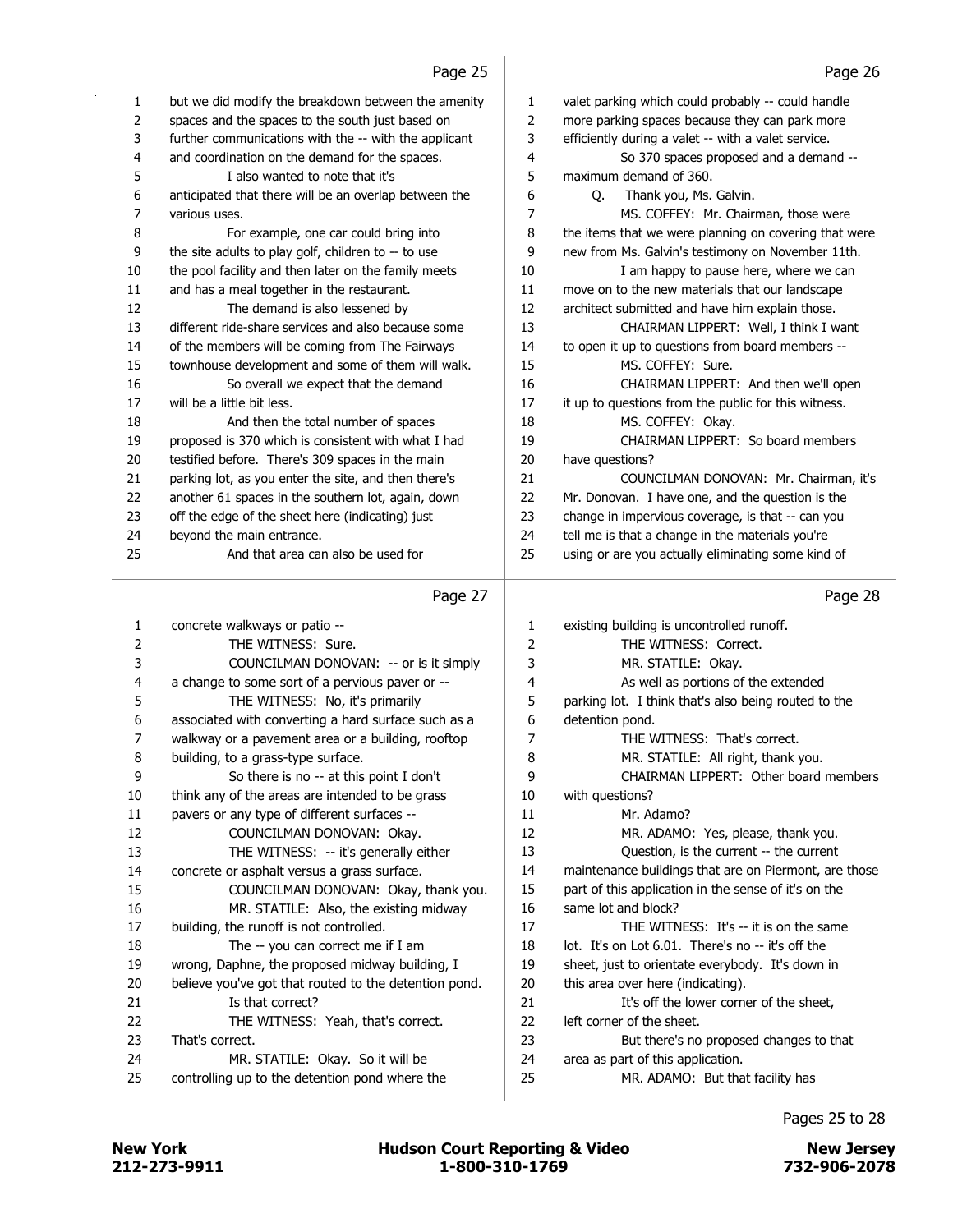| 1  | parking spaces.                                       | 1  | they be part of the application so in -- in          |
|----|-------------------------------------------------------|----|------------------------------------------------------|
| 2  | Is that correct?                                      | 2  | calculating the total number -- so when this moves   |
| 3  | THE WITNESS: That's correct.                          | 3  | forward or however the vote goes and it goes in a    |
| 4  | MR. ADAMO: So wouldn't -- would those                 | 4  | resolution, isn't that all part of the parking of    |
| 5  | parking spaces be part of this application's total    | 5  | this property and the application should be complete |
| 6  | number of parking spaces?                             | 6  | in the sense of showing the entire property and all  |
| 7  | THE WITNESS: Those parking spaces,                    | 7  | the parking that's associated with the property.     |
| 8  | because they're associated with the maintenance       | 8  | THE WITNESS: Technically those parking               |
| 9  | facility, were not counted in the -- in the spaces    | 9  | spaces were approved as part of the previous         |
| 10 | being provided over on the -- the -- I'll call it the | 10 | application.                                         |
| 11 | amenities side of the facility, over in the main      | 11 | I think we could add to the plan a note              |
| 12 | parking lot where the clubhouse, the midway building, | 12 | indicating how many parking spaces are associated    |
| 13 | pool facility, the tennis courts, those parking       | 13 | with the maintenance facility even though there's no |
| 14 | spaces are -- are dedicated to the -- to the          | 14 | changes to that -- to the number of spaces.          |
| 15 | maintenance facility.                                 | 15 | MR. ADAMO: Well, I guess I'll ask it                 |
| 16 | MS. COFFEY: And, Ms. Galvin, those                    | 16 | to our board consultants.                            |
| 17 | spaces aren't being counted towards the 370, correct. | 17 | When we normally hear an application,                |
| 18 | THE WITNESS: That's correct.                          | 18 | don't we hear the application to its complete metes  |
| 19 | They're not counted in the count.                     | 19 | and bounds and all the coverages and parking and     |
| 20 | MR. ADAMO: But isn't -- isn't that                    | 20 | setbacks as -- as one piece of property and it's all |
| 21 | property -- aren't those facilities part of this      | 21 | treated as one?                                      |
| 22 | application in the sense that they're part of the     | 22 | MR. STATILE: Well, you can.                          |
| 23 | whole application.                                    | 23 | The only thing I prefer being                        |
| 24 | THE WITNESS: No --                                    | 24 | compartmented is I do not want any use of those      |
| 25 | MR. ADAMO: Shouldn't they -- shouldn't                | 25 | spaces by the maintenance building or the COAH       |

#### Page 31

| $\mathbf{1}$ | building to be commingled with anything going on at   | 1              | buildings is 14 parking spaces, correct.              |
|--------------|-------------------------------------------------------|----------------|-------------------------------------------------------|
| 2            | the amenities area.                                   | $\overline{2}$ | THE WITNESS: That's correct.                          |
| 3            | In other words, if the applicant falls                | 3              | MS. COFFEY: So if we wanted to up --                  |
| 4            | short on their estimate of demand for parking, I      | 4              | the grand total of parking spaces on the property,    |
| 5            | don't want the valets thinking they can run the cars  | 5              | inclusive of the maintenance buildings, that would    |
| 6            | around the corner down to the affordable housing area | 6              | put us at 384 parking spaces.                         |
| 7            | which may have excess parking or around the back of   | 7              | THE WITNESS: That's correct.                          |
| 8            | the maintenance building and start stacking vehicles  | 8              | MR. ADAMO: All right. So my next                      |
| 9            | down in that area there.                              | 9              | question is how many -- how many -- how many primary  |
| 10           | Yes, it's all one property. I mean,                   | 10             | buildings and accessory structures are on the overall |
| 11           | the uses are all pretty distinct. The maintenance     | 11             | property?                                             |
| 12           | building is certainly different than the COAH -- the  | 12             | THE WITNESS: Can we defer that to the                 |
| 13           | COAH building's on a separate property. Excuse me.    | 13             | planner?                                              |
| 14           | The maintenance building is distinct in its use       | 14             | MS. COFFEY: Yes, I was just going to                  |
| 15           | compared to the -- the amenities areas, the dining    | 15             | say, I think that that may be a better question for   |
| 16           | areas as well as the midway building.                 | 16             | the planner in terms of being able to delineate       |
| 17           | So, I mean, yes, Daphne can certainly                 | 17             | what's a principal versus what's an accessory         |
| 18           | add an extra table to that effect, you know, it is    | 18             | structure, but we will make sure he covers it.        |
| 19           | one piece of property in totality, all the buildings  | 19             | MR. ADAMO: So when you've testified                   |
| 20           | should be counted y together as accessory buildings   | 20             | that 84 parking spaces are required, how was -- and   |
| 21           | or the principal buildings and the accessory          | 21             | that's -- that's not including the maintenance        |
| 22           | buildings, so there's a little bit of a mix in that   | 22             | buildings because that wasn't part of that            |
| 23           | respect, yes.                                         | 23             | conversation, how was the 84 calculated?              |
| 24           | MS. COFFEY: And, Ms. Galvin, the                      | 24             | THE WITNESS: Yes, the 84 is based on                  |
| 25           | number of spaces associated with the maintenance      | 25             | the ordinance requirement, and the ordinance requires |
|              |                                                       |                |                                                       |

Page 32

Pages 29 to 32

212-273-9911 1-800-310-1769 732-906-2078 New York **New York COULD Hudson Court Reporting & Video** New Jersey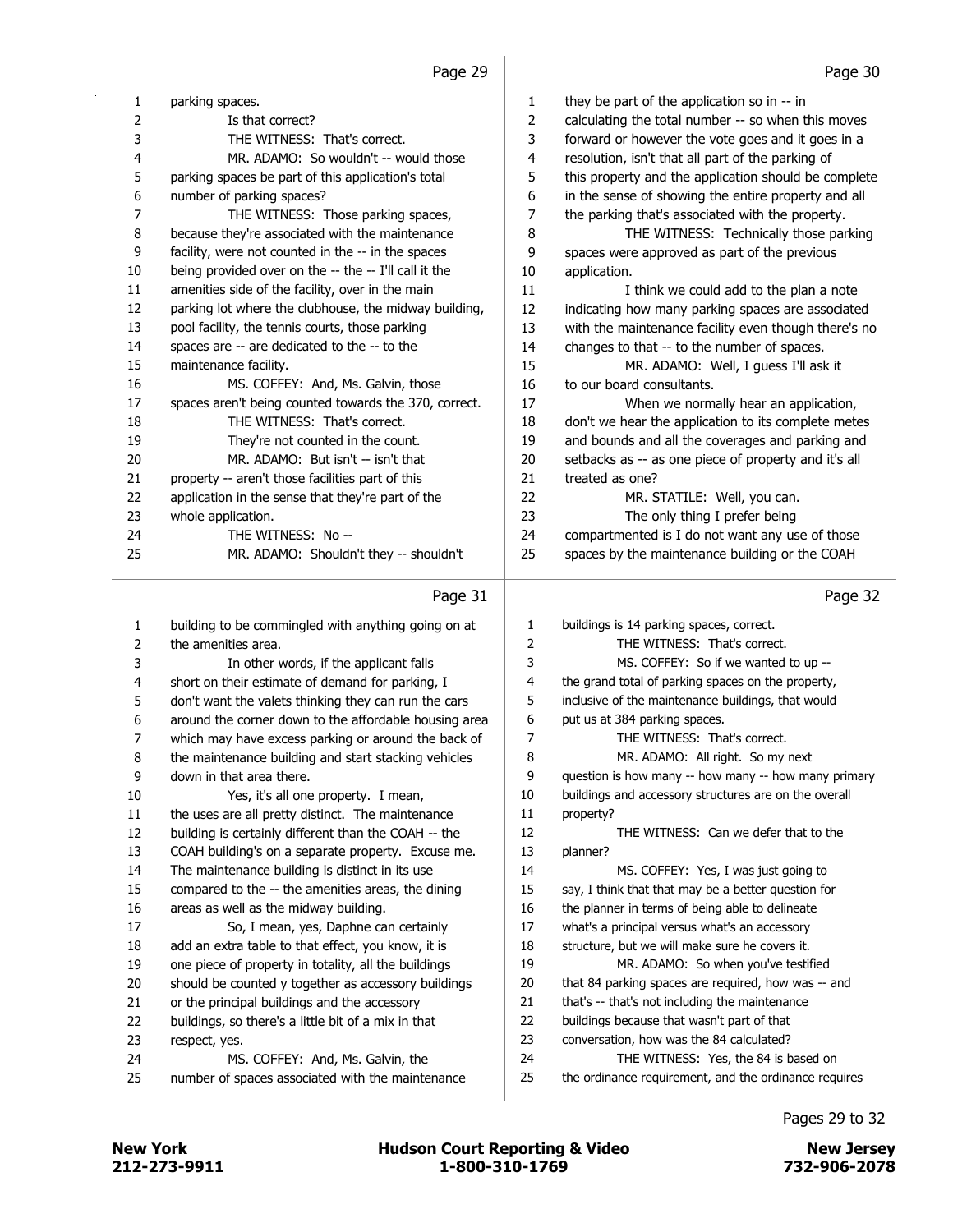|        | Page 33                                                       |                | Page 34                                                                   |
|--------|---------------------------------------------------------------|----------------|---------------------------------------------------------------------------|
| 1      | four parking spaces per golf hole and then one per            | 1              | function. And, you know, to say you have 373 or 77                        |
| 2      | driving range tee, so that comes to a total of 84             | $\overline{2}$ | parking spaces in total and not having something to                       |
| 3      | spaces.                                                       | 3              | judge that on -- and fair enough if the ordinance is                      |
| 4      | MR. ADAMO: And our zoning code doesn't                        | 4              | based on a golf course just having tees and driving                       |
| 5      | have a requirement for a restaurant.                          | 5              | ranges, fair enough.                                                      |
| 6      | THE WITNESS: That's correct.                                  | 6              | But it just seems to -- to know if                                        |
| 7      | MS. COFFEY: Just to clarify, it                               | $\overline{7}$ | there's enough parking it would be, kind of, adequate                     |
| 8      | doesn't have any requirement associated with the              | 8              | to know, based on the facility usage and I just -- I                      |
| 9      | clubhouse restaurant.                                         | 9              | find that interesting.                                                    |
| 10     | THE WITNESS: Right.                                           | 10             | MR. FORTSCH: Robert, Bob Fortsch.                                         |
| 11     | MS. COFFEY: You have requirements for                         | 11             | Can you hear me?                                                          |
| 12     | your restaurants open to the public.                          | 12             | MR. ADAMO: Yes.                                                           |
| 13     | THE WITNESS: Right. But not for this                          | 13             | MR. FORTSCH: Okay. I think they have                                      |
| 14     | parcel.                                                       | 14             | more parking than their competitors. They've got                          |
| 15     | MR. ADAMO: And if we were to --                               | 15             | more parking than White Beeches, Knickerbocker,                           |
| 16     | obviously it's a private club, but what would the             | 16             | Arcola.                                                                   |
| 17     | zoning ordinance require for parking for a restaurant         | 17             | From what I can see right now they've                                     |
| 18     | and a catering facility.                                      | 18             | got more parking than those other competitors.                            |
| 19     | THE WITNESS: I don't know. I don't                            | 19             | MR. STATILE: Yes, the parking                                             |
| 20     | know what the ordinance says for those standards.             | 20             | standards -- parking standards, our ordinance                             |
| 21     | MR. ADAMO: I don't know, I just find                          | 21             | provides for restaurants, taverns, bars, lounges and                      |
| 22     | it interesting that -- you know, I know it's a                | 22             | similar establishments, the greater of one space per                      |
| 23     | private facility, don't get me wrong, these are               | 23             | two-and-a-half seats or one space per 50 square feet                      |
| 24     | multiple accessory buildings.                                 | 24             | of gross floor area.                                                      |
| 25     | They, obviously, have a use and a                             | 25             | Also, if you didn't classify in those                                     |
|        |                                                               |                |                                                                           |
|        |                                                               |                |                                                                           |
|        | Page 35                                                       |                | Page 36                                                                   |
|        |                                                               |                |                                                                           |
| 1      | terms, the ordinance says any other use not otherwise         | 1<br>2         | there going to be a probability that both buildings                       |
| 2      | herein provided, one space for each 150 square feet           |                | will be used simultaneously.                                              |
| 3      | of gross area.                                                | 3<br>4         | The applicant says no.                                                    |
| 4<br>5 | So if it's not on the list, it's 150                          | 5              | If that's the case, then I would use                                      |
| 6      | per -- one space per 150 square feet area. So you             | 6              | the greater of the two buildings to make my                               |
| 7      | could use that standard, apply it to the midway               | 7              | determination on parking. Obviously that would be<br>the greatest demand. |
| 8      | building, I suppose, as well as the existing banquet<br>hall. | 8              | So whether the existing banquet                                           |
| 9      | You could do that as a gross total. I                         | 9              | facility has -- I don't know how much space is in                         |
| 10     | doubt there's enough -- I doubt there's enough space          | 10             | that building -- requires X spaces versus the midway                      |
| 11     | to meet that -- spaces to meet that standard if both          | 11             | building requires X spaces, whichever yields the                          |
| 12     | uses were to be deemed, you know, used                        | 12             | maximum would be the number you'd probably want to                        |
| 13     | simultaneously.                                               | 13             | use to see if there's a variance requirement for                          |
| 14     | We could certainly run those numbers                          | 14             | parking. I think that's the -- I think that would be                      |
| 15     | and come up with those numbers and see where that             | 15             | the way to look at it.                                                    |
| 16     | puts us.                                                      | 16             | Yes, if you just had purely a golf                                        |
| 17     | MR. ADAMO: So is it -- Mr. Statile, is                        | 17             | course with just, you know, a golf course with a                          |
| 18     | it required to figure the -- those facilities to a            | 18             | driving range, you know, then you'd go back to -- you                     |
| 19     | parking count to -- to clean up the application or is         | 19             | fall back to the other standard.                                          |
| 20     | it not required?                                              | 20             | But the fact that there's the golf                                        |
| 21     | MR. STATILE: You know, I would -- I                           | 21             | course, plus the midway building, plus the banquet                        |
| 22     | would have to -- I think the board would have to make         | 22             | hall, you know, you got three distinct uses going on                      |
| 23     | a determination whether they believe there's enough           | 23             | here.                                                                     |
| 24     | division between the uses in -- let's say just                | 24             | So I would leave it to the board if you                                   |
| 25     | talking about the amenities side first, you know, is          | 25             | want them to make the -- work the count both ways and                     |

Pages 33 to 36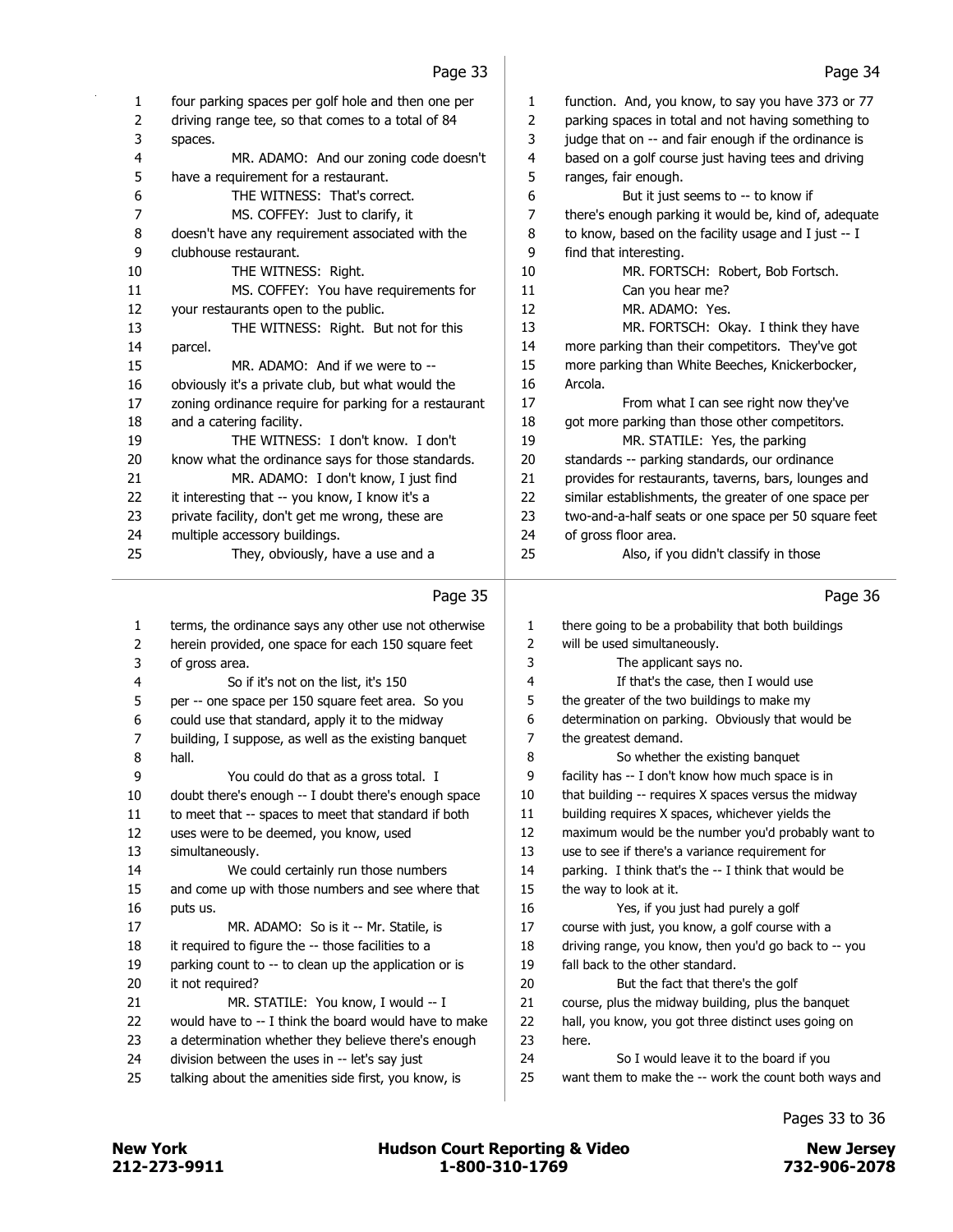| 1  | see which one is the maximum, I suppose. That would   | 1              | we should open up to questions from the public.   |
|----|-------------------------------------------------------|----------------|---------------------------------------------------|
| 2  | be the way to look at it.                             | 2              | MR. LEIBMAN: I agree.                             |
| 3  | MR. ROSS: Hey, Chris, if I may.                       | 3              | Can we get the screen released?                   |
| 4  | MR. STATILE: Sure.                                    | 4              | THE WITNESS: Yes.                                 |
| 5  | MR. ROSS: The code, 142.273, doesn't                  | 5              | CHAIRMAN LIPPERT: So if a member of               |
| 6  | that also require factoring in one parking space per  | 6              | the public has a question, raise your hand, wave. |
| 7  | employee as well when doing the calculation?          | 7              | Ms. Friedhoff, I see you waving, so you           |
| 8  | MR. STATILE: Well, it depends if you                  | 8              | can unmute and proceed.                           |
| 9  | -- it depends how you look at it.                     | 9              | MS. FRIEDHOFF: Okay, thank you.                   |
| 10 | If you're not going to classify it as a               | 10             | Well, first I want to thank you for               |
| 11 | restaurant or a tavern, a bar, et cetera, then you go | 11             | having this meeting as a Zoom meeting.            |
| 12 | to the default is, you know, is one space for every   | 12             | As you know, I was very -- I argued for           |
| 13 | 150 square feet. That's your default basically.       | 13             | it strenuously.                                   |
| 14 | And it's pretty strict standard, 150                  | 14             | I would like to ask the witness right             |
| 15 | square feet is pretty strict.                         | 15             | now, and maybe Mr. Statile can help with this     |
| 16 | MS. COFFEY: And I do think our planner                | 16             | question --                                       |
| 17 | is going to be providing additional testimony as to   | 17             | MR. LEIBMAN: Ms. Friedhoff, can we                |
| 18 | this question.                                        | 18             | just get your first name for the record, please.  |
| 19 | CHAIRMAN LIPPERT: Thank you.                          | 19             | MS. FRIEDHOFF: Yes, it's Beth,                    |
| 20 | Mr. Adamo, any more questions?                        | 20             | $B-E-T-H.$                                        |
| 21 | MR. ADAMO: No, I'm good right now.                    | 21             | MR. LEIBMAN: Thank you. And your                  |
| 22 | CHAIRMAN LIPPERT: Any other board                     | 22             | address, please.                                  |
| 23 | members?                                              | 23             | MS. FRIEDHOFF: 525 Rivervale Road in              |
| 24 | (No Response.)                                        | 24             | River Vale.                                       |
| 25 | CHAIRMAN LIPPERT: Mr. Leibman, I think                | 25             | I abut the golf course directly and I             |
|    | Page 39                                               |                | Page 40                                           |
| 1  | am a historic property that's, like, federally, state | 1              | MS. FRIEDHOFF: Okay.                              |
| 2  | and locally.                                          | $\overline{2}$ | CHAIRMAN LIPPERT: Mr. Statile, do you             |

| 2  | and locally.                                          | 2  | CHAIRMAN LIPPERT: Mr. Statile, do you                |
|----|-------------------------------------------------------|----|------------------------------------------------------|
| 3  | MR. LEIBMAN: Okay.                                    | 3  | have an answer to that?                              |
| 4  | MS. FRIEDHOFF: Okay. So I would just                  | 4  | MR. STATILE: Mr. Chairman, I'd have to               |
| 5  | appreciate an explanation of something, because I     | 5  | look a little more carefully at that. I know that    |
| 6  | have read through the land use law and the Master     | 6  | the ordinance requires an 18-hole professional golf  |
| 7  | Plans, et cetera.                                     | 7  | course, that's the minimum standard.                 |
| 8  | It seemed to me that in an                            | 8  | In other words, you can't come in here               |
| 9  | A Residential District at one point, and I think      | 9  | with an 18-hole miniature golf course and say I met  |
| 10 | Mr. Statile even mentioned this in 2016, golf courses | 10 | the standard, I want to use the rest of the property |
| 11 | had to have at least 164 acres if they were going to  | 11 |                                                      |
| 12 | be located within A Residential District.             | 12 | MS. FRIEDHOFF: Right.                                |
| 13 | And then I had read other requirements                | 13 | MR. STATILE: -- that was the                         |
| 14 | that lowered that to 150, and now you're talking      | 14 | demarcation we had scribed with the ordinance --     |
| 15 | about the golf course and I guess with all the        | 15 | MS. FRIEDHOFF: Right.                                |
| 16 | buildings and associated minutiae or whatever, is     | 16 | MR. STATILE: -- to ensure that the                   |
| 17 | only comprised of 140 acres.                          | 17 | golf course stays a professional, you know, golf     |
| 18 | So is there some standard that has                    | 18 | course --                                            |
| 19 | changed and have there been variances?                | 19 | MS. FRIEDHOFF: Right.                                |
| 20 | I just don't understand what happened                 | 20 | MR. STATILE: -- and it has to maintain               |
| 21 | to those missing acres that were required for golf    | 21 | the 18-holes period.                                 |
| 22 | courses that are right in a residential area.         | 22 | CHAIRMAN LIPPERT: I guess the only                   |
| 23 | That's my first question, and --                      | 23 | question is was there a variance associated when we  |
| 24 | CHAIRMAN LIPPERT: So let's get an                     | 24 | approved The Fairways residential development?       |
| 25 | answer to that one.                                   | 25 | MR. STATILE: You know we --                          |
|    |                                                       |    |                                                      |

Pages 37 to 40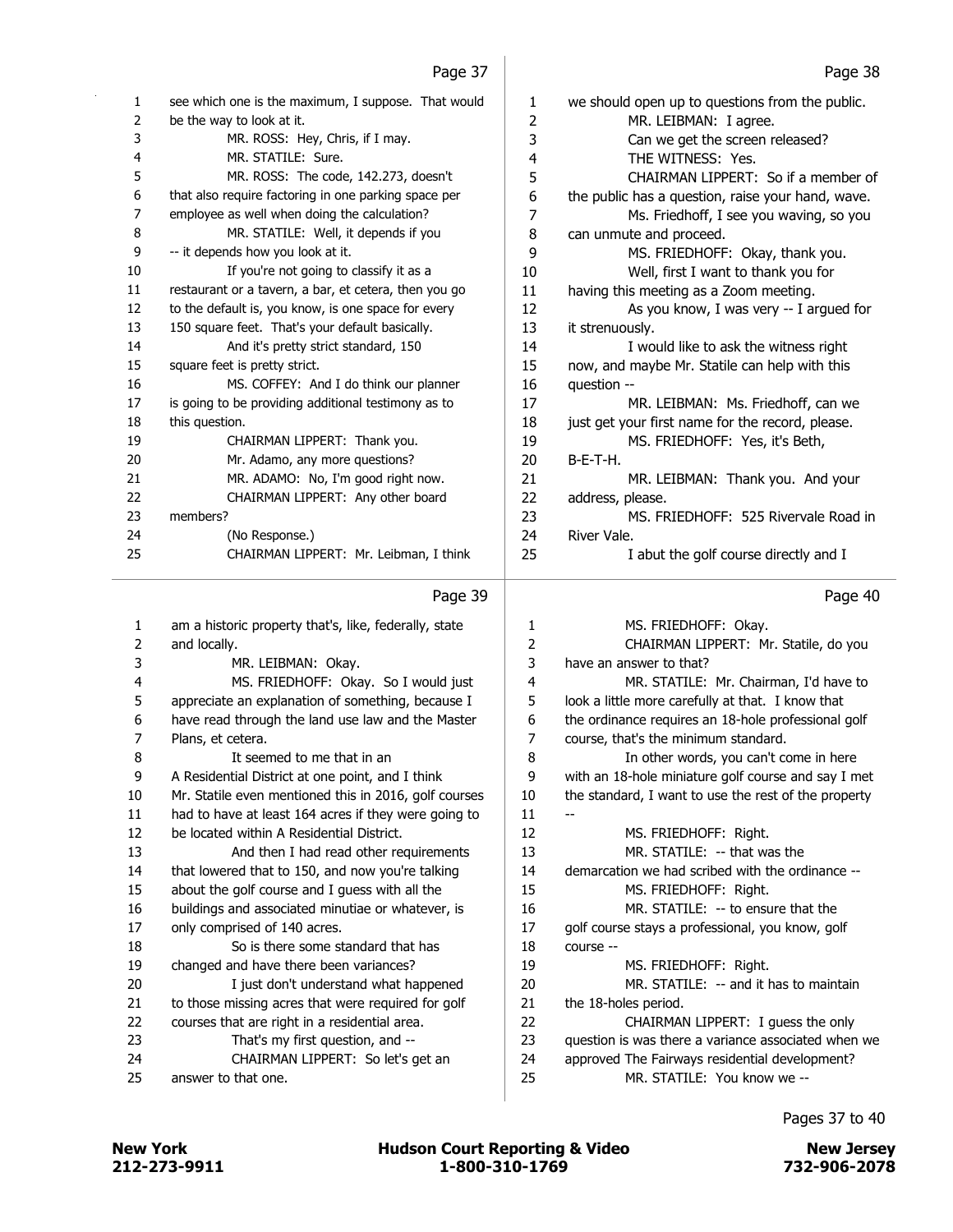|          | i uyu ⊤⊥                                                      |                | i uyu ⊤z                                                                                                    |
|----------|---------------------------------------------------------------|----------------|-------------------------------------------------------------------------------------------------------------|
| 1        | MS. FRIEDHOFF: Because --                                     | 1              | MS. FRIEDHOFF: All right. Okay.                                                                             |
| 2        | MR. STATILE: Go ahead.                                        | $\overline{2}$ | So -- oh, I'm sorry. I would just ask                                                                       |
| 3        | MS. FRIEDHOFF: No, I'm sorry, I was                           | 3              | Mr. Statile then, or anybody that can answer this,                                                          |
| 4        | only going to say that I did -- looking today at              | 4              | whether that reduction has any bearing on any of the                                                        |
| 5        | various documents that I could send you, some of them         | 5              | calculations about imperviousness and drainage, et                                                          |
| 6        | are noted, but, you know, I don't want to, you know,          | 6              | cetera.                                                                                                     |
| 7        | cite everything. I think it was 18 holes and                  | $\overline{7}$ | Because, you know, you must have gotten                                                                     |
| 8        | 150 acres.                                                    | 8              | a variance, I would think, to allow the golf course                                                         |
| 9        | I am just worrying and concerned that                         | 9              | to be situated in an A1 residential area.                                                                   |
| 10       | when you make all these appraisals of imperviousness          | 10             | I have several different sources, you                                                                       |
| 11       | and other -- you know, and other considerations that          | $11\,$         | know, that show that it was as high as 164 at one                                                           |
| 12       | the actual amount has been reduced and, you know,             | 12             | point, then 160 --                                                                                          |
| 13       | that's taken into consideration.                              | 13             | CHAIRMAN LIPPERT: See, now you're                                                                           |
| 14       | And I also wanted to mention that is                          | 14             | testifying. It's time for questions --                                                                      |
| 15       | 25-year flood storm's drainage adequate considering           | 15             | MS. FRIEDHOFF: Oh, I'm sorry.                                                                               |
| 16       | the way River Vale floods almost every year.                  | 16             | CHAIRMAN LIPPERT: It's time for                                                                             |
| 17       | Those are my two points on -- on this.                        | 17             | questions.                                                                                                  |
| 18       | Thank you.                                                    | 18             | So can you answer that?                                                                                     |
| 19       | MS. COFFEY: If I may, as to the first                         | 19             | THE WITNESS: I think the planner is                                                                         |
| 20       | question, Ms. Galvin, the acreage of the property is          | 20             | the better person to answer that, but I can recall                                                          |
| 21       | not changing, correct?                                        | 21             | for the last application that there was not a                                                               |
| 22       | THE WITNESS: That's correct.                                  | 22             | variance needed for the lot area that was remaining                                                         |
| 23       | The 142 acres is the parcel that was                          | 23             | for the golf course. That, I do specifically                                                                |
| 24       | created through the last application which included a         | 24             | remember.                                                                                                   |
| 25       | subdivision.                                                  | 25             | MR. STATILE: That's correct.                                                                                |
|          |                                                               |                |                                                                                                             |
|          |                                                               |                |                                                                                                             |
|          | Page 43                                                       |                | Page 44                                                                                                     |
|          |                                                               |                |                                                                                                             |
| 1        | There was no variance for the division                        | 1              | assumed that it wasn't infiltrating, which means we                                                         |
| 2        | of the property.                                              | 2              | created a volume that was sufficient to hold the                                                            |
| 3        | That's correct.                                               | 3              | entire storm as if none of it was getting out.                                                              |
| 4        | MS. FRIEDHOFF: Okay. And what about                           | 4              | So it's really designed for beyond the                                                                      |
| 5        | the 25-year storm drainage; is that adequate, given           | 5              | 25-year storm because we didn't take any credit for                                                         |
| 6        | the amount of rainfall -- we're noted for that. We            | 6              | the infiltration that is allowed through the                                                                |
| 7        | have been on television for that, the number of               | 7              | adjoining soils.                                                                                            |
| 8        | floods that occur.                                            | 8              | MS. FRIEDHOFF: Okay, thank you very                                                                         |
| 9        | MR. FRIEDHOFF: In that exact area.                            | 9              | much.                                                                                                       |
| 10       | MS. FRIEDHOFF: Yeah, in that exact                            | 10             | MR. STATILE: Also, Daphne, again, back                                                                      |
| 11       | area.                                                         | 11             | to the midway building, you're taking the midway                                                            |
| 12       | THE WITNESS: I believe that it's an                           | 12             | building down, it has no stormwater management, and                                                         |
| 13       | appropriate storm for the design of the tennis court          | 13             | you are now building a new midway building which has                                                        |
| 14       | area. We are -- we are storing the volume that's              | 14             | stormwater management.                                                                                      |
| 15       | generated between the existing and the proposed               | 15             | So you're not taking credit for that                                                                        |
| 16       | condition as a result of converting the grassed area          | 16             | runoff, correct? That rooftop.                                                                              |
| 17       | to the hard surface of the tennis courts.                     | 17             | THE WITNESS: Correct.                                                                                       |
| 18       | And the system is an infiltration                             | 18             | MR. STATILE: Am I wrong?                                                                                    |
| 19       | system I described that there is a -- that it's a             | 19             | THE WITNESS: Correct.                                                                                       |
| 20       | combination of perforated pipe, which means the pipe          | 20             | In the existing condition that didn't                                                                       |
| 21       | has holes in it and its own trench, so as the water           | 21             | -- that drained uncontrolled to actually the                                                                |
| 22       | comes into -- as the stormwater comes into the                | 22             | Rivervale Brook.                                                                                            |
| 23       | system, it infiltrates out of the system into the             | 23             | And in the proposed condition, as a                                                                         |
| 24<br>25 | surrounding soil area.<br>And when we did our calculations we | 24<br>25       | combination of being able to move the building south<br>a little bit, we were able to direct the runoff now |

Pages 41 to 44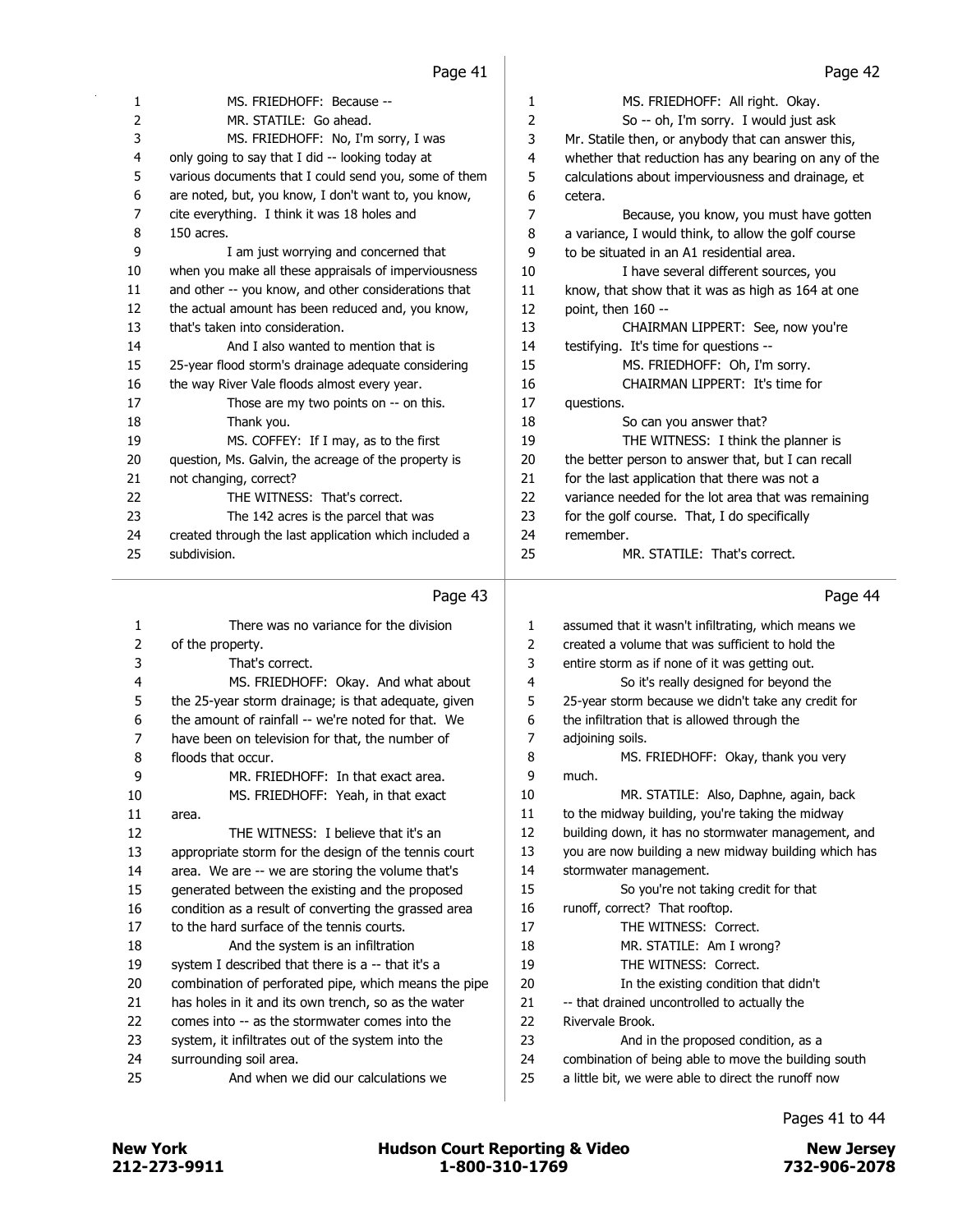| 1  | from the building over to the pond where it's       | 1              | MR. WEBER: Yes.                                      |
|----|-----------------------------------------------------|----------------|------------------------------------------------------|
| 2  | controlled through the pond discharge.              | $\overline{2}$ | CHAIRMAN LIPPERT: You have to state                  |
| 3  | MR. STATILE: So that it's really a --               | 3              | your name for the record and your address, please.   |
| 4  | you have reduced runoff towards the other brook to  | 4              | MR. WEBER: Yeah, I was just about to                 |
| 5  | Rivervale Road.                                     | 5              | do that.                                             |
| 6  | THE WITNESS: Correct.                               | 6              | So, Howard Weber, 525 Dorchester Drive,              |
| 7  | MR. STATILE: Okay.                                  | $\overline{7}$ | River Vale.                                          |
| 8  | CHAIRMAN LIPPERT: Other members of the              | 8              | MR. LEIBMAN: You said 525 what road?                 |
| 9  | public have questions for this witness?             | 9              | MR. WEBER: Dorchester Drive.                         |
| 10 | (No Response.)                                      | 10             | MR. LEIBMAN: Dorchester Drive.                       |
| 11 | CHAIRMAN LIPPERT: I am not seeing                   | 11             | MR. WEBER: Just -- just a quick                      |
| 12 | anybody.                                            | 12             | question. I apologize, I missed last week's meeting. |
| 13 | MR. LEIBMAN: Let me just scan through.              | 13             | I tried reading through the testimony.               |
| 14 | All right. I am not seeing anyone                   | 14             | The seasonal -- the dome tennis court,               |
| 15 | else, Mr. Chairman, raising their hand or signaling | 15             | I don't know if this is still an issue, is being     |
| 16 | in any fashion.                                     | 16             | built, my understanding, 25 feet off the road?       |
| 17 | Wait, Howard Weber has raised his hand,             | 17             | THE WITNESS: No, the -- the dome is                  |
| 18 | Mr. Chairman.                                       | 18             | being constructed over the existing tennis courts    |
| 19 | CHAIRMAN LIPPERT: Okay.                             | 19             | which is about 17-and-a-half feet from the           |
| 20 | Mr. Weber?                                          | 20             | right-of-way line.                                   |
| 21 | MR. WEBER: Good afternoon -- or good                | 21             | CHAIRMAN LIPPERT: Two different sets                 |
| 22 | evening, everyone.                                  | 22             | of tennis courts.                                    |
| 23 | Howard Weber --                                     | 23             | One has a dome --                                    |
| 24 | CHAIRMAN LIPPERT: Excuse me. Excuse                 | 24             | THE WITNESS: Correct.                                |
| 25 | me.                                                 | 25             | CHAIRMAN LIPPERT: One that has a dome,               |
|    | Page 47                                             |                | Page 48                                              |
| 1  | this other -- the one we were talking about tonight | 1              | not here to answer your zoning questions, sir.       |
|    |                                                     |                |                                                      |

|    | . ugu <i></i>                                        |    | . ugu .u                                             |
|----|------------------------------------------------------|----|------------------------------------------------------|
| 1  | this other -- the one we were talking about tonight  | 1  | not here to answer your zoning questions, sir.       |
| 2  | does not have a dome.                                | 2  | This is your opportunity to ask                      |
| 3  | MR. WEBER: Okay.                                     | 3  | questions of the witness.                            |
| 4  | THE WITNESS: Correct.                                | 4  | MR. WEBER: Oh, gotcha, okay. So I'll                 |
| 5  | MR. WEBER: So -- yeah, so the -- the                 | 5  | -- I'll save that for the board then.                |
| 6  | one with the dome is the -- the one that's being     | 6  | CHAIRMAN LIPPERT: Okay.                              |
| 7  | redone, I guess, right? They were there that people  | 7  | MR. LEIBMAN: Mr. Chairman, it looks                  |
| 8  | didn't realize were there, correct.                  | 8  | like Mr. Friedhoff has some questions.               |
| 9  | THE WITNESS: No. No, the -- the one                  | 9  | CHAIRMAN LIPPERT: Yes, go ahead, sir.                |
| 10 | that is proposed -- the tennis courts proposed to    | 10 | MR. LEIBMAN: We need his first name                  |
| 11 | have the dome are near the intersection of Rivervale | 11 | for the record.                                      |
| 12 | and Old Tappan Road, and the proposed tennis courts  | 12 | MR. FRIEDHOFF: Yes, my name is                       |
| 13 | that I was referring to a few minutes ago are north  | 13 | Lawrence Friedhoff, that's Lawrence with a "W."      |
| 14 | on Rivervale Road.                                   | 14 | I live also at 525 Rivervale Road.                   |
| 15 | MR. WEBER: Gotcha.                                   | 15 | So I went and took a look at the area                |
| 16 | THE WITNESS: Headed up the hill, as                  | 16 | where the tennis -- existing tennis courts as there  |
| 17 | you go up the hill.                                  | 17 | proposed for the dome, and so my question is how far |
| 18 | MR. WEBER: Okay, thank you for the                   | 18 | is the fence around the tennis courts from the       |
| 19 | clarification.                                       | 19 | sidewalk?                                            |
| 20 | So I guess this is a question for the                | 20 | You said it's 17 feet or whatever from               |
| 21 | board maybe, what's the variance -- so if I own a    | 21 | the right-of-way line, but how far is it from the    |
| 22 | house, right, and I want to build a fence, it has to | 22 | actual sidewalk, from the edge of the road or the    |
| 23 | be 45 feet off the -- from the -- the setback's got  | 23 | sidewalk that goes by there?                         |
| 24 | to be 45 feet, correct?                              | 24 | THE WITNESS: I think -- I'm going to                 |
| 25 | MR. LEIBMAN: Right, so the board is                  | 25 | look. I think the right-of-way line is very close to |
|    |                                                      |    |                                                      |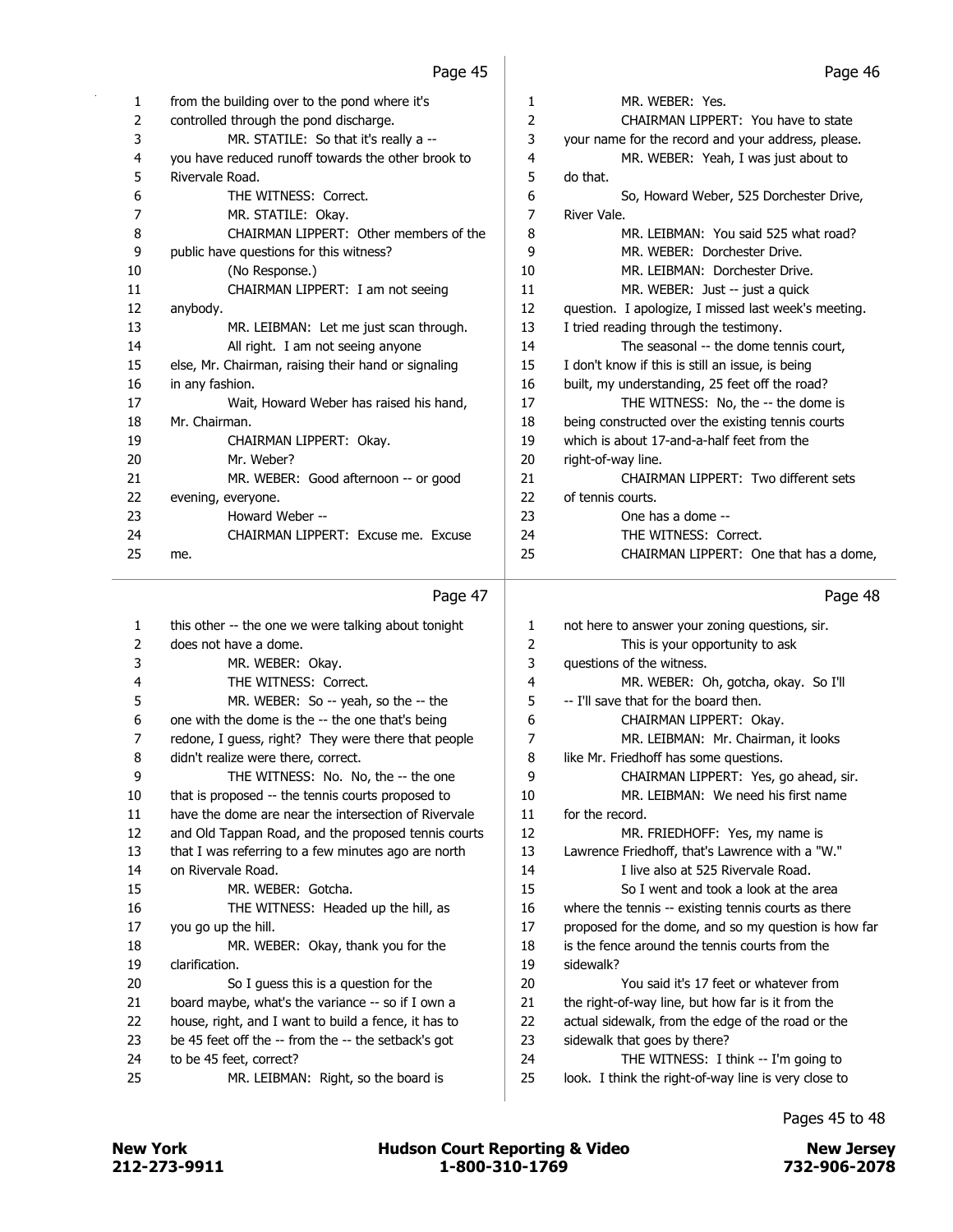| 1  | running right behind the sidewalk, but if you give me | 1              | But I -- you know, you may want to wait            |
|----|-------------------------------------------------------|----------------|----------------------------------------------------|
| 2  | a second I will let you know.                         | 2              | and hear the planner's testimony.                  |
| 3  |                                                       |                |                                                    |
|    | (Brief Pause.)                                        | 3              | MR. FRIEDHOFF: Well, that's my                     |
| 4  | THE WITNESS: Yes, near -- near the                    | $\overline{4}$ | question. Can -- can we address questions to the   |
| 5  | intersection of Old Tappan, the right-of-way line --  | 5              | engineer later after we hear all the testimony.    |
| 6  | well, it's kind of inconsistent. Right at that point  | 6              | CHAIRMAN LIPPERT: I don't want to --               |
| 7  | where the tennis court is close to the right-of-way   | 7              | the answer is -- is yes, but I don't want to keep  |
| 8  | line, the right-of-way line is very close to the --   | 8              | going back and forth all night, so                 |
| 9  | to the wall. So right about at the back of the        | 9              | MR. FRIEDHOFF: Neither do I.                       |
| 10 | sidewalk where the wall is, that's about where the    | 10             | CHAIRMAN LIPPERT: Yes.                             |
| 11 | right-of-way line is, that location.                  | 11             | So let's see how it goes.                          |
| 12 | MR. FRIEDHOFF: So how far back from                   | 12             | All right. Any other members of the                |
| 13 | that line is the actual tennis court.                 | 13             | public have questions for the engineer?            |
| 14 | THE WITNESS: It's 17-and-a-half feet.                 | 14             | (No Response.)                                     |
| 15 | MR. FRIEDHOFF: You said 17-and-a-half                 | 15             | CHAIRMAN LIPPERT: All right, I don't               |
| 16 | feet.                                                 | 16             | see any.                                           |
| 17 | THE WITNESS: Yes. For the existing                    | 17             | So I guess, counsel, you can proceed               |
| 18 | tennis court, yes.                                    | 18             | with your next witness.                            |
| 19 | MR. FRIEDHOFF: Are we going to have a                 | 19             | MS. COFFEY: Thank you.                             |
| 20 | chance to ask further questions about the dome later  | 20             | Our next witness is going to be Tom                |
| 21 | on or do we have to do them all now?                  | 21             | Carman of Melillo Bauer Carman, he's our landscape |
| 22 | CHAIRMAN LIPPERT: Well, these are                     | 22             | architect.                                         |
| 23 | questions for the engineer, so if you have a question | 23             | MR. CARMAN: Good evening.                          |
| 24 | for the engineer relating to the dome you can ask     | 24             | MS. COFFEY: And Mr. Carman was sworn               |
| 25 | that now.                                             | 25             | on November 11th.                                  |
|    |                                                       |                |                                                    |

# Page 51

| 1  | CHAIRMAN LIPPERT: Correct.                           | 1  | This is a Supplemental Planting                      |
|----|------------------------------------------------------|----|------------------------------------------------------|
| 2  | THOMAS S. CARMAN, L.A.,                              | 2  | Package. It is dated 11/19/2021. It's a 13-page      |
| 3  | 200 Union Avenue in Brielle, New Jersey, having      | 3  | document.                                            |
| 4  | been previously sworn, continues to testify as       | 4  | (Whereupon, Supplemental Planting                    |
| 5  | follows:                                             | 5  | Package prepared by Melillo Bauer and Carman         |
| 6  | MS. COFFEY: Okay.                                    | 6  | dated 11/19/2021 is marked as Exhibit A-8 for        |
| 7  | DIRECT EXAMINATION                                   | 7  | identification.)                                     |
| 8  | BY MS. COFFEY:                                       | 8  | THE WITNESS: So this evening what I                  |
| 9  | Mr. Carman, do you want to tell the<br>0.            | 9  | will do is I will walk you through really four areas |
| 10 | board and the public about our new exhibits and the  | 10 | of focus: First area being the northern buffer which |
| 11 | new proposed landscaping that we are proposing?      | 11 | is along Green Road; and then along Patriot Way as   |
| 12 | Sure. That would be great.<br>А.                     | 12 | well as it turns the corner. So this is broken up    |
| 13 | So if I could share the screen, that                 | 13 | into two sheets that I will explain.                 |
| 14 | would be                                             | 14 | Then what we will do is we will look at              |
| 15 | MR. LEIBMAN: Go right ahead.                         | 15 | the reconstructed tennis courts, then supplemental   |
| 16 | THE WITNESS: All right.                              | 16 | planting and lighting associated with the tennis     |
| 17 | All right. So this is a supplemental                 | 17 | dome.                                                |
| 18 | planting package that we prepared based on last --   | 18 | And then, lastly, some landscape                     |
| 19 | the previous meeting we had.                         | 19 | buffering associated with the -- the kids play area  |
| 20 | So this is $-$                                       | 20 | and the snack stand.                                 |
| 21 | MR. LEIBMAN: Let's call this A-8,                    | 21 | So I will just make my way around this               |
| 22 | please, for the record, and just tell me the date of | 22 | exhibit. This exhibit right here (indicating), what  |
| 23 | it and who prepared it so the record is clear.       | 23 | we're using is the overall exhibit that was          |
| 24 | THE WITNESS: This is prepared by                     | 24 | previously testified by the civil engineer,          |
| 25 | Melillo Bauer and Carman.                            | 25 | Ms. Galvin.                                          |
|    |                                                      |    |                                                      |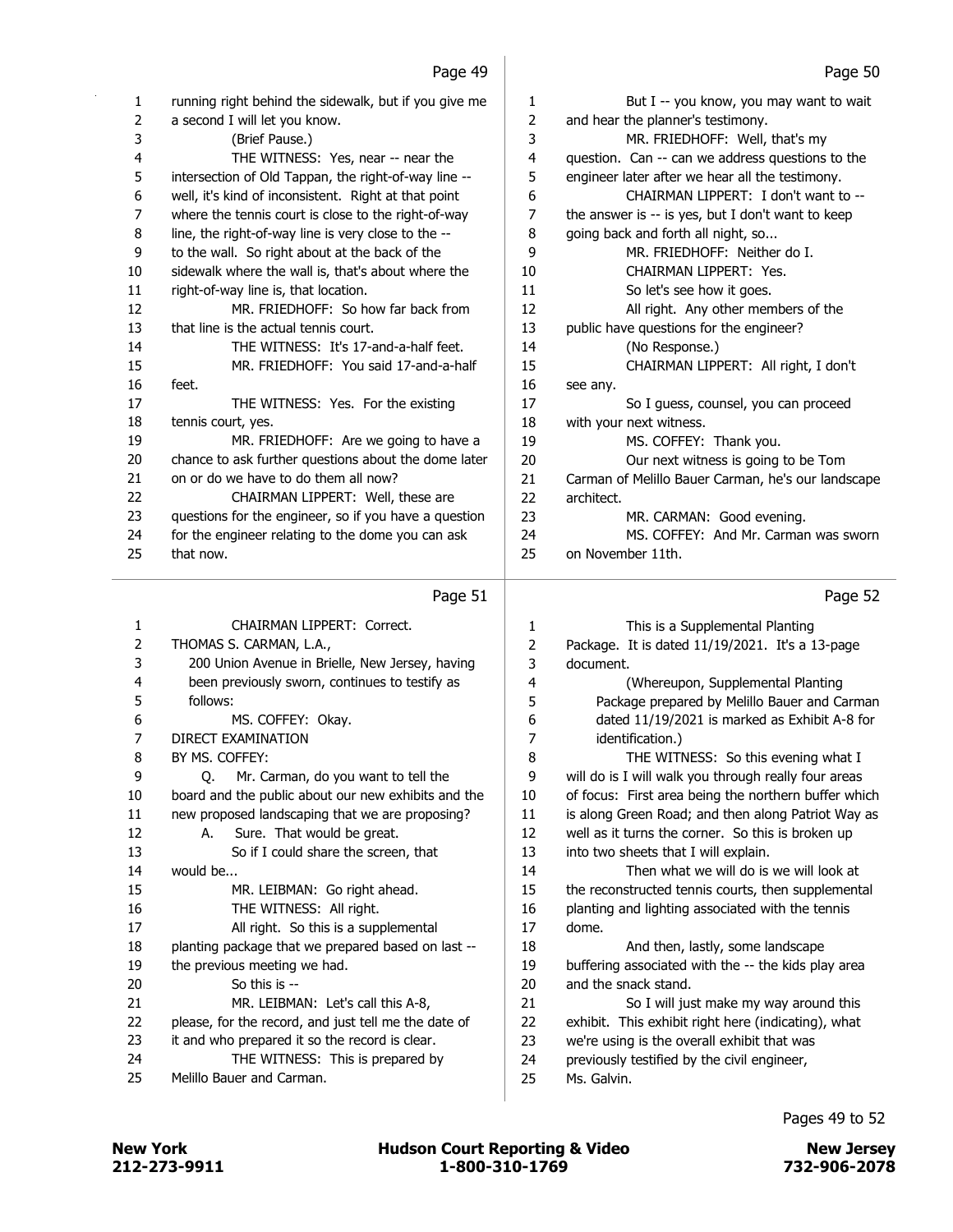|                | Page 53                                               |    | Page 54                                               |
|----------------|-------------------------------------------------------|----|-------------------------------------------------------|
| 1              | We used that as a background and then                 | 1  | material to supplement the existing.                  |
| 2              | we layered in our supplements on top of that.         | 2  | Now, as you'll see in a lot of these                  |
| 3              | So moving to Sheet No. 2, this is an                  | 3  | photos, it's primarily deciduous plant material that  |
| 4              | enlargement of this west area right here              | 4  | exists out there today.                               |
| 5              | (indicating). So we're zooming in with road -- Green  | 5  | And what we're using is -- is a balance               |
| 6              | Road and Forest Court coming off.                     | 6  | of evergreen trees, evergreen shrubs, as well as some |
| 7              | So on Sheet 2 we have -- this is really               | 7  | additional deciduous material.                        |
| 8              | a reaction or response to Mr. Statile's comment       | 8  | We do feel like the idea of creating                  |
| 9              | letter from September the 22nd. He had comment No.    | 9  | this filtered view in and out of the course is a      |
| 10             | 11 where -- identifying some additional evergreen     | 10 | better strategy than creating just a continuous green |
| 11             | plant material for some visual separation.            | 11 | wall.                                                 |
| 12             | So what we did was after the past                     | 12 | The course, itself, views in of it --                 |
| 13             | meeting, on November 15th had a site visit, walked    | 13 | into the course, views out of the course are all      |
| 14             | all of these areas that we're going to be presenting  | 14 | pleasant views, so we're really looking to create     |
| 15             | this evening, and identified some areas where there   | 15 | that filter view look.                                |
| 16             | are some holes, there are some gaps within the        | 16 | So along Image A and B what we've done                |
| 17             | existing edge within the fringe area.                 | 17 | is we've added four evergreen trees and four          |
| 18             | So here we have two images, these are                 | 18 | deciduous trees.                                      |
| 19             | photos taken the day I was out there, Image A, Image  | 19 | And then as we move to Image C, we've                 |
| 20             | B (indicating).                                       | 20 | identified another, kind of, gap within some of the   |
| 21             | So standing looking across, these are                 | 21 | vegetation and we're proposing another tree within    |
| 22             | the homes that are on Forest Court (indicating). And  | 22 | that location there.                                  |
| 23             | we have identified that there are some areas where    | 23 | Now we will move further to the -- to                 |
| 24             | the existing vegetation is -- is thinner. And we      | 24 | the east.                                             |
| 25             | have identified some plant material, native plant     | 25 | So now we have where Green Lane                       |
|                | Page 55                                               |    | Page 56                                               |
| 1              | transitions to Patriot Way. And we're seeing two      | 1  | background (indicating).                              |
| $\overline{2}$ | different images; Image D, where again we're          | 2  | So now along this edge (indicating),                  |
| 3              | proposing a tree within that location.                | 3  | this is really what we're doing is we're              |
| 4              | And then Image E is one of the areas                  | 4  | supplementing the existing vegetation, supplementing  |
| 5              | where the golf tee is relocated, which means that     | 5  | the understory. So we're proposing some hollies,      |
| 6              | some trees are being removed within that area.        | 6  | some American hollies, which is an evergreen tree,    |
| 7              | So what we're proposing is to plant,                  | 7  | native tree.                                          |
| 8              | within Image E there are three evergreen trees, three | 8  | Again, we have some deciduous trees                   |
| 9              | native flowering trees, as well as one shade tree     | 9  | which are some service berry ornamental tree that     |
| 10             | within that location.                                 | 10 | flowers, and additional holly.                        |
| 11             | You see a green line that we're showing               | 11 | Now, there are three masses of the                    |
| 12             | that comes around, and that really just identifies    | 12 | viburnum. These are a large shrub that would be       |
| 13             | the edge of the existing woodland.                    | 13 | located within the woodland to -- to create a little  |
| 14             | Now, on the further to the east side                  | 14 | bit more of -- just supplement that area.             |
| 15             | I'm going to go to the next drawing, which is         | 15 | It's -- it's a pretty dense area, it's                |
| 16             | Sheet 4.                                              | 16 | 150-foot primarily of deciduous material, and should  |
| 17             | And here we have two images; Image F,                 | 17 | also note that it does slope down considerably down   |
| 18             | which is looking right across -- it's really,         | 18 | to the edge.                                          |

 we're looking across, from the woodland edge to the back property line or to the -- to the neighboring

approximately, 150 foot of existing woodland that

- property line. 23 And then we have Image G, which looks down along the woodland edge, and you can actually
- just start to make out the clubhouse in the

Pages 53 to 56

19 Now moving to the reconstructed tennis courts. So this is -- this is an aerial image that we have with Rivervale Road and then the proposed tennis courts. And then you're seeing the property

24 During the -- during the last meeting I believe it was the neighbor from 513 Rivervale Road

line towards the -- towards the top.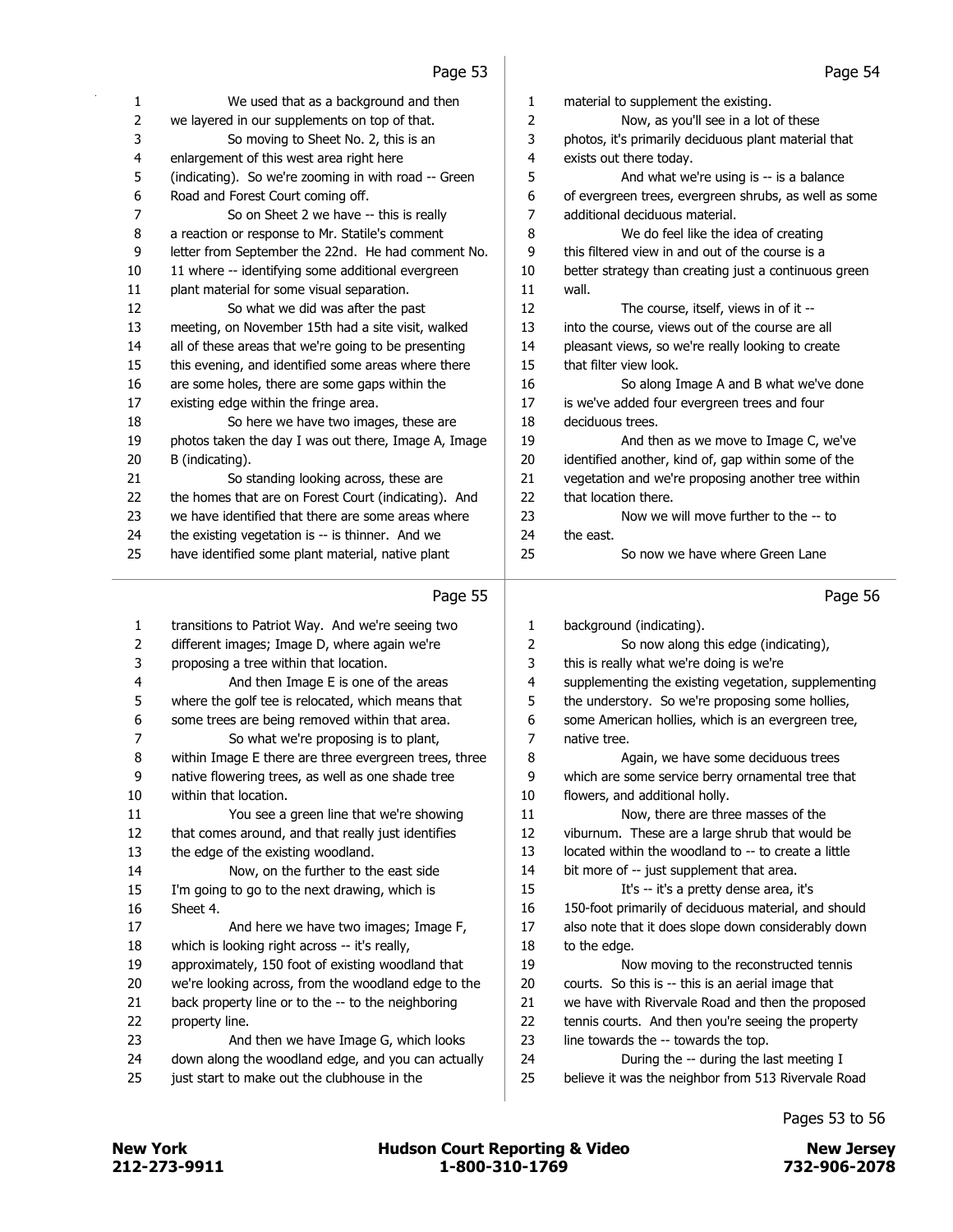| 1              | did ask the question related to his property up top   | 1              | was constructed.                                      |
|----------------|-------------------------------------------------------|----------------|-------------------------------------------------------|
| $\overline{2}$ | here (indicating), which -- and just asking what he   | 2              | So while we were out there past Monday,               |
| 3              | would be seeing looking down towards the -- towards   | 3              | we took an image from, essentially, at his curb line  |
| 4              | the tennis court.                                     | 4              | looking back across. And what we've done is we've     |
| 5              | This image right here (indicating),                   | 5              | superimposed what would be a 10-foot-high tennis      |
| 6              | Image H, is looking back at that neighboring piece of | 6              | court fence and just shaded that in gray, and then    |
| 7              | property.                                             | $\overline{7}$ | we're showing the ten white pine that we are          |
| 8              | And here again (indicating) we kind of                | 8              | proposing to soften that, as well as three            |
| 9              | identified where there were some -- some gaps within  | 9              | ornamental -- native ornamental trees.                |
| 10             | the existing vegetation. So proposing four white      | 10             | I mentioned that we created a section,                |
| 11             | pine to fill in that -- those gaps.                   | 11             | so here from Rivervale Road, the existing sidewalk,   |
| 12             | Now, in terms of the tennis courts                    | 12             | the existing 6-foot fence, and then there are some    |
| 13             | itself, as Ms. Galvin just testified to, those are    | 13             | ornamental grasses out there that we could            |
| 14             | moving 25 foot off of the right-of-way line.          | 14             | supplement, and then the 2-foot berm swaling down, as |
| 15             | There is approximately a 2-foot-high                  | 15             | Ms. Galvin indicated the drainage that's proposed,    |
| 16             | berm that is between the -- the existing fence there  | 16             | and then the tennis court itself.                     |
| 17             | and the tennis court, and I have a section through    | 17             | Next, moving to the tennis dome, so                   |
| 18             | there that I will show you that depicts that.         | 18             | just for context, here we have Rivervale Road and     |
| 19             | But during -- again, during that last                 | 19             | then the existing court that would have the proposed  |
| 20             | meeting, I believe it was a neighbor from             | 20             | dome over it.                                         |
| 21             | 486 Rivervale Road which is, I believe, the house     | 21             | During the previous meeting there were                |
| 22             | right over here (indicating) that's showing up in     | 22             | questions related to lighting associated to the use   |
| 23             | this aerial.                                          | 23             | of the dome during the evening hours.                 |
| 24             | The question was looking across his                   | 24             | So the lighting behind the clubhouse,                 |
| 25             | front yard to the course, what would he see when this | 25             | the existing landscape lighting plans did indicate    |
|                |                                                       |                |                                                       |
|                | Page 59                                               |                | Page 60                                               |
| 1              | that proposed lighting, but we have supplemented to   | 1              | others are missing as well.                           |
| 2              | provide six bollard lights. These are low level       | 2              | So the idea is to replace them, replace               |
| 3              | lights, but bollard lights that will provide safe     | 3              | them with Green Giant arborvitae which is much more   |
| 4              | access for pedestrians to the tennis courts.          | 4              | deer tolerant than the plant that's out there today.  |
| 5              | You also see that we have four other                  | 5              | And what we've also done is during the                |
| 6              | lights that we have not highlighted as intensely as   | 6              | last meeting we spoke about the arborvitae in terms   |
| 7              | these six (indicating), and these are at four door    | 7              | of that specific variety in terms of its maturity and |
| 8              | locations that are really emergency egress doors.     | 8              | how it continues to grow and fully mature into a full |

| that proposed lighting, but we have supplemented to   | 1  | others are missin   |
|-------------------------------------------------------|----|---------------------|
| provide six bollard lights. These are low level       | 2  | So the              |
| lights, but bollard lights that will provide safe     | 3  | them with Green     |
| access for pedestrians to the tennis courts.          | 4  | deer tolerant that  |
| You also see that we have four other                  | 5  | And wh              |
| lights that we have not highlighted as intensely as   | 6  | last meeting we s   |
| these six (indicating), and these are at four door    | 7  | of that specific va |
| locations that are really emergency egress doors.     | 8  | how it continues    |
| So the way we anticipate these lights                 | 9  | evergreen. And      |
| to be controlled is they would only be triggered when | 10 | arborvitae, so wh   |
| that door is opened.                                  | 11 | secondary row of    |
| Then they would be illuminated when the               | 12 | pine along here,    |
| door is -- is closed, or they would stay on for a     | 13 | really supplemen    |
| period of time, but then they would no longer be      | 14 | We mo               |
| illuminated.                                          | 15 | sheet, which is SI  |
| As we had done with some of the other                 | 16 | testimony there y   |
| areas that I just spoke about, while we were by these | 17 | members of the I    |
| tennis courts we identified some areas where there    | 18 | approximate heig    |
| may be some gaps within some existing vegetation. We  | 19 | there, and I belie  |
| identified that the existing arborvitae that are to   | 20 | or 25 foot, being   |
| the south here right at the corner of the property    | 21 | So wha              |
| line, and I have an image that shows these, these are | 22 | we confirmed tha    |
| very thin, and there are actually some that are       | 23 | that's in this phot |
| missing.                                              | 24 | correct approxim    |
| We also identified two locations where                | 25 | just about 40 foo   |
|                                                       |    |                     |

| $\mathbf{1}$ | others are missing as well.                           |
|--------------|-------------------------------------------------------|
| 2            | So the idea is to replace them, replace               |
| 3            | them with Green Giant arborvitae which is much more   |
| 4            | deer tolerant than the plant that's out there today.  |
| 5            | And what we've also done is during the                |
| 6            | last meeting we spoke about the arborvitae in terms   |
| 7            | of that specific variety in terms of its maturity and |
| 8            | how it continues to grow and fully mature into a full |
| 9            | evergreen. And white pine do that better than the     |
| 10           | arborvitae, so what we've done is we've created a     |
| 11           | secondary row of evergreens, proposing some white     |
| 12           | pine along here, that again will mature over time and |
| 13           | really supplement these existing arborvitae.          |
| 14           | We move to the next exhibit or next                   |
| 15           | sheet, which is Sheet 9. Now, during my previous      |
| 16           | testimony there were -- I was asked by a couple of    |
| 17           | members of the board or the public as to the          |
| 18           | approximate height of the existing white pine out     |
| 19           | there, and I believe I indicated that it was 30 foot  |
| 20           | or 25 foot, being very conservative, right?           |
| 21           | So what we did was we went out there,                 |
| 22           | we confirmed that the existing fence, the fence       |
| 23           | that's in this photo is 10-feet high, and I think a   |
| 24           | correct approximation of these trees is that they're  |
| 25           | just about 40 foot or a little bit over 40 feet.      |

Pages 57 to 60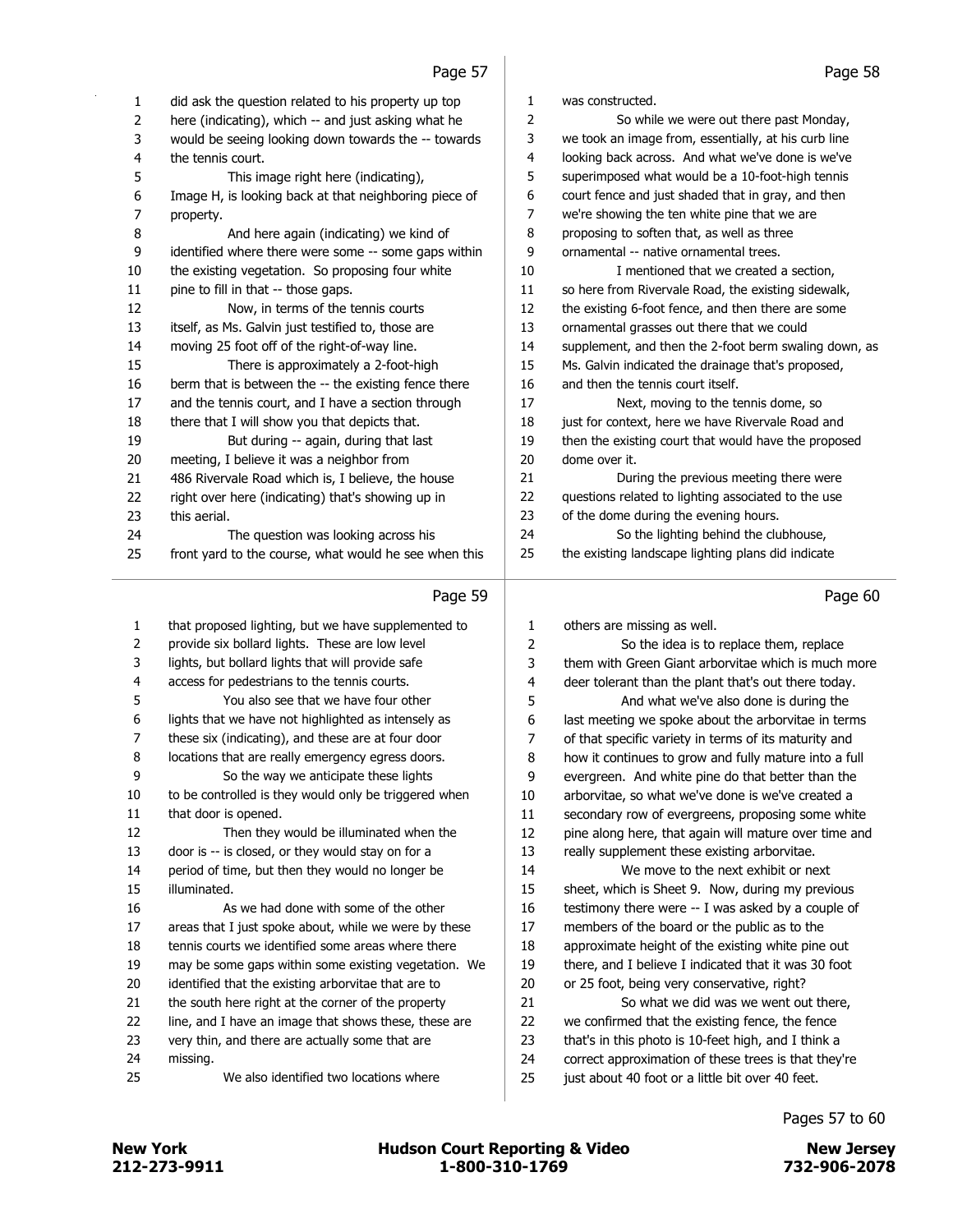|                     | Page of                                                                                      |                | Page 62                                                                                                    |
|---------------------|----------------------------------------------------------------------------------------------|----------------|------------------------------------------------------------------------------------------------------------|
| 1                   | The other thing that I would like to                                                         | 1              | to interrupt you for a moment.                                                                             |
| 2                   | clarify was related to the grade beam that                                                   | $\overline{2}$ | THE WITNESS: Sure.                                                                                         |
| 3                   | essentially gets installed that the dome gets                                                | 3              | MR. LEIBMAN: All right. Everybody on                                                                       |
| 4                   | attached to. That grade beam happens at the                                                  | 4              | the call, if you're not the witness speaking or the                                                        |
| 5                   | perimeter of the existing fence. And we just wanted                                          | 5              | person asking questions, mute your phone. A few                                                            |
| 6                   | to confirm that the construction of that would not                                           | 6              | people just joined the Zoom and they are making noise                                                      |
| 7                   | negatively impact the existing white pine that create                                        | 7              | in the background and it's disturbing the                                                                  |
| 8                   | a great screen along Rivervale Road.                                                         | 8              | proceedings.                                                                                               |
| 9                   | And that certainly is the case that                                                          | 9              | Thank you.                                                                                                 |
| 10                  | there is minimal amount of the existing trees extend                                         | 10             | THE WITNESS: Thank you.                                                                                    |
| 11                  | into the drip line or the drip line of the tree                                              | 11             | We're now looking at Sheet 11. This is                                                                     |
| 12                  | extends minimally into the area of disturbance, so I                                         | 12             | a view over at that southern area where this is                                                            |
| 13                  | do not think at all that the construction of that                                            | 13             | really the corner of the property line right here on                                                       |
| 14                  | grade beam is going to negatively impact those                                               | 14             | the right-hand side. This is that existing portion                                                         |
| 15                  | existing white pine.                                                                         | 15             | of approximately 16 arborvitae that are very thin and                                                      |
| 16                  | The next image, Sheet 10, so here we                                                         | 16             | some that are actually missing, so this whole row                                                          |
| 17                  | did another section as well, similar to what I just                                          | 17             | here would be replaced and then we would be                                                                |
| 18                  | showed a bit up the street.                                                                  | 18             | supplementing the front of that with some white pine                                                       |
| 19                  | So now here we have Rivervale Road, we                                                       | 19             | also as I indicated in the plan.                                                                           |
| 20                  | have the existing sidewalk, the existing retaining                                           | 20             | The last area that I'd like to review                                                                      |
| 21                  | wall at approximately 5, 6 feet, the existing fence,                                         | 21             | is over by the snack stand and then the children's                                                         |
| 22                  | arborvitae, and then the approximately 40-foot-tall                                          | 22             | play area which is identified in the color.                                                                |
| 23                  | existing white pine with the existing fence and dome                                         | 23             | So we see that we have highlighted                                                                         |
| 24                  | beyond.                                                                                      | 24             | series of the Green Giant arborvitae that we're                                                            |
| 25                  | MR. LEIBMAN: Mr. Carman, I just want                                                         | 25             | proposing to do a continuous planting from                                                                 |
|                     |                                                                                              |                |                                                                                                            |
|                     |                                                                                              |                |                                                                                                            |
|                     | Page 63                                                                                      |                | Page 64                                                                                                    |
|                     |                                                                                              |                |                                                                                                            |
| 1                   | essentially the -- the house that's shown in this                                            | 1              | So we have gone through, we've                                                                             |
| $\overline{2}$<br>3 | image right here is 461 Rivervale Road. This is our                                          | 2<br>3         | supplemented a lot of the areas that were in                                                               |
| 4                   | neighbor's home.                                                                             | 4              | question. And just in terms of the numbers and                                                             |
|                     | At the rear of his property adjacent to                                                      | 5              | replacement numbers, if you recall there was                                                               |
| 5<br>6              | the pool there is a building back there, so                                                  | 6              | testimony last time that we are required to replace                                                        |
| 7                   | essentially from that building, east end of that                                             | $\overline{7}$ | 116 trees. Previously we had -- we were indicating                                                         |
| 8                   | building we're going to run a continuous row of the                                          | 8              | that we're proposing 140 trees.<br>With all that we've just spoken about                                   |
|                     | arborvitae and continue up to the ceremony space.                                            | 9              |                                                                                                            |
| 9<br>10             | We -- during the last meeting, during<br>the break we had the opportunity to speak with that | 10             | now, we have -- that quantity has ticked up to --                                                          |
| 11                  | resident. He identified the fence that's over in                                             | $11\,$         | we're proposing 196 trees when only 116 are required                                                       |
|                     |                                                                                              | 12             | from a replacement standpoint. Now, that 196 does<br>not include any of the arborvitae that we're speaking |
| 12<br>13            | this location, that there is a portion of that fence                                         | 13             |                                                                                                            |
| 14                  | that needs to be replaced. So we have another                                                | 14             | about here, there were roughly 60 or so arborvitae,<br>because we don't count them towards a replacement.  |
| 15                  | exhibit where the applicant is -- will be removing --                                        | 15             |                                                                                                            |
|                     | what this shows is there's a variety of different<br>fences here.                            | 16             | And the 30 evergreen shrubs, the large viburnum that                                                       |
| 16<br>17            | There's a chain-link fence that will be                                                      | 17             | we're proposing, those also we don't count towards<br>the replacement.                                     |
| 18                  | removed, there's a tubular aluminum fence that will                                          | 18             | BY MS. COFFEY:                                                                                             |
| 19                  | be removed, and then there is this wood fence that                                           | 19             | Q.<br>Just --                                                                                              |
| 20                  | will be removed that the neighbor had questioned.                                            | 20             | So that concludes my --<br>А.                                                                              |
| 21                  | And we will use the same tan vinyl fence to complete                                         | 21             | Hold on, Mr. Carman. Just before you<br>Q.                                                                 |
| 22                  | that and replace that wood fence.                                                            | 22             | move off of this exhibit, in addition to what's                                                            |

23 We also show where we're superimposing that continuous arborvitae screen that would be

proposed also.

Pages 61 to 64

 with the owner of 461 Rivervale to provide some additional landscaping on the 461 property for

j.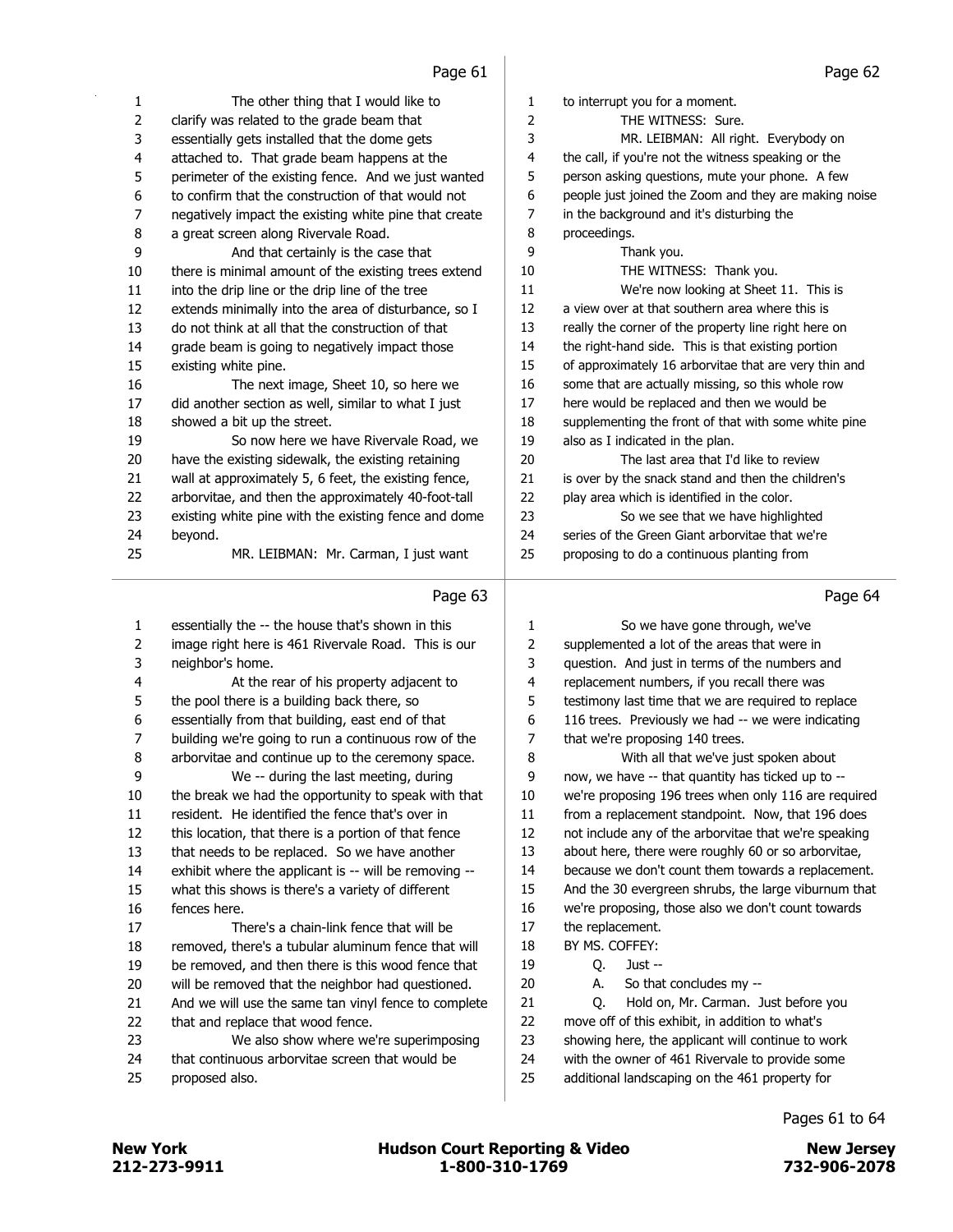| 1  | additional screening, correct?                        | 1  | just have one more item for Mr. Carman to touch o    |
|----|-------------------------------------------------------|----|------------------------------------------------------|
| 2  | That is correct. That is correct.<br>А.               | 2  | BY MS. COFFEY:                                       |
| 3  | Actually this afternoon, myself and the               | 3  | Mr. Carman, can you also just talk<br>O.             |
| 4  | applicant had a call with that resident to talk about | 4  | about lighting that's being proposed along the path  |
| 5  | some additional evergreen trees at the rear -- rear   | 5  | to get to the tennis dome, please?                   |
| 6  | yard.                                                 | 6  | I can.<br>А.                                         |
| 7  | MR. LEIBMAN: And that property owner                  | 7  | I did review that. We have the --                    |
| 8  | is represented tonight by Mr. Conte, who I think I    | 8  | O.<br>I'm sorry.                                     |
| 9  | saw on the Zoom.                                      | 9  | -- six bollards that are proposed that<br>А.         |
| 10 | Mr. Conte, if you're on the Zoom and                  | 10 | provide a continued safe connection for times that   |
| 11 | present, can you just unmute yourself and confirm     | 11 | the tennis court is in use, and then there are those |
| 12 | that.                                                 | 12 | four emergency access lights that would only be      |
| 13 | MR. CONTE: Yes. I will confirm. I                     | 13 | triggered when the door is open.                     |
| 14 | represent Mr. Nick Marcantis of 461 Rivervale Road.   | 14 | Thank you.<br>O.                                     |
| 15 | MR. LEIBMAN: Are you satisfied with                   | 15 | MS. COFFEY: Now I'm really done with                 |
| 16 | the landscaping that has been proposed on both your   | 16 | Mr. Carman.                                          |
| 17 | property and the applicant's property?                | 17 | CHAIRMAN LIPPERT: His direct is                      |
| 18 | MR. CONTE: My client is certainly                     | 18 | concluded now?                                       |
| 19 | satisfied that the applicant has made substantial     | 19 | MS. COFFEY: Yes, Mr. Chairman.                       |
| 20 | effort to make sure that there is proper screening.   | 20 | CHAIRMAN LIPPERT: Is that right? Yes?                |
| 21 | I think it's still a little bit open-ended, but he's  | 21 | Okay.                                                |
| 22 | satisfied that we'll come to a resolution.            | 22 | All right. So board members, questions               |
| 23 | MR. LEIBMAN: Okay. Thank you.                         | 23 | for the landscape architect?                         |
| 24 | CHAIRMAN LIPPERT: Okay.                               | 24 | MR. ADAMO: Mr. Chairman, it's                        |
| 25 | MS. COFFEY: I'm sorry, Mr. Chairman, I                | 25 | Mr. Adamo.                                           |
|    |                                                       |    |                                                      |

#### Page 67

#### 1 CHAIRMAN LIPPERT: Yes, sir. 2 MR. ADAMO: So, question, the lighting 3 that we were just looking at around the dome, would 4 that lighting only be used during the seasons that 5 the dome is up? 6 THE WITNESS: Yes. 7 MR. ADAMO: And would the lighting shut 8 off when the dome is -- I think it was until 9 11:00 p.m. I think was the testimony, if I recall; 10 would those be shut off within a half an hour, an 11 hour after that time. 12 THE WITNESS: That's the intention, 13 yes. 14 MR. ADAMO: Okay. Yeah, 11:00 p.m., 15 yes, sorry, I found my notes. 16 Just a question, the improvements up in 17 the landscape buffer that we're looking up here at 18 the top of the screen, are those improvements 19 required to be presented before the Planning Board or 20 it is just because of all the other improvements that 21 those are being presented? 22 THE WITNESS: Yes, we were presenting 23 those purely because there was a question in -- or a 24 comment in Mr. Statile's letter, a recommendation to 25 provide some visual screening along that area. 1 MR. ADAMO: So the modifications to the 2 golf course, if we weren't doing any of the 3 structural modifications, the landscape modifications 4 up at the northern property, are you required -- if 5 you were to do future changes to the golf course, 6 would those come to the Planning Board. 7 MS. COFFEY: I'd suggest that's 8 probably not a question for Mr. Carman as a landscape 9 architect. 10 MR. LEIBMAN: Definitely. 11 MR. ADAMO: So I guess the question 12 then, I'll change it more for a landscape question 13 is, obviously there's improvements to the course 14 being done and those improvements are, I guess, 15 making some changes that are closer to the residents 16 at the northern part of this property line, so 17 therefore, the modifications and adding more 18 screening trees is appropriate. 19 Would it be possible that those trees 20 over time -- not the new trees, but maybe other trees 21 over time need to be replaced, is there a replacement 22 plan for the future use? 23 THE WITNESS: I can't speak to a 24 specific plan for, you know, future replacement, but 25 I believe the applicant is creating or has created a

Page 68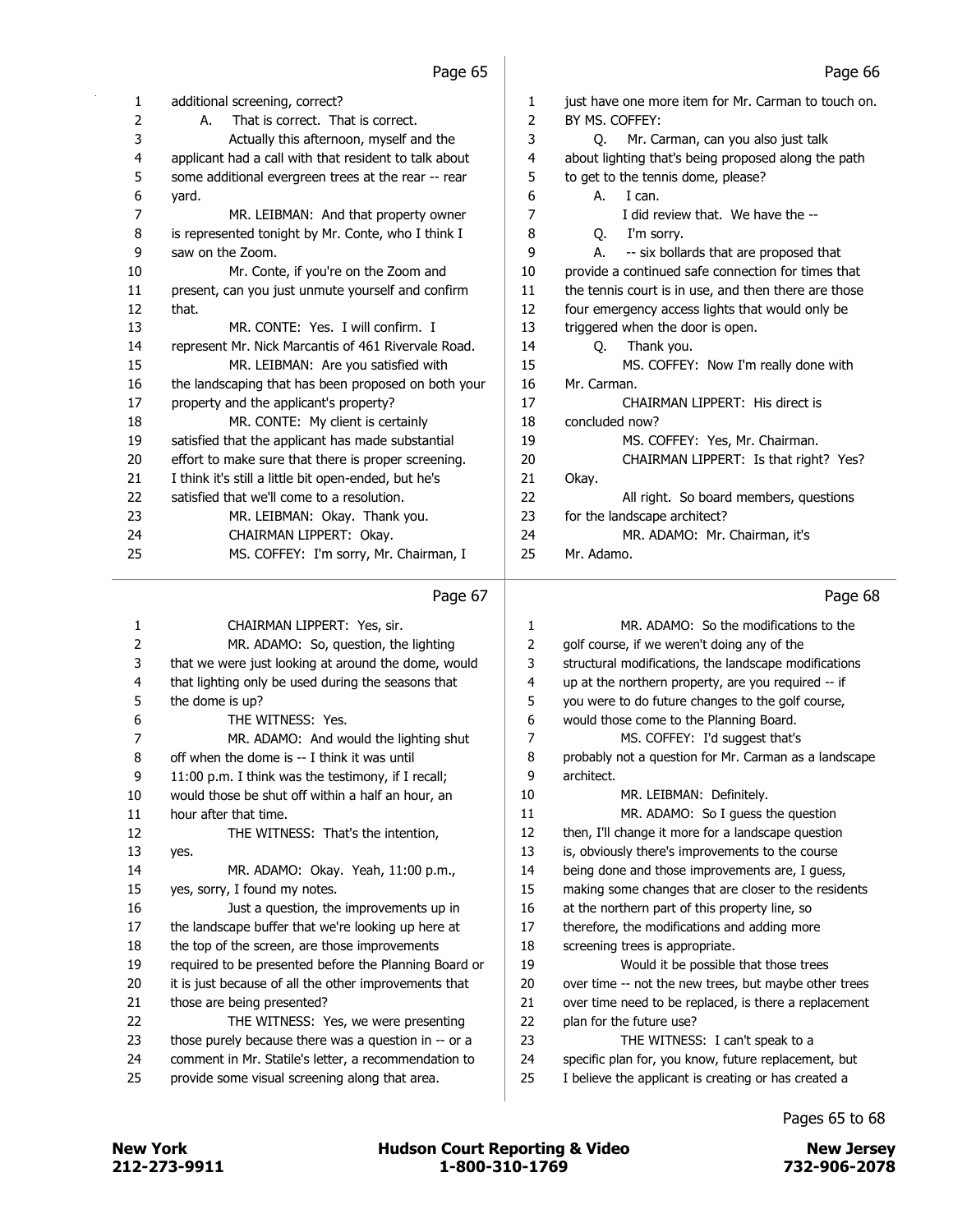|    | Page 71                                               |              | Page 72                                              |
|----|-------------------------------------------------------|--------------|------------------------------------------------------|
| 25 | when those tennis courts were built it wasn't only 17 | 25           | MS. COFFEY: Sure.                                    |
| 24 | So what I'm curious is, clearly at --                 | 24           | know, your ask -- your ask on this one --            |
| 23 | this condition worse.                                 | 23           | COUNCILMAN DONOVAN: It's that, you                   |
| 22 | perspective of what did we change that may have made  | 22           | MS. COFFEY: Yeah, sure.                              |
| 21 | proceedings know that I tend to look at things from a | 21           | questioning is.                                      |
| 20 | have been around me long enough through many of these | 20           | understand where I'm going -- where my line of       |
| 19 | court to the right-of-way. And I -- those of you who  | 19           | COUNCILMAN DONOVAN: I think you can                  |
| 18 | us is the proximity of the corner of that tennis      | 18           | control of the screen to do it.                      |
| 17 | the things that I think has been bothering a lot of   | 17           | the 2008 aerial. You may need to change who has      |
| 16 | COUNCILMAN DONOVAN: So, Chris, one of                 | 16           | MS. COFFEY: We can certainly pull up                 |
| 15 | THE WITNESS: I can.                                   | 15           | historical aerial shots that we saw prior?           |
| 14 | up for me.                                            | 14           | your planner have the ability to look at those       |
| 13 | But I wondered if you could put Sheet 8               | 13           | applicant's attorney, if -- does your engineer or    |
| 12 | as a question for Chris real quick.                   | 12           | So perhaps the question then to the                  |
| 11 | actually is probably not a landscape question as much | 11           | COUNCILMAN DONOVAN: Okay.                            |
| 10 | Councilman Donovan. I'm going to ask if -- and this   | 10           | that from the county, I don't recall.                |
| 9  | COUNCILMAN DONOVAN: Scott, it's                       | 9            | You know, John, I wish I could tell you, but -- get  |
| 8  | with questions?                                       | 8            | my term, so I wasn't around when these were made.    |
| 7  | CHAIRMAN LIPPERT: Other board members                 | 7            | you. That -- the intersection improvements preceded  |
| 6  | MR. ADAMO: Okay, thank you.                           | 6            | MR. STATILE: Honestly, I couldn't tell               |
| 5  | doing that.                                           | 5            | they take a lot of property from this lot?           |
| 4  | the future, I would think they probably would be      | 4            | where you see it all the way on the right there? Did |
| 3  | facility. And if that means replacing some trees in   | 3            | Rivervale Road to the left what we redid it from     |
| 2  | doing what is required to maintain a high end         | 2            | can tell me or if you recall how much did they move  |
| 1  | very high end facility, so I think that they are      | $\mathbf{1}$ | feet from the property line, so I'm curious if you   |

|                | Page 71                                               |    | Page 72                                               |
|----------------|-------------------------------------------------------|----|-------------------------------------------------------|
| 1              | COUNCILMAN DONOVAN: -- and the                        | 1  | that way, the aerial's not going to tell us where the |
| $\overline{2}$ | landscape changes, I think, are quite good. I think   | 2  | right-of-way lines are or were or -- in 2008 it       |
| 3              | that distance to the property line is still a concern | 3  | appears that the alignment of Rivervale Road is the   |
| 4              | for a lot of folks. I am just curious -- certainly    | 4  | same as it is today, so we would have to go back      |
| 5              | it wasn't built that close to the road originally.    | 5  | further than 2008 to see if we could determine when   |
| 6              | MS. COFFEY: Mr. Statile, I think if                   | 6  | the road was moved and how -- estimate how much it    |
| 7              | Ms. Galvin can take control of the screen we can      | 7  | was moved.                                            |
| 8              | probably put it back up and take a look.              | 8  | COUNCILMAN DONOVAN: Then -- while my                  |
| 9              | MR. LEIBMAN: Your landscape architect                 | 9  | question was not answered, I will yield here.         |
| 10             | has to let go of it.                                  | 10 | CHAIRMAN LIPPERT: Thank you,                          |
| 11             | COUNCILMAN DONOVAN: And I'm sorry, I                  | 11 | Mr. Donovan.                                          |
| 12             | know this is a little bit out of order, but that      | 12 | Any other board members with questions?               |
| 13             | slide or that sheet gave me the idea. If you don't    | 13 | MR. STATILE: I've got some comments,                  |
| 14             | mind just humoring me or at least give me an          | 14 | Mr. Chairman. Not a question, though.                 |
| 15             | opportunity.                                          | 15 | CHAIRMAN LIPPERT: Go right ahead.                     |
| 16             | MS. GALVIN: Okay, so -- oh, sorry.                    | 16 | Before Chris -- Mr. Wayne.                            |
| 17             | MS. COFFEY: Go ahead, Ms. Galvin,                     | 17 | MR. WAYNE: Yes.                                       |
| 18             | you're headed where I am.                             | 18 | On the proposed two new tennis courts,                |
| 19             | MS. GALVIN: Right.                                    | 19 | you have landscaping along Rivervale Road. What       |
| 20             | So here's the 2008 aerial, and at the                 | 20 | about on the north or south side of the tennis        |
| 21             | bottom of the aerial you can see the tennis courts    | 21 | courts, is there any landscaping proposed there so    |
| 22             | where the dome is proposed.                           | 22 | that when motorists come by there they don't really   |
| 23             | Unfortunately it's a little further off               | 23 | see, you know -- see them that much, and people that  |
| 24             | the sheet and you can see the continuation of         | 24 | are walking by.                                       |
| 25             | Rivervale Road, and even -- even if it continued down | 25 | That's my concern, that you're putting                |
|                |                                                       |    |                                                       |

Pages 69 to 72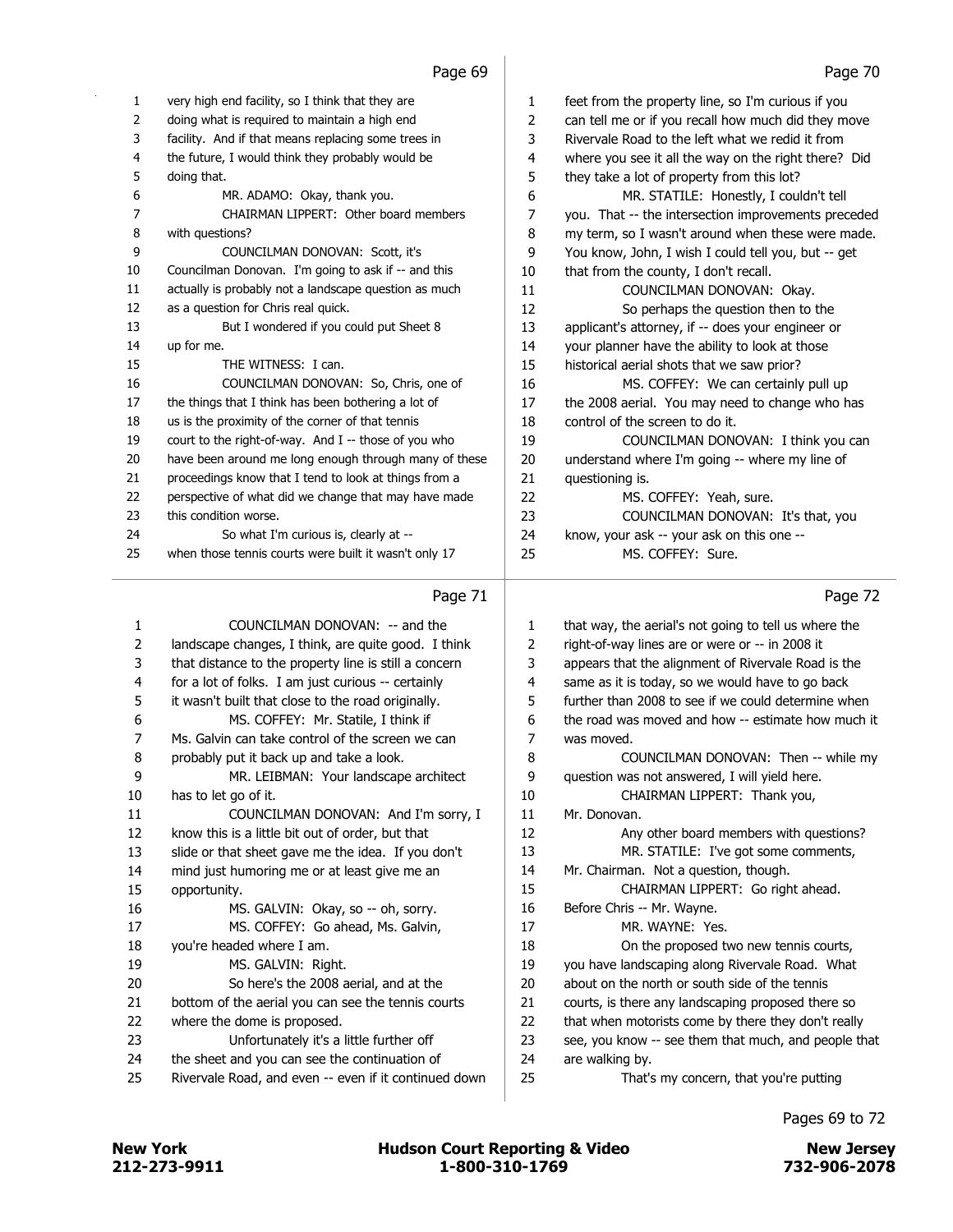| 1<br>2   | these tennis courts so close to the road, and you say<br>you only can move them back 25 feet? | 1<br>2   | speaking about out there. When I was there on Monday<br>there was like a gaga ball pit or -- that is under |
|----------|-----------------------------------------------------------------------------------------------|----------|------------------------------------------------------------------------------------------------------------|
| 3        | THE WITNESS: So the -- on the north                                                           | 3        | there.                                                                                                     |
| 4        | side there is a large stand of existing white pine                                            | 4        | So you're correct in that you will see                                                                     |
| 5        | that do -- when somebody is traveling south, that                                             | 5        | through there and catch a glimpse of the tennis                                                            |
| 6        | will really cut the view before getting towards the                                           | 6        | courts. As I -- as I stated earlier related to the                                                         |
| 7        | courts. And then we have the proposed material.                                               | 7        | gaps that we are filling within the northern buffer,                                                       |
| 8        | Coming from the south traveling                                                               | 8        | I do look at this as similar. The frontage along                                                           |
| 9        | northbound, we are just rolling one tree around the                                           | 9        | here, the visibility into the course, the filtered                                                         |
| 10       | side to cut that. We do have to pull that out and                                             | 10       | views in and out, I think are pleasing.                                                                    |
| 11       | coordinate with Ms. Galvin's recharge -- the                                                  | 11       | So that's why we haven't created an                                                                        |
| 12       | stormwater over there.                                                                        | 12       | overall continuous just screen of the courts, as well                                                      |
| 13       | So we don't -- we haven't proposed any                                                        | 13       | as the course.                                                                                             |
| 14       | additional trees in this area. We could take a look                                           | 14       | MR. WAYNE: That's all I have,                                                                              |
| 15       | and see if it warrants, you know, putting one or two                                          | 15       | Mr. Chairman.                                                                                              |
| 16       | more trees in that location.                                                                  | 16       | MR. FORTSCH: Scott, Mr. Wayne has just                                                                     |
| 17       | MR. WAYNE: Well, the trees that you                                                           | 17       | given me an idea. How about fitting the courts from                                                        |
| 18       | mentioned to the north, the lower branches are all                                            | 18       | a north/south to an east/west? Then you would have                                                         |
| 19       | cut off so you'll see right through them. Because                                             | 19       | less of it showing on the road.                                                                            |
| 20       | you have those for the kids' daycare or whatever                                              | 20       | THE WITNESS: I can't speak with                                                                            |
| 21       | you're running there are right there, so I don't                                              | 21       | 100 percent certainty, but I believe the orientation                                                       |
| 22       | think they're going to be blocking the tennis courts                                          | 22       | for playing the -- playing tennis, that this                                                               |
| 23       | at all.                                                                                       | 23       | orientation is the best orientation, which is why I                                                        |
| 24       | THE WITNESS: That is a good point, you                                                        | 24       | think it was proposed like this.                                                                           |
| 25       | are correct. I mean, there was -- I know what you're                                          | 25       | MR. LEIBMAN: So the sun's not in                                                                           |
|          |                                                                                               |          |                                                                                                            |
|          | Page 75                                                                                       |          | Page 76                                                                                                    |
| 1        | somebody's eyes when they're serving or receiving.                                            | 1        | looked up on my other computer, my iPad, historic                                                          |
| 2        | THE WITNESS: Correct.                                                                         | 2        | aerials which, you go back to 1930s with all the                                                           |
| 3        | MS. COFFEY: And I suppose if we need                                                          | 3        | historic photographs, and it was around, I think in                                                        |
| 4        | to get Ms. Galvin to testify further, but I believe                                           | 4        | '95 to 2000 or maybe a little earlier is when they                                                         |
| 5        | there may be safety concerns about having service                                             | 5        | widened Rivervale Road. Rivervale Road used to be                                                          |
| 6        | going toward the road, someone serving a tennis ball.                                         | 6        | much further away from the tennis courts.                                                                  |
| 7        | CHAIRMAN LIPPERT: Does Ms. Galvin want                                                        | 7        | It looks like at that time the county                                                                      |
| 8        | to weigh in on this?                                                                          | 8        | had widened the intersection up and they took -- it                                                        |
| 9        | MS. GALVIN: Yeah, I'm sorry.                                                                  | 9        | looks like they took some lands from the golf course                                                       |
| 10       | I can definitely confirm that the                                                             | 10       | to make that -- to sort of trim that corner off. I                                                         |
| $11\,$   | orientation is appropriate, it's a north/south                                                | 11       | think that's when that retaining wall was all                                                              |
| 12       | orientation.                                                                                  | 12       | constructed by the county to hold up that embankment                                                       |
| 13       | And if you notice, all the other courts                                                       | 13       | there.                                                                                                     |
| 14       | are facing the same way. As you work your way down                                            | 14       | So yes, it was -- it was pushed back.                                                                      |
| 15       | Rivervale Road they're all facing the same way.                                               | 15       | The tennis courts were there prior to the                                                                  |
| 16       | With respect to the balls going beyond                                                        | 16       | intersection improvements, and I guess whatever the                                                        |
| 17       | the -- court's been turned, there's a 10-foot fence                                           | 17       | county acquired they shoved it back, the roadway, the                                                      |
| 18       | there, I am not sure that the service balls would be                                          | 18       | sidewalk and the retaining wall. So that was the                                                           |
| 19       | really a concern, but I think the primary reason for                                          | 19       | answer to Mr. Donovan's question.                                                                          |
| 20       | the orientation is the north/south requirement for                                            | 20       | I can't really tell, looks like                                                                            |
| 21       | the sun.                                                                                      | 21       | 1995-ish is maybe when this might have happened,                                                           |
| 22       | CHAIRMAN LIPPERT: Okay.                                                                       | 22       | between '87 and '95 is all I can tell on the historic                                                      |
|          |                                                                                               |          |                                                                                                            |
| 23       | Mr. Statile?                                                                                  | 23       | aerials from what I can see here at the computer.                                                          |
| 24<br>25 | MR. STATILE: I want to go back to<br>Mr. Donovan's question. While we were speaking I         | 24<br>25 | To the -- to the landscape plans along<br>Green Road at the north site, that would be Slide                |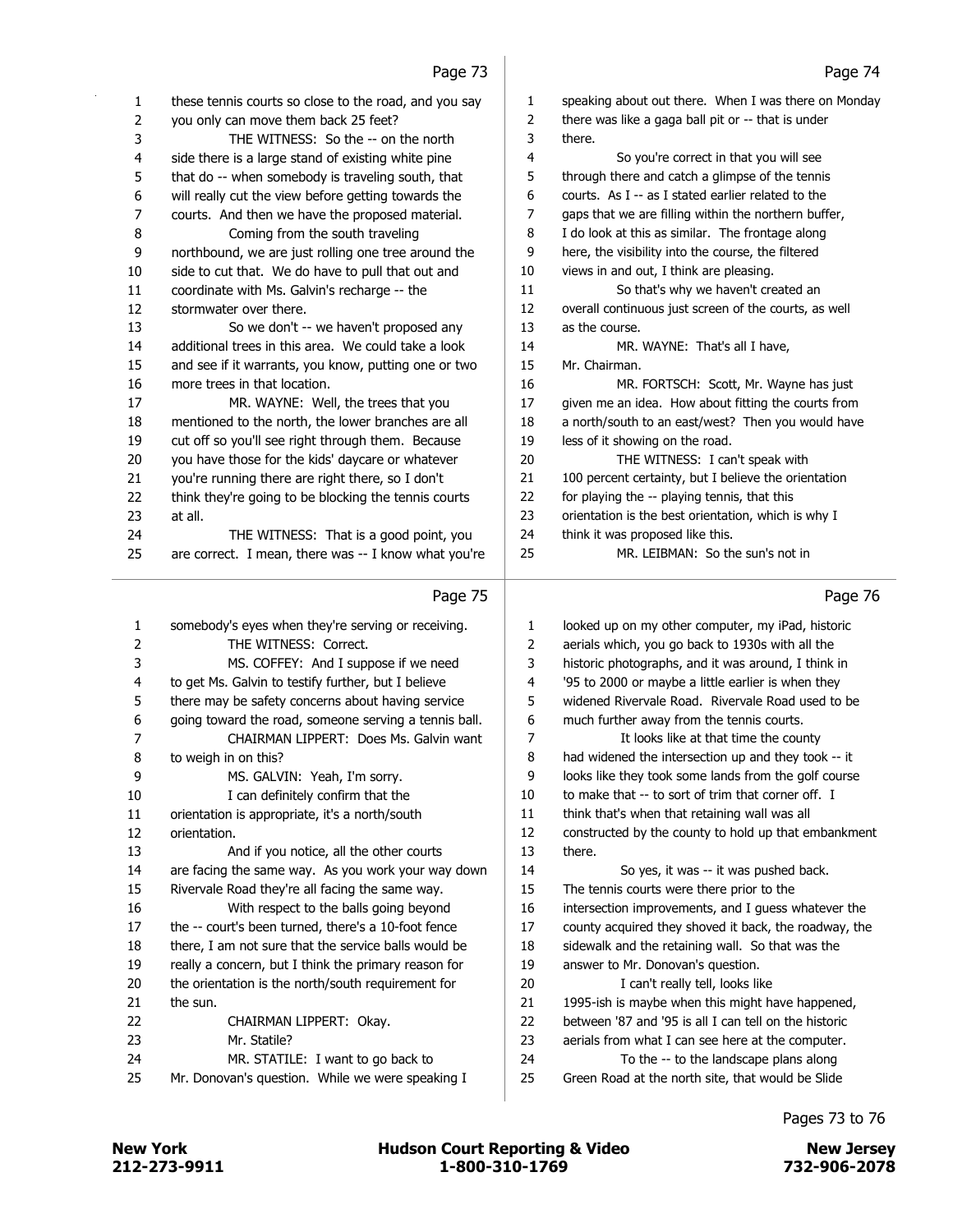|                         | 1.44                                                  |        | , ugu / u                                             |
|-------------------------|-------------------------------------------------------|--------|-------------------------------------------------------|
| 1                       | No. 2, I guess it is, my concern is it's a little     | 1      | pull up behind you, you know, there's noise. There's  |
| 2                       | thing along there. I did ask for buffering along the  | 2      | the sound of the, you know, hitting the golf ball, et |
| 3                       | top, along the top of the course there.               | 3      | cetera. I don't know, it's a short hole.              |
| $\overline{\mathbf{4}}$ | More particularly, I think, towards the               | 4      | But in any case, I think there should                 |
| 5                       | tee box. The tee box for hole No. 2 is getting        | 5      | be some strengthening of evergreens along this        |
| 6                       | closer to the road there. It would be on sheets --    | 6      | boundary line here. I think it'd be better to put     |
| $\overline{7}$          | if you go to Sheet 3. Sheet 3, you can see the old    | 7      | those evergreens near the -- off the tee box because  |
| 8                       | tee boxes, you see the new tee box has been pushed    | 8      | that faces south, which would give the evergreens a   |
| 9                       | north closer to the residents there.                  | 9      | better chance of survival. I don't think putting      |
| 10                      | I believe the blue is the area of                     | 10     | them in the woods or behind there along the fence     |
| 11                      | vegetation being removed. And what I have got then    | $11\,$ | line would do much good.                              |
| 12                      | to sort of buffer it against the residences are three | 12     | I don't think they're going to grow                   |
| 13                      | service berries, a white oak tree and a couple        | 13     | underneath the canopies of those other deciduous      |
| 14                      | hollies.                                              | 14     | trees, so perhaps you could do something along the    |
| 15                      | My understanding, service berries are a               | 15     | tee boxes where the golf course would be -- you know, |
| 16                      | cute little -- a cute little tree. There's a picture  | 16     | it's sort of gathering together, you got your car     |
| 17                      | of it down below there. They're pretty thin. I        | 17     | path, et cetera; maybe you could do something in      |
| 18                      | think they're deciduous, right? Am I correct,         | 18     | there as well.                                        |
| 19                      | they're deciduous trees.                              | 19     | I'm not a big proponent of service                    |
| 20                      | THE WITNESS: They are.                                | 20     | berry. I don't -- I don't think they add much --      |
| 21                      | MR. STATILE: So really that does                      | 21     | they're a nice little tree, but it takes 30 years for |
| 22                      | nothing for us on this terms here. The tee box are    | 22     | them to really get tall and I don't think it's going  |
| 23                      | probably -- or the tee boxes are probably the most -- | 23     | to do us much good in terms of some buffering to the  |
| 24                      | the areas where golfers are going to gather.          | 24     | north there, mostly because the tee boxes are getting |
| 25                      | Sometimes you got a foursome, another foursome will   | 25     | swung closer to the property lines or to the other    |
|                         | Page 79                                               |        | Page 80                                               |
| 1                       | properties across from there.                         | 1      | in terms of evergreens because we do have residents   |
| 2                       | That's -- if you can do something --                  | 2      | right across the street. You know, and they're going  |
| 3                       | pretty easily.                                        | 3      | to be playing, you know, even in the fall and the     |
| 4                       | The other area, if you go down to Slide               | 4      | early spring, so I think we should do something here  |
| 5                       | -- if you go to Slide 6, if you go to Slide 6, this   | 5      | as well.                                              |
| $\boldsymbol{6}$        | is the area along the golf course -- I'm sorry, along | 6      | I don't think it's difficult there                    |
| 7                       | the tennis courts. Yeah, again here you've got the    | 7      | actually. Plus, you know, plus the other comments is  |
| 8                       | three -- you got the three service berry, I guess     | 8      | you approach it from the ends, motor vehicle traffic, |
| 9                       | those are right there.                                | 9      | you might want to kind of wrap that around a little   |
| 10                      | You know, it's going to be a while                    | 10     | bit there.                                            |
| 11                      | before they get to look like that. I think this       | $11\,$ | I think also, if you go to, say, go to                |
| 12                      | should really be a strong, you know, evergreen        | 12     | Sheet 8, if you could, go to Sheet 8. Yes, where      |
| 13                      | buffer, maybe a different species of evergreen in     | 13     | you're providing the arborvitae along the lawn, you   |
| 14                      | here, so -- to mix it up a little bit.                | 14     | got -- I think it says there you've got 17 proposed   |
| 15                      | You can also, I mean, you know, the                   | 15     | along that area back in there. It's -- now -- I       |
| 16                      | inclusion of -- of watermelon grass is nice, but they | 16     | guess it's good. You are mixing that with some white  |
| 17                      | die back in the fall, they usually get chopped up by  | 17     | pines. I was concerned that, you know, a line of      |
| 18                      | the landscapers and you end up with nothing. You      | 18     | arborvitaes is nice, it's nice to have like a double  |
|                         |                                                       |        |                                                       |
| 19                      | know, ornamental grass, unless you leave it there all | 19     | row of something else. You do have the white pines    |
| 20                      | winter long. Then, of course, it blows all over the   | 20     | in there. They are pretty open there, you have        |

- chopped down at some point. 23 So they're nice to -- they're nice for
- diversity, I agree with you in that respect using
- them here. I think there should be a stronger buffer

Pages 77 to 80

there.

23 You know, and if you go to Sheet 9, 24 this is more for the course management perhaps. Yeah, the white pines on the right-hand photograph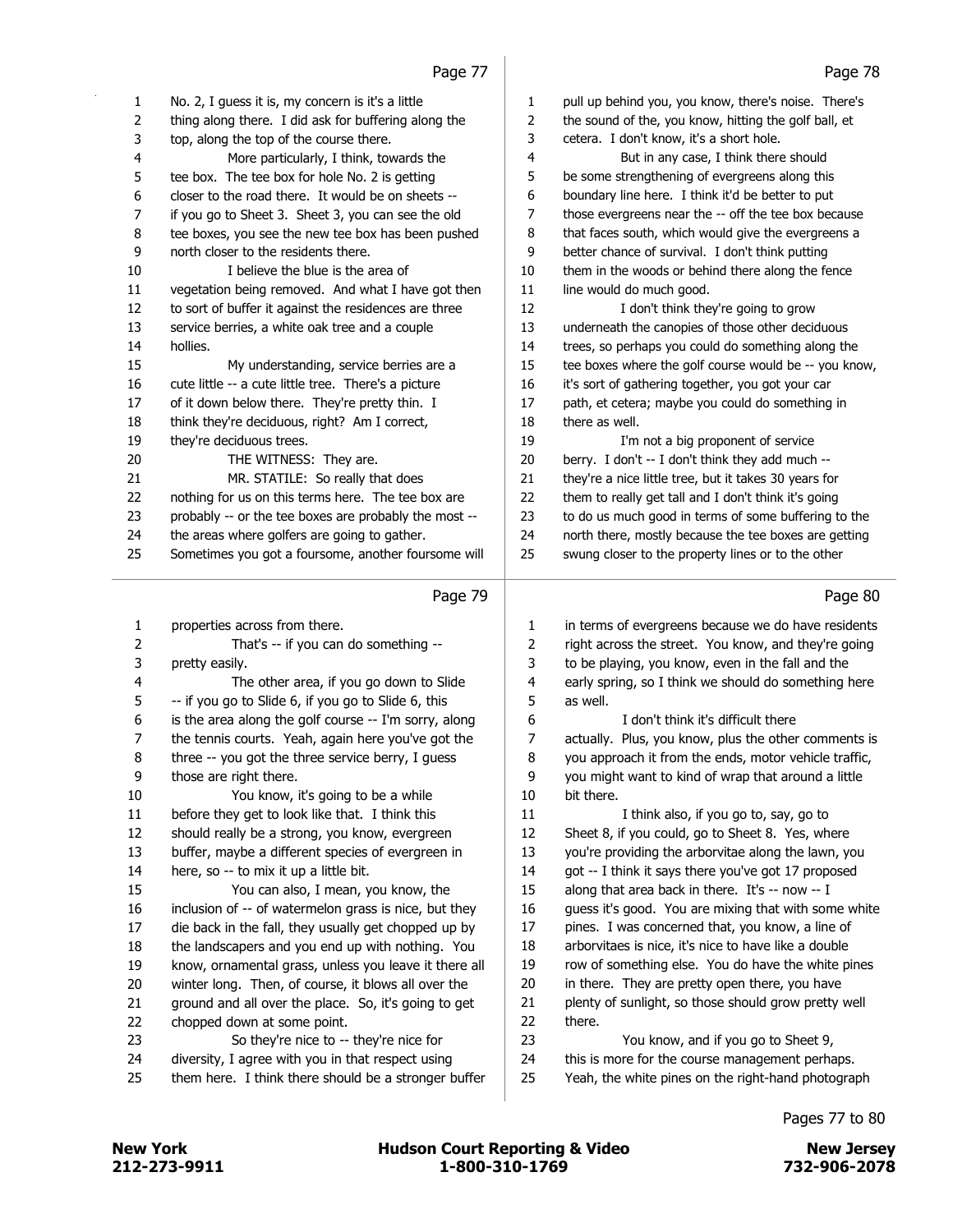| 1  | are a little stringy, they're starting to hang over   | 1  | guess if -- if the application or any part of it is   |
|----|-------------------------------------------------------|----|-------------------------------------------------------|
| 2  | -- well, it's a nice effect. I think you may want to  | 2  | viewed favorably I would want the applicant to comply |
| 3  | consider -- the landscape architect would know better | 3  | with your recommendations about landscaping.          |
| 4  | than I -- maybe those white pines should be trimmed   | 4  | So any suggestions -- I mean, we could                |
| 5  | up a little bit to sort of strengthen them a little   | 5  | have that as a condition in the resolution, but I     |
| 6  | bit more and, you know, sort of strengthen the trees  | 6  | think you'd have to discuss specifics with the        |
| 7  | themselves.                                           | 7  | applicant.                                            |
| 8  | When they get -- you know, white pines                | 8  | MR. STATILE: Okay.                                    |
| 9  | get a little stringy there's a lot of -- you do have  | 9  | Very good, Mr. Chair. Will do.                        |
| 10 | a lot of needle drop in the fall there, so maybe you  | 10 | MS. COFFEY: Mr. Chairman, just for the                |
| 11 | can trim those up.                                    | 11 | record, Mr. Statile's recommendations seem very       |
| 12 | I don't think you really want those                   | 12 | reasonable to the applicant and we're happy to comply |
| 13 | over the top of the dome anyway there. So it's just   | 13 | with them and address them.                           |
| 14 | something to consider for the landscape architect.    | 14 | MR. STATILE: Thank you.                               |
| 15 | Also, is that a paved walkway there                   | 15 | CHAIRMAN LIPPERT: Thank you.                          |
| 16 | that's being taken out? Is that right? Is that --     | 16 | Are there any other questions from the                |
| 17 | THE WITNESS: That's correct. That                     | 17 | board members of this witness, the landscape          |
| 18 | comes out and becomes a gravel walkway.               | 18 | architect?                                            |
| 19 | MR. STATILE: That's good. Okay, good.                 | 19 | MR. LEIBMAN: Can you release the                      |
| 20 | That's -- I just was concerned about the roots to     | 20 | screen, please?                                       |
| 21 | that.                                                 | 21 | CHAIRMAN LIPPERT: Okay. If not, I'm                   |
| 22 | That's fine.                                          | 22 | going to open it up to questions from the public.     |
| 23 | And that's all I have, Mr. Chairman.                  | 23 | Raise your hand, please, if you want to -- public, if |
| 24 | Just some suggestions.                                | 24 | you would like to ask a question.                     |
| 25 | CHAIRMAN LIPPERT: Well, Mr. Statile, I                | 25 | (Interruption.)                                       |

#### Page 83

| 1              | CHAIRMAN LIPPERT: I'm sorry, who's                    | 1  | property into the golf course, itself.                |
|----------------|-------------------------------------------------------|----|-------------------------------------------------------|
| 2              | speaking?                                             | 2  | So I guess I'm asking if there can be                 |
| 3              | I see Mr. Burns. Go ahead, please.                    | 3  | consideration for additional plantings along our      |
| 4              | MR. BURNS: Thank you for recognizing                  | 4  | property line.                                        |
| 5              | me. Steve Burns, 513 Rivervale Road.                  | 5  | CHAIRMAN LIPPERT: Which property line                 |
| 6              | I just want to start by saying I do                   | 6  | is that?                                              |
| $\overline{7}$ | appreciate, you know, the gesture and the dialogue    | 7  | MR. BURNS: It's 513 Rivervale Road to                 |
| 8              | and, you know, you trying to work with us and plant   | 8  | the north of the reconstructed tennis courts.         |
| 9              | those buffers.                                        | 9  | CHAIRMAN LIPPERT: So I'm going to ask                 |
| 10             | I quess I am not discounting the plan,                | 10 | the applicant to take a look at that and to take a -- |
| 11             | but I think we'd like further dialogue on it as we're | 11 | to view it from your property into the golf course.   |
| 12             | not entirely confident that that will, you know, will | 12 | Is that $-$                                           |
| 13             | satisfy our concerns in terms of the -- of the tree   | 13 | MR. BURNS: Right.                                     |
| 14             | additions on the north side of the reconstructed      | 14 | CHAIRMAN LIPPERT: Okay.                               |
| 15             | tennis courts.                                        | 15 | Anything else, sir? Okay.                             |
| 16             | CHAIRMAN LIPPERT: Mr. Burns, do you                   | 16 | MR. BURNS: Thank you.                                 |
| 17             | have questions for the landscape architect?           | 17 | CHAIRMAN LIPPERT: Thank you.                          |
| 18             | MR. BURNS: I do.                                      | 18 | Mr. Friedhoff?                                        |
| 19             | That's what I'm -- that's basically                   | 19 | MR. FRIEDHOFF: Yes.                                   |
| 20             | what I'm getting to.                                  | 20 | Lawrence Friedhoff, 525 Rivervale Road.               |
| 21             | I am asking if they will engage in                    | 21 | Thank you for recognizing me.                         |
| 22             | further dialogue in that we think a continuous line   | 22 | So I saw in that picture that                         |
| 23             | would be a lot more appropriate than the pictures     | 23 | Councilman Donovan asked if we put up that page, if   |
| 24             | that were shown and the space counter from the golf   | 24 | you look at that page -- and it's the same question   |
| 25             | course view into our property rather than from our    | 25 | that's been asked by many people now about that       |
|                |                                                       |    |                                                       |

#### Page 84

Pages 81 to 84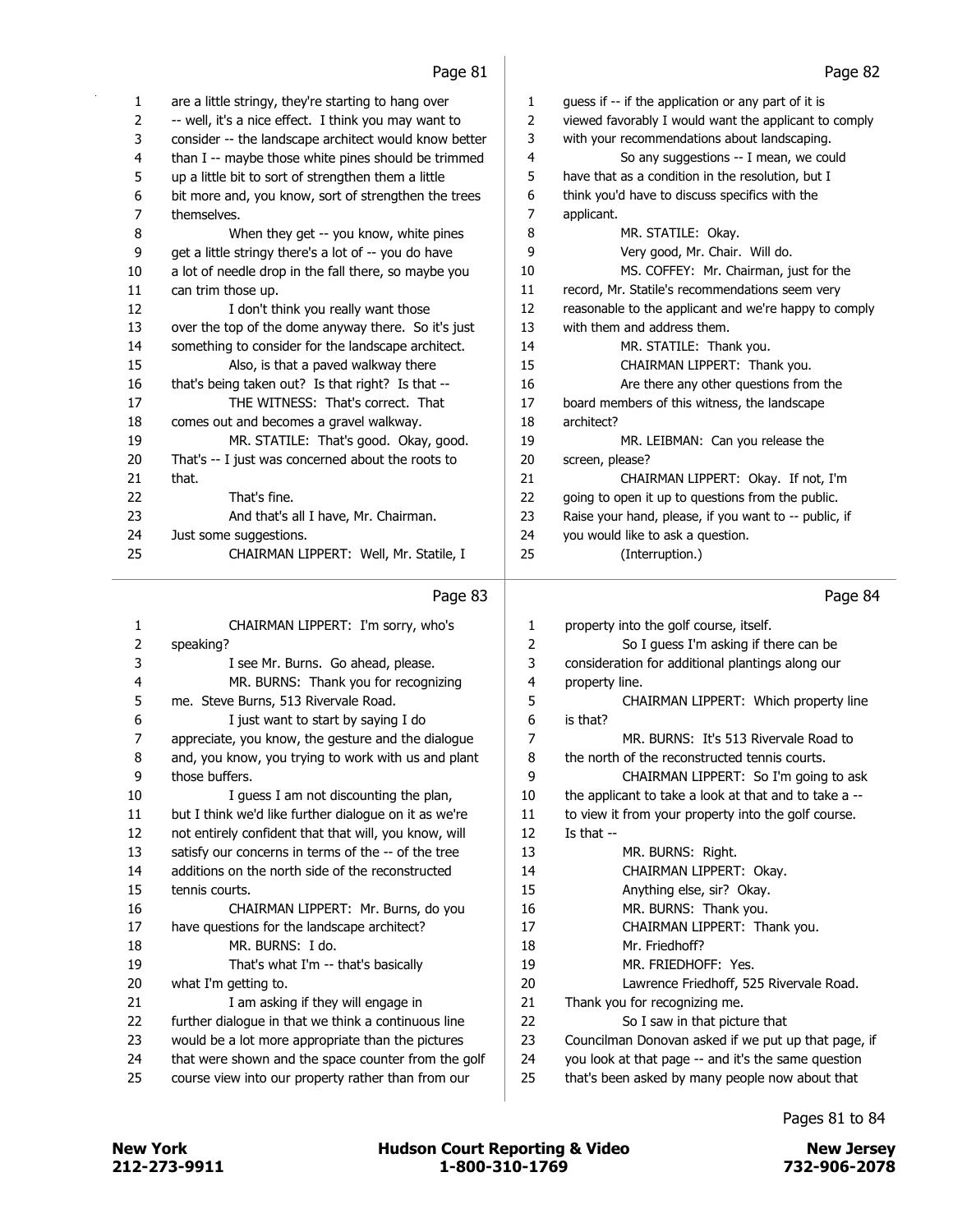| 1              | corner of what we'll call the tennis courts, right,   | 1  | black line with the two dashes is the right-of-way    |
|----------------|-------------------------------------------------------|----|-------------------------------------------------------|
| $\overline{2}$ | the dome, as I understand it, is going to be put      | 2  | line which is the property line that separates the    |
| 3              | where the fence around the tennis courts is now.      | 3  | parcel from the roadway, and we have identified right |
| 4              | And looking at that picture, it just                  | 4  | at this location the distance between the corner of   |
| 5              | doesn't look to me -- and I went out there and looked | 5  | the tennis court and the right-of-way line. And the   |
| 6              | at the fence myself. It just doesn't look to me like  | 6  | wall is the side line that runs right along where my  |
| 7              | that's 17 feet from the sidewalk, so can somebody --  | 7  | hand is here, and the fence is to the left to the     |
| 8              | and I'm not the first person to say this.             | 8  | wall.                                                 |
| 9              | So can somebody confirm how that was                  | 9  | So that's where the 17.58-foot                        |
| 10             | measured? Because the road is changed and, you know,  | 10 | dimension comes from. This is based on a survey of    |
| 11             | many people have questioned whether that distance is  | 11 | the property that was prepared by the applicant's     |
| 12             | really right.                                         | 12 | surveyor, and what we did was we just identified the  |
| 13             | CHAIRMAN LIPPERT: All right. So let's                 | 13 | distance between the right-of-way line and the tennis |
| 14             | have Ms. Galvin explain how that dimension exists on  | 14 | court.                                                |
| 15             | the plans.                                            | 15 | CHAIRMAN LIPPERT: If you could just                   |
| 16             | MS. GALVIN: All right. I'm going to                   | 16 | take a minute to explain how that was measured.       |
| 17             | share my screen and I'm actually going to show one of | 17 | MS. GALVIN: It's based on the survey                  |
| 18             | the sheets that's part of the site plan set. I think  | 18 | CAD file that the surveyor provided to us which is    |
| 19             | that's going to be the best way to show it.           | 19 | utilized as the base map for this set of site plans.  |
| 20             | Okay. This is Sheet 5 of 23 of the                    | 20 | So it's not -- it's not physically                    |
| 21             | site plan set. It says, "Preliminary and Final Site   | 21 | measured with a tape measure or something like that,  |
| 22             | Plan Set, Lot 6.01, Block 1201," et cetera, et        | 22 | it's actually field -- the tennis court is located in |
| 23             | cetera. In the lower right-hand corner is the tennis  | 23 | the field or maybe by aerial image from the           |
| 24             | court with the proposed dome.                         | 24 | right-of-way line, the property line is tied down to  |
| 25             | So if we zoom in here the line, the                   | 25 | the physical features on the site, and --             |
|                |                                                       |    |                                                       |

| 1              | (Interruption.)                                       | 1  | this dimension.        |
|----------------|-------------------------------------------------------|----|------------------------|
| $\overline{2}$ | CHAIRMAN LIPPERT: Hold on one second.                 | 2  | MS. GALVI              |
| 3              | Hold on one second, please.                           | 3  | provided the electro   |
| $\overline{4}$ | Somebody is speaking. Please mute                     | 4  | we did is we simply    |
| 5              | yourself so we can hear the witness's testimony.      | 5  | corner -- or the tenn  |
| 6              | Thank you.                                            | 6  | right-of-way line.     |
| 7              | Sorry, Ms. Galvin, go ahead.                          | 7  | $So I - I$ de          |
| 8              | MS. GALVIN: That's okav.                              | 8  | dimension for that so  |
| 9              | So when the boundary survey was                       | 9  | MS. COFFI              |
| 10             | prepared, the physical features on the site are       | 10 | the tennis court and   |
| 11             | coordinated with the location of the property line.   | 11 | and then your office   |
| 12             | And the resultant distance between the tennis court   | 12 | them, correct?         |
| 13             | and the property line is 17.58 feet.                  | 13 | MS. GALVI              |
| 14             | There is not necessarily in the field a               | 14 | <b>MR. FRIED</b>       |
| 15             | location where somebody has physically taken a tape   | 15 | distance that's in gue |
| 16             | measure and measured from the corner of the property  | 16 | dome to the propert    |
| 17             | -- from the corner of the tennis court to the         | 17 | goes right where the   |
| 18             | right-of-way line, that's not necessary at this point | 18 | really talking about t |
| 19             | because the survey and all of the physical features   | 19 | about the fence arou   |
| 20             | -- it's the property line that's surveyed and the     | 20 | from that to the prop  |
| 21             | physical features on the site are all in an           | 21 | And you're             |
| 22             | electronic file that represent the accurate locations | 22 | 17.58 feet from the    |
| 23             | of those features.                                    | 23 | MS. GALVI              |
| 24             | CHAIRMAN LIPPERT: So I guess your                     | 24 | on here is from the    |
| 25             | answer is that a licensed surveyor has certified to   | 25 | court and the fence    |
|                |                                                       |    |                        |

Page 88

| 1              | this dimension.                                       |
|----------------|-------------------------------------------------------|
| $\overline{2}$ | MS. GALVIN: Well, a licensed surveyor                 |
| 3              | provided the electronic file to my office, and what   |
| $\overline{4}$ | we did is we simply inversed between the property     |
| 5              | corner -- or the tennis court corner and the          |
| 6              | right-of-way line.                                    |
| 7              | So I -- I describe it as an accurate                  |
| 8              | dimension for that setback.                           |
| 9              | MS. COFFEY: And the surveyor located                  |
| 10             | the tennis court and the property line on the survey  |
| 11             | and then your office determined the distance between  |
| 12             | them, correct?                                        |
| 13             | MS. GAI VIN: That's correct.                          |
| 14             | MR. FRIEDHOFF: So just to clarify, the                |
| 15             | distance that's in question is going to be from the   |
| 16             | dome to the property line there. And so the dome      |
| 17             | goes right where the fence is now. So we're not       |
| 18             | really talking about the tennis court, we're talking  |
| 19             | about the fence around the tennis court, the distance |
| 20             | from that to the property line.                       |
| 21             | And you're saying that that's                         |
| 22             | 17.58 feet from the fence to the property line.       |
| 23             | MS. GALVIN: The dimension that's shown                |
| 24             | on here is from the corner of the physical tennis     |
| 25             | court and the fence is right adjacent to the edge of  |
|                |                                                       |

Pages 85 to 88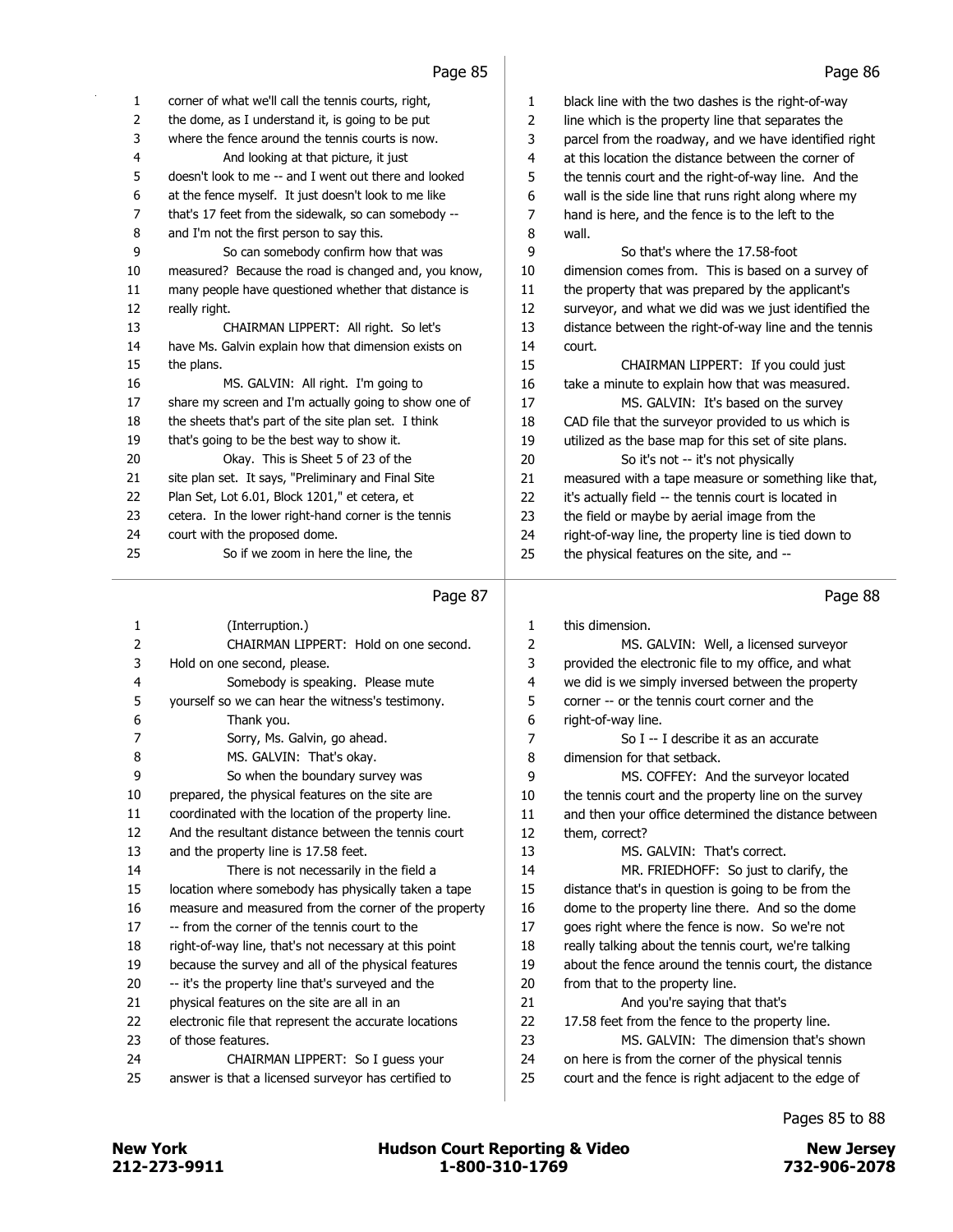| 1  | the tennis court, so it's possible, and we could get  |  |
|----|-------------------------------------------------------|--|
| 2  | another dimension in here to confirm the distance     |  |
| 3  | between the fence corner and where the dome would be  |  |
| 4  | and the right-of-way line, but I don't expect that it |  |
| 5  | will vary too much from the 17.5 feet.                |  |
| 6  | MR. FRIEDHOFF: I mean, I could only                   |  |
| 7  | tell you that I went and looked and it looks like     |  |
| 8  | it's less than that. If somebody went out and         |  |
| 9  | measured it --                                        |  |
| 10 | MR. LEIBMAN: That's testimony.                        |  |
| 11 | MR. FRIEDHOFF: -- go out and measure                  |  |
| 12 | that.                                                 |  |
| 13 | MR. LEIBMAN: This is just for                         |  |
| 14 | questions.                                            |  |
| 15 | CHAIRMAN LIPPERT: So we'll get a                      |  |
| 16 | little more clarity on that.                          |  |
| 17 | MS. FRIEDHOFF: Excuse me, I'm                         |  |
| 18 | Mrs. Friedhoff.                                       |  |
| 19 | May I ask a question to Mr. Carman or                 |  |
| 20 | whoever can address it?                               |  |
| 21 | CHAIRMAN LIPPERT: Sure.                               |  |
| 22 | MS. FRIEDHOFF: Okay. Well, I was very                 |  |
| 23 | pleased to see that you had upgraded the type of      |  |
| 24 | arborvitae, et cetera. We live at 525, which is two   |  |
| 25 | houses to the north of Mr. Burns, and as I said, it's |  |
|    |                                                       |  |

# Page 91

| 1              | have a question for this witness?                    | 1  |
|----------------|------------------------------------------------------|----|
| $\overline{2}$ | MS. FRIEDHOFF: Yes.                                  | 2  |
| 3              | Is there any --                                      | 3  |
| 4              | MR. LEIBMAN: Ask your question.                      | 4  |
| 5              | MS. FRIEDHOFF: -- teeth to any of                    | 5  |
| 6              | this.                                                | 6  |
| 7              | When you grant these variances and you               | 7  |
| 8              | tell them --                                         | 8  |
| 9              | MR. LEIBMAN: This is not a question                  | 9  |
| 10             | for the witness, this is a question for a lawyer. I  | 10 |
| 11             | represent the board, I am not your attorney. I'm not | 11 |
| 12             | here to answer your legal questions, I'm here to     | 12 |
| 13             | answer the board's questions.                        | 13 |
| 14             | MS. FRIEDHOFF: Okay. I feel like I'm                 | 14 |
| 15             |                                                      | 15 |
| 16             | CHAIRMAN LIPPERT: Mr. Leibman, hold                  | 16 |
| 17             | on.                                                  | 17 |
| 18             | Hold on a second. Hold on a second.                  | 18 |
| 19             | Mr. Leibman, would there be any kind of              | 19 |
| 20             | bond required in connection with the landscaping?    | 20 |
| 21             | MR. I FIBMAN: Yes.                                   | 21 |
| 22             | The Municipal Land Use Law permits the               | 22 |
| 23.            | board to have a developer's agreement with the       | 23 |
| 24             | applicant, the same as we did the last time this     | 24 |
| 25             | applicant was before the board, and there is an      | 25 |
|                |                                                      |    |

| 1  | a historic property, and we have two major concerns,  |
|----|-------------------------------------------------------|
| 2  | I won't get into them now, but I would very much      |
| 3  | appreciate if you would consider putting -- first of  |
| 4  | all, can you consider putting deer fencing around     |
| 5  | your landscaped areas, because even though you say    |
| 6  | these are deer-resistant species, I've lived here for |
| 7  | almost 35 years and in the past five years there is   |
| 8  | not a thing I can put out that is not destroyed by    |
| 9  | the herds of deer that come from the golf course,     |
| 10 | number one.                                           |
| 11 | MR. LEIBMAN: Mrs. Friedhoff, I'm going                |
| 12 | to just interrupt you. We don't have time, with       |
| 13 | almost 60 people on the Zoom, for people to           |
| 14 | pontificate and tell us about the conditions of their |
| 15 | yards and their shrubs, et cetera. Please ask your    |
| 16 | questions so that other people can --                 |
| 17 | MS. FRIEDHOFF: Okay. Can you put up a                 |
| 18 | deer fence, please, Mr. Carman, number one. And what  |
| 19 | does the board intend to do if this is not maintained |
| 20 | as a screen? Because there's every possibility as     |
| 21 | things -- please don't roll your eyes at me, sir.     |
| 22 | You know that this is very possible                   |
| 23 | that over the long term, screening and buffering will |
| 24 | be -- will be destroyed. What is the board's --       |
| 25 | MR. LEIBMAN: Mrs. Friedhoff, do you                   |
|    |                                                       |

# Page 92

| 1              | opportunity to require bonding for the installation   |
|----------------|-------------------------------------------------------|
| $\overline{2}$ | of plantings, and it guarantees that there's money    |
| 3              | available if they don't replace the plantings, I      |
| 4              | believe for a period of two years.                    |
| 5              | So it's $-$                                           |
| 6              | MS. FRIEDHOFF: Okay. Well, that was                   |
| 7              | not so hard then.                                     |
| 8              | That was very helpful.                                |
| 9              | MR. STATILE: Any landscaping that is                  |
| 10             | part of this application approval is permanent.       |
| 11             | In other words, if it's -- even in                    |
| 12             | three years or five years, if -- as long as the       |
| 13             | improvements exist, so does the landscape buffers and |
| 14             | whatever else the board requires.                     |
| 15             | MS. FRIEDHOFF: Thank you, Mr. Statile.                |
| 16             | MR. STATILE: Okay.                                    |
| 17             | MR. FORTSCH: Can I -- for a second?                   |
| 18             | CHAIRMAN LIPPERT: Sure.                               |
| 19             | MR. FORTSCH: Yeah, the evergreens by                  |
| 20             | the sign for The Fairways, a few of them have died    |
| 21             | and they've been replaced very promptly, so I think   |
| 22             | that shows that they would probably replace other     |
| 23             | trees as they go along.                               |
| 24             | CHAIRMAN LIPPERT: But in any event,                   |
| 25             | just so you know, the municipal landscape law         |
|                |                                                       |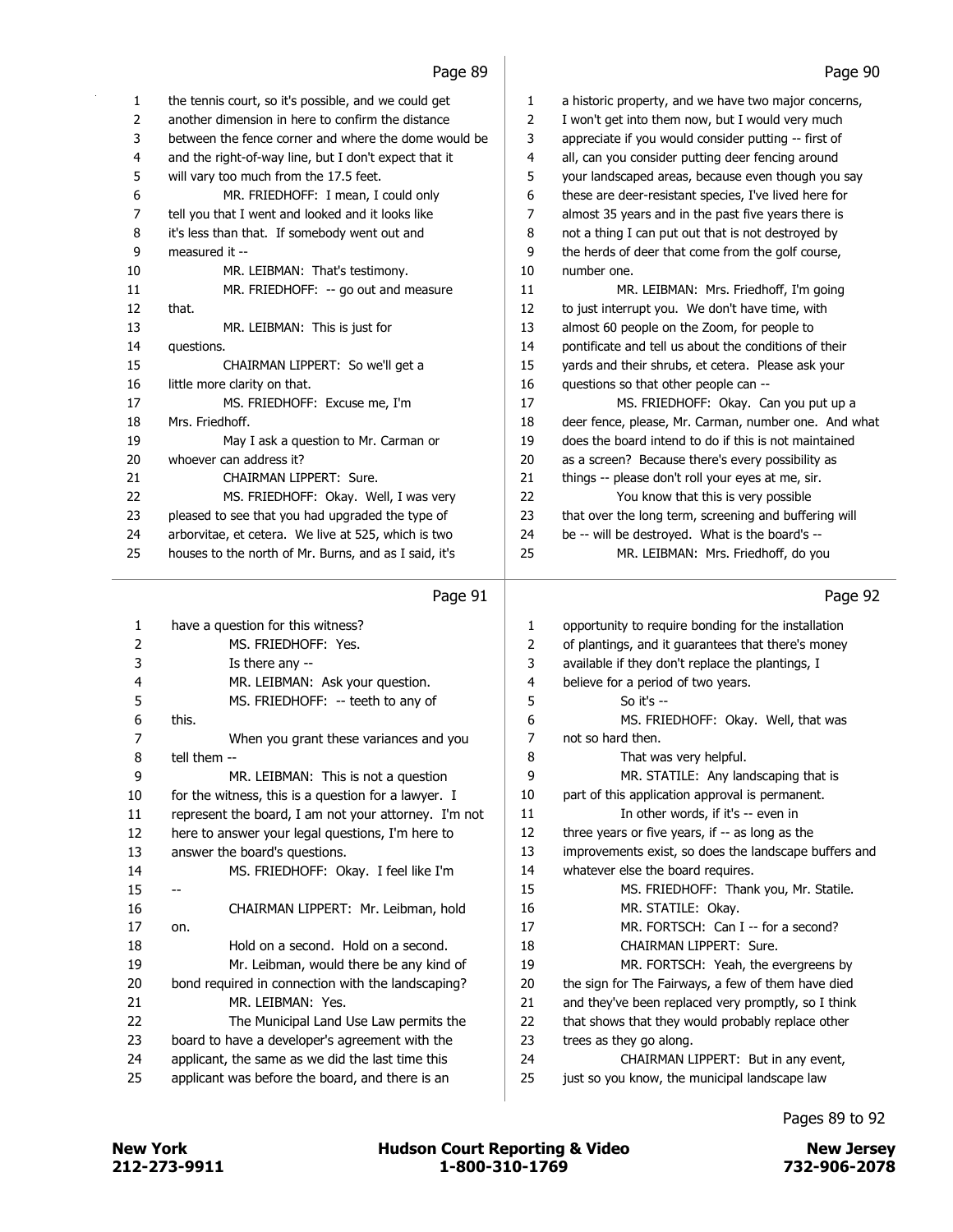| 1              | contemplates -- you know, replacing landscaping is    | 1  | extension of Green Lane there.                        |
|----------------|-------------------------------------------------------|----|-------------------------------------------------------|
| $\overline{2}$ | not unique to this application, it happens in many if | 2  | THE WITNESS: Let me share that screen                 |
| 3              | not most applications.                                | 3  | one more time.                                        |
| 4              | MS. FRIEDHOFF: All right. Well, good                  | 4  | MS. MORGANSTEIN: Thank you.                           |
| 5              | to know.                                              | 5  | THE WITNESS: So I am going to go to                   |
| 6              | Thank you.                                            | 6  | Sheet 2. So this is the zone where this curved        |
| 7              | MR. STATILE: The best enforcement is                  | 7  | portion of road is what I understand to be Knoll      |
| 8              | local residents, right, Mr. Chairman.                 | 8  | Drive.                                                |
| 9              | MS. FRIEDHOFF: Yeah. 'Cause we're in                  | 9  | MS. MORGANSTEIN: Correct.                             |
| 10             | the back so it's not that important, but thank you.   | 10 | THE WITNESS: And that turns into Green                |
| 11             | CHAIRMAN LIPPERT: Okay. Any other                     | 11 | Road.                                                 |
| 12             | members of the public have questions for the          | 12 | So we did identify, and it's not shown                |
| 13             | landscape architect?                                  | 13 | on Image A or Image B, but we did identify that a     |
| 14             | Yes, ma'am.                                           | 14 | little bit further up, there was a gap that we were   |
| 15             | MS. MORGANSTEIN: Hi. My name is                       | 15 | going to be adding a spruce tree within that location |
| 16             | Florence Morganstein, I live at 9 Holiday Court.      | 16 | a bit further.                                        |
| 17             | I have a question about the first                     | 17 | MS. MORGANSTEIN: And repair the broken                |
| 18             | square that was put up by Mr. Carman on Forest Drive  | 18 | fence? There's a broken fence there.                  |
| 19             | and Green Lane, because there is auto a house that    | 19 | THE WITNESS: I wasn't aware of a                      |
| 20             | goes past that, like the southern end is Knoll Drive, | 20 | broken fence, but if there is, I'm sure that the      |
| 21             | of the house on Knoll Drive, and there is very sparse | 21 | applicant will take a look at that --                 |
| 22             | trees and the fence has been broken for years and     | 22 | MS. MORGANSTEIN: I'd appreciate if                    |
| 23             | hasn't been repaired.                                 | 23 | they would do that.                                   |
| 24             | Is that included in that? I didn't                    | 24 | Thank you.                                            |
| 25             | really see that part mentioned. It's just kind of an  | 25 | And then I have one other question                    |
|                | Page 95                                               |    | Page 96                                               |
| 1              | about the berm. The existing berm at the entrance of  | 1  | MS. COFFEY: So at this point, Mr.                     |
| 2              | Edgewood is about how many feet, do you know? You     | 2  | Chairman, I propose that we maybe move to the         |
| 3              | may not know the answer to that.                      | 3  | witnesses who provided testimony on November 11th,    |
| 4              | THE WITNESS: I do not know.                           | 4  | but have not yet testified this evening to see if     |
| 5              | MS. MORGANSTEIN: Okay. Because a                      | 5  | there are questions on the November 11th testimony.   |
| 6              | 2-foot berm is really negligible. Is there any way    | 6  | Does that make sense? And then after that, we'll      |
| 7              | that that berm could be increased by either a foot or | 7  | have our planner wrap up.                             |
| 8              | 2 feet more along Rivervale Road.                     | 8  | CHAIRMAN LIPPERT: I'm sorry, so what                  |
| 9              | THE WITNESS: I will have to take a                    | 9  | are we going to have before the planner?              |
| 10             | look at that with the civil engineer and see if the   | 10 | MS. COFFEY: If it's acceptable to you,                |
| 11             | grading would allow us to make that rather than       | 11 | I would suggest that we now take questions from the   |
| 12             | approximately 2-foot high approximately 3-feet high.  | 12 | public with regard to the other witnesses who         |
| 13             | MS. MORGANSTEIN: Appreciate it, thank                 | 13 | testified on November 11th.                           |
| 14             | you.                                                  | 14 | CHAIRMAN LIPPERT: Well, I think --                    |
| 15             | That's all.                                           | 15 | okay, I think we've already heard from the public on  |
|                |                                                       |    |                                                       |

| 14 | you.                                           | 14 | CHAIRMAN LIPPERT: Well, I think --                    |
|----|------------------------------------------------|----|-------------------------------------------------------|
| 15 | That's all.                                    | 15 | okay, I think we've already heard from the public on  |
| 16 | CHAIRMAN LIPPERT: Thank you.                   | 16 | those things, but I'll make it clear for the record   |
| 17 | Any other members of the public have a         | 17 | that if any member of the public has any questions of |
| 18 | question?                                      | 18 | any of the witnesses who previously testified in the  |
| 19 | MR. LEIBMAN: Madam, is that you.               | 19 | prior hearing, raise your hand and we can accommodate |
| 20 | CHAIRMAN LIPPERT: Okay, the Friedhoffs         | 20 | those questions.                                      |
| 21 | have their hand up, although I don't see them. | 21 | Okay, I don't know if that's a false                  |
| 22 | MR. FRIEDHOFF: Sorry, that's just left         | 22 | alarm or not, Mr. Friedhoff, but you'll let us know.  |
| 23 | over.                                          | 23 | MS. FRIEDHOFF: Mrs. Friedhoff.                        |
| 24 | CHAIRMAN LIPPERT: All right.                   | 24 | CHAIRMAN LIPPERT: Okav.                               |
| 25 | So, Ms. Coffey, where are we?                  | 25 | MS. FRIEDHOFF: You can obviously just                 |
|    |                                                |    |                                                       |

Pages 93 to 96

 $\overline{\phantom{0}}$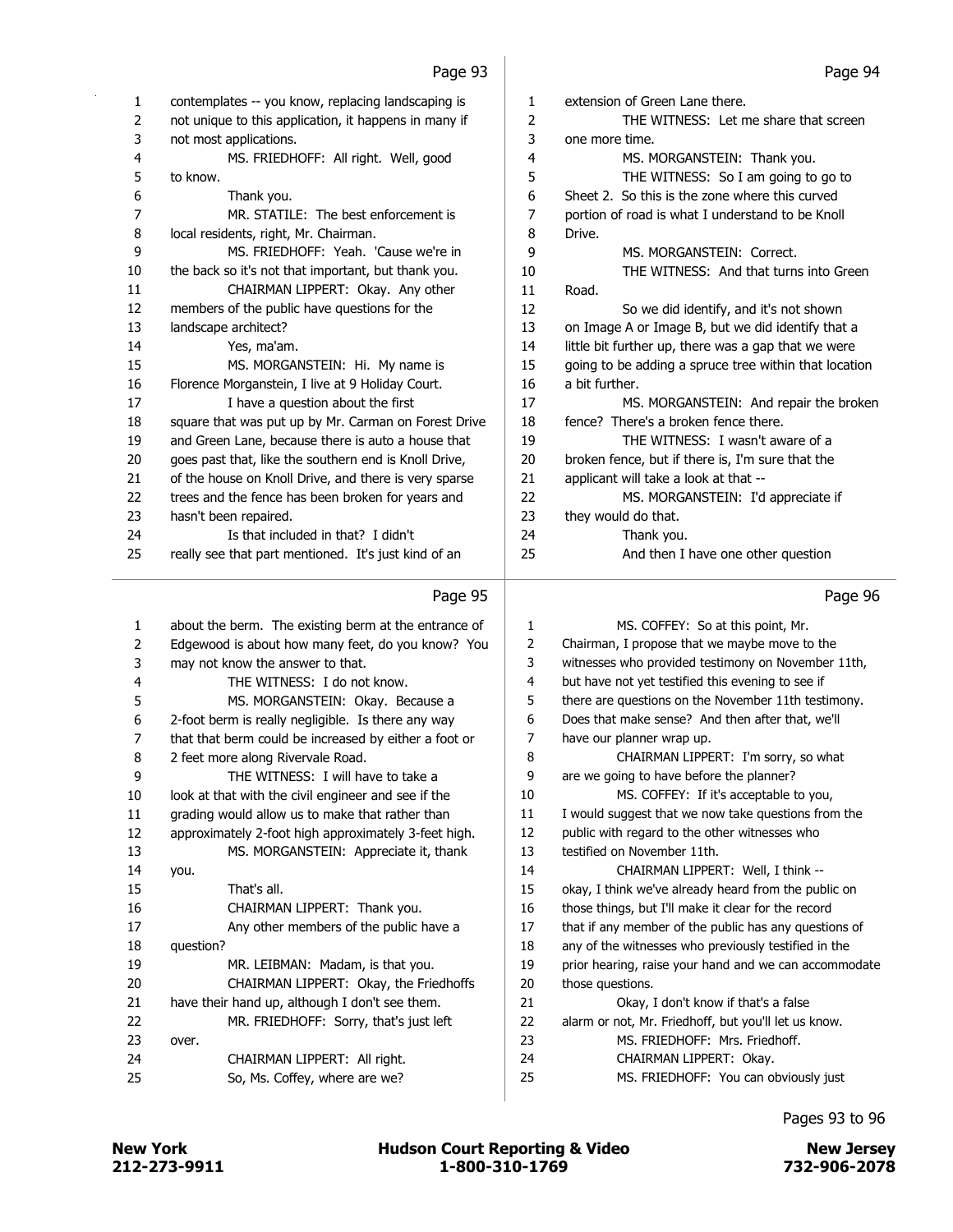| 1        | shut me down if I don't do this properly.                                                             | 1        | anything that bears --                                                                     |
|----------|-------------------------------------------------------------------------------------------------------|----------|--------------------------------------------------------------------------------------------|
| 2        | So actually Ms. Coffey, in her                                                                        | 2        | CHAIRMAN LIPPERT: No, no, no, no, no,                                                      |
| 3        | testimony, had said that there was a need for more                                                    | 3        | no, no, no, you are not.                                                                   |
| 4        | courts that were for indoor tennis --                                                                 | 4        | MS. FRIEDHOFF: All right.                                                                  |
| 5        | CHAIRMAN LIPPERT: Let me just clarify                                                                 | 5        | CHAIRMAN LIPPERT: Let me speak. I let                                                      |
| 6        | that.                                                                                                 | 6        | you speak, let me speak.                                                                   |
| 7        | Ms. Coffey did not give any testimony,                                                                | 7        | You will be given an opportunity to                                                        |
| 8        | she's the attorney.                                                                                   | 8        | testify and say what you'd like to say as long as                                          |
| 9        | MS. FRIEDHOFF: Okay, okay. It's in                                                                    | 9        | it's relevant to --                                                                        |
| 10       | the transcript. Nonetheless, I just wanted to                                                         | 10       | MS. FRIEDHOFF: Right.                                                                      |
| 11       | mention, but this can be in the -- okay.                                                              | 11       | CHAIRMAN LIPPERT: -- at the close of                                                       |
| 12       | I wanted to know how the golf course                                                                  | 12       | the applicant's case.                                                                      |
| 13       | feels that it's underserved by its current facilities                                                 | 13       | MS. FRIEDHOFF: But I don't know --                                                         |
| 14       | since it was nearly bankrupt just a year or two ago,                                                  | 14       | CHAIRMAN LIPPERT: But testimony about                                                      |
| 15       | and in fact, during COVID it took federal monies, it                                                  | 15       | the golf course's financial status is not relevant to                                      |
| 16       | has a loan outstanding from Old Dominion of \$1.7                                                     | 16       | this land use application.                                                                 |
| 17       | million --                                                                                            | 17       | MS. FRIEDHOFF: Well, only because of                                                       |
| 18       | CHAIRMAN LIPPERT: Hold on, now you're                                                                 | 18       | the dome. And I will drop that for now. But I just                                         |
| 19       | testifying and this is not a land use question. What                                                  | 19       | don't know if, by the time I make the statement, my                                        |
| 20       | does that have to do with a land use application?                                                     | 20       | concerns about the noise and decibel levels and the                                        |
| 21       | MS. FRIEDHOFF: Well, because I want to                                                                | 21       | dome and other facilities are going to have a person,                                      |
| 22       | understand why the dome is going up since there are                                                   | 22       | you know, to whom I can address them. I mean, I'd be                                       |
| 23       | nine other places in proximity, but I'm not allowed                                                   | 23       | happy to --                                                                                |
| 24       | to tell you about them, that have indoor tennis                                                       | 24       | CHAIRMAN LIPPERT: Excuse me. If you                                                        |
| 25       | courts, so -- I mean, I'm so foreclosed from saying                                                   | 25       | have questions about those items, ask them now. We                                         |
|          | Page 99                                                                                               |          | Page 100                                                                                   |
|          |                                                                                                       |          |                                                                                            |
| 1        | have a whole team of people who can answer them. Or                                                   | 1        | discuss that again if you'd like to hear from him.                                         |
| 2        | we'll try to answer them.                                                                             | 2        | MS. FRIEDHOFF: No, I've seen that,                                                         |
| 3        | MS. FRIEDHOFF: Okay, okay.                                                                            | 3        | thank you.                                                                                 |
| 4        | I'm going to start with noise then. I<br>don't know if you have an expert or if you had an            | 4        | MS. COFFEY: Okay.                                                                          |
| 5<br>6   | expert, and apparently I can't say what the decibel                                                   | 5<br>6   | So, hopefully, then that covers your<br>question is we will comply with both the state and |
| 7        | levels are supposed to be, but I would like to know                                                   | 7        | the local noise ordinance.                                                                 |
| 8        | if any investigations have been done into the amount                                                  | 8        | MS. FRIEDHOFF: Okay. May I just ask                                                        |
| 9        | of noise that is going to issue from the banquet                                                      | 9        | then who is supposed to be mandating compliance with                                       |
| 10       | facilities, the larger midway, the snack bar, the                                                     | 10       | those levels this past summer -- and spring when                                           |
| 11       | ventilation, the inflation units for the dome, the                                                    | 11       | almost every weekend, filtering all the way up to our                                      |
| 12       | increased parking, et cetera.                                                                         | 12       | property, there was excessive noise from deejays,                                          |
| 13       | Because I know there is state law,                                                                    | 13       | live music, you know, piped music, whatever, that was                                      |
| 14       | there is municipal law --                                                                             | 14       | -- it was excessive noise.                                                                 |
| 15       | CHAIRMAN LIPPERT: Okay, okay. The                                                                     | 15       | Who does a person complain to and how                                                      |
| 16       | question is, has there been any studies about noise.                                                  | 16       | is that, you know, regulated? Factored in.                                                 |
| 17       | Ms. Coffey --                                                                                         | 17       | I appreciate that going forward this                                                       |
| 18       | MS. FRIEDHOFF: -- a lot of noise.                                                                     | 18       | may happen, but it was not true this past year and                                         |
| 19       | MS. COFFEY: So, I'm going to do it in                                                                 | 19       | I'd like to know who do we speak to and how will this                                      |
| 20       | two parts. So first the applicant will, of course,                                                    | 20       | be addressed.                                                                              |
| 21       | comply with any municipal noise ordinances, as well                                                   | 21       | CHAIRMAN LIPPERT: Mr. Leibman, as a                                                        |
| 22       | as the state standards.                                                                               | 22       | general proposition, if a resident has a concern                                           |
|          |                                                                                                       |          |                                                                                            |
|          |                                                                                                       |          |                                                                                            |
| 23       | We did provide testimony on November                                                                  | 23       | about noise levels emanating from a particular                                             |
| 24<br>25 | 11th from Mr. Ligas with respect to the noise<br>associated with the dome, and I am happy to have him | 24<br>25 | property, what's their recourse?<br>MR. LEIBMAN: They need to pick up the                  |

Pages 97 to 100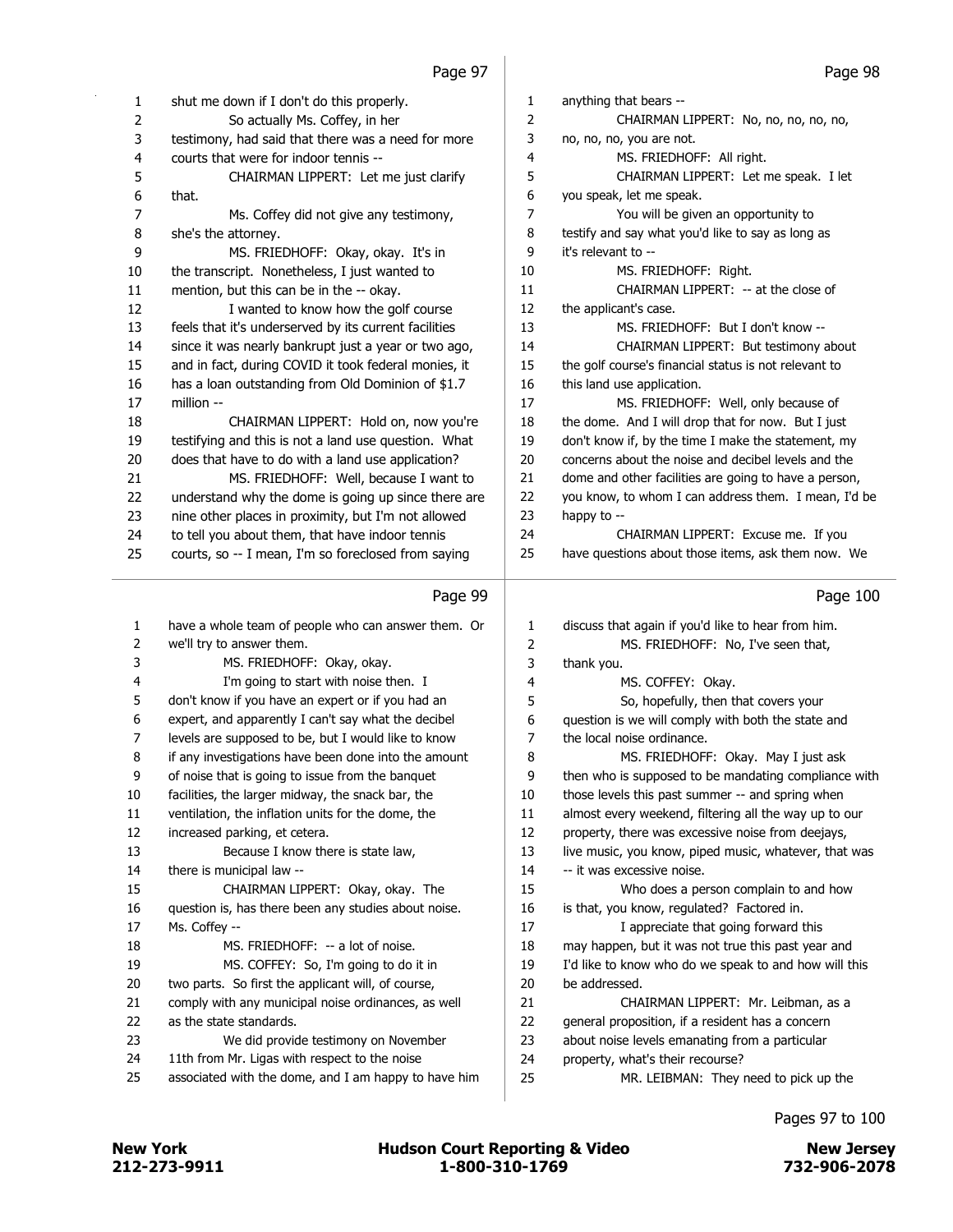| 1  | telephone, call the police department and issue a    | 1  | noise evaluations were done and when the approval is  |
|----|------------------------------------------------------|----|-------------------------------------------------------|
| 2  | complaint.                                           | 2  | granted, will it include the ability to have outdoor  |
| 3  | MS. FRIEDHOFF: I did that. They were                 | 3  | music in a residential area, or was that something    |
| 4  | not interested. I do know that there is --           | 4  | that was just done as an exception during COVID?      |
| 5  | MR. LEIBMAN: That may be because it                  | 5  | MR. LEIBMAN: So I think we're getting                 |
| 6  | did not violate the law.                             | 6  | a little far afield, Mr. Lippert. There's no law      |
| 7  | MS. FRIEDHOFF: Yeah, but the law                     | 7  | that says that you can't play music in your backyard  |
| 8  | actually requires that sound engineers with          | 8  | and there's no law that says that this property can't |
| 9  | calibrated equipment on days that are not windy, for | 9  | have music outside by its pool --                     |
| 10 | example, go out and measure.                         | 10 | MS. FRIEDHOFF: But it's a commercial                  |
| 11 | Now, that is not practical in the                    | 11 | facility.                                             |
| 12 | evening on a Saturday, I realize that, but that's a  | 12 | MR. LEIBMAN: -- banquet events. So I                  |
| 13 | subjective -- that's a subjective judgment. And I am | 13 | think we're getting a little far afield.              |
| 14 | subjected to having noise from, you know, from       | 14 | MS. FRIEDHOFF: No, I think that, you                  |
| 15 | banquets being held all the time. And they're --     | 15 | know, the commercial has a -- excuse me,              |
| 16 | CHAIRMAN LIPPERT: That is going to be                | 16 | responsibility to the residential neighborhood. And   |
| 17 | the case whether or not this application is granted, | 17 | I can show that to you at some point not know.        |
| 18 | right? You live next to a golf course that has       | 18 | And I want to also tell you that in the               |
| 19 | banquet facilities.                                  | 19 | declaration of easements, and I'm not going to -- it  |
| 20 | MS. FRIEDHOFF: I know, but                           | 20 | says that the owners who live there will assume the   |
| 21 | CHAIRMAN LIPPERT: Okay.                              | 21 | risk of maintenance noise performed at sunrise or     |
| 22 | MS. FRIEDHOFF: Okay, yeah, go ahead.                 | 22 | sunset, so there's going to be more noise. And as a   |
| 23 | MR. FRIEDHOFF: Can I ask a question,                 | 23 | commercial -- as a commercial facility in a           |
| 24 | too? Okay, Lawrence Friedhoff.                       | 24 | residential neighborhood, they are held to a standard |
| 25 | I think the bottom line is when the                  | 25 | and it's not just whether the police subjectively     |
|    | Page 103                                             |    | Page 104                                              |
| 1  | decide that it's, you know, high or low.             | 1  | property is.                                          |

| $\mathbf{1}$ | decide that it's, you know, high or low.              | 1  |
|--------------|-------------------------------------------------------|----|
| 2            | CHAIRMAN LIPPERT: Madame, you are                     | 2  |
| 3            | giving testimony. Again, I've asked you repeatedly    | 3  |
| 4            | not to do that. I don't --                            | 4  |
| 5            | MS. FRIEDHOFF: You know, I can't tell                 | 5  |
| 6            | the difference, I apologize.                          | 6  |
| 7            | CHAIRMAN LIPPERT: You're an attorney,                 | 7  |
| 8            | I think you can tell the difference.                  | 8  |
| 9            | MS. FRIEDHOFF: No, but I wasn't in                    | 9  |
| 10           | litigation. I was very successful -- but anyway, I    | 10 |
| 11           | will not argue with you and I appreciate your         | 11 |
| 12           | attempts to educate me, Mr. Lippert.                  | 12 |
| 13           | But, I'm telling you this is a concern.               | 13 |
| 14           | And I've researched it.                               | 14 |
| 15           | CHAIRMAN LIPPERT: No, I -- listen, I                  | 15 |
| 16           | live in a residential neighborhood.                   | 16 |
| 17           | Sometimes there's people have parties.                | 17 |
| 18           | Sometimes there's music. Sometimes there's noise      | 18 |
| 19           | that annoys me. That's life. What are you going to    | 19 |
| 20           | do.                                                   | 20 |
| 21           | MS. FRIEDHOFF: Yeah, but -- okay. I                   | 21 |
| 22           | can't seem to make it clear that this is a commercial | 22 |
| 23           | facility. Okay. All right, thank you.                 | 23 |
| 24           | MR. LEIBMAN: It's properly zoned for                  | 24 |
| 25           | its use. It's not a single-family zone where this     | 25 |
|              |                                                       |    |

| 1  | property is.                                          |
|----|-------------------------------------------------------|
| 2  | All right. Is there anybody else who                  |
| 3  | has a question?                                       |
| 4  | CHAIRMAN LIPPERT: Any other questions                 |
| 5  | from members of the public of this witness?           |
| 6  | Okay. So -- sorry, not of this                        |
| 7  | witness. Any other members of the public have any     |
| 8  | questions for any of the team that the applicant has  |
| 9  | presented?                                            |
| 10 | If not, we'll move on -- if we were in                |
| 11 | person I would take a break now, but people in this   |
| 12 | format you can take your own breaks, I want to keep   |
| 13 | going. I'd like to get -- I don't want to go past     |
| 14 | 11 o'clock, and I want to get the planner's testimony |
| 15 | done.                                                 |
| 16 | So why don't you proceed, Ms. Coffey.                 |
| 17 | MS. COFFEY: Thank you, Mr. Chairman.                  |
| 18 | So our next witness is John Taikina of                |
| 19 | All Things Planning & Development. He's the project   |
| 20 | planner. And we'd ask that he please be sworn.        |
| 21 | MR. LEIBMAN: Where is he? Say                         |
| 22 | something so I can see you on the screen.             |
| 23 | MR. TAIKINA: Hi. John Taikina is my                   |
| 24 | name. Red background, white shirt.                    |
| 25 | MR. LEIBMAN: I just want to type your                 |
|    |                                                       |

# Pages 101 to 104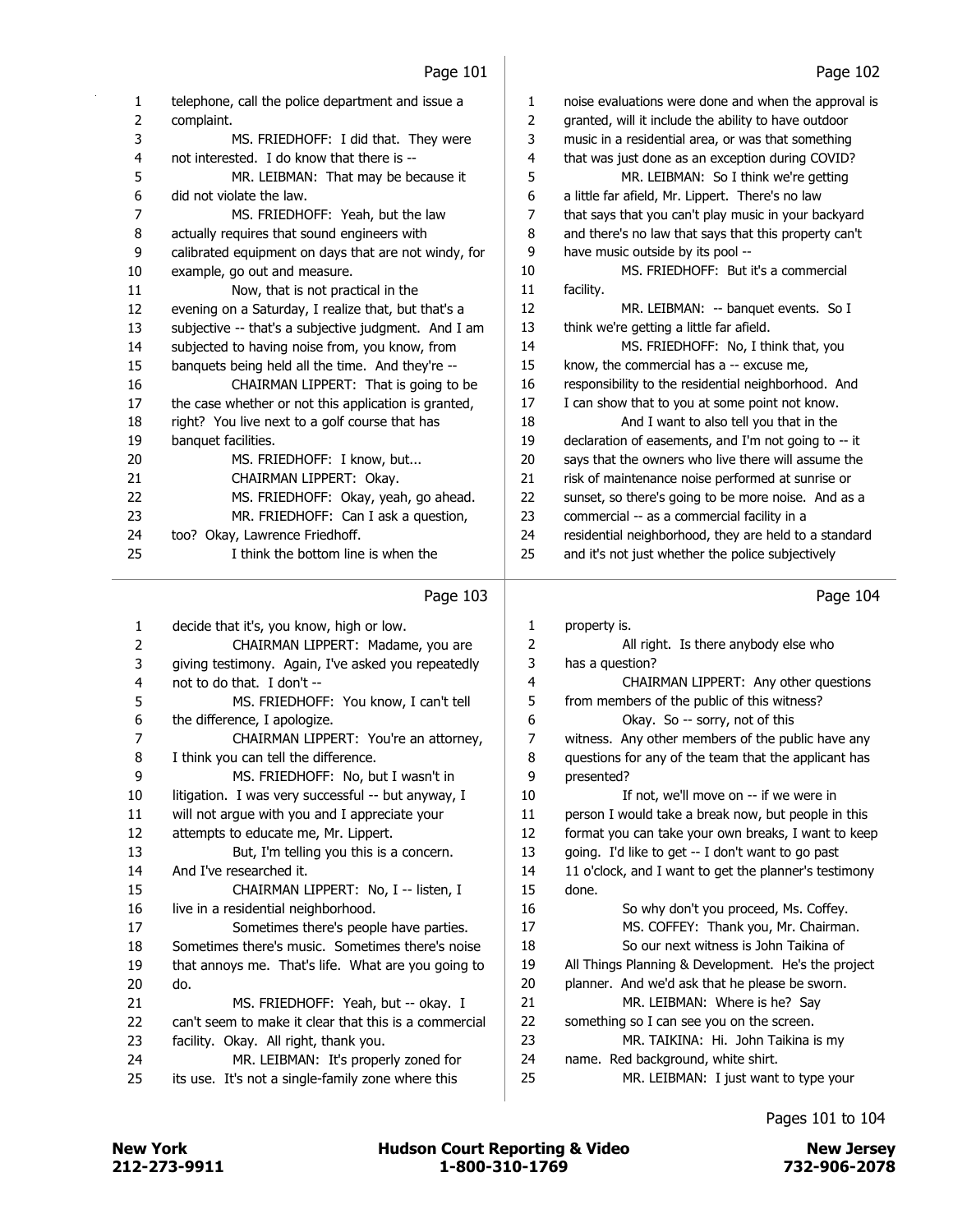| 1  | name into my notes.                                   | 1              | 1992.                                                 |
|----|-------------------------------------------------------|----------------|-------------------------------------------------------|
| 2  | Mr. Taikina, please raise your right                  | 2              | I started my career in '89 as a zoning                |
| 3  | hand to be sworn.                                     | 3              | official in a little borough in Middlesex County.     |
| 4  | Do you swear or affirm the testimony                  | 4              | Since that time I practiced around the                |
| 5  | you're about to give is the truth, the whole truth,   | 5              | country as a municipal planning consultant in New     |
| 6  | nothing but the truth, so help you God?               | 6              | Jersey and throughout the county, but for the last    |
| 7  | MR. TAIKINA: I do.                                    | $\overline{7}$ | 20 years I have been representing developer clients   |
| 8  | JOHN TAIKINA, P.P.                                    | 8              | just like this, obtaining approvals at all levels of  |
| 9  | 30 Newman Road, Kendall, New Jersey, having been      | 9              | government.                                           |
| 10 | duly sworn, testifies as follows:                     | 10             | I have been accepted as an expert by                  |
| 11 | MR. LEIBMAN: All right. So sworn.                     | 11             | the Superior Court of New Jersey in Monmouth,         |
| 12 | Go right ahead.                                       | 12             | Middlesex and Camden, and additionally, most recently |
| 13 | <b>VOIR DIRE EXAMINATION</b>                          | 13             | I've appeared before boards such as Morris Plains,    |
| 14 | BY MS. COFFEY:                                        | 14             | Cherry Hill, North Brunswick, Freehold, Fairhaven,    |
| 15 | Q.<br>All right.                                      | 15             | Point Pleasant, Avon by the Sea, Rumson, and          |
| 16 | Mr. Taikina, could you please introduce               | 16             | Middletown, just to name a view.                      |
| 17 | yourself to the board and the public and tell them    | 17             | CHAIRMAN LIPPERT: Okay. Welcome to                    |
| 18 | about your experience and credentials?                | 18             | North Jersey. We accept your credentials as a         |
| 19 | А.<br>Thank you.                                      | 19             | professional planner.                                 |
| 20 | Hi, my name is John Taikina, and I am                 | 20             | THE WITNESS: Thank you very much.                     |
| 21 | the principal of All Things Planning & Development    | 21             | So tonight I am here to talk about a                  |
| 22 | based in South Brunswick, New Jersey.                 | 22             | few things. I was originally here to talk about the   |
| 23 | I have a bachelor's degree from Rutgers               | 23             | variances, so everything that I'm going to talk about |
| 24 | college and I attended the Bloustein School of        | 24             | will be in that context of the variances that we are  |
| 25 | Planning long enough to get my planner's license in   | 25             | seeking.                                              |
|    | Page 107                                              |                | Page 108                                              |
|    |                                                       |                |                                                       |
| 1  | So these variances would all be                       | 1              | the zoning history, in the 2016 Master Plan           |
| 2  | classified as C-2 variances where the benefits would  | 2              | re-examination the Planning Board at that time chose  |
| 3  | outweigh the detriments, so to speak, the flexible C, | 3              | to address specifically the A1 zone and the Edgewood  |
| 4  | and they're enabled by the statute if the board is    | 4              | Country Club and wanted it specifically to be able to |
| 5  | able to make the following findings:                  | 5              | continue as a combined residential and country club   |
| 6  | So first of all, that it relates to the               | 6              | -- and country club facility with an 18-hole          |
| 7  | specific piece of property; secondly, that the        | 7              | championship golf course.                             |

8 So this was something that was specifically set forth in that Master Plan

13 have a luxury residential development and a championship golf course that were on the same

16 From that point, they then, in 2018, the governing body, in conjunction with the Master Plan, the implemented the revisions to the A1 residence district that specifically implement a combined residential and golf course development. And those regulations were drafted in 2018 and they're actually very, very specific as it relates to the principal use which on the property is the golf course, and then the additional principal use is the

luxury residential development.

property.

 re-examination. And then -- and they felt that at 11 the time, that this opportunity really created a unique opportunity for the Township and the region to

purposes of the Municipal Land Use Law are advanced;

- thirdly, that the variances may be granted without
- substantial detriment to the public good; fourth,
- that the benefits of the deviation from the Zoning
- Ordinance outweigh any detriment that may be imposed
- by that deviation; and than finally, that the
- variance will not impair the intent and purpose of
- the zone plan and the Master Plan for the
- municipality. And that's actually where we're kind of going to start from.
- 18 But we are seeking eight variances in
- all; two for the midway building, four that relate to
- the tennis dome, one for the newly constructed tennis
- court and one for having more than three accessory
- structures on a property.
- 23 So we have a bit of a unique situation
- where, in writing the zoning and, you know, when we
- 25 go back and we look at the Master Plan history and

- Pages 105 to 108
	-

212-273-9911 1-800-310-1769 732-906-2078 New York **New York COULD Hudson Court Reporting & Video** New Jersey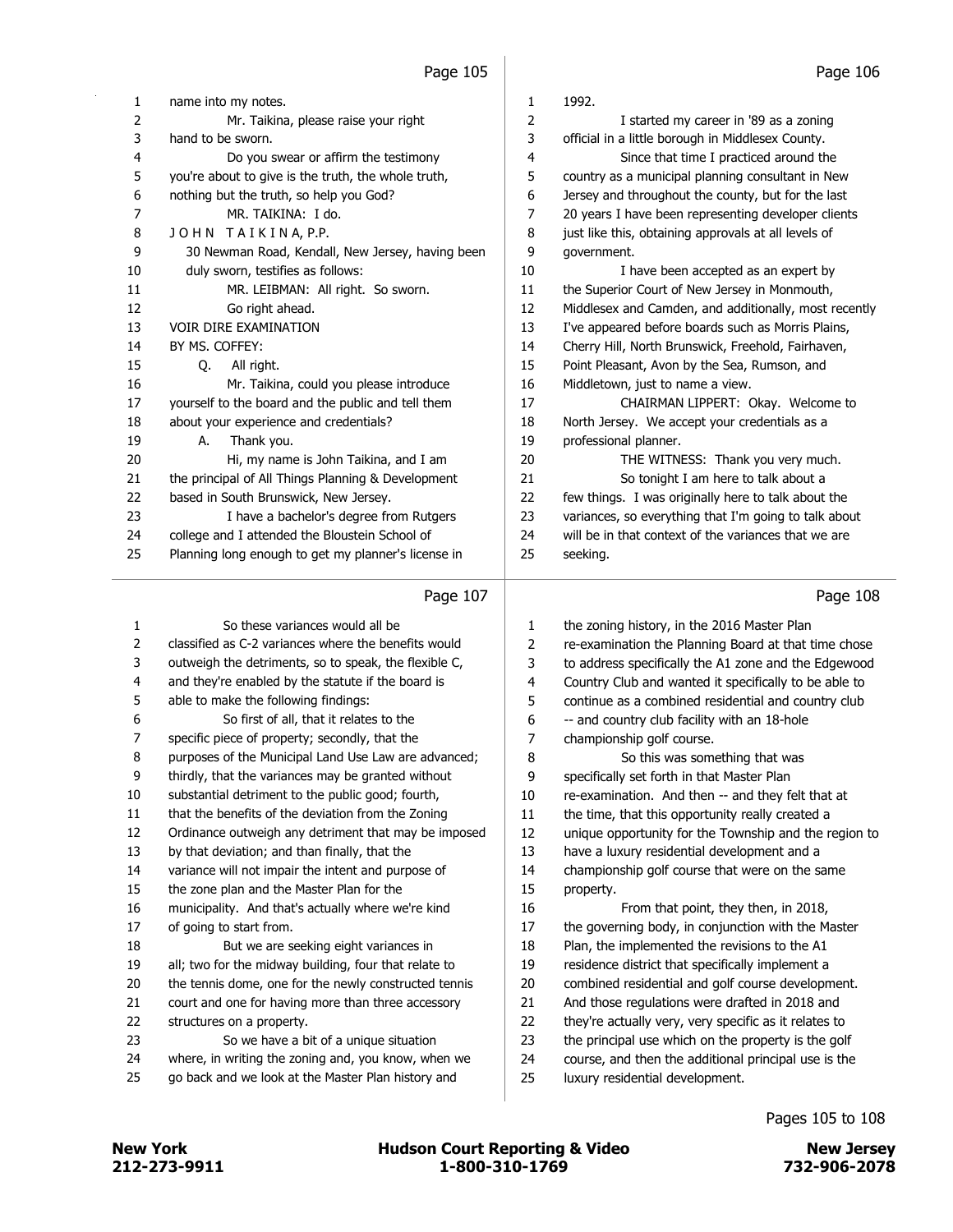|          | rayc 105                                                             |          | rayc 110                                                                                                |
|----------|----------------------------------------------------------------------|----------|---------------------------------------------------------------------------------------------------------|
| 1        | So in the subsequent site plan                                       | 1        | use; so the clubhouse, the pro shop, any dining                                                         |
| 2        | approvals that occurred previously in '19 and '20                    | 2        | facilities, any tennis or athletic or swimming                                                          |
| 3        | when The Fairways was approved, that's when the                      | 3        | facilities, any of the maintenance facilities.                                                          |
| 4        | subdivision was done and at that time, consistent                    | 4        | All of those things were deemed to be                                                                   |
| 5        | with the A1 zone, the property as a whole was in                     | 5        | accessory uses to the golf course.                                                                      |
| 6        | excess of 150 acres so it complied with the                          | 6        | And that is correct, because typically                                                                  |
| 7        | requirements for the A1 district, and then after                     | 7        | golf courses in and of themselves are the primary                                                       |
| 8        | meeting that requirement it was subdivided and the                   | 8        | use. They're the primary use of the golf club and a                                                     |
| 9        | residential was pulled off in one lot and the 142                    | 9        | country club, and then all those other things are                                                       |
| 10       | acres of the golf course resulted in the secondary                   | 10       | additional uses that are present generally for the                                                      |
| 11       | lot.                                                                 | 11       | benefit of the members and in some instances are open                                                   |
| 12       | And as you can see, I am going to try                                | 12       | to the public, typically because the banquet                                                            |
| 13       | and answer a lot of these questions that were                        | 13       | facilities are desired in the community, and they                                                       |
| 14       | answered along the way -- asked along the way as we                  | 14       | create, you know, a really desirable location to have                                                   |
| 15       | go.                                                                  | 15       | those types of events.                                                                                  |
| 16       | So at that time the zoning was                                       | 16       | And in this instance, and it was talked                                                                 |
| 17       | specifically amended to provide for the luxury                       | 17       | about before, you know, in 2015 the club was on the                                                     |
| 18       | residential which has been approved and is under                     | 18       | verge of bankruptcy and it was purchased by Witmondt                                                    |
| 19       | construction and is undergoing sales at this time and                | 19       | and in cooperation with the town, was then revised,                                                     |
| 20       | appears to be doing extraordinarily well, and second                 | 20       | you know, and has been renovated to become really a                                                     |
| 21       | with that is the second principal use which is the                   | 21       | best in-class facility in the region, frankly, and                                                      |
| 22       | golf course.                                                         | 22       | one that's talked about, you know, in the same breath                                                   |
| 23       | So the golf course is actually the                                   | 23       | with clubs like Westchester Country Club and                                                            |
| 24       | principal use on this 142 acres. Everything else was                 | 24       | Ridgewood Country Club; really some of the, they're                                                     |
| 25       | deemed at that time to be defined as an accessory                    | 25       | really the best facilities that exist in the entire                                                     |
|          |                                                                      |          |                                                                                                         |
|          | Page 111                                                             |          | Page 112                                                                                                |
|          |                                                                      |          |                                                                                                         |
|          |                                                                      |          |                                                                                                         |
| 1        | region, and it's a tremendous credit to the town of                  | 1        | said, there is -- we need to make the different                                                         |
| 2        | Rivervale that you worked in that partnership to be                  | 2        | findings. I think on the four primary findings -- on                                                    |
| 3        | able to do that.                                                     | 3        | four of the five primary findings it's kind of the                                                      |
| 4        | So we're now here kind of for the                                    | 4        | same finding for all the variances, so I'd like to                                                      |
| 5        | second piece of that, which is to continue making                    | 5        | discuss them kind of together at the beginning and                                                      |
| 6        | sure that our facilities are best in class and that                  | 6        | then I'll address each individual variance as we go                                                     |
| 7        | we continue to have a viable and successful country                  | 7        | down weighing the benefits versus the detriments.                                                       |
| 8        | club environment.                                                    | 8        | So first of all, the board will be                                                                      |
| 9        | So as I said, all these buildings are                                | 9        | required to find that the variances all clearly                                                         |
| 10       | classified as accessory. One of the variances that                   | 10       | relate to a particular piece of property. So in this                                                    |
| 11       | we're seeking is for having more than three accessory                | 11       | case they all clearly relate to the Edgewood Country                                                    |
| 12       | structures. So to answer a question that was just                    | 12       | Club and that property that is uniquely planned to be                                                   |
| 13       | asked, there are actually six what I would call                      | 13       | a combined country club, 18-hole golf course, in                                                        |
| 14       | accessory structures that are present on the golf                    | 14       | conjunction, obviously, with a residential                                                              |
| 15       | course. There is the clubhouse building, there is                    | 15       | development that was previously approved and is being                                                   |
| 16       | the snack stand, there is the pro shop and cart barn                 | 16       | constructed. So I think that that's very clear.                                                         |
| 17       | which is kind of combined, there are two maintenance                 | 17       | We have a particular piece of property.                                                                 |
| 18       | buildings, and there is the existing midway building                 | 18       | Secondly, the variances need to promote                                                                 |
| 19       | which is the subject of the application to be                        | 19       | a purpose of zoning. In this case I think there are                                                     |
| 20       | replaced with the new midway building; and then                      | 20       | two. One is Purpose G -- and these come right out of                                                    |
| 21       | additionally, there are two restroom facilities which                | 21       | the Municipal Land Use Law. To provide sufficient                                                       |
| 22       | are quite small that are located actually out on the                 | 22       | space in appropriate locations for a variety of                                                         |
| 23       | golf course. So six accessory buildings all                          | 23       | residential, recreational, commercial uses and open                                                     |
| 24<br>25 | together, plus some restrooms.<br>So in terms of the variances, as I | 24<br>25 | space, both public and private, according to their<br>respective environmental requirements to meet the |

212-273-9911 1-800-310-1769 732-906-2078 New York **New York COUNTER Hudson Court Reporting & Video** New Jersey

Pages 109 to 112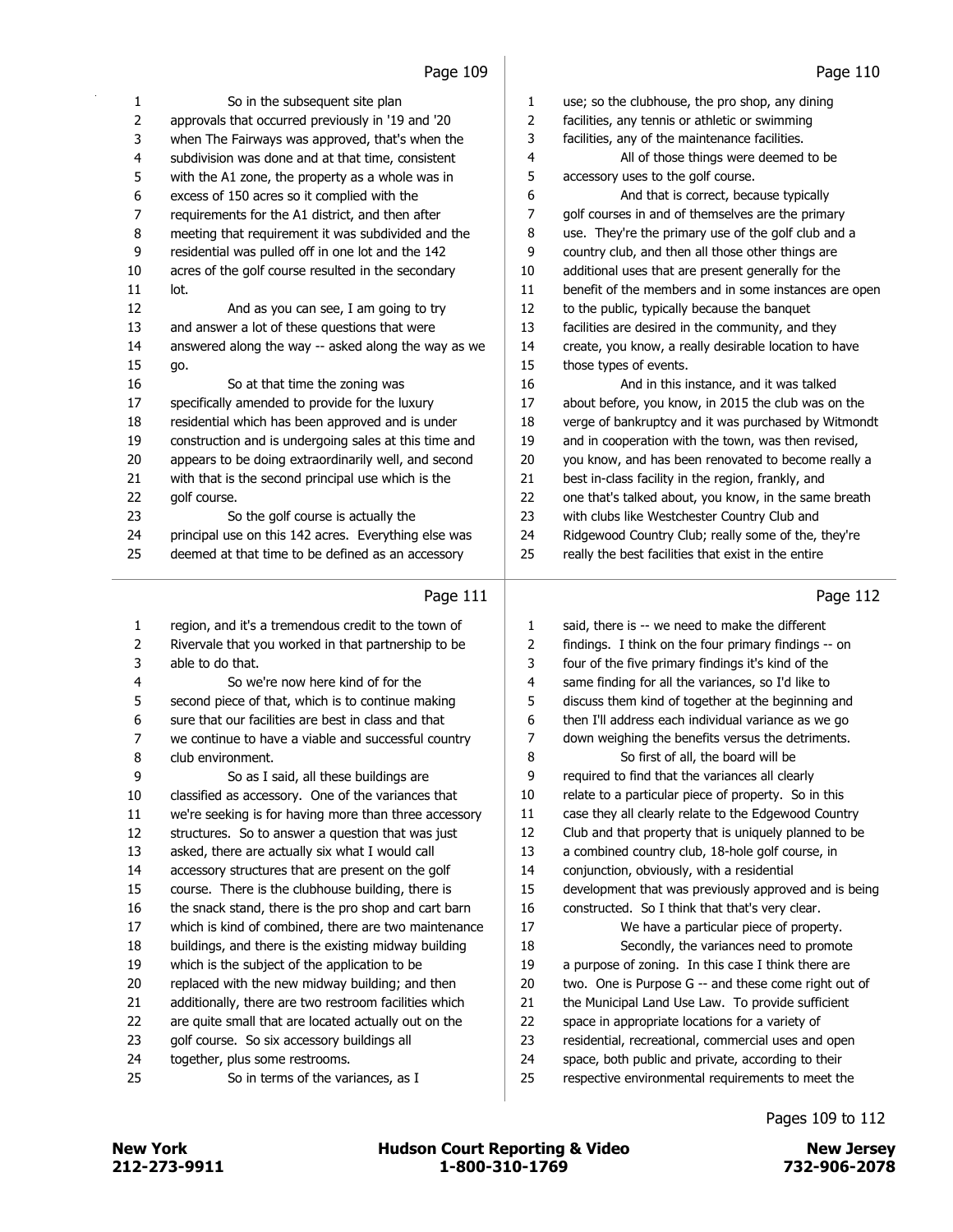| 1      | needs of all New Jersey citizens.                     | 1  | while we're maximizing preserving and continuing the  |
|--------|-------------------------------------------------------|----|-------------------------------------------------------|
| 2      | So here we have a -- we're doing that                 | 2  | open space use which is the golf course.              |
| 3      | exact thing. We're kind of -- we're providing that    | 3  | And we think that also these variances                |
| 4      | space and we're providing for residential,            | 4  | to these accessory uses is enhancing the club's       |
| 5      | recreational and open space uses.                     | 5  | position as a best in-class facility within the town  |
| 6      | In this case they're all private,                     | 6  | and the region.                                       |
| 7      | they're not public, in accordance with their          | 7  | Thirdly, that the variances do not have               |
| 8      | environmental requirements, we've gotten all of our   | 8  | substantial detriment to the public good. None of     |
| 9      | permits and we're meeting all of those enhanced       | 9  | these variances have a substantial detriment to the   |
| 10     | standards, and we think that we're certainly          | 10 | public good. These are not noxious or dangerous       |
| 11     | promoting that purpose of zoning.                     | 11 | uses. They're tennis facilities and enhanced country  |
| 12     | And then secondly, to enable                          | 12 | club facility to advance the continued revitalization |
| 13     | municipalities the flexibility to offer alternatives  | 13 | of the country club as a best in class amenity.       |
| 14     | to traditional development through the use of         | 14 | We think that -- and as Mr. Carman                    |
| 15     | equitable and efficient planning tools that include   | 15 | testified and Ms. Coffey reiterated, the applicant is |
| 16     | clustering, transferring development rights, lot size | 16 | more than willing to provide all of the landscaping   |
| $17\,$ | averaging, in order to concentrate development areas  | 17 | that is necessary to make sure that any potential     |
| 18     | where growth can best be accommodated, and maximize   | 18 | impacts are buffered and screened.                    |
| 19     | while preserving agricultural lands, open space and   | 19 | I actually think that when you look at                |
| 20     | historic sites.                                       | 20 | Mr. Carman's exhibits and, you know, we've done       |
| 21     | So, again, here we've kind of done                    | 21 | several site walks out on the property, you actually  |
| 22     | exactly that. The municipality was very creative in   | 22 | find, when you walk along, for example, the northern  |
| 23     | kind of clustering the development rights all over    | 23 | property line adjacent to where the new holes -- the  |
| 24     | into where The Fairways is and having, you know, that | 24 | new hole configurations are that there is an absence  |
| 25     | overall density being applied over to The Fairways    | 25 | of screening.                                         |
|        |                                                       |    |                                                       |
|        | Page 115                                              |    | Page 116                                              |
| 1      | And, you know, actually, when you look                | 1  | itself to be an excellent neighbor in terms of        |
| 2      | at all the properties that are there and you look at  | 2  | working with our neighbors on appropriate landscaping |
| 3      | that 2500 linear feet of northern property line       | 3  | that's there for those homes when we have those       |
| 4      | adjacent to the street and wrapping around to the     | 4  | conversations.                                        |
| 5      | homes that are immediately adjacent to the new holes  | 5  | So -- and I think that that absolutely                |
| 6      | 11 and 12, you actually see there are only four       | 6  | will continue.                                        |
| 7      | evergreens planted by the homeowners in the 2500      | 7  | And then No. 4, that the variance will                |
| 8      | linear feet.                                          | 8  | not impair the intent and purpose of the master plan  |
| 9      | It is -- this is not a noxious view                   | 9  | and the zoning ordinance.                             |
| 10     | that needs to be screened and hidden. It's not a      | 10 | And to the contrary, we are                           |
| 11     | truck dock in a warehouse, it's a beautiful golf      | 11 | implementing the intent and purpose of the Master     |
| 12     | course.                                               | 12 | Plan and Zoning Ordinance by having a combined        |
| 13     | And I think that when you look at what                | 13 | country club and 18-hole championship golf course     |
| 14     | the residents do, they don't screen the view of the   | 14 | that is this unique opportunity and we're             |
| 15     | golf course, they want that view of the golf course.  | 15 | implementing that and the accompanying 2018 revision  |
| 16     | So I think Mr. Carman has done a                      | 16 | to the A1 district to implement the residential golf  |
| 17     | wonderful job of enhancing those views with the       | 17 | course development.                                   |
| 18     | filter landscaping that he's talked about in those    | 18 | So again, all of these accessory uses                 |
| 19     | areas. I think that in the areas adjacent to          | 19 | are all listed in the ordinance. They're all          |
| 20     | Rivervale Road for the new tennis facilities, I think | 20 | expected, et cetera. I think that the ordinance       |
| 21     | that buffering and screening is absolutely            | 21 | might have been a little incomplete in that it listed |
| 22     | appropriate and I'm very happy that we have enhanced  | 22 | them all, but then it didn't really acknowledge their |
| 23     | that landscaping in the way that we have, and I think | 23 | size, what they actually are, et cetera.              |
| 24     | that that is certainly mitigating any potential       | 24 | So, you know, that -- but that                        |
| 25     | negative impacts there and I think the club has shown |    |                                                       |
|        |                                                       | 25 | ordinance was, you know, fairly comprehensive and,    |

# Pages 113 to 116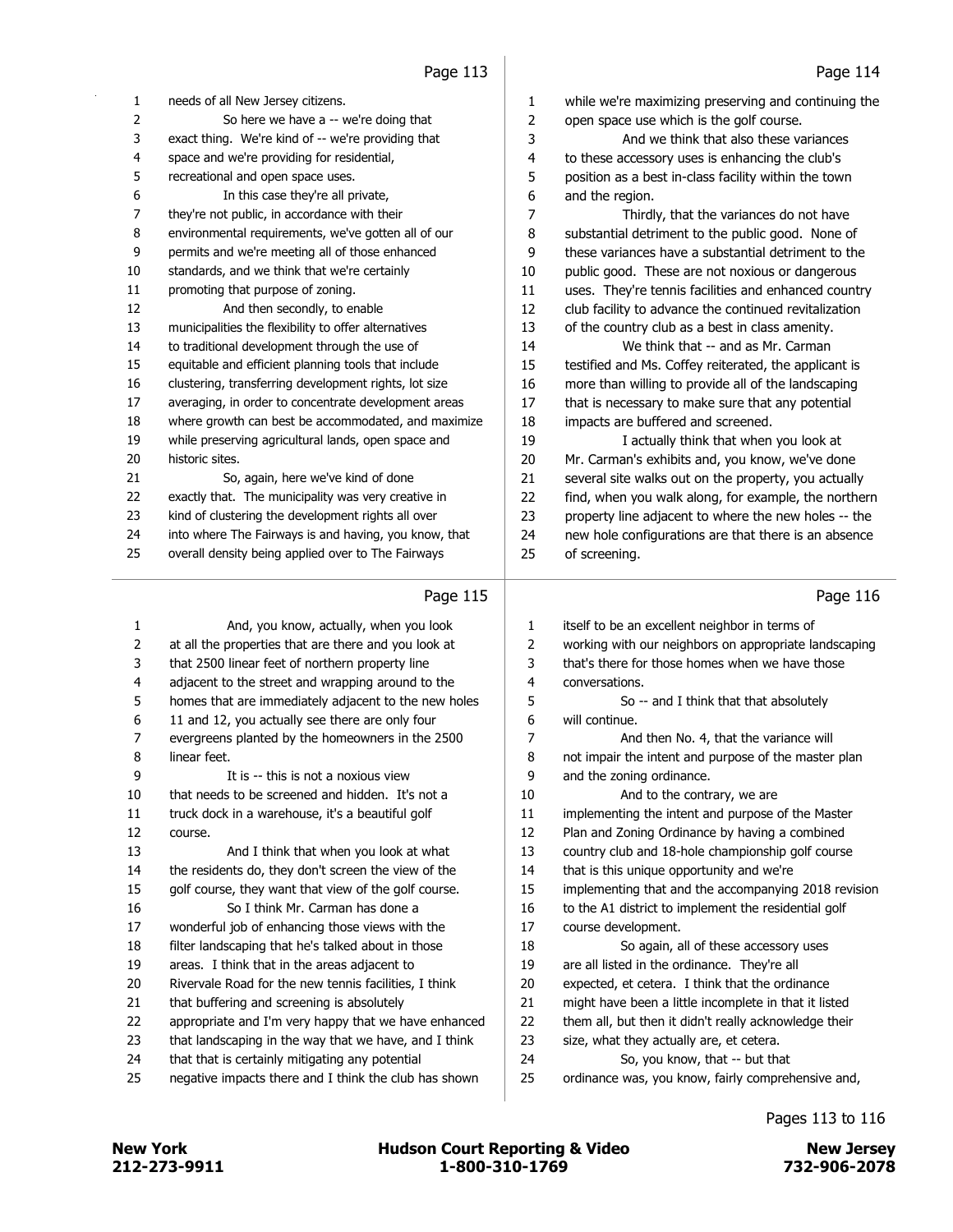|        | raye 117                                                                                                |                | 110 Lux                                                                                          |
|--------|---------------------------------------------------------------------------------------------------------|----------------|--------------------------------------------------------------------------------------------------|
| 1      | you know -- but in doing so, that is why we do need                                                     | 1              | similar accessory structures, not for country club                                               |
| 2      | these -- some limited variances because that                                                            | $\mathbf{2}$   | amenities at a -- that's a focal point of a                                                      |
| 3      | interplay between the principal use and the accessory                                                   | 3              | championship golf course.                                                                        |
| 4      | uses is there.                                                                                          | 4              | And, you know, we talked about --                                                                |
| 5      | So I think that those four findings can                                                                 | 5              | Mr. Witmondt talked about the need for the midway                                                |
| 6      | be made for all eight variances. And then on the                                                        | 6              | building. You know, as the club has been renovated                                               |
| 7      | fifth required finding, the benefits outweighing the                                                    | $\overline{7}$ | and the renovation that was done to the clubhouse                                                |
| 8      | detriment, I think it's best to highlight each                                                          | 8              | facility was the first one that was done, frankly it                                             |
| 9      | variance and we'll kind of talk about them and I'll                                                     | 9              | is spectacular. It is absolutely gorgeous. And as                                                |
| 10     | use the order that's provided in Mr. Statile's                                                          | 10             | such, it has taken the club from a position when it                                              |
| 11     | letter.                                                                                                 | 11             | was in really dire straits back in 2015 and to where                                             |
| 12     | So the first one is for an accessory                                                                    | 12             | it is now in a healthy position; has added over 100                                              |
| 13     | building height for the midway building; 33 feet and                                                    | 13             | families in the last year. We are anxiously looking                                              |
| 14     | two stories is proposed where 25 feet and one story                                                     | 14             | forward to having the new residents from The Fairways                                            |
| 15     | is permitted.                                                                                           | 15             | have the opportunity to join the club, either as                                                 |
| 16     | First of all, the proposed midway                                                                       | 16             | social members or as golf course members. And we                                                 |
| 17     | building is actually 11 feet lower than the existing                                                    | 17             | think that this new midway will be able to do just                                               |
| 18     | midway building. The existing midway is 44 feet.                                                        | 18             | that.                                                                                            |
| 19     | And we think the benefit of having a modern,                                                            | 19             | And as you remember, the ordinance                                                               |
| 20     | attractive and functional best in class amenity for                                                     | 20             | provided for a clubhouse structure with The Fairways                                             |
| 21     | the country club members clearly outweighs any                                                          | 21             | if they wanted to, but it was chosen to say no, let's                                            |
| 22     | detriment to the additional accessory building                                                          | 22             | have the club function as the clubhouse facility for                                             |
| 23     | height.                                                                                                 | 23             | the residential, enhancing really the stature of                                                 |
| 24     | Again, that building height is written,                                                                 | 24             | both.                                                                                            |
| 25     | you know, as if it were for garages and sheds and                                                       | 25             | So it provides those residents with                                                              |
|        |                                                                                                         |                |                                                                                                  |
|        |                                                                                                         |                |                                                                                                  |
|        | Page 119                                                                                                |                | Page 120                                                                                         |
|        |                                                                                                         |                |                                                                                                  |
| 1      | entry to the club, and it provides additional members                                                   | 1              | the current midway building.                                                                     |
| 2      | for the club to keep it as a healthy, functional and                                                    | 2              | Secondly is for the accessory building                                                           |
| 3      | vital facility here in town.                                                                            | 3              | height for the tennis dome at 37 feet where 25 feet                                              |
| 4      | So the midway building as described is                                                                  | $\overline{4}$ | is permitted. Likewise, this is providing, you know,                                             |
| 5<br>6 | really becoming the primary member, members only, if                                                    | 5              | a benefit to the country club by being able to                                                   |
| 7      | you will, dining facility, as well as, you know, club                                                   | 6              | provide for additional year-round tennis facilities.                                             |
| 8      | room facility with the card rooms and things that are                                                   | 7<br>8         | As we said, by having the clubhouse not<br>present in the residential using the clubhouse as the |
| 9      | upstairs. You know, and that's really what country<br>club members are looking for. They're looking for | 9              | clubhouse facility and having it -- having the                                                   |
| 10     | that exclusivity, they're looking for that -- those                                                     | 10             | building be a 12-month facility is really a benefit                                              |
| 11     | areas where they can make those areas their own.                                                        | $11\,$         | to the club as a whole, as well as to the                                                        |
| 12     | They are very strongly related to                                                                       | 12             | neighborhood as a whole, so we think -- to the                                                   |
| 13     | members that are there principally for golf, but then                                                   | 13             | members as a whole, excuse me.                                                                   |
| 14     | also, you know, that are there, you know, visiting                                                      | 14             | So we think that the seasonal tennis                                                             |
| 15     | the rest of the facilities, whether they be tennis or                                                   | 15             | dome is a reasonable accommodation as an accessory                                               |
| 16     | pool or fitness.                                                                                        | 16             | use in that location. It is heavily screened from                                                |
| 17     | And, obviously, those all experience                                                                    | 17             | view from the adjacent roadways.                                                                 |
| 18     | tremendous additional demand with COVID in the last                                                     | 18             | We are providing for additional                                                                  |
| 19     | 18 months. So we think that the new midway building                                                     | 19             | screening. That has been discussed by Mr. Carman.                                                |
| 20     | is really going to fulfill that primary dining need,                                                    | 20             | And, again, I think that -- and we                                                               |
| 21     | because the clubhouse is almost a little too formal                                                     | 21             | provided some testimony last week in terms of the                                                |
| 22     | and too large for the intimate gatherings that the                                                      | 22             | exhibits that were depictions of what we think the                                               |
| 23     | members desire, so having an appropriately sized                                                        | 23             | dome will look like behind the screen and it is                                                  |
| 24     | midway with an appropriately sized kitchen and those                                                    | 24             | really not obtrusive at all.                                                                     |
| 25     | facilities really will better serve the members than                                                    | 25             | And, finally, the point to be made                                                               |

Pages 117 to 120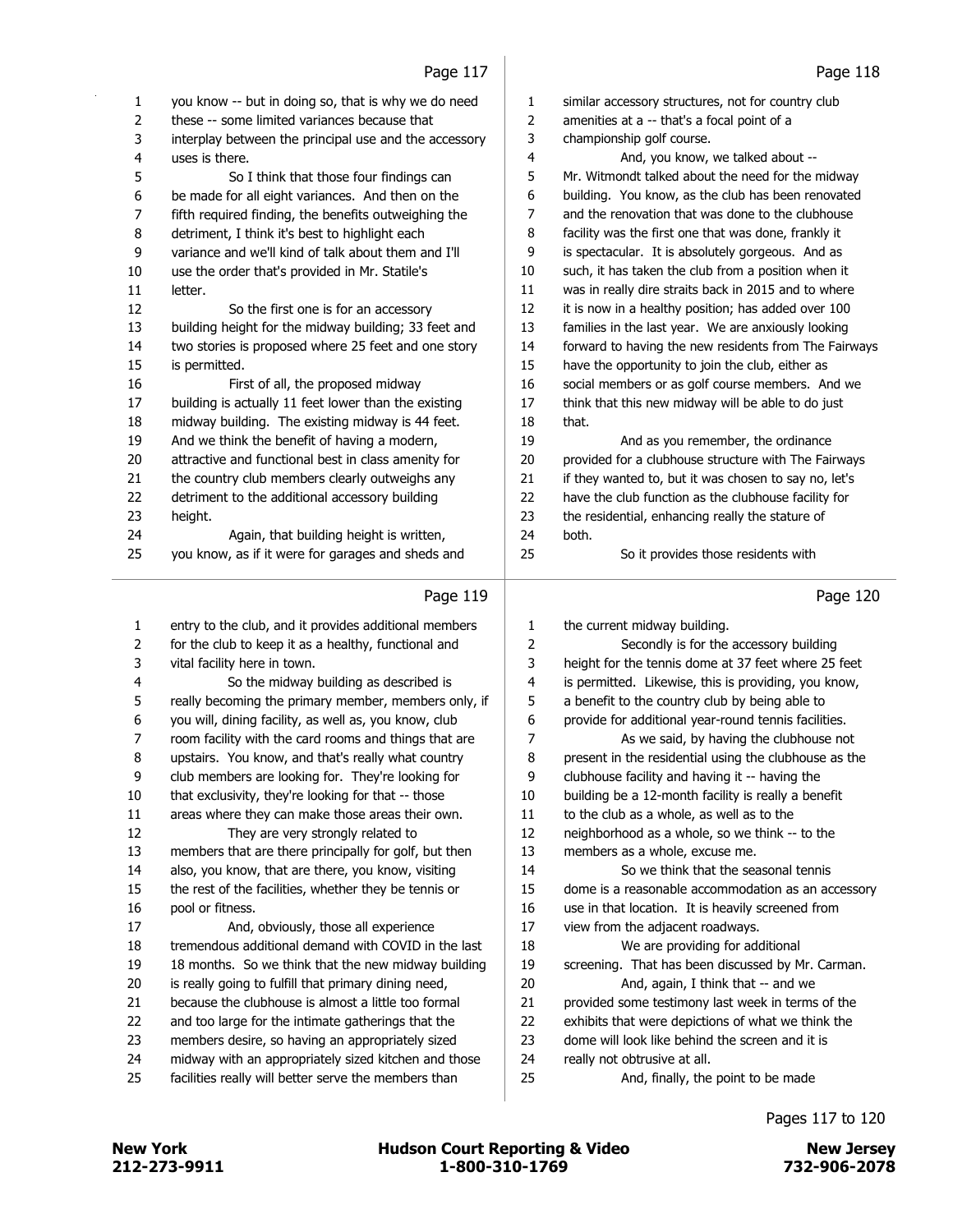| 1<br>2<br>3<br>4 | there is while the overall, you know, the overall<br>dome is 37 feet, it's only 37 feet at the center.<br>You know, as it gets out towards the roadway, as it |
|------------------|---------------------------------------------------------------------------------------------------------------------------------------------------------------|
| 5                | gets out towards -- particularly when I talk about<br>the setback in a minute, the dome, you know, it                                                         |
| 6                | slopes down.                                                                                                                                                  |
| 7                | So as it gets closer to the roadway                                                                                                                           |
| 8                | it's lower. And, again, you know, so that height is                                                                                                           |
| 9                | kind of mitigated because it does exist back out in                                                                                                           |
| 10               | the center of the facility where, again, with the                                                                                                             |
| 11               | proposed colors and the screening, it's really going                                                                                                          |
| 12               | to, you know, either be screened out or blend into                                                                                                            |
| 13               | the sky.                                                                                                                                                      |
| 14               | So we think that the benefits of having                                                                                                                       |
| 15               | the dome, having the continued enhancement to the                                                                                                             |
| 16               | state-of-the-art country club facility outweighs any                                                                                                          |
| 17               | minimal detriment from the additional tennis dome                                                                                                             |
| 18               | light.                                                                                                                                                        |
| 19               | No. 3 is the accessory building setback                                                                                                                       |
| 20               | for the proposed of 17.5 feet for their corner of the                                                                                                         |
| 21               | tennis dome structure which is located at the corner                                                                                                          |
| 22               | of the existing tennis courts.                                                                                                                                |
| 23               | So in this event, we think the benefits                                                                                                                       |
| 24               | of utilizing the existing location of the courts                                                                                                              |
| 25               | outweighs any detriment from this minimal setback                                                                                                             |
|                  |                                                                                                                                                               |

|    | Page 123                                              |    | Page 124                                              |
|----|-------------------------------------------------------|----|-------------------------------------------------------|
| 1  | is the area of the tennis courts, versus the          | 1  | club.                                                 |
| 2  | 600-square-foot limitations. Again, the 600 square    | 2  | The benefits of the centralized and                   |
| 3  | foot is an accessory structure that is, again, more   | 3  | actual focal point location of the midway building to |
| 4  | intended for a garage and a shed and not for best in  | 4  | the playability, enjoyment of the championship golf   |
| 5  | class country club amenities. For example, the        | 5  | course, while providing amenity to playing and        |
| 6  | clubhouse is subject to the same 600-square-foot      | 6  | non-playing members of Edgewood Country Club far      |
| 7  | limitation under this ordinance definition.           | 7  | outweigh any detriments caused by the larger          |
| 8  | So, again, the location is heavily                    | 8  | structure.                                            |
| 9  | screened from view from the adjacent intersection and | 9  | As I said, the structure is 11 feet                   |
| 10 | its coloring design is going to minimize the visual   | 10 | lower than the existing structure. It is located in   |
| 11 | impact.                                               | 11 | excess of 600 feet from the boundaries of the country |
| 12 | And, further, it is going to be opaque,               | 12 | club, and we think that it will -- it really will     |
| 13 | so it will not -- and be externally unlit. So at      | 13 | have no negative impact on the surroundings at all by |
| 14 | night the structure will literally disappear. It      | 14 | its larger size.                                      |
| 15 | will not be visible at all unless some outside force  | 15 | No. 6, the tennis dome is proposed to                 |
| 16 | shines light on it. But, again, with the screening    | 16 | be in a front yard area. Again, as a principal use    |
| 17 | we don't expect that to happen.                       | 17 | of the lot is the golf course, the site really        |
| 18 | No. 5, we have an accessory building                  | 18 | doesn't provide for principal buildings that          |
| 19 | size for the midway building, which is a              | 19 | typically define it.                                  |
| 20 | 13,750-square-foot footprint and a 27,776 square foot | 20 | As a default, the required 25-foot                    |
| 21 | total proposed building against the 600 square foot   | 21 | setback for accessory structures is used.             |
| 22 | required.                                             | 22 | And, again, we talked about that --                   |
| 23 | Again, you know, it really shows the                  | 23 | that minimal deviation of the half a percent that is  |
| 24 | incongruity between the ordinance intention and how   | 24 | existing within that 25-foot setback.                 |
| 25 | the accessory uses are used here for the country      | 25 | Again, the benefits of utilizing                      |
|    |                                                       |    |                                                       |

#### deficiency because, as I said, of the heavy screening that is present in the area of the requested deviation; the height -- difference in height between the roadway -- the adjoining roadway and the corner in question. You know, as we showed in the section before, it's approximately 8 to 10 feet above the road. 8 So as you're walking along the street, you're really experiencing the adjacent wall and the landscaping that's there, not the tennis dome that's 11 17.5 feet back from the property line in that corner location. 13 And we think that all of those things serve to further minimize the visual impact of that

 minimally deficient setback. And it really is a minimal piece of the overall tennis facility. It's less than half a percent of the area of the tennis dome or the tennis court that actually is violative of the front -- of that setback, of the 25-foot setback there. So it is a very small corner of the tennis dome and in no way, shape or form is it the entirety of even one side of it. It's only a minimal corner of the tennis dome in general. 24 No. 4, we have an accessory building

25 size for the tennis dome at 26,136 square feet, which

Pages 121 to 124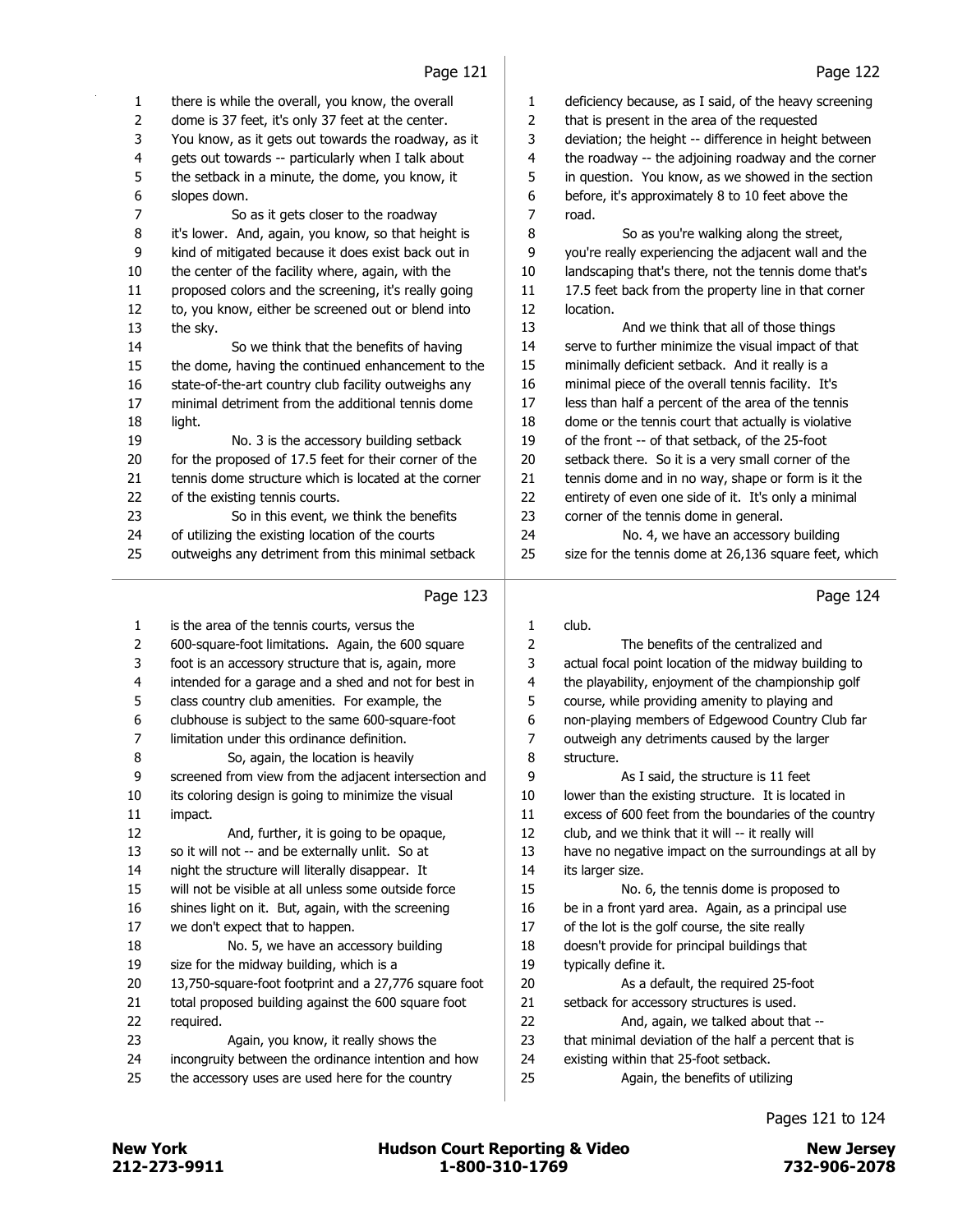|                     | دعد عوه ا                                                                                                   |                         | 52 - 29 ا                                                                               |
|---------------------|-------------------------------------------------------------------------------------------------------------|-------------------------|-----------------------------------------------------------------------------------------|
| 1                   | existing tennis court location which is heavily                                                             | 1                       | In the absence of that, we had been                                                     |
| $\overline{2}$      | screened and separated from the adjacent public                                                             | 2                       | using the 25-foot standard for accessory structures                                     |
| 3                   | right-of-way outweighs any detriment from that                                                              | 3                       | that was present in the ordinance.                                                      |
| 4                   | minimal deviation to the setback.                                                                           | 4                       | Mr. Statile has now brought up the                                                      |
| 5                   | No. 7 is for accessory structures on                                                                        | 5                       | additional tennis court requirements, and those                                         |
| 6                   | the lot. As I said, it's limited to three, which                                                            | 6                       | tennis court requirements are that when they're on a                                    |
| 7                   | clearly is, again, incongruous with the defined                                                             | 7                       | through lot -- and, again, the definition -- and                                        |
| 8                   | accessory uses in the A1 residential district, which                                                        | 8                       | Mr. Statile has determined, I guess, the zoning that                                    |
| 9                   | classifies all of the country club amenities in that                                                        | 9                       | the local street up on Forest Drive is the front, if                                    |
| 10                  | long list as accessory uses and structures. And                                                             | 10                      | you will, and then having the county roads as being,                                    |
| 11                  | again, the -- in this case, six -- the six buildings                                                        | 11                      | you know, that secondary frontage, and that the                                         |
| 12                  | that are present on the site, with six being the                                                            | 12                      | standard on that secondary frontage would be what it                                    |
| 13                  | reconstructed midway building, are more than                                                                | 13                      | would be for the standard for adjoining principal                                       |
| 14                  | reasonable.                                                                                                 | 14                      | uses on the adjoining lots, that being the homes that                                   |
| 15                  | And by having a world class golf                                                                            | 15                      | would be located in either the A district or the A1                                     |
| 16                  | course, that benefit far outweighs any detriments                                                           | 16                      | district, that required front yard setback would be                                     |
| 17                  | from the fact that we have six accessory uses on the                                                        | 17                      | 35 feet.                                                                                |
| 18                  | property which are really the, you know, the uses                                                           | 18                      | So I guess the variance standard that                                                   |
| 19                  | that make up a country club.                                                                                | 19                      | we thought was 25 feet, and that was why we moved the                                   |
| 20                  | And then finally for No. 8, this is the                                                                     | 20                      | courts back to being 25 feet, that standard is                                          |
| 21                  | reconstructed tennis court that is proposed in the                                                          | 21                      | actually 35 feet, so we're requesting a 10-foot                                         |
| 22                  | front yard setback area.                                                                                    | 22                      | variance.                                                                               |
| 23                  | Again, the golf course is the principal                                                                     | 23                      | As we said, the new tennis courts are                                                   |
| 24                  | use. All the other uses are accessory. So there                                                             | 24                      | smaller than the prior courts. They have been                                           |
| 25                  | really isn't a structure to set the front yard.                                                             | 25                      | relocated to that 25 feet from the property line and                                    |
|                     | Page 127                                                                                                    |                         | Page 128                                                                                |
|                     |                                                                                                             |                         |                                                                                         |
| 1<br>$\overline{2}$ | extensively screened. We testified that we will have<br>additional screening both from the north so we make | 1                       | MS. COFFEY: Yes.                                                                        |
|                     |                                                                                                             |                         |                                                                                         |
|                     |                                                                                                             | $\overline{2}$          | THE WITNESS: Thank you.                                                                 |
| 3                   | sure we satisfy our neighbor to the north, and from                                                         | 3                       | So Ms. Reiter had asked for photographs                                                 |
| 4                   | the south so that approaching them, you know, there                                                         | $\overline{\mathbf{4}}$ | of the actual domes as opposed to the -- as opposed                                     |
| 5                   | isn't a view to have them -- if you're approaching                                                          | 5                       | to the photo realizations that were done and                                            |
| 6                   | them on Rivervale Road from the south.                                                                      | 6                       | presented at the prior hearing.                                                         |
| 7                   | So we think that placing that tennis                                                                        | 7                       | So this is a center court facility in                                                   |
| 8                   | court in that front yard area in the area with the                                                          | 8                       | Gillette in the winter, obviously. As you can see                                       |
| 9                   | existing fencing and the netting, that the netting                                                          | 9                       | with the gray color --                                                                  |
| 10                  | was actually present from the old courts.                                                                   | 10                      | MR. LEIBMAN: Can you make it bigger?                                                    |
| 11                  | So by placing it in that area we think                                                                      | 11                      | THE WITNESS: Can I make it bigger.                                                      |
| 12                  | it's an appropriate location. And that with the                                                             | 12                      | MALE BOARD MEMBER: We're seeing your                                                    |
| 13                  | additional landscaping and buffering, there would not                                                       | 13                      | file explorer right now. We don't see the selected                                      |
| 14                  | be any negative impact. And the benefits of, again,                                                         | 14                      | image.                                                                                  |
| 15                  | providing that additional amenity that's in demand in                                                       | 15                      | THE WITNESS: You don't see my selected                                                  |
| 16                  | the best in class country club far outweighs any                                                            | 16                      | image. Okay. I'm looking at a full screen. I                                            |
| 17<br>18            | detriment.                                                                                                  | 17                      | apologize.                                                                              |
| 19                  | So that's the planning testimony of it.                                                                     | 18                      | So somebody do this better than I do                                                    |
| 20                  | I would like to answer some of the other questions                                                          | 19<br>20                | and -- let me see if I close everything else.                                           |
| 21                  | that have come up during the conversation. And<br>actually the first one I want to bring up, and I          | 21                      | MALE BOARD MEMBER: I think you may<br>have shared your particular app versus your whole |

 have that ability, Mr. Leibman? I'm going to try and see what happens.

25 Can you see my screen?

Pages 125 to 128

23 THE WITNESS: Can someone on my team

25 MS. COFFEY: I'm trying, hold on.

help me? I apologize.

and a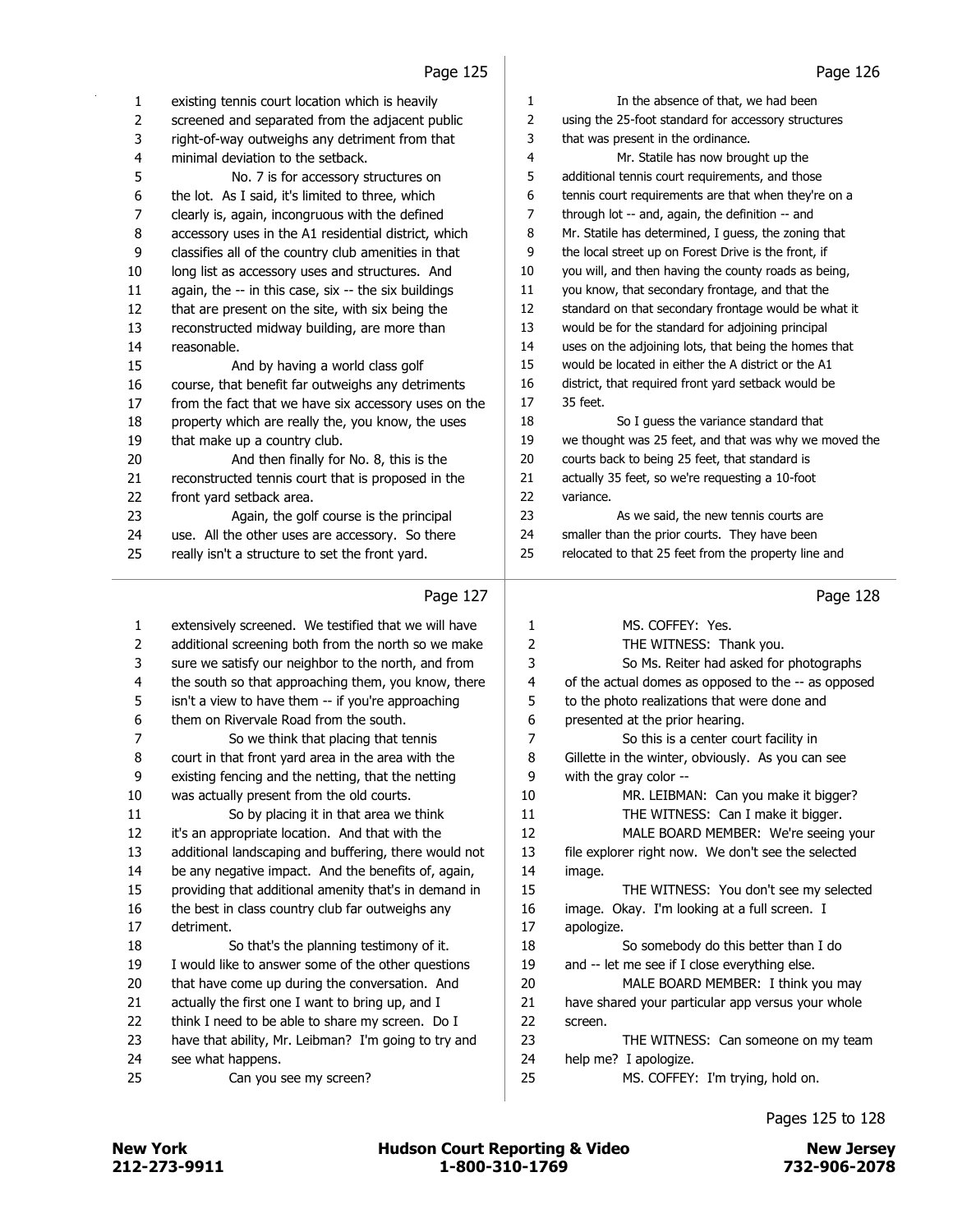| 1  | (Brief pause.)                                        | 1  | Can you go to the next --                         |
|----|-------------------------------------------------------|----|---------------------------------------------------|
| 2  | THE WITNESS: So is everyone looking at                | 2  | MS. COFFEY: Just before you move on,              |
| 3  | Matt's -- is everyone looking at the photo of --      | 3  | Mr. Taikina, Mr. Leibman, I think we need to mark |
| 4  | MS. COFFEY: Yes.                                      | 4  | these as an exhibit.                              |
| 5  | THE WITNESS: -- the Gillette dome?                    | 5  | MR. LEIBMAN: Yes, that's what I wanted            |
| 6  | Wonderful. I apologize, I thought I had that right.   | 6  | to do. It's a photo array. I think we're up to -- |
| 7  | So this is the center court facility in               | 7  | are we up to A-9?                                 |
| 8  | Gillette. This is a dome that is over -- that is      | 8  | THE WITNESS: Yes.                                 |
| 9  | substantially larger. This is probably twice the      | 9  | MR. LEIBMAN: Let me see. Yes, we're               |
| 10 | size of what we are talking about. This is over, I    | 10 | up to $A-9$ .                                     |
| 11 | believe, six courts (indicating).                     | 11 | So let's just call this group photo               |
| 12 | So it is substantially larger.                        | 12 | array A-8.                                        |
| 13 | And for reference, you're looking at it               | 13 | How many pictures are there?                      |
| 14 | from obviously the public road, and it's set back     | 14 | THE WITNESS: Six, seven.                          |
| 15 | about 150 feet from where the photograph is taken.    | 15 | MR. LEIBMAN: Is it six or seven?                  |
| 16 | And this is, as I said, located about                 | 16 | THE WITNESS: Six or seven.                        |
| 17 | 150 feet from the road.                               | 17 | MR. LEIBMAN: Seven photos?                        |
| 18 | But as you can see, the gray color                    | 18 | THE WITNESS: Seven, yes.                          |
| 19 | really truly does just blend right into the sky,      | 19 | (Whereupon, Group Photo Array of Seven            |
| 20 | particularly in the winter which is when this is      | 20 | Photos was marked as Exhibit A-9 for              |
| 21 | going to be up.                                       | 21 | identification.)                                  |
| 22 | So, you know, we think that, again,                   | 22 | MR. LEIBMAN: Okay.                                |
| 23 | that gray color is what would be very appropriate and | 23 | THE WITNESS: Okay, so we can go to the            |
| 24 | -- and is very consistent with the photo realizations | 24 | second photo.                                     |
| 25 | that were presented to the board last week.           | 25 | (Interruption.)                                   |
|    | Page 131                                              |    | Page 132                                          |

# Page 131  $\vert$

| 1              | MR. LEIBMAN: Yes. Mr. Chairman,                      | 1              | was Matt Hazel from Witmondt who's controlling the   |
|----------------|------------------------------------------------------|----------------|------------------------------------------------------|
| $\overline{2}$ | somebody is commenting in the chat. I'm going to     | 2              | exhibit who was speaking.                            |
| 3              | read it into the record for the sake of completeness | 3              | MR. LEIBMAN: Thank you.                              |
| 4              | and then I'm going to say, everybody, do not text    | 4              | If you can't, don't worry about it. I                |
| 5              | anything into the chat because it doesn't get into   | 5              | don't want to spend too much time. I know you have   |
| 6              | the audio recording which would get turned into a    | 6              | six other photographs to show us.                    |
| $\overline{7}$ | transcript which is what any appeal would be made    | $\overline{7}$ | THE WITNESS: I'm sorry, on my screen                 |
| 8              | from.                                                | 8              | at least it's zoomed in. Maybe that's not reflecting |
| 9              | I can't get the chat into the record                 | 9              | on the $-$                                           |
| 10             | unless I read every one in and interrupt the         | 10             | MR. LEIBMAN: Yes, it's not showing on                |
| 11             | proceedings like this.                               | 11             | the -- why don't you move on to the next picture.    |
| 12             | So Katie M, who I would ask to please                | 12             | THE WITNESS: Thank you, Matt.                        |
| 13             | identify yourself completely so that the record is   | 13             | So the second photo is from Pelham                   |
| 14             | clear on your Zoom screen, says:                     | 14             | Country Club in Pelham, New York.                    |
| 15             | "Double click it. Can we zoom in so                  | 15             | Again, this shows a gray dome structure              |
| 16             | the photo represents the dome visually at            | 16             | in the winter (indicating).                          |
| 17             | about 25 feet."                                      | 17             | And, again, shows very clearly how it                |
| 18             | So before we go forward, can you zoom                | 18             | kind of blends into that -- into the sky, which is   |
| 19             | in on the image that's on the screen right now,      | 19             | really the intention of that gray (indicating).      |
| 20             | Mr. Taikina?                                         | 20             | This structure is located about 90 feet              |
| 21             | THE WITNESS: Matt, can we zoom in?                   | 21             | from the street. This image is taken from about      |
| 22             | MR. HAZEL: I'm seeing what I can do on               | 22             | 150 feet.                                            |
| 23             | that right now, yes. I have no idea when I'm going   | 23             | So again, it's a little further.                     |
| 24             | to hit 25 feet, though.                              | 24             | And then, Matt, if you go to the next                |
| 25             | MS. COFFEY: Just for the record, that                | 25             | one, it actually comes a lot closer where it is --   |
|                |                                                      |                |                                                      |

# Pages 129 to 132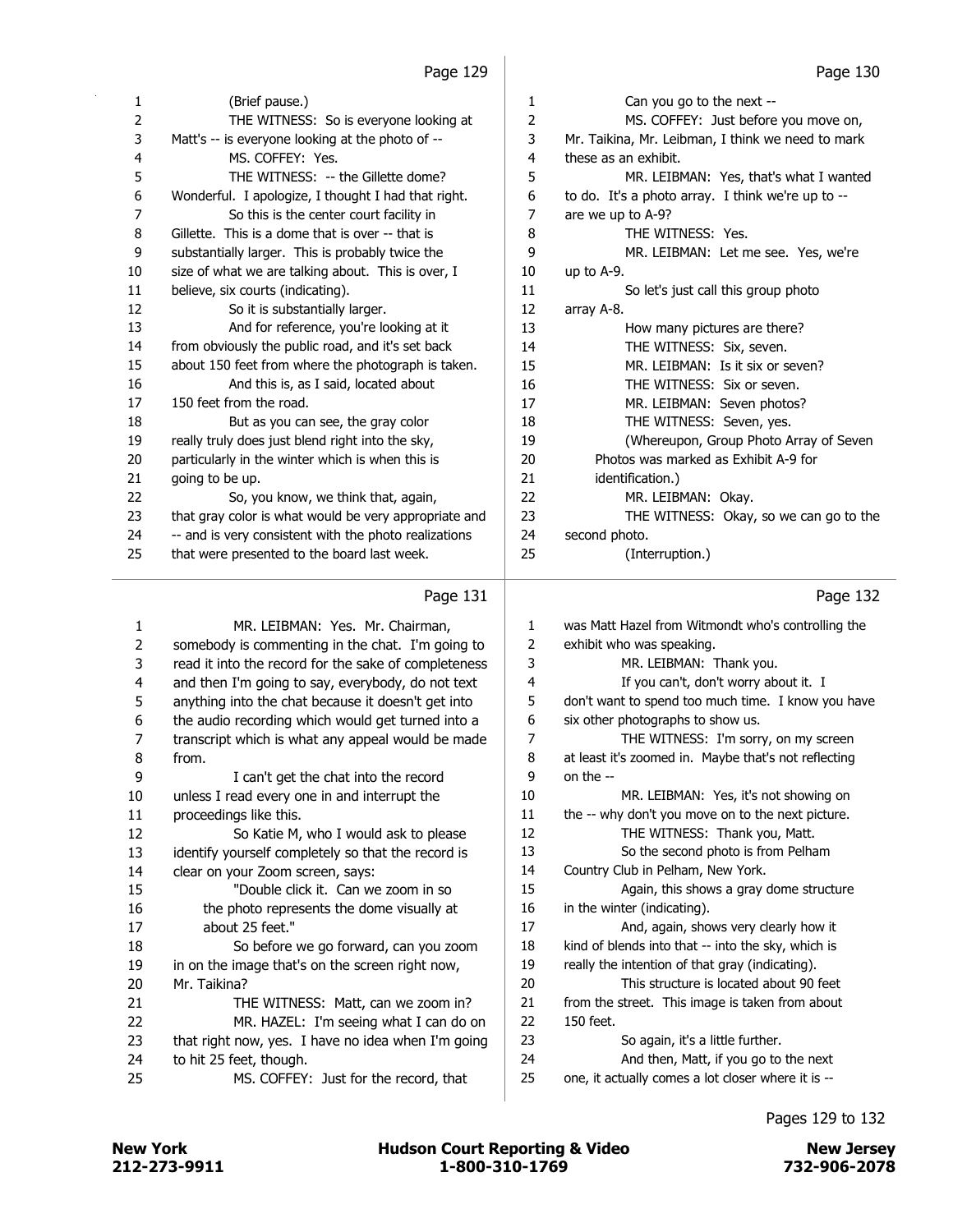| 1              | you know, it doesn't get all the way up to 25, but    | 1              | is the image we've already seen.                      |
|----------------|-------------------------------------------------------|----------------|-------------------------------------------------------|
| $\overline{2}$ | we're probably at about 50 feet when you get to the   | $\overline{2}$ | MR. HAZEL: Give me one moment to get                  |
| 3              | next photograph.                                      | 3              | this up.                                              |
| 4              | So the third photograph, again, this is               | 4              | You can continue if you want and I'll                 |
| 5              | Pelham Country Club. This is, again, from about 50    | 5              | let you know when I'm ready.                          |
| 6              | feet away, but this very clearly shows the air lock   | 6              | THE WITNESS: Okay. Well, you know,                    |
| $\overline{7}$ | for entering, as well as one of the emergency exits   | 7              | really the next one is, you know, again, just another |
| 8              | for the building.                                     | 8              | image of the country club, of Nassau Country Club in  |
| 9              | But very clearly shows, you know, that                | 9              | Glen Cove. Again, another gray structure.             |
| 10             | the color is such that it blends into that winter sky | 10             | And the final image is the one at night               |
| 11             | very well.                                            | 11             | which is a little bit of -- little bit of watching    |
| 12             | Matt, you want to go to the next one.                 | 12             | submarine races, but                                  |
| 13             | This, again, is more informational.                   | 13             | MR. LEIBMAN: I don't think anybody is                 |
| 14             | This is the same structure inside.                    | 14             | seeing anything now.                                  |
| 15             | So it shows, again, as Mr. Ligas                      | 15             | THE WITNESS: No, we're waiting for --                 |
| 16             | described, you know, what the lighting looks like,    | 16             | I'm waiting for our engineer to put                   |
| 17             | you know, and all of those things.                    | 17             | MR. HAZEL: You want to continue and as                |
| 18             | And, again, this is a -- this is an                   | 18             | soon as I get this night image --                     |
| 19             | opaque structure so it doesn't glow, much like ours,  | 19             | THE WITNESS: Yeah, just get the night                 |
| 20             | you know, it would be the same way.                   | 20             | image up if you can. That will be the last one. So    |
| 21             | Go to the next one, Matt.                             | 21             | as soon as he gets that up we'll pick that back up.   |
| 22             | MR. HAZEL: I'm sorry, my files are in                 | 22             | So the last -- I think really the last                |
| 23             | a different order than what you may be expecting them | 23             | thing that I need to address with the board is the    |
| 24             | to see.                                               | 24             | issue of parking. Well, kind of two things. One is,   |
| 25             | THE WITNESS: Yes, this is the -- this                 | 25             | you know, we talked about -- and Mr. Witmondt         |
|                | Page 135                                              |                | Page 136                                              |
| 1              | provided testimony about how the club is growing, how | 1              | facilities around New Jersey such as Haworth,         |
| 2              | it has, you know -- why these facilities are          | 2              | Crestmont Country Club and Brooklake Country Club all |
| 3              | necessary to continue the club as being best in, you  | 3              | have these types of seasonal facilities; again,       |
| 4              | know, really best in class in the area. And we think  | 4              | really all types of best in class, you know, types of |
| 5              | that that's important.                                | 5              | country clubs around this region.                     |
| 6              | You know, obviously we all know that,                 | 6              | So we think that this just helps us                   |
| 7              | you know, all the fitness things over the last        | 7              | continue to put ourselves in that -- in that echelon  |
| 8              | 18 months have kind of exploded. It has helped        | 8              | for the club and for the community.                   |

county clubs all around the country, you know, and

obviously tennis is one of those things.

11 And that's why, as the growth of tennis

in the club really took off in the last 18 months,

the desire to continue it over the winter is a

desirable thing, and that's one more thing to make

the club really a true year-round club for the

 members, and again, to really enhance its viability in the community.

18 So we think that that is very

important. These facilities are fairly common. You

know, there's more than 15 around -- around the

region, you know, and, you know, as I said, you know,

- 22 the most highly prominent is in Westchester Country
- Club, again, probably one of the preeminent golf
- clubs in the country. They have a very similar, you
- know, seasonal facility and then a number of

Pages 133 to 136

9 The final piece is really to talk about midway and, you know, it does provide for a, you know, that really member amenity that's very important for the golf club. There were lots of questions about its seating and what it was and what it isn't, so I just wanted to touch on that very briefly and then -- and then really wrap up with

17 So the midway, you know, currently has approximately 151 seats. They're a mix of inside and outside; 79 inside, 72 outside. And some of the outside seats are literally, you know, on the asphalt walkways around the facility. You know, it works,

certainly not adequate for the amount of use that the

but it's certainly not best in class and it's

25 The proposed building will have 261

club gets in its peak periods.

212-273-9911 1-800-310-1769 732-906-2078 New York **New York COULD Hudson Court Reporting & Video** New Jersey

parking.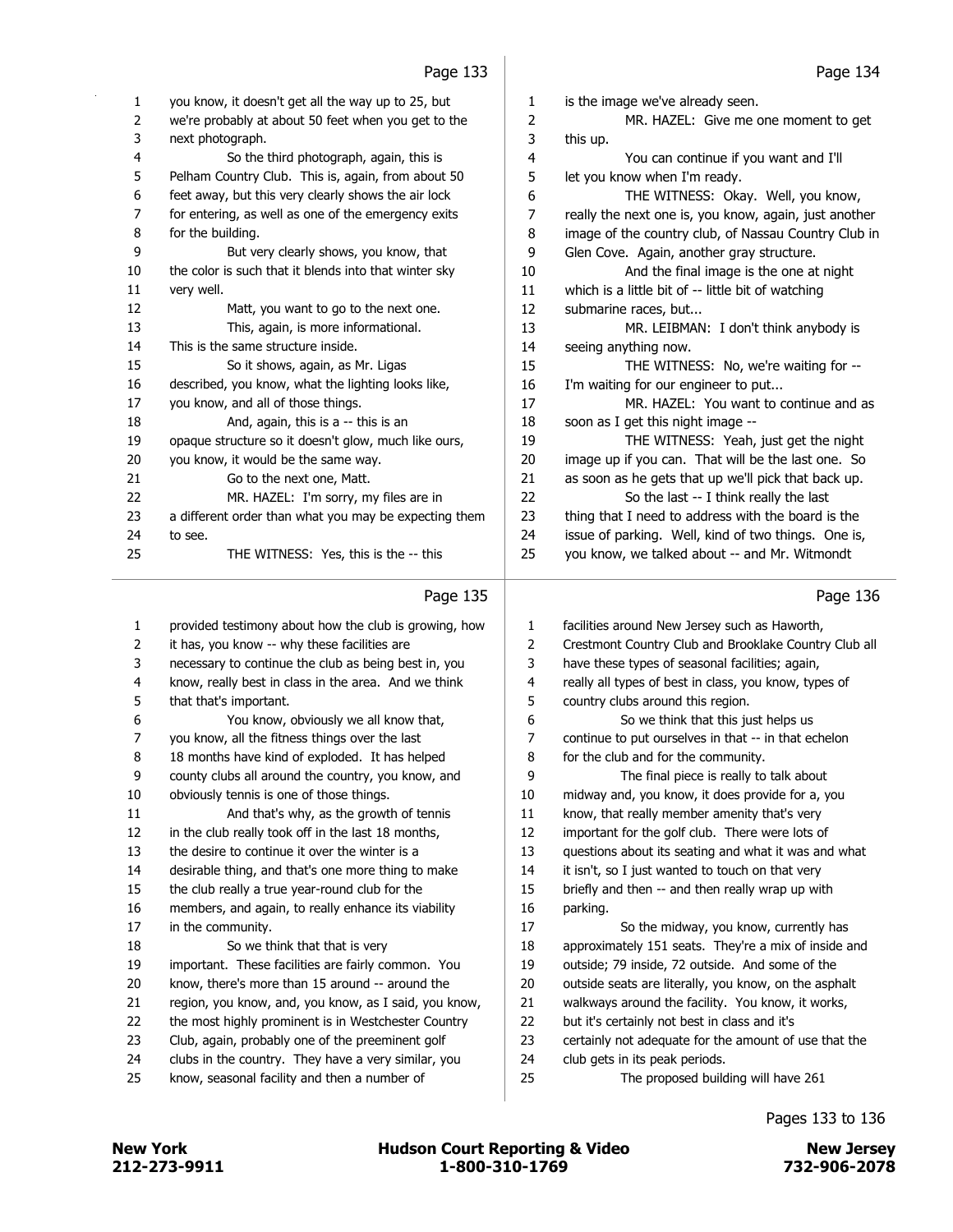|                | rayc 137                                                                                                  |        | rayc 150                                              |
|----------------|-----------------------------------------------------------------------------------------------------------|--------|-------------------------------------------------------|
| 1              | seats inside and 113 seats outside for a total of 374                                                     | 1      | present, again, as I say, around the country club --  |
| 2              | dining seats.                                                                                             | 2      | around the industry, whether it's New Jersey planning |
| 3              | Additionally, it will have another 108                                                                    | 3      | officials, Institute of Transportation Engineers;     |
| 4              | seats on its upper level for card rooms, multipurpose                                                     | 4      | that is the parking standard for golf clubs.          |
| 5              | rooms and an exterior deck that will overlook the                                                         | 5      | So it's not surprising that when the                  |
| 6              | course that will not be part of the dining.                                                               | 6      | municipality adopted its A1 residence district for    |
| $\overline{7}$ | The current upper level of midway, as                                                                     | 7      | country clubs, it set forth the standard as four per  |
| 8              | you know, is where employee housing and storage is.                                                       | 8      | golf hole plus one per practice tee. And that's the   |
| 9              | So our dining seating will be 374, and                                                                    | 9      | standard. And that's why Ms. Galvin testified that    |
| 10             | then if we add the clubhouse in, it's a total of                                                          | 10     | all her parking requirement set forth is 80. So that  |
| 11             | about 774 seats overall from a dining standpoint in                                                       | 11     | is the parking requirement from an ordinance          |
| 12             | terms of what the dining demand is.                                                                       | 12     | standpoint, and that is crystal clear with little     |
| 13             | When we talk about parking, it's                                                                          | 13     | conversation about it. It's kind of black and white.  |
| 14             | interesting, the parking standard for golf courses                                                        | 14     | But the board rightly asked about, you                |
| 15             | and country clubs is based on holes. It's not --                                                          | 15     | know, well, what is the overall demand? And when we   |
| 16             | it's actually not based on all of the accessory                                                           | 16     | testified that the demand was for the 360 that        |
| 17             | things that the town chose to make accessory uses and                                                     | 17     | Ms. Galvin laid out, you know, we have the benefit    |
| 18             | that, you know, country clubs throughout the country,                                                     | 18     | now -- and this is something where, you know, the     |
| 19             | you know, have, you know, as part of those typical                                                        | 19     | board's typical applicant is bringing in a blank      |
| 20             | facilities, you know, such as Ridgewater, Westchester                                                     | 20     | slate and saying hey, I'm going to build this use and |
| 21             | or any of them.                                                                                           | 21     | in the future, I think it's really going to operate   |
| 22             | So, you know, that's actually -- that's                                                                   | 22     | this way and this is what I think might happen.       |
| 23             | the standard. So when you have the standard of four                                                       | 23     | In this case, you know, we've owned and               |
|                | per hole and one per tee, that's a national standard                                                      | 24     | operated the facility now for a number of years and   |
| 24             |                                                                                                           |        |                                                       |
| 25             | for parking for country clubs that -- that is                                                             | 25     | have grown it successfully through the significant    |
|                | Page 139                                                                                                  |        | Page 140                                              |
|                |                                                                                                           |        |                                                       |
| 1              | investments that Witmondt has made, so we're talking                                                      | 1      | 370, so again, we think that's appropriate.           |
| 2              | a little more off of actual real experience operating                                                     | 2      | But, again, most of our dining that's                 |
| 3              | the place than we are using hypotheticals, if you                                                         | 3      | going to occur as part of midway, for example, is     |
| 4              | will.                                                                                                     | 4      | really going to occur in conjunction with golf.       |
| 5              | So when we set out that demand of 360,                                                                    | 5<br>6 | So, you know, when the club looks at                  |
| 6<br>7         | that's the way that we did it. And we think that's<br>actually the best standard, and that's why we think | 7      | its operations, our number of lunches, for example,   |
| 8              |                                                                                                           | 8      | that we serve on a busy Saturday tracks very, very    |
| 9              | we have enough parking.<br>And if we don't have enough parking,                                           | 9      | closely with the number of golf rounds that are       |
| 10             | the first people who are going to tell us that are                                                        | 10     | played.<br>So that standard in using the golf         |
| 11             | going to be our members. They're going to say, hey,                                                       | 11     | course as its parking demand actually proves out      |
| 12             | I don't have enough parking. I'm parking too far                                                          | 12     | very, very well.                                      |
| 13             | away when I come to golf or I come to take my family                                                      | 13     | So we think that using almost any of                  |
| 14             | to dinner in the midway or we come to enjoy the pool.                                                     | 14     | those seat demands or -- and golf demands together,   |
| 15             | So, you know, that's the first -- our                                                                     | 15     | we think that the demand set forth at 370 as stated   |
| 16             | members are going to tell us that and then we're                                                          | 16     | and we're providing -- 360 and we're providing 370,   |
| 17             | going to have to fix it.                                                                                  | 17     | we think that that is more than adequate to meet the  |
| 18             | But that's why we think the 360 demand                                                                    | 18     | projected demand for parking in the club.             |
| 19             | that we set forth is the appropriate demand.                                                              | 19     | And, again, you know, the people that                 |
| 20             | If you took the 774 seats that are                                                                        | 20     | are going to -- you know, the people that are going   |
| 21             | present from a dining standpoint and applied the                                                          | 21     | to be affected by that are going to be our members.   |

spill out. We're not spilling out onto the local

streets. You know, that's not going to happen.

25 Again, if our members are going to

#### Pages 137 to 140

parking spaces.

every two-and-a-half seats, that would demand 309

25 And, you know, again, we are proposing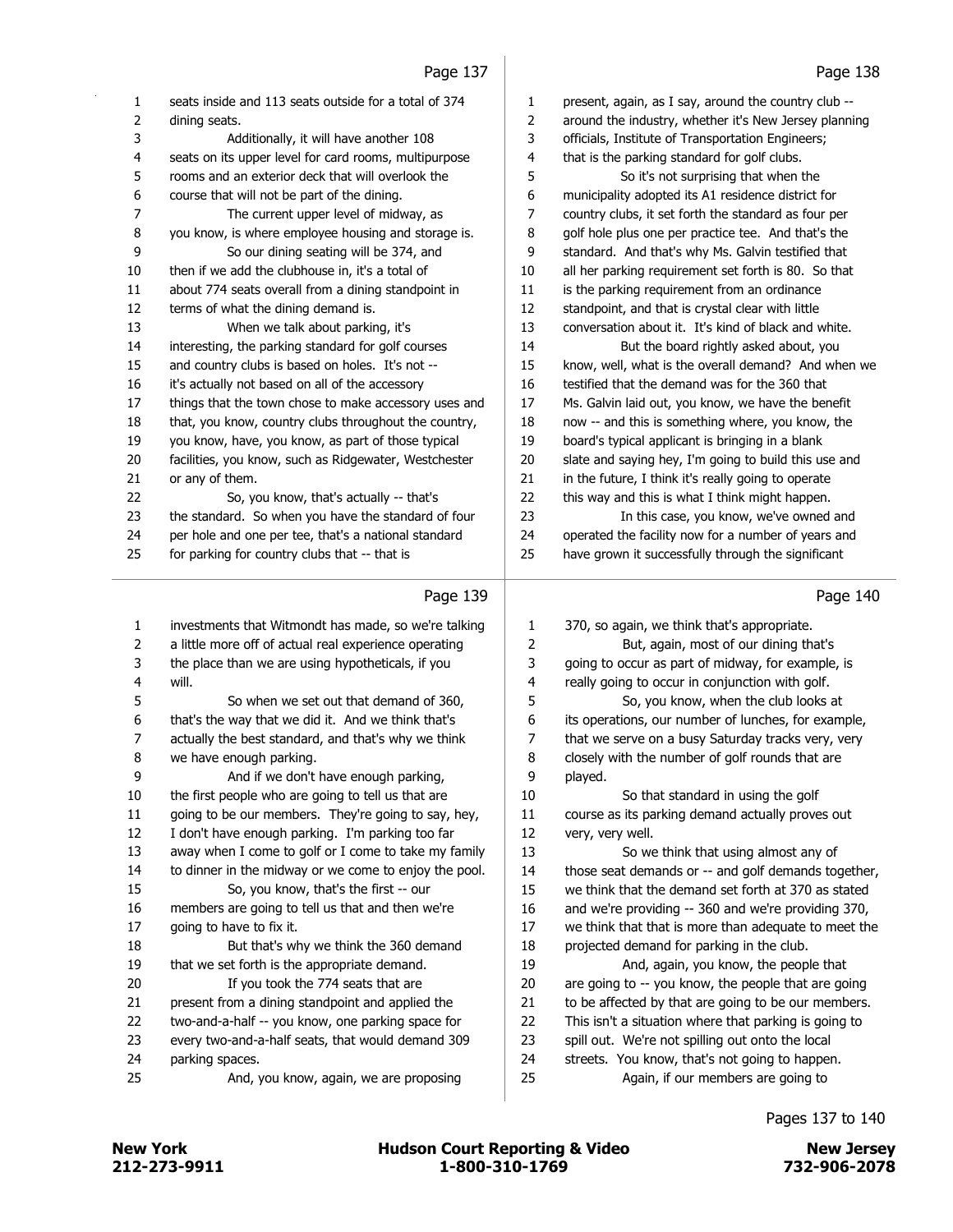| 1              | complain, we're going to find a way to fix it,        | 1                | pull it up just quickly.                              |
|----------------|-------------------------------------------------------|------------------|-------------------------------------------------------|
| $\overline{2}$ | whether that be valet or spaces -- but, again, we are | 2                | THE WITNESS: Great.                                   |
| 3              | very, very confident the 360 demand is appropriate    | 3                | If we can do that, that'd be great,                   |
| 4              | and that 370 spaces that we are proposing is -- will  | 4                | Matt.                                                 |
| 5              | be more than adequate for the club operations that    | 5                | Again, it's like watching submarine                   |
| 6              | are set forth in general.                             | $\boldsymbol{6}$ | races, but                                            |
| 7              | So, for all those reasons I think the                 | 7                | So this is -- this is a photograph of                 |
| 8              | board has the ability to: One, approve the            | 8                | Centercourt in Mount Olive.                           |
| 9              | application; and then, you know, obviously to approve | 9                | Unfortunately this building does have a               |
| 10             | the variances and make the findings that I set forth. | 10               | skylight so that that line you see in the center of   |
| 11             | These are, again, continued                           | 11               | the image is actually the light emanating from the    |
| 12             | improvements that set forth the -- you know, the      | 12               | skylight.                                             |
| 13             | improvement to the golf club.                         | 13               | The proposed dome does not have a                     |
| 14             | And here you have a situation where,                  | 14               | skylight, so the rest of the black that you see or    |
| 15             | you know, this wasn't, you know, hey, we're going to  | 15               | don't see is what you would see at night from our     |
| 16             | get the housing and then the club, you know, gets     | 16               | dome.                                                 |
| 17             | short shrift.                                         | 17               | So I'm almost happy that the skylight's               |
| 18             | Here we have a situation where a really               | 18               | there 'cause otherwise, we'd be showing you -- we'd   |
| 19             | personally invested owner in Witmondt is making those | 19               | be showing you a black screen.                        |
| 20             | significant investments and really bringing up a best | 20               | But, again, it is -- it is totally                    |
| 21             | in class club.                                        | 21               | opaque. No light will emanate from it.                |
| 22             | So that completes my direct                           | 22               | The lights will be shut off when the                  |
| 23             | testimony --                                          | 23               | facility is not in use that are around it to provide, |
| 24             | MS. COFFEY: Mr. Taikina, I do think                   | 24               | you know, safe and efficient access.                  |
| 25             | that that last image is available, if you want to     | 25               | And, again, we think that that is the                 |
|                | Page 143                                              |                  | Page 144                                              |
| $\mathbf{1}$   | best scenario for the neighbors to have an opaque     | 1                | affordable housing obligation.                        |
| $\overline{2}$ | facility so they're not looking at that glow.         | 2                | So I just want everyone on the board                  |
| 3              | MS. COFFEY: Thank you, Mr. Taikina.                   | 3                | and the community to be clear with respect to the     |
| 4              | At this point, Mr. Chairman, we're                    | 4                | housing that was approved --                          |
| 5              | happy to have Mr. Taikina answer any questions that   | 5                | THE WITNESS: Absolutely.                              |
| 6              | the board may have.                                   | 6                | MS. REITER: -- and being built.                       |
| 7              | CHAIRMAN LIPPERT: Yes, I'd like our                   | 7                | THE WITNESS: Absolutely. Thank you.                   |
|                |                                                       |                  |                                                       |

8 planner, Ms. Reiter, to weigh in here and have a

 dialogue, say what you want to say. I'm interested. 11 MS. REITER:: Thank you, Mr. Chairman. 12 Thank you, Mr. Taikina, for your testimony. 14 I will say I felt it was thorough with respect to your description of the variances. 16 However, I would like to clarify something. You, several times throughout your testimony, referenced luxury, the luxury residences and the luxury townhouses. I would like just to remind everybody for clarification that the housing is what's called inclusionary and does also include an affordable housing component that was, of course,

- testified to, part of the approvals, built, and it is
- my understanding that those units are very much
- attributing to the township meetings its Round 3

 Thank you, Ms. Reiter, for reminding me and -- that it was an inclusionary development and that building is built, and, again, an extraordinarily successful one that the town and developer all should be very happy with. 14 MS. REITER:: Just -- just so that the record is really clear -- 16 THE WITNESS: Thank you. 17 MS. REITER: -- you are requesting several variances, the applicant is, with respect to tennis; the dome, the location of the tennis courts, et cetera. 21 And you, I believe, testified that there has been an increase in recreational uses, as we're all aware, in particular with respect to the pandemic. 25 Can you speak at all to the need for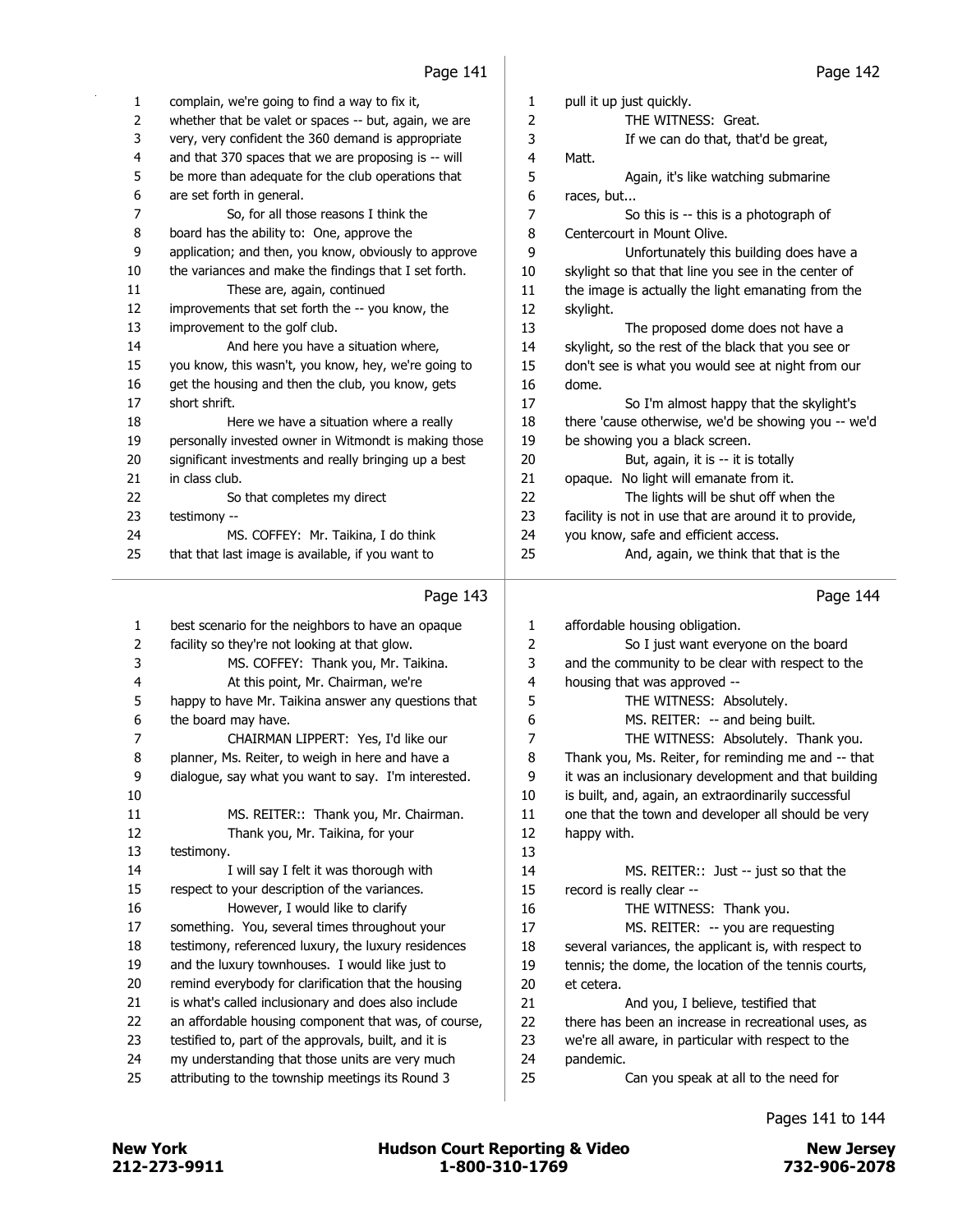| 1              | tennis, the increase in tennis, an interest in        | 1              | So that is clearly what's being                     |
|----------------|-------------------------------------------------------|----------------|-----------------------------------------------------|
| $\overline{2}$ | tennis; is there a waitlist for tennis courts, et     | $\overline{2}$ | experienced. Witmondt also has experience operating |
| 3              | cetera, both currently, and then obviously there is a | 3              | the club in West Orange so, again, they're very     |
| 4              | proposal to allow for year-round tennis use.          | 4              | familiar with what happens with these year-round    |
| 5              | THE WITNESS: Yes.                                     | 5              | tennis facilities.                                  |
| 6              | So in working with the club's operating               | 6              | And, again, this is coming out of                   |
| 7              | individuals, there certainly has been an increase in  | 7              | direct operational experiences, not a hypothetical, |
| 8              | tennis demand. They have experienced shortfalls       | 8              | if you will.                                        |
| 9              | during peak periods where courts are not available.   | 9              | MS. REITER: Can you say that the                    |
| 10             | And, you know, fortunately or                         | 10             | tennis use or interest has increased 20 percent, 30 |
| 11             | unfortunately, in these -- you know, when you have    | 11             | percent, you know --                                |
| 12             | these -- these high-end country club scenarios,       | 12             | THE WITNESS: No, I --                               |
| 13             | country club members expect their needs to be met.    | 13             | MS. REITER: You indicated a waitlist?               |
| 14             | They don't expect to wait, they don't                 | 14             | THE WITNESS: No, I don't have that --               |
| 15             | expect to be told later or next time. They really     | 15             | I don't have that physical --                       |
| 16             | expect their needs to be met.                         | 16             | MS. REITER: Okay.                                   |
| 17             | So we are finding that demand, and we                 | 17             | THE WITNESS: -- those -- those                      |
| 18             | -- you know, we expect these courts will be, you      | 18             | empirical numbers.                                  |
| 19             | know, well used.                                      | 19             | Thank you.                                          |
| 20             | And then there has clearly been a need                | 20             | MS. REITER: Okay. And you also --                   |
| 21             | expressed by the members to have additional           | 21             | hello.                                              |
| 22             | year-round recreational opportunities in tennis, you  | 22             | THE WITNESS: You're there.                          |
| 23             | know, once people get the bug and they get their      | 23             | MS. REITER: I'm sorry, my screen just               |
| 24             | daily game, you know, their weekly game, whatever it  | 24             | went black for a minute. It was the most bizarre    |
| 25             | is, they want to be able to continue it year-round.   | 25             | thing.                                              |
|                |                                                       |                |                                                     |

|                | Page 147                                             |    | Page 148                                              |
|----------------|------------------------------------------------------|----|-------------------------------------------------------|
| 1              | MR. LEIBMAN: Did for us, too.                        | 1  | THE WITNESS: Correct.                                 |
| $\overline{2}$ | CHAIRMAN LIPPERT: You're back.                       | 2  | MS. REITER: So which -- just for the                  |
| 3              | MS. REITER: I'm back? Okay.                          | 3  | board and for anybody who's listening, there are two  |
| 4              | I'm back and getting a low battery                   | 4  | types of bulk variances, what's referred to as C-1    |
| 5              | notification as we're speaking.                      | 5  | and $C-2$ .                                           |
| 6              | So, there is a need for tennis,                      | 6  | And in this instance, all the variances               |
| 7              | pursuant to your testimony.                          | 7  | are being proofed out as C-2 variances.               |
| 8              | You mentioned West Orange because you                | 8  | So I would like to think that the C-2                 |
| 9              | previously mentioned a country club in Westchester.  | 9  | variance would actually provide the benefit to the    |
| 10             | Did you misspeak when you said West                  | 10 | community because it promotes or provides a better    |
| 11             | Orange or were you --                                | 11 | zoning alternative for the subject property.          |
| 12             | THE WITNESS: No, I didn't --                         | 12 | Do you think that that's achieved here,               |
| 13             | MS. REITER: -- was that in addition --               | 13 | and how so?                                           |
| 14             | THE WITNESS: No, I didn't. No, I                     | 14 | THE WITNESS: Yes, I believe -- and                    |
| 15             | didn't. The --                                       | 15 | again, the better zoning alternative that, again, in  |
| 16             | No, the hospitality aspects of Witmondt              | 16 | this unique zone is one that, you know, envisions and |
| 17             | have an interest in a tennis facility in West Orange | 17 | encourages having, again, the inclusionary housing    |
| 18             | that has a seasonal dome on it, you know, where      | 18 | development with a championship caliber, you know,    |
| 19             | again, this has been a firsthand experience.         | 19 | best in class country club facility.                  |
| 20             | MS. REITER: Okay. I appreciate that.                 | 20 | So it is for -- to have both things.                  |
| 21             | With respect, these are all -- your                  | 21 | It is seeking truly to have it all. So -- in the      |
| 22             | proofs all were for C-2 variances, correct?          | 22 | zoning. And I think that by implementing these        |
| 23             | THE WITNESS: Yes.                                    | 23 | improvements that do need, you know, variances for    |
| 24             | MS. REITER: Right.                                   | 24 | these accessory structures, that it does, you know,   |
| 25             | So no C-1s. Okay.                                    | 25 | provide a benefit for the community because that      |
|                |                                                      |    |                                                       |

Pages 145 to 148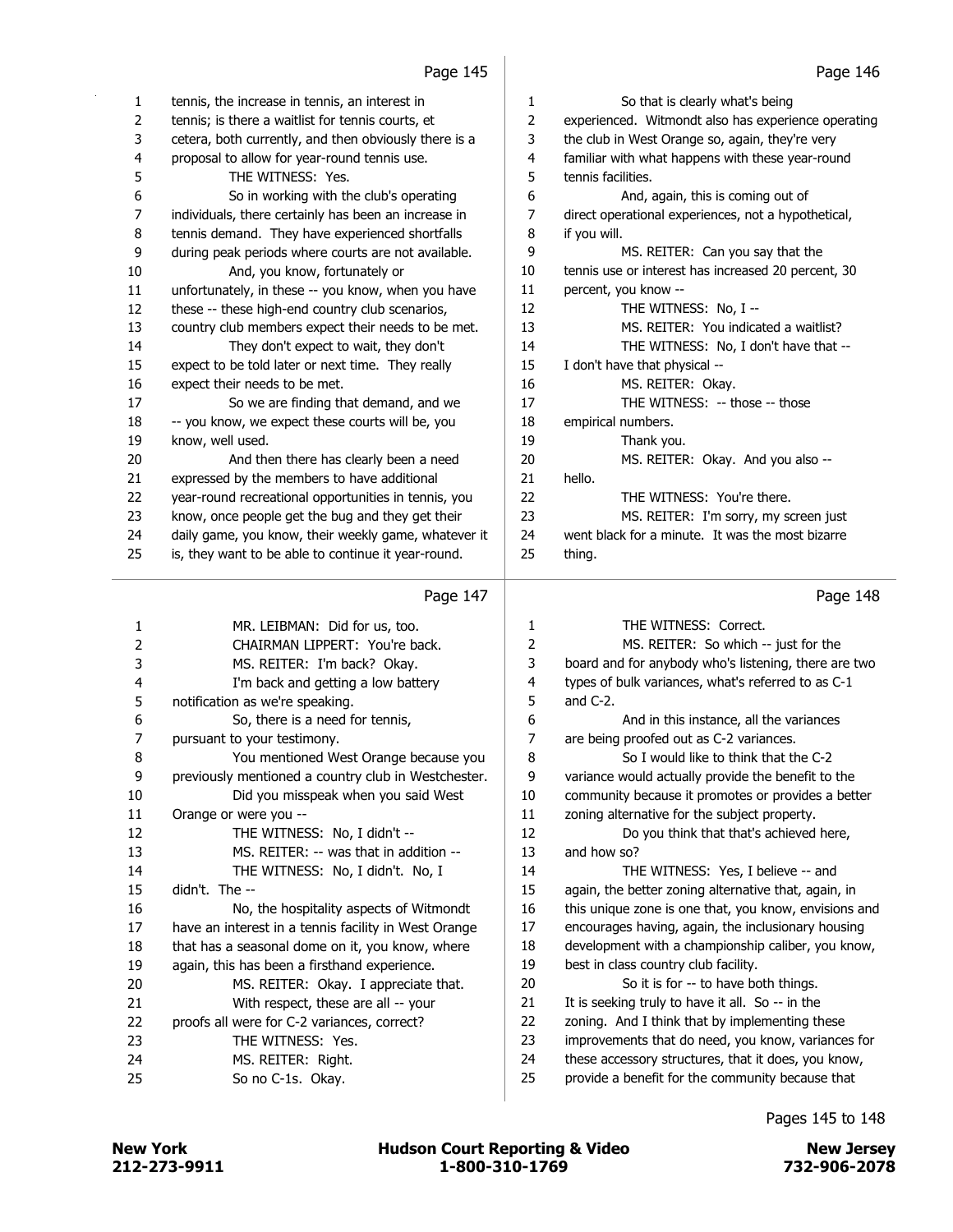|          | raye 149                                                                                                     |          | raye 150                                                                                                    |
|----------|--------------------------------------------------------------------------------------------------------------|----------|-------------------------------------------------------------------------------------------------------------|
| 1        | unique opportunity that was identified in the Master                                                         | 1        | clarification, the -- so we're all clear, the 2005                                                          |
| 2        | Plan is being implemented.                                                                                   | 2        | Master Plan does have goals with respect to                                                                 |
| 3        | You know, it was identified in the                                                                           | 3        | continuing use of the three golf courses within the                                                         |
| 4        | Master Plan in 2016, implemented in zoning in 2018,                                                          | 4        | township, so that's why I brought that up and asked                                                         |
| 5        | and now is being implemented through, you know,                                                              | 5        | that.                                                                                                       |
| 6        | construction in 2021.                                                                                        | 6        | But I do appreciate your testimony with                                                                     |
| 7        | So, again, you're implementing actually                                                                      | 7        | respect to the 2016 re-examination report.                                                                  |
| 8        | exactly what the community was looking for.                                                                  | 8        | Regarding the new or rebuilt tennis                                                                         |
| 9        | MS. REITER: Thank you.                                                                                       | 9        | courts, et cetera, those are proposed at 25 feet and                                                        |
| 10       | And thank you for bringing up the                                                                            | 10       | now there's been a variance identified with respect                                                         |
| 11       | Master Plan again.                                                                                           | 11       | to 35-foot setback. Isn't there -- are there any --                                                         |
| 12       | So you reference the 2016                                                                                    | 12       | there's an environmental issue that would -- that                                                           |
| 13       | re-examination report which we prepared. There also                                                          | 13       | limits its location, correct, from 25 to 30 -- at                                                           |
| 14       | is a full Master Plan that was done in 2005 --                                                               | 14       | 25 feet, correct?                                                                                           |
| 15       | hello -- which we were not involved with.                                                                    | 15       | THE WITNESS: Yes.                                                                                           |
| 16       | Do you feel that there is any goals                                                                          | 16       | That is correct. There is a riparian                                                                        |
| 17       | from those -- that Master Plan that are achieved with                                                        | 17       | zone associated with the brook there in our                                                                 |
| 18       | respect to this application?                                                                                 | 18       | environmental permits that does provide for a                                                               |
| 19       | THE WITNESS: No, I felt that the '16                                                                         | 19       |                                                                                                             |
|          |                                                                                                              | 20       | constraint that limits how far back, quote, unquote,                                                        |
| 20       | re-exam was so on point and -- it's very rare -- it's                                                        |          | we could push the tennis court.                                                                             |
| 21       | very rare that a municipal Master Plan document is --                                                        | 21       | So originally they were proposed much                                                                       |
| 22       | literally addresses your -- your site in every aspect                                                        | 22       | closer to the road, we pushed them back to 25 feet,                                                         |
| 23       | of what you're talking about, so I focused solely on                                                         | 23       | but with the -- with the associated riparian zone,                                                          |
| 24       | the '16 re-exam.                                                                                             | 24       | and those lines are shown on Ms. Galvin's exhibit and                                                       |
| 25       | MS. REITER: Okay. Just for                                                                                   | 25       | the associated grading, we believe this is as far                                                           |
|          |                                                                                                              |          |                                                                                                             |
|          |                                                                                                              |          |                                                                                                             |
|          | Page 151                                                                                                     |          | Page 152                                                                                                    |
| 1        | back as -- as we can go.                                                                                     | 1        | to River Vale residents who are not members of the                                                          |
| 2        | MS. REITER: Okay. I think that's it                                                                          | 2        | country club at certain points in time.                                                                     |
| 3        | for all -- right now, Mr. Chairman.                                                                          | 3        | THE WITNESS: Yes, that is correct.                                                                          |
| 4        | I might want to double back after                                                                            | 4        | MS. COFFEY: Just for the record, the                                                                        |
| 5        | hearing from some, you know, of the board members, I                                                         | 5        | club that Mr. Taikina was referencing before that                                                           |
| 6        | might want to follow up or potentially have other                                                            | 6        | Witmondt has an interest in is in South Orange rather                                                       |
| 7        | questions.                                                                                                   | 7        | than West Orange, just                                                                                      |
| 8        | THE WITNESS: Okay.                                                                                           | 8        | THE WITNESS: Got my Oranges wrong.                                                                          |
| 9        | And excuse me, Mr. Lippert, there's one                                                                      | 9        | MS. REITER: Well, I thought when you                                                                        |
| 10       | additional thing that I omitted.                                                                             | 10       | said West Orange you meant Westchester, so South                                                            |
| $11\,$   | We did talk about some benefits to the                                                                       | 11       | Orange is closer.                                                                                           |
| 12       | community --                                                                                                 | 12       | THE WITNESS: South Orange makes better                                                                      |
| 13       | MS. REITER: Uh-huh.                                                                                          | 13       | sense.                                                                                                      |
| 14       | THE WITNESS: -- and I apologize, I                                                                           | 14       | MS. REITER: Can we go back to the                                                                           |
| 15       | omitted them.                                                                                                | 15       | public availability? Is there a schedule for that or                                                        |
| 16       | You know, Mr. Witmondt did talk about,                                                                       | 16       | an anticipated number of hours or anything like that?                                                       |
|          |                                                                                                              |          |                                                                                                             |
| 17<br>18 | there will be public tennis availability in the dome,<br>you know, so, you know, the club will open it up to | 17<br>18 | I mean, would that just be the public at large, would<br>it be school groups or what is the thought process |
| 19       | the public in those wintertime, you know, for use of                                                         | 19       | with that.                                                                                                  |
| 20       | the dome, recognize that, again, the tennis community                                                        |          |                                                                                                             |
| 21       |                                                                                                              | 20       | THE WITNESS: I don't think it's fully                                                                       |
| 22       | at large in the community is going to look for those                                                         | 21       | baked at this point.                                                                                        |
| 23       | year-round opportunities and we think it's                                                                   | 22       | MS. REITER: Okay.                                                                                           |
| 24       | appropriate to open the dome for public use as well<br>at the club.                                          | 23<br>24 | THE WITNESS: I think we'll make it                                                                          |
| 25       | MS. REITER: The dome will be available                                                                       | 25       | available to the public and -- and the school thing<br>is actually a great connection 'cause I'm sure       |

 $\bar{z}$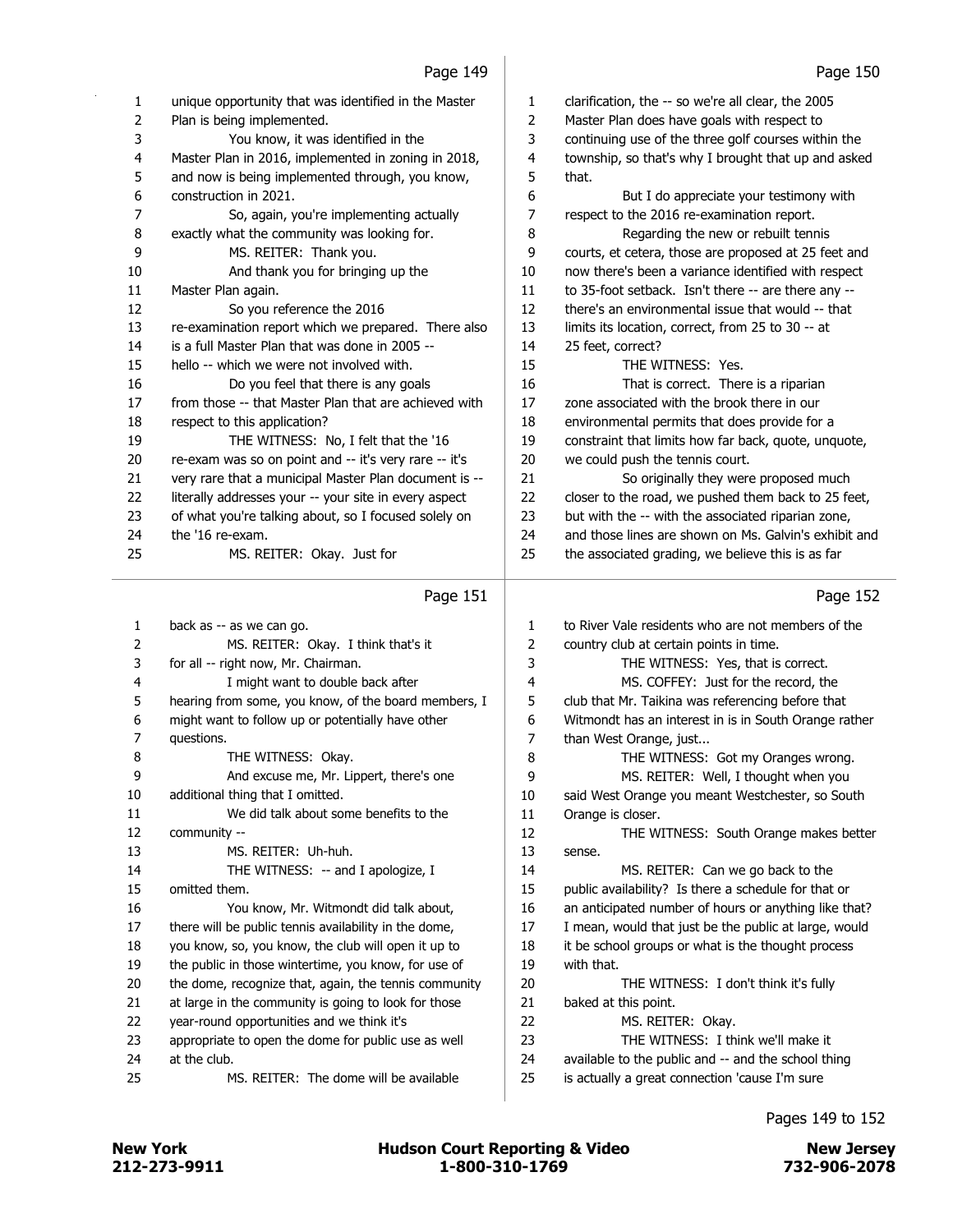|          | cci byr                                                                                            |              | raye 154                                                                 |
|----------|----------------------------------------------------------------------------------------------------|--------------|--------------------------------------------------------------------------|
| 1        | there'll be some demand there as well, in their                                                    | 1            | our affordable housing application.                                      |
| 2        | shoulder seasons, for example.                                                                     | 2            | But my question is, how far does the                                     |
| 3        | But, you know, I think that it's going                                                             | 3            | municipality have to go to facilitate the economic                       |
| 4        | to be available to the public. That will -- those                                                  | 4            | success of the golf club through zoning indulgences?                     |
| 5        | standards will be put in place -- operating                                                        | 5            | So, you know, there's got to be limits on that.                          |
| 6        | procedures will be put in place by the club. I think                                               | 6            | You know, I appreciate that, for                                         |
| 7        | club members, obviously, will have, you know,                                                      | 7            | instance, the dome will help people -- will help the                     |
| 8        | preferential, you know, times.                                                                     | 8            | club with, you know, wintertime tennis, but there's                      |
| 9        | But, you know, we think there will be                                                              | 9            | got to be limits to what -- to how much a                                |
| 10       | an opportunity very much so for the public at large                                                | 10           | municipality should indulge the private enterprise.                      |
| 11       | to have availability to the dome.                                                                  | 11           | For instance, if you told me that you                                    |
| 12       | MS. REITER: Thank you for bringing                                                                 | 12           | wanted to be able to race go-carts there and that                        |
| 13       | that up.                                                                                           | 13           | would be a great thing for the club, you know, I                         |
| 14       | Mr. Chairman, I may have some more                                                                 | 14           | don't know that I would go along with it. The                            |
| 15       | questions in response to some of what the board                                                    | 15           | dome --                                                                  |
| 16       | members ask, but I think for now I have asked what my                                              | 16           | THE WITNESS: I think I would agree                                       |
| $17\,$   | initial notes show.                                                                                | 17           | with you on that one.                                                    |
| 18       | CHAIRMAN LIPPERT: Okay, thank you.                                                                 | 18           | CHAIRMAN LIPPERT: Yes, I think the                                       |
| 19       | So here's what I'm wrestling with. I                                                               | 19           | dome is less than a go-cart, but I don't live across                     |
| 20       | certainly recognize that the governing body, through                                               | 20           | the street from it. So, can you speak to that,                           |
| 21       | the Master Plan, expressed its desire to have a                                                    | 21           | please?                                                                  |
| 22       | functional and successful golf club, and that there                                                | 22           | THE WITNESS: Certainly.                                                  |
| 23       | would be -- there would be synergy and that would                                                  | 23           | And, you know, I don't want to, you                                      |
| 24       | enable the residential development which is an                                                     | 24           | know, be quoting, you know, Supreme Court members,                       |
| 25       | inclusionary development which would contribute to                                                 | 25           | but, you know it's like pornography --                                   |
|          |                                                                                                    |              |                                                                          |
|          | Page 155                                                                                           |              | Page 156                                                                 |
|          |                                                                                                    |              |                                                                          |
| 1        | CHAIRMAN LIPPERT: Why not? I do it                                                                 | 1            | it blends into the background and it's gone.                             |
| 2        | all the time.                                                                                      | 2            | CHAIRMAN LIPPERT: Be specific.                                           |
| 3        | THE WITNESS: It's like pornography;                                                                | 3            | How does that relate to further the                                      |
| 4        | you'll know it when you see it. You know, I don't                                                  | 4            | purposes of zoning with respect to the C-2 criteria                      |
| 5        | think that asking for a half percent incursion into a                                              | 5            | and how does it not offend the negative criteria                         |
| 6        | setback for a half a percent of a structure is, you                                                | 6            | that $-$<br>THE WITNESS: Because in this --                              |
| 7        | know, going, you know, hog wild in terms of what are                                               | 7            |                                                                          |
| 8        | the limitations --                                                                                 | 8            | because this zoning specifically wanted a successful                     |
| 9        | CHAIRMAN LIPPERT: Well, the dome, it's                                                             | 9            | golf course.                                                             |
| 10       | a big, massive thing, and you're going to see it.                                                  | 10           | CHAIRMAN LIPPERT: All right. But how                                     |
| 11<br>12 | You know, it's not set back -- you know, it's not                                                  | $11\,$<br>12 | far do you go? I go back to my go-carts.<br>MS. COFFEY: If I might --    |
|          | like the clubhouse which is, you know, into the golf                                               | 13           |                                                                          |
| 13       | course. Speaking for myself only, that doesn't                                                     |              | THE WITNESS: You're right, I -- go                                       |
| 14       | bother me at all. I don't care that it -- it seems<br>kind of big to me, but it doesn't offend me. | 14<br>15     | ahead.<br>MS. COFFEY: Mr. Taikina, can you talk                          |
| 15       |                                                                                                    |              |                                                                          |
| 16       | But the dome, I -- you know, I am not                                                              | 16           | about what -- how do you determine what's accessory                      |
| 17       | so sure.                                                                                           | 17<br>18     | to a use.                                                                |
| 18       | THE WITNESS: Well, and we understand                                                               | 19           | I think that may guide the answer to<br>the Chairman's question about -- |
| 19       | that the dome is different. And, you know, and it's                                                |              |                                                                          |
| 20       | going to be something that, the first time or two,                                                 | 20           | CHAIRMAN LIPPERT: No, that doesn't                                       |
| 21       | you drive by, you might -- you're going to notice it.                                              | 21           | help me.                                                                 |
| 22       | Actually the first time or two you drive by you're                                                 | 22           | MS. COFFEY: No.                                                          |
| 23<br>24 | going to look for it and you're going to notice it.                                                | 23<br>24     | CHAIRMAN LIPPERT: I'd like him to                                        |
| 25       | But the third, you know -- three weeks<br>later or a month later when you drive by it, again,      | 25           | answer my question, yeah.<br>MS. COFFEY: Okay.                           |
|          |                                                                                                    |              |                                                                          |
|          |                                                                                                    |              |                                                                          |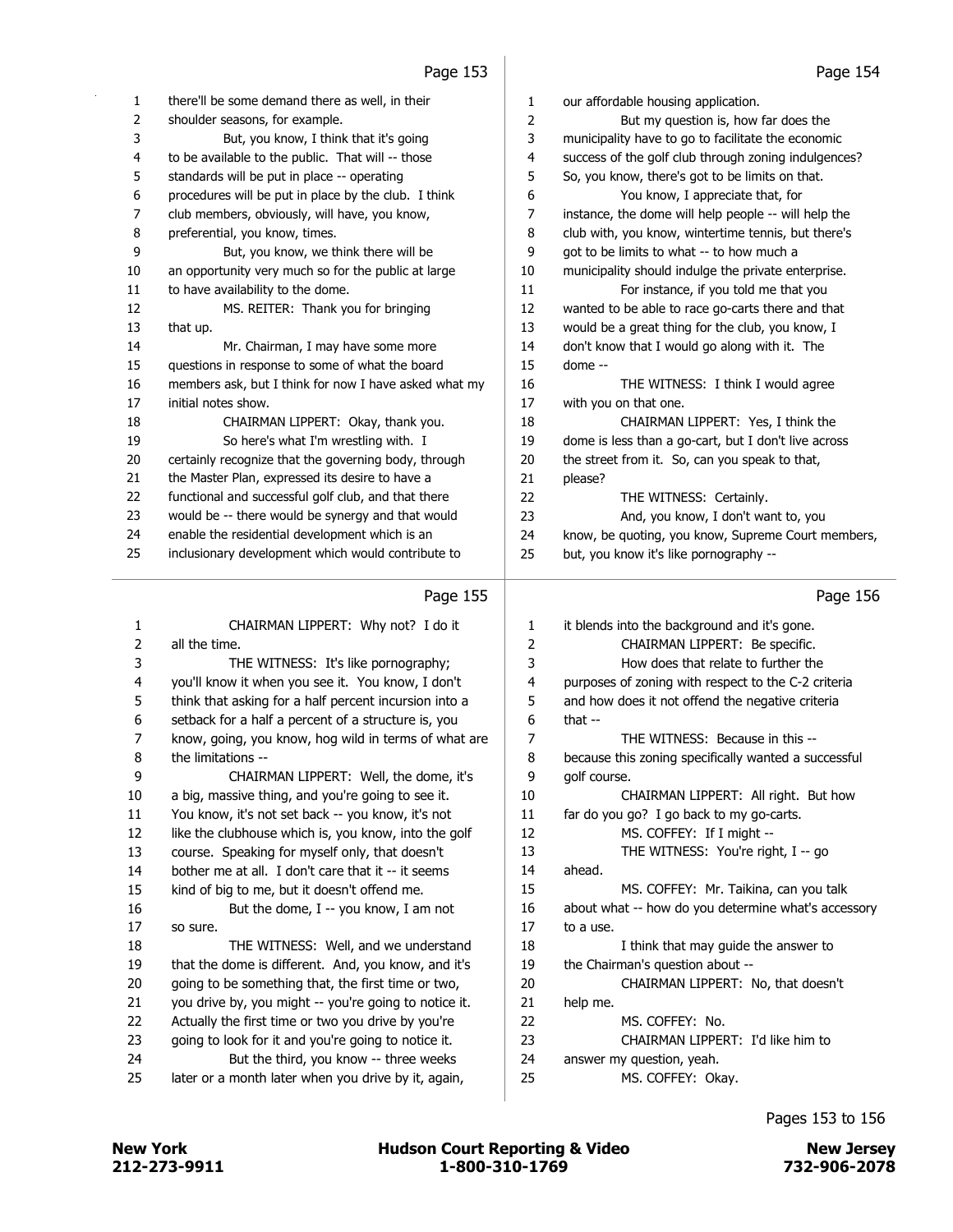| $\mathbf{1}$   | THE WITNESS: Yeah.                                   | 1  |
|----------------|------------------------------------------------------|----|
| $\overline{2}$ | So, again, I think, you know, these --               | 2  |
| 3              | first of all, the golf course changes, you know,     | 3  |
| $\overline{4}$ | they're -- you know, the question was asked before,  | 4  |
| 5              | are they going to rise -- I don't believe they would | 5  |
| 6              | rise to the level of site plan.                      | 6  |
| 7              | I don't believe they hit the site plan               | 7  |
| 8              | trigger, if you will, that's set forth in the        | 8  |
| 9              | ordinance.                                           | 9  |
| 10             | CHAIRMAN LIPPERT: I get that.                        | 10 |
| 11             | THE WITNESS: So -- and that's fine.                  | 11 |
| 12             | But again, these -- these accessory                  | 12 |
| 13             | uses, tennis, you know, they're the things that, you | 13 |
| 14             | know, make you a best in-class facility that ensures | 14 |
| 15             | your continued viability and for us, we're looking,  | 15 |
| 16             | again, to be viable on a year-round basis.           | 16 |
| 17             | So we want it, again, we didn't -- we                | 17 |
| 18             | didn't put a clubhouse over with the inclusionary    | 18 |
| 19             | development. We wanted to have that vitality come    | 19 |
| 20             | into the country club.                               | 20 |
| 21             | And again, have this overall, you know,              | 21 |
| 22             | 142-acre endeavor, you know, have the ability to be  | 22 |
| 23             | as successful as possible.                           | 23 |
| 24             | And each of these individual things,                 | 24 |
| 25             | whether it's additional tennis or improving, you     | 25 |
|                | Page 159                                             |    |
| $\mathbf{1}$   | And I think that we kind of owe -- you               | 1  |
| 2              | know, at some point they get a little bit of         | 2  |
| 3              | credibility because of the level of investment       | 3  |
| 4              | quality that they created to say, yes, you know,     | 4  |
|                |                                                      |    |

| $\mathbf{1}$ | And I think that we kind of owe -- you                | $\mathbf{1}$ | tennis cor |
|--------------|-------------------------------------------------------|--------------|------------|
|              |                                                       |              |            |
| 2            | know, at some point they get a little bit of          | 2            | it.        |
| 3            | credibility because of the level of investment        | 3            |            |
| 4            | quality that they created to say, yes, you know,      | 4            | we can us  |
| 5            | we're going to trust this property owner, we're going | 5            | because t  |
| 6            | to trust this person, this operator, that they do     | 6            |            |
| 7            | know what's best for their business and they -- they  | 7            | You know   |
| 8            | have a track record to say I am going to be here and  | 8            | exhibit th |
| 9            | I'm going to keep -- I'm going to stay here and I am  | 9            | are in fro |
| 10           | going to continue to invest in my club.               | 10           | photo rea  |
| 11           | CHAIRMAN LIPPERT: Yes, but you                        | 11           | couldn't s |
| 12           | understand that as board members, we have to weigh    | 12           | that lands |
| 13           | that against the guy who lives across the street from | 13           | we'll worl |
| 14           | him and have to look at it all the time. It's not     | 14           | landscapi  |
| 15           | just, you know, this will enhance the profitability   | 15           |            |
| 16           | of the club. I mean, that's not the only thing --     | 16           | anybody's  |
| 17           | yes, we want the club to be successful, but it goes   | 17           | working v  |
| 18           | back to my original question: How far, as a land use  | 18           | make sur   |
| 19           | board, do we have to go in that regard.               | 19           | in house   |
| 20           | THE WITNESS: I think if we're going                   | 20           | addressed  |
| 21           | outside the bounds of what's typical for a country    | 21           | can to ma  |
| 22           | club, you're probably going to put a stop to it.      | 22           | in terms o |
| 23           | But again, these are not noxious uses.                | 23           | in/day ou  |
| 24           | A tennis court is not a noxious use.                  | 24           |            |
| 25           | CHAIRMAN LIPPERT: No, you have a                      | 25           |            |
|              |                                                       |              |            |
|              |                                                       |              |            |

| $\mathbf{1}$   | know -- we're providing substantial investment into   |
|----------------|-------------------------------------------------------|
| $\overline{2}$ | the club so that it continues to be a club and it's   |
| 3              | not, you know, more housing. I think if -- you know,  |
| 4              | when you say -- you know, go-carts is probably, you   |
| 5              | run over the line, but, you know, the thing you don't |
| 6              | want to say, okay, we're getting rid of nine more     |
| 7              | holes or we're going to shorten the holes and we're   |
| 8              | going to put 50 more houses. You know, I think those  |
| 9              | are the things, 'cause these golf course things --    |
| 10             | CHAIRMAN LIPPERT: Is the choice a dome                |
| 11             | or 50 more houses? I mean, I don't see that as a      |
| 12             | choice.                                               |
| 13             | THE WITNESS: No, I think that's -- you                |
| 14             | know. I use that kind of an extreme choice.           |
| 15             | But, again, because I think these                     |
| 16             | accessory -- you know, these kind of ancillary        |
| 17             | accessory things around the edges are, you know,      |
| 18             | they're very minor. But they're important to the --   |
| 19             | to the placement of the club as a best in-class       |
| 20             | facility.                                             |
| 21             | And, you know, we have an owner here                  |
| 22             | that has invested tremendous resources in the club,   |
| 23             | well over and above, I think, what anybody would have |
| 24             | expected, and has made it -- you know, really, one of |

the best clubs in the area.

#### Page 160

| 1              | tennis court. You are putting a 25-foot dome over     |
|----------------|-------------------------------------------------------|
| $\overline{2}$ | it.                                                   |
| 3              | THE WITNESS: Right, correct, so that                  |
| $\overline{4}$ | we can use that tennis court on a 12-month basis      |
| 5              | because that's important to the country club.         |
| 6              | And again, it's substantially screened.               |
| 7              | You know, we put up -- you know, we put up the        |
| 8              | exhibit that it had the 40-foot, you know, pines that |
| 9              | are in front of it. You know, when we showed the      |
| 10             | photo realization with the -- you know, you really    |
| 11             | couldn't see the dome behind it. And we're enhancing  |
| 12             | that landscaping additionally, and we stated that     |
| 13             | we'll work with Mr. Statile in any additional         |
| 14             | landscaping he thinks needs to be there.              |
| 15             | So it's not -- the dome is not in                     |
| 16             | anybody's face from a public standard, and we're      |
| 17             | working very closely with our immediate neighbor to   |
| 18             | make sure that any of his concerns, as that -- that   |
| 19             | in house -- that in close neighbor, if you will, is   |
| 20             | addressed. I think we're doing everything that we     |
| 21             | can to make sure that our neighbors are taken care of |
| 22             | in terms of what they're going to look at on a day    |
| 23             | in/day out basis.                                     |
| 24             | CHAIRMAN LIPPERT: Okay. Thank you.                    |
| 25             | Other board members have questions?                   |
|                |                                                       |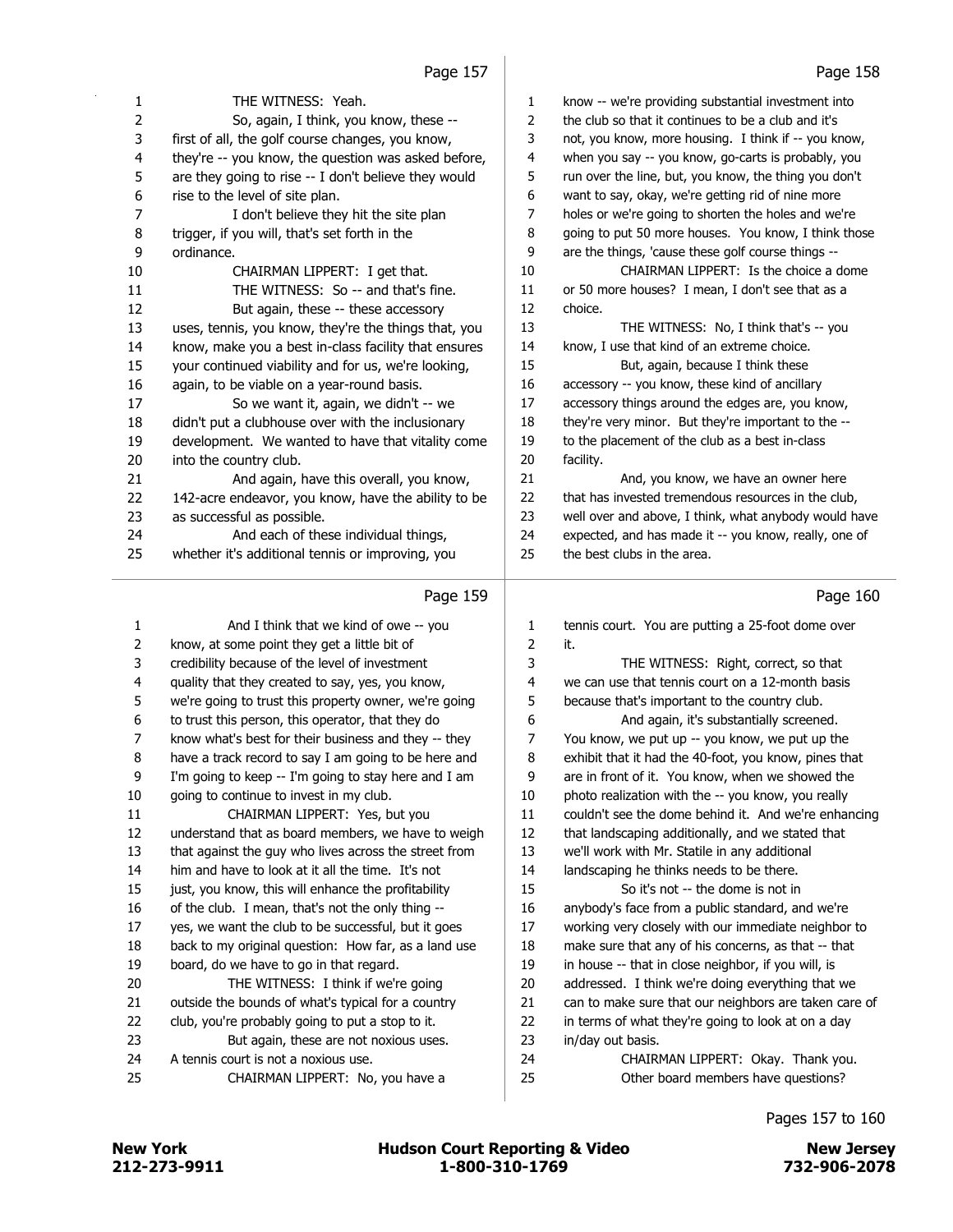| 1  | Mr. Adamo?                                            | 1  | of the downside.                                     |  |  |
|----|-------------------------------------------------------|----|------------------------------------------------------|--|--|
| 2  | MR. FORTSCH: I have a comment.                        | 2  | MR. FORTSCH: But the golf courses are                |  |  |
| 3  | MR. ADAMO: Mr. Fortsch, go ahead.                     | 3  | not comparable.                                      |  |  |
| 4  | CHAIRMAN LIPPERT: Go ahead.                           | 4  | THE WITNESS: No, it is not that level                |  |  |
| 5  | MR. FORTSCH: John, when you first                     | 5  | of championship, I agree.                            |  |  |
| 6  | started your presentation you said that people are    | 6  | But the facilities and the quality of                |  |  |
| 7  | comparing Edgewood to Ridgewood Country Club and      | 7  | facilities at the club are on par with what is       |  |  |
| 8  | Westchester Country Club. I have to disagree with     | 8  | present in Westchester and what is present in        |  |  |
| 9  | that. I have attended professional tournaments many   | 9  | Ridgewood.                                           |  |  |
| 10 | times at Ridgewood. I've attended professional        | 10 | MR. FORTSCH: Why is Ridgewood three or               |  |  |
| 11 | tournaments at the Westchester Country Club. I've     | 11 | four times the cost of Edgewood if they're           |  |  |
| 12 | marshalled there. I've never attended a PGA event at  | 12 | comparable.                                          |  |  |
| 13 | Edgewood Country Club.                                | 13 | THE WITNESS: Exclusivity. Because                    |  |  |
| 14 | Can you tell me when the last one was.                | 14 | they can. Because they host PGA events.              |  |  |
| 15 | THE WITNESS: There isn't one. So what                 | 15 | MS. VACCARO: I just want to interject.               |  |  |
| 16 | Rivervale is getting is you're getting the benefit of | 16 | Our family have been members of the Westchester      |  |  |
| 17 | amenity and quality in terms of the clubhouse and the | 17 | Country Club for many years. That facility is quite  |  |  |
| 18 | country club facilities that are on par, frankly,     | 18 | large compared to the Edgewood Country Club, I think |  |  |
| 19 | with what exists at Ridgewood or what exists at       | 19 | that might be a little bit of what Mr. Fortsch was   |  |  |
| 20 | Westchester without the community impact of a PGA     | 20 | suggesting that facility size and everything.        |  |  |
| 21 | tournament.                                           | 21 | Mr. Fortsch?                                         |  |  |
| 22 | So you get all the quality of having a                | 22 | MR. FORTSCH: I would agree with that,                |  |  |
| 23 | best in-class facility with none of that outside      | 23 | Susan, yeah, I would agree with that.                |  |  |
| 24 | impact of the PGA tournament or the US Open.          | 24 | THE WITNESS: Well, I believe they're                 |  |  |
| 25 | So you get all of the quality and none                | 25 | both --                                              |  |  |
|    | Page 163                                              |    | Page 164                                             |  |  |

| 1  | MR. FORTSCH: You don't have a PGA                     | 1  | improvements, golf cours   |
|----|-------------------------------------------------------|----|----------------------------|
| 2  | event at Edgewood because there's no parking for      | 2  | increase the playability f |
| 3  | that.                                                 | 3  | No one is sayin            |
| 4  | THE WITNESS: Right.                                   | 4  | PGA events. We agree,      |
| 5  | Again --                                              | 5  | has the land for that. Th  |
| 6  | MR. FORTSCH: Ridgewood utilizes Bergen                | 6  | amenities, it's there.     |
| 7  | Community College for their tournaments.              | 7  | MS. COFFEY:                |
| 8  | THE WITNESS: Correct.                                 | 8  | wanted to make was tha     |
| 9  | And we don't want to. We don't want to                | 9  | about tennis and we alre   |
| 10 | host PGA events. Again, I was saying the quality of   | 10 | part of why the dome is    |
| 11 | the amenities is on par.                              | 11 | looking to provide the m   |
| 12 | MS. COFFEY: Mr. Taikina, just two                     | 12 | for year-round engagem     |
| 13 | points to expand on what you've already testified in  | 13 | justify a membership yea   |
| 14 | response to the questions.                            | 14 | take advantage of faciliti |
| 15 | First of all, the modifications to the                | 15 | middle of the winter whe   |
| 16 | golf course that are being proposed are being done on | 16 | golfing and they're not a  |
| 17 | the advice of Rees Jones, correct, to improve the     | 17 | THE WITNESS:               |
| 18 | quality of the course.                                | 18 | I testified that           |
| 19 | Is that right?                                        | 19 | the club is very importan  |
| 20 | THE WITNESS: Correct.                                 | 20 | housing as part of, you k  |
| 21 | You know, Mr. Jones, with -- Rees                     | 21 | join the club so they'd be |
| 22 | Jones, the architect, is involved. And again, that's  | 22 | that that provides a muc   |
| 23 | a world-renowned architect, as Mr. Witmondt           | 23 | the community.             |
| 24 | previously testified.                                 | 24 | <b>CHAIRMAN LIP</b>        |
| 25 | And again, we're providing club                       | 25 | ask any other board mer    |
|    |                                                       |    |                            |

| 1  | improvements, golf course improvement to, again,      |
|----|-------------------------------------------------------|
| 2  | increase the playability for the members.             |
| 3  | No one is saying that we want to host                 |
| 4  | PGA events. We agree, nobody has the parking, nobody  |
| 5  | has the land for that. The quality and the            |
| 6  | amenities, it's there.                                |
| 7  | MS. COFFEY: The other point I just                    |
| 8  | wanted to make was that going back to the question    |
| 9  | about tennis and we already have tennis courts, isn't |
| 10 | part of why the dome is so important because we're    |
| 11 | looking to provide the members with an opportunity    |
| 12 | for year-round engagement at the club and a reason to |
| 13 | justify a membership year-round where they're able to |
| 14 | take advantage of facilities at the club in the       |
| 15 | middle of the winter when they're not able to go      |
| 16 | golfing and they're not able to swim at the pool.     |
| 17 | THE WITNESS: Correct.                                 |
| 18 | I testified that year-round aspect of                 |
| 19 | the club is very important. It's why we included the  |
| 20 | housing as part of, you know, have the opportunity to |
| 21 | join the club so they'd be year-round. And we think   |
| 22 | that that provides a much better and viable club for  |
| 23 | the community.                                        |
| 24 | CHAIRMAN LIPPERT: Okay. I'd like to                   |
| 25 | ask any other board members if they have any          |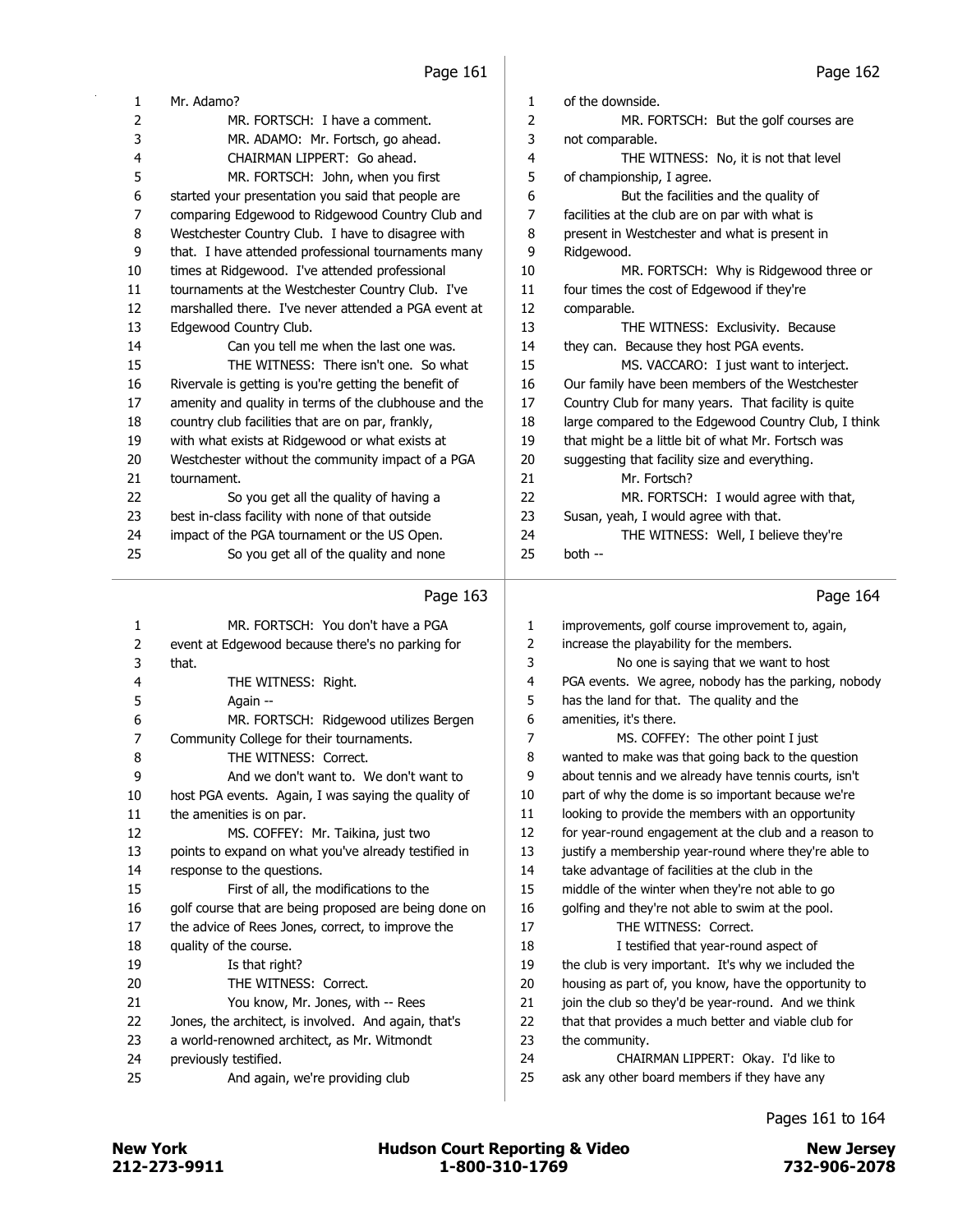| 1  | questions of this witness?                            |
|----|-------------------------------------------------------|
| 2  | MR. WAYNE: Yeah, Mr. Wayne.                           |
| 3  | Have you taken a poll of your members                 |
| 4  | on how many would play in the winter under this dome? |
| 5  | THE WITNESS: No, we haven't polled                    |
| 6  | them.                                                 |
| 7  | MR. WAYNE: How do you know you need                   |
| 8  | more play time? If you haven't polled these people    |
| 9  | how do you know --                                    |
| 10 | THE WITNESS: Again, because they're                   |
| 11 | asking for it, you know, is there going to be an      |
| 12 | opportunity. So again --                              |
| 13 | MR. WAYNE: Well, how many people have                 |
| 14 | asked for it? I mean --                               |
| 15 | THE WITNESS: I don't have that                        |
| 16 | specific.                                             |
| 17 | MR. WAYNE: And the other two tennis                   |
| 18 | courts that you want to build, that's the only place  |
| 19 | on the property they can go.                          |
| 20 | THE WITNESS: It is -- it is that will                 |
| 21 | not impact the existing golf course. That's for       |
| 22 | certain. You know, between the different floodplains  |
| 23 | of the different creeks that run through the property |
| 24 | and the presence of the golf holes and the aspects    |
| 25 | of, you know, the balls flying around, et cetera,     |

|                | $1.99$ $-1.07$                                        |                | . ugu .oo                                             |
|----------------|-------------------------------------------------------|----------------|-------------------------------------------------------|
| $\mathbf{1}$   | courts on the property.                               | $\mathbf{1}$   | to that because we operate the tennis courts at       |
| 2              | MR. WITMONDT: Probably for three or                   | $\overline{2}$ | Centercourt in South Orange, we operate Greenbrook    |
| 3              | four years. We currently have more desire play on     | 3              | Country Club, we operate the Snowmass Club in Aspen,  |
| 4              | the courts than we can accommodate, and we always     | 4              | Colorado, all of which have large tennis facilities,  |
| 5              | thought that we were going to add more tennis courts. | 5              | so this is based upon our operational knowledge of    |
| 6              | We didn't want to come to the town with a bunch of    | 6              | other tennis facilities and other golf country clubs  |
| $\overline{7}$ | different applications to improve the club and to     | 7              | that we own and operate.                              |
| 8              | improve our facilities, so we wanted to put it all in | 8              | MR. WAYNE: Okay.                                      |
| 9              | one package so we waited to make an application for   | 9              | So then why didn't you think about not                |
| 10             | these tennis courts once we had an overall Master     | 10             | building so many townhouses and saving some property  |
| 11             | Plan so that the town didn't feel that we were        | 11             | to build courts closer to the clubhouse and then the  |
| 12             | piecemealing them and coming every year with a        | 12             | dome could be well within your property and not seen  |
| 13             | different application.                                | 13             | from River Vale Road or residents.                    |
| 14             | Also, given the DEP constraints that we               | 14             | MR. WITMONDT: The tennis facilities                   |
| 15             | have at the site, in order to get that permitting, we | 15             | all really want to be within the same place. You      |
| 16             | wanted to have a Master Plan that we could fully      | 16             | have a tennis hut which we have now that services all |
| 17             | permit with the DEP, as well as be very sensitive to  | 17             | of the courts, and if the new tennis facilities that  |
| 18             | all the stormwater issues that are in this area, so   | 18             | you're referencing were up the hill, either in the    |
| 19             | we wanted to come in with one application.            | 19             | existing parking lot or closer to the residential,    |
| 20             | But for the last three years -- first                 | 20             | they would not be adjacent to all the other tennis    |
| 21             | two years when we took over the club it was a         | 21             | courts.                                               |
| 22             | complete rebuilding and we had to build up            | 22             | And tennis players all want to                        |
| 23             | membership, but once we were able to build up         | 23             | congregate together. They all want to go to the same  |
| 24             | membership we saw that we were -- we lacked the       | 24             | tennis hut and, you know, congregate before and after |
| 25             | sufficient number of tennis courts. And we can speak  | 25             | they play. So it all wants to be grouped together,    |
|                |                                                       |                |                                                       |

 providing it in a location where a court -- where tennis courts previously were is certainly the most logical and appropriate location for it, adjacent to the other tennis facility. 5 MR. WAYNE: And how long has this been in the plan to build new tennis courts. 7 THE WITNESS: Only -- as I understand, only, you know -- I've only been involved for the duration of this application. 10 MR. WAYNE: Can anybody answer that question. 12 MS. COFFEY: We have Mr. Witmondt available on the line if you'd like to hear from him. 14 Mr. Chairman, would that be acceptable at this time? 16 CHAIRMAN LIPPERT: Sure. 17 ERIC WITMONDT, 18 100 Passaic Avenue, Suite 240, Fairfield, New 19 Jersey, having been previously sworn, continues 20 to testify as follows: 21 MR. WITMONDT: Hi. What question would you like me to answer first, so I'm sure I'm answering the appropriate question.

24 MR. WAYNE: I would like to know how

long have you been interested in building new tennis

Page 168

212-273-9911 1-800-310-1769 732-906-2078 New York **New York COULD Hudson Court Reporting & Video** New Jersey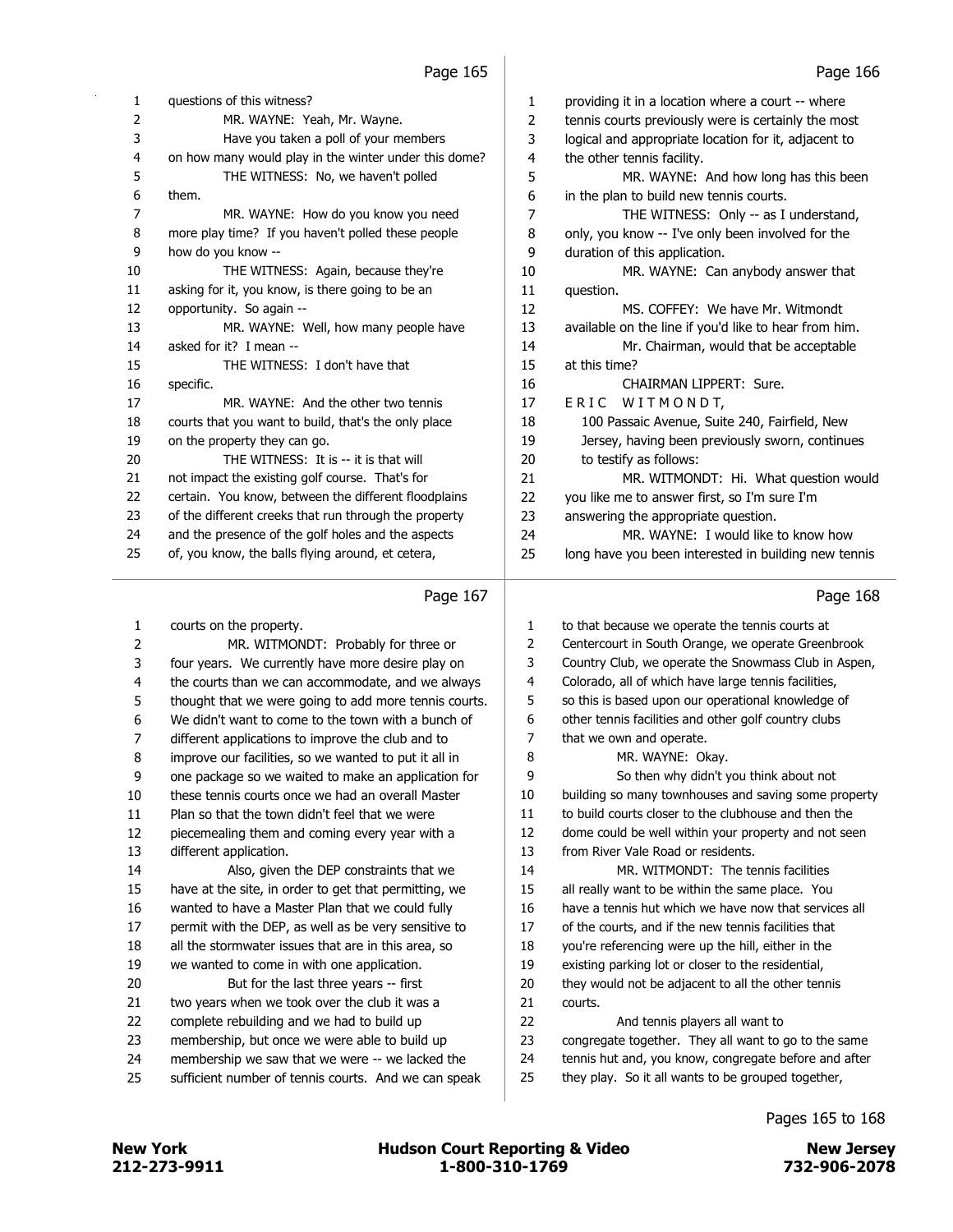| 1  | it doesn't want to be in another portion of the       | 1  | And it's appropriate to consider it in                |
|----|-------------------------------------------------------|----|-------------------------------------------------------|
| 2  | property.                                             | 2  | the overall -- as Mr. Witmondt said, the overall      |
| 3  | And we already have six courts all in                 | 3  | Master Plan for the continued improvement of the      |
| 4  | one location. To add four more courts somewhere else  | 4  | club.                                                 |
| 5  | just wouldn't be synergistic with the facility.       | 5  | MR. ADAMO: So the -- so you're really                 |
| 6  | MR. WAYNE: That's all I have,                         | 6  | presenting the whole property to us.                  |
| 7  | Mr. Chairman.                                         | 7  | So the question I asked previously                    |
| 8  | CHAIRMAN LIPPERT: Thank you.                          | 8  | tonight was the maintenance area, I -- you know,      |
| 9  | Mr. Adamo?                                            | 9  | parking aside, the maintenance area is part of this   |
| 10 | MR. ADAMO: Thank you.                                 | 10 | -- not part of the application in the sense that      |
| 11 | So this question is to the planner.                   | 11 | you're making improvements to it or changes to it,    |
| 12 | The improvements to the golf course, is that required | 12 | but the number of accessory structures, impervious    |
| 13 | to go before the Planning Board or can that have been | 13 | coverage, setbacks, everything, that's really all     |
| 14 | done at any other time without an application to the  | 14 | part of this application.                             |
| 15 | Planning Board?                                       | 15 | THE WITNESS: It's on this site.                       |
| 16 | THE WITNESS: I believe in my review of                | 16 | Because we weren't making any changes to it, it's     |
| 17 | the site plan trigger in the ordinance, it would not  | 17 | really superfluous to say that it would be part of    |
| 18 | have required to appear before the Planning Board.    | 18 | the application.                                      |
| 19 | MR. ADAMO: So the improvements that                   | 19 | MR. ADAMO: But isn't it appropriate,                  |
| 20 | were presented are really just for our knowledge,     | 20 | in doing an application for a piece of property, in   |
| 21 | there's no comment required from us on those.         | 21 | the documents that are presented, to show the entire  |
| 22 | THE WITNESS: Correct.                                 | 22 | metes and bounds of that property and any existing    |
| 23 | And, you know, and again, we're happy                 | 23 | non-conformities in conjunction with the new variance |
| 24 | to, you know, follow Mr. Statile's recommendation for | 24 | requests.                                             |
| 25 | the landscaping, et cetera, it's appropriate.         | 25 | THE WITNESS: If they're relevant,                     |
|    | Page 171                                              |    | Page 172                                              |

#### 'Y'

| 1  | certainly. I mean, I would think, you know, having    | 1  | buildings out of the six instead of three out of the |
|----|-------------------------------------------------------|----|------------------------------------------------------|
| 2  | -- and, you know, we have -- we did talk about, for   | 2  | six over there?                                      |
| 3  | example, the changes to the pond, we're removing the  | 3  | THE WITNESS: Daphne, can you put that                |
| 4  | weir which is on the other side of the property.      | 4  | overall exhibit up.                                  |
| 5  | So I believe, you know, we do have one                | 5  | I believe it's Sheet 3.                              |
| 6  | document that -- that does show the overall property. | 6  | MS. GALVIN: Yes, yes, I can put that                 |
| 7  | But the improvements that were part of                | 7  | up. So $-$                                           |
| 8  | this application really solely relate to the 15 acres | 8  | THE WITNESS: Please. Thank you.                      |
| 9  | that -- that Ms. Galvin described earlier.            | 9  | MS. GALVIN: Overall -- hold on, I've                 |
| 10 | MR. ADAMO: So, typically, you would                   | 10 | got to share my screen.                              |
| 11 | show an overall site plan and then a zoom-in map for  | 11 | All right. So this is the overall                    |
| 12 | the 15 acres.                                         | 12 | exhibit, and the area that Mr. Adamo is referring to |
| 13 | THE WITNESS: Correct.                                 | 13 | is just off the edge of the sheet down here          |
| 14 | And I believe that's exactly what we've               | 14 | (indicating) where the maintenance buildings are.    |
| 15 | provided as part of the overall site plan.            | 15 | It's not shown on this exhibit.                      |
| 16 | MR. ADAMO: So when you talk about the                 | 16 | MR. ADAMO: So kind of my point is, is                |
| 17 | overall site plan, I know we keep making mention to   | 17 | that we're not seeing an overall site plan to really |
| 18 | the number of accessory structures.                   | 18 | know if your count of six accessory structures is    |
| 19 | Can you point to, on the overall site                 | 19 | correct.                                             |
| 20 | plan, where the two structures are for the            | 20 | And it's -- it's really more for, you                |
| 21 | maintenance building? Because when I drive by I see   | 21 | know, going to the first question is you're allowed  |
| 22 | three structures; the main building, the -- I think   | 22 | to make changes to the topography, and we don't have |
| 23 | Mr. Witmondt said the chemical building, and then     | 23 | a record for this application of the total number of |
| 24 | there's a two-car garage that's further to the north. | 24 | structures and total number of existing              |
| 25 | So could you show me how you count two                | 25 | nonconformities to new variances.                    |
|    |                                                       |    |                                                      |

### Pages 169 to 172

 $\overline{\phantom{0}}$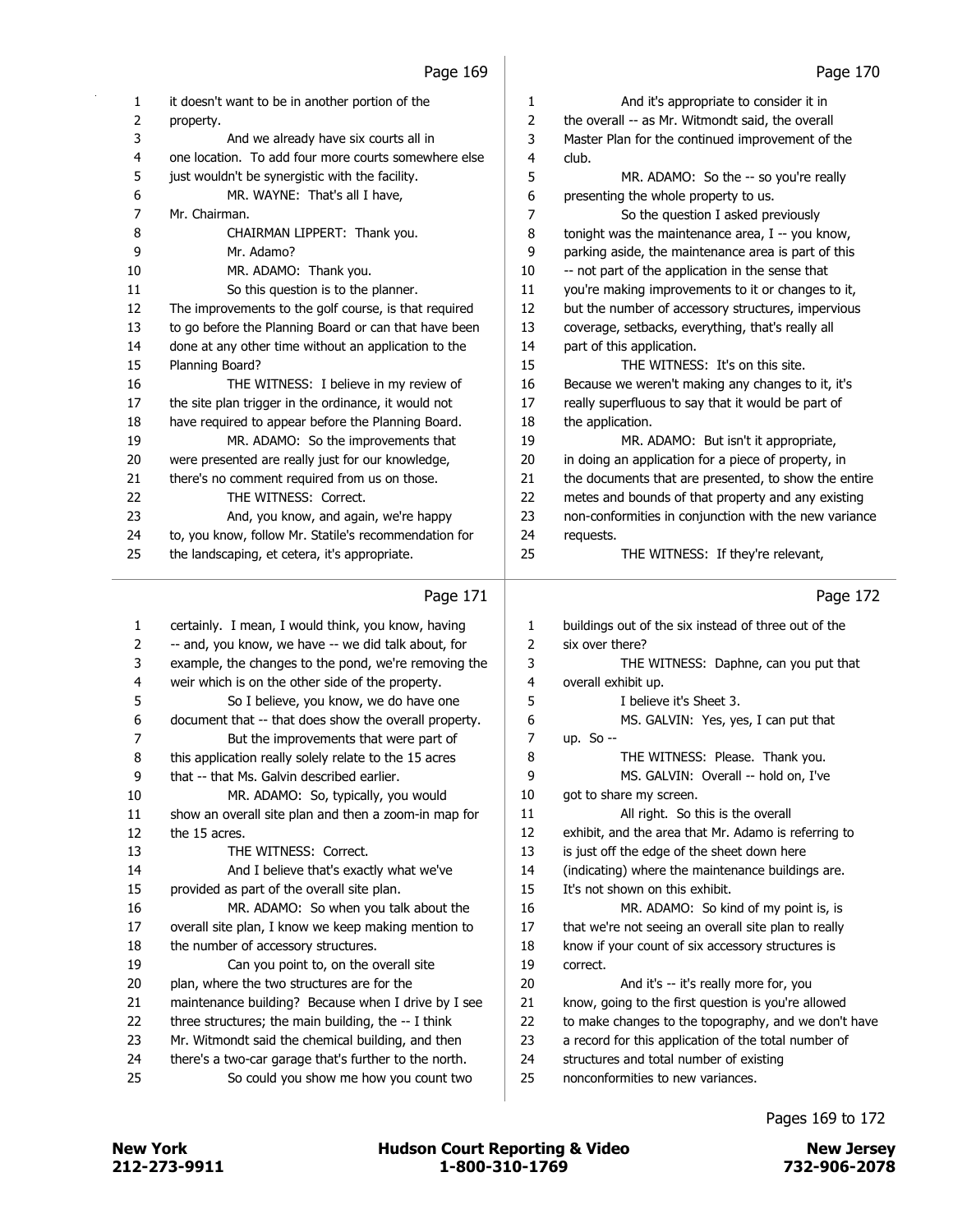| 1  | So I feel like this map that we're                    | 1  | What are we up to, A-10?                             |
|----|-------------------------------------------------------|----|------------------------------------------------------|
| 2  | looking at right now really should show that bottom   | 2  | MS. COFFEY: Yes.                                     |
| 3  | southern section so that we can see the parking,      | 3  | MR. LEIBMAN: Yeah, we're on A-10.                    |
| 4  | because it is part of the total count, and that       | 4  | CHAIRMAN LIPPERT: Identify it for the                |
| 5  | should be on the record, and the number of structures | 5  | record, please.                                      |
| 6  | and their setbacks and heights.                       | 6  | MS. GALVIN: Yes. It's Preliminary and                |
| 7  | And if they are accessory structures                  | 7  | Final Major Site Plan, Lots 5 and 6, Blocks 1201, Et |
| 8  | that are above one story, and I'm going to question   | 8  | Cetera, The Fairways At Edgewood, Overall Site Plan, |
| 9  | the 25 foot in a second, that should be considered an | 9  | Sheet 4 of 61 Prepared By Partner.                   |
| 10 | existing nonconformity. The fact that the             | 10 | MR. LEIBMAN: What's the date on that?                |
| 11 | application was done two years ago and it got         | 11 | MS. GALVIN: The original date is                     |
| 12 | approved and all these other improvements were not    | 12 | August -- hold on a second. August 31st of 2018, and |
| 13 | part of it, which I guess is fine, the record should  | 13 | it's been revised due to the ongoing construction    |
| 14 | still be presented in the full quantities and         | 14 | through October 22nd of 2021.                        |
| 15 | clarifications of the structures and the variances to | 15 | (Whereupon, Preliminary and Final Major)             |
| 16 | make sure there's not a variance missing.             | 16 | Site Plan, Lots 5 and 6, Blocks 1201, Et             |
| 17 | MS. GALVIN: This is Daphne Galvin                     | 17 | Cetera, The Fairways At Edgewood, Overall            |
| 18 | again.                                                | 18 | Site Plan, Sheet 4 of 61 Prepared By Partner         |
| 19 | Would it be acceptable to show one of                 | 19 | dated 8/31/18, Last Revised 10/22/21 is              |
| 20 | the plans from the previous application just to get   | 20 | marked as Exhibit A-10 for identification.)          |
| 21 | orientated as to where these two maintenance          | 21 | MR. LEIBMAN: Thank you.                              |
| 22 | buildings are?                                        | 22 | MS. GALVIN: So I'm going to zoom in to               |
| 23 | CHAIRMAN LIPPERT: Yes.                                | 23 | the southwest corner of the site. This is Piermont   |
| 24 | I think we have to mark it, though, as                | 24 | Avenue that runs parallel to the bottom of the sheet |
| 25 | an exhibit.                                           | 25 | (indicating).                                        |
|    | Page 175                                              |    | Page 176                                             |

|    | 1 agu 17 J                                            |    | 1 agu 170                                             |
|----|-------------------------------------------------------|----|-------------------------------------------------------|
| 1  | Rivervale Avenue or Road is over to the               | 1  | there's a building on site today and it's not shown   |
| 2  | right (indicating). And if we zoom in to the lower    | 2  | on that site plan.                                    |
| 3  | left corner, the southwest corner, we can see what    | 3  | MS. GALVIN: Excuse me.                                |
| 4  | was referred to as the environmental management       | 4  | MR. ADAMO: Is there a reason why                      |
| 5  | center, which I think is now being referred to as the | 5  | there's a building on site today, a two-car garage    |
| 6  | chemical building, and the main maintenance building  | 6  | with a roof in that grayed area, and it's not on your |
| 7  | is the L-shaped building.                             | 7  | amended site plan that we're looking at.              |
| 8  | MR. ADAMO: And then what is the grade                 | 8  | MS. GALVIN: This --                                   |
| 9  | area in the northwest corner that you -- right, right | 9  | MS. COFFEY: To clarify, there is no                   |
| 10 | there (indicating).                                   | 10 | roof on that structure; correct, Ms. Galvin.          |
| 11 | MS. GALVIN: I believe that's storage                  | 11 | MS. GALVIN: Correct.                                  |
| 12 | material for sand and other maintenance items that    | 12 | In the rear there's no roof, that I'm                 |
| 13 | are used for golf course.                             | 13 | aware of. Correct.                                    |
| 14 | MR. ADAMO: Is it a roofed structure                   | 14 | MR. ADAMO: All right.                                 |
| 15 | that's on site today.                                 | 15 | Mr. Statile, you're still managing the                |
| 16 | MS. GALVIN: I don't know what's                       | 16 | structure -- the construction of that property for    |
| 17 | on-site right now.                                    | 17 | the town.                                             |
| 18 | MR. ADAMO: So it's a storage area and                 | 18 | Is that correct?                                      |
| 19 | if it has walls and a roof, would it be considered a  | 19 | MR. STATILE: Yes.                                     |
| 20 | structure.                                            | 20 | MR. ADAMO: Next time you're out there,                |
| 21 | THE WITNESS: If it has walls and a                    | 21 | would you mind looking at that area and see if you    |
| 22 | roof, yes.                                            | 22 | see a two-car garage with a roof over it.             |
| 23 | MS. GALVIN: Yeah, and I don't think it                | 23 | MR. STATILE: Absolutely.                              |
| 24 | has a roof.                                           | 24 | I'll take care of that for you, yes.                  |
| 25 | MR. ADAMO: Is there a reason why                      | 25 | MR. ADAMO: Thank you.                                 |
|    |                                                       |    |                                                       |

### Pages 173 to 176

 $\mathcal{L}$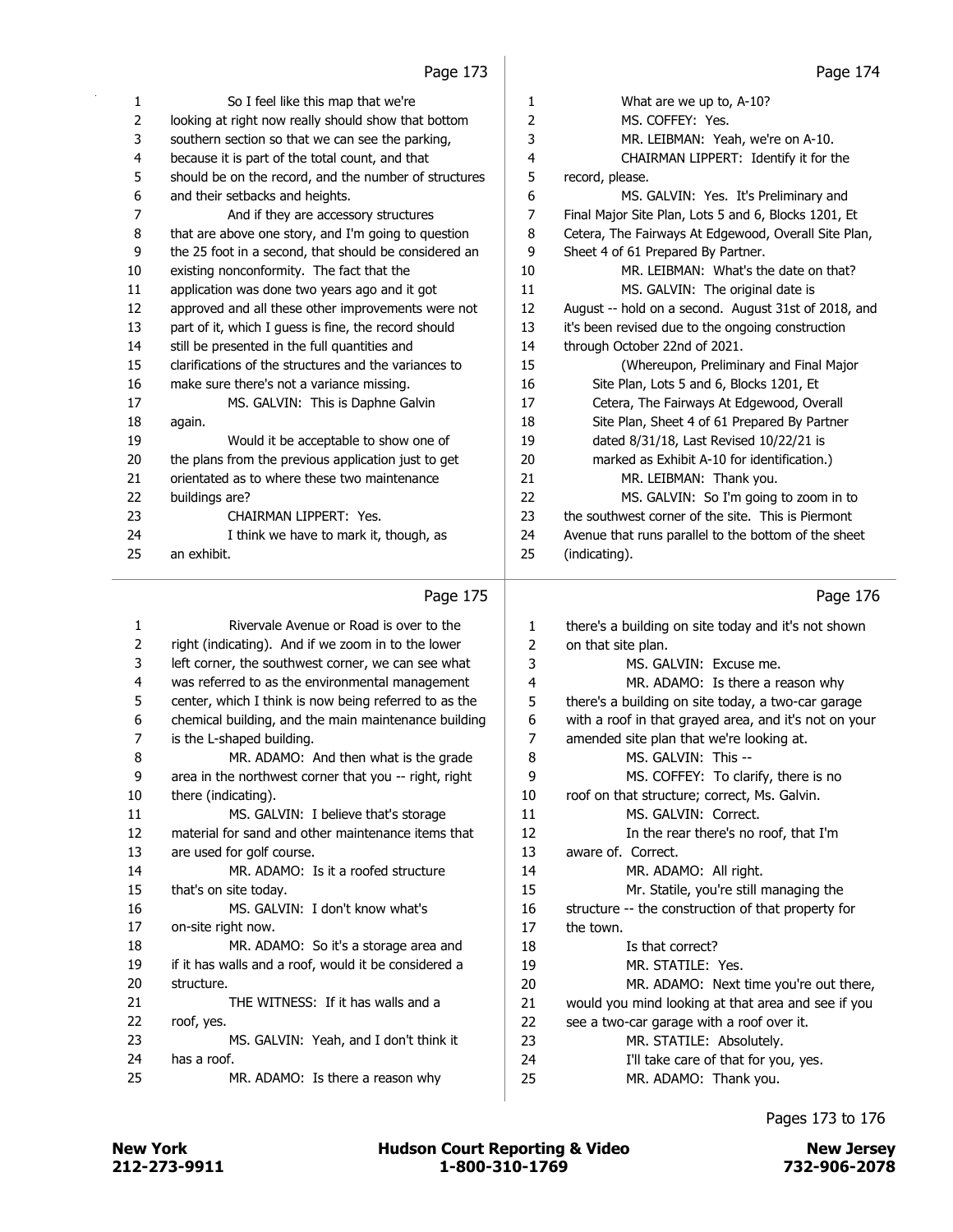Page 177 |

| 1  | So just staying with the number of                    | $\mathbf{1}$   | tennis courts I saw two sheds. Are they being         |
|----|-------------------------------------------------------|----------------|-------------------------------------------------------|
| 2  | structures on the property, because I know the        | $\overline{2}$ | removed as part of this application.                  |
| 3  | application is for six accessory structures, so we'll | 3              | THE WITNESS: No, they're -- I believe                 |
| 4  | assume for right now there's only two there; you      | $\overline{4}$ | that's a tennis hut that Mr. Witmondt just referred   |
| 5  | mentioned that there are two buildings on the         | 5              | to.                                                   |
| 6  | property that are used for restrooms, I guess as      | 6              | MR. ADAMO: So those would be                          |
| 7  | you're playing golf.                                  | $\overline{7}$ | structures nine and ten?                              |
| 8  | Are those considered accessory                        | 8              | THE WITNESS: Yes.                                     |
| 9  | structures?                                           | 9              | MR. ADAMO: Okay. I just -- I just                     |
| 10 | THE WITNESS: Yes, they're restrooms,                  | 10             | feel like if we're doing such a major application     |
| 11 | yeah, sure.                                           | 11             | that if we're going to list the variances that we     |
| 12 | MR. ADAMO: Okay. Are they now                         | 12             | should list the appropriate amount of accessory       |
| 13 | structures three and four that are on the property or | 13             | structures as part of the variance.                   |
| 14 | are they --                                           | 14             | I know it's a detail and it doesn't                   |
| 15 | THE WITNESS: No, they'd probably be                   | 15             | really affect some of the other questions that the    |
| 16 | structures seven and eight in the context of how I    | 16             | board members had brought up, but I do think that the |
| 17 | described them. You know, I -- you know, I            | 17             | application should be complete.                       |
| 18 | apologize, I was not equating the clubhouse with a    | 18             | So I'd like you to re-look at that and                |
| 19 | restroom.                                             | 19             | if there's an amendment or as part of the final       |
| 20 | But I understand and -- I understand                  | 20             | resolution that we clarify the proper amount of -- so |
| 21 | your question and it's appropriate.                   | 21             | -- so for example if a building shows up on a         |
| 22 | MR. ADAMO: So are there any additional                | 22             | property we know that we didn't give it a variance as |
| 23 | sheds that are on the property, say, as you're        | 23             | part of this, so that there's -- the total            |
| 24 | walking from the clubhouse building down to the       | 24             | application is for ten accessory structures, if       |
| 25 | tennis courts? I think to the north side of the       | 25             | that's what it is or if it's nine or if it's 11, it   |
|    | Page 179                                              |                | Page 180                                              |
| 1  | should be part of this application so that the record | 1              | All right --                                          |
| 2  | is clear.                                             | 2              | MS. REITER: Yes.                                      |
| 3  | CHAIRMAN LIPPERT: Thank you,                          | 3              | MR. ADAMO: -- I apologize. Okay.                      |
| 4  | Mr. Adamo.                                            | 4              | MS. REITER: Yes, do you want me to --                 |
| 5  | MR. ADAMO: All right. So going back                   | 5              | MR. ADAMO: Fair enough.                               |
| 6  | to -- you made mention of the midway building being   | 6              | MS. REITER: Yes. Do you want me to --                 |
| 7  | 30-something feet, 33-feet. Excuse me.                | 7              | do you want the section of the ordinance I have it    |

| 1              | should be part of this application so that the record | 1              | All right --                                        |
|----------------|-------------------------------------------------------|----------------|-----------------------------------------------------|
| 2              | is clear.                                             | $\overline{2}$ | MS. REITER: Yes.                                    |
| 3              | CHAIRMAN LIPPERT: Thank you,                          | 3              | MR. ADAMO: -- I apologize. Okay.                    |
| $\overline{4}$ | Mr. Adamo.                                            | 4              | MS. REITER: Yes, do you want me to --               |
| 5              | MR. ADAMO: All right. So going back                   | 5              | MR. ADAMO: Fair enough.                             |
| 6              | to -- you made mention of the midway building being   | 6              | MS. REITER: Yes. Do you want me to --               |
| 7              | 30-something feet, 33-feet. Excuse me.                | 7              | do you want the section of the ordinance I have it  |
| 8              | THE WITNESS: Yes, 33.                                 | 8              | actually right in front of me.                      |
| 9              | MR. ADAMO: And accessory structures in                | 9              | MR. ADAMO: No, no.                                  |
| 10             | an A-1 are allowed to be how tall?                    | 10             | MS. REITER: Okay.                                   |
| 11             | THE WITNESS: Twenty-five.                             | 11             | MR. ADAMO: I could have had the $- I$               |
| 12             | MR. ADAMO: Is that true, Mr. Statile?                 | 12             | could have had the ordinance for the meeting I -- I |
| 13             | I thought we had a 14-foot accessory structure        | 13             | couldn't find it before the meeting. So, that's --  |
| 14             | requirement?                                          | 14             | I'll take everyone's word for that.                 |
| 15             | MS. REITER: Actually, I just -- I can                 | 15             | And we do have a two-story allowance in             |
| 16             | answer that I think, it's Caroline Reiter.            | 16             | -- for an accessory structure in an A-1.            |
| 17             | I believe that's within the A-1 zone                  | 17             | THE WITNESS: Is that to me or to                    |
| 18             | district as what he's referencing.                    | 18             | Ms. Reiter or                                       |
| 19             | Chris, is that -- is that correct?                    | 19             | MS. REITER: Yes, who -- which -- what               |
| 20             | (No Response.)                                        | 20             | building is the two story.                          |
| 21             | MS. REITER: Chris? Chris, you're on                   | 21             | MR. ADAMO: The midway.                              |
| 22             | mute.                                                 | 22             | THE WITNESS: The midway.                            |
| 23             | MR. STATILE: I'm good, yes. Yes.                      | 23             | MR. ADAMO: As well as the existing                  |
| 24             | That's correct, Caroline.                             | 24             | clubhouse, I think is two-story.                    |
| 25             | MR. ADAMO: Okay. So 25 is correct.                    | 25             | MS. REITER: Midway.                                 |
|                |                                                       |                |                                                     |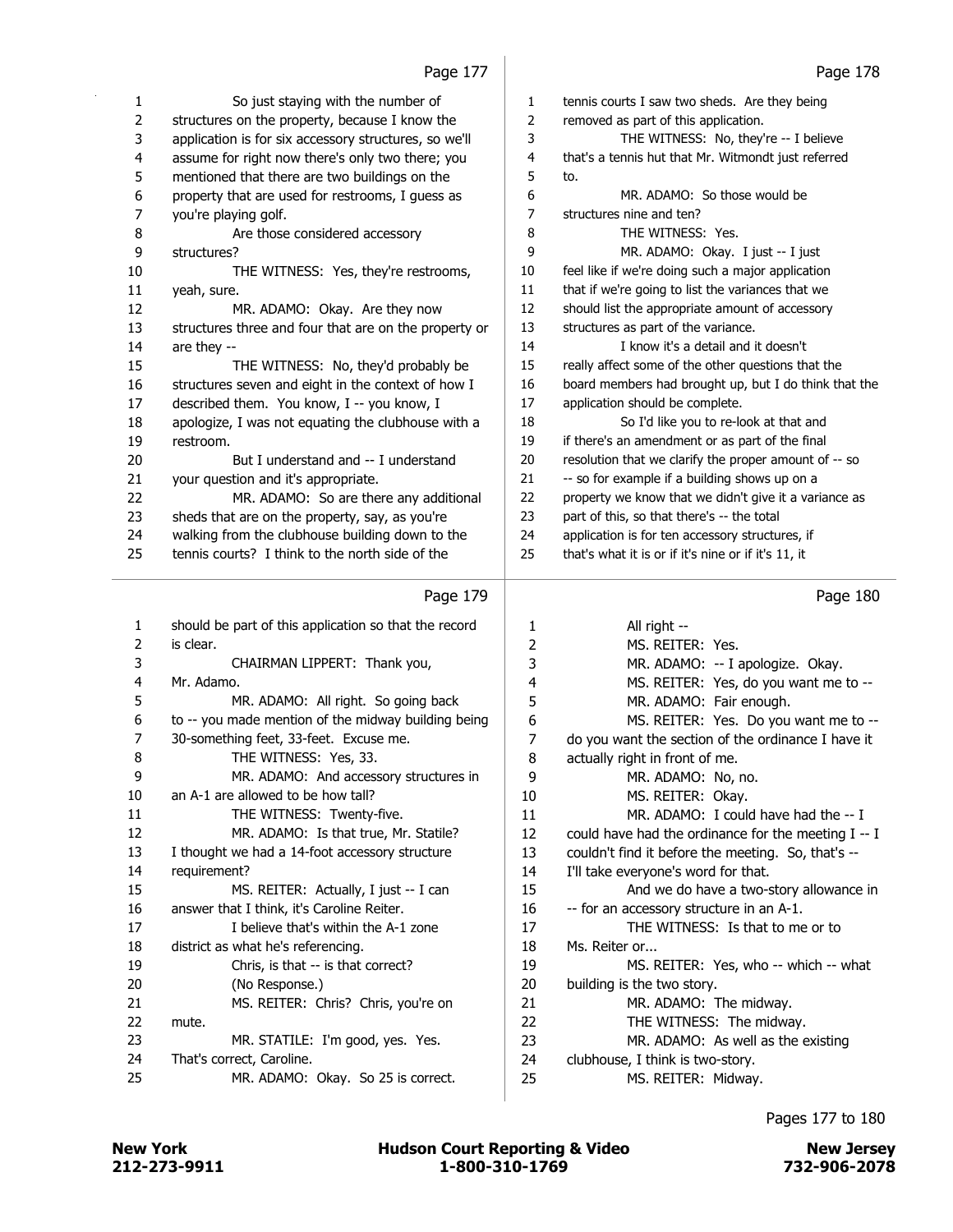|                         | <u>raye 101</u>                                                                                           |    | rayc 102                                              |
|-------------------------|-----------------------------------------------------------------------------------------------------------|----|-------------------------------------------------------|
| 1                       | Right, because the ordinance reads with                                                                   | 1  | clear it is listed within the report which I am sure  |
| $\overline{2}$          | respect to one story.                                                                                     | 2  | is part of -- you know part of the record.            |
| 3                       | THE WITNESS: Yes, the A-1 says                                                                            | 3  | MR. ADAMO: Okay.                                      |
| $\overline{\mathbf{4}}$ | one-story or 25-feet.                                                                                     | 4  | And the tennis court that the -- the                  |
| 5                       | MS. REITER: Right. I believe that's                                                                       | 5  | reconstructed tennis court is -- are we -- are we --  |
| 6                       | referenced in here.                                                                                       | 6  | do we need to make a determination as to, is it a 30  |
| $\overline{7}$          | MR. ADAMO: So I just -- I mean I share                                                                    | 7  | -- is it supposed to be 35 feet from the property     |
| 8                       | the Chairman's sentiment as the midway is internal to                                                     | 8  | line or is it supposed to be like Mr. Statile said    |
| 9                       | the property it's -- it's more for clarity so that if                                                     | 9  | kind of the average of the front yard setbacks of the |
| 10                      | we're putting the right number of variances, 25 --                                                        | 10 | surrounding structures. Just so that you know if --   |
| 11                      | you know it's 33 feet instead of 25, but it's also a                                                      | 11 | if we're going to grant a 25 foot -- allowance for a  |
| 12                      | variance for two story as opposed to one story.                                                           | 12 | 25-foot setback and as it compared to -- 25 feet as   |
| 13                      | MS. REITER: Right, and --                                                                                 | 13 | compared to 35 feet or is it compared to some other   |
| 14                      | THE WITNESS: And it should be on the                                                                      | 14 | dimension because it is in -- I mean in my opinion    |
| 15                      | record.                                                                                                   | 15 | it's in a front yard and it's an accessory structure  |
| 16                      | MS. REITER: Sorry.                                                                                        | 16 | in a front yard.                                      |
| 17                      | And just to clarify I'm going to                                                                          | 17 | THE WITNESS: Absolutely, an accessory                 |
| 18                      | Christopher Statile's report, our office's report.                                                        | 18 | building in a front yard and according to 142 -- 60   |
| 19                      | MR. STATILE: Yes.                                                                                         | 19 | -- 267 on a through Lot tennis courts shall not be    |
| 20                      | MS. REITER: And the accessory building                                                                    | 20 | constructed or located or otherwise placed within the |
| 21                      | height for midway, building which is actually the                                                         | 21 | front setback required for the adjoining main         |
| 22                      | first variance listed, it says 23 feet and two                                                            | 22 | buildings on the same side of the street within the   |
| 23                      | stories per architectural drawings versus 25 feet and                                                     | 23 | block.                                                |
| 24                      | one story permitted maximum -- maximum permitted.                                                         | 24 | So the requirement in the A and the A-1               |
| 25                      | So I just -- so just so that we're                                                                        | 25 | which would accompany -- which would encompass the    |
|                         | Page 183                                                                                                  |    | Page 184                                              |
| 1                       | adjoining buildings on the same block is 35-feet in                                                       | 1  | that property interrupts our front line and it -- by  |
| 2                       | both instances. It is not the average of the                                                              | 2  | definition becomes a side lot line.                   |
| 3                       | existing, that is not the standard. The standard is                                                       | 3  | So -- so it's a front all the way along               |
| 4                       | very clear in 267 that is the requirement of the                                                          | 4  | Rivervale hits the property at 461, that lot line     |
| 5                       | adjoining structures not -- not an average of the                                                         | 5  | that wraps around him becomes a side to us. And then  |
| 6                       | existing.                                                                                                 | 6  | when it rejoins Rivervale before it moves onto        |
| 7                       | MR. ADAMO: And do we -- and what about                                                                    | 7  | Piermont it becomes a front again.                    |
| 8                       | the 10-foot-high fence being in the front yard, does                                                      | 8  | But our property line with our neighbor               |
| 9                       | that require a variance?                                                                                  | 9  | at 461 is a side to us. It is a combination of side   |
| 10                      | THE WITNESS: I don't believe so                                                                           | 10 | and rear to him.                                      |
| 11                      | because it is associated with 267 I think that the                                                        | 11 | CHAIRMAN LIPPERT: If I could just                     |
| 12                      | tennis court encompasses all of those things, you                                                         | 12 | interject at the moment we've gone past 11:00.        |
| 13                      | would not have a tennis court without a fence they                                                        | 13 | Mr. Adamo, do you have -- I don't want                |
| 14                      | are, kind of, run all part and parcel together.                                                           | 14 | to cut you short because it's clear we have to        |
| 15                      | MR. ADAMO: The solid fencing that's                                                                       | 15 | continue to another meeting anyway, if you can wrap   |
| 16                      | being proposed in the landscape drawings adjacent to                                                      | 16 | up in five minutes then we'll let you do that,        |
| 17                      | 461 Rivervale Road, is that considered in the front                                                       | 17 | otherwise I think we'll defer to our next meeting and |
| 18                      | yard?                                                                                                     | 18 | we have to talk about that.                           |
| 19                      | THE WITNESS: No.                                                                                          | 19 | $So -$                                                |
| 20                      | MR. ADAMO: And why -- and why if -- if                                                                    | 20 | MR. ADAMO: All right. So I -- one                     |
| 21                      | we have Rivervale Road and we have Piermont Road, why                                                     | 21 | last question, but I -- I -- and -- but, the snack -- |
| 22                      | would the fencing that -- that adjoins that property<br>-- that street why would that not be considered a | 22 | I apologize I think you called it the snack buildings |
| 23                      |                                                                                                           | 23 | or near the pool.                                     |

24 THE WITNESS: Snack stand is what I

called it.

front yard?

a.

25 THE WITNESS: Because the presence of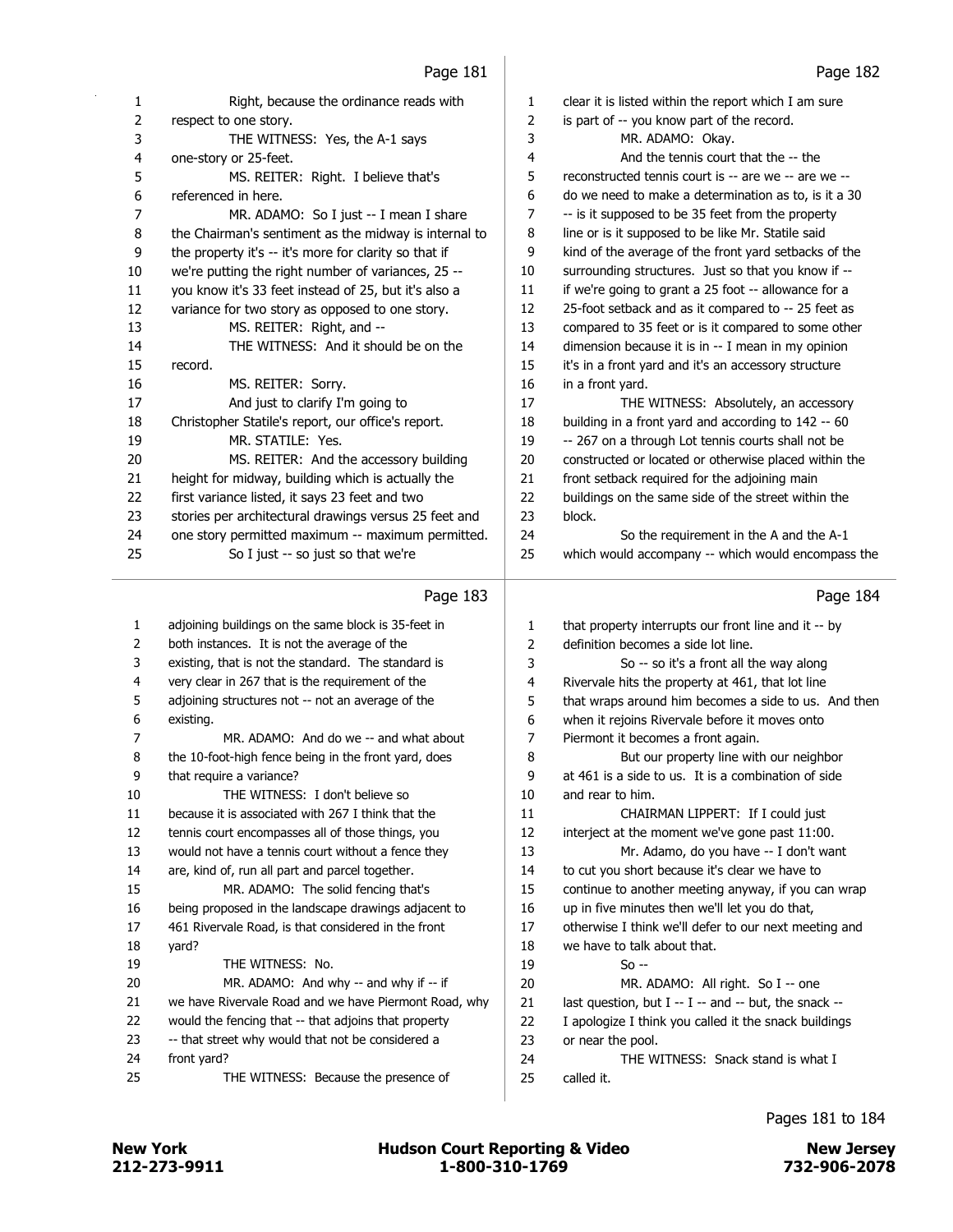|                | Page 185                                              |                | Page 186                                              |
|----------------|-------------------------------------------------------|----------------|-------------------------------------------------------|
| 1              | MR. ADAMO: Fair enough, snack stand,                  | $\mathbf{1}$   | I think Maria we have a full agenda for               |
| $\overline{2}$ | is that within any setback to the property line?      | $\overline{2}$ | December, is that -- is that correct?                 |
| 3              | THE WITNESS: No. It is at a compliant                 | 3              | MS. HAAG: Yes, that's correct.                        |
| 4              | 10-foot setback for an accessory structure.           | 4              | CHAIRMAN LIPPERT: And I think -- I                    |
| 5              | MR. ADAMO: And why is it 10 foot and                  | 5              | want the board members' feelings on that given the    |
| 6              | not 35 feet.                                          | 6              | circumstances that we probably ought to do another    |
| 7              | THE WITNESS: Because it is not in a                   | 7              | Zoom meeting to finish up this application so that    |
| 8              | front yard, it is -- again that lot line is a side    | 8              | everybody can participate.                            |
| 9              | lot line to us.                                       | 9              | If anybody disagrees with that, speak                 |
| 10             | MR. ADAMO: And not -- so it's -- it's                 | 10             | up.                                                   |
| 11             | 10 feet away.                                         | 11             | MR. ADAMO: Well, Mr. Chairman, we                     |
| 12             | THE WITNESS: Yes. Ten foot is the                     | 12             | spoke about this at the last meeting and we felt that |
| 13             | standard --                                           | 13             | in-person meetings would be more appropriate.         |
| 14             | MR. ADAMO: Okay.                                      | 14             | It's normally how we do our meeting, I                |
| 15             | THE WITNESS: -- I believe it might be                 | 15             | would -- I would ask that we go back to an in-person  |
| 16             | a touch more than that, but ten is the standard. We   | 16             | format.                                               |
| 17             | are not seeking a variance for it. It is not a        | 17             | COUNCILMAN DONOVAN: I agree.                          |
| 18             | variance.                                             | 18             | MR. LEIBMAN: Mr. Chairman, I just want                |
| 19             | MR. ADAMO: Okay, Mr. Chairman.                        | 19             | to let you know I had -- at the peak I think we had   |
| 20             | CHAIRMAN LIPPERT: Thank you.                          | 20             | 63 people on this Zoom meeting. And I didn't count    |
| 21             | So, clearly, we're not going to finish                | 21             | the people that were present at the meeting that we   |
| 22             | tonight because the public has to have a chance to    | 22             | had in person but I don't think we had 63 people in   |
| 23             | ask questions. The public has to have a chance to     | 23             | the room.                                             |
| 24             | give testimony. So we're going to have to continue    | 24             | I just put that out there for your                    |
| 25             | this to another meeting.                              | 25             | consideration. I don't care if we do it in person or  |
|                | Page 187                                              |                | Page 188                                              |
| 1              | not, but it seems like you're getting greater public  | 1              | MR. FORTSCH: No.                                      |
| 2              | participation on the Zoom platform than you are in    | 2              | MS. HAAG: Mr. Lippert?                                |
| 3              | person.                                               | 3              | CHAIRMAN LIPPERT: Yes.                                |
| 4              | CHAIRMAN LIPPERT: Right.                              | 4              | MS. HAAG: Mr. Ross?                                   |
| 5              | And I -- I am just concerned about                    | 5              | MR. ROSS: Yes.                                        |
| 6              | people who say they can't participate in person. And  | 6              | MS. HAAG: Ms. Vaccaro?                                |
| 7              | I want to be -- I want to be fair to them. I want to  | 7              | MS. VACCARO: No.                                      |
| 8              | -- I want to hear them.                               | 8              | MS. HAAG: Mr. Wayne?                                  |
| 9              | So I'm -- I'm going to make a motion                  | 9              | MR. WAYNE: Yes.                                       |
| 10             | that while it's not my own preference I think under   | 10             | MR. LEIBMAN: What's the count, Maria?                 |
| 11             | the circumstances for this application we should do a | 11             | MS. HAAG: We have four yeses. One,                    |
| 12             | Zoom meeting for the next meeting and then we'll      | 12             | two, three, four, five, nos.                          |
| 13             | establish the date.                                   | 13             | No, hold on. Mr. Adamo is no. One,                    |
| 14             | Is there a second to that motion?                     | 14             | two -- no, we -- it's tied.                           |
| 15             | MR. ROSS: I'll second.                                | 15             | CHAIRMAN LIPPERT: Of course it is.                    |
| 16             | CHAIRMAN LIPPERT: All right.                          | 16             | MS. HAAG: We have four yeses and four                 |
| 17             | Can we have a roll call vote please,                  | 17             | nos.                                                  |
| 18             | Maria?                                                | 18             | MR. LEIBMAN: All right, well, so if                   |
| 19             | MS. HAAG: Mr. Adamo?                                  | 19             | you ask me to look this up in the MLUL, on a          |
| 20             | MR. ADAMO: No.                                        | 20             | procedural -- I don't know what Roberts Rules of      |
| 21             | MS. HAAG: Mr. Alex?                                   | 21             | Order is, let the board attorney decide? I don't      |
|                |                                                       |                |                                                       |
| 22             | MR. ALEX: Yes.                                        | 22             | know. All right.                                      |

23 MS. COFFEY: If it's helpful,

24 Mr. Leibman, I believe if you don't have -- if the

25 votes on the motion are tied then the motion does not

24 COUNCILMAN DONOVAN: No. 25 MS. HAAG: Mr. Fortsch?

Pages 185 to 188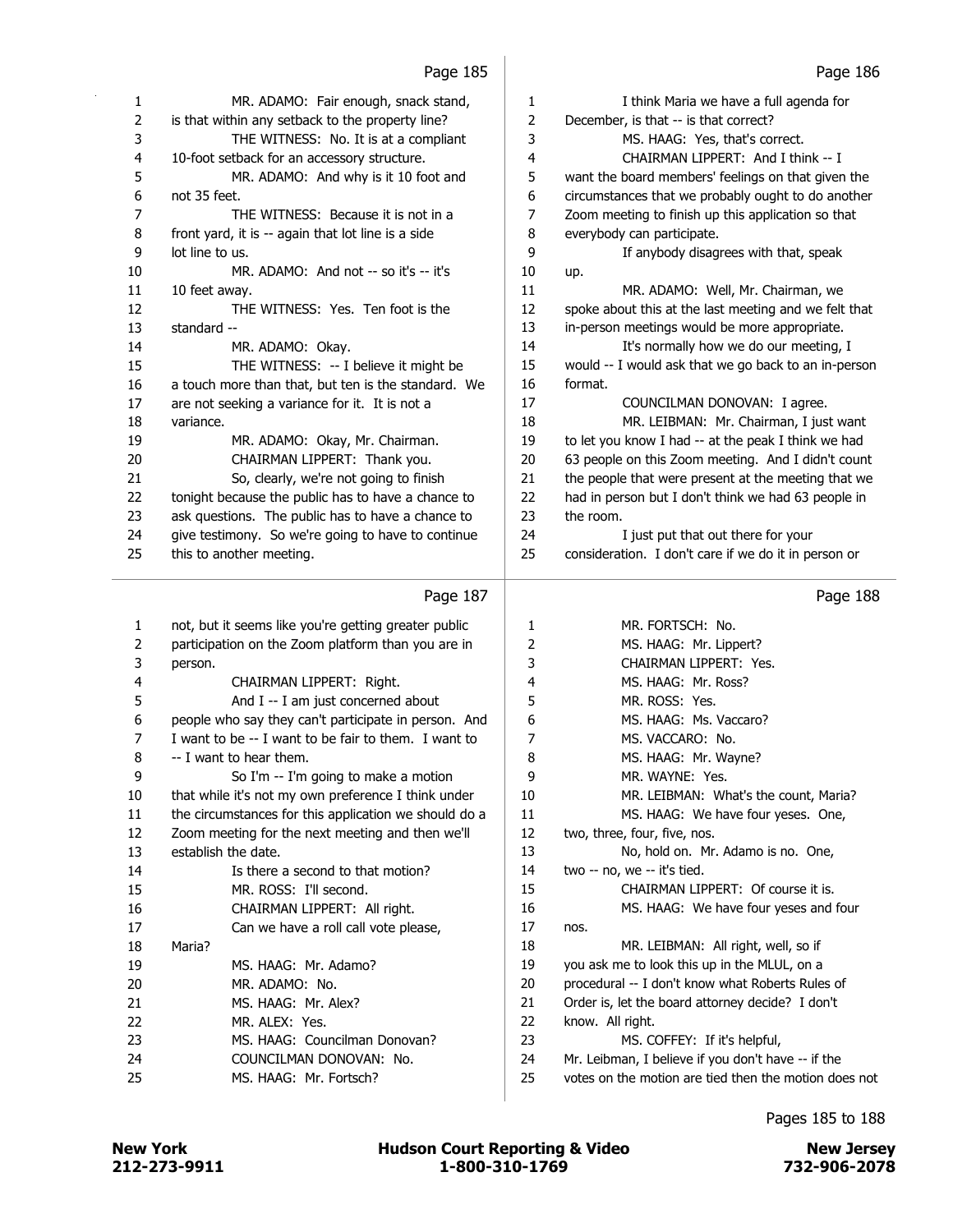| 1  | prevail.                                              | 1  | MS. HAAG: Mr. Fortsch?                                |
|----|-------------------------------------------------------|----|-------------------------------------------------------|
| 2  | But you then you need a new motion to                 | 2  | MR. FORTSCH: Yes.                                     |
| 3  | do something else.                                    | 3  | MS. HAAG: Mr. Lippert?                                |
| 4  | MR. LEIBMAN: Right. No, I know.                       | 4  | CHAIRMAN LIPPERT: This is the                         |
| 5  | So then we can make a motion --                       | 5  | definition of insanity.                               |
| 6  | MS. COFFEY: Yes.                                      | 6  | No.                                                   |
| 7  | MR. LEIBMAN: We can make a motion to                  | 7  | MS. HAAG: Mr. Ross?                                   |
| 8  | have the meeting in person and take a vote and see if | 8  | MR. ROSS: No.                                         |
| 9  | it changes.                                           | 9  | MS. HAAG: Ms. Vaccaro?                                |
| 10 | So if somebody wants to do it in person               | 10 | MS. VACCARO: Yes.                                     |
| 11 | then make that motion.                                | 11 | MS. HAAG: Mr. Wayne?                                  |
| 12 | Ms. Friedhoff, we're not going to take                | 12 | MR. WAYNE: No.                                        |
| 13 | comments from the public on the procedure.            | 13 | CHAIRMAN LIPPERT: Well, that came out                 |
| 14 | Does somebody want to make a motion to                | 14 | the same, right?                                      |
| 15 | have a meeting in person?                             | 15 | MS. HAAG: Yes.                                        |
| 16 | MALE BOARD MEMBER: I'll make the                      | 16 | MR. LEIBMAN: So I candidly don't know                 |
| 17 | motion, Marc. I propose that we have the meetings in  | 17 | what the answer is, Mr. Lippert, if you want me to    |
| 18 | person.                                               | 18 | take 15 minutes to try to do some research and answer |
| 19 | MR. ADAMO: I'll second.                               | 19 | it for you I am happy to or maybe somebody can change |
| 20 | MS. HAAG: Mr. Adamo?                                  | 20 | their vote.                                           |
| 21 | MR. ADAMO: Yes.                                       | 21 | CHAIRMAN LIPPERT: Well, I quess we're                 |
| 22 | MS. HAAG: Mr. Alex?                                   | 22 | not going to resolve this so, Marc, if we can't       |
| 23 | MR. ALEX: No.                                         | 23 | resolve it tonight how do we resolve it?              |
| 24 | MS. HAAG: Councilman Donovan?                         | 24 | MR. LEIBMAN: Well, we should pick a                   |
| 25 | COUNCILMAN DONOVAN: Yes.                              | 25 | date no matter what.                                  |
|    |                                                       |    |                                                       |

# Page 191

| 1  | CHAIRMAN LIPPERT: Right.                              | 1  | shortly thereafter so anybody in the public that     |
|----|-------------------------------------------------------|----|------------------------------------------------------|
| 2  | MR. LEIBMAN: And we should pick a date                | 2  | wants to give their closing comments can do that     |
| 3  | that's far enough out that we ask get publication out | 3  | virtually before we vote on it.                      |
| 4  | if it's going to be in person or on-line.             | 4  | CHAIRMAN LIPPERT: Yes, I just want to                |
| 5  | CHAIRMAN LIPPERT: I think we --                       | 5  | make sure that everybody has a chance to be heard.   |
| 6  | MR. LEIBMAN: Or we could have a little                | 6  | We've heard some comments from folks who have health |
| 7  | bit --                                                | 7  | concerns about going to an in-person meeting. I'm    |
| 8  | CHAIRMAN LIPPERT: Yes, I think we're                  | 8  | very sensitive to that. So, you know what, I'm going |
| 9  | in -- I think we're in January no matter what now.    | 9  | to make another motion. So let's establish the date  |
| 10 | MR. LEIBMAN: Yeah.                                    | 10 | first. Maria, when can we do this?                   |
| 11 | Or we can have some more debate about                 | 11 | MS. HAAG: So we want to pick a January               |
| 12 | it and see if anybody wants the change their mind or  | 12 | date.                                                |
| 13 | maybe you want to take some --                        | 13 | CHAIRMAN LIPPERT: Yes.                               |
| 14 | CHAIRMAN LIPPERT: I don't think so.                   | 14 | MR. LEIBMAN: And it has to be a                      |
| 15 | MR. LEIBMAN: -- comment from the                      | 15 | special meeting, we can't do this on a -- on a       |
| 16 | public and see if they've got anything that'll change | 16 | regular night.                                       |
| 17 | your mind.                                            | 17 | MS. HAAG: So we want to do a                         |
| 18 | CHAIRMAN LIPPERT: Well, I -- I think                  | 18 | Wednesday? We typically do Wednesdays. We want to    |
| 19 | we all know that there are some people for and some   | 19 | stick with a Wednesday?                              |
| 20 | people against and every poll that I've taken has     | 20 | CHAIRMAN LIPPERT: Yes.                               |
| 21 | been very close. So not that it's scientific.         | 21 | MS. HAAG: We can do the 5th, the 12th,               |
| 22 | MR. LEIBMAN: And it may be that we go                 | 22 | the 19th.                                            |
| 23 | back and forth, Mr. Chairman. Maybe we can go         | 23 | Our reorganization is the 26th.                      |
| 24 | forward in January and have an in-person meeting.     | 24 | CHAIRMAN LIPPERT: Oh, okay. Well, the                |
| 25 | And then we can adjourn to a virtual meeting very     | 25 | 5th -- you know the 5th is okay for me.              |
|    |                                                       |    |                                                      |

Pages 189 to 192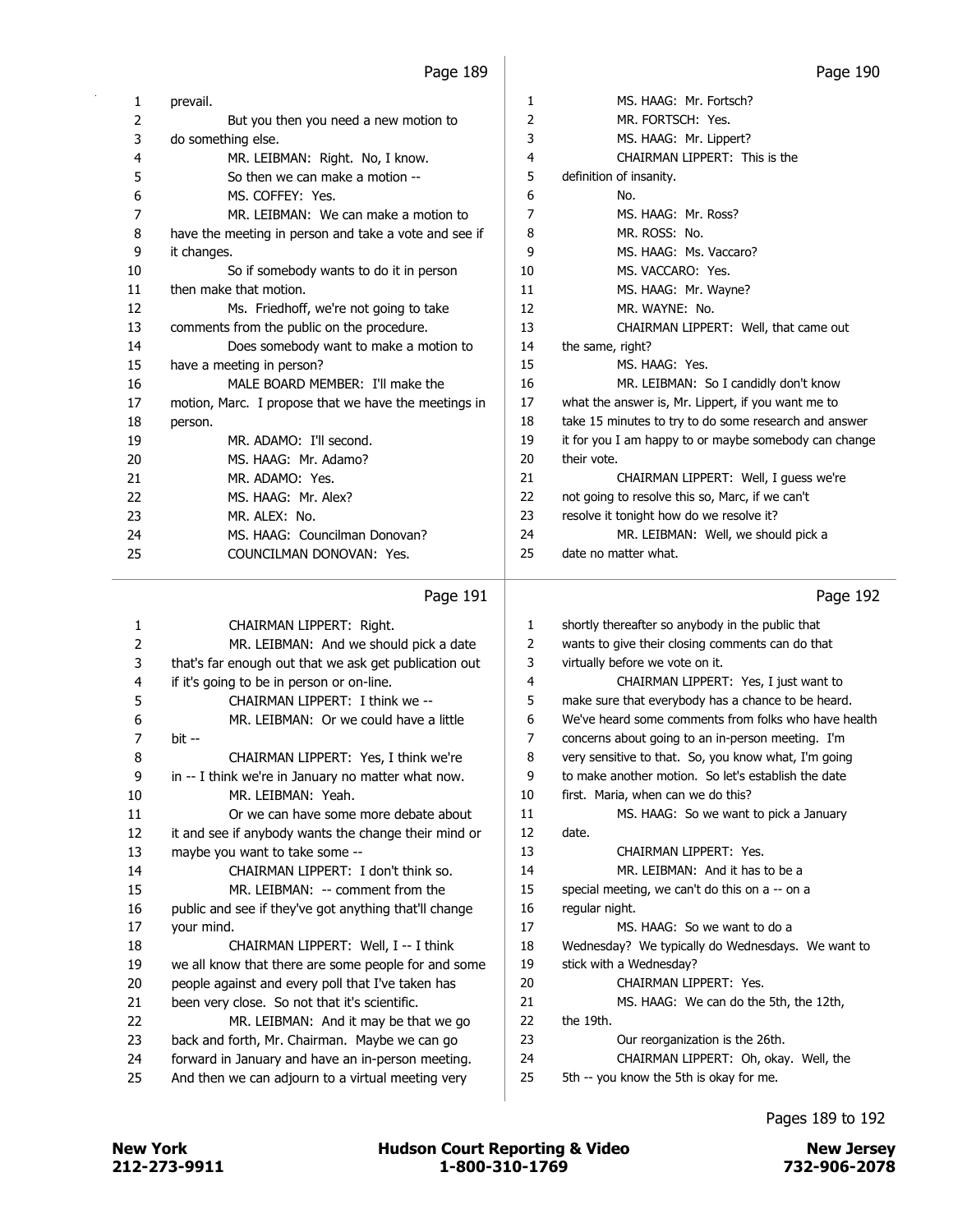| $\mathbf{1}$   | Anybody else?                                         | 1  | I don't -- I just put that out there for your         |
|----------------|-------------------------------------------------------|----|-------------------------------------------------------|
| $\overline{2}$ | MR. LEIBMAN: It works for me.                         | 2  | consideration.                                        |
| 3              | MALE BOARD MEMBER: Yeah, I think the                  | 3  | Ms. Coffey, I haven't done a meeting                  |
| 4              | sooner the better.                                    | 4  | that way. I have participated in a meeting like that  |
| 5              | MALE BOARD MEMBER: Same.                              | 5  | in Wallington a while ago and it was a disaster,      |
| 6              | MALE BOARD MEMBER: Yeah, the 5th works                | 6  | quite honestly. So I am reluctant to do that.         |
| 7              | for me.                                               | 7  | MS. COFFEY: I mean if I may typically                 |
| 8              | CHAIRMAN LIPPERT: All right. So I'm                   | 8  | somebody needs to sort of man the screen to make sure |
| 9              | going to make a motion that we adjourn this to the    | 9  | that the folks on Zoom are being seen.                |
| 10             | 5th with an in-person meeting with the understanding  | 10 | MR. LEIBMAN: Yes, I think it's just --                |
| 11             | that we're going to have one subsequent meeting that  | 11 | having not done it before, I am reluctant to          |
| 12             | will be by Zoom so that we can accommodate everybody  | 12 | experiment on an application of this size with this   |
| 13             | from the public.                                      | 13 | much attention. I think we --                         |
| 14             | That's my motion.                                     | 14 | MR. FORTSCH: I'll second Scott's                      |
| 15             | MR. LEIBMAN: Mr. Chairman, I just got                 | 15 | motion.                                               |
| 16             | a text message the applicant's Counsel who said, can  | 16 | MR. LEIBMAN: Okay. There a motion on                  |
| 17             | we do a -- try to do a meeting that's hybrid, live    | 17 | the floor.                                            |
| 18             | and broadcast. And when we talked about that a while  | 18 | CHAIRMAN LIPPERT: Roll call.                          |
| 19             | ago we were really short on time and I felt that      | 19 | MS. HAAG: Okay.                                       |
| 20             | there was no way we could get the tech set up to do   | 20 | Mr. Adamo?                                            |
| 21             | that.                                                 | 21 | MR. ADAMO: Yes.                                       |
| 22             | If we're talking about January 5th or                 | 22 | MS. HAAG: Mr. Alex?                                   |
| 23             | maybe January 12th, maybe that does give us enough    | 23 | MR. ALEX: Yes.                                        |
| 24             | time to do a hybrid meeting and bring in a screen and | 24 | MS. HAAG: Councilman Donovan?                         |
| 25             | a computer and cast it to the web and do it that way. | 25 | COUNCILMAN DONOVAN: I think we all                    |
|                |                                                       |    |                                                       |

#### Page 195

1 agree, yes. 2 MS. HAAG: Mr. Fortsch? 3 MR. FORTSCH: Yes. 4 MS. HAAG: Mr. Lippert? 5 CHAIRMAN LIPPERT: Yes. 6 MS. HAAG: Mr. Ross? 7 MR. ROSS: Yes. 8 MS. HAAG: Ms. Vaccaro? 9 MS. VACCARO: Yes. 10 MS. HAAG: Mr. Wayne? 11 MR. WAYNE: Yes. 12 CHAIRMAN LIPPERT: So this application 13 will be carried. It will be in person so how -- how 14 are we on notices then, Marc, and how are we on time? 15 MR. LEIBMAN: We may need the 16 applicant's consent and I hope that they will grant 17 to it us to take action between now on the meeting of 18 January 5th at 7:30 p.m. which will take place in the 19 senior center and there will be no further notice 20 either published or in the mail except for the Open 21 Public Meetings Act notice that Maria will make sure 22 gets done. And we're fine on notice, I presume, 23 Ms. Coffey, correct? 24 MS. COFFEY: I think so. 25 Just one point of clarification, I am 1 presuming that we don't need to have all of our 2 witnesses available that evening, it would just be 3 Mr. Taikina to finish his testimony and then to the 4 extent that we have any new testimony those folks 5 would need to come back, but we don't need to have 6 other -- the full team available, do we? Just 7 because I am -- 8 MR. LEIBMAN: I agree. I agree. 9 MS. COFFEY: -- not sure they're 10 available. 11 MR. LEIBMAN: I agree with you. 12 MS. COFFEY: Okay. Thank you. 13 MR. LEIBMAN: Mr. Chairman, do you 14 concur? 15 CHAIRMAN LIPPERT: Yeah. 16 So we're going to have this next 17 meeting and if it turns out that we absolutely -- you 18 know and there's going to be another meeting, so if 19 we absolutely need somebody else we'll just have to 20 accommodate that at that point. 21 But we'll -- we'll -- we should 22 ascertain that at the next meeting. 23 I think we can conclude everything at 24 the next meeting, but for the comments of the -- of a 25 few public members who can't attend in person and who

Page 196

Pages 193 to 196

212-273-9911 1-800-310-1769 732-906-2078 New York **New York Constructs** Hudson Court Reporting & Video New Jersey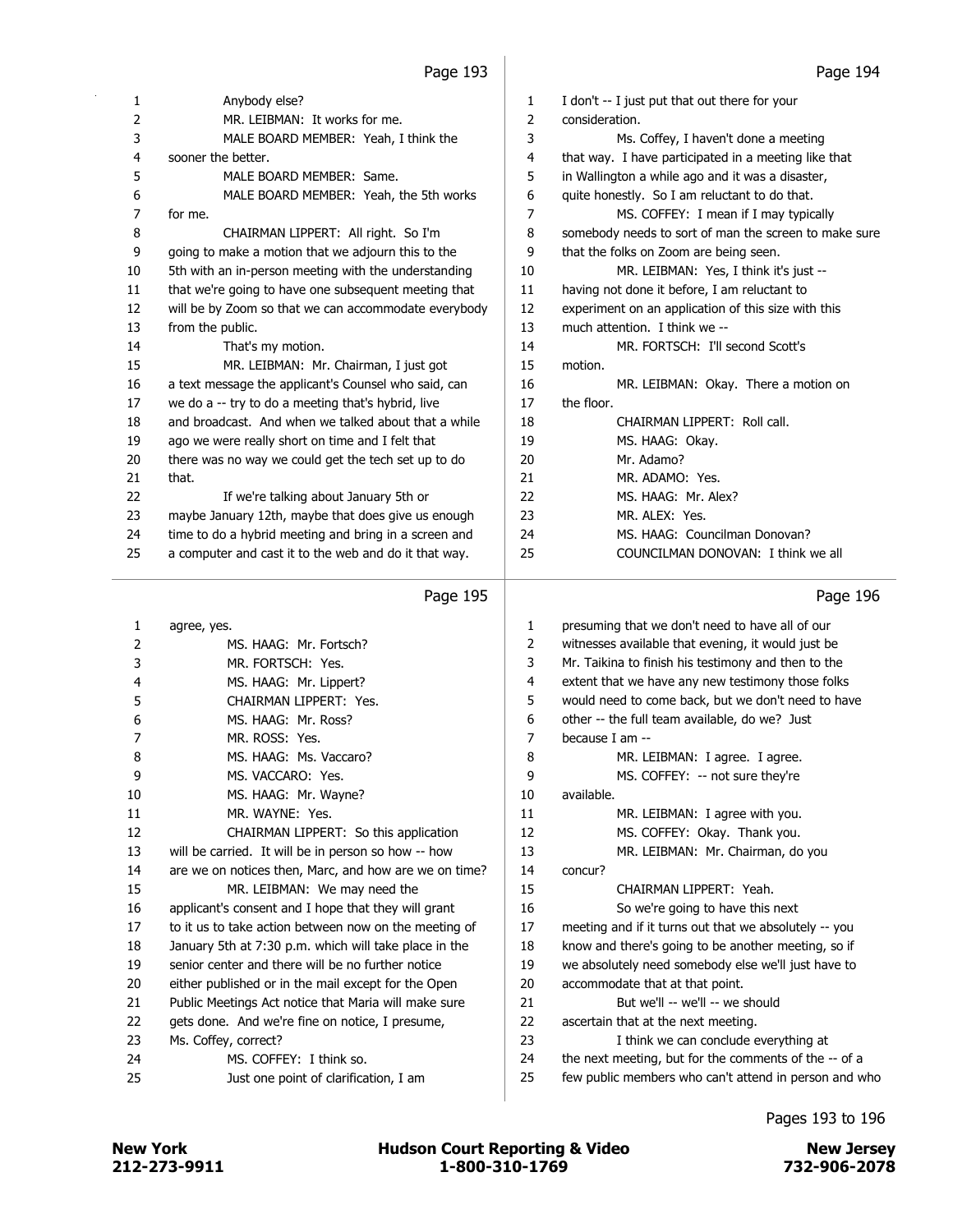| 1  | may want to give testimony and ask questions. So | 1  | CHAIRMAN LIPPERT: Any opposed?           |
|----|--------------------------------------------------|----|------------------------------------------|
| 2  | that's the best we can do.                       | 2  | (No response.)                           |
| 3  | MR. LEIBMAN: Okay.                               | 3  | CHAIRMAN LIPPERT: No.                    |
| 4  | CHAIRMAN LIPPERT: So this hearing will           | 4  | Happy Thanksgiving.                      |
| 5  | be continued to January 5th.                     | 5  | MR. LEIBMAN: Goodbye, everybody.         |
| 6  | Thank you everybody for participating.           | 6  | MS. COFFEY: Happy Thanksgiving.          |
| 7  | And everybody have a happy Thanksgiving.         | 7  | (Whereupon, this matter will be          |
| 8  | Maria, we have minutes on, do we have            | 8  | continuing at a future date. Time noted: |
| 9  | to do it tonight? Can it wait till December.     | 9  | 11:17 p.m.                               |
| 10 | MS. HAAG: No, we can do it in                    | 10 |                                          |
| 11 | December.                                        | 11 |                                          |
| 12 | CHAIRMAN LIPPERT: Yeah, let's wait               | 12 |                                          |
| 13 | till December.                                   | 13 |                                          |
| 14 | MS. HAAG: Sure. Okay.                            | 14 |                                          |
| 15 | CHAIRMAN LIPPERT: Okay. Because I'm              | 15 |                                          |
| 16 | losing steam here.                               | 16 |                                          |
| 17 | MR. LEIBMAN: All right. Somebody make            | 17 |                                          |
| 18 | a motion to adjourn so I can hit the end meeting | 18 |                                          |
| 19 | button.                                          | 19 |                                          |
| 20 | MR. FORTSCH: I make a motion to                  | 20 |                                          |
| 21 | adjourn.                                         | 21 |                                          |
| 22 | COUNCILMAN DONOVAN: Second.                      | 22 |                                          |
| 23 | CHAIRMAN LIPPERT: All in favor?                  | 23 |                                          |
| 24 | (Whereupon, all present members respond          | 24 |                                          |
| 25 | in the affirmative.)                             | 25 |                                          |
|    |                                                  |    |                                          |

| 1             | CERTIFICATE                                                                                               |
|---------------|-----------------------------------------------------------------------------------------------------------|
| $\frac{2}{3}$ |                                                                                                           |
|               | I, LAURA A. CARUCCI, C.C.R., R.P.R., a Notary                                                             |
| 4             | Public of the State of New Jersey, Notary ID.<br>#50094914, Certified Court Reporter of the State of      |
| 5             | New Jersey, and a Registered Professional Reporter,<br>hereby certify that the foregoing is a verbatim    |
| 6             | record of the testimony provided under oath before<br>any court, referee, board, commission or other body |
| 7             | created by statute of the State of New Jersey.<br>I am not related to the parties                         |
| 8             | involved in this action; I have no financial<br>interest, nor am I related to an agent of or employed     |
| 9             | by anyone with a financial interest in the outcome of<br>this action.                                     |
| 10            | This transcript complies with<br>regulation 13:43-5.9 of the New Jersey Administrative                    |
| 11            | Code.                                                                                                     |
| 12            |                                                                                                           |
| 13            |                                                                                                           |
| 14            |                                                                                                           |
|               | LAURA A. CARUCCI, C.C.R., R.P.R.                                                                          |
| 15            | License #XI02050, and Notary Public<br>of New Jersey #50094914, Notary                                    |
| 16            | Expiration Date December 3, 2023                                                                          |
| 17            |                                                                                                           |
| 18            |                                                                                                           |
| 19            |                                                                                                           |
| 20            |                                                                                                           |
| 21            |                                                                                                           |
| 22            |                                                                                                           |
| 23            |                                                                                                           |
| 24            |                                                                                                           |
| 25            |                                                                                                           |
|               |                                                                                                           |

Pages 197 to 199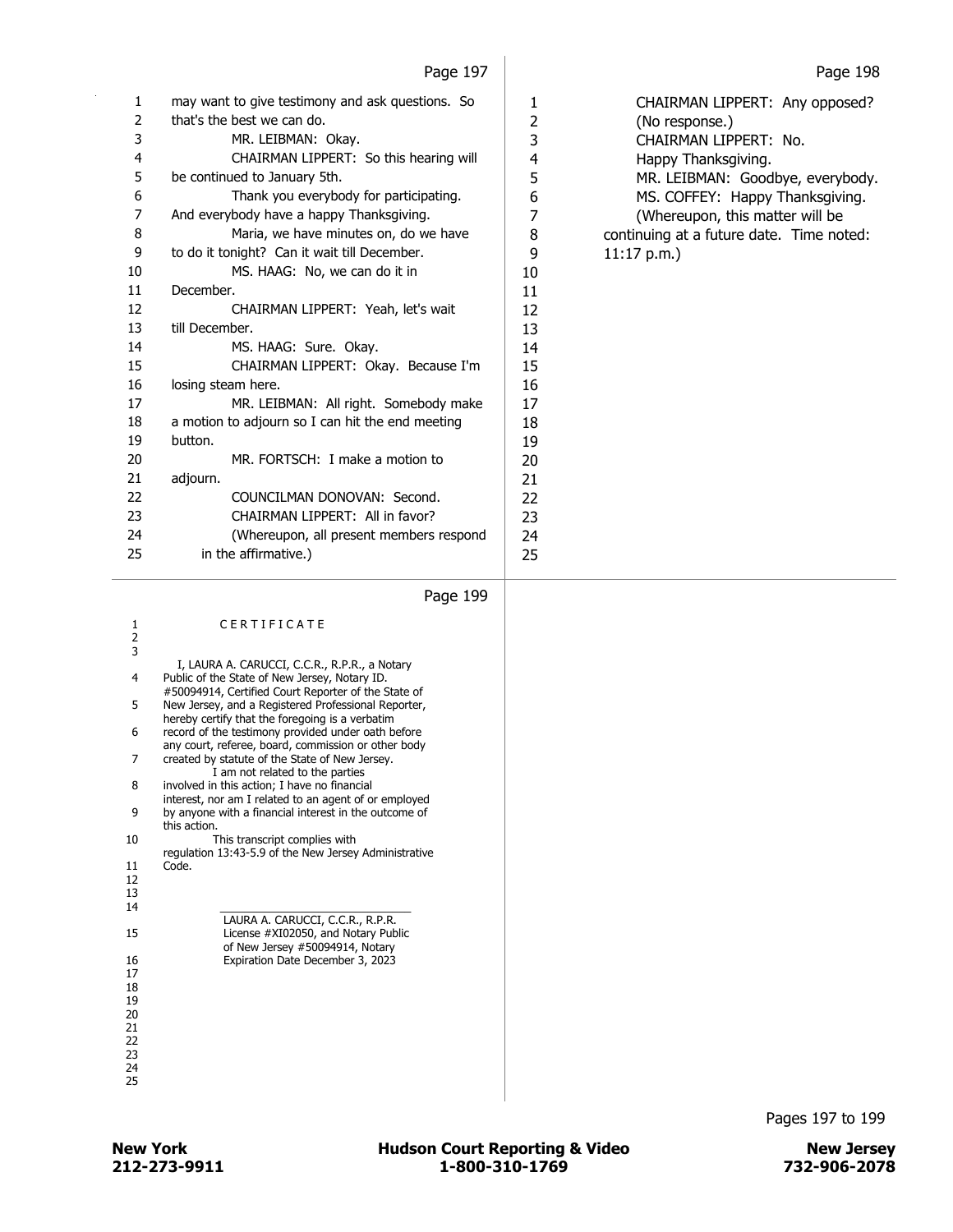| A              | 126:1             | 157:12                 | 199:8,9        | 189:21         |
|----------------|-------------------|------------------------|----------------|----------------|
|                | <b>ABSENT</b> 1:9 | 158:16,17              | actual41:12    | 194:20,21      |
| $A-124:18$     | absolutely        | 170:12                 | 48:22          | add $10:5$     |
| 179:10,17      | 115:21            | 171:18                 | 49:13          | 30:11          |
| 180:16         | 116:5             | 172:18                 | 124:3          | 31:18          |
| 181:3          |                   |                        |                |                |
| 182:24         | 118:9             | 173:7                  | 128:4          | 78:20          |
| $A-104:20$     | 144:5,7           | 177:3,8                | 139:2          | 137:10         |
| 174:1, 3, 20   | 176:23            | 178:12,24              | Adamo $1:11$   | 167:5          |
| $A - 516:11$   | 182:17            | 179:9,13               | 3:6, 13, 23    | 169:4          |
| $A - 64:13$    | 196:17,19         | 180:16                 | 28:11,12       | added $12:3$   |
| 16:6, 12, 14   | abuse $15:11$     | 181:20                 | 28:25 29:4     | 54:17          |
| 16:18          | abut $38:25$      | 182:15,17              | 29:20,25       | 118:12         |
| $A - 74:15$    | accept            | 185:4                  | $30:15$ 32:8   | adding $68:17$ |
| $17:23$ $18:1$ | 106:18            | accommodate            | $32:19$ $33:4$ | 94:15          |
| $A - 84:17$    | acceptable        | 20:4 96:19             | 33:15,21       | addition       |
|                | 14:5 96:10        | 167:4                  | 34:12          | 19:13,23       |
| $51:21$ $52:6$ | 166:14            | 193:12                 | 35:17          | 23:15          |
| 130:12         | 173:19            | 196:20                 | 37:20,21       | 64:22          |
| $A - 94:19$    | accepted          | accommod               | 66:24,25       | 147:13         |
| 130:7,10       | 106:10            | 113:18                 | 67:2,7,14      | additional     |
| 130:20         | access 59:4       | accommod               | 68:1,11        | $9:13$ $10:7$  |
| A142:9         |                   | 120:15                 |                | 10:10          |
| 108:3,18       | 66:12             |                        | 69:6 161:1     |                |
| 109:5,7        | 142:24            | accompany              | 161:3          | 12:19          |
| 116:16         | accessory         | 182:25                 | 169:9,10       | 13:13,14       |
| 125:8          | 8:14 31:20        | accompan               | 169:19         | 14:7 18:24     |
| 126:15         | 31:21             | 116:15                 | 170:5,19       | 37:17          |
| 138:6          | 32:10,17          | accurate               | 171:10,16      | 53:10 54:7     |
| ability        | 33:24             | 87:22 88:7             | 172:12,16      | 56:10          |
| 70:14          | 107:21            | achieved               | 175:8,14       | $64:25$ $65:1$ |
| 102:2          | 109:25            | 148:12                 | 175:18,25      | 65:5 73:14     |
| 127:23         | 110:5             | 149:17                 | 176:4,14       | 84:3           |
| 141:8          | 111:10,11         | acknowledge            | 176:20,25      | 108:24         |
| 157:22         | 111:14,23         | 116:22                 | 177:12,22      | 110:10         |
| able $5:24$    | 114:4             | acquired               | 178:6,9        | 117:22         |
| $6:20$ 32:16   | 116:18            | 76:17                  | 179:4,5,9      | 119:1,18       |
| 44:24,25       | 117:3,12          | $\text{acre } 23:2,21$ | 179:12,25      | 120:6,18       |
| 107:5          | 117:22            | acreage                | 180:3,5,9      | 121:17         |
| 108:4          | 118:1             | 41:20                  | 180:11,21      | 126:5          |
|                | 120:2,15          | acres $11:5$           | 180:23         | 127:2,13       |
| 111:3          | 121:19            | 22:12,12               | 181:7          | 127:15         |
| 118:17         | 122:24            | 22:14,15               | 182:3          | 145:21         |
| 120:5          | 123:3,18          | 39:11,17               | 183:7,15       | 151:10         |
| 127:22         | 123:25            | 39:21 41:8             | 183:20         | 157:25         |
| 145:25         | 124:21            | 41:23                  | 184:13,20      | 160:13         |
| 154:12         |                   |                        |                | 177:22         |
| 164:13,15      | 125:5,8,10        | 109:6,10               | 185:1, 5, 10   |                |
| 164:16         | 125:17,24         | 109:24                 | 185:14,19      | addition       |
| 167:23         | 126:2             | 171:8,12               | 186:11         | 106:12         |
| absence        | 137:16,17         | Act $195:21$           | 187:19,20      | 111:21         |
| 114:24         | 148:24            | action                 | 188:13         | 137:3          |
|                | 156:16            | 195:17                 | 189:19,20      | 160:12         |
|                |                   |                        |                |                |

New York 212-273-9911 Hudson Court Reporting & Video<br>1-800-310-1769

New Jersey<br>732-906-2078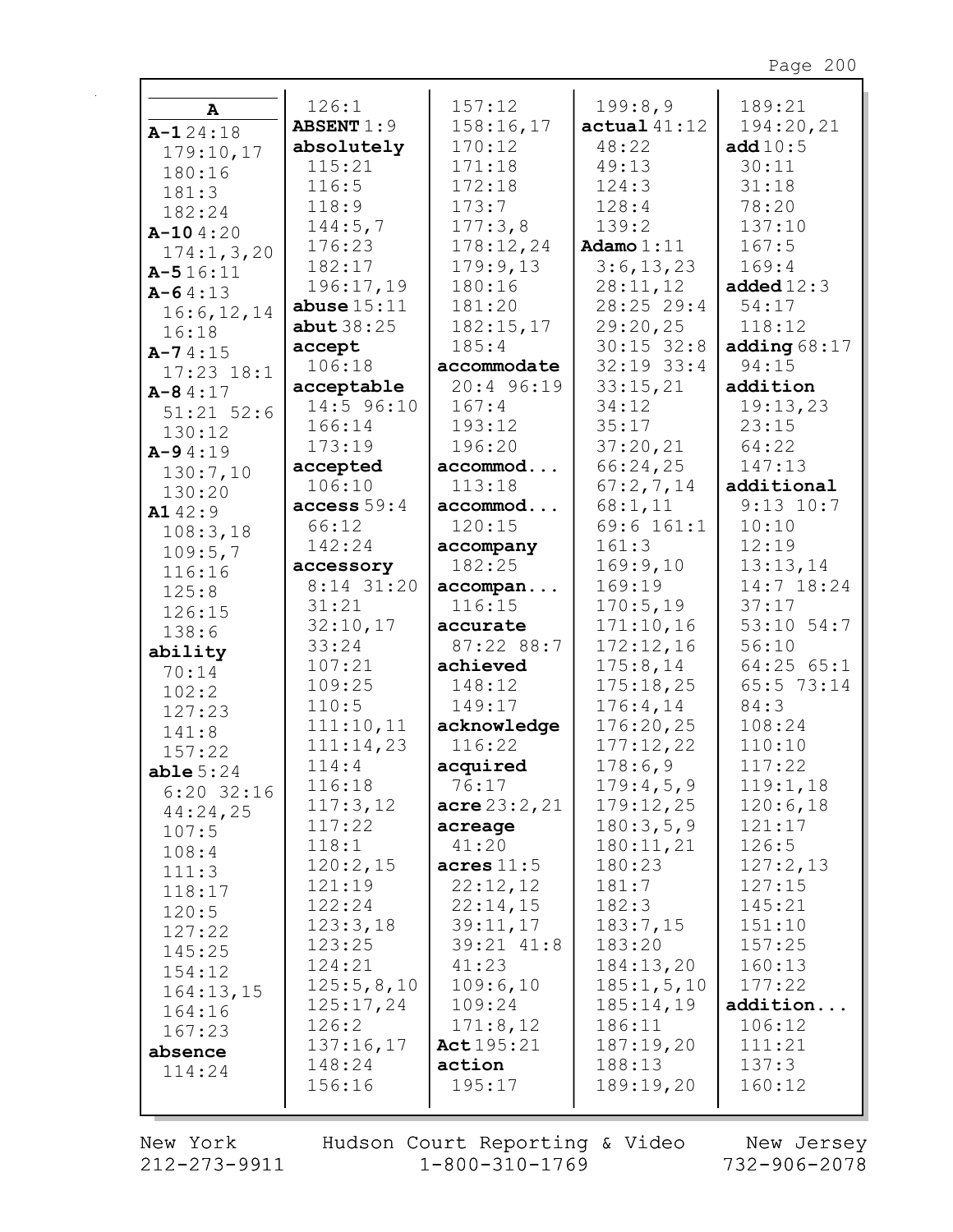| additions            | Administ                   | 162:5,22               | 178:19                  | 109:14             |
|----------------------|----------------------------|------------------------|-------------------------|--------------------|
| 83:14                | 199:10                     | 162:23                 | amenities               | answering          |
| address 9:13         | adopted                    | 164:4                  | 29:11 31:2              | 166:23             |
| 12:8,15              | 138:6                      | 186:17                 | 31:15                   | anticipate         |
| 38:22 46:3           | adults $25:9$              | 195:1                  | 35:25                   | 59:9               |
| $50:4$ 82:13         | advance $9:2$              | 196:8,8,11             | 118:2                   | anticipated        |
| 89:20                | 114:12                     | agreed $13:12$         | 123:5                   | $10:24$ 24:6       |
| 98:22                | advanced                   | agreement              | 125:9                   | 25:6               |
| 108:3                | 107:8                      | 91:23                  | 163:11                  | 152:16             |
| 112:6                | advantage                  | agricult               | 164:6                   | anticipates        |
| 134:23               | 164:14                     | 113:19                 | amenity                 | 24:9               |
| addressed            | advice                     | ahead $41:2$           | 22:19                   | anxiously          |
| 100:20               | 163:17                     | 48:9 51:15             | 24:16 25:1              | 118:13             |
| 160:20               | aerial 4:13                | 71:17                  | 114:13                  | anybody $42:3$     |
| addresses            | 16:2, 15, 17               | $72:15$ 83:3           | 117:20                  | 45:12              |
| 11:14                | $16:24$ 18:6               | 87:7                   | 124:5                   | 104:2              |
| 149:22               | 18:11                      | 101:22                 | 127:15                  | 134:13             |
| addressing           | 56:20                      | 105:12                 | 136:11                  | 148:3              |
| 12:14                | 57:23                      | 156:14                 | 161:17                  | 158:23             |
| adequate             | 70:15,17                   | 161:3,4                | American                | 166:10             |
| 34:741:15            | 71:20,21                   | air133:6               | 56:6                    | 186:9              |
| 43:5                 | 86:23                      | $\texttt{alarm} 96:22$ | amount $23:12$          | 191:12             |
| 136:23               | aerial's                   | Alex $1:12$            | 41:12 43:6              | 192:1              |
| 140:17               | 72:1                       | 187:21,22              | $61:10$ 99:8            | 193:1              |
| 141:5                | aerials $76:2$             | 189:22,23              | 136:23                  | anybody's          |
| adjacent             | 76:23                      | 194:22,23              | 178:12,20               | 160:16             |
| $20:16$ 63:4         | affect                     | alignment              | ancillary               | anyway $81:13$     |
| 88:25                | 178:15                     | 72:3                   | 158:16                  | 103:10             |
| 114:23<br>115:4,5,19 | affirm105:4<br>affirmative | allow $42:8$<br>95:11  | and/or $13:4$<br>annoys | 184:15<br>AP 14:12 |
| 120:17               | 197:25                     | 145:4                  | 103:19                  | apologize          |
| 122:9                | affordable                 | allowance              | answer $5:22$           | 46:12              |
| 123:9                | 31:6                       | 180:15                 | $39:25$ 40:3            | 103:6              |
| 125:2                | 143:22                     | 182:11                 | 42:3, 18, 20            | 128:17,24          |
| 166:3                | 144:1                      | allowed                | 48:1 50:7               | 129:6              |
| 168:20               | 154:1                      | $20:20$ 44:6           | 76:19                   | 151:14             |
| 183:16               | $\texttt{afield102:6}$     | 97:23                  | 87:25                   | 177:18             |
| adjoining            | 102:13                     | 172:21                 | 91:12,13                | 180:3              |
| $44:7$ 122:4         | afternoon                  | 179:10                 | $95:3$ $99:1$           | 184:22             |
| 126:13,14            | $45:21$ $65:3$             | allows $19:20$         | 99:2                    | app 128:21         |
| 182:21               | agenda $186:1$             | alternative            | 109:13                  | apparently         |
| 183:1,5              | agent199:8                 | 148:11,15              | 111:12                  | 99:6               |
| adjoins              | aqo47:13                   | alternat               | 127:19                  | $append1131:7$     |
| 183:22               | 97:14                      | 113:13                 | 143:5                   | appear             |
| adjourn              | 173:11                     | aluminum               | 156:18,24               | 169:18             |
| 191:25               | 193:19                     | 63:18                  | 166:10,22               | appeared           |
| 193:9                | 194:5                      | amended                | 179:16                  | 106:13             |
| 197:18,21            | agree $38:2$               | 109:17                 | 190:17,18               | appears $72:3$     |
| adjustments          | 79:24                      | 176:7                  | answered                | 109:20             |
| 20:3                 | 154:16                     | amendment              | 72:9                    | applicant          |
|                      |                            |                        |                         |                    |

New York 212-273-9911 Hudson Court Reporting & Video<br>1-800-310-1769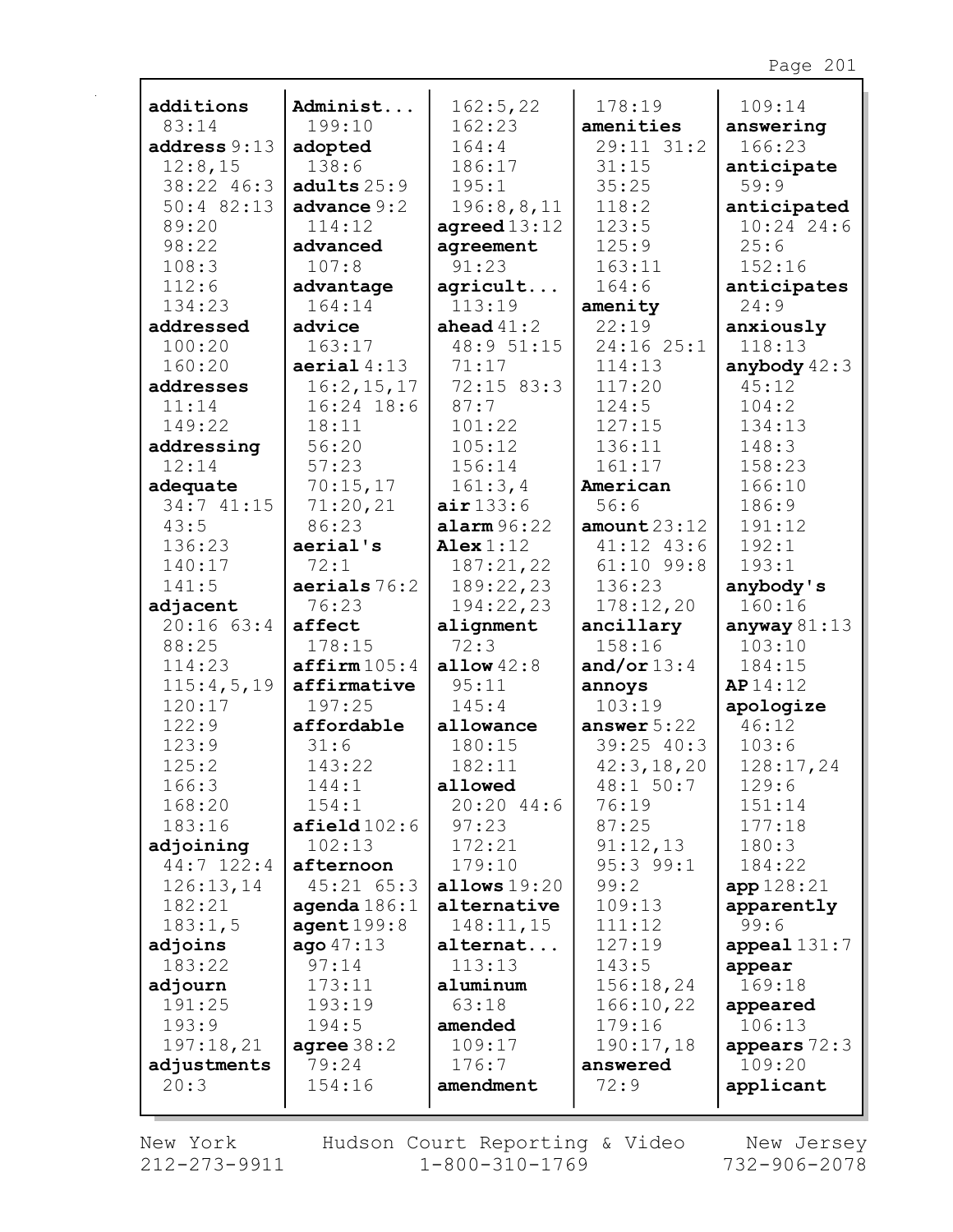| 2:75:11        | 167:9,13       | 140:1          | 89:24          | 77:10 79:4             |
|----------------|----------------|----------------|----------------|------------------------|
| 5:16,18        | 167:19         | 141:3          | arborvitaes    | 79:6 80:15             |
| 6:97:24        | 169:14         | 151:23         | 80:18          | 102:3                  |
| $9:5$ 13:23    | 170:10,14      | 166:3,23       | architect      | 122:2,17               |
| 24:5,9         | 170:18,20      | 169:25         | 5:18,19        | 123:1                  |
| $25:3$ 31:3    | 171:8          | 170:1,19       | 9:7,8,11       | 124:16                 |
| 36:3 63:14     | 172:23         | 177:21         | 10:8,10        | 125:22                 |
|                |                | 178:12         |                |                        |
| 64:23 65:4     | 173:11,20      |                | 11:25          | 127:8,8,11             |
| 65:19          | 177:3          | 186:13         | 12:18          | 135:4                  |
| 68:25 82:2     | 178:2,10       | appropri       | 13:17          | 158:25                 |
| 82:7,12        | 178:17,24      | 119:23,24      | 19:10          | 167:18                 |
| 84:10          | 179:1          | approval $8:1$ | 26:12          | 170:8,9                |
| 91:24,25       | 186:7          | $8:2$ 92:10    | 50:22          | 172:12                 |
| 94:21          | 187:11         | 102:1          | 66:23 68:9     | 175:9,18               |
| 99:20          | 194:12         | approvals      | 71:981:3       | 176:6,21               |
| 104:8          | 195:12         | 106:8          | 81:14          | areas $12:20$          |
| 114:15         | applicat       | 109:2          | 82:18          | 27:10                  |
| 138:19         | 29:5           | 143:23         | 83:17          | 31:15,16               |
| 144:18         | applicat       | approve        | 93:13          | 52:9 53:14             |
| applicant's    | $93:3$ 167:7   | 141:8,9        | 163:22,23      | 53:15,23               |
| 6:7,8,10       | applied        | approved       | Architects     | 55:4 59:17             |
| 65:17          | 113:25         | 23:11 30:9     | 9:10           | 59:18 64:2             |
| 70:13          | 139:21         | 40:24          | architec       | 77:24 90:5             |
| 86:11          | apply35:6      | 109:3,18       | 181:23         | 113:17                 |
| 98:12          | appraisals     | 112:15         | Arcola $34:16$ | 115:19,19              |
| 193:16         | 41:10          | 144:4          | area $10:14$   | 119:11,11              |
| 195:16         | appreciate     | 173:12         | $12:4$ 17:8    | argue103:11            |
| application    | 39:583:7       | approximate    | 20:12,15       | argued $38:12$         |
| $1:4$ 5:2      | $90:3$ $94:22$ | 60:18          | 20:20,24       | Arizon $9:8$           |
| $6:12$ 7:25    | 95:13          | approxim       | $21:5$ 22:8    | array $4:19$           |
| $8:20$ 10:20   | 100:17         | 8:9,11         | 22:16          | 130:6,12               |
| $10:25$ $11:3$ | 103:11         | 11:4,5,16      | 24:22          | 130:19                 |
| $11:12$ $14:4$ | 147:20         | 55:19          | 25:25 27:7     | ascertain              |
| 23:11          | 150:6          | 57:15          | 28:20,24       | 196:22                 |
|                | 154:6          | 61:21,22       | 31:2,6,9       | $\texttt{aside}~170:9$ |
| 28:15,24       |                |                |                |                        |
| 29:22,23       | approach       | 62:15          | 34:24 35:3     | asked $10:19$          |
| 30:1, 5, 10    | 80:8           | 95:12,12       | $35:5$ 39:22   | 11:660:16              |
| 30:17,18       | approaching    | 122:6          | 42:9,22        | 84:23,25               |
| 35:19          | 127:4,5        | 136:18         | 43:9,11,14     | 103:3                  |
| 41:24          | appropriate    | approxim       | 43:16,24       | 109:14                 |
| $42:21$ $82:1$ | 43:13          | 60:24          | 48:15          | 111:13                 |
| $92:10$ $93:2$ | 68:18          | arborvitae     | 52:10,19       | 128:3                  |
| 97:20          | 75:11          | 13:1 59:20     | 53:4,17        | 138:14                 |
| 98:16          | 83:23          | 60:3,6,10      | 55:656:14      | 150:4                  |
| 101:17         | 112:22         | 60:13          | 56:15          | 153:16                 |
| 111:19         | 115:22         | 61:22          | 61:12          | 157:4                  |
| 141:9          | 116:2          | 62:15,24       | 62:12,20       | 165:14                 |
| 149:18         | 127:12         | 63:8,24        | 62:22          | 170:7                  |
| 154:1          | 129:23         | 64:12,13       | 67:25          | asking $23:24$         |
| 166:9          | 139:19         | 80:13          | 73:14          | $57:2$ 62:5            |
|                |                |                |                |                        |

r

 $212 - 273 - 9911$   $1 - 800 - 310 - 1769$   $732 - 906 - 2078$ New York Hudson Court Reporting & Video New Jersey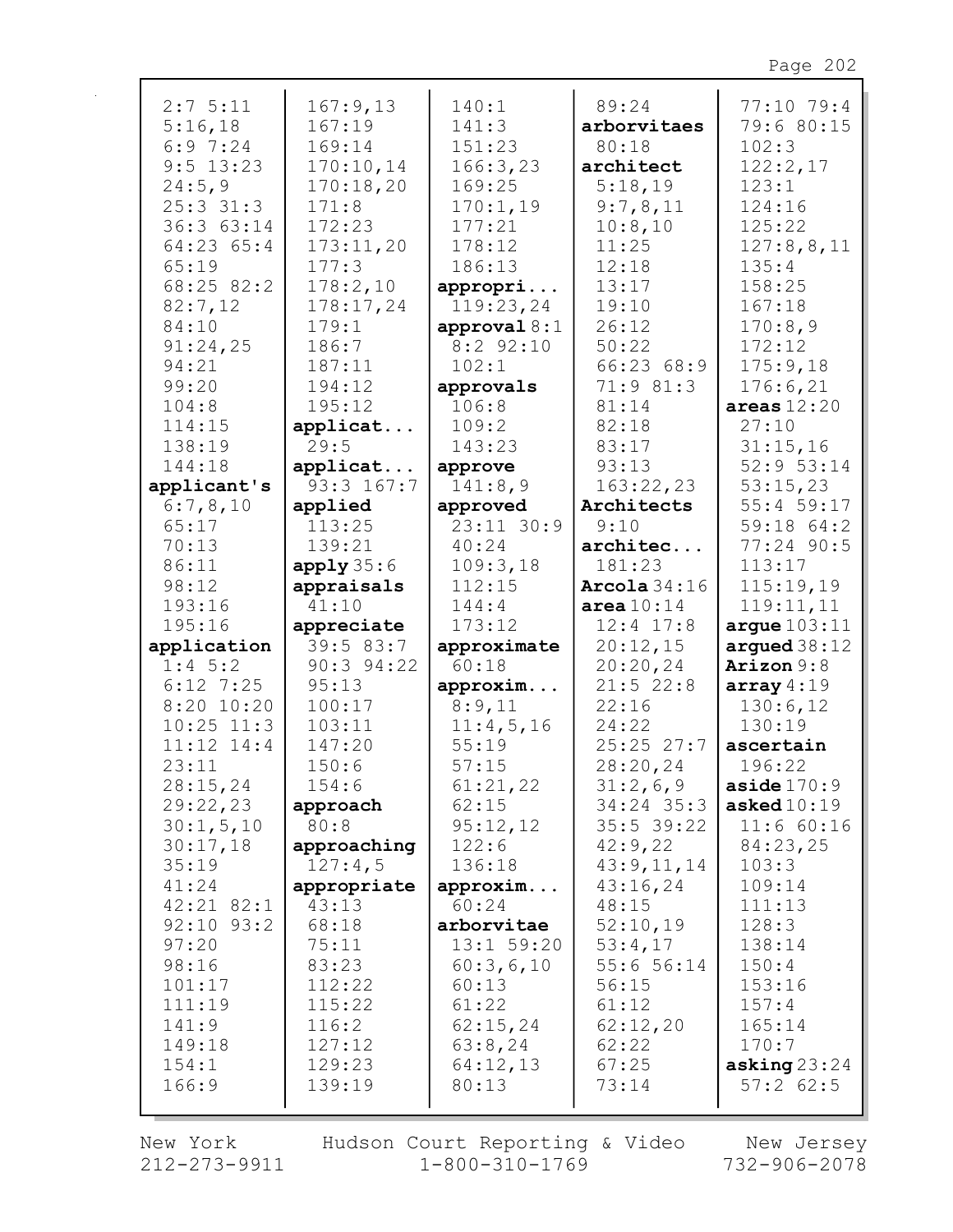| 155:5          | 117:20               | 44:10 49:9                    | $24:13$ 35:7           | 56:25                |
|----------------|----------------------|-------------------------------|------------------------|----------------------|
| 165:11         | attributing          | 49:12 50:8                    | 36:8,21                | 57:20,21             |
| aspect         | 143:25               | $55:21$ $57:6$                | 99:9                   | 60:19                |
| 149:22         | audio $22:25$        | $58:4$ 63:5                   | 101:19                 | 68:25                |
| 164:18         | 131:6                | 71:8 72:4                     | 102:12                 | 74:21 75:4           |
| aspects        | August               | 73:2 75:24                    | 110:12                 | $77:10$ 92:4         |
| 147:16         | 174:12,12            | 76:2,14,17                    | banquets               | 129:11               |
| 165:24         | auto 93:19           | 79:17                         | 101:15                 | 144:21               |
| Aspen $168:3$  | availabi             | 80:15                         | bar 37:11              | 148:14               |
| asphalt        | 151:17               | 93:10                         | 99:10                  | 150:25               |
| 27:14          | 152:15               | 107:25                        | $\mathtt{barn}$ 111:16 | 157:5,7              |
| 136:20         | 153:11               | 118:11                        | bars $34:21$           | 162:24               |
| associated     | available            | 121:9                         | <b>base</b> $86:19$    | 169:16               |
| 11:7,10        | 5:13,14              | 122:11                        | based $25:2$           | 171:5, 14            |
| $12:9$ 22:22   | 9:1,12               | 126:20                        | $32:24$ 34:4           | 172:5                |
| 27:629:8       | $10:2$ 92:3          | 129:14                        | 34:8 51:18             | 175:11               |
| 30:7,12        | 141:25               | 134:21                        | 86:10,17               | 178:3                |
| $31:25$ 33:8   | 145:9                | 147:2,3,4                     | 105:22                 | 179:17               |
| 39:16          | 151:25               | 150:19,22                     | 137:15,16              | 181:5                |
| 40:23          | 152:24               | 151:1,4                       | 168:5                  | 183:10               |
| 52:16,19       | 153:4                | 152:14                        | basically              | 185:15               |
| 58:22          | 166:13               | 155:11                        | 37:13                  | 188:24               |
| 99:25          | 196:2,6,10           | 156:11                        | 83:19                  | benefit              |
| 150:17,23      | <b>Avenue</b> $51:3$ | 159:18                        | basin $14:3$           | 110:11               |
| 150:25         | 166:18               | 164:8                         | basis $10:24$          | 117:19               |
| 183:11         | 174:24               | 179:5                         | 157:16                 | 120:5,10             |
| assume $17:23$ | 175:1                | 186:15                        | 160:4,23               | 125:16               |
| 102:20         | average              | 191:23                        | battery                | 138:17               |
| 177:4          | 182:9                | 196:5                         | 147:4                  | 148:9,25             |
| assumed $44:1$ | 183:2,5              | background                    | Bauer $4:17$           | 161:16               |
| athletic       | averaging            | 53:1 56:1                     | $9:10$ 50:21           | benefits             |
| 110:2          | 113:17               | 62:7                          | $51:25$ 52:5           | 107:2,11             |
| attached       | <b>Avon</b> 106:15   | 104:24                        | <b>beam</b> $61:2, 4$  | 112:7                |
| 61:4           | aware $94:19$        | 156:1                         | 61:14                  | 117:7                |
| attempts       | 144:23               | backyard                      | Bear $7:12$            | 121:14,23            |
| 103:12         | 176:13               | 102:7                         | bearing $42:4$         | 124:2,25             |
| attend         |                      | bad7:20                       | bears $98:1$           | 127:14               |
| 196:25         | B                    | $\texttt{background}\,152:21$ | beautiful              | 151:11               |
| attended       | B1:74:11             | balance                       | 115:11                 | Bergen $163:6$       |
| 105:24         | 53:20                | $22:23$ 54:5                  | becoming               | $\texttt{berm12:23}$ |
| 161:9,10       | 54:16                | ball74:2                      | 119:5                  | 57:16                |
| 161:12         | 94:13                | 75:678:2                      | <b>Beeches</b>         | 58:14 95:1           |
| attention      | $B-E-T-H$            | balls $75:16$                 | 34:15                  | 95:1,6,7             |
| 194:13         | 38:20                | 75:18                         | beginning              | berries              |
| attorney       | bachelor's           | 165:25                        | 112:5                  | 77:13,15             |
| 70:13          | 105:23               | bankrupt                      | behalf $7:23$          | berry $56:9$         |
| $91:11$ $97:8$ | back $7:12$          | 97:14                         | believe                | 78:20 79:8           |
| 103:7          | 20:9,10,14           | bankruptcy                    | 27:20                  | best74:23            |
| 188:21         | $22:5$ 31:7          | 110:18                        | 35:23                  | 85:19 93:7           |
| attractive     | 36:18,19             | banquet                       | 43:12                  | 110:21,25            |
|                |                      |                               |                        |                      |

New York  $212 - 273 - 9911$  Hudson Court Reporting & Video<br>1-800-310-1769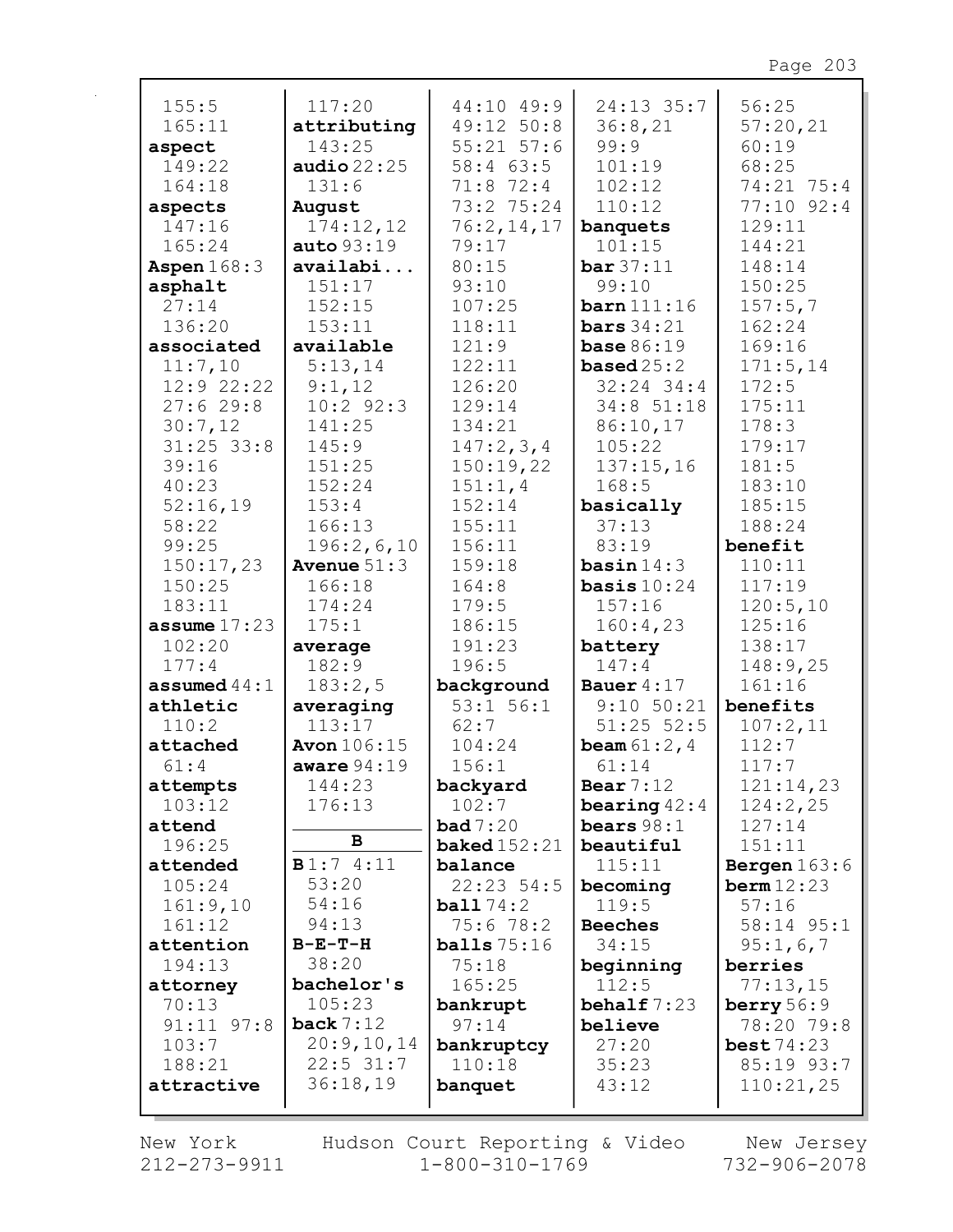| 111:6          | 81:6 94:14        | 82:17                  | bother           | broken $52:12$ |
|----------------|-------------------|------------------------|------------------|----------------|
| 113:18         | 94:16             | 90:19                  | 155:14           | 93:22          |
| 114:5, 13      | 107:23            | 91:11,23               | bothering        | 94:17,18       |
| 117:8,20       | 134:11,11         | 91:25                  | 69:17            | 94:20          |
| 123:4          | 159:2             | 92:14                  | bottom 18:9      | brook $23:18$  |
| 127:16         | 162:19            | 105:17                 | 24:17,18         | 44:22 45:4     |
| 135:3,4        | 191:7             | 107:4                  | 71:21            | 150:17         |
| 136:4,22       | bizarre           | 108:2                  | 101:25           | Brooklake      |
| 139:7          | 146:24            | 112:8                  | 173:2            | 136:2          |
| 141:20         | black $86:1$      | 128:12,20              | 174:24           | brought        |
| 143:1          | 138:13            | 129:25                 | boundaries       | 126:4          |
| 148:19         | 142:14,19         | 134:23                 | 124:11           | 150:4          |
| 157:14         | 146:24            | 138:14                 | boundary         | 178:16         |
| 158:19,25      | blank138:19       | 141:8                  | 78:6 87:9        | Brunswick      |
| 159:7          | blend121:12       | 143:6                  | bounds $30:19$   | 105:22         |
| 161:23         | 129:19            | 144:2                  | 159:21           | 106:14         |
| 197:2          | blends            | 148:3                  | 170:22           | buffer 12:3    |
| Beth 3:8,17    | 132:18            | 151:5                  | box $77:5, 5, 8$ | $12:21$ $13:6$ |
| 38:19          | 133:10            | 153:15                 | $77:22$ 78:7     | 19:852:10      |
| better $7:5$   | 156:1             | 159:12,19              | boxes $77:8$     | $67:17$ 74:7   |
| $7:17$ 32:15   | block $1:5$       | 160:25                 | 77:23            | 77:12          |
| 42:20          | 5:38:17           | 164:25                 | 78:15,24         | 79:13,25       |
| 54:10 60:9     | 8:17,18           | 169:13,15              | branches         | buffered       |
| 78:6,9         | 28:16             | 169:18                 | 73:18            | 114:18         |
| 81:3           | 85:22             | 178:16                 | break $63:10$    | buffering      |
| 119:25         | 182:23            | 186:5                  | 104:11           | 19:12          |
| 128:18         | 183:1             | 188:21                 | breakdown        | $52:19$ 77:2   |
| 148:10,15      | blocking          | 189:16                 | 24:12,24         | 78:23          |
| 152:12         | 73:22             | 193:3,5,6              | 25:1             | 90:23          |
| 164:22         | Blocks $174:7$    | 199:6                  | breaking $7:1$   | 115:21         |
| 193:4          | 174:16            | board's $9:1$          | 7:6              | 127:13         |
| beyond $13:14$ | Bloustein         | $10:2$ 90:24           | breaks           | buffers $83:9$ |
| $25:24$ 44:4   | 105:24            | 91:13                  | 104:12           | 92:13          |
| 61:24          | blows $79:20$     | 138:19                 | breath           | bug145:23      |
| 75:16          | blue $77:10$      | Board/Pr               | 110:22           | build $47:22$  |
| big78:19       | $\text{board}1:1$ | 3:4,12,21              | Brief $7:14$     | 138:20         |
| 155:10,15      | 2:4,15,16         | boards                 | 49:3 129:1       | 165:18         |
| bigger         | $5:23$ $8:24$     | 106:13                 | briefly          | 166:6          |
| 128:10,11      | $10:1$ 14:6       | Bob $34:10$            | 136:15           | 167:22,23      |
| bit7:123:7     | 26:14,19          | <b>body</b> 108:17     | Brielle $51:3$   | 168:11         |
| 25:17          | 28:9 30:16        | 153:20                 | bring $25:8$     | building $8:3$ |
| 31:22          | 35:22             | 199:6                  | 127:21           | $8:11$ $9:8$   |
| 44:25          | 36:24             | $\text{bollard } 59:2$ | 193:24           | 11:8,17        |
| 56:14          | 37:22             | 59:3                   | bringing         | $24:15$ 27:7   |
| 60:25          | 47:21,25          | bollards               | 138:19           | 27:8,17,19     |
| 61:18          | 48:5 51:10        | 66:9                   | 141:20           | 28:1 29:12     |
| 65:21          | 60:17             | <b>bond</b> 91:20      | 149:10           | $30:25$ $31:1$ |
| 71:12          | 66:22             | bonding $92:1$         | 153:12           | 31:8, 12, 14   |
| 79:14          | 67:1968:6         | borough                | broadcast        | $31:16$ 35:7   |
| 80:10 81:5     | 69:772:12         | 106:3                  | 193:18           | 36:10,11       |
|                |                   |                        |                  |                |

New York  $212 - 273 - 9911$  Hudson Court Reporting & Video<br>1-800-310-1769

New Jersey<br>732-906-2078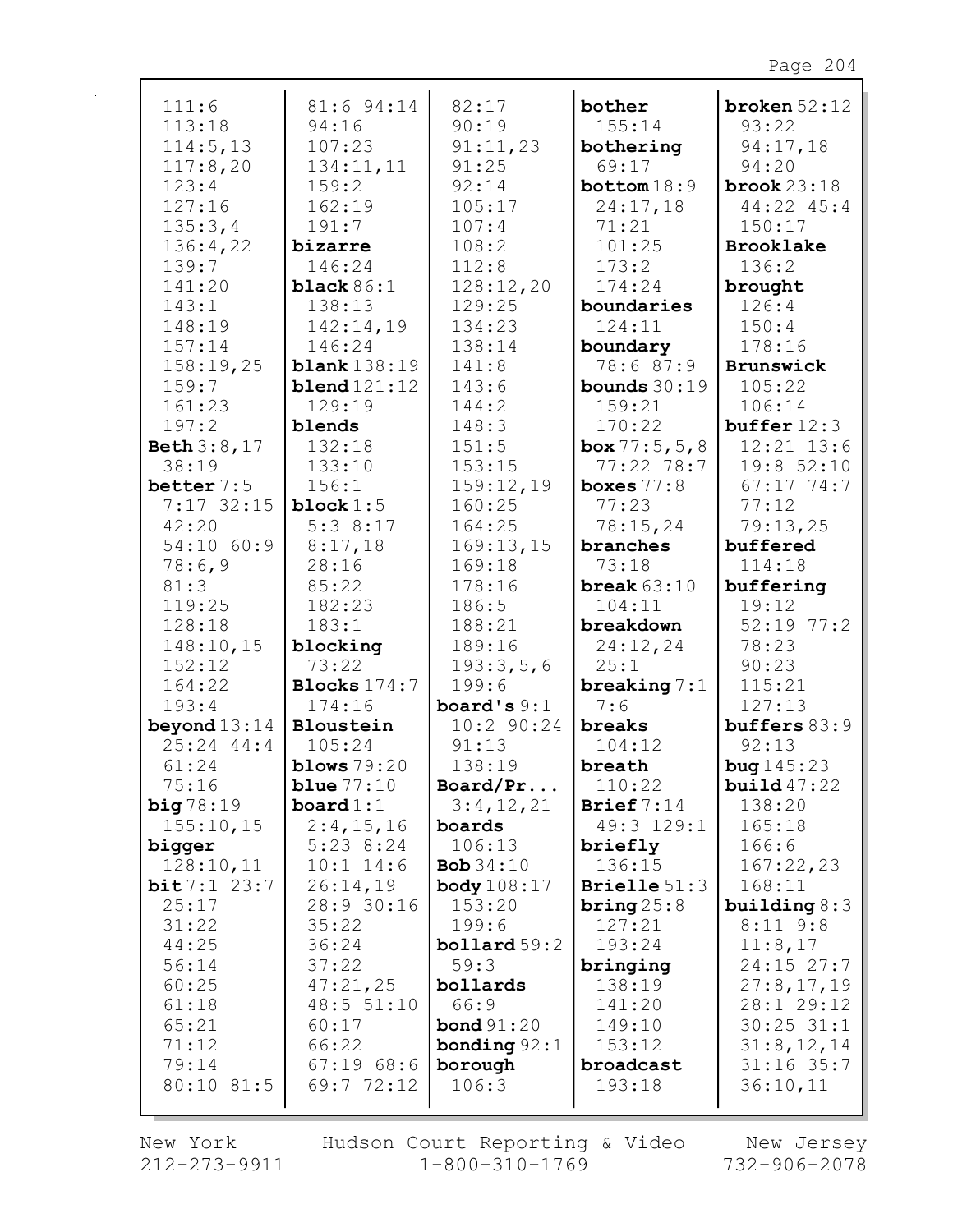| 36:21        | 125:11           | cal 113:1      | 179:16,24      | 136:22,23      |
|--------------|------------------|----------------|----------------|----------------|
| 44:11,12     | 172:1,14         | 29:10          | carried        | 145:7          |
| 44:13,13     | 173:22           | $51:21$ $62:4$ | 195:13         | 153:20         |
| 44:24 45:1   | 177:5            | $65:4$ 85:1    | cars $31:5$    | 154:22         |
| 63:5,6,7     | 182:22           | 101:1          | cart111:16     | 166:2          |
| 107:19       | 183:1            | 111:13         | <b>CARUCCI</b> | 171:1          |
|              |                  |                |                |                |
| 111:15,18    | 184:22           | 130:11         | 199:3,14       | certainty      |
| 111:20       | build46:16       | 187:17         | case $15:19$   | 74:21          |
| 117:13,13    | 69:25 71:5       | 194:18         | 36:461:9       | certified      |
| 117:17,18    | 143:23           | called         | 78:4 98:12     | 87:25          |
| 117:22,24    | 144:6,10         | 143:21         | 101:17         | 199:4          |
| 118:6        | bulk $148:4$     | 184:22,25      | 112:11,19      | certify        |
| 119:4,19     | bunch $167:6$    | calling        | 113:6          | 199:5          |
| 120:1,2,10   | Burns $3:15$     | 14:23          | 125:11         | cetera 37:11   |
| 121:19       | 83:3,4,5         | Camden         | 138:23         | 39:742:6       |
| 122:24       | 83:16,18         | 106:12         | cast 193:25    | 78:3,17        |
| 123:18,19    | 84:7,13,16       | candidly       | catch $74:5$   | 85:22,23       |
| 123:21       | 89:25            | 190:16         | catering       | 89:24          |
| 124:3        | business         | canopies       | 11:15          | 90:15          |
| 125:13       | 159:7            | 78:13          | 33:18          | 99:12          |
| 133:8        | busy $140:7$     | car25:8        | cause $10:21$  | 116:20,23      |
| 136:25       | button $15:14$   | 78:16          | 93:9           | 144:20         |
| 142:9        | 197:19           | card 119:7     | 142:18         | 145:3          |
| 144:9        |                  | 137:4          | 152:25         | 150:9          |
| 166:25       | $\mathbf C$      | care 155:14    | 158:9          | 165:25         |
| 168:10       | $C2:1$ 54:19     | 160:21         | caused $124:7$ | 169:25         |
| 171:21,22    | 107:3            | 176:24         | center $121:2$ | 174:8,17       |
| 171:23       | 166:17           | 186:25         | 121:10         | chain-link     |
| 175:6,6,7    | 199:1,1          | career $106:2$ | 128:7          | 63:17          |
| 176:1,5      | $C - 1148:4$     | carefully      | 129:7          | Chair $82:9$   |
| 177:24       | $C-1s147:25$     | 40:5           | 142:10         | Chairman $1:8$ |
| 178:21       | $C-2107:2$       | Carman 3:11    | 175:5          | $3:4,22$ 5:1   |
| 179:6        | 147:22           | $4:18$ 9:10    | 195:19         | 6:16,19,21     |
| 180:20       | 148:5,7,8        | $9:10$ $50:21$ | Centercourt    | $6:25$ 7:6,9   |
| 181:20,21    | 156:4            | 50:21,23       | 142:8          | 7:13,17        |
| 182:18       | C.C.R199:3       | $50:24$ $51:2$ | 168:2          | $8:23$ 14:9    |
| building's   | 199:14           | 51:9,25        | centralized    | 18:18 19:3     |
| 31:13        | <b>CAD</b> 86:18 | $52:5$ $61:25$ | 124:2          | 19:420:9       |
| buildings    | calculated       | 64:21 66:1     | ceremony       | $21:1$ 26:7    |
| $8:15$ 22:18 | 32:23            | 66:3,16        | $13:8$ $63:8$  | 26:13,16       |
| 28:14        | calculating      | 68:8 89:19     |                |                |
|              | 30:2             |                | certain        | 26:19,21       |
| 31:19,20     | calculation      | 90:18          | 152:2          | 28:9 37:19     |
| 31:21,22     | 37:7             | 93:18          | 165:22         | 37:22,25       |
| 32:1, 5, 10  |                  | 114:14         | certainly      | 38:5 39:24     |
| 32:22        | calculat         | 115:16         | 31:12,17       | 40:2, 4, 22    |
| $33:24$ 36:1 | $42:5$ $43:25$   | 120:19         | $35:14$ $61:9$ | 42:13,16       |
| 36:5 39:16   | caliber          | Carman's       | 65:18          | 45:8, 11, 15   |
| 111:9,18     | 148:18           | 114:20         | 70:16 71:4     | 45:18,19       |
| 111:23       | calibrated       | Caroline       | 113:10         | 45:24 46:2     |
| 124:18       | 101:9            | 2:16           | 115:24         | 46:21,25       |
|              |                  |                |                |                |

New York  $212 - 273 - 9911$  Hudson Court Reporting & Video<br>1-800-310-1769

New Jersey<br>732-906-2078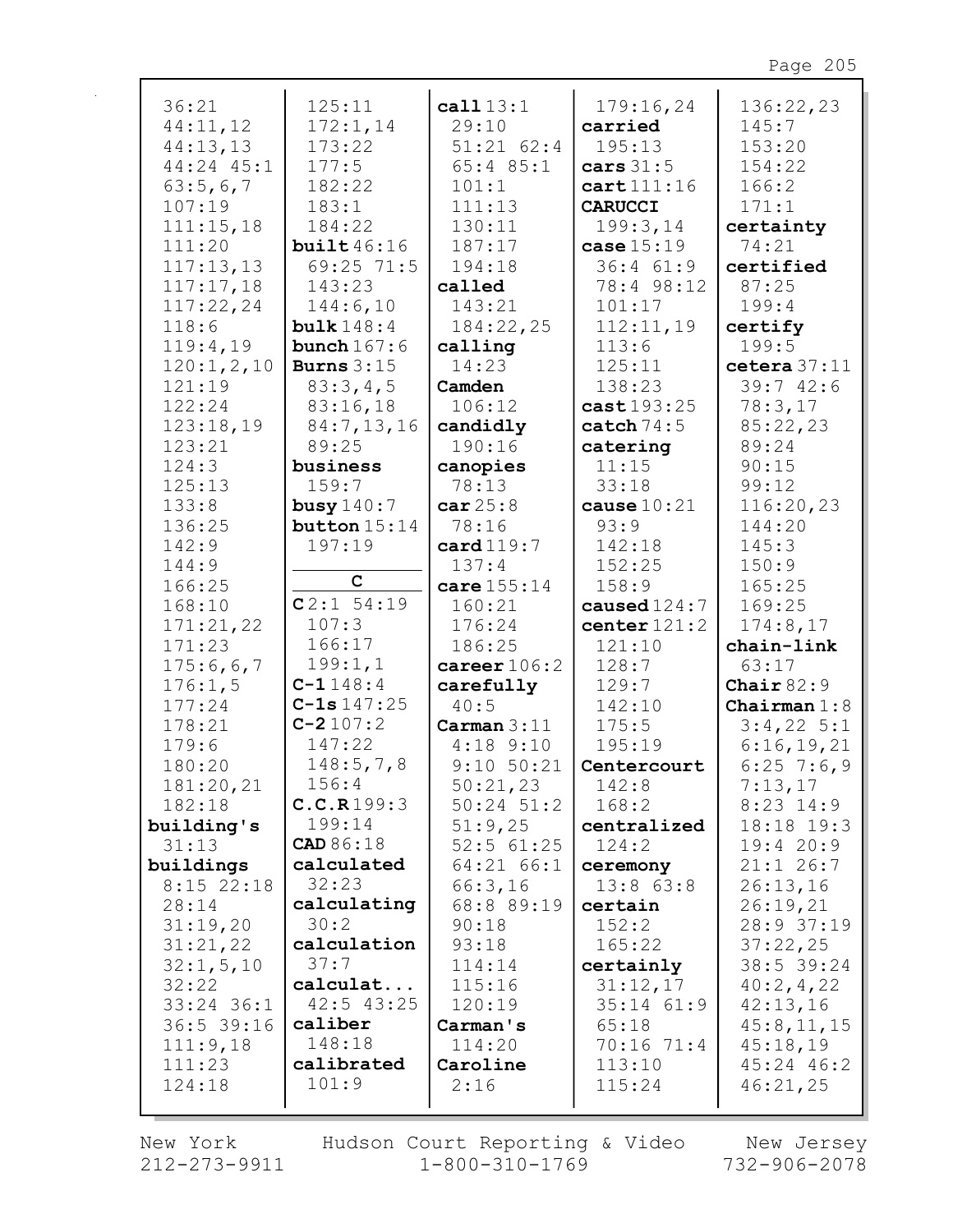| 48:6,7,9            | 164:24                    | 39:19               | civial 52:24            | 184:14                      |
|---------------------|---------------------------|---------------------|-------------------------|-----------------------------|
| 49:22 50:6          | 166:14,16                 | 85:10               | 95:10                   | clearly                     |
| 50:10,15            | 169:7,8                   | changes             | clarific                | 69:24                       |
| 51:1 65:24          | 173:23                    | 17:20               | 47:19                   | 112:9,11                    |
| 65:25               | 174:4                     | 28:23               | 143:20                  | 117:21                      |
| 66:17,19            | 179:3                     | $30:14$ 68:5        | 150:1                   | 125:7                       |
| 66:20,24            | 184:11                    | 68:15 71:2          | 195:25                  | 132:17                      |
| $67:1$ 69:7         | 185:19,20                 | 157:3               | clarific                | 133:6,9                     |
| 72:10,14            | 186:4,11                  | 170:11,16           | 173:15                  | 145:20                      |
| 72:15               | 186:18                    | 171:3               | clarify $33:7$          | 146:1                       |
| 74:15 75:7          | 187:4,16                  | 172:22              | 61:2 88:14              | 185:21                      |
| 75:22               | 188:3,15                  | 189:9               | 97:5                    | click131:15                 |
| 81:23,25            | 190:4,13                  | changing            | 143:16                  | client $65:18$              |
| 82:10,15            | 190:21                    | 41:21               | 176:9                   | clients                     |
| 82:21 83:1          | 191:1,5,8                 | chat $131:2,5$      | 178:20                  | 106:7                       |
| 83:16 84:5          | 191:14,18                 | 131:9               | 181:17                  | close $48:25$               |
| 84:9,14,17          | 191:23                    | chemical            | clarity                 | 49:7,8                      |
| 85:13               | 192:4,13                  | 171:23              | 89:16                   | $71:5$ 73:1                 |
| 86:15 87:2<br>87:24 | 192:20,24<br>193:8,15     | 175:6               | 181:9                   | 98:11<br>128:19             |
| 89:15,21            | 194:18                    | Cherry<br>106:14    | class $111:6$<br>114:13 | 160:19                      |
| 91:16               | 195:5,12                  | children            | 117:20                  | 191:21                      |
| 92:18,24            | 196:13,15                 | 25:9                | 123:5                   | closed 59:13                |
| 93:8,11             | 197:4,12                  | children's          | 125:15                  | closely                     |
| 95:16,20            | 197:15,23                 | 62:21               | 127:16                  | 140:8                       |
| 95:24 96:2          | 198:1,3                   | choice              | 135:4                   | 160:17                      |
| 96:8, 14, 24        | Chairman's                | 158:10,12           | 136:4,22                | closer $68:15$              |
| 97:5,18             | 10:6                      | 158:14              | 141:21                  | 77:6,9                      |
| 98:2,5,11           | 156:19                    | chopped             | 148:19                  | 78:25                       |
| 98:14,24            | 181:8                     | 79:17,22            | classified              | 121:7                       |
| 99:15               | champion                  | chose $108:2$       | 107:2                   | 132:25                      |
| 100:21              | 108:7,14                  | 137:17              | 111:10                  | 150:22                      |
| 101:16,21           | 116:13                    | chosen              | classifies              | 152:11                      |
| 103:2,7,15          | 118:3                     | 118:21              | 125:9                   | 168:11,19                   |
| 104:4,17            | 124:4                     | Chris $37:3$        | classify                | closing                     |
| 106:17              | 148:18                    | 69:12,16            | 34:25                   | 192:2                       |
| 131:1               | 162:5                     | 72:16               | 37:10<br>clean $35:19$  | club $5:3$                  |
| 143:4,7,11<br>147:2 | chance $5:22$<br>6:749:20 | 179:19,21<br>179:21 | $\texttt{clear}10:11$   | $8:16$ 11:9<br>$11:23$ 24:7 |
| 151:3               | 78:9                      | Christopher         | 51:23                   | 33:16                       |
| 153:14,18           | 185:22,23                 | 2:15                | 96:16                   | 108:4,5,6                   |
| 154:18              | 192:5                     | 181:18              | 103:22                  | 110:8,9,17                  |
| 155:1,9             | change $10:20$            | circling            | 112:16                  | 110:23,24                   |
| 156:2,10            | 26:23,24                  | 22:17               | 131:14                  | 111:8                       |
| 156:20,23           | $27:4$ 68:12              | circumst            | 138:12                  | 112:12,13                   |
| 157:10              | 69:22                     | 186:6               | 144:3,15                | 114:12,13                   |
| 158:10              | 70:17                     | 187:11              | 150:1                   | 115:25                      |
| 159:11,25           | 190:19                    | cite 41:7           | 179:2                   | 116:13                      |
| 160:24              | 191:12,16                 | citizens            | 182:1                   | 117:21                      |
| 161:4               | changed                   | 113:1               | 183:4                   | 118:1,6,10                  |
|                     |                           |                     |                         |                             |

New York  $212 - 273 - 9911$ 

Hudson Court Reporting & Video<br>11 1-800-310-1769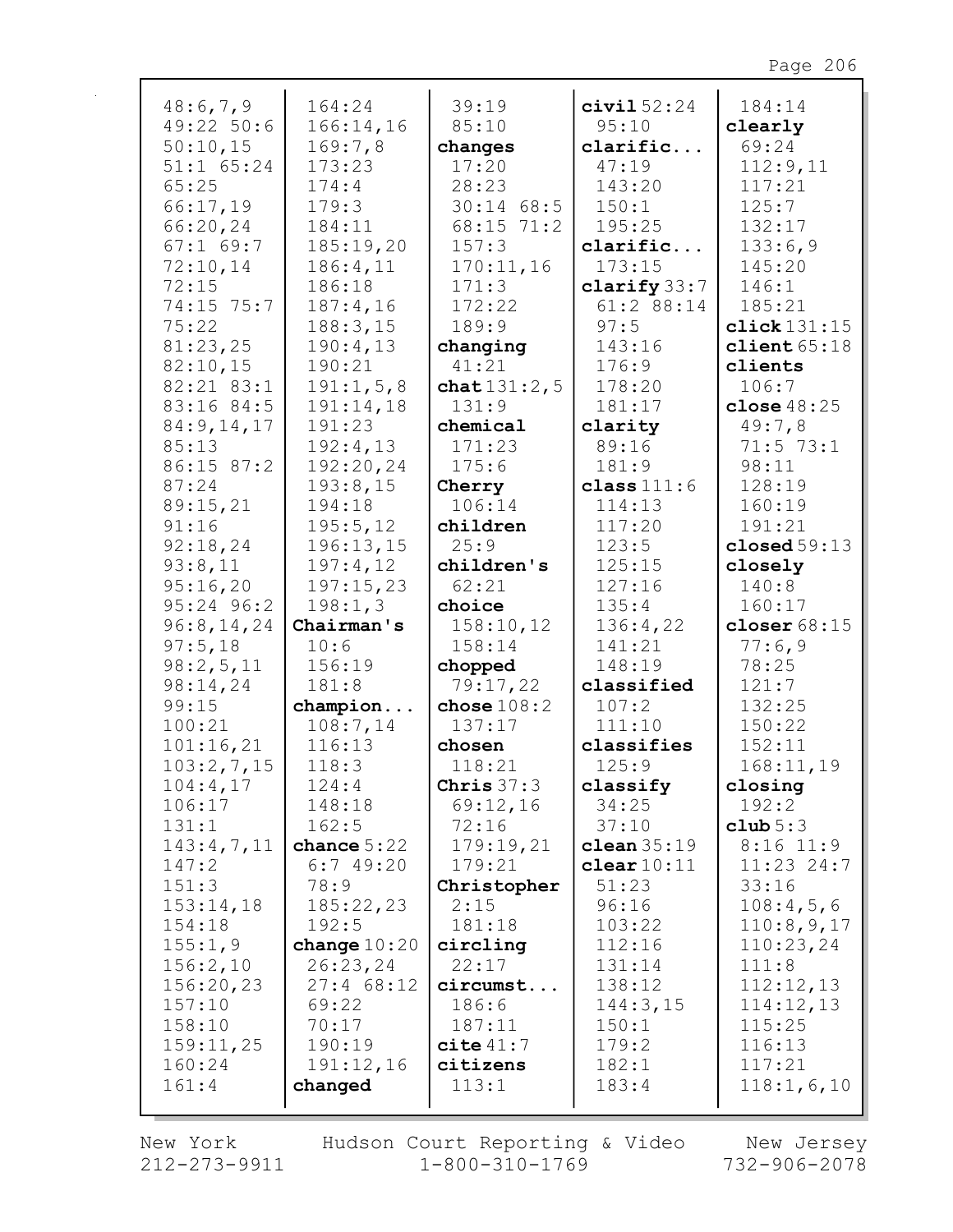| 118:15,22      | 55:25             | 51:6,8        | 121:11         | 102:23,23      |
|----------------|-------------------|---------------|----------------|----------------|
| 119:1,2,6      | 58:24             | 64:18         | combination    | 103:22         |
| 119:9          | 110:1             | 65:2566:2     | 19:19          | 112:23         |
| 120:5,11       | 111:15            | 66:15,19      | 43:20          | commingled     |
| 121:16         | 118:7,20          | 68:7 70:16    | 44:24          | 31:1           |
| 123:5          | 118:22            | 70:22,25      | 184:9          | commission     |
| 124:1,6,12     | 119:21            | 71:6,17       | combined       | 199:6          |
| 125:9,19       | 120:7,8,9         | 75:3 82:10    | 108:5,20       | common         |
| 127:16         | 123:6             | 88:9 95:25    | 111:17         | 135:19         |
| 132:14         | 137:10            | 96:1,10       | 112:13         | communic       |
| 133:5          | 155:12            | 97:2,7        | 116:12         | $13:15$ $25:3$ |
| 134:8,8        | 157:18            | 99:17,19      | come $35:15$   | community      |
| 135:1, 3, 12   | 161:17            | 100:4         | 40:8 65:22     | 110:13         |
| 135:15,15      | 168:11            | 104:16,17     | 68:6 72:22     | 135:17         |
| 135:23         | 177:18,24         | 105:14        | 90:9           | 136:8          |
| 136:2, 2, 8    | 180:24            | 114:15        | 112:20         | 144:3          |
| 136:12,24      | clubs $110:23$    | 128:1,25      | 127:20         | 148:10,25      |
| 138:1          | 135:9,24          | 129:4         | 139:13,13      | 149:8          |
| 140:5,18       | 136:5             | 130:2         | 139:14         | 151:12,20      |
| 141:5, 13      | 137:15,18         | 131:25        | 157:19         | 151:21         |
| 141:16,21      | 137:25            | 141:24        | 167:6,19       | 161:20         |
| 145:12,13      | 138:4,7           | 143:3         | 196:5          | 163:7          |
| 146:3          | 158:25            | 152:4         | comes $33:2$   | 164:23         |
| 147:9          | 168:6             | 156:12,15     | 43:22,22       | comparable     |
| 148:19         | clustering        | 156:22,25     | 55:12          | 162:3,12       |
| 151:18,24      | 113:16,23         | 163:12        | 81:18          | compared       |
| 152:2,5        | <b>COAH 30:25</b> | 164:7         | 86:10          | 18:15          |
| 153:6,7,22     | 31:12,13          | 166:12        | 132:25         | 31:15          |
| 154:4,8,13     | code 11:8         | 174:2         | coming $10:11$ | 162:18         |
| 157:20         | $33:4$ 37:5       | 176:9         | $25:14$ 53:6   | 182:12,13      |
| 158:2, 2, 19   | 199:11            | 188:23        | 73:8 146:6     | 182:13         |
| 158:22         | Coffey $2:5$      | 189:6         | 167:12         | comparing      |
| 159:10,16      | 3:3,12,20         | 194:3,7       | comment $53:8$ | 161:7          |
| 159:17,22      | $3:20$ $6:18$     | 195:23,24     | 53:9 67:24     | compartm       |
| 160:5          | 6:19,22,24        | 196:9,12      | 161:2          | 30:24          |
| 161:7,8,11     | 7:3,8,11          | 198:6         | 169:21         | competitors    |
| 161:13,18      | 7:15,19,22        | collect       | 191:15         | 34:14,18       |
| 162:7,17       | 14:11,17          | 19:16         | commented      | complain       |
| 162:18         | 16:3,10           | college       | 13:22          | 100:15         |
| 163:25         | 17:18             | 105:24        | commenting     | 141:1          |
| 164:12,14      | 18:22 19:4        | 163:7         | 131:2          | complaint      |
| 164:19,21      | 21:22 26:7        | color $62:22$ | comments       | 101:2          |
| 164:22         | 26:15,18          | 128:9         | $9:22$ 10:6    | complete       |
| 167:7,21       | 29:16             | 129:18,23     | $17:5$ 72:13   | 30:5,18        |
| 168:3,3        | $31:24$ $32:3$    | 133:10        | 80:7           | 63:21          |
| 170:4          | $32:14$ $33:7$    | Colorado      | 189:13         | 167:22         |
| club's $114:4$ | 33:11             | 168:4         | 192:2,6        | 178:17         |
| 145:6          | 37:16             | coloring      | 196:24         | completely     |
| clubhouse      | 41:19             | 123:10        | commercial     | 131:13         |
| 29:12 33:9     | 50:19,24          | colors        | 102:10,15      | complete       |

 $212 - 273 - 9911$   $1 - 800 - 310 - 1769$   $732 - 906 - 2078$ New York Hudson Court Reporting & Video New Jersey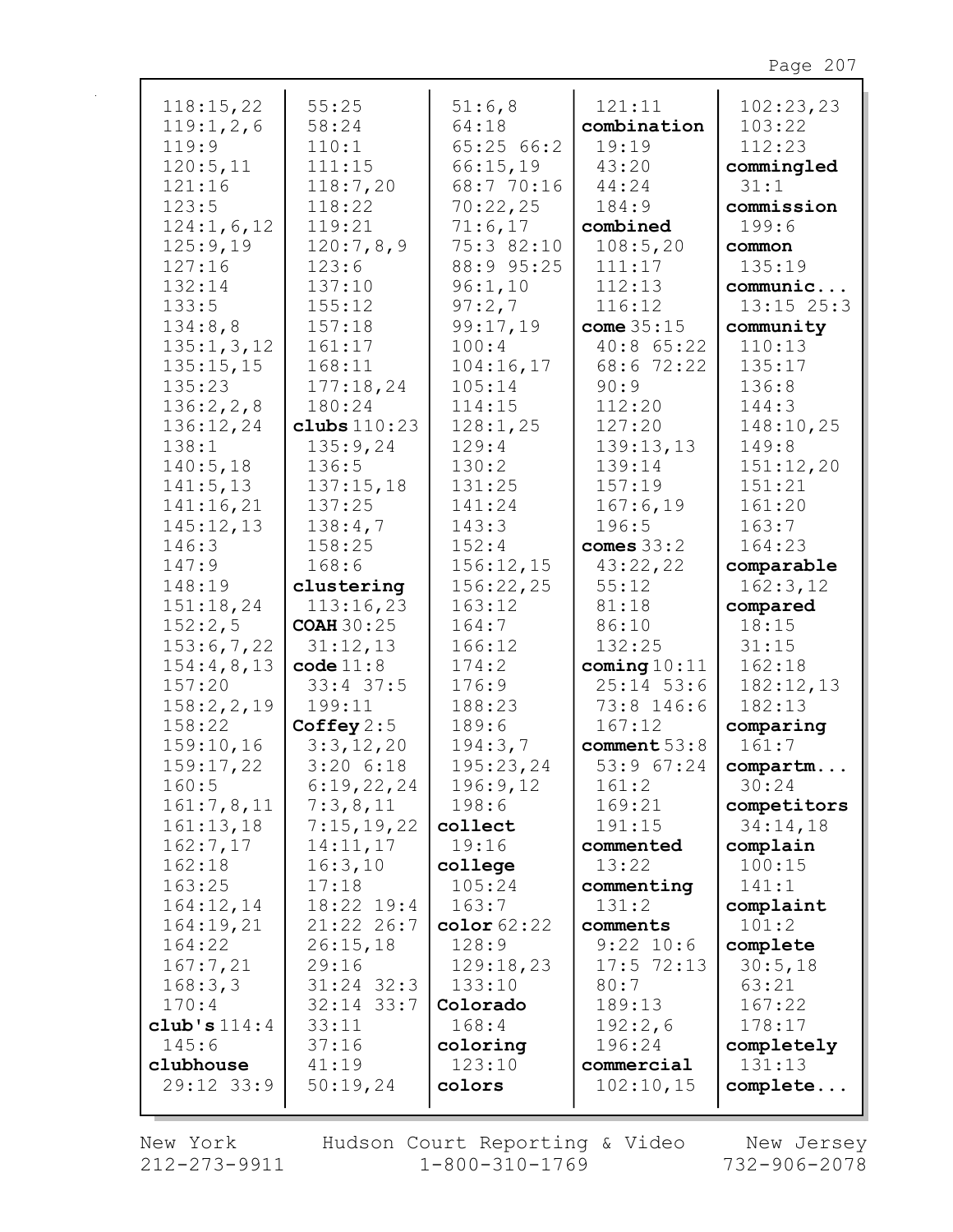| 131:3                  | 196:14             | 186:25              | 111:5,7              | converting                   |
|------------------------|--------------------|---------------------|----------------------|------------------------------|
| completes              | condition          | 194:2               | 116:6                | 27:643:16                    |
| 141:22                 | 17:14              | consider            | 134:4,17             | cooperation                  |
| compliance             | 18:17              | 41:11               | 135:3,13             | 110:19                       |
| 100:9                  | 43:16              | considered          | 136:7                | coordinate                   |
| compliant              | 44:20,23           | $16:6$ $173:9$      | 145:25               | 73:11                        |
| 185:3                  | 69:23 82:5         | 175:19              | 159:10               | coordinated                  |
| complied               | conditions         | 177:8               | 184:15               | 12:6,13                      |
| 109:6                  | 90:14              | 183:17,23           | 185:24               | 87:11                        |
| complies<br>199:10     | conduct $5:8$      | considering         | continued            | coordina                     |
|                        | confident<br>83:12 | 41:15               | 5:566:10<br>71:25    | 25:4<br>corner $20:5$        |
| comply $82:2$<br>82:12 | 141:3              | consistent<br>25:19 | 114:12               | 28:21,22                     |
| 99:21                  |                    | 109:4               | 121:15               | $31:6$ 52:12                 |
| 100:6                  | configur<br>18:6   | 129:24              | 141:11               | 59:21                        |
| component              | configur           | constraint          | 157:15               | 62:13                        |
| 143:22                 | 114:24             | 150:19              | 170:3                | 69:18                        |
| comprehe               | confirm            | constraints         | 197:5                | 76:10 85:1                   |
| 116:25                 | $10:15$ 61:6       | 167:14              | continues            | 85:23 86:4                   |
| comprised              | 65:11,13           | constructed         | 51:4 60:8            | 87:16,17                     |
| 39:17                  | 75:10 85:9         | $46:18$ 58:1        | 158:2                | 88:5, 5, 24                  |
| computer               | 89:2               | 76:12               | 166:19               | 89:3                         |
| $15:20$ 76:1           | confirmed          | 107:20              | continuing           | 121:20,21                    |
| 76:23                  | 60:22              | 112:16              | $4:1$ 114:1          | 122:4,11                     |
| 193:25                 | congregate         | 182:20              | 150:3                | 122:20,23                    |
| concentrate            | 168:23,24          | construc            | 198:8                | 174:23                       |
| 113:17                 | conjunction        | 61:6,13             | continuous           | 175:3,3,9                    |
| concern $71:3$         | 108:17             | 109:19              | 13:654:10            | correct21:8                  |
| 72:25                  | 112:14             | 149:6               | 62:2563:7            | 24:2,3                       |
| 75:19 77:1             | 140:4              | 174:13              | 63:24                | 27:18,21                     |
| 100:22                 | 170:23             | 176:16              | 74:12                | 27:22,23                     |
| 103:13                 | connection         | consultant          | 83:22                | 28:2,7                       |
| concerned              | 7:20,25            | 106:5               | contrary             | 29:2,3,17                    |
| 41:9 80:17             | 10:25              | consultants         | 116:10               | 29:18 32:1                   |
| 81:20                  | 11:12              | 30:16               | contribute           | 32:2,7                       |
| 187:5                  | 66:10              | Conte $2:8,9$       | 153:25               | $33:6$ $41:21$               |
| concerns               | 91:20              | 65:8,10,13          | control              | 41:22                        |
| 75:5 83:13             | 152:25             | 65:18               | $70:18$ 71:7         | $42:25$ $43:3$               |
| $90:1$ $98:20$         | consent            | contempl            | controlled           | 44:16,17                     |
| 160:18                 | 195:16             | 93:1                | $27:17$ 45:2         | 44:19 45:6<br>$46:24$ $47:4$ |
| 192:7<br>conclude      | conserva<br>60:20  | context<br>58:18    | 59:10<br>controlling | 47:8,24                      |
| 196:23                 | consider           | 106:24              | 27:25                | 51:1 60:24                   |
| concluded              | 81:3,14            | 177:16              | 132:1                | 65:1,2,2                     |
| 66:18                  | 90:3,4             | continua            | conversa             | $73:25$ $74:4$               |
| concludes              | 170:1              | $5:2$ 71:24         | 32:23                | 75:2 77:18                   |
| 64:20                  | consider           | continue            | 127:20               | 81:17                        |
| concrete               | 56:17              | 5:1763:8            | 138:13               | 88:12,13                     |
| 27:1,14                | consider           | 64:23               | conversa             | 94:9 110:6                   |
| concur                 | $41:13$ $84:3$     | 108:5               | 116:4                | 147:22                       |
|                        |                    |                     |                      |                              |

 $212 - 273 - 9911$   $1 - 800 - 310 - 1769$   $732 - 906 - 2078$ New York Hudson Court Reporting & Video New Jersey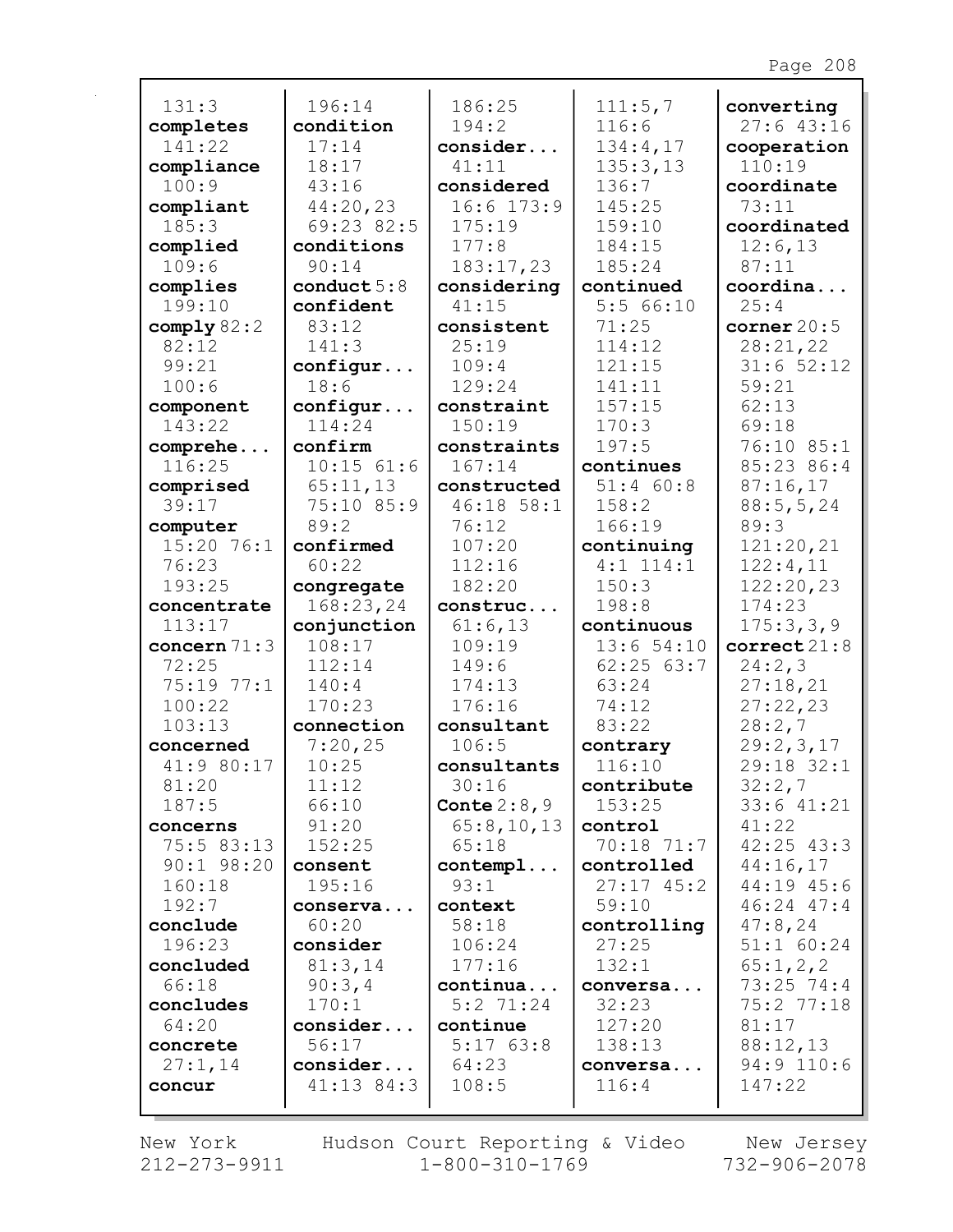| 150:13,14<br>150:16<br>152:3<br>160:3<br>163:8,17<br>163:20<br>164:17<br>169:22<br>171:13<br>172:19<br>176:10,11<br>176:13,18<br>179:19,24<br>179:25<br>186:2,3<br>195:23<br>cost162:11<br>Councilman<br>$1:10$ 3:6<br>$3:13$ 26:21<br>27:3,12,15<br>69:9,10,16<br>70:11,19<br>70:23 71:1<br>71:11 72:8<br>84:23<br>186:17<br>187:23,24<br>189:24,25<br>194:24,25 | 106:5<br>108:4,5,6<br>110:9,23<br>110:24<br>111:7<br>112:11,13<br>114:11,13<br>116:13<br>117:21<br>118:1<br>119:8<br>120:5<br>121:16<br>123:5,25<br>124:6,11<br>125:9,19<br>127:16<br>132:14<br>133:5<br>134:8,8<br>135:9,22<br>135:24<br>136:2, 2, 5<br>137:15,18<br>137:18,25<br>138:1,7<br>145:12,13<br>147:9<br>148:19<br>152:2 | 38:25<br>$39:15$ 40:7<br>40:9,17,18<br>42:8,23<br>54:9,12,13<br>54:13<br>57:2568:2<br>68:5,13<br>74:9,13<br>76:9 77:3<br>78:15 79:6<br>79:20<br>80:24<br>83:25 84:1<br>84:11 90:9<br>97:12<br>99:20<br>101:18<br>108:7,14<br>108:20,24<br>109:10,22<br>109:23<br>110:5<br>111:15,23<br>112:13<br>114:2<br>115:12,15<br>115:15<br>116:13,17<br>118:3,16 | 137:14<br>150:3<br>162:2<br>court 1:25<br>$3:18$ 4:15<br>17:3, 10, 24<br>18:3 19:14<br>19:24<br>20:24<br>43:13<br>46:14 49:7<br>49:13,18<br>53:6,22<br>57:4,17<br>58:6, 16, 19<br>66:11<br>69:19<br>85:24 86:5<br>86:14,22<br>87:12,17<br>88:5, 10, 18<br>88:19,25<br>89:1 93:16<br>106:11<br>107:21<br>122:18<br>125:1,21<br>126:5,6<br>127:8<br>128:7 | 16:23,25<br>17:3,4,6,7<br>17:13,14<br>17:15,17<br>17:21<br>18:10,12<br>18:14,15<br>18:17 19:1<br>19:6 20:11<br>20:11,15<br>20:19<br>22:19<br>29:13<br>43:17<br>46:18,22<br>47:10,12<br>48:16,18<br>52:15<br>56:20,22<br>$57:12$ 59:4<br>59:18<br>69:25<br>71:21<br>72:18,21<br>73:1, 7, 22<br>74:6, 12, 17<br>75:13 76:6<br>76:15 79:7<br>83:15 84:8<br>85:1,3 |
|-------------------------------------------------------------------------------------------------------------------------------------------------------------------------------------------------------------------------------------------------------------------------------------------------------------------------------------------------------------------|-------------------------------------------------------------------------------------------------------------------------------------------------------------------------------------------------------------------------------------------------------------------------------------------------------------------------------------|--------------------------------------------------------------------------------------------------------------------------------------------------------------------------------------------------------------------------------------------------------------------------------------------------------------------------------------------------------|---------------------------------------------------------------------------------------------------------------------------------------------------------------------------------------------------------------------------------------------------------------------------------------------------------------------------------------------------------|----------------------------------------------------------------------------------------------------------------------------------------------------------------------------------------------------------------------------------------------------------------------------------------------------------------------------------------------------------------|
| 197:22<br>counsel $2:4$                                                                                                                                                                                                                                                                                                                                           | 157:20<br>159:21                                                                                                                                                                                                                                                                                                                    | 124:5,17<br>125:16,23                                                                                                                                                                                                                                                                                                                                  | 129:7<br>150:20                                                                                                                                                                                                                                                                                                                                         | 97:4,25<br>121:22,24                                                                                                                                                                                                                                                                                                                                           |
| 2:7,10                                                                                                                                                                                                                                                                                                                                                            | 160:5                                                                                                                                                                                                                                                                                                                               | 137:6                                                                                                                                                                                                                                                                                                                                                  | 154:24                                                                                                                                                                                                                                                                                                                                                  | 123:1                                                                                                                                                                                                                                                                                                                                                          |
| 50:17<br>193:16                                                                                                                                                                                                                                                                                                                                                   | 161:7,8,11<br>161:13,18                                                                                                                                                                                                                                                                                                             | 140:11<br>143:22                                                                                                                                                                                                                                                                                                                                       | 159:24<br>160:1, 4                                                                                                                                                                                                                                                                                                                                      | 126:20,23<br>126:24                                                                                                                                                                                                                                                                                                                                            |
| count29:19                                                                                                                                                                                                                                                                                                                                                        | 162:17,18                                                                                                                                                                                                                                                                                                                           | 155:13                                                                                                                                                                                                                                                                                                                                                 | 166:1                                                                                                                                                                                                                                                                                                                                                   | 127:10                                                                                                                                                                                                                                                                                                                                                         |
| 35:19                                                                                                                                                                                                                                                                                                                                                             | 168:3,6                                                                                                                                                                                                                                                                                                                             | 156:9                                                                                                                                                                                                                                                                                                                                                  | 182:4,5                                                                                                                                                                                                                                                                                                                                                 | 129:11                                                                                                                                                                                                                                                                                                                                                         |
| 36:25                                                                                                                                                                                                                                                                                                                                                             | county $70:10$                                                                                                                                                                                                                                                                                                                      | 157:3                                                                                                                                                                                                                                                                                                                                                  | 183:12,13                                                                                                                                                                                                                                                                                                                                               | 144:19                                                                                                                                                                                                                                                                                                                                                         |
| 64:14,16                                                                                                                                                                                                                                                                                                                                                          | 76:7,12,17                                                                                                                                                                                                                                                                                                                          | 158:9                                                                                                                                                                                                                                                                                                                                                  | 199:4,6                                                                                                                                                                                                                                                                                                                                                 | 145:2,9,18                                                                                                                                                                                                                                                                                                                                                     |
| 171:25                                                                                                                                                                                                                                                                                                                                                            | 106:3,6                                                                                                                                                                                                                                                                                                                             | 163:16,18                                                                                                                                                                                                                                                                                                                                              | court's                                                                                                                                                                                                                                                                                                                                                 | 150:9                                                                                                                                                                                                                                                                                                                                                          |
| 172:18                                                                                                                                                                                                                                                                                                                                                            | 126:10                                                                                                                                                                                                                                                                                                                              | 164:1                                                                                                                                                                                                                                                                                                                                                  | 75:17                                                                                                                                                                                                                                                                                                                                                   | 164:9                                                                                                                                                                                                                                                                                                                                                          |
| 173:4                                                                                                                                                                                                                                                                                                                                                             | 135:9                                                                                                                                                                                                                                                                                                                               | 165:21                                                                                                                                                                                                                                                                                                                                                 | courts $4:14$                                                                                                                                                                                                                                                                                                                                           | 165:18                                                                                                                                                                                                                                                                                                                                                         |
| 186:20                                                                                                                                                                                                                                                                                                                                                            | couple $17:5$                                                                                                                                                                                                                                                                                                                       | 169:12                                                                                                                                                                                                                                                                                                                                                 | 10:13,15                                                                                                                                                                                                                                                                                                                                                | 166:2,6                                                                                                                                                                                                                                                                                                                                                        |
| 188:10                                                                                                                                                                                                                                                                                                                                                            | 60:16                                                                                                                                                                                                                                                                                                                               | 175:13                                                                                                                                                                                                                                                                                                                                                 | 10:16                                                                                                                                                                                                                                                                                                                                                   | 167:1, 4, 5                                                                                                                                                                                                                                                                                                                                                    |
| counted29:9                                                                                                                                                                                                                                                                                                                                                       | 77:13                                                                                                                                                                                                                                                                                                                               | 188:15                                                                                                                                                                                                                                                                                                                                                 | $11:25$ $12:1$                                                                                                                                                                                                                                                                                                                                          | 167:10,25                                                                                                                                                                                                                                                                                                                                                      |
| 29:17,19<br>31:20                                                                                                                                                                                                                                                                                                                                                 | course $1:5$<br>$7:24$ 22:24                                                                                                                                                                                                                                                                                                        | course's<br>98:15                                                                                                                                                                                                                                                                                                                                      | 12:10,12<br>12:22,24                                                                                                                                                                                                                                                                                                                                    | 168:1, 11<br>168:17,21                                                                                                                                                                                                                                                                                                                                         |
| counter                                                                                                                                                                                                                                                                                                                                                           | 24:14 34:4                                                                                                                                                                                                                                                                                                                          | courses                                                                                                                                                                                                                                                                                                                                                | 14:20,21                                                                                                                                                                                                                                                                                                                                                | 169:3,4                                                                                                                                                                                                                                                                                                                                                        |
| 83:24                                                                                                                                                                                                                                                                                                                                                             | 36:17,17                                                                                                                                                                                                                                                                                                                            | 39:10,22                                                                                                                                                                                                                                                                                                                                               | 14:24,25                                                                                                                                                                                                                                                                                                                                                | 177:25                                                                                                                                                                                                                                                                                                                                                         |
| country $8:16$                                                                                                                                                                                                                                                                                                                                                    | 36:21                                                                                                                                                                                                                                                                                                                               | 110:7                                                                                                                                                                                                                                                                                                                                                  | 16:16,18                                                                                                                                                                                                                                                                                                                                                | 178:1                                                                                                                                                                                                                                                                                                                                                          |
|                                                                                                                                                                                                                                                                                                                                                                   |                                                                                                                                                                                                                                                                                                                                     |                                                                                                                                                                                                                                                                                                                                                        |                                                                                                                                                                                                                                                                                                                                                         |                                                                                                                                                                                                                                                                                                                                                                |

New York  $212 - 273 - 9911$  Hudson Court Reporting & Video<br>1-800-310-1769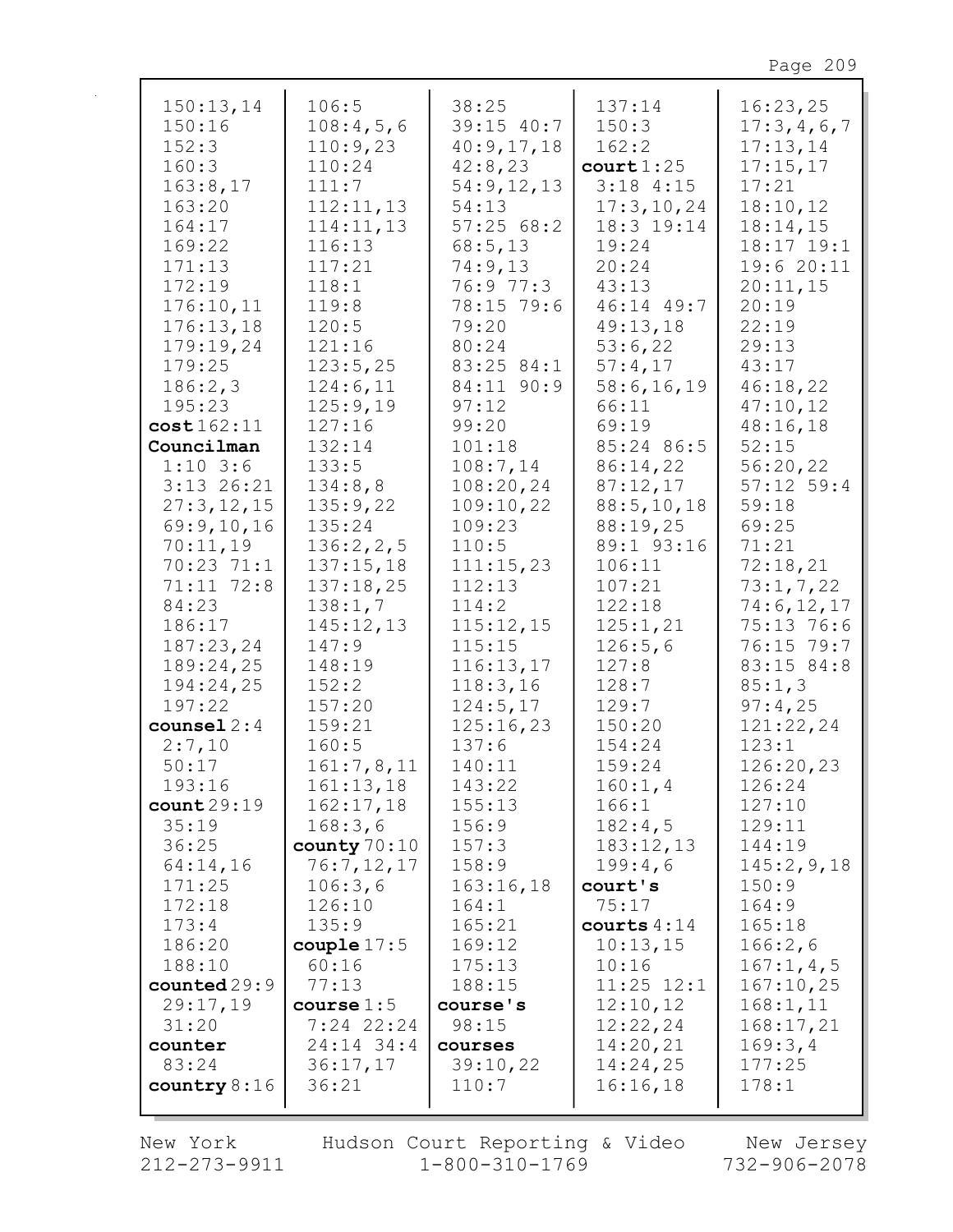| 182:19             | cross-se                | data4:18               | 122:15                   | depicted              |
|--------------------|-------------------------|------------------------|--------------------------|-----------------------|
| Cove $134:9$       | 20:6                    | $4:21$ 52:2            | define                   | 9:25                  |
| covenants          | crystal                 | 52:6                   | 124:19                   | depictions            |
| 14:1               | 138:12                  | 174:19                 | defined                  | 120:22                |
| coverage           | curb $58:3$             | day 2:5 6:24           | 109:25                   | depicts               |
| 10:20,21           | curious                 | 53:19                  | 125:7                    | 57:18                 |
| $10:22$ $11:2$     | 69:24 70:1              | 160:22                 | definitely               | describe              |
| $21:25$ 22:3       | 71:4                    | daycare                | 68:10                    | 88:7                  |
| 26:23<br>170:13    | current<br>23:25        | 73:20                  | 75:10<br>definition      | described<br>43:19    |
|                    | 28:13,13                | days $101:9$<br>debate | 123:7                    | 119:4                 |
| coverages<br>30:19 | 97:13                   | 191:11                 | 126:7                    | 133:16                |
| covering           | 120:1                   | December               | 184:2                    | 171:9                 |
| 26:8               | 137:7                   | 186:2                  | 190:5                    | 177:17                |
| covers $32:18$     | currently               | 197:9,11               | degree                   | description           |
| 100:5              | 11:4                    | 197:13                 | 105:23                   | 4:12                  |
| <b>COVID 97:15</b> | 136:17                  | 199:16                 | delineate                | 143:15                |
| 102:4              | 145:3                   | decibel                | 32:16                    | design $43:13$        |
| 119:18             | 167:3                   | 98:20 99:6             | DELIX $1:12$             | 123:10                |
| create $54:14$     | curved $94:6$           | decide 103:1           | demand $11:7$            | designed              |
| $56:13$ $61:7$     | cut73:6,10              | 188:21                 | 11:14,21                 | 19:16                 |
| 110:14             | 73:19                   | decided5:9             | 24:625:4                 | 23:13 44:4            |
| created            | 184:14                  | deciduous              | 25:12,16                 | desirable             |
| $41:24$ $44:2$     | cute $77:16$            | 54:3,7,18              | 26:4,5                   | 110:14                |
| 58:10              | 77:16                   | 56:8,16                | $31:4$ 36:7              | 135:14                |
| 60:10              |                         | 77:18,19               | 119:18                   | desire                |
| 68:25              | D                       | 78:13                  | 127:15                   | 119:23                |
| 74:11              | D3:14:1                 | deck 137:5             | 137:12                   | 135:13                |
| 108:11             | 14:12 55:2              | declaration            | 138:15,16                | 153:21                |
| 159:4              | 166:17                  | 14:1                   | 139:5,18                 | 167:3                 |
| 199:7              | daily 145:24            | 102:19                 | 139:19,23                | desired               |
| creating           | dangerous               | dedicated              | 140:11,15                | 110:13                |
| 54:8,10            | 114:10                  | 29:14                  | 140:18                   | destroyed             |
| 68:25              | Daphne $3:3$<br>9:521:4 | deejays                | 141:3                    | 90:8,24               |
| creative           |                         | 100:12                 | 145:8,17                 | $\texttt{detail10:3}$ |
| 113:22             | 27:19                   | deemed $35:12$         | 153:1                    | 19:11 20:5            |
| credentials        | 31:17<br>44:10          | 109:25                 | demands                  | 21:7,10               |
| 105:18<br>106:18   | 172:3                   | 110:4<br>deer $60:4$   | 140:14,14<br>demarcation | 178:14<br>details 9:9 |
| credibility        | 173:17                  | 90:4,9,18              | 40:14                    | detention             |
| 159:3              | dashed 18:10            | deer-res               | dense $56:15$            | $10:24$ 14:3          |
| credit $44:5$      | dashes $86:1$           | $13:2$ 90:6            | density                  | 27:20,25              |
| 44:15              | date $51:22$            | default                | 113:25                   | 28:6                  |
| 111:1              | 174:10,11               | 37:12,13               | DEP 167:14               | determin              |
| creeks             | 187:13                  | 124:20                 | 167:17                   | $35:23$ 36:6          |
| 165:23             | 190:25                  | defer 32:12            | department               | 182:6                 |
| Crestmont          | 191:2                   | 184:17                 | 101:1                    | determine             |
| 136:2              | 192:9,12                | deficiency             | depends $37:8$           | 72:5                  |
| criteria           | 198:8                   | 122:1                  | 37:9                     | 156:16                |
| 156:4,5            | 199:16                  | deficient              | depict12:19              | determined            |
|                    |                         |                        |                          |                       |

New York 212-273-9911 Hudson Court Reporting & Video<br>1-800-310-1769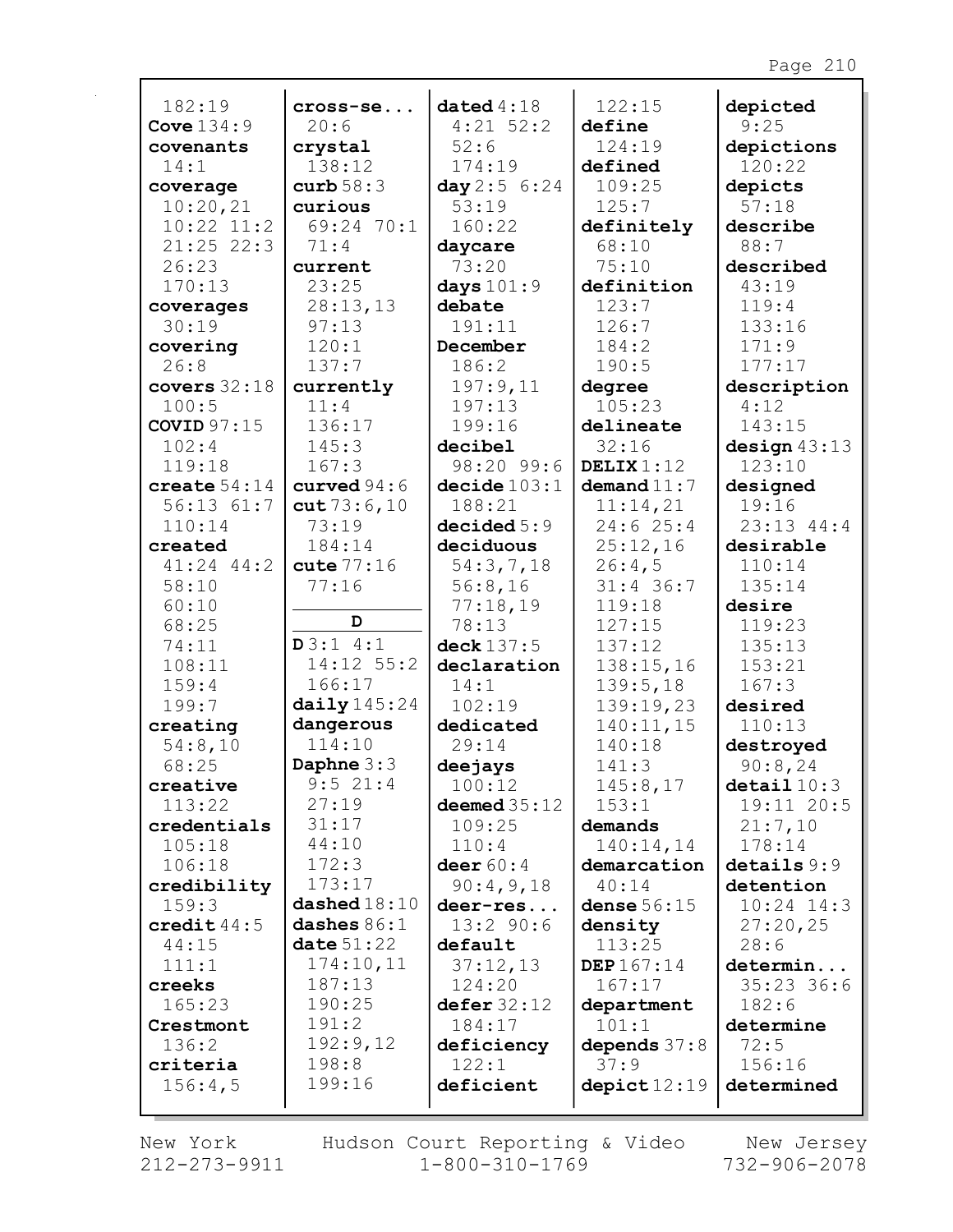| 88:11              | 103:8                 | 123:14               | 171:6               | 151:17,20      |
|--------------------|-----------------------|----------------------|---------------------|----------------|
| 126:8              | 122:3                 | disaster             | documents           | 151:23,25      |
| detriment          | different             | 194:5                | $5:14$ $41:5$       | 153:11         |
| 107:10,12          | 25:13                 | discharge            | 170:21              | 154:7,15       |
| 114:8,9            | 27:11                 | 45:2                 | $\Delta$ oing 21:25 | 154:19         |
| 117:8,22           | 31:12                 | discounting          | 37:756:3            | 155:9,16       |
| 121:17,25          | 42:10                 | 83:10                | 68:2 69:2           | 155:19         |
| 125:3              | 46:21 55:2            | discuss $82:6$       | 69:5                | 158:10         |
| 127:17             | 63:15                 | 100:1                | 109:20              | 160:1, 11      |
| detriments         | 79:13                 | 112:5                | 113:2               | 160:15         |
| 107:3              | 112:1                 | discussed            | 117:1               | 164:10         |
| 112:7              | 133:23                | 24:24,25             | 160:20              | 165:4          |
| 124:7              | 155:19                | 120:19               | 170:20              | 168:12         |
| 125:16             | 165:22,23             | discussion           | 178:10              | domes $128:4$  |
| developer          | 167:7,13              | 5:21                 | dome $8:5, 7, 8$    | Dominion       |
| 106:7              | difficult             | display 16:2         | $8:13$ 9:9          | 97:16          |
| 144:11             | 80:6                  | distance             | 12:25               | Donovan $1:10$ |
| developer's        | dimension             | 71:3 85:11           | 13:19               | 3:6,13         |
| 91:23              | 85:14                 | 86:4,13              | 46:14,17            | 26:21,22       |
| development        | 86:10 88:1            | 87:12                | 46:23,25            | 27:3, 12, 15   |
| $9:18$ 23:10       | 88:8,23               | 88:11,15             | 47:2,6,11           | 69:9,10,16     |
| 25:15              | 89:2                  | 88:19 89:2           | 48:17               | 70:11,19       |
| 40:24              | 182:14                | distinct             | 49:20,24            | 70:23 71:1     |
| 104:19             | dining $31:15$        | 31:11,14             | 52:17               | 71:11 72:8     |
| 105:21             | 110:1                 | 36:22                | 58:17,20            | 72:11          |
| 108:13,20          | 119:6,20              | Distortion           | 58:23 61:3          | 84:23          |
| 108:25             | 137:2,6,9             | 22:25                | 61:23 66:5          | 186:17         |
| 112:15             | 137:11,12             | district             | 67:3,5,8            | 187:23,24      |
| 113:14,16          | 139:21                | 39:9,12              | 71:22               | 189:24,25      |
| 113:17,23          | 140:2                 | 108:19               | 81:13 85:2          | 194:24,25      |
| 116:17             | dinner                | 109:7                | 85:24               | 197:22         |
| 144:9              | 139:14                | 116:16               | 88:16,16            | Donovan's      |
| 148:18             | $\text{dire } 3:20$   | 125:8                | 89:3 97:22          | 75:25          |
| 153:24,25          | 105:13                | 126:15,16            | 98:18,21            | 76:19          |
| 157:19             | 118:11                | 138:6                | 99:11,25            | door 59:7, 11  |
| deviation          | direct 3:3<br>3:12,20 | 179:18               | 107:20              | 59:13<br>66:13 |
| 107:11,13<br>122:3 | 14:16                 | disturbance<br>61:12 | 120:3,15<br>120:23  | doors $59:8$   |
| 124:23             | 19:25                 | disturbed            | 121:2,5,15          | Dorchester     |
| 125:4              | $44:25$ 51:7          | 22:9,13              | 121:17,21           | 3:946:6,9      |
| dialogue           | 66:17                 | disturbing           | 122:10,18           | 46:10          |
| 83:7,11,22         | 141:22                | 62:7                 | 122:21,23           | double $80:18$ |
| 143:9              | 146:7                 | diversity            | 122:25              | 131:15         |
| diameter           | directly              | 79:24                | 124:15              | 151:4          |
| 21:5,6,11          | 38:25                 | division             | 129:5,8             | $double$ 35:10 |
| 21:11,14           | disagree              | $35:24$ $43:1$       | 131:16              | 35:10          |
| die $79:17$        | 161:8                 | $clock 115:11$       | 132:15              | downside       |
| died 92:20         | disagrees             | document             | 142:13,16           | 162:1          |
| difference         | 186:9                 | 52:3                 | 144:19              | drafted        |
| $21:6$ 103:6       | disappear             | 149:21               | 147:18              | 108:21         |
|                    |                       |                      |                     |                |

New York 212-273-9911 Hudson Court Reporting & Video  $1 - 800 - 310 - 1769$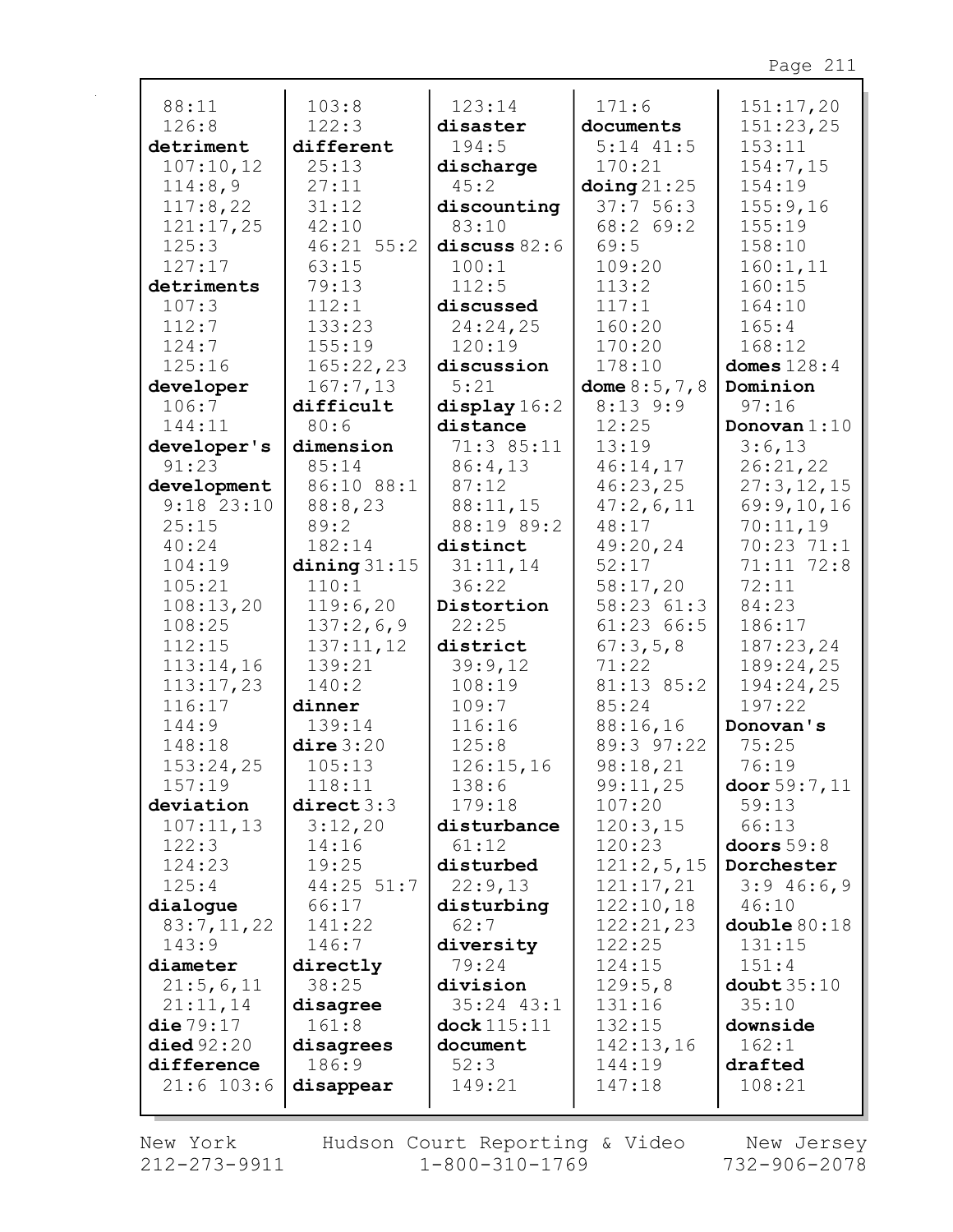| drainage             | 14:1                    | either 27:13      | engineer              | entirely                 |
|----------------------|-------------------------|-------------------|-----------------------|--------------------------|
| 12:8, 14, 14         | 102:19                  | 95:7              | $2:15$ 9:6            | 83:12                    |
| 19:23                | easily $79:3$           | 118:15            | 10:7,15               | entirety                 |
| 23:16                | east $54:24$            | 121:12            | 11:1, 14, 20          | 122:22                   |
| $41:15$ $42:5$       | $55:14$ 63:6            | 126:15            | 11:25                 | entrance                 |
| 43:555:15            | east/west               | 168:18            | 12:12                 | 25:24 95:1               |
| drained              | 74:18                   | 195:20            | 49:23,24              | entry $119:1$            |
| 44:21                | easterly                | electronic        | 50:5,13               | environment              |
| drains $23:17$       | 23:16                   | 87:22 88:3        | 52:24                 | 111:8                    |
| drawing              | Eatontown               | eliminating       | 70:13                 | environm                 |
| 55:15                | 14:13                   | 26:25             | 95:10                 | 112:25                   |
| drawings             | echelon                 | emanate           | 134:16                | 113:8                    |
| 181:23               | 136:7                   | 142:21            | Engineering           | 150:12,18                |
| 183:16               | economic                | emanating         | $4:16$ 9:5            | 175:4                    |
| $\text{drip}\,61:11$ | 154:3                   | 100:23            | $17:25$ $18:4$        | envisions                |
| 61:11                | edge $19:16$            | 142:11            | engineers             | 148:16                   |
| drive $2:3,9$        | 25:23                   | embankment        | 101:8                 | equating                 |
| 3:946:6,9            | 48:22                   | 76:12             | 138:3                 | 177:18                   |
| 46:10                | 53:17                   | emergency         | enhance               | equipment                |
| 93:18,20             | 55:13,20                | 15:1959:8         | 135:16                | 101:9                    |
| 93:21 94:8           | 55:24 56:2              | 66:12             | 159:15                | equitable                |
| 126:9                | 56:18                   | 133:7             | enhanced              | 113:15                   |
| 155:21,22            | 88:25                   | empirical         | 113:9                 | <b>Eric</b> $4:3$ 9:4    |
| 155:25               | 172:13                  | 146:18            | 114:11                | ESQUIRE $2:2$            |
| 171:21               | edges $19:24$<br>158:17 | employed<br>199:8 | 115:22                | 2:5,8                    |
| driveway<br>24:17    | Edgewood $1:5$          | employee          | enhancement<br>121:15 | essentially<br>58:3 61:3 |
| driving 33:2         | 5:37:24                 | $11:18$ 37:7      | enhancing             | 63:1,6                   |
| 34:4 36:18           | $8:16$ 95:2             | 137:8             | 114:4                 | establish                |
| drop 81:10           | 108:3                   | employees         | 115:17                | 187:13                   |
| 98:18                | 112:11                  | 24:20             | 118:23                | 192:9                    |
| due $174:13$         | 124:6                   | enable            | 160:11                | establis                 |
| duly 105:10          | 161:7,13                | 113:12            | enjoy $139:14$        | 34:22                    |
| duration             | 162:11,18               | 153:24            | enjoyment             | estimate                 |
| 166:9                | 163:2                   | enabled           | 124:4                 | $11:15$ 31:4             |
|                      | 174:8,17                | 107:4             | enlargement           | 72:6                     |
| Е                    | educate                 | encompass         | 53:4                  | e t 37:11                |
| E1:7,72:1            | 103:12                  | 182:25            | ensure $40:16$        | 39:742:5                 |
| 2:1,2,12             | effect31:18             | encompasses       | ensures               | 78:2,17                  |
| $2:12$ 3:1           | 81:2                    | 183:12            | 157:14                | 85:22,22                 |
| 4:1,11               | efficient               | encourages        | enter $25:21$         | 89:24                    |
| $14:12$ 55:4         | 113:15                  | 148:17            | entering              | 90:15                    |
| 55:8                 | 142:24                  | endeavor          | 133:7                 | 99:12                    |
| 166:17               | efficiently             | 157:22            | enterprise            | 116:20,23                |
| 199:1,1              | 26:3                    | ends $80:8$       | 154:10                | 144:20                   |
| earlier $23:4$       | effort 65:20            | enforcement       | entire $11:9$         | 145:2                    |
| 74:6 76:4            | egress $59:8$           | 93:7              | $22:11$ 30:6          | 150:9                    |
| 171:9                | $eighth$ 107:18         | engage $83:21$    | 44:3                  | 165:25                   |
| early $80:4$         | 117:6                   | engagement        | 110:25                | 169:25                   |
| easements            | 177:16                  | 164:12            | 170:21                | 174:7,16                 |
|                      |                         |                   |                       |                          |

New York 212-273-9911 Hudson Court Reporting & Video<br>1-800-310-1769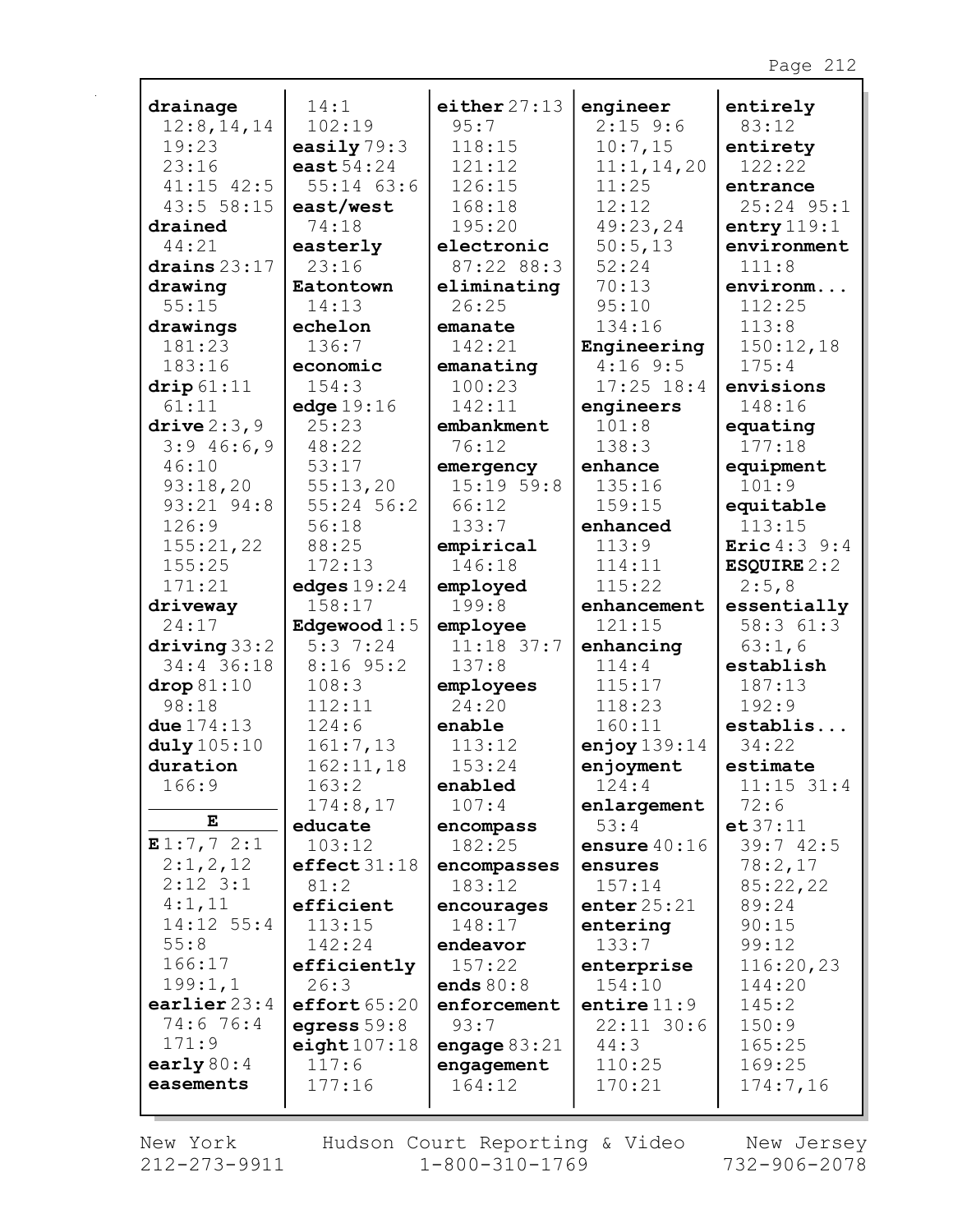| evaluations    | 15:18          | Executive      | 60:13,18       | experien       |
|----------------|----------------|----------------|----------------|----------------|
| 102:1          | everyone's     | 2:3            | $60:22$ $61:5$ | 122:9          |
| evening $6:23$ | 180:14         | exhibit $4:15$ | 61:7,10,15     | experiment     |
| 7:21,23        | evidence       | 16:7, 14, 18   | 61:20,20       | 194:12         |
| 9:13,16        | 5:12,14        | 17:23,25       | 61:21,23       | expert 99:5    |
| 10:3,8         | exact $43:9$   | 18:1, 3, 9     | 61:23          | 99:6           |
| $11:2$ 45:22   | 43:10          | $21:4$ 22:6    | $62:14$ 73:4   | 106:10         |
| $50:23$ $52:8$ | 113:3          | $24:18$ 52:6   | 95:1           | Expiration     |
| 53:15          | exactly        | 52:22,22       | 111:18         | 199:16         |
| 58:23 96:4     | 113:22         | 52:23          | 117:17,18      | explain        |
| 101:12         | 149:8          | 60:14          | 121:22,24      | 11:14,21       |
| 196:2          | 171:14         | 63:14          | 124:10,24      | 12:1,12        |
| event19:18     | Examination    | 64:22          | 125:1          | 22:2 26:12     |
| 24:14          | 3:3,12,20      | 130:4,20       | 127:9          | 52:13          |
| 92:24          | $3:20$ 14:16   | 132:2          | 165:21         | 85:14          |
| 121:23         | 51:7           | 150:24         | 168:19         | 86:16          |
| 161:12         | 105:13         | 160:8          | 170:22         | explaining     |
| 163:2          | example 25:8   | 172:4,12       | 172:24         | 13:18          |
| events         | 101:10         | 172:15         | 173:10         | explanation    |
| 102:12         | 114:22         | 173:25         | 180:23         | 39:5           |
| 110:15         | 123:5          | 174:20         | 183:3,6        | exploded       |
| 162:14         | 140:3,6        | exhibits       | exists $11:4$  | 135:8          |
| 163:10         | 153:2          | $9:25$ 10:9    | 54:4 85:14     | explorer       |
| 164:4          | 171:3          | 12:19          | 161:19,19      | 128:13         |
| evergreen      | 178:21         | $13:15$ $14:7$ | exits $133:7$  | expressed      |
| $53:10$ $54:6$ | exceeding      | 51:10          | expand         | 145:21         |
| 54:6,17        | 8:9            | 114:20         | 163:13         | 153:21         |
| 55:856:6       | exceeds $8:12$ | 120:22         | expect11:21    | extend $61:10$ |
| 60:964:15      | excellent      | exist 92:13    | 25:16 89:4     | extended       |
| 65:5 79:12     | $6:22$ $116:1$ | 110:25         | 123:17         | 28:4           |
| 79:13          | exception      | 121:9          | 145:13,14      | extending      |
| evergreens     | 102:4          | existing       | 145:15,16      | 13:7           |
| $60:11$ 78:5   | excess $31:7$  | $12:11$ $13:3$ | 145:18         | extends        |
| 78:7,8         | 109:6          | 13:11          | expected       | 61:12          |
| 80:1 92:19     | 124:11         | 18:15          | 116:20         | extension      |
| 115:7          | excessive      | 22:15,23       | 158:24         | 94:1           |
| everybody      | 100:12,14      | 24:1 27:16     | expecting      | extensively    |
| 5:13,15        | exclusivity    | $28:1$ 35:7    | 10:7,9         | 127:1          |
| 6:1, 5, 23     | 119:10         | 36:8 43:15     | 133:23         | extent 196:4   |
| $7:22$ 16:2    | 162:13         | 44:20          | experience     | exterior       |
| 16:21          | excuse $8:14$  | 46:18          | 105:18         | 137:5          |
| 28:19 62:3     | 31:13          | 48:16          | 119:17         | externally     |
| 131:4          | 45:24,24       | 49:17          | 139:2          | 123:13         |
| 143:20         | 89:17          | 53:17,24       | 146:2          | extra 31:18    |
| 186:8          | 98:24          | $54:1$ $55:13$ | 147:19         | extraord       |
| 192:5          | 102:15         | $55:19$ $56:4$ | experienced    | 109:20         |
| 193:12         | 120:13         | 57:10,16       | 145:8          | 144:10         |
| 197:6,7        | 151:9          | 58:11,12       | 146:2          | extreme        |
| 198:5          | 176:3          | 58:19,25       | experiences    | 158:14         |
| everybody's    | 179:7          | 59:19,20       | 146:7          | eyes $75:1$    |
|                |                |                |                |                |

New York  $212 - 273 - 9911$  Hudson Court Reporting & Video<br>1-800-310-1769

New Jersey<br>732-906-2078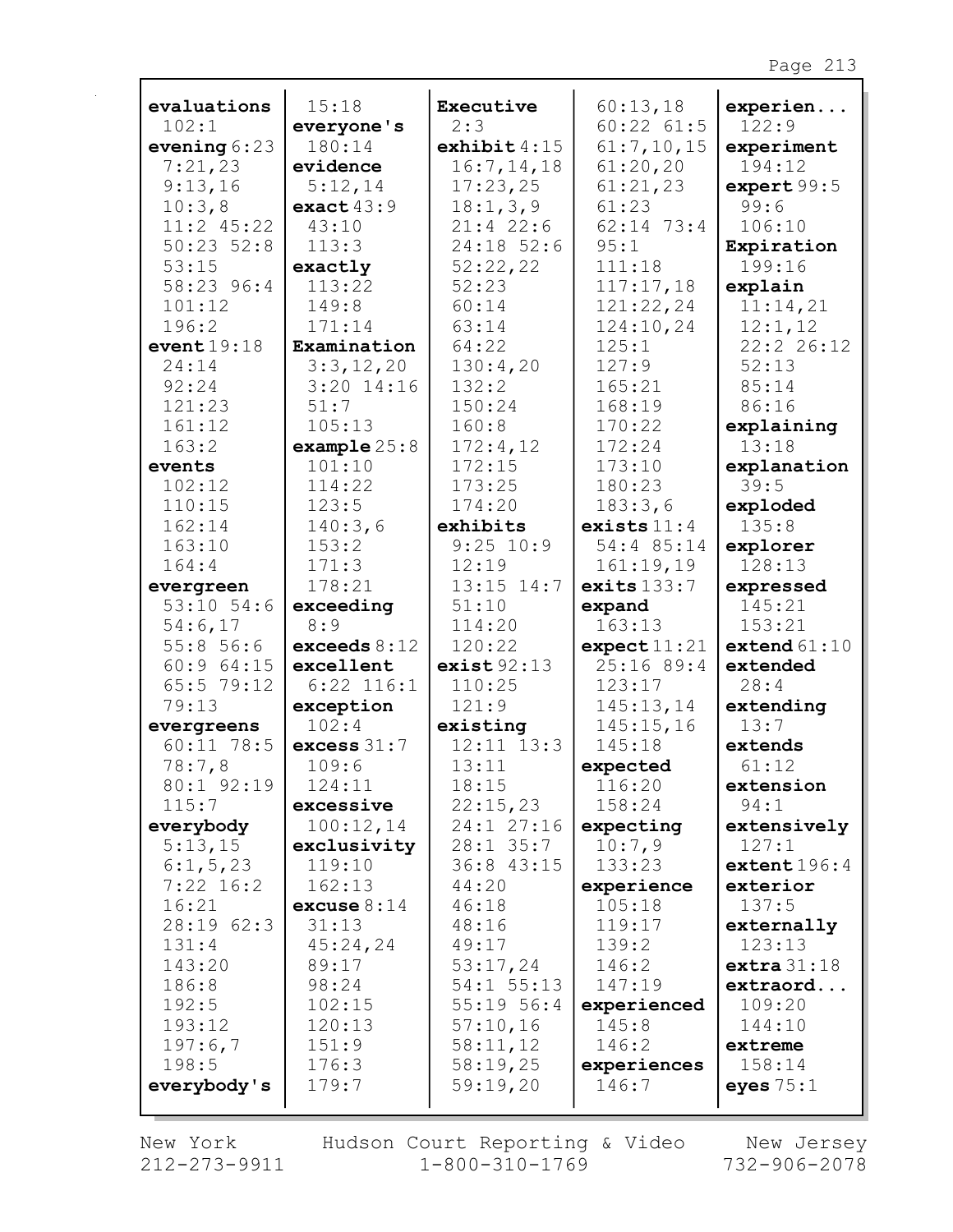| 90:21        | 119:3,6,7      | 174:8,17        | 17:9,11      | 58:12                |
|--------------|----------------|-----------------|--------------|----------------------|
|              | 120:9,10       | fall 36:19      | 18:14,15     | 60:22,22             |
| F            | 121:10,16      | 79:17 80:3      | 18:20 19:7   | 61:5, 21, 23         |
| F1:7 55:17   | 122:16         | 81:10           | 19:923:3     | 63:11,12             |
| 199:1        | 128:7          | falls $31:3$    | 34:23 35:2   | 63:17,18             |
| face 160:16  | 129:7          | false $96:21$   | 35:5 37:13   | 63:19,21             |
| faces $78:8$ | 135:25         | familiar        | 37:15        | 63:22                |
| facilitate   | 136:21         | 146:4           | 46:16,19     | 75:17                |
| 154:3        | 138:24         | families        | 47:23,24     | 78:10 85:3           |
| facilities   | 142:23         | 118:13          | 48:20        | 85:6 86:7            |
| 11:10,15     | 143:2          | family $25:10$  | 49:14,16     | 88:17,19             |
| 11:18,22     | 147:17         | 139:13          | 60:25        | 88:22,25             |
| 29:21        | 148:19         | 162:16          | $61:21$ 70:1 | 89:3 90:18           |
| 35:18        | 157:14         | $far\,48:17,21$ | 73:2 85:7    | 93:22                |
| 97:13        | 158:20         | 49:12           | 87:13        | 94:18,18             |
| 98:21        | 161:23         | 102:6,13        | 88:22 89:5   | 94:20                |
| 99:10        | 162:17,20      | 124:6           | 95:2,8       | 183:8,13             |
| 101:19       | 166:4          | 125:16          | 115:3,8      | fences $63:16$       |
| 110:2,3,3    | 169:5          | 127:16          | 117:13,14    | fencing              |
| 110:13,25    | facing $75:14$ | 139:12          | 117:17,18    | $13:11$ $90:4$       |
| 111:6,21     | 75:15          | 150:19,25       | 120:3,3      | 127:9                |
| 114:11       | fact $21:16$   | 154:2           | 121:2,2,20   | 183:15,22            |
| 115:20       | 36:20          | 156:11          | 122:6,11     | field86:22           |
| 119:15,25    | 97:15          | 159:18          | 122:25       | 86:23                |
| 120:6        | 125:17         | 191:3           | 124:9,11     | 87:14                |
| 135:2,19     | 173:10         | fashion         | 126:17,19    | $fifth$ 117:7        |
| 136:1,3      | Factored       | 45:16           | 126:20,21    | figure $35:18$       |
| 137:20       | 100:16         | favor $197:23$  | 126:25       | file 86:18           |
| 146:5        | factoring      | favorably       | 129:15,17    | 87:22 88:3           |
| 161:18       | 37:6           | 82:2            | 131:17,24    | 128:13               |
| 162:6,7      | fair $34:3,5$  | features        | 132:20,22    | $\texttt{filed10:1}$ |
| 164:14       | 180:5          | 86:25           | 133:2,6      | files $133:22$       |
| 167:8        | 185:1          | 87:10,19        | 150:9,14     | fill13:3             |
| 168:4,6,14   | 187:7          | 87:21,23        |              |                      |
| 168:17       |                |                 | 150:22       | 57:11                |
|              | Fairfield      | federal         | 179:7        | filling $74:7$       |
| facility     | 166:18         | 97:15           | 181:11,22    | filter $54:15$       |
| 25:10        | Fairhaven      | federally       | 181:23       | 115:18               |
| $28:25$ 29:9 | 106:14         | 39:1            | 182:7,12     | filtered             |
| 29:11,13     | fairly         | feel $54:8$     | 182:13       | 54:9 74:9            |
| 29:15        | 116:25         | 91:14           | 185:6,11     | filtering            |
| 30:13        | 135:19         | 149:16          | felt108:10   | 100:11               |
| 33:18,23     | Fairways       | 167:11          | 143:14       | final $4:20$         |
| 34:8 36:9    | $10:25$ $14:3$ | 173:1           | 149:19       | 6:68:1               |
| 69:1,3       | 23:10          | 178:10          | 186:12       | 85:21                |
| 102:11,23    | 25:14          | feelings        | 193:19       | 134:10               |
| 103:23       | 40:24          | 186:5           | fence $13:7$ | 136:9                |
| 108:6        | 92:20          | feels $97:13$   | 13:10        | 174:7,15             |
| 110:21       | 109:3          | feet $8:3,4,5$  | 47:22        | 178:19               |
| 114:5, 12    | 113:24,25      | 8:6,7,8,9       | 48:18        | finally              |
| 118:8,22     | 118:14,20      | $8:12$ 12:2     | $57:16$ 58:6 | 107:13               |

New York 212-273-9911 Hudson Court Reporting & Video<br>1-800-310-1769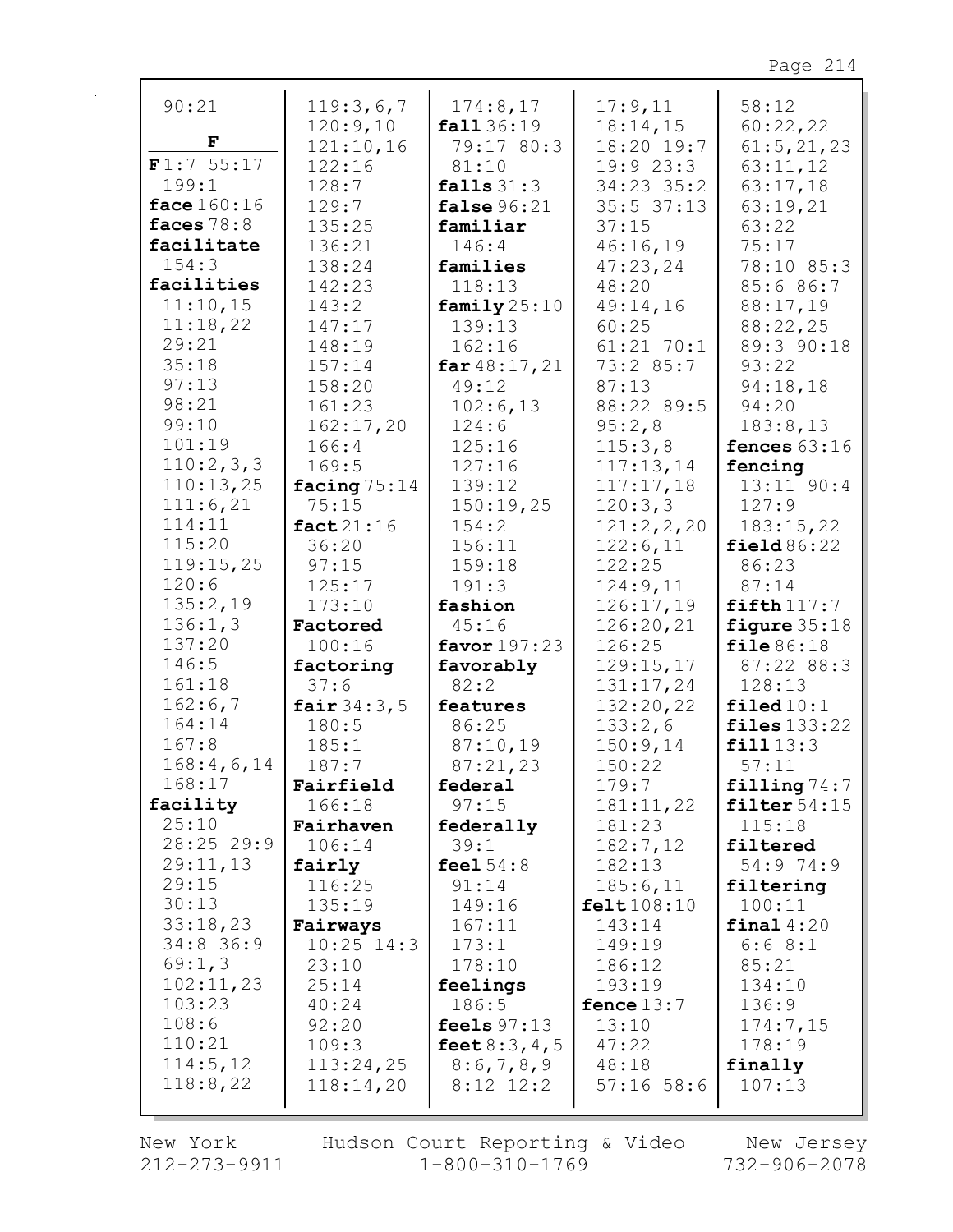| 120:25               | 166:22                 | following           | 92:17,19                  | $3:17$ 38:7     |
|----------------------|------------------------|---------------------|---------------------------|-----------------|
| 125:20               | 167:20                 | 107:5               | 161:2,3,5                 | 38:9,17,19      |
| financial            | 172:21                 | follows             | 162:2,10                  | 38:23 39:4      |
| 98:15                | 181:22                 | $14:15$ 51:5        | 162:19,21                 | 40:1, 12, 15    |
| 199:8,9              | 192:10                 | 105:10              | 162:22                    | 40:19 41:1      |
| find 33:21           | firsthand              | 166:20              | 163:1,6                   | $41:3$ $42:1$   |
| 34:9 112:9           | 147:19                 | foot $11:5$         | 187:25                    | $42:15$ $43:4$  |
| 114:22               | fitness                | 55:19               | 188:1                     | 43:9,10         |
| 141:1                | 119:16                 | 57:14               | 190:1,2                   | 44:8 48:8       |
| 180:13               | 135:7                  | 60:19,20            | 194:14                    | 48:12,13        |
| finding              | fitting                | $60:25$ 95:7        | 195:2,3                   | 49:12,15        |
| 112:4                | 74:17                  | 123:3,20            | 197:20                    | 49:19 50:3      |
| 117:7                | five $90:7$            | 123:21              | fortunately               | 50:9 84:18      |
| 145:17               | 92:12                  | 173:9               | 145:10                    | 84:19,20        |
| findings             | 112:3                  | 182:11              | forward $30:3$            | 88:14 89:6      |
| 107:5                | 184:16                 | 185:5,12            | 100:17                    | 89:11,17        |
| 112:2,2,3            | 188:12                 | footage $8:10$      | 118:14                    | 89:18,22        |
| 117:5                | fix 139:17             | 8:13                | 131:18                    | 90:11,17        |
| 141:10               | 141:1                  | footprint           | 191:24                    | $90:25$ $91:2$  |
| fine $14:9$          | flexibility            | 123:20              | found $67:15$             | 91:5,14         |
| 16:4 81:22<br>157:11 | 113:13<br>flexible     | force $123:15$      | four $33:1$<br>52:9 54:17 | 92:6,15         |
| 173:13               | 107:3                  | foreclosed<br>97:25 | 54:17                     | 93:4,9<br>95:22 |
| 195:22               | $\text{flood } 41:15$  |                     | $57:10$ 59:5              | 96:22,23        |
| finish               |                        | foregoing<br>199:5  | 59:7 66:12                | 96:23,25        |
| 185:21               | floodplains<br>165:22  | Forest $53:6$       | 107:19                    | 97:9,21         |
| 186:7                | floods $41:16$         | 53:22               | 112:2,3                   | 98:4,10,13      |
| 196:3                | 43:8                   | 93:18               | 115:6                     | 98:17 99:3      |
| finished             | floor $34:24$          | 126:9               | 117:5                     | 99:18           |
| 6:10                 | 194:17                 | form $122:21$       | 137:23                    | 100:2,8         |
| first $5:10$         | Florence               | formal              | 138:7                     | 101:3,7,20      |
| 9:16,20              | $3:18$ 93:16           | 119:21              | 162:11                    | 101:22,23       |
| 35:25                | flow19:25              | format              | 167:3                     | 101:24          |
| 38:10,18             | flowering              | 104:12              | 169:4                     | 102:10,14       |
| 39:23                | 55:9                   | 186:16              | 177:13                    | 103:5,9,21      |
| 41:19                | flowers                | Fort $2:3$          | 188:11,12                 | 189:12          |
| 48:10                | 56:10                  | forth $14:2$        | 188:16,16                 | Friedhoffs      |
| $52:10$ 85:8         | flying                 | $50:8$ 108:9        | foursome                  | 95:20           |
| $90:3$ $93:17$       | 165:25                 | 138:7,10            | 77:25,25                  | fringe $53:17$  |
| 99:20                | focal $118:2$          | 139:19              | fourth                    | front $20:12$   |
| 107:6                | 124:3                  | 140:15              | 107:10                    | 20:15,20        |
| 112:8                | focus $52:10$          | 141:6,10            | FOX 2:9                   | 20:24           |
| 117:12,16            | focused                | 141:12              | frankly                   | 57:25           |
| 118:8                | 149:23                 | 157:8               | 110:21                    | 62:18           |
| 127:21               | folks $14:25$          | 191:23              | 118:8                     | 122:19          |
| 139:10,15            | 71:4 192:6             | Fortsch $1:13$      | 161:18                    | 124:16          |
| 155:20,22            | 194:9                  | 3:7,22              | Freehold                  | 125:22,25       |
| 157:3                | 196:4                  | 34:10,10            | 106:14                    | 126:9,16        |
| 161:5                | $\texttt{follow}151:6$ | 34:13               | Friedhoff                 | 127:8           |
| 163:15               | 169:24                 | 74:16               | 3:8,10,16                 | 160:9           |
|                      |                        |                     |                           |                 |

New York 212-273-9911 Hudson Court Reporting & Video<br>1-800-310-1769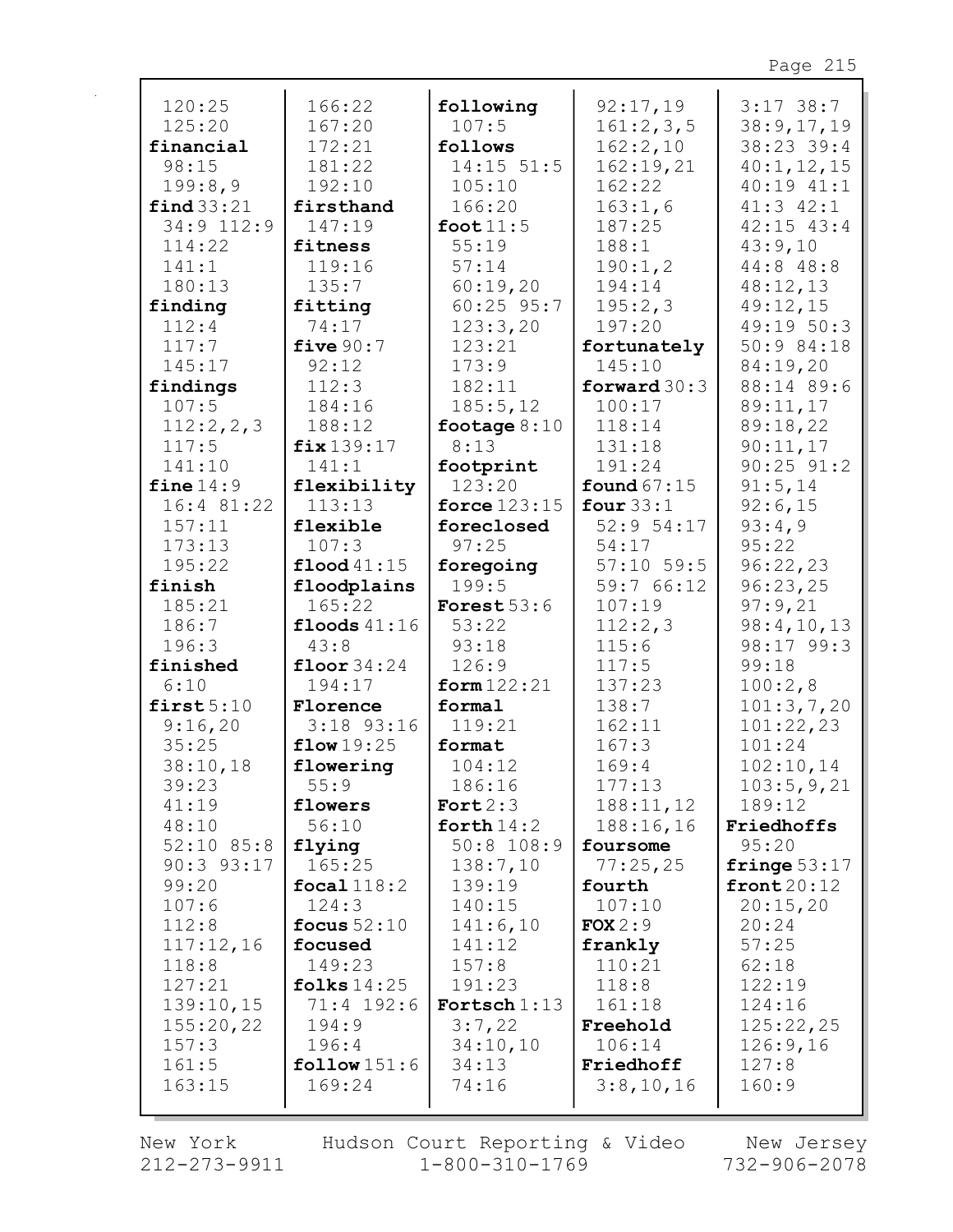| 180:8                | G                     | gather $77:24$    | glow 133:19      | God $105:6$         |
|----------------------|-----------------------|-------------------|------------------|---------------------|
| 182:9,15             | G14:12                | gathering         | 143:2            | goes $30:3,3$       |
| 182:16,18            | 55:23                 | 78:16             | qo15:23          | 48:23               |
| 182:21               | 112:20                | gatherings        | 20:9,10          | 50:11               |
| 183:8,17             | gaga $74:2$           | 119:22            | 22:5 36:18       | 88:17               |
| 183:24               | Galvin $3:3$          | general           | $37:11$ $41:2$   | 93:20               |
| 184:1, 3, 7          | $9:5$ 14:6            | 100:22            | 47:17 48:9       | 159:17              |
| 185:8                | 14:18                 | 122:23            | 51:15            | going $5:16$        |
| frontage             | 21:23                 | 141:6             | 55:15            | $6:13$ $11:1$       |
| $20:13$ 74:8         | 23:23 26:6            | generally         | 71:10,17         | 13:4,17             |
| 126:11,12            | 29:16                 | 18:527:13         | 72:4,15          | 15:4,6,13           |
| fulfill              | 31:24                 | 110:10            | 75:24 76:2       | $16:5$ $17:11$      |
| 119:20               | 41:20                 | generated         | 77:779:4         | $20:1$ 22:5         |
| full 24:22           | 52:25                 | 19:17             | 79:5,5           | $31:1$ $32:14$      |
| 60:8                 | 57:13                 | 43:15             | 80:11,11         | 36:1,22             |
| 128:16               | 58:15 71:7            | generator         | 80:12,23         | 37:10,17            |
| 149:14               | 71:16,17              | 15:19             | 83:3 87:7        | 39:11 41:4          |
| 173:14               | 71:19 75:4            | gesture 83:7      | 89:11            | 48:24               |
| 186:1                | 75:7,9                | $q$ etting $44:3$ | 92:23 94:5       | 49:19 50:8<br>50:20 |
| 196:6                | 85:14,16              | 73:677:5          | 101:10,22        |                     |
| fully 60:8<br>152:20 | 86:17 87:7            | 78:24<br>83:20    | 104:13<br>105:12 | 53:14<br>55:15      |
| 167:16               | 87:8 88:2             |                   | 107:25           | $61:14$ $63:7$      |
| function             | 88:13,23              | 102:5,13<br>147:4 | 109:15           | 69:10               |
| 34:1                 | 138:9,17              | 158:6             | 112:6            | 70:20 72:1          |
| 118:22               | 171:9                 | 161:16,16         | 130:1,23         | 73:22 75:6          |
| functional           | 172:6,9               | 187:1             | 131:18           | 75:16               |
| 117:20               | 173:17,17             | Giant $60:3$      | 132:24           | 77:24               |
| 119:2                | 174:6,11              | 62:24             | 133:12,21        | 78:12,22            |
| 153:22               | 174:22                | Gillette          | 151:1            | 79:10,21            |
| further $25:3$       | 175:11,16             | 128:8             | 152:14           | 80:2 82:22          |
| 49:20                | 175:23                | 129:5,8           | 154:3,14         | 84:9 85:2           |
| 54:23                | 176:3,8,10            | give 6:11         | 156:11,11        | 85:16,17            |
| 55:14                | 176:11                | 49:1 71:14        | 156:13           | 85:19               |
| 71:23 72:5           | Galvin's              | 78:8 97:7         | 159:19           | 88:15               |
| 75:476:6             | 26:9 73:11            | 105:5             | 161:3,4          | $90:11$ $94:5$      |
| 83:11,22             | 150:24                | 134:2             | 164:15           | 94:15 96:9          |
| 94:14,16             | <b>game</b> $145:24$  | 178:22            | 165:19           | 97:22               |
| 122:14               | 145:24                | 185:24            | 168:23           | 98:21 99:4          |
| 123:12               | gap 54:20<br>94:14    | 192:2             | 169:13           | 99:9,19             |
| 132:23               |                       | 193:23            | 186:15           | 100:17              |
| 156:3                | gaps 53:16<br>57:9,11 | 197:1             | 191:22,23        | 101:16              |
| 171:24               | 59:19 74:7            | given $43:5$      | go-cart          | 102:19,22           |
| 195:19               | garage $13:9$         | 74:17 98:7        | 154:19           | 103:19              |
| future $68:5$        | 123:4                 | 167:14            | go-carts         | 104:13              |
| 68:22,24             | 171:24                | 186:5             | 154:12           | 106:23              |
| 69:4                 | 176:5,22              | giving 103:3      | 156:11           | 107:17              |
| 138:21               | garages               | Glen 1:9          | 158:4            | 109:12              |
| 198:8                | 117:25                | 134:9             | goals 149:16     | 119:20              |
|                      |                       | glimpse $74:5$    | 150:2            | 121:11              |
|                      |                       |                   |                  |                     |

New York  $212 - 273 - 9911$  Hudson Court Reporting & Video<br>1-800-310-1769

New Jersey<br>732-906-2078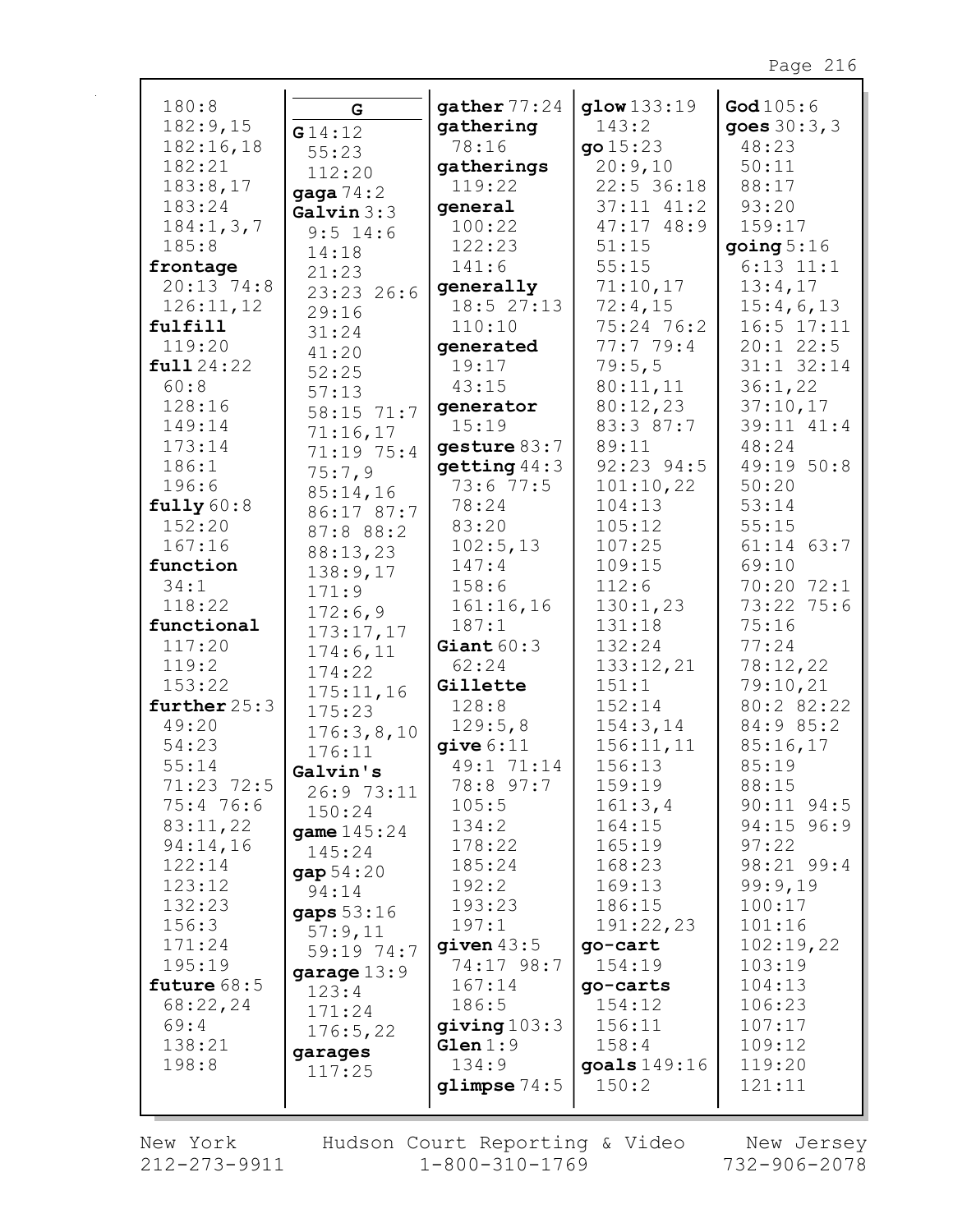| 123:10,12        | 38:25                 | 177:7                  | 27:8                          | growth                   |
|------------------|-----------------------|------------------------|-------------------------------|--------------------------|
| 127:23           | 39:10,15              | qolfers                | grassed                       | 113:18                   |
| 129:21           | 39:21 40:6            | 77:24                  | 43:16                         | 135:11                   |
| 131:2,4,23       | 40:9,17,17            | golfing                | grasses                       | guarantees               |
| 138:20,21        | 42:8,23               | 164:16                 | 58:13                         | 92:2                     |
| 139:10,11        | 55:568:2              | good 6:23              | gravel 81:18                  | guess $30:15$            |
| 139:11,16        | 68:5 76:9             | 7:19,21                | gray $18:12$                  | 39:15                    |
| 139:17           | 78:2,15               | 21:19                  | 58:6 128:9                    | 40:22 47:7               |
| 140:3,4,20       | 79:6 83:24            | 37:21                  | 129:18,23                     | 47:20                    |
| 140:20,21        | 84:1,11               | 45:21,21               | 132:15,19                     | 50:17                    |
| 140:22,24        | 90:997:12             | $50:23$ 71:2           | 134:9                         | 68:11,14                 |
| 140:25           | 98:15                 | 73:24                  | grayed 176:6                  | 76:16 77:1               |
| 141:1,15         | 101:18                | 78:11,23<br>80:16      | $great 51:12$<br>$61:8$ 142:2 | 79:8 80:16<br>82:1 83:10 |
| 151:21<br>153:3  | 108:7,14<br>108:20,23 | 81:19,19               | 142:3                         | 84:2 87:24               |
| 155:7,10         | 109:10,22             | 82:9 93:4              | 152:25                        | 126:8,18                 |
| 155:20,21        | 109:23                | 107:10                 | 154:13                        | 173:13                   |
| 155:23,23        | 110:5,7,8             | 114:8,10               | greater                       | 177:6                    |
| 157:5            | 111:14,23             | 179:23                 | 19:11                         | 190:21                   |
| 158:7,8          | 112:13                | Goodbye                | 34:22 36:5                    | quests $11:23$           |
| 159:5,5,8        | 114:2                 | 198:5                  | 187:1                         | quide $156:18$           |
| 159:9,9,10       | 115:11,15             | gorgeous               | greatest                      | guy 159:13               |
| 159:20,22        | 115:15                | 118:9                  | 36:7                          |                          |
| 160:22           | 116:13,16             | gotcha $47:15$         | green 52:11                   | н                        |
| 164:8            | 118:3,16              | 48:4                   | 53:551:10                     | H4:11 14:12              |
| 165:11           | 119:13                | $q$ otten $42:7$       | 54:25                         | $57:6$ 105:8             |
| 167:5            | 124:4,17              | 113:8                  | $55:11$ $60:3$                | <b>HAAG</b> 2:14         |
| 172:21           | 125:15,23             | governing              | 62:24                         | 186:3                    |
| 173:8            | 135:23                | 108:17                 | 76:25                         | 187:19,21                |
| 174:22           | 136:12                | 153:20                 | 93:19 94:1                    | 187:23,25                |
| 178:11           | 137:14                | government             | 94:10                         | 188:2,4,6                |
| 179:5            | 138:4,8               | 106:9                  | Greenbrook                    | 188:8,11                 |
| 181:17           | 139:13                | <b>grade</b> $61:2, 4$ | 168:2                         | 188:16                   |
| 182:11           | 140:4,8,10            | 61:14                  | gross $34:24$                 | 189:20,22                |
| 185:21,24        | 140:14                | 175:8                  | 35:3,9                        | 189:24                   |
| 187:9            | 141:13                | grading 20:3           | ground $19:22$                | 190:1,3,7                |
| 189:12<br>190:22 | 150:3<br>153:22       | 95:11<br>150:25        | 79:21                         | 190:9,11<br>190:15       |
| 191:4            | 154:4                 | grand $32:4$           | group $4:19$<br>$9:7$ 130:11  | 192:11,17                |
| 192:7,8          | 155:12                | grant 91:7             | 130:19                        | 192:21                   |
| 193:9,11         | 156:9                 | 182:11                 | grouped                       | 194:19,22                |
| 196:16,18        | 157:3                 | 195:16                 | 168:25                        | 194:24                   |
| golf 1:5 5:3     | 158:9                 | granted                | groups                        | 195:2,4,6                |
| $7:24$ 11:9      | 162:2                 | 101:17                 | 152:18                        | 195:8,10                 |
| 11:16            | 163:16                | 102:2                  | grow $60:8$                   | 197:10,14                |
| 22:24            | 164:1                 | 107:9                  | 78:12                         | half $67:10$             |
| 24:14 25:9       | 165:21,24             | grass $27:10$          | 80:21                         | 122:17                   |
| $33:1$ $34:4$    | 168:6                 | 27:14                  | growing                       | 124:23                   |
| 36:16,17         | 169:12                | 79:16,19               | 135:1                         | 155:5,6                  |
| 36:20            | 175:13                | grass-type             | grown $138:25$                | half35:8                 |
|                  |                       |                        |                               |                          |

New York 212-273-9911 Hudson Court Reporting & Video<br>1-800-310-1769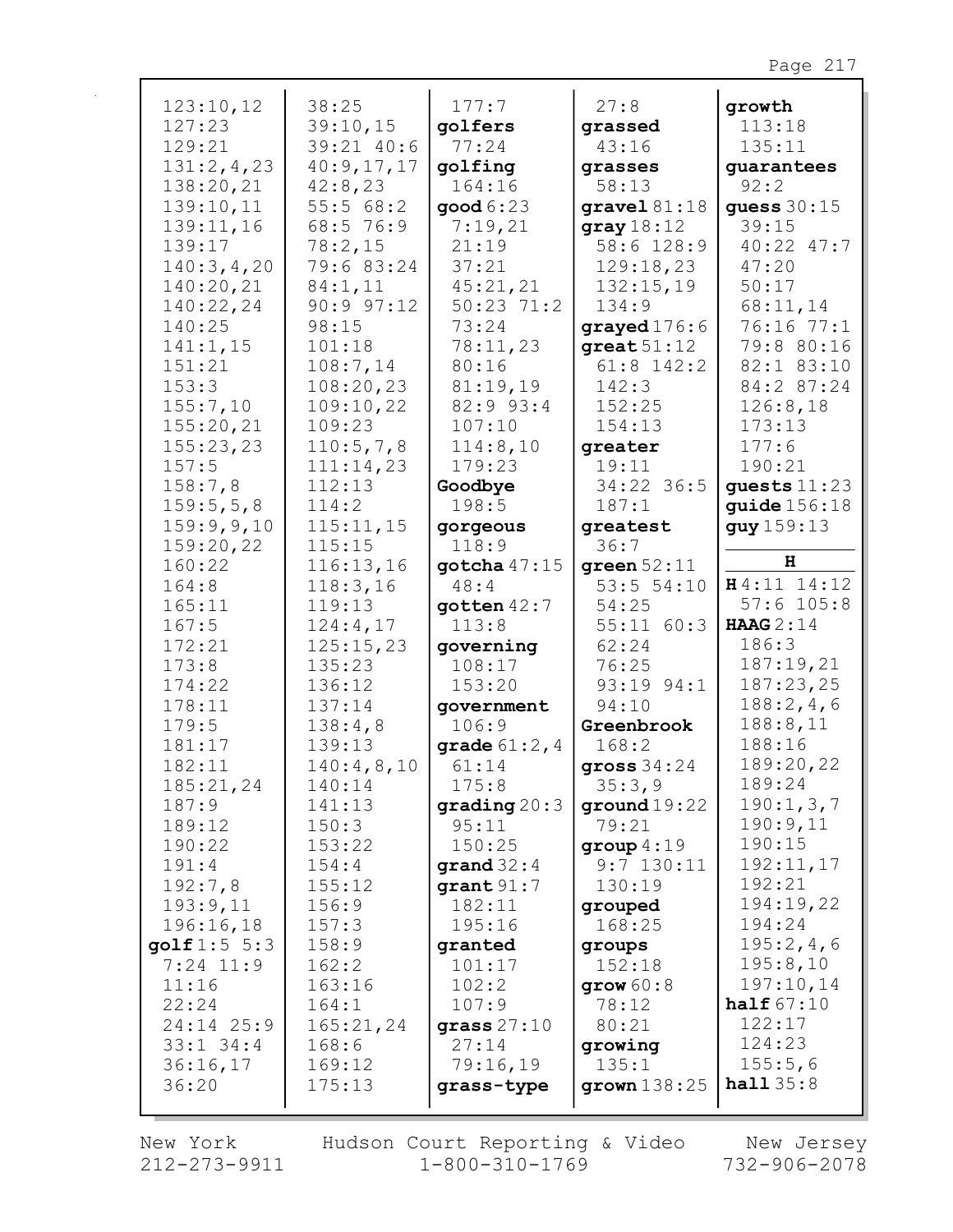| 36:22                   | 119:2                         | hey $37:3$                  | 64:21                   | house $47:22$             |
|-------------------------|-------------------------------|-----------------------------|-------------------------|---------------------------|
| hand $6:4$              | hear $6:20$                   | 138:20                      | 76:12 87:2              | $57:21$ $63:1$            |
| 16:21                   | 7:15 30:17                    | 139:11                      | 87:3 91:16              | 93:19,21                  |
| $19:14$ 38:6            | 30:18                         | 141:15                      | 91:18,18                | 160:19                    |
| 45:15,17                | 34:11 50:2                    | Hi 14:18                    | 97:18                   | houses $89:25$            |
| 82:23 86:7              | 50:587:5                      | 93:15                       | 128:25                  | 158:8,11                  |
| 95:21                   | 100:1                         | 104:23                      | 172:9                   | housing $31:6$            |
| 96:19                   | 166:13                        | 105:20                      | 174:12                  | 137:8                     |
| 105:3                   | 187:8                         | 166:21                      | 188:13                  | 141:16                    |
| handle $26:1$           | heard $96:15$                 | hidden                      | hole $33:1$             | 143:20,22                 |
| hang $81:1$             | 192:5,6                       | 115:10                      | $77:5$ 78:3             | 144:1, 4                  |
| happen                  | hearing $5:1$                 | high $42:11$                | 114:24                  | 148:17                    |
| 100:18                  | $5:10$ 8:25                   | 60:2369:1                   | 137:24                  | 154:1                     |
| 123:17                  | 9:2,23                        | 69:2 95:12                  | 138:8                   | 158:3                     |
| 138:22                  | 13:21                         | 95:12                       | holes $41:7$            | 164:20                    |
| 140:24                  | 96:19                         | 103:1                       | 43:21                   | Howard $3:9$              |
| happened<br>39:20       | 128:6                         | high-end<br>145:12          | 53:16<br>114:23         | 45:17,23                  |
|                         | 151:5<br>197:4                |                             | 115:5                   | 46:6                      |
| 76:21                   |                               | highlight<br>117:8          | 137:15                  | HUDSON $1:25$<br>humoring |
| happens $61:4$<br>93:2  | hearings<br>8:20              | highlighted                 | 158:7,7                 | 71:14                     |
| 127:24                  | heavily                       | 59:662:23                   | 165:24                  | hut $168:16$              |
| 146:4                   | 120:16                        | highly                      | Holiday 3:18            | 168:24                    |
| happy $26:10$           | 123:8                         | 135:22                      | 93:16                   | 178:4                     |
| 82:12                   | 125:1                         | hill 47:16                  | hollies $56:5$          | hybrid                    |
| 98:23                   | heavy $122:1$                 | 47:17                       | 56:677:14               | 193:17,24                 |
| 99:25                   | height $8:3,5$                | 106:14                      | holly 56:10             | hypothet                  |
| 115:22                  | 60:18                         | 168:18                      | home $20:16$            | 146:7                     |
| 142:17                  | 117:13,23                     | Hillsdale                   | 63:3                    | hypothet                  |
| 143:5                   | 117:24                        | 8:18,21                     | homeowners              | 139:3                     |
| 144:12                  | 120:3                         | historic                    | 115:7                   |                           |
| 169:23                  | 121:8                         | $4:13$ 16:15                | homes $53:22$           | $\mathbf{I}$              |
| 190:19                  | 122:3,3                       | $16:17$ 39:1                | 115:5                   | ID 199:4                  |
| 197:7                   | 181:21                        | 76:1, 3, 22                 | 116:3                   | $i$ dea $54:8$            |
| 198:4,6                 | heights                       | 90:1                        | 126:14                  | 60:271:13                 |
| hard 9:21               | 173:6                         | 113:20                      | honestly                | 74:17                     |
| $27:6$ 43:17            | $\text{held}101:15$           | historical                  | $70:6$ 194:6            | 131:23                    |
| 92:7                    | 102:24                        | 70:15                       | hope $15:18$            | identifi                  |
| Haworth                 | hello 146:21                  | history                     | 195:16                  | $16:19$ $18:1$            |
| 136:1                   | 149:15                        | 107:25                      | hopefully               | 52:7                      |
| Hazel 131:22            | help $38:15$                  | 108:1                       | 100:5                   | 130:21                    |
| 132:1                   | 105:6                         | hit15:13                    | hospitality             | 174:20                    |
| 133:22                  | 128:24                        | 131:24                      | 147:16                  | identified                |
| 134:2,17                | 154:7,7                       | 157:7                       | host162:14              | $16:15$ $17:4$            |
| he'1119:11              | 156:21                        | 197:18                      | 163:10                  | 18:2 21:10                |
| headed $47:16$          | helped135:8                   | hits $184:4$                | 164:3                   | 53:15,23                  |
| 71:18                   | helpful92:8                   | hitting $78:2$              | hour $67:10$            | 53:25<br>54:20 57:9       |
| $\texttt{health}$ 192:6 | 188:23                        | hog $155:7$                 | 67:11                   | 59:18,20                  |
| healthy<br>118:12       | helps $136:6$<br>herds $90:9$ | hold15:13<br>$15:16$ $44:2$ | hours $58:23$<br>152:16 | 59:25                     |
|                         |                               |                             |                         |                           |

New York 212-273-9911 Hudson Court Reporting & Video  $1 - 800 - 310 - 1769$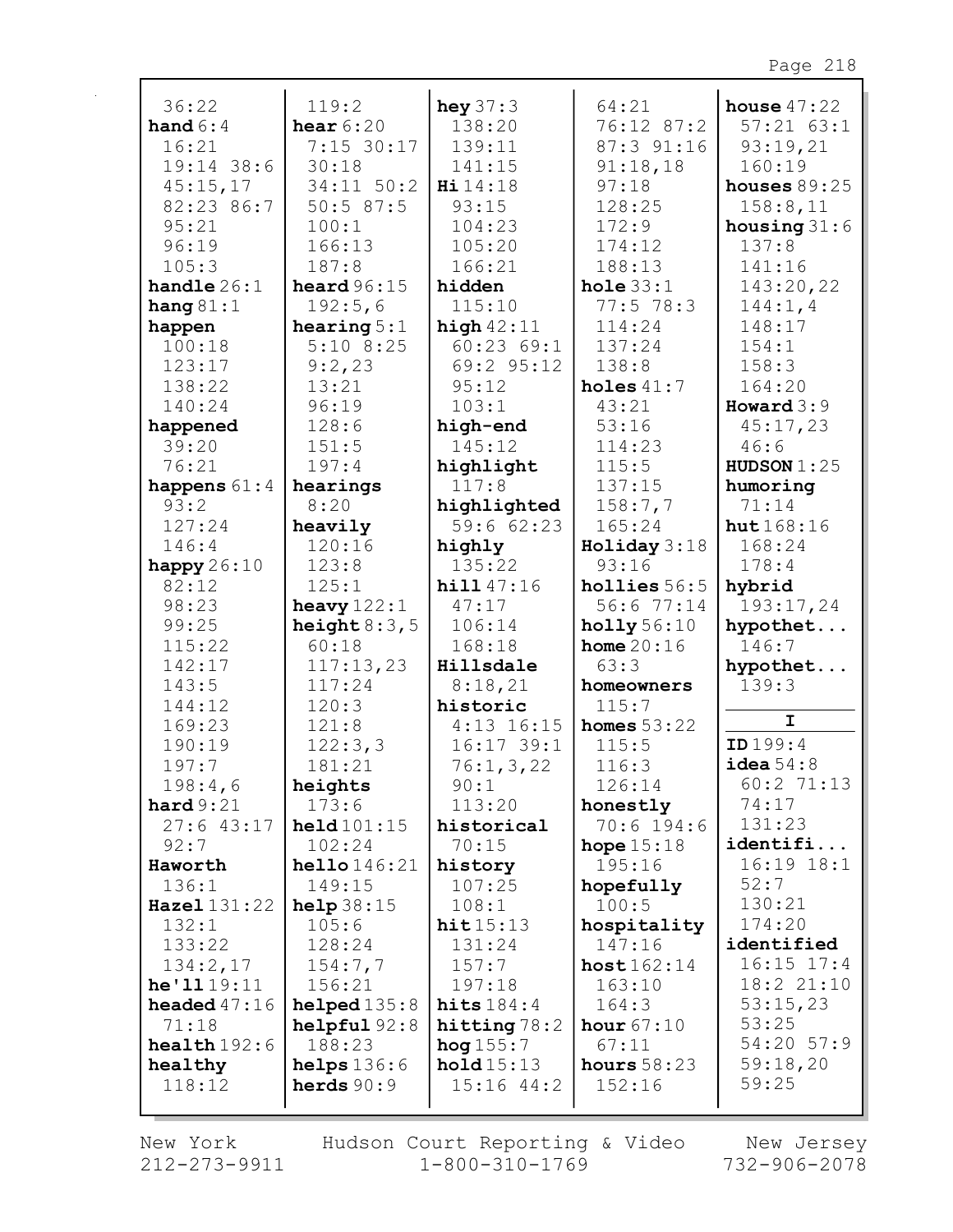| 62:22                  | impair           | 164:1                      | incongruous      | 154:10             |
|------------------------|------------------|----------------------------|------------------|--------------------|
| 63:11 86:3             | 107:14           | 169:12,19                  | 125:7            | indulgences        |
| 86:12                  | 116:8            | 170:11                     | inconsis         | 154:4              |
| 149:1,3                | impervious       | 171:7                      | 49:6             | Industrial         |
| 150:10                 | 10:19,21         | 173:12                     | increase         | 14:13              |
| identifies             | $10:22$ $11:2$   | improving                  | 19:17            | industry           |
| 55:12                  | $21:25$ 22:3     | 157:25                     | 144:22           | 138:2              |
| identify               | 22:8,15,20       | in-class                   | 145:1,7          | infiltrates        |
| 94:12,13               | $22:22$ $23:2$   | 110:21                     | 164:2            | 43:23              |
| 131:13                 | 23:6,7,12        | 114:5                      | increased        | infiltra           |
| 174:4                  | 23:19,21         | 157:14                     | 95:799:12        | 44:1               |
| identifying            | 26:23            | 158:19                     | 146:10           | infiltra           |
| 53:10                  | 170:12           | 161:23                     | incursion        | 12:7 19:15         |
| illuminated            | impervio         | in-person                  | 155:5            | 19:21,25           |
| 59:12,15               | $41:10$ $42:5$   | 186:13,15                  | indicate         | $20:6$ 43:18       |
| image 53:19            | implement        | 191:24                     | 58:25            | 44:6               |
| 53:19                  | 108:19           | 192:7                      | indicated        | inflation          |
| 54:16,19               | 116:16           | 193:10                     | 8:23 58:15       | 99:11              |
| 55:2,4,8               | implemented      | in/day                     | 60:19            | informat           |
| 55:17,23               | 108:18           | 160:23                     | 62:19            | 133:13             |
| 56:20 57:5             | 149:2,4,5        | inches $21:11$             | 146:13           | initial            |
| 57:658:3               | implemen         | 21:15,17                   | indicating       | 153:17             |
| 59:22                  | 116:11,15        | include                    | $16:22$ $17:1$   | insanity           |
| $61:16$ $63:2$         | 148:22           | 12:23                      | $17:8$ 18:8      | 190:5              |
| 86:23                  | 149:7            | 64:12                      | 19:15            | inside             |
| 94:13,13               | important        | 102:2                      | 22:17            | 133:14             |
| 128:14,16              | 93:10            | 113:15<br>143:21           | 23:17            | 136:18,19<br>137:1 |
| 131:19                 | 135:5,19         |                            | 24:19            |                    |
| 132:21<br>134:1, 8, 10 | 136:12<br>158:18 | included<br>$9:24$ $41:24$ | 25:23<br>28:20   | install<br>13:12   |
|                        | 160:5            | 93:24                      | 30:12            |                    |
| 134:18,20<br>141:25    | 164:10,19        | 164:19                     | $52:22$ 53:5     | installa<br>92:1   |
| 142:11                 | imposed          | including                  | 53:20,22         | installed          |
| images 53:18           | 107:12           | $8:2$ 11:9                 | 56:1,2           | $13:10$ $61:3$     |
| 55:2,17                | improve          | 12:21                      | 57:2,5,8         | installing         |
| immediate              | 163:17           | 32:21                      | $57:22$ 59:7     | 12:15              |
| 160:17                 | 167:7,8          | inclusion                  | 64:6             | instance           |
| immediately            | improvement      | 79:16                      | 129:11           | 110:16             |
| 115:5                  | 141:13           | inclusio                   | 132:16,19        | 148:6              |
| impact 22:2            | 164:1            | 143:21                     | 172:14           | 154:7,11           |
| 61:7,14                | 170:3            | 144:9                      | 174:25           | instances          |
| 122:14                 | improvem         | 148:17                     | 175:2,10         | 110:11             |
| 123:11                 | $9:24$ 23:1      | 153:25                     | individual       | 183:2              |
| 124:13                 | 67:16,18         | 157:18                     | 112:6            | Institute          |
| 127:14                 | 67:20            | inclusive                  | 157:24           | 138:3              |
| 161:20,24              | 68:13,14         | 32:5                       | individuals      | intend 90:19       |
| 165:21                 | 70:7 76:16       | incomplete                 | 145:7            | intended           |
| impacts                | 92:13            | 116:21                     | $i$ ndoor $97:4$ | 27:10              |
| 114:18                 | 141:12           | incongruity                | 97:24            | 123:4              |
| 115:25                 | 148:23           | 123:24                     | indulge          | intensely          |
|                        |                  |                            |                  |                    |

 $212 - 273 - 9911$   $1 - 800 - 310 - 1769$   $732 - 906 - 2078$ New York Hudson Court Reporting & Video New Jersey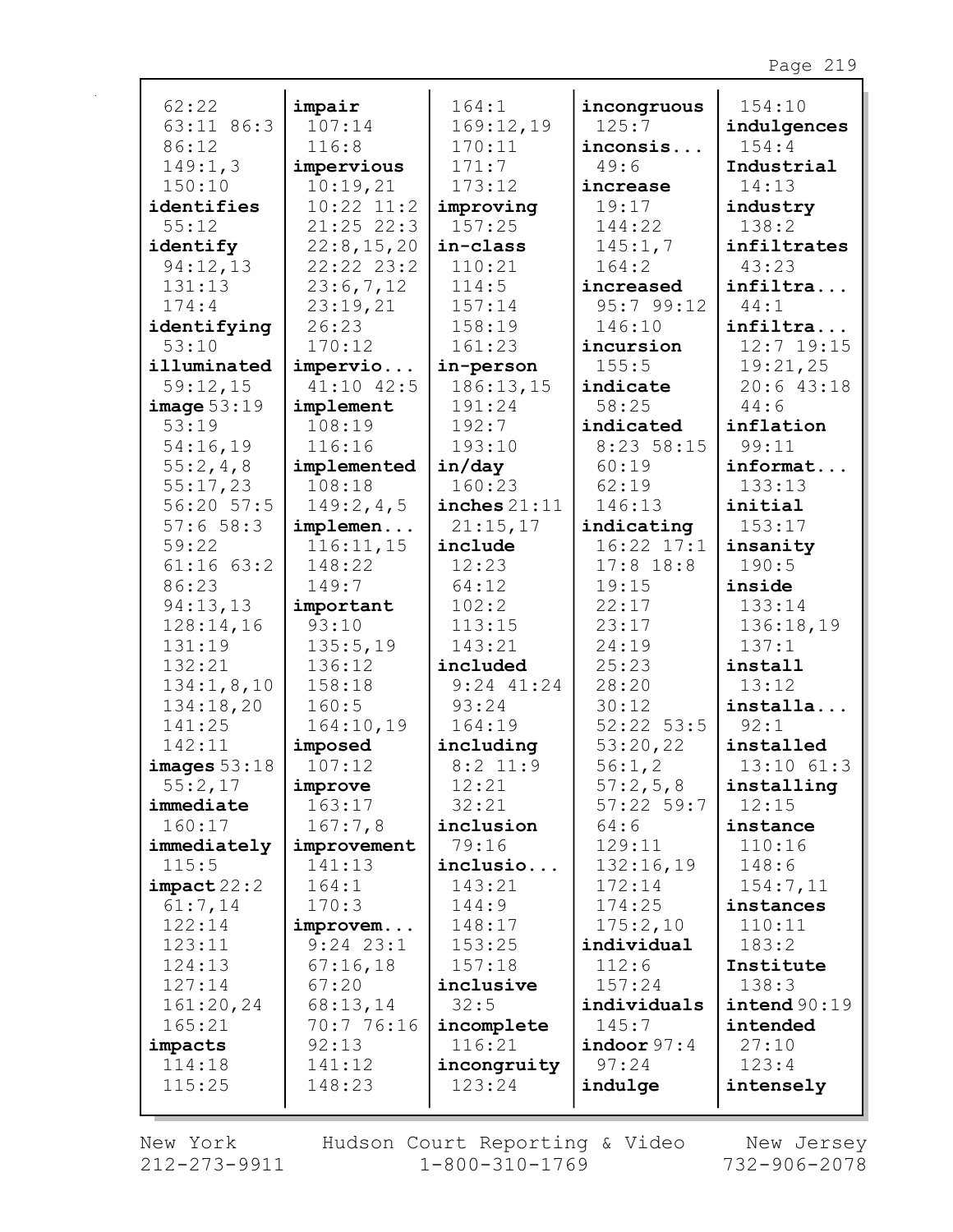| 59:6           | invested           | 106:6,11              | 93:25              | 79:15,19       |
|----------------|--------------------|-----------------------|--------------------|----------------|
| intent         | 141:19             | 106:18                | 107:16             | 80:2,3,7       |
| 107:14         | 158:22             | 113:1                 | 111:4,17           | 80:17,23       |
| 116:8,11       | investig           | 136:1                 | 112:3,5            | 81:3,6,8       |
| intention      | 99:8               | 138:2                 | 113:3,21           | 83:7,8,12      |
| 67:12          | investment         | 166:19                | 113:23             | 85:10          |
| 123:24         | 158:1              | 199:4,5,7             | 117:9              | 90:22          |
| 132:19         | 159:3              | 199:10,15             | 121:9              | $92:25$ $93:1$ |
| interest       | investments        | job 115:17            | 132:18             | $93:5$ $95:2$  |
| 145:1          | 139:1              | John 1:10             | 134:24             | 95:3,4         |
| 146:10         | 141:20             | $2:8$ 3:19            | 135:8              | 96:21,22       |
| 147:17         | involve 8:21       | $9:17$ 70:9           | 138:13             | 97:12          |
| 152:6          | involved           | 104:18,23             | 155:15             | 98:13,19       |
| 199:8,9        | 149:15             | 105:20                | 158:14,16          | 98:22 99:5     |
| interested     | 163:22             | 161:5                 | 159:1              | 99:7,13        |
| $2:10$ $101:4$ | 166:8              | join $118:15$         | 172:16             | 100:13,16      |
| 143:9          | 199:8              | 164:21                | 182:9              | 100:19         |
| 166:25         | involves           | joined $62:6$         | 183:14             | 101:4,14       |
| interesting    | 8:20               | Join1:1               | kitchen            | 101:20         |
| 33:22 34:9     | $i$ Pad $76:1$     | 2:4                   | 119:24             | 102:15,17      |
| 137:14         | issue $46:15$      | <b>Jones</b> 163:17   | Knickerb           | 103:1,5        |
| interject      | 99:9 101:1         | 163:21,22             | 34:15              | 107:24         |
| 162:15         | 134:24             | JR2:8                 | <b>Knoll</b> 93:20 | 110:14,17      |
| 184:12         | 150:12             | judge $34:3$          | 93:21 94:7         | 110:20,22      |
| internal       | issues             | judgment              | know $20:16$       | 113:24         |
| 181:8          | 167:18             | 101:13                | 21:9 31:18         | 114:20         |
| interplay      | it'd78:6           | justify               | 33:19,20           | 115:1          |
| 117:3          | item 66:1          | 164:13                | 33:21,22           | 116:24,25      |
| interrupt      | items $13:20$      |                       | 33:22 34:1         | 117:1,25       |
| 18:1962:1      | 26:8 98:25         | к                     | 34:6,8             | 118:4,6        |
| 90:12          | 175:12             | K105:8                | 35:12,21           | 119:6,8,14     |
| 131:10         |                    | Kate $6:23$           | $35:25$ 36:9       | 119:14         |
| Interrup       | J                  | $7:22$ 17:16          | 36:17,18           | 120:4          |
| 82:25 87:1     | J105:8             | <b>KATHARINE</b>      | 36:22              | 121:1, 3, 5    |
| 130:25         | Jacques $9:6$      | 2:5                   | 37:12              | 121:8,12       |
| interrupts     | Jan 9:8            | <b>Katie</b> $131:12$ | 38:12 40:5         | 122:5          |
| 184:1          | January            | <b>KAUFMAN</b> $2:2$  | 40:17,25           | 123:23         |
| intersec       | 191:9,24           | keep $50:7$           | 41:6,6,11          | 125:18         |
| $47:11$ $49:5$ | 192:11             | 104:12                | $41:12$ $42:7$     | 126:11         |
| 70:776:8       | 193:22,23          | 119:2                 | 42:11              | 127:4          |
| 76:16          | 195:18             | 159:9                 | $46:15$ $49:2$     | 129:22         |
| 123:9          | 197:5              | 171:17                | $50:1$ 68:24       | 132:5          |
| intimate       | <b>JASIONOWSKI</b> | Kendall               | 69:21 70:9         | 133:1, 9, 16   |
| 119:22         | 1:9                | 105:9                 | 70:24              | 133:17,20      |
| introduce      | Jefferson          | kids $52:19$          | 71:12              | 134:5,6,7      |
| 105:16         | 2:69:7             | kids' $73:20$         | 72:23              | 134:25         |
| inversed       | Jersey $2:3,6$     | $\text{kind}\,26:25$  | 73:15,25           | 135:2,4,6      |
| 88:4           | $2:10$ 14:14       | 34:749:6              | 78:1,2,3           | 135:6,7,9      |
| invest         | $51:3$ $105:9$     | 54:20 57:8            | 78:15              | 135:20,21      |
| 159:10         | 105:22             | 80:9 91:19            | 79:10,12           | 135:21,21      |
|                |                    |                       |                    |                |

 $212 - 273 - 9911$   $1 - 800 - 310 - 1769$   $732 - 906 - 2078$ New York Hudson Court Reporting & Video New Jersey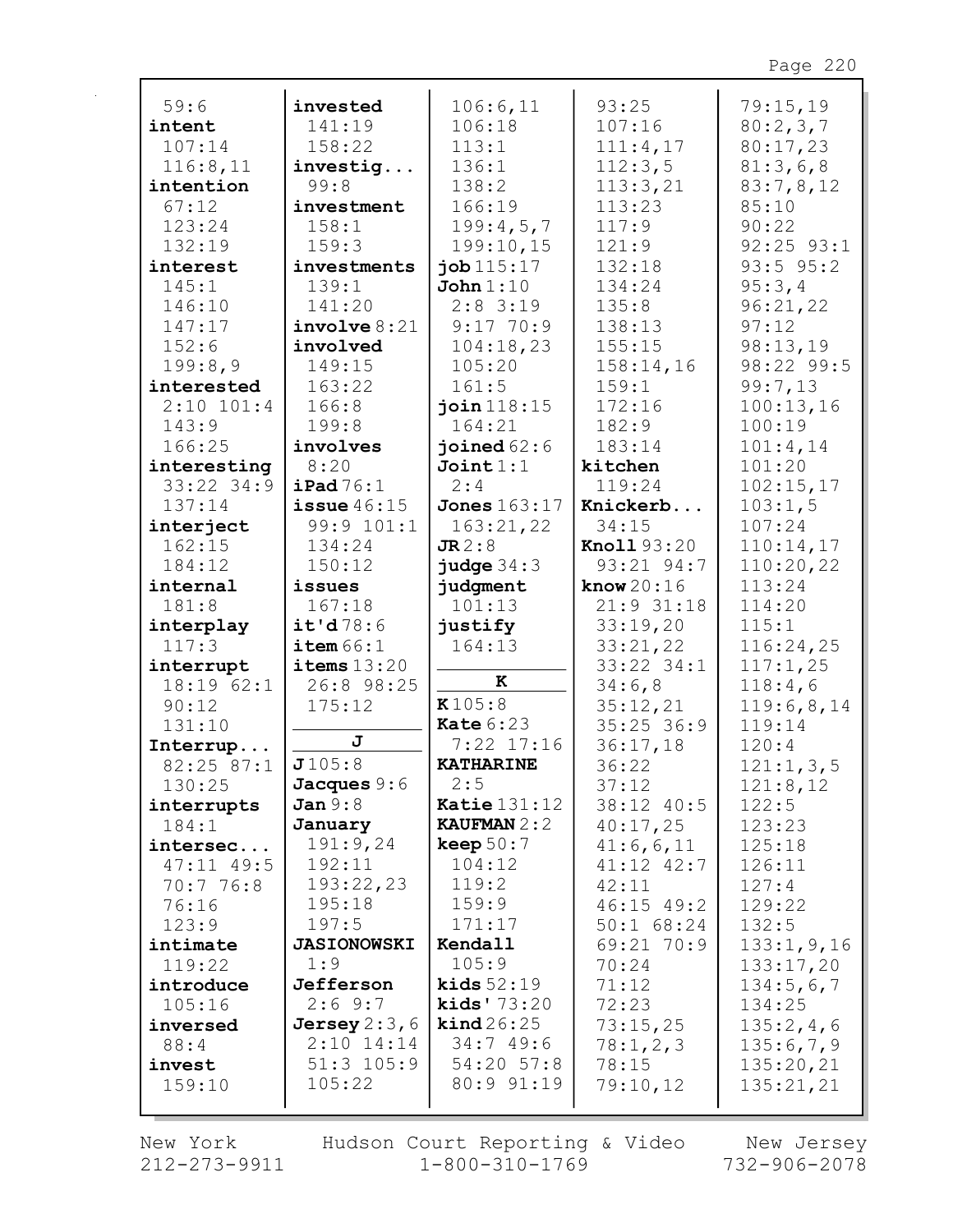| 136:4,10                         | 163:21                  | $10:8$ 11:25                    | 168:4                            | 61:2562:3                      |
|----------------------------------|-------------------------|---------------------------------|----------------------------------|--------------------------------|
| 136:11,17                        | 164:20                  | 12:3, 18, 21                    | larger17:12                      | 65:7,15,23                     |
| 136:20,21                        | 165:7,9,11              | 13:6,17                         | 99:10                            | 68:10 71:9                     |
| 137:8,18                         | 165:22,25               | 16:12 19:8                      | 124:7,14                         | 74:25                          |
| 137:19,19                        | 166:8, 24               | 19:10                           | 129:9,12                         | 82:19                          |
| 137:20,22                        | 168:24                  | 26:11                           | lastly $52:18$                   | 89:10,13                       |
| 138:15,17                        | 169:23,24               | 50:21                           | <b>LAURA</b> 199:3               | 90:11,25                       |
| 138:18,23                        | 170:8                   | 52:18                           | 199:14                           | 91:4,9,16                      |
| 139:15,22                        | 171:1, 2, 5             | 58:25                           | law2:939:6                       | 91:19,21                       |
| 139:25                           | 171:17                  | 66:23                           | 91:22                            | 95:19                          |
| 140:5,19                         | 172:18,21               | 67:1768:3                       | 92:25                            | 100:21,25                      |
| 140:20,24                        | 175:16                  | 68:8,12                         | 99:13,14                         | 101:5                          |
| 141:9,12                         | 177:2,17                | 69:11 71:2                      | 101:6,7                          | 102:5,12                       |
| 141:15,15                        | 177:17                  | 71:9 76:24                      | 102:6,8                          | 103:24                         |
| 141:16                           | 178:14,22               | 81:3,14                         | 107:8                            | 104:21,25                      |
| 142:24                           | 181:11                  | 82:17                           | 112:21                           | 105:11                         |
| 145:10,11                        | 182:2,10                | 83:17                           | lawn 80:13                       | 127:23                         |
| 145:18,19                        | 186:19                  | 92:13,25                        | Lawrence                         | 128:10                         |
| 145:23,24                        | 188:20,22               | 93:13                           | 3:10,16                          | 130:3,5,9                      |
| 146:11                           | 189:4                   | 183:16                          | 48:13,13                         | 130:15,17                      |
| 147:18                           | 190:16                  | landscaped                      | 84:20                            | 130:22                         |
| 148:16,18                        | 191:19                  | 90:5                            | 101:24                           | 131:1                          |
| 148:23,24                        | 192:8,25                | landscapers                     | $l$ awyer $91:10$                | 132:3,10                       |
| 149:3,5                          | 196:18                  | 79:18                           | layered $53:2$                   | 134:13                         |
|                                  |                         |                                 |                                  |                                |
|                                  |                         |                                 |                                  |                                |
|                                  |                         |                                 |                                  |                                |
| 151:5,16                         | knowledge<br>168:5      | landscaping                     | <b>leave</b> $36:24$             | 147:1                          |
| 151:18,18<br>151:19<br>153:3,7,8 | 169:20<br>knows $22:11$ | 12:17,20<br>12:24 13:2<br>19:12 | 79:19<br>Lee $2:3$<br>LEED $3:3$ | 174:3,10<br>174:21<br>186:18   |
| 153:9<br>154:5,6,8<br>154:13,14  | L<br>$L2:12$ 14:12      | 51:11<br>64:25<br>65:16         | 14:12<br>left23:8<br>28:22 70:3  | 188:10,18<br>188:24<br>189:4,7 |
| 154:23,24                        | L-shaped                | 72:19,21                        | 86:7 95:22                       | 190:16,24                      |
| 154:24,25                        | 175:7                   | 82:3 91:20                      | 175:3                            | 191:2,6,10                     |
| 155:4,4,7                        | L.A3:11                 | $92:9$ $93:1$                   | left-hand                        | 191:15,22                      |
| 155:7,11                         | 51:2                    | 114:16                          | 20:5                             | 192:14                         |
| 155:11,12                        | lacked                  | 115:18,23                       | $\texttt{legal } 91:12$          | 193:2,15                       |
| 155:16,19                        | 167:24                  | 116:2                           | Leibman $2:2$                    | 194:10,16                      |
| 155:24                           | laid138:17              | 122:10                          | $2:2$ 6:14                       | 195:15                         |
| 157:2,3,4                        | land 2:14               | 127:13                          | $6:15$ 7:2                       | 196:8,11                       |
| 157:13,14                        | 39:6 91:22              | 160:12,14                       | $7:18$ 15:6                      | 196:13                         |
| 157:21,22                        | 97:19,20                | 169:25                          | 15:11,21                         | 197:3,17                       |
| 158:1, 3, 3                      | 98:16                   | <b>Lane</b> $54:25$             | $15:23$ $16:8$                   | 198:5                          |
| 158:4,5,8                        | 107:8                   | 93:19 94:1                      | 16:11                            | lessened                       |
| 158:14,16                        | 112:21                  | large 56:12                     | $37:25$ 38:2                     | 25:12                          |
| 158:17,21                        | 159:18                  | $64:15$ 73:4                    | 38:17,21                         | let's 35:24                    |
| 158:24                           | 164:5                   | 119:22                          | 39:3 45:13                       | 39:24                          |
| 159:2,4,7                        | lands $76:9$            | 151:21                          | 46:8,10                          | 50:11                          |
| 159:15                           | 113:19                  | 152:17                          | 47:25 48:7                       | 51:21                          |
| 160:7,7,8                        | landscape               | 153:10                          | 48:10                            | 85:13                          |
| 160:9,10                         | $5:18$ $9:10$           | 162:18                          | 51:15,21                         | 118:21                         |

New York  $212 - 273 - 9911$ 

Hudson Court Reporting & Video<br>11 1-800-310-1769

New Jersey<br>732-906-2078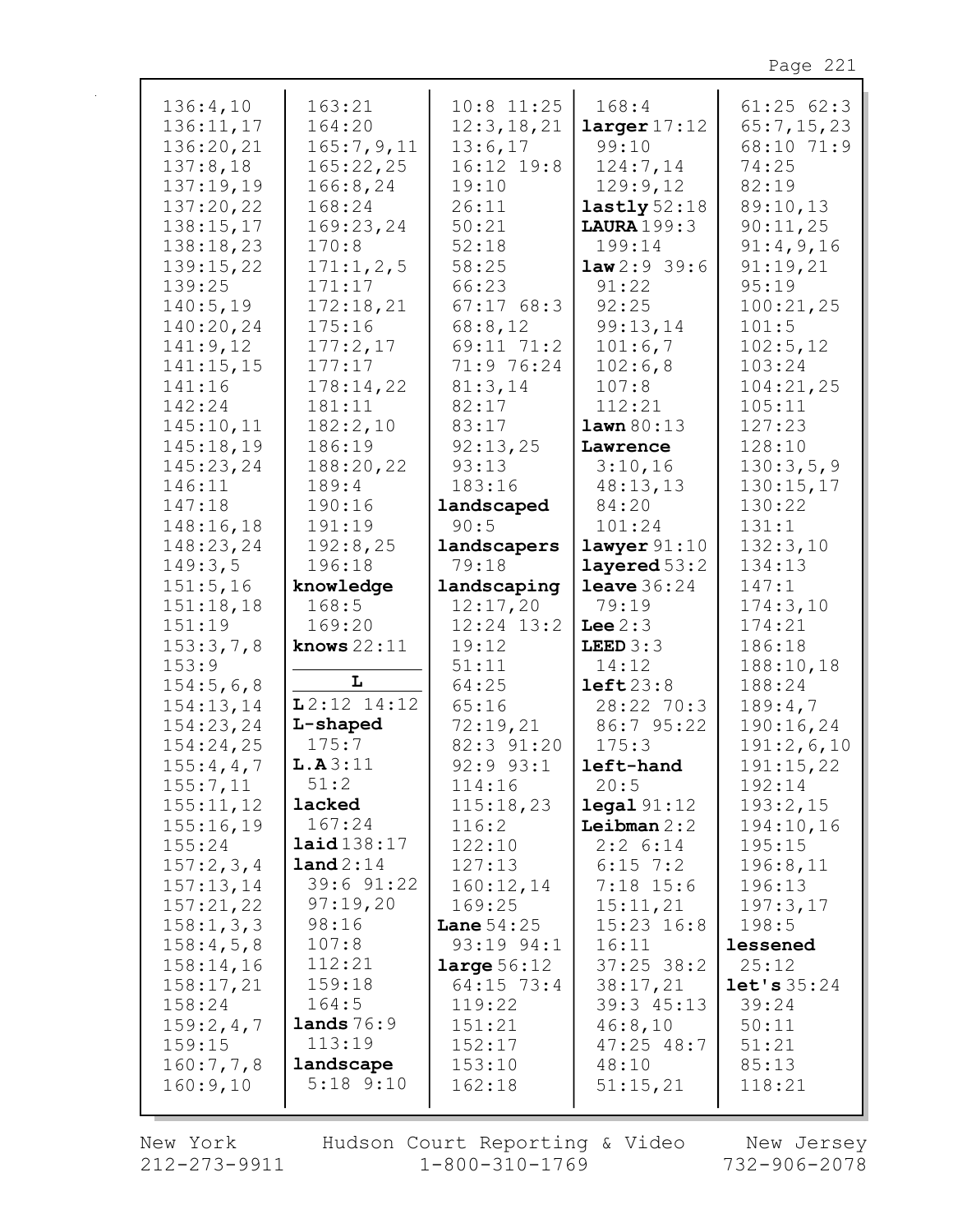| 130:11<br>192:9       | 150:13,19<br>154:5,9             | 7:6,9,13<br>$7:17$ 14:9    | 153:18<br>154:18    | litigation<br>103:10                 |
|-----------------------|----------------------------------|----------------------------|---------------------|--------------------------------------|
| 197:12<br>letter 53:9 | $\text{line }12:2$<br>13:3 18:10 | 18:18 19:3<br>$21:1$ 26:13 | 155:1,9<br>156:2,10 | $\texttt{little}$ 22:22<br>23:625:17 |
| 67:24                 | 19:7 20:19                       | 26:16,19                   | 156:20,23           | $31:22$ 40:5                         |
| 117:11                | 46:20                            | 28:9 37:19                 | 157:10              | 44:25                                |
| level 59:2            | 48:21,25                         | 37:22,25                   | 158:10              | 56:13                                |
| 137:4,7               | 49:5,8,8                         | 38:5 39:24                 | 159:11,25           | 60:25                                |
| 157:6                 | 49:11,13                         | 40:2,22                    | 160:24              | 65:21                                |
| 159:3                 | 55:11,21                         | 42:13,16                   | 161:4               | 71:12,23                             |
| 162:4                 | 55:22                            | 45:8,11,19                 | 164:24              | 76:4 77:1                            |
| levels $98:20$        | 56:23                            | 45:24 46:2                 | 166:16              | 77:16,16                             |
| 99:7                  | $57:14$ 58:3                     | 46:21,25                   | 169:8               | 78:21                                |
| 100:10,23             | 59:22                            | 48:6,9                     | 173:23              | 79:14 80:9                           |
| 106:8<br>license      | 61:11,11<br>62:13                | 49:22 50:6<br>50:10,15     | 174:4<br>179:3      | 81:1, 5, 5, 9<br>89:16               |
| 105:25                | 68:16 70:1                       | $51:1$ $65:24$             | 184:11              | 94:14                                |
| 199:15                | 70:20 71:3                       | 66:17,20                   | 185:20              | 102:6,13                             |
| licensed              | 78:6,11                          | $67:1$ 69:7                | 186:4               | 106:3                                |
| 87:25 88:2            | 80:17                            | 72:10,15                   | 187:4,16            | 116:21                               |
| $\text{life}103:19$   | 83:22 84:4                       | 75:7,22                    | 188:2,3,15          | 119:21                               |
| Ligas $9:8$           | 84:5 85:25                       | 81:25                      | 190:3,4,13          | 132:23                               |
| 99:24                 | 86:1, 2, 2, 5                    | 82:15,21                   | 190:17,21           | 134:11,11                            |
| 133:15                | 86:6, 13, 24                     | 83:1,16                    | 191:1,5,8           | 138:12                               |
| light121:18           | 86:24                            | 84:5,9,14                  | 191:14,18           | 139:2                                |
| 123:16                | 87:11,13                         | 84:17                      | 192:4,13            | 159:2                                |
| 142:11,21             | 87:18,20                         | 85:13                      | 192:20,24           | 162:19                               |
| lighting              | 88:6, 10, 16                     | 86:15 87:2<br>87:24        | 193:8<br>194:18     | 191:6<br>live48:14                   |
| 13:18,18<br>52:16     | 88:20,22<br>89:4                 | 89:15,21                   | 195:4,5,12          | 89:24                                |
| 58:22,24              | 101:25                           | 91:16                      | 196:15              | 93:16                                |
| $58:25$ 59:1          | 114:23                           | 92:18,24                   | 197:4,12            | 100:13                               |
| $66:4$ $67:2$         | 115:3                            | 93:11                      | 197:15,23           | 101:18                               |
| 67:4,7                | 122:11                           | 95:16,20                   | 198:1,3             | 102:20                               |
| 133:16                | 126:25                           | 95:24 96:8                 | list20:21           | 103:16                               |
| lights $59:2$         | 142:10                           | 96:14,24                   | 35:4                | 154:19                               |
| 59:3,3,6,9            | 158:5                            | 97:5,18                    | 125:10              | 193:17                               |
| 66:12                 | 166:13                           | 98:2,5,11                  | 178:11,12           | lived 90:6                           |
| 142:22                | 182:8                            | 98:14,24                   | listed              | lives 159:13                         |
| Likewise              | 184:1, 2, 4                      | 99:15                      | 116:19,21           | LLC1:5 5:3                           |
| 120:4<br>limitation   | 184:8                            | 100:21                     | 181:22<br>182:1     | 7:24                                 |
| 123:7                 | 185:2,8,9<br>linear 115:3        | 101:16,21<br>102:6         | listen              | LLP 2:2, 5<br>$\text{Ioan } 97:16$   |
| limitations           | 115:8                            | 103:2,7,12                 | 103:15              | local20:14                           |
| 123:2                 | lines 72:2                       | 103:15                     | listening           | 93:8 100:7                           |
| 155:8                 | 78:25                            | 104:4                      | 148:3               | 126:9                                |
| limited               | 150:24                           | 106:17                     | literally           | 140:23                               |
| 117:2                 | Lippert $1:8$                    | 143:7                      | 123:14              | locally 39:2                         |
| 125:6                 | $3:4,22$ 5:1                     | 147:2                      | 136:20              | located 8:13                         |
| limits                | 6:16,21,25                       | 151:9                      | 149:22              | 8:1622:21                            |
|                       |                                  |                            |                     |                                      |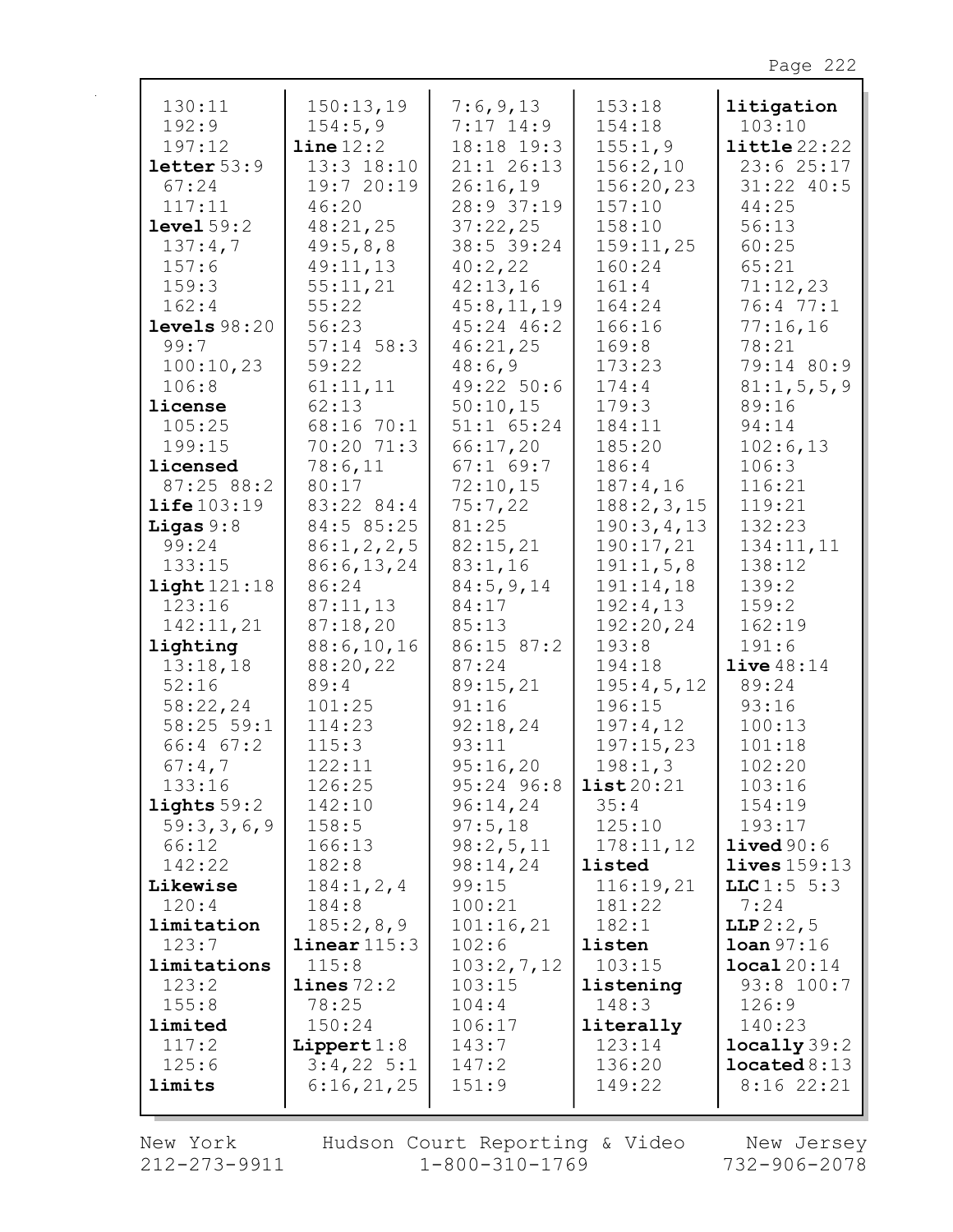| 23:8 39:12        | 37:940:5                  | 10t1:55:4            | 140:6                  | 128:20                 |
|-------------------|---------------------------|----------------------|------------------------|------------------------|
| 56:13             | 48:15,25                  | 7:178:18             | luxury                 | 189:16                 |
| 86:22 88:9        | 52:14                     | 11:21                | 108:13,25              | 193:3,5,6              |
| 111:22            | 54:15                     | 14:25                | 109:17                 | man 194:8              |
| 121:21            | 69:21                     | 20:13                | 143:18,18              | management             |
| 124:10            | 70:14 71:8                | 25:21,22             | 143:19                 | 44:12,14               |
| 126:15            | 73:14 74:8                | 28:5, 16, 18         |                        | 80:24                  |
| 129:16            | 79:11                     | 28:18                | M                      | 175:4                  |
| 132:20            | 84:10,24                  | 29:12                | M131:12                | managing               |
| 182:20            | 85:5,6                    | $42:22 \ 54:2$       | 166:17                 | 176:15                 |
| location          | 94:21                     | 64:2 69:17           | $ma'$ am $93:14$       | MANCINELLI             |
| $10:17$ $17:1$    | 95:10                     | 70:5,5               | <b>Madam</b> 95:19     | 2:9                    |
| 17:4,7,15         | 107:25                    | 71:4 81:9            | Madame $103:2$         | mandating              |
| 49:11             | 114:19                    | 81:10                | mail195:20             | 100:9                  |
| $54:22$ 55:3      | 115:1, 2, 13              | 83:23                | main 24:17             | map 86:19              |
| 55:10             | 120:23                    | 85:22                | 25:20,24               | 171:11                 |
| 63:12             | 151:21                    | 99:18                | 29:11                  | 173:1                  |
| 73:16 86:4        | 155:23                    | 109:9,11             | 171:22                 | Marc $2:2$             |
| 87:11,15          | 159:14                    | 109:13               | 175:6                  | 15:19                  |
| 94:15             | 160:22                    | 113:16               | 182:21                 | 189:17                 |
| 110:14            | 188:19                    | 124:17               | maintain               | 190:22                 |
| 120:16            | $\texttt{looked} \, 22:8$ | 125:6                | 40:20 69:2             | 195:14                 |
| 121:24            | 76:1 85:5                 | 126:7                | maintained             | Marcantis              |
| 122:12            | 89:7                      | 132:25               | 90:19                  | 65:14                  |
| 123:8             | $looking 18:6$            | 168:19               | maintenance            | Maria $2:14$           |
| 124:3             | $41:4$ 53:21              | 182:19               | 14:2 28:14             | 186:1                  |
| 125:1             | 54:14                     | 184:2,4              | 29:8,15                | 187:18                 |
| 127:12            | 55:18,20                  | 185:8,9              | 30:13,25               | 188:10                 |
| 144:19            | 57:3,6,24                 | $\texttt{lots} 8:17$ | 31:8, 11, 14           | 192:10                 |
| 150:13            | 58:4 62:11                | 22:19                | $31:25$ 32:5           | 195:21                 |
| 166:1,3           | 67:3,17                   | 126:14               | 32:21                  | 197:8                  |
| 169:4             | 85:4                      | 136:12               | 102:21                 | mark 130:3             |
| locations         | 118:13                    | 174:7,16             | 110:3                  | 173:24                 |
| 59:8,25           | 119:9,9,10                | $1$ oud $7:2$        | 111:17                 | $\texttt{marked}16:18$ |
| 87:22             | 128:16                    | $1$ ouder $7:4$      | 170:8,9                | 18:1 52:6              |
| 112:22            | 129:2,3,13                | lounges              | 171:21                 | 130:20                 |
| lock 133:6        | 143:2                     | 34:21                | 172:14                 | 174:20                 |
| logical           | 149:8                     | low 59:2             | 173:21                 | marshalled             |
| 166:3             | 157:15                    | 103:1                | 175:6,12               | 161:12                 |
| long69:20         | 164:11                    | 147:4                | major $4:20$           | masses $56:11$         |
| 79:20             | 173:2                     | lower28:21           | $8:1, 1$ 90:1          | massive                |
| 90:23             | 176:7,21                  | 73:18                | 174:7,15               | 155:10                 |
| 92:12 98:8        | looks $48:7$              | 85:23                | 178:10                 | master 39:6            |
| 105:25            | $55:23$ 76:7              | 117:17               | $\texttt{making} 62:6$ | 107:15,25              |
| 125:10            | 76:9,20                   | 121:8                | 68:15                  | 108:1, 9, 17           |
| 166:5,25          | 89:7                      | 124:10               | 111:5                  | 116:8,11               |
| longer 59:14      | 133:16                    | 175:2                | 141:19                 | 149:1, 4, 11           |
| <b>look</b> 15:24 | 140:5                     | lowered              | 170:11,16              | 149:14,17              |
| $16:8$ 22:6       | losing                    | 39:14                | 171:17                 | 149:21                 |
| $36:15$ $37:2$    | 197:16                    | lunches              | <b>MALE</b> 128:12     | 150:2                  |
|                   |                           |                      |                        |                        |

New York  $212 - 273 - 9911$ 

Hudson Court Reporting & Video  $1 - 800 - 310 - 1769$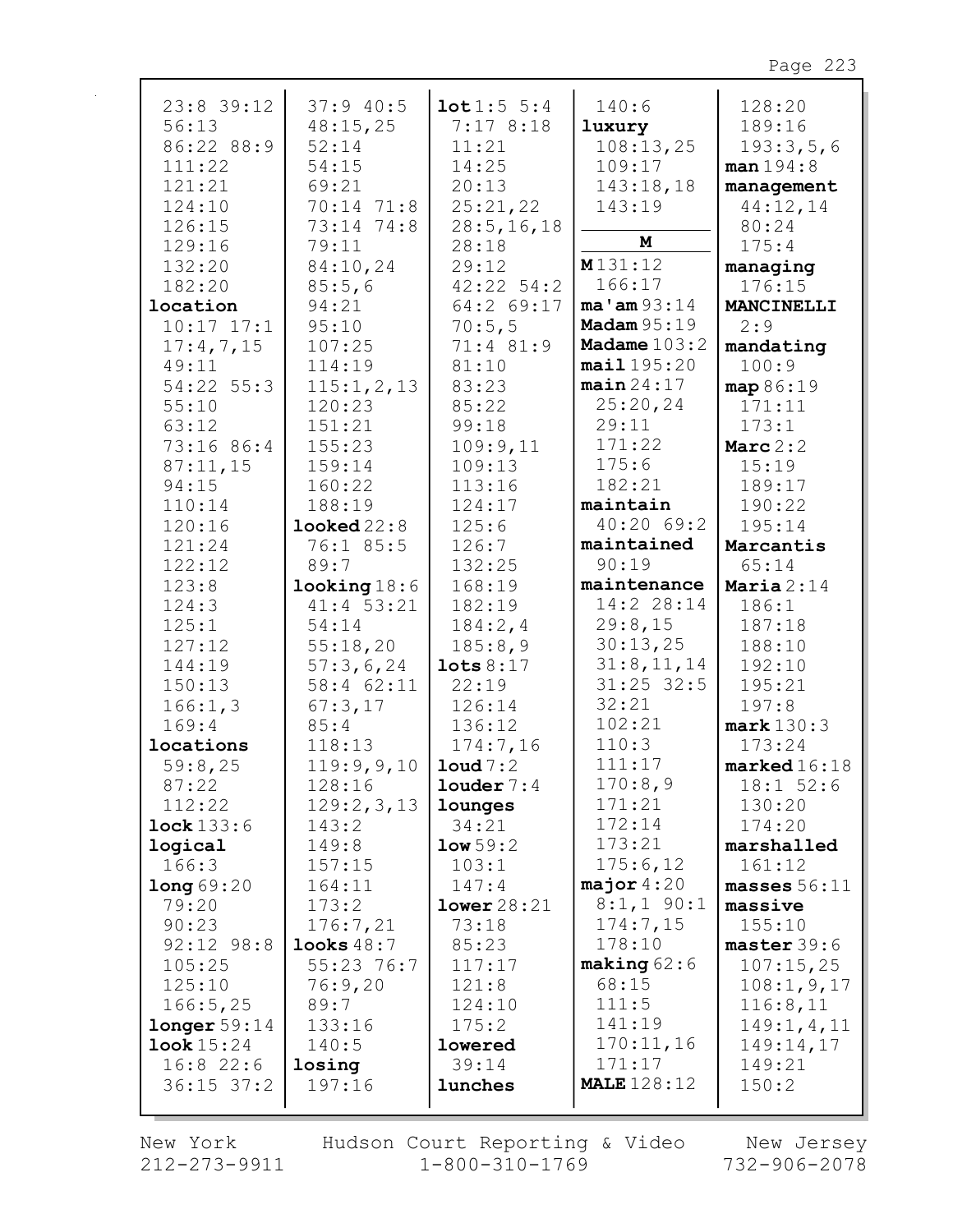| 153:21                | 182:14         | 186:13         | 164:25        | 117:18,18    |
|-----------------------|----------------|----------------|---------------|--------------|
| 167:10,16             | 194:7          | 189:17         | 165:3         | 118:5, 17    |
| 170:3                 | means $43:20$  | 195:21         | 178:16        | 119:4,19     |
| matching              | $44:1$ 55:5    | meets $25:10$  | 196:25        | 119:24       |
| 24:6                  | 69:3           | Melillo $4:17$ | 197:24        | 120:1        |
| material              | meant152:10    | $9:10$ 50:21   | members'      | 123:19       |
| 53:11,25              | measure        | $51:25$ $52:5$ | 186:5         | 124:3        |
| 54:1,3,7              | 86:21          | member 1:11    | membership    | 125:13       |
| $56:16$ 73:7          | 87:16          | 1:12,13,14     | 164:13        | 136:10,17    |
| 175:12                | 89:11          | 1:15,16        |               | 137:7        |
|                       |                |                | 167:23,24     |              |
| materials             | 101:10         | $13:21$ 38:5   | mention       | 139:14       |
| 26:11,24              | measured       | 96:17          | 24:23         | 140:3        |
| Matt 131:21           | 85:10          | 119:5          | 41:14         | 179:6        |
| 132:1,12              | 86:16,21       | 128:12,20      | 97:11         | 180:21,22    |
| 132:24                | 87:16 89:9     | 136:11         | 171:17        | 180:25       |
| 133:12,21             | meet $18:20$   | 189:16         | 179:6         | 181:8,21     |
| 142:4                 | 18:22          | 193:3,5,6      | mentioned     | million      |
| Matt's 129:3          | 35:11,11       | members $5:23$ | 18:13 19:5    | 97:17        |
| matter 1:3            | 112:25         | $6:10$ 11:22   | $23:4$ 39:10  | mind 71:14   |
| 190:25                | 140:17         | 25:14          | 58:10         | 176:21       |
| 191:9                 | meeting $5:6$  | 26:14,19       | 73:18         | 191:12,17    |
| 198:7                 | $5:21$ 38:11   | 28:9 37:23     | 93:25         | miniature    |
| <b>MATTHEW</b> $1:14$ | 38:11          | 45:850:12      | 147:8,9       | 40:9         |
| mature $60:8$         | 46:12          | 60:17          | 177:5         | minimal      |
| 60:12                 | 51:19          | 66:22 69:7     | message       | 61:10        |
| maturity              | 53:13          | 72:12          | 193:16        | 121:17,25    |
| 60:7                  | 56:24          | 82:17          | met 5:6 40:9  | 122:16,22    |
| maximize              | 57:20          | 93:12          | 145:13,16     | 124:23       |
| 113:18                | 58:21 60:6     | 95:17          | metes $30:18$ | 125:4        |
| maximizing            | 63:9 109:8     | 104:5,7        | 170:22        | minimally    |
| 114:1                 | 113:9          | 110:11         | middle        | 61:12        |
| maximum 8:10          | 180:12,13      | 117:21         | 164:15        | 122:15       |
| $8:12$ 24:13          | 184:15,17      | 118:16,16      | Middlesex     | minimize     |
| 26:5 36:12            | 185:25         | 119:1,5,9      | 106:3,12      | 122:14       |
| 37:1                  | 186:7,12       | 119:13,23      | Middletown    | 123:10       |
| 181:24,24             | 186:14,20      | 119:25         | 106:16        | minimum 40:7 |
| $MAYOR 1:9$           | 186:21         | 120:13         | midway 8:3    | minor 20:2   |
| $\text{meal } 25:11$  | 187:12,12      | 124:6          | $8:11$ 11:7   | 158:18       |
| mean $31:10$          | 189:8,15       | 135:16         | 11:17         | minute 18:19 |
| 31:17                 | 191:24,25      | 139:11,16      | 24:15         | 86:16        |
| 73:25                 | 192:7,15       | 140:21,25      | 27:16,19      | 121:5        |
| 79:15 82:4            | 193:10,11      | 145:13,21      | 29:12         | 146:24       |
| 89:6 97:25            | 193:17,24      | 151:5          | $31:16$ 35:6  | minutes      |
| 98:22                 | 194:3,4        | 152:1          | 36:10,21      | 47:13        |
| 152:17                | 195:17         | 153:7,16       | 44:11,11      | 184:16       |
| 158:11                | 196:17,18      | 154:24         | 44:13         | 190:18       |
| 159:16                | 196:22,24      | 159:12         | 99:10         | 197:8        |
| 165:14                | 197:18         | 160:25         | 107:19        | minutiae     |
| 171:1                 | meetings $5:8$ | 162:16         | 111:18,20     | 39:16        |
| 181:7                 | 143:25         | 164:2,11       | 117:13,16     | missed46:12  |
|                       |                |                |               |              |
|                       |                |                |               |              |

New York Hudson Court Reporting & Video New Jersey<br>212-273-9911 1-800-310-1769 732-906-2078 Hudson Court Reporting & Video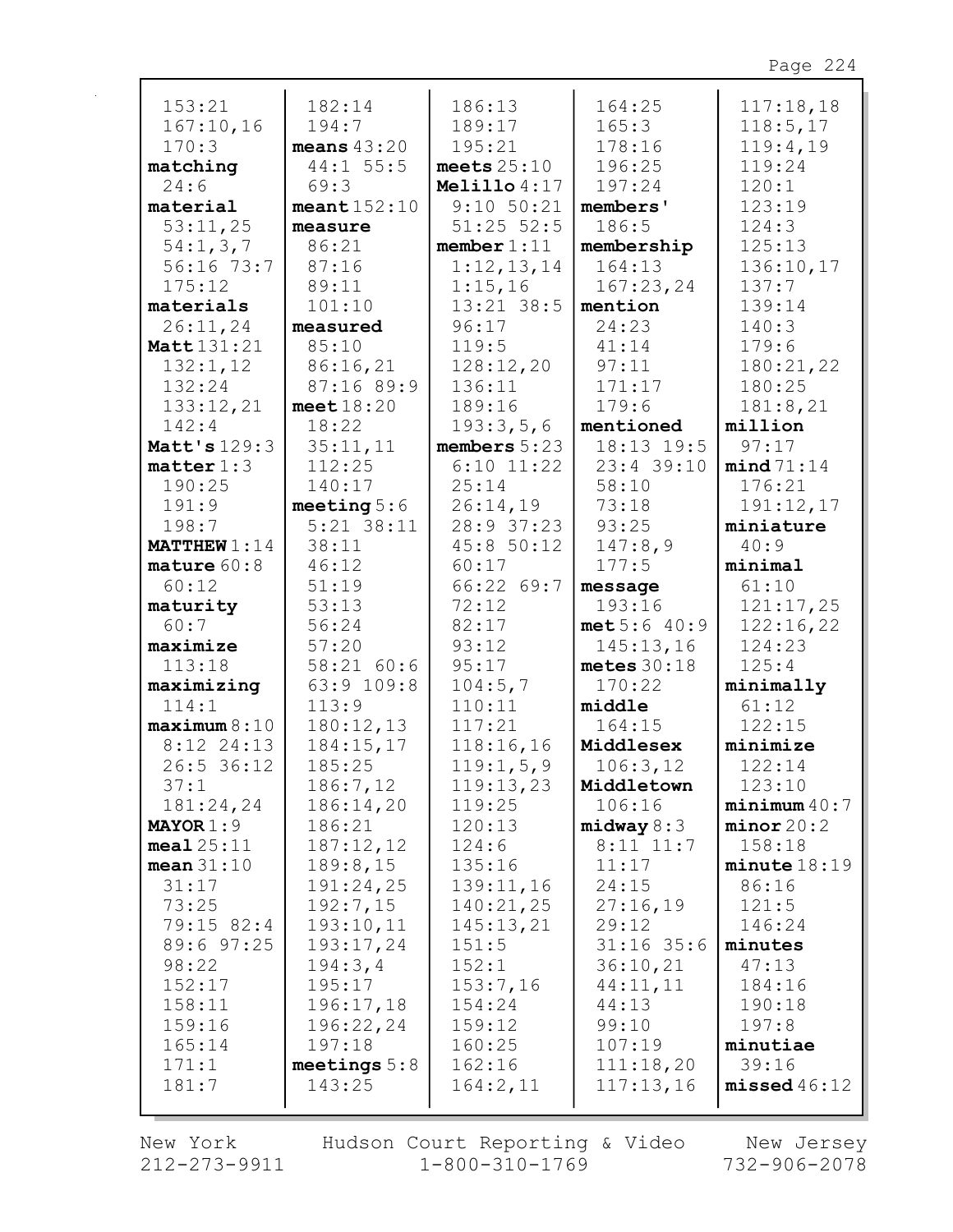| missing               | 188:25,25           | 154:3,10                 | 118:5                                      | 143:1                 |
|-----------------------|---------------------|--------------------------|--------------------------------------------|-----------------------|
| 39:21                 | 189:2,5,7           | music100:13              | 119:20                                     | 160:21                |
| 59:24 60:1            | 189:11,14           | 100:13                   | 127:22                                     | Neither 50:9          |
| 62:16                 | 189:17              | 102:3,7,9                | 130:3                                      | netting               |
| 173:16                | 192:9               | 103:18                   | 134:23                                     | 127:9,9               |
| misspeak              | 193:9,14            | mute $62:5$              | 144:25                                     | never $161:12$        |
| 147:10                | 194:15,16           | 87:4                     | 145:20                                     | new 2:3, 6, 10        |
| mitigated             | 197:18,20           | 179:22                   | 147:6                                      | $9:19$ 10:9           |
| 121:9                 | motor 80:8          | muted 6:1                | 148:23                                     | 12:18,21              |
| mitigating            | motorists           | <b>MYERSON 2:9</b>       | 165:7                                      | $12:24$ $14:7$        |
| 115:24                | 72:22               | N                        | 182:6                                      | 14:14                 |
| mix31:22              | Mount $142:8$       |                          | 189:2                                      | $17:15$ 26:9          |
| 79:14                 | move $17:17$        | N2:1, 123:1              | 195:15                                     | 26:11                 |
| 136:18                | 26:11               | $4:1$ 14:12<br>14:12     | 196:1, 5, 5                                | 44:13 51:3            |
| mixing 80:16          | 44:24               | 105:8,8                  | 196:19                                     | 51:10,11              |
| <b>MLUL</b> 188:19    | 54:19,23            | 166:17                   | needed $42:22$                             | 68:20<br>72:18 77:8   |
| modern<br>117:19      | 60:14<br>64:22 70:2 | name $38:18$             | $\texttt{neededle} 81:10$<br>needs $63:13$ |                       |
|                       | 73:2 96:2           | 46:3 48:10               | 113:1                                      | 105:9,22<br>106:5, 11 |
| modifica<br>10:6      | 104:10              | 48:12                    | 115:10                                     | 111:20                |
| modifica              | 130:2               | 93:15                    | 145:13,16                                  | 113:1                 |
| 68:1,3,3              | 132:11              | 104:24                   | 160:14                                     | 114:23,24             |
| 68:17                 | moved $72:6,7$      | 105:1,20                 | 194:8                                      | 115:5,20              |
| 163:15                | 126:19              | 106:16                   | negative                                   | 118:14,17             |
| $\text{modify } 25:1$ | movement $8:1$      | Nassau $134:8$           | 115:25                                     | 119:19                |
| moment $62:1$         | moves $30:2$        | national                 | 124:13                                     | 126:23                |
| 134:2                 | 184:6               | 137:24                   | 127:14                                     | 132:14                |
| 184:12                | moving 53:3         | native $53:25$           | 156:5                                      | 136:1                 |
| Monday $58:2$         | 56:19               | 55:956:7                 | negatively                                 | 138:2                 |
| 74:1                  | 57:14               | 58:9                     | 61:7,14                                    | 150:8                 |
| money $92:2$          | 58:17               | near $47:11$             | negligible                                 | 166:6, 18             |
| monies $97:15$        | multiple            | 49:4,4                   | 95:6                                       | 166:25                |
| Monmouth              | 12:20               | 78:7                     | neighbor                                   | 168:17                |
| 106:11                | 33:24               | 184:23                   | 56:25                                      | 170:23                |
| month $15:24$         | multipur            | $\texttt{nearly } 97:14$ | 57:20                                      | 172:25                |
| 155:25                | 137:4               | necessarily              | 63:20                                      | 189:2                 |
| months                | municipal           | 87:14                    | 116:1                                      | 196:4                 |
| 119:19                | 91:22               | necessary                | 127:3                                      | 199:4,5,7             |
| 135:8,12              | 92:25               | 87:18                    | 160:17,19                                  | 199:10,15             |
| Montvale              | 99:14,21            | 114:17                   | 184:8                                      | newly107:20           |
| 2:10                  | 106:5               | 135:3                    | neighbor's                                 | Newman $105:9$        |
| Morganstein           | 107:8               | need24:10                | 13:963:3                                   | nice 78:21            |
| $3:18$ 93:15          | 112:21              | 24:21                    | neighbor                                   | 79:16,23              |
| $93:16$ $94:4$        | 149:21              | 48:10                    | 102:16,24                                  | 79:23                 |
| 94:9,17,22            | municipa            | 68:21                    | 103:16                                     | 80:18,18              |
| 95:5,13               | 113:13              | 70:1775:3                | 120:12                                     | 81:2                  |
| Morris                | municipa            | 97:3                     | neighboring                                | Nick $65:14$          |
| 106:13                | 107:16              | 100:25                   | $55:21$ $57:6$                             | night50:8             |
| motion 187:9          | 113:22              | 112:1,18                 | neighbors                                  | 123:14                |
| 187:14                | 138:6               | 117:1                    | 116:2                                      | 134:10,18             |
|                       |                     |                          |                                            |                       |

New York  $212 - 273 - 9911$  Hudson Court Reporting & Video<br>1-800-310-1769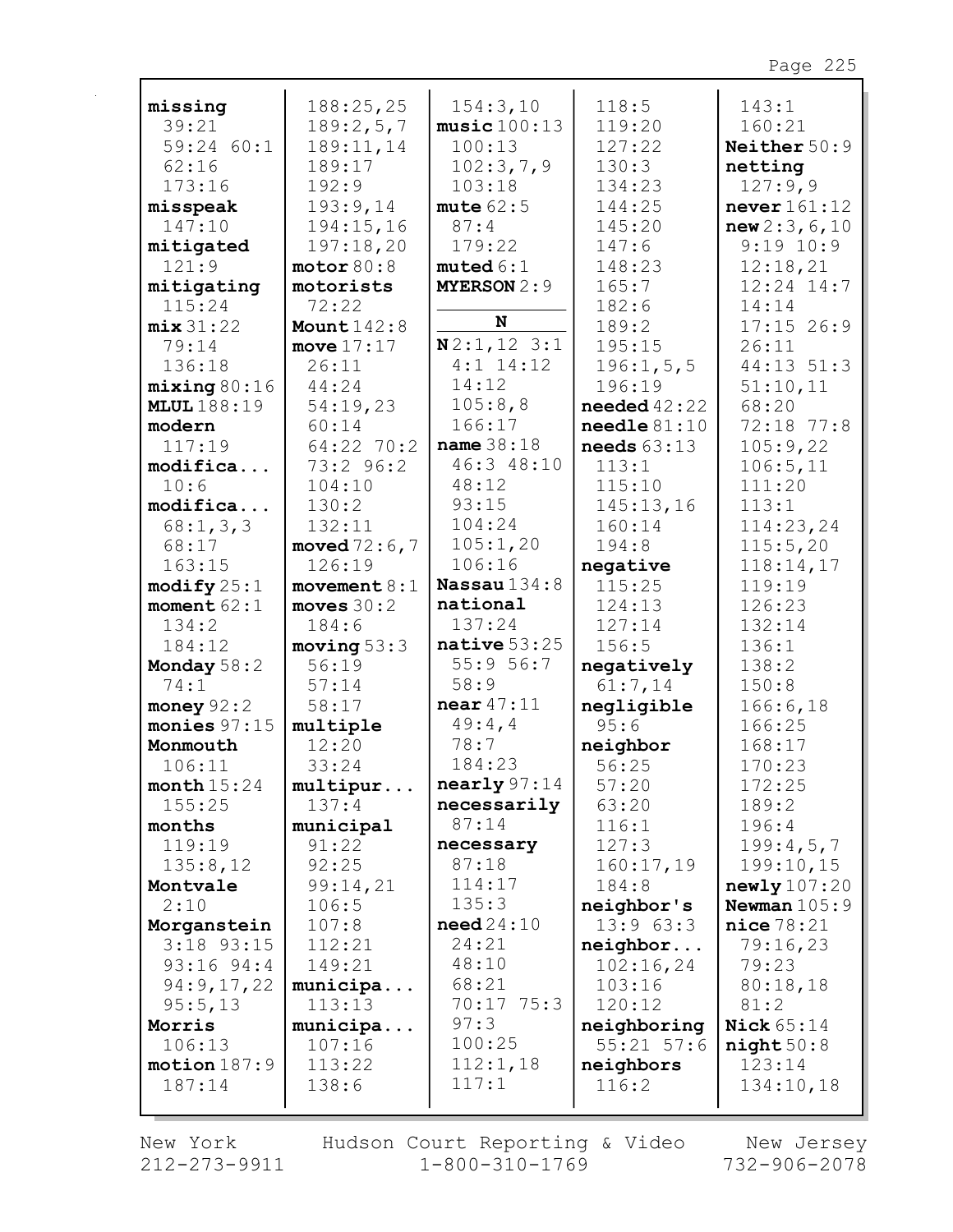| 134:19       | 114:22         | 140:6,8      | $offer$ $113:13$ | 97:9,11       |
|--------------|----------------|--------------|------------------|---------------|
| 142:15       | 115:3          | 152:16       | offsetice12:7    | 99:3,3,15     |
| 192:16       | northwest      | 167:25       | 88:3,11          | 99:15         |
| nine 97:23   | 175:9          | 170:12       | office's         | 100:4,8       |
| 158:6        | nos188:12      | 171:18       | 181:18           | 101:21,22     |
| 178:7,25     | 188:17         | 172:23,24    | OFFICES 2:9      | 101:24        |
| noise $62:6$ | Notary 199:3   | 173:5        | official         | 103:21,23     |
| 78:1 98:20   | 199:4,15       | 177:1        | 106:3            | 104:6         |
| 99:4,9,16    | 199:15         | 181:10       | officials        | 106:17        |
| 99:18,21     | note 13:20     | numbers      | 138:3            | 128:16        |
| 99:24        | $25:5$ 30:11   | 35:14,15     | oh10:520:4       | 130:22,23     |
| 100:7,12     | 56:17          | 64:3,4       | 42:2,15          | 134:6         |
| 100:14,23    | noted $41:6$   | 146:18       | 48:4 71:16       | 146:16,20     |
| 101:14       | 43:6 198:8     |              | 192:24           | 147:3,20      |
| 102:1,21     | notes $16:9$   | $\circ$      | okay 5:25        | 147:25        |
| 102:22       | 67:15          | 01:72:12     | $6:16$ 7:13      | 149:25        |
| 103:18       | 105:1          | 105:8        | 7:15,19          | 151:2,8       |
| non-conf     | 153:17         | 166:17       | 15:6, 10, 22     | 152:22        |
| 170:23       | notice $75:13$ | o'clock      | 16:1, 4, 13      | 153:18        |
| non-playing  | 155:21,23      | 104:14       | 19:321:2         | 156:25        |
| 124:6        | 195:19,21      | oak 77:13    | 21:12,23         | 158:6         |
| nonconfo     | 195:22         | oath 199:6   | 26:18            | 160:24        |
| 172:25       | notices        | obligation   | 27:12,15         | 164:24        |
| nonconfo     | 195:14         | 144:1        | $27:24$ 28:3     | 168:8         |
| 173:10       | notifica       | obtaining    | 34:13 38:9       | 177:12        |
| normally     | 147:5          | 106:8        | 39:3,4           | 178:9         |
|              |                |              |                  |               |
| 30:17        | November $1:2$ | obtrusive    | $40:1$ $42:1$    | 179:25        |
| 186:14       | 5:5,6,10       | 120:24       | $43:4$ $44:8$    | 180:3,10      |
| north 12:23  | $8:24$ 9:3     | obviously    | 45:7,19          | 182:3         |
| 18:8 20:17   | 9:14,23        | $15:8$ 33:16 | 47:3,18          | 185:14,19     |
| 47:13        | 13:21          | $33:25$ 36:6 | 48:4,6           | 192:24,25     |
| 72:20 73:3   | 21:24 26:9     | 68:13        | $51:6$ 65:23     | 194:16,19     |
| 73:18        | 50:25          | 96:25        | 65:24            | 196:12        |
| 76:25 77:9   | $53:13$ $96:3$ | 112:14       | 66:21            | 197:3,14      |
| 78:24        | 96:5,13        | 119:17       | $67:14$ 69:6     | 197:15        |
| 83:14 84:8   | 99:23          | 128:8        | 70:11            | old47:12      |
| 89:25        | noxious        | 129:14       | 71:16            | 49:5 77:7     |
| 106:14,18    | 114:10         | 135:6,10     | 75:22            | 97:16         |
| 127:2,3      | 115:9          | 141:9        | 81:19 82:8       | 127:10        |
| 171:24       | 159:23,24      | 145:3        | 82:21            | Olive $142:8$ |
| 177:25       | number 9:21    | 153:7        | 84:14,15         | omitted       |
| north/south  | $9:24$ 24:11   | occur 43:8   | 85:20 87:8       | 151:10,15     |
| 74:18        | 24:24          | 140:3,4      | 89:22            | on-line       |
| 75:11,20     | $25:18$ 29:6   | occurred     | 90:17            | 191:4         |
| northbound   | 30:2,14        | 109:2        | $91:14$ $92:6$   | on-site       |
| 73:9         | 31:25          | October      | 92:16            | 11:10         |
| northern     | 36:12 43:7     | 174:14       | 93:11 95:5       | 175:17        |
| 13:352:10    | 90:10,18       | offend       | 95:20            | once $145:23$ |
| 68:4,16      | 135:25         | 155:15       | 96:15,21         | 167:10,23     |
| 74:7         | 138:24         | 156:5        | $96:24$ $97:9$   | one-story     |

New York  $212 - 273 - 9911$ 

 $\mathbf{r}$ 

Hudson Court Reporting & Video<br>11 1-800-310-1769

New Jersey<br>732-906-2078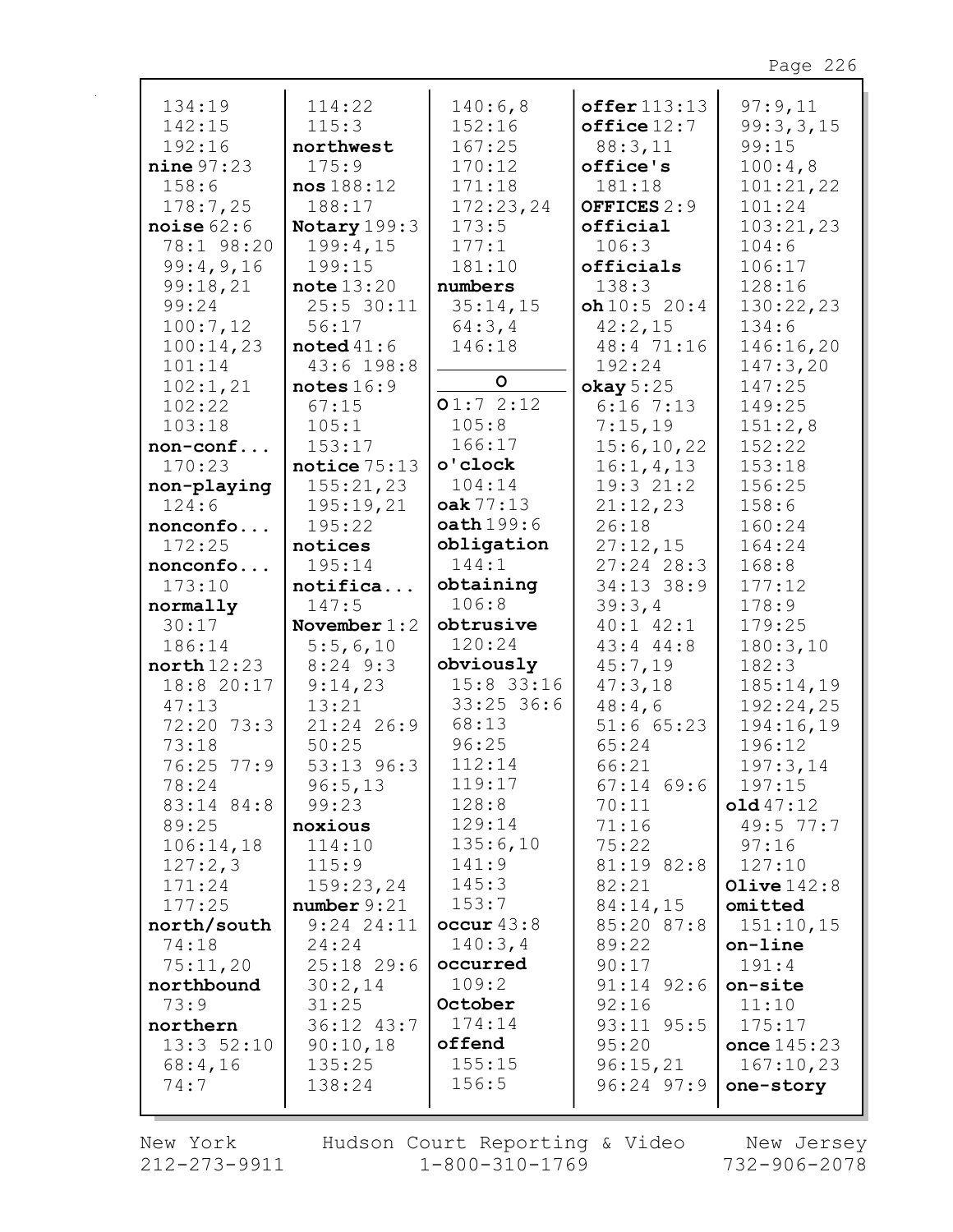| 181:4          | opportunity    | 99:21         | overall $4:20$                 | page $4:12$             |
|----------------|----------------|---------------|--------------------------------|-------------------------|
| ongoing        | 48:2 63:10     | orientate     | $16:11$ $22:6$                 | 84:23,24                |
| 174:13         | $71:15$ 92:1   | 16:20         | 22:7 23:20                     | pandemic                |
| opaque         | 98:7           | 28:19         | 25:16                          | 144:24                  |
| 123:12         | 108:11,12      | orientated    | 32:10                          | par 161:18              |
| 133:19         | 116:14         | 173:21        | 52:23                          | 162:7                   |
| 142:21         | 118:15         | orientation   | 74:12                          | 163:11                  |
| 143:1          | 149:1          | 74:21,23      | 113:25                         | Paragon 2:9             |
| open $26:14$   | 153:10         | 74:23         | 121:1,1                        | parallel                |
| 26:16          | 164:11,20      | 75:11,12      | 122:16                         | 174:24                  |
| $33:12$ $38:1$ | 165:12         | 75:20         | 137:11                         | $\texttt{parcel}$ 33:14 |
| 66:13          | opposed $20:1$ | original      | 138:15                         | 41:23 86:3              |
| 80:20          | 128:4,4        | 159:18        | 157:21                         | 183:14                  |
| 82:22          | 181:12         | 174:11        | 167:10                         | park 26:2               |
| 110:11         | 198:1          | originally    | 170:2,2                        | parking 11:6            |
| 112:23         | Orange $146:3$ | 71:5          | 171:6,11                       | 11:13,16                |
| 113:5,19       | 147:8,11       | 106:22        | 171:15,17                      | 11:19                   |
| 114:2          | 147:17         | 150:21        | 171:19                         | 22:19                   |
| 151:18,23      | 152:6,7,10     | ornamental    | 172:4,9,11                     | 23:24 24:6              |
| 161:24         | 152:11,12      | 56:958:9      | 172:17                         | 24:10,22                |
| 195:20         | 168:2          | 58:9,13       | 174:8,17                       | 25:21 26:1              |
| open-ended     | Oranges        | 79:19         | overlap                        | 26:2 28:5               |
| 65:21          | 152:8          | ought186:6    | 11:22 25:6                     | 29:1, 5, 6, 7           |
| opened $59:11$ | order $71:12$  | outcome       | overlook                       | 29:12,13                |
| opening $10:6$ | 113:17         | 199:9         | 137:5                          | 30:4,7,8                |
| operate        | 117:10         | outdoor       | owe $159:1$                    | 30:12,19                |
| 138:21         | 133:23         | 102:2         | owned $138:23$                 | 31:4,7                  |
| 168:1, 2, 3    | 167:15         | outer $19:24$ | owner $13:16$                  | 32:1,4,6                |
| 168:7          | 188:21         | 21:10,18      | 64:24 65:7                     | 32:20 33:1              |
| operated       | ordinance      | outside       | 141:19                         | $33:17$ $34:2$          |
| 138:24         | 24:1 32:25     | 21:17         | 158:21                         | 34:7, 14, 15            |
| operating      | 32:25          | 102:9         | 159:5                          | 34:18,19                |
| 139:2          | 33:17,20       | 123:15        | owners                         | 34:20                   |
| 145:6          | 34:3,20        | 136:19,19     | 102:20                         | 35:19 36:6              |
| 146:2          | $35:1$ 40:6    | 136:20        |                                | $36:14$ 37:6            |
| 153:5          | 40:14          | 137:1         | P                              | 99:12                   |
| operational    | 100:7          | 159:21        | P2:1, 1, 12                    | 134:24                  |
| 146:7          | 107:12         | 161:23        | 14:12                          | 136:16                  |
| 168:5          | 116:9,12       | outstanding   | P.E.2:15                       | 137:13,14               |
| operations     | 116:19,20      | 97:16         | 14:12                          | 137:25                  |
| 140:6          | 116:25         | outweigh      | p.m1:2 67:9                    | 138:4,10                |
| 141:5          | 118:19         | 107:3,12      | 67:14                          | 138:11                  |
| operator       | 123:7,24       | 124:7         | 195:18                         | 139:8,9,12              |
| 159:6          | 126:3          | outweighing   | 198:9                          | 139:12,22               |
| opinion        | 138:11         | 117:7         | P.P14:12                       | 139:24                  |
| 182:14         | 157:9          | outweighs     | 105:8                          | 140:11,18               |
| opinions 5:7   | 169:17         | 117:21        | PA2:9                          | 140:22                  |
| opportun       | 180:7,12       | 121:16,25     | package $4:17$                 | 163:2                   |
| 145:22         | 181:1          | 125:3,16      | $51:18$ $52:2$<br>$52:5$ 167:9 | 164:4                   |
| 151:22         | ordinances     | 127:16        |                                | 168:19                  |
|                |                |               |                                |                         |

New York 212-273-9911 Hudson Court Reporting & Video<br>1-800-310-1769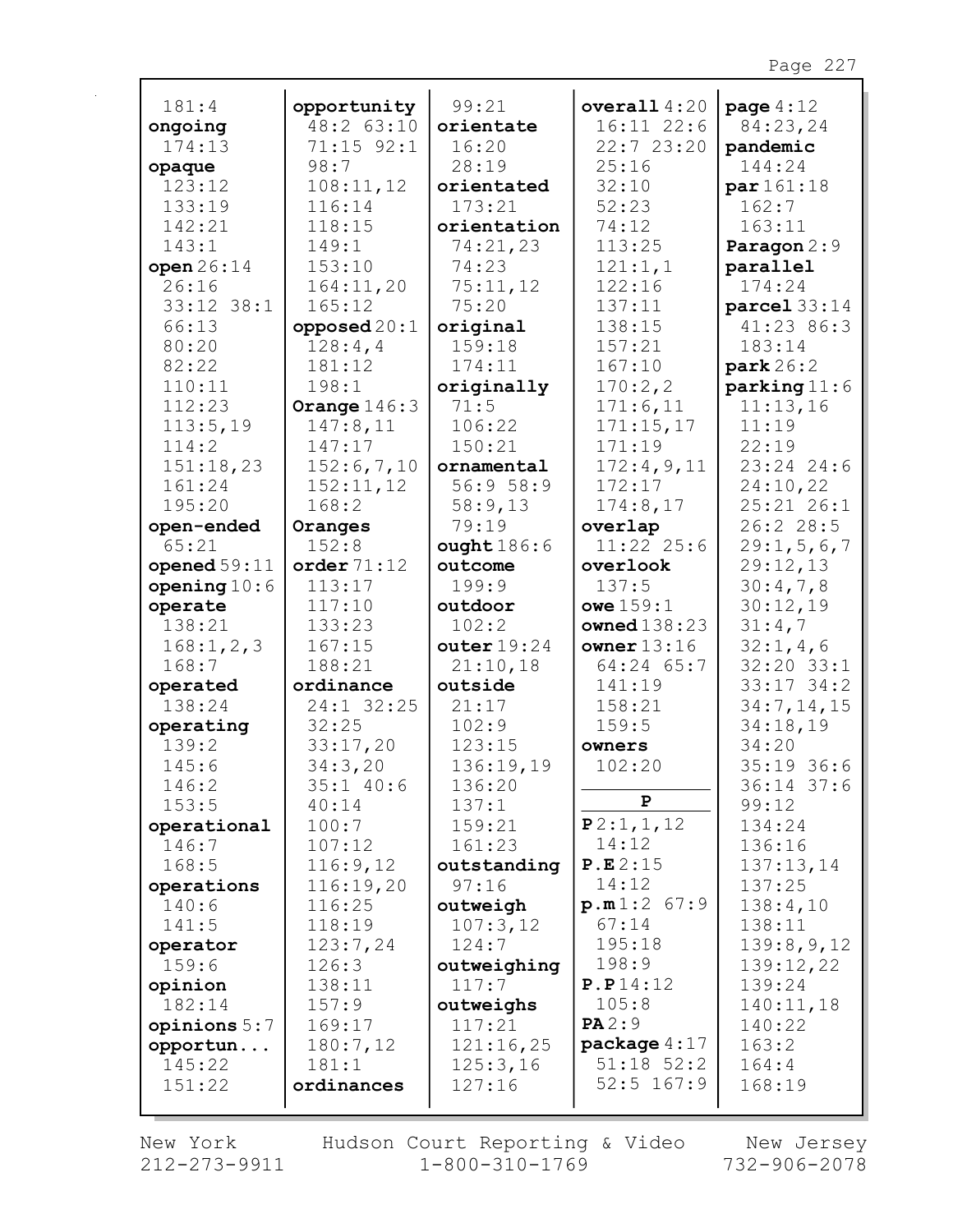| 173:3                      | 174:9,18                       | 122:17                     | perspective          | 83:23                   |
|----------------------------|--------------------------------|----------------------------|----------------------|-------------------------|
| Parsippany                 | partnership                    | 124:23                     | 69:22                | 130:13                  |
| 2:6                        | 111:2                          | 146:10,11                  | pervious             | piece $30:20$           |
| part14:3                   | parts 99:20                    | 155:5,6                    | 27:4                 | $31:19$ 57:6            |
| 22:9 23:5                  | Party $2:10$                   | perforated                 | <b>PETER</b> $1:16$  | 107:7                   |
| 28:15,24                   | Passaic                        | 19:20 20:7                 | PGA 161:12           | 111:5                   |
| 29:5, 21, 22               | 166:18                         | 43:20                      | 161:20,24            | 112:10,17               |
| 30:1,4,9                   | path 13:19                     | performed                  | 162:14               | 122:16                  |
| 32:22                      | 66:4 78:17                     | 102:21                     | 163:1,10             | 136:9                   |
| 68:16 82:1                 | $\texttt{ratio}27:1$           | perimeter                  | 164:4                | 170:20                  |
| 85:18                      | Patriot                        | 61:5                       | phone $62:5$         | piecemea                |
| 92:10                      | $52:11$ $55:1$                 | period 40:21               | photo 4:19           | 167:12                  |
| 93:25                      | pause $26:10$                  | 59:14 92:4                 | 60:23                | Piermont                |
| 137:6,19                   | 49:3 129:1                     | periods                    | 128:5                | 28:14                   |
| 140:3                      | paved $81:15$                  | 136:24                     | 129:3,24             | 174:23                  |
| 143:23                     | pavement                       | 145:9                      | 130:6,11             | 183:21                  |
| 164:10,20                  | 27:7                           | permanent                  | 130:19,24<br>131:16  | 184:7                   |
| 170:9,10                   | paver $27:4$<br>pavers $27:11$ | 92:10                      | 132:13               | pine 57:11<br>58:7 60:9 |
| 170:14,17<br>171:7,15      | PE3:3                          | permit 8:2,3<br>8:5,6,8,10 | 160:10               | 60:12,18                |
| 173:4,13                   | peak 136:24                    | 8:13,14                    | photograph           | 61:7,15,23              |
| 178:2,13                   | 145:9                          | 167:17                     | 80:25                | 62:18 73:4              |
| 178:19,23                  | 186:19                         | permits                    | 129:15               | pines $80:17$           |
| 179:1                      | pedestrians                    | 91:22                      | 133:3,4              | 80:19,25                |
| 182:2,2                    | 59:4                           | 113:9                      | 142:7                | 81:4,8                  |
| 183:14                     | Pelham                         | 150:18                     | photographs          | 160:8                   |
| participate                | 132:13,14                      | permitted                  | 76:3 128:3           | pipe19:20               |
| 186:8                      | 133:5                          | 8:4,6,10                   | 132:6                | 20:721:5                |
| 187:6                      | people $15:11$                 | $8:12$ 20:11               | photos $4:19$        | 21:7, 14, 18            |
| particip                   | 47:762:6                       | 117:15                     | $53:19$ $54:3$       | 43:20,20                |
| 194:4                      | 72:23                          | 120:4                      | 130:17,20            | piped100:13             |
| particip                   | 84:25                          | 181:24,24                  | physical             | pit74:2                 |
| 197:6                      | 85:11                          | permitting                 | 86:25                | Pitney $2:5$            |
| particip                   | 90:13,13                       | 167:15                     | 87:10,19             | 6:24                    |
| 187:2                      | $90:16$ $99:1$                 | person $5:6$ , $8$         | 87:21                | place 79:21             |
| particular                 | 103:17                         | $8:24$ 42:20               | 88:24                | 139:3                   |
| 100:23                     | 104:11                         | 62:585:8                   | 146:15               | 153:5,6                 |
| 112:10,17                  | 139:10                         | 98:21                      | physically           | 165:18                  |
| 128:21                     | 140:19,20                      | 100:15                     | 86:20                | 168:15                  |
| 144:23                     | 145:23                         | 104:11                     | 87:15                | 195:18                  |
| particul                   | 154:7                          | 159:6                      | pick 100:25          | placed                  |
| 11:777:4                   | 161:6                          | 186:22,25                  | 134:21               | 182:20                  |
| 121:4                      | 165:8,13                       | 187:3,6                    | 190:24               | placement               |
| 129:20                     | 186:20,21                      | 189:8,10                   | 191:2                | 158:19                  |
| parties                    | 186:22                         | 189:15,18                  | 192:11               | places $97:23$          |
| 103:17                     | 187:6                          | 191:4                      | picture              | placing                 |
| 199:7                      | 191:19,20                      | 195:13                     | 77:16                | 127:7,11                |
| Partner 4:15<br>$4:21$ 9:5 | percent<br>22:13               | 196:25                     | 84:22 85:4<br>132:11 | Plains<br>106:13        |
| $17:25$ $18:4$             | 74:21                          | personally<br>141:19       | pictures             | $plan\,4:20,20$         |
|                            |                                |                            |                      |                         |

New York  $212 - 273 - 9911$ 

r

Hudson Court Reporting & Video<br>1-800-310-1769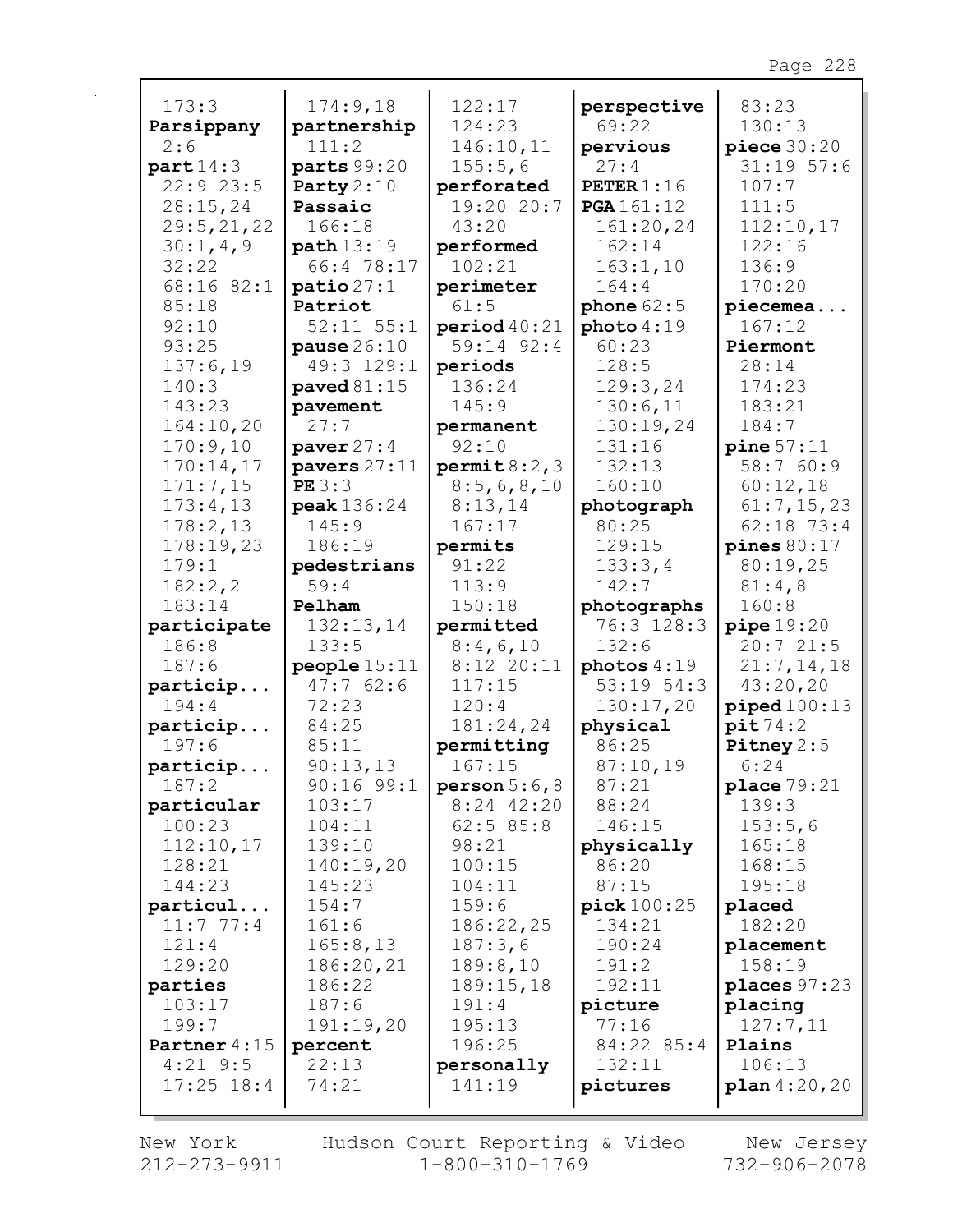| 8:1 13:18        | 26:8 67:19   | playing        | 164:7             | $\texttt{posted8:25}$  |
|------------------|--------------|----------------|-------------------|------------------------|
| $16:12$ $17:3$   | 68:6         | 74:22,22       | 171:19            | potential              |
| 30:11            | 104:19       | 80:3 124:5     | 172:16            | 114:17                 |
| 62:19            | 105:21,25    | 177:7          | 195:25            | 115:24                 |
| 68:22,24         | 106:5        | pleasant       | 196:20            | potentially            |
| 83:10            | 108:2        | 54:14          | points $41:17$    | 151:6                  |
| 85:18,21         | 113:15       | 106:15         | 152:2             | power $15:20$          |
| 85:22            | 127:18       | please $6:1$   | 163:13            | PP3:3,19               |
| 107:15,15        | 138:2        | 15:2 17:21     | police 101:1      | practical              |
| 107:25           | 169:13,15    | 22:2 28:12     | 102:25            | 101:11                 |
| 108:1, 9, 18     | 169:18       | 38:18,22       | poll 165:3        | practice               |
| 109:1            | plane 5:20   | 46:3 51:22     | 191:20            | 138:8                  |
| 116:8,12         | $9:25$ 12:25 | 66:5 82:20     | $p$ olled $165:5$ | practiced              |
| 149:2,4,11       | 39:7 58:25   | 82:23 83:3     | 165:8             | 106:4                  |
| 149:14,17        | 76:24        | 87:3,4         | pond 23:8,9       | preceded               |
| 149:21           | 85:15        | 90:15,18       | 23:10,14          | 70:7                   |
| 150:2            | 86:19        | 90:21          | 27:20,25          | preeminent             |
| 153:21           | 173:20       | 104:20         | 28:645:1          | 135:23                 |
| 157:6,7          | plant 53:11  | 105:2,16       | 45:2 171:3        | $\text{prefer } 30:23$ |
| 166:6            | 53:25,25     | 131:12         | pontificate       | preference             |
| 167:11,16        | 54:3 55:7    | 154:21         | 90:14             | 187:10                 |
| 169:17           | 60:483:8     | 172:8          | pool 11:17        | preferen               |
| 170:3            | planted      | 174:5          | 24:15             | 153:8                  |
| 171:11,15        | 115:7        | 187:17         | 25:10             | preliminary            |
| 171:17,20        | planting     | pleased        | 29:13 63:5        | $4:20$ 7:25            |
| 172:17           | $4:17$ 51:18 | 89:23          | 102:9             | 85:21                  |
| 174:7,8,16       | 52:1,4,16    | pleasing       | 119:16            | 174:6,15               |
| 174:18           | 62:25        | 74:10          | 139:14            | prepared               |
| 176:2,7          | plantings    | plenty 80:21   | 164:16            | 4:15,17,21             |
| planned          | 12:23 13:4   | plus 36:21     | 184:23            | $17:25$ 18:3           |
| 112:12           | 13:13 19:9   | 36:21 80:7     | pornography       | 51:18,23               |
| $planner$ $2:16$ | 84:3 92:2    | 80:7           | 154:25            | $51:24$ 52:5           |
| $6:7,8$ 9:17     | 92:3         | 111:24         | 155:3             | 86:11                  |
| $9:20$ $11:20$   | platform     | 138:8          | portion           | 87:10                  |
| 18:24            | 187:2        | point14:5      | 21:18             | 149:13                 |
| 32:13,16         | play 25:9    | $27:9$ 39:9    | 23:16             | 174:9,18               |
| 37:16            | 52:19        | $42:12$ $49:6$ | 62:14             | presence               |
| 42:19            | 62:22        | 73:24          | 63:12 94:7        | 165:24                 |
| 70:14 96:7       | 102:7        | 79:22          | 169:1             | 183:25                 |
| 96:9             | 165:4,8      | 87:18 96:1     | portions          | present                |
| 104:20           | 167:3        | 102:17         | 28:4              | 65:11                  |
| 106:19           | 168:25       | 106:15         | position          | 110:10                 |
| 143:8            | playability  | 108:16         | 114:5             | 111:14                 |
| 169:11           | 124:4        | 118:2          | 118:10,12         | 120:8                  |
| planner's        | 164:2        | 120:25         | possibility       | 122:2                  |
| 50:2             | played 140:9 | 124:3          | 90:20             | 125:12                 |
| 104:14           | players      | 143:4          | possible          | 126:3                  |
| 105:25           | 168:22       | 149:20         | 68:19 89:1        | 127:10                 |
| planning 1:1     | playground   | 152:21         | 90:22             | 138:1                  |
| $2:4$ 9:17       | 13:8         | 159:2          | 157:23            | 139:21                 |
|                  |              |                |                   |                        |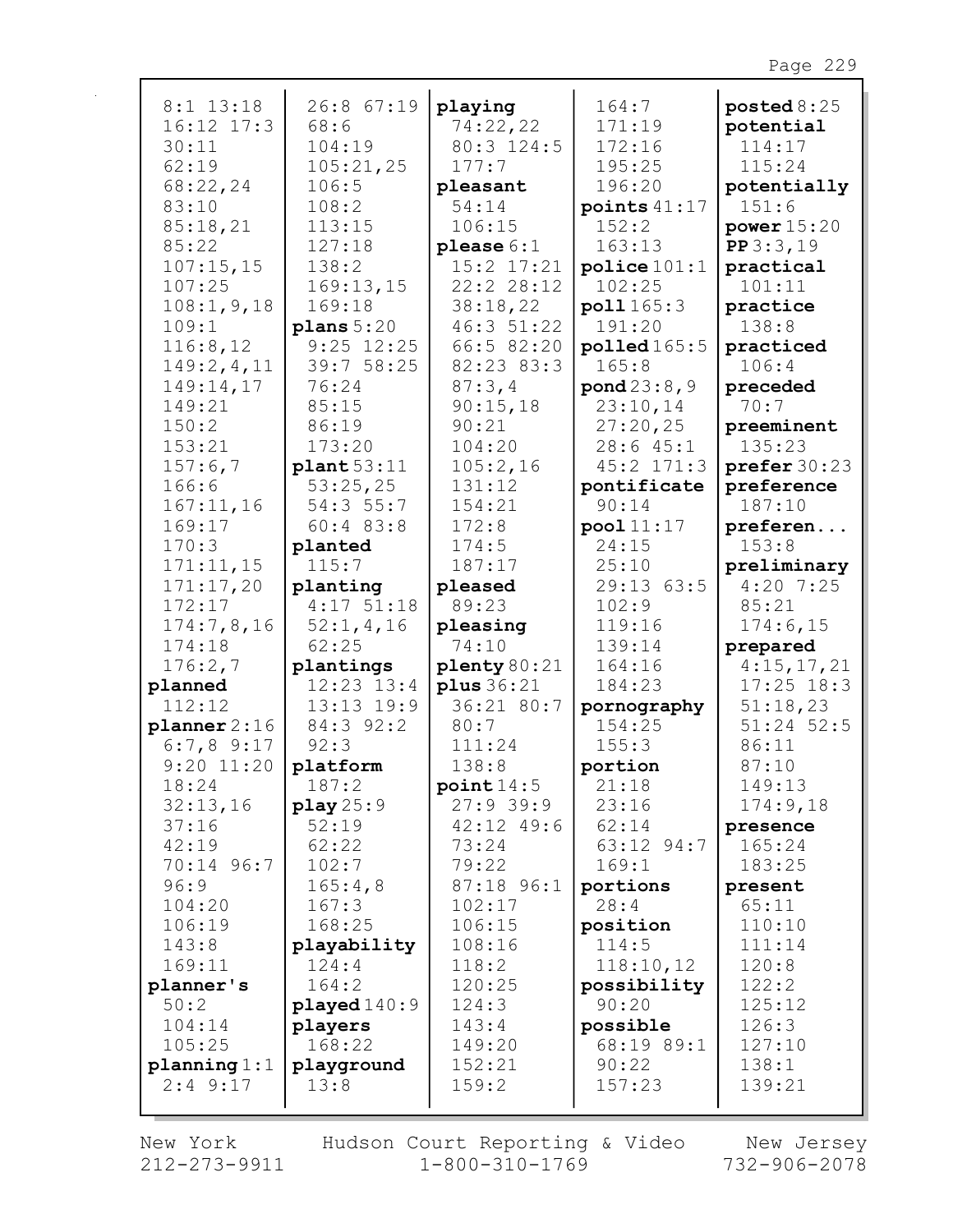| 162:8,8               | 147:9               | 177:15                 | proofs                       | 112:17             |
|-----------------------|---------------------|------------------------|------------------------------|--------------------|
| 186:21                | 163:24              | 186:6                  | 147:22                       | 114:21,23          |
| 197:24                | 166:2,19            | problem21:3            | proper $65:20$               | 115:3              |
| presenta              | 170:7               | procedural             | 178:20                       | 122:11             |
| 5:176:10              | primarily           | 188:20                 | properly                     | 125:18             |
| 161:6                 | 22:1627:5           | procedure              | 97:1                         | 126:25             |
| presented             | 54:3 56:16          | 189:13                 | 103:24                       | 148:11             |
| $5:11$ $67:19$        | primary 32:9        | procedures             | properties                   | 159:5              |
| 67:21                 | 75:19               | 153:6                  | $12:5$ 20:16                 | 165:19,23          |
| 104:9                 | 110:7,8             | proceed 6:13           | 79:1 115:2                   | 167:1              |
| 128:6<br>129:25       | 112:2,3<br>119:5,20 | $6:18$ 38:8<br>50:17   | property                     | 168:10,12<br>169:2 |
| 169:20                | principal           | 104:16                 | 8:15,21,22<br>$10:21$ $11:4$ | 170:6,20           |
| 170:21                | 31:21               | proceeding             | 12:2,15                      | 170:22             |
| 173:14                | 32:17               | $1:4$ 5:12             | 13:3, 14, 16                 | 171:4,6            |
| presenting            | 105:21              | proceedings            | 13:22                        | 176:16             |
| 53:14                 | 108:23,24           | $62:8$ $69:21$         | 14:22                        | 177:2,6,13         |
| 67:22                 | 109:21,24           | 131:11                 | $20:14$ $22:1$               | 177:23             |
| 170:6                 | 117:3               | process                | 23:25                        | 178:22             |
| preserving            | 124:16,18           | 152:18                 | 29:21 30:5                   | 181:9              |
| 113:19                | 125:23              | professi               | 30:6,7,20                    | 182:7              |
| 114:1                 | 126:13              | 9:1640:6               | 31:10,13                     | 183:22             |
| presume               | principally         | 40:17                  | $31:19$ $32:4$               | 184:1, 4, 8        |
| 195:22                | 119:13              | 106:19                 | 32:11 39:1                   | 185:2              |
| presuming             | $prior\,70:15$      | 161:9,10               | 40:10                        | proponent          |
| 196:1                 | 76:15               | 199:5                  | $41:20$ $43:2$               | 78:19              |
| $\text{pretty} 31:11$ | 96:19               | professi               | 55:21,22                     | proposal           |
| 37:14,15              | 126:24              | 10:3                   | $56:22$ $57:1$               | 17:2020:4          |
| 56:15                 | 128:6               | profitab               | 57:759:21                    | 21:25              |
| $77:17$ 79:3          | private             | 159:15                 | $62:13$ $63:4$               | 145:4              |
| 80:20,21              | 33:16,23            | program                | $64:25$ $65:7$               | propose 96:2       |
| prevail               | 112:24              | 23:24                  | 65:17,17                     | 189:17             |
| 189:1                 | 113:6               | $\texttt{project} 9:6$ | 68:4,16                      | proposed 9:9       |
| $\n    preview10:4\n$ | 154:10              | 9:7,11                 | 70:1,5                       | $10:18$ $12:9$     |
| 10:12                 | $\text{pro }110:1$  | 22:10                  | 71:3 78:25                   | $12:20$ $17:3$     |
| previous              | 111:16              | 104:19                 | 83:25 84:1                   | 17:7,10,13         |
| $8:19$ 17:4           | probability         | projected              | 84:4,5,11                    | 17:15,17           |
| 17:14                 | 36:1                | 140:18                 | 86:2,11,24                   | 18:12,13           |
| $18:10$ 30:9          | probably            | prominent              | 87:11,13                     | $18:17$ $19:1$     |
| 51:19                 | 26:1 36:12          | 135:22                 | 87:16,20                     | 19:6,8,10          |
| 58:21                 | $68:8$ $69:4$       | promote                | 88:4,10,16                   | 19:11              |
| 60:15                 | 69:11 71:8          | 112:18                 | 88:20,22                     | 22:25              |
| 173:20                | 77:23,23            | promotes               | 90:1                         | $25:19$ 26:4       |
| previously            | 92:22               | 148:10                 | 100:12,24                    | 27:19              |
| 10:16                 | 129:9               | promoting              | 102:8                        | 28:23              |
| $14:14$ 19:6          | 133:2               | 113:11                 | 104:1                        | 43:15              |
| $51:4$ 52:24          | 135:23              | promptly               | 107:7,22                     | 44:23              |
| 64:6 96:18            | 158:4               | 92:21                  | 108:15,23                    | 47:10,10           |
| 109:2                 | 159:22              | proofed                | 109:5                        | 47:12              |
| 112:15                | 167:2               | 148:7                  | 112:10,12                    | 48:17              |
|                       |                     |                        |                              |                    |

New York  $212 - 273 - 9911$ 

 $\mathbf{r}$ 

Hudson Court Reporting & Video<br>1-800-310-1769

New Jersey<br>732-906-2078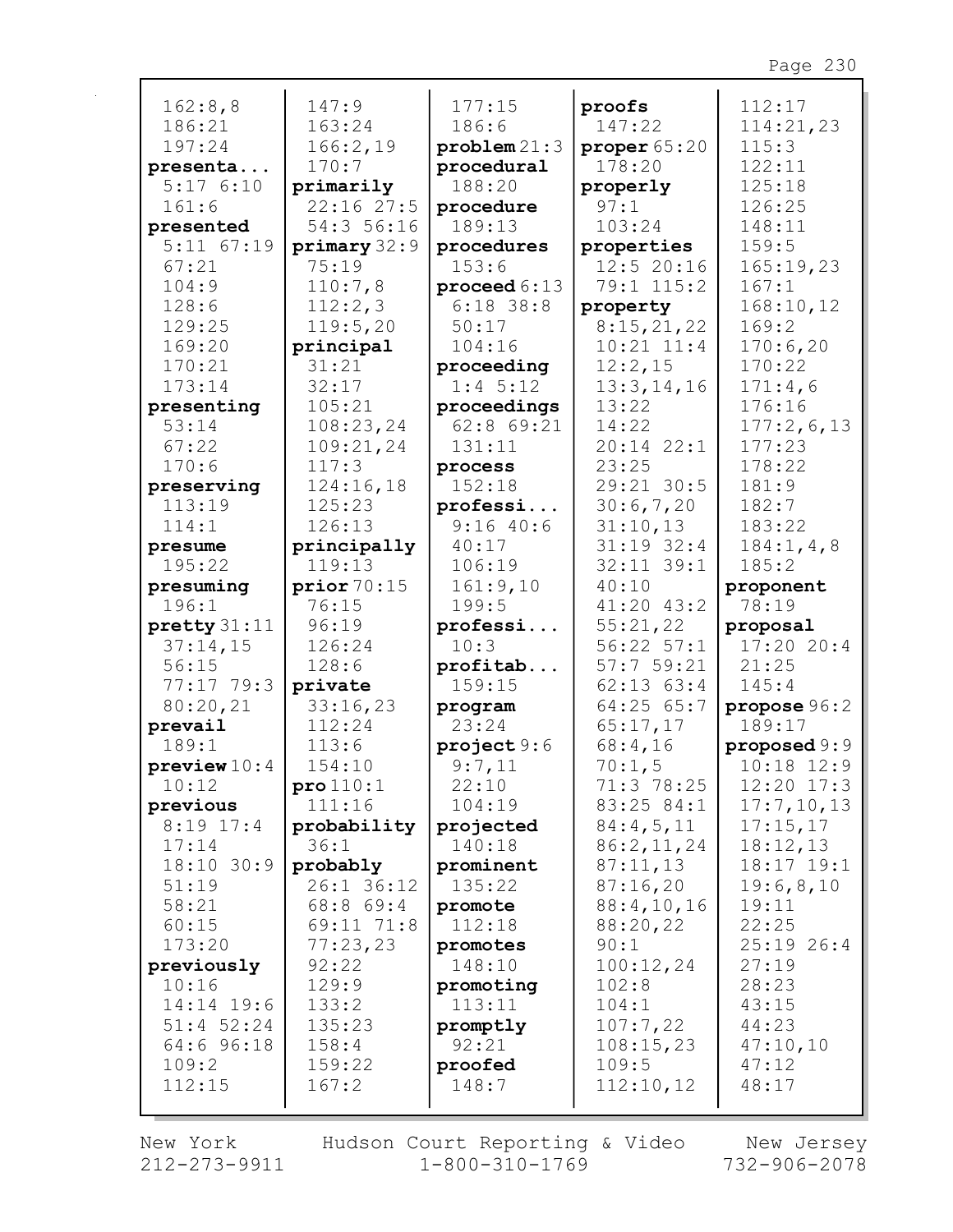| 51:11                 | 120:6              | 82:22,23             | 23:25,25         | 26:22           |
|-----------------------|--------------------|----------------------|------------------|-----------------|
| 56:21                 | 124:18             | 93:12                | 147:7            | 28:13 32:9      |
| 58:15,19              | 136:10             | 95:17                | push 150:20      | 32:15           |
| 59:1 63:25            | 142:23             | 96:12,15             | pushed $76:14$   | $37:18$ 38:6    |
| 65:16 66:4            | 148:9,25           | 96:17                | 77:8             | 38:16           |
| 66:9 71:22            | 150:18             | 104:5,7              | 150:22           | 39:23           |
| 72:18,21              | 164:11             | 105:17               | put 32:6         | 40:23           |
| 73:7,13               | provided 9:3       | 107:10               | 69:13 71:8       | 41:20           |
| 74:24                 | $9:9$ 19:23        | 110:12               | 78:6 84:23       | 46:12           |
| 80:14                 | 29:10 35:2         | 112:24               | 85:290:8         | 47:20           |
| 85:24                 | 86:18 88:3         | 113:7                | 90:17            | 48:17           |
| 117:14,16             | 96:3               | 114:8,10             | 93:18            | 49:23 50:4      |
| 121:11,20             | 117:10             | 125:2                | 134:16           | 57:1,24         |
| 123:21                | 118:20             | 129:14               | 136:7            | 64:3 67:2       |
| 124:15                | 120:21             | 151:17,19            | 153:5,6          | 67:16,23        |
| 125:21                | 135:1              | 151:23               | 157:18           | 68:8,11,12      |
| 136:25                | 171:15             | 152:15,17            | 158:8            | 69:11,12        |
| 142:13                | 199:6              | 152:24               | 159:22           | 70:12 72:9      |
| 150:9,21              | provides           | 153:4,10             | 160:7,7          | 72:14           |
| 163:16                | 34:21              | 160:16               | 167:8            | 75:25           |
| 183:16                | 118:25             | 185:22,23            | 172:3,6          | 76:19           |
| proposing             | 119:1              | 187:1                | 186:24           | 82:24           |
| 10:14                 | 148:10             | 189:13               | 194:1            | 84:24           |
| 11:11,13              | 164:22             | 191:16               | puts 35:16       | 88:15           |
| 18:16                 | providing          | 192:1                | putting          | 89:19 91:1      |
| 19:13 20:7            | $9:15$ 21:17       | 193:13               | 72:25            | 91:4,9,10       |
| $24:5$ 51:11          | 37:17              | 195:21               | 73:15 78:9       | 93:17           |
| 54:21 55:3            | 80:13              | 196:25               | 90:3,4           | 94:25           |
| 55:756:5              | 113:3,4            | 199:4,15             | 160:1            | 95:18           |
| $57:10$ $58:8$        | 120:4,18           | publication          | 181:10           | 97:19           |
| 60:11                 | 124:5              | 191:3                | Q                | 99:16           |
| 62:2564:7             | 127:15             | published            |                  | 100:6           |
| 64:10,16<br>139:25    | 140:16,16<br>158:1 | 195:20<br>pull 70:16 | quality<br>159:4 | 101:23<br>104:3 |
| 141:4                 | 163:25             | 73:10 78:1           | 161:17,22        | 111:12          |
| proposition           | 166:1              | 142:1                | 161:25           | 122:5           |
| 100:22                | proximity          | $p$ ulled $109:9$    | 162:6            | 154:2           |
| proves                | 19:1 69:18         | purchased            | 163:10,18        | 156:19,24       |
| 140:11                | 97:23              | 110:18               | 164:5            | 157:4           |
| $\text{provide} 12:4$ | public 3:7         | purely $36:16$       | quantities       | 159:18          |
| $12:7$ $13:14$        | $3:14$ 5:23        | 67:23                | 173:14           | 164:8           |
| 14:6 18:24            | $6:11$ $9:1$       | purpose              | quantity         | 166:11,21       |
| 19:11 59:2            | 9:14,20            | 107:14               | 64:9             | 166:23          |
| 59:3 64:24            | 13:21              | 112:19,20            | question         | 169:11          |
| 66:10                 | 26:17              | 113:11               | 10:13            | 170:7           |
| 67:25                 | 33:12 38:1         | 116:8,11             | 14:20            | 172:21          |
| 99:23                 | 38:645:9           | purposes             | 16:24            | 173:8           |
| 109:17                | 50:13              | 107:8                | 20:10            | 177:21          |
| 112:21                | 51:10              | 156:4                | 21:23            | 184:21          |
| 114:16                | 60:17              | pursuant             | 23:23            | questioned      |
|                       |                    |                      |                  |                 |

New York  $212 - 273 - 9911$ 

 $\mathbf{r}$ 

Hudson Court Reporting & Video  $1 - 800 - 310 - 1769$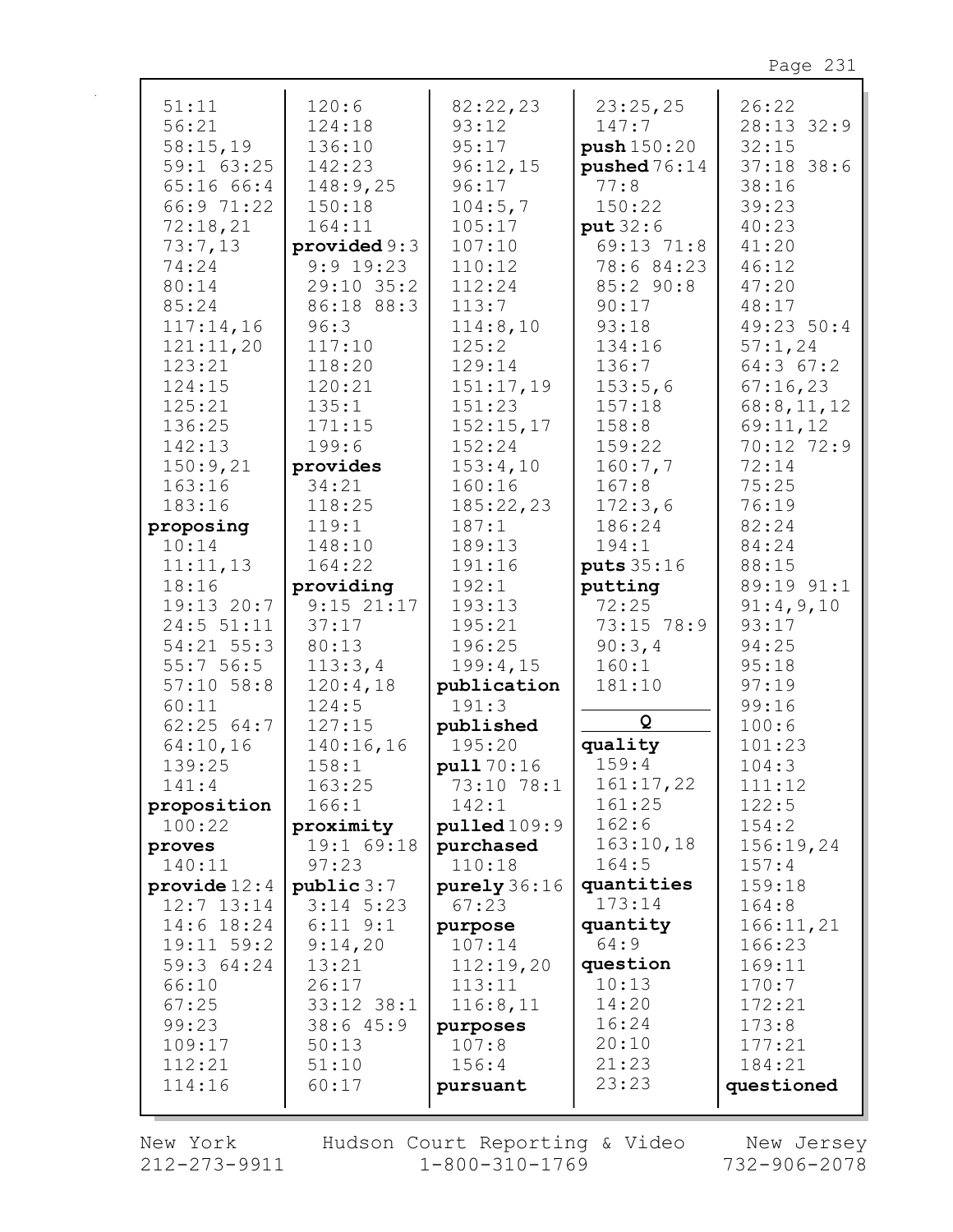| 63:20          | 162:17                 | realizat               | 160:10              | recommen               |
|----------------|------------------------|------------------------|---------------------|------------------------|
| 85:11          | 194:6                  | 128:5                  | 168:15              | 82:3,11                |
| questioning    | quote 150:19           | 129:24                 | 169:20              | reconnect              |
| 70:21          | quoting                | realize $47:8$         | 170:5,13            | 7:10,11                |
| questions      | 154:24                 | 101:12                 | 170:17              | reconstr               |
| 3:4,7,12       |                        | really $10:16$         | 171:8               | $4:15$ 10:14           |
| 3:14,21        | $\mathbf R$            | 14:21 44:4             | 172:17,20           | $11:24$ $12:1$         |
| 5:22,23,24     | R1:72:1,12             | 45:352:9               | 173:2               | 12:9,22,24             |
| $6:3,8$ 9:13   | 166:17                 | 53:7 54:14             | 178:15              | 14:20,24               |
| 9:20,22        | 199:1                  | 55:12,18               | 193:19              | 17:20,24               |
| 26:14,17       | R.P.R199:3             | 56:359:8               | Realty $1:5$        | 18:3 52:15             |
| 26:20          | 199:14                 | 60:13                  | 5:37:24             | 56:19                  |
| 28:10          | race $154:12$          | 62:13                  | rear $63:4$         | 83:14 84:8             |
| $37:20$ 38:1   | races $134:12$         | 66:15                  | 65:5,5              | 125:13,21              |
| 42:14,17       | 142:6                  | 72:22 73:6             | 176:12              | 182:5                  |
| 45:948:1       | rainfall               | 75:19                  | 184:10              | record38:18            |
| 48:3,8         | 43:6                   | 76:20                  | reason 75:19        | 46:3 48:11             |
| 49:20,23       | raise $6:4$            | 77:21                  | 164:12              | 51:22,23               |
| 50:4,13        | 38:6 82:23             | 78:22                  | 175:25              | 82:11                  |
| 58:22 62:5     | 96:19                  | 79:12                  | 176:4               | 96:16                  |
| 66:22 69:8     | 105:2                  | 81:12                  | reasonable          | 131:3,9,13             |
| 72:12          | raised $45:17$         | 85:12                  | 82:12               | 131:25                 |
| 82:16,22       | raising<br>45:15       | 88:18                  | 120:15              | 144:15                 |
| 83:17          |                        | $93:25$ $95:6$         | 125:14              | 152:4                  |
| 89:14<br>90:16 | range $33:2$<br>36:18  | 108:11                 | reasons             | 159:8<br>172:23        |
| 91:12,13       | ranges $34:5$          | 110:14,20<br>110:24,25 | 141:7<br>rebuilding | 173:5,13               |
| 93:12 96:5     | rare 149:20            | 116:22                 | 167:22              | 174:5                  |
| 96:11,17       | 149:21                 | 118:11,23              | rebuilt             | 179:1                  |
| 96:20          | re-exam                | 119:5,8,20             | 150:8               | 181:15                 |
| 98:25          | 149:20,24              | 119:25                 | recall 5:18         | 182:2                  |
| 104:4,8        | $re-exami$             | 120:10,24              | 42:2064:4           | 199:6                  |
| 109:13         | 108:2,10               | 121:11                 | 67:970:2            | recorded               |
| 127:19         | 149:13                 | 122:9,15               | 70:10               | 13:25                  |
| 136:13         | 150:7                  | 123:23                 | received            | recording              |
| 143:5          | re-look                | 124:12,17              | 9:22                | 131:6                  |
| 151:7          | 178:18                 | 125:18,25              | receiving           | recourse               |
| 153:15         | reaction               | 129:19                 | 75:1                | 100:24                 |
| 160:25         | 53:8                   | 132:19                 | recess $7:14$       | recreati               |
| 163:14         | read 39:6, 13          | 134:7,22               | recharge            | 112:23                 |
| 165:1          | 131:3,10               | 135:4,12               | 73:11               | 113:5                  |
| 178:15         | reading                | 135:15,16              | recognize           | 144:22                 |
| 185:23         | 46:13                  | 136:4,9,11             | 6:4,17              | 145:22                 |
| 197:1          | $\texttt{reads} 181:1$ | 136:15                 | 151:20              | <b>Red</b> $104:24$    |
| quick $46:11$  | ready $15:19$          | 138:21                 | 153:20              | $\text{redid} \, 70:3$ |
| 69:12          | 134:5                  | 140:4                  | recognizing         | redone $47:7$          |
| quickly        | real69:12              | 141:18,20              | 83:4 84:21          | reduced                |
| 142:1          | 139:2                  | 144:15                 | recommen            | $10:23$ $11:3$         |
| quite $71:2$   | realization            | 145:15                 | 67:24               | 23:13                  |
| 111:22         | 160:10                 | 158:24                 | 169:24              | $41:12$ $45:4$         |
|                |                        |                        |                     |                        |

New York  $212 - 273 - 9911$ 

Hudson Court Reporting & Video<br>11 1-800-310-1769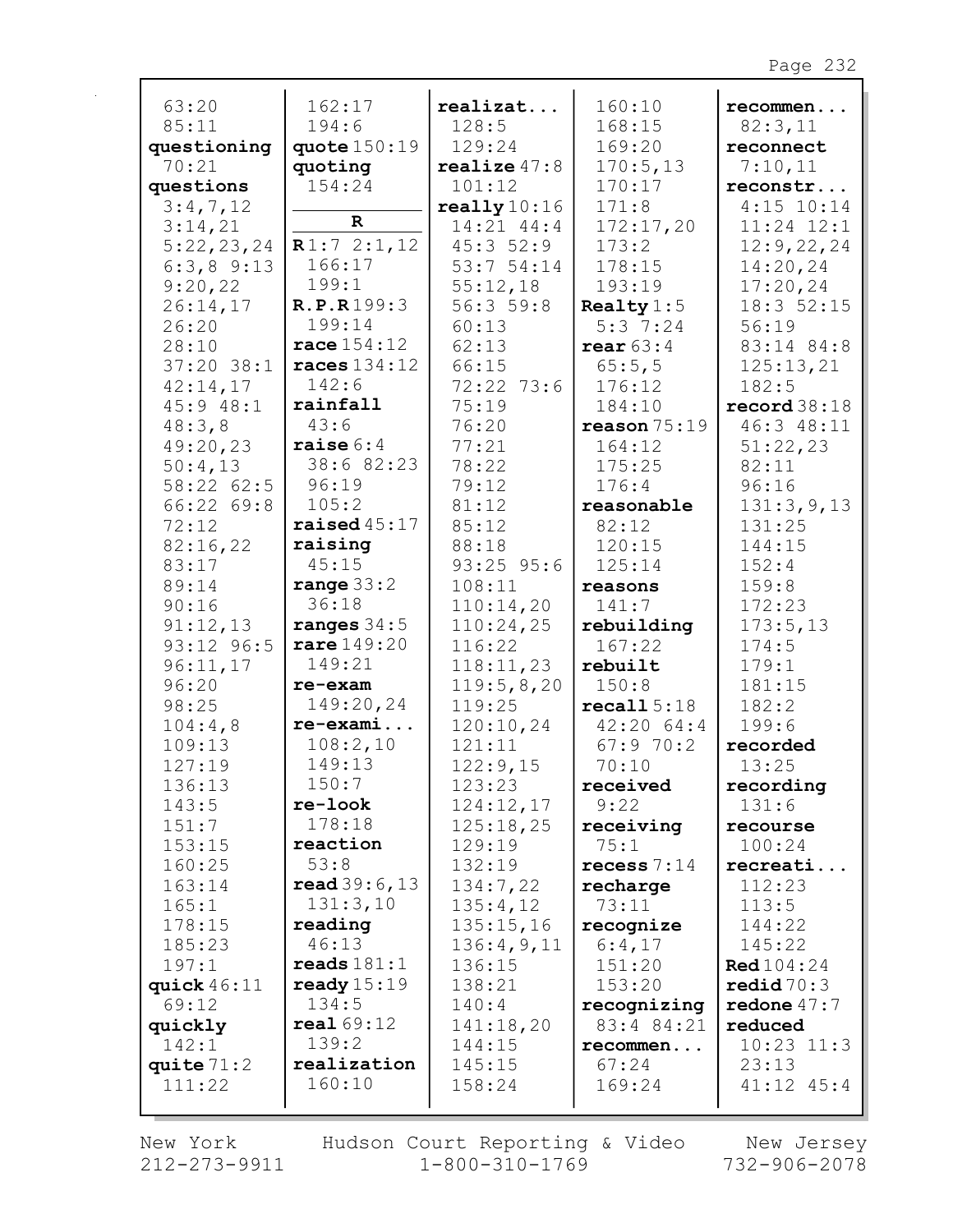| 23:12                   | 100:16             | 21:16               | 62:17                | 69:2 91:20          |
|-------------------------|--------------------|---------------------|----------------------|---------------------|
| reduction               | regulation         | release             | 63:13                | 112:9               |
| $22:8$ 23:2             | 199:10             | 82:19               | 68:21                | 117:7               |
| 23:5, 19, 21            | regulations        | released            | 92:21                | 123:22              |
| 42:4                    | 108:21             | 38:3                | 111:20               | 124:20              |
| <b>Rees</b> 163:17      | Reiter $2:16$      | relevant            | replacement          | 126:16              |
| 163:21                  | $3:21$ $128:3$     | 98:9,15             | 64:4,11,14           | 169:12,18           |
| referee                 | 143:8,11           | 170:25              | 64:17                | 169:21              |
| 199:6                   | 144:6,8,14         | relocated           | 68:21,24             | 182:21              |
| reference               | 144:17             | 55:5                | replacing            | requirement         |
| 21:13                   | 146:9,13           | 126:25              | 69:3 93:1            | 18:21,23            |
| 129:13                  | 146:16,20          | reluctant           | report20:21          | 20:19               |
| 149:12                  | 146:23             | 194:6,11            | 149:13               | $32:25$ 33:5        |
| referenced              | 147:3,13           | remaining           | 150:7                | 33:8 36:13          |
| 143:18                  | 147:20,24          | 42:22               | 181:18,18            | 75:20               |
| 181:6                   | 148:2              | remember            | 182:1                | 109:8               |
| referencing             | 149:9,25           | 42:24               | Reporter             | 138:10,11           |
| 152:5                   | 151:2,13           | 118:19              | 199:4,5              | 179:14              |
| 168:18                  | 151:25             | remembering         | <b>REPORTING</b>     | 182:24              |
| 179:18                  | 152:9,14           | 15:1                | 1:25                 | 183:4               |
| referred                | 152:22             | remind 15:1         | represent            | requirem            |
| 148:4                   | 153:12             | 143:20              | 65:14                | 33:11               |
| 175:4,5                 | 179:15,16          | reminding           | 87:22                | 39:13               |
| 178:4                   | 179:21             | 144:8               | 91:11                | 109:7               |
| referring               | 180:2,4,6          | removed $13:5$      | represen             | 112:25              |
| 47:13                   | 180:10,18          | 13:11,23            | 9:4                  | 113:8               |
| 172:12                  | 180:19,25          | 55:663:18           | represented          | 126:5,6             |
| reflecting              | 181:5, 13          | 63:19,20            | 65:8                 | requires            |
| 132:8                   | 181:16,20          | 77:11               | represen             | 32:25               |
| regard $11:24$          | reiterated         | 178:2               | 106:7                | 36:10,11            |
| 12:11,17                | 114:15             | removing            | represents           | 40:6 92:14          |
| 19:1 21:24              | rejoins            | 63:14               | 131:16               | 101:8               |
| 96:12                   | 184:6              | 171:3               | requested            | research            |
| 159:19                  | relate             | renovated           | 14:4 20:2            | 190:18              |
| regarding               | 107:19             | 110:20              | 122:2                | researched          |
| $19:11$ $20:3$<br>20:10 | 112:10,11<br>156:3 | 118:6               | requesting<br>126:21 | 103:14              |
| 150:8                   | 171:8              | renovation<br>118:7 | 144:17               | residence<br>108:19 |
| region                  | related 57:1       | reorgani            | requests             | 138:6               |
| 108:12                  | 58:22 61:2         | 192:23              | 170:24               | residences          |
| 110:21                  | 74:6               | repair $94:17$      | require              | 77:12               |
| 111:1                   | 119:12             | repaired            | $33:17$ 37:6         | 143:18              |
| 114:6                   | 199:7,8            | 93:23               | $92:1$ 183:9         | resident            |
| 135:21                  | relates            | repeatedly          | required $8:8$       | $63:11$ $65:4$      |
| 136:5                   | 10:17              | 103:3               | $11:9$ $18:21$       | 100:22              |
| Registered              | 107:6              | replace 13:1        | 24:2 32:20           | residential         |
| 199:5                   | 108:22             | 60:2, 2             | 35:18,20             | 39:9,12,22          |
| regular                 | relating           | 63:22 64:5          | 39:21 64:5           | 40:24 42:9          |
| 192:16                  | 49:24              | 92:3,22             | 64:10                | 102:3,16            |
| regulated               | relative           | replaced            | $67:19$ $68:4$       | 102:24              |
|                         |                    |                     |                      |                     |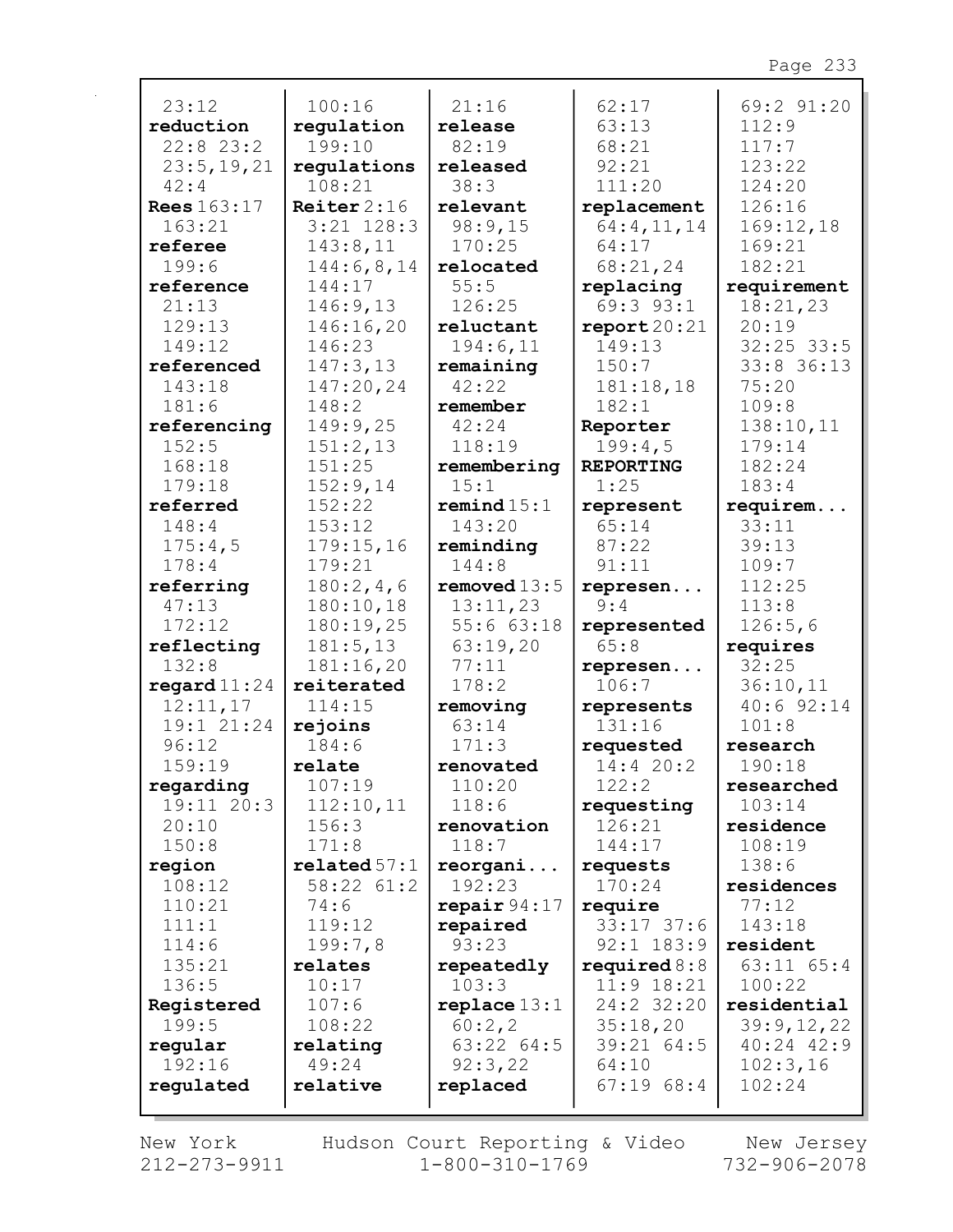| 108:5, 13               | 163:14                  | 110:19               | 72:15        | 46:20          |
|-------------------------|-------------------------|----------------------|--------------|----------------|
| 108:20,25               | 179:20                  | 174:13,19            | 73:19,21     | 48:21,25       |
| 109:9,18                | 198:2                   | revision             | 77:18 79:9   | 49:5,7,8       |
| 112:14,23               | responsi                | 116:15               | 80:2 81:16   | 49:11          |
| 113:4                   | 14:2                    | revisions            | 84:13 85:1   | 57:14          |
| 116:16                  | 102:16                  | 5:19                 | 85:12,13     | 69:19 72:2     |
| 118:23                  | rest24:21               | 108:18               | 85:16 86:3   | 86:1, 5, 13    |
| 120:8                   | 40:10                   | revitali             | 86:6 88:17   | 86:24          |
| 125:8                   | 119:15                  | 114:12               | 88:25 93:4   | 87:18 88:6     |
| 153:24                  | 142:14                  | rid158:6             | 93:8 95:24   | 89:4 125:3     |
| 168:19                  | restaurant              | ride-share           | 98:4,10      | rightly        |
| residents               | $25:11$ 33:5            | 25:13                | 101:18       | 138:14         |
| 68:15 77:9              |                         |                      | 103:23       |                |
|                         | 33:9,17<br>37:11        | Ridgewater<br>137:20 | 104:2        | rights         |
| 80:1 93:8               |                         |                      |              | 113:16,23      |
| 115:14                  | restaurants             | Ridgewood<br>110:24  | 105:2,11     | riparian       |
| 118:14,25               | 33:12                   |                      | 105:12,15    | 150:16,23      |
| 152:1                   | 34:21                   | 161:7,10             | 112:20       | rise 157:5,6   |
| 168:13                  | restrict                | 161:19               | 128:13       | risk102:21     |
| resolution              | 14:1                    | 162:9,10             | 129:6,19     | River 1:1      |
| $30:4$ 65:22            | restroom                | 163:6                | 131:19,23    | 8:18,20        |
| 82:5                    | 111:21                  | right 6:16           | 147:24       | 15:20          |
| 178:20                  | 177:19                  | $6:20$ 7:3,8         | 151:3        | 38:24          |
| resolve                 | restrooms               | 7:12,13              | 156:10,13    | $41:16$ $46:7$ |
| 190:22,23               | 111:24                  | 15:14,21             | 160:3        | 152:1          |
| 190:23                  | 177:6,10                | 16:2, 21, 24         | 163:4,19     | 168:13         |
| resources               |                         |                      |              |                |
|                         | result5:20              | 17:1,17              | 172:11       | Rivervale      |
| 158:22                  | 23:1 43:16              | 18:7 22:17           | 173:2        | $1:6$ 3:8,10   |
| respect 10:8            | resultant               | 24:18 28:8           | 175:2,9,9    | 3:15,16,17     |
| 22:723:10               | 87:12                   | $32:8$ 33:10         | 175:17       | $5:4$ 12:4     |
| 31:23                   | resulted                | 33:13                | 176:14       | 12:16,22       |
| 75:16                   | 109:10                  | 34:17                | 177:4        | $12:25$ $13:7$ |
| 79:24                   | resulting               | 37:21                | 179:5        | 13:13,23       |
| 99:24                   | 11:2                    | 38:14                | 180:1,8      | 16:22          |
| 143:15                  | results                 | 39:22                | 181:1, 5, 10 | 17:10,11       |
| 144:3,18                | 23:13                   | 40:12,15             | 181:13       | 18:8,14        |
| 144:23                  | $\texttt{retain}$ 19:16 | $40:19$ $42:1$       | 184:20       | 19:2 20:1      |
| 147:21                  | retaining               | $45:14$ $47:7$       | 187:4,16     | 20:13          |
| 149:18                  | 61:20                   | 47:22,25             | 188:18,22    | 23:18          |
| 150:2,7,10              | 76:11,18                | 49:1,6,9             | 189:4        | 38:23          |
| 156:4                   | retention               | 50:12,15             | 190:14       | 44:22 45:5     |
| 181:2                   | 23:8,9                  | 51:15,16             | 191:1        | 47:11,14       |
| respective              | return 15:8             | 51:17                | 193:8        | 48:14          |
| 112:25                  | 15:8                    | $52:22$ $53:4$       | 197:17       | 56:21,25       |
| $\texttt{respond} 9:21$ | review $5:19$           | $55:18$ $57:5$       | right-hand   | 57:21          |
| 197:24                  | $9:2$ 62:20             | 57:22                | 62:14        | 58:11,18       |
| response                | 66:7                    | 59:21                | 80:25        | 61:8,19        |
| 37:24                   | 169:16                  | $60:20$ $62:3$       | 85:23        | 63:2 64:24     |
| 45:10                   | reviewed                | $62:13$ $63:2$       | $right-of$   | $65:14$ 70:3   |
| $50:14$ 53:8            | 10:2                    | 66:20,22             | $17:9$ 19:7  | $71:25$ $72:3$ |
| 153:15                  | revised $4:21$          | 70:4 71:19           | 20:19        | 72:19          |

 $\mathbf{r}$ 

New York Hudson Court Reporting & Video New Jersey<br>212-273-9911 1-800-310-1769 732-906-2078 Hudson Court Reporting & Video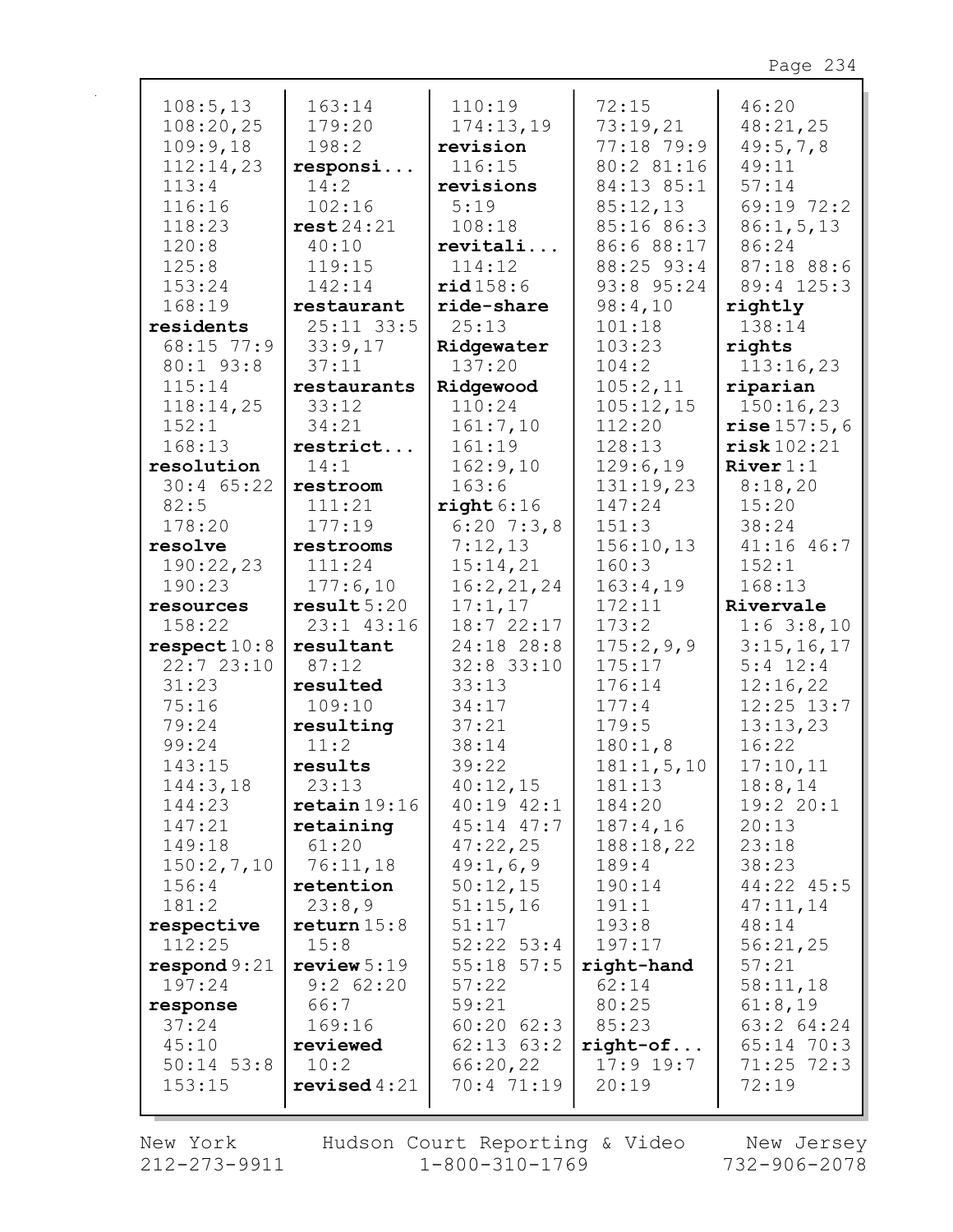| $75:15$ 76:5           | 175:1                   | $35:14$ 63:7   | 138:20         | 194:8                  |
|------------------------|-------------------------|----------------|----------------|------------------------|
| 76:5 83:5              | 183:17,21               | 158:5          | 163:10         | screened               |
| 84:7,20                | 183:21                  | 165:23         | 164:3          | 114:18                 |
| $95:8$ 111:2           | $\texttt{roads}$ 126:10 | 183:14         | says 33:20     | 115:10                 |
| 115:20                 | roadway                 | running        | $35:1$ 36:3    | 120:16                 |
| 127:6                  | 76:17 86:3              | $16:21$ $18:8$ | 80:14          | 121:12                 |
| 161:16                 | 121:3,7                 | 23:14 49:1     | 85:21          | 123:9                  |
| 175:1                  | 122:4,4                 | 73:21          | 102:7,8,20     | 125:2                  |
| 183:17,21              | roadways                | runoff $12:8$  | 131:14         | 127:1                  |
| 184:4,6                | 120:17                  | 12:15          | 181:3,22       | 160:6                  |
| $\texttt{road1:6}$ 2:6 | Robert $1:11$           | 19:17          | scan $45:13$   | screening              |
| 3:8,10,15              | $1:13$ 34:10            | 27:1728:1      | scenario       | $12:4$ $13:14$         |
| 3:16,17                | Roberts                 | 44:16,25       | 143:1          | 65:1,20                |
| $5:4$ 12:4             | 188:20                  | 45:4           | scenarios      | 67:25                  |
| 12:16,22               | roll90:21               | runs 86:6      | 145:12         | 68:18                  |
| $12:25$ $13:7$         | 187:17                  | 174:24         | schedule       | 90:23                  |
| 13:13,23               | 194:18                  | Rutgers        | 152:15         | 114:25                 |
| 16:22                  | rolling 73:9            | 105:23         | school         | 115:21                 |
| 17:10,11               | $\texttt{root}$ 175:19  |                | 105:24         | 120:19                 |
| 18:8,14                | 175:22,24               | ${\bf s}$      | 152:18,24      | 121:11                 |
| 19:2 20:1              | 176:6,10                | S2:1,12,12     | Science 9:6    | 122:1                  |
| 20:13                  | 176:12,22               | $3:11$ $4:11$  | scientific     | 123:16                 |
| 38:23 45:5             | roofed                  | 51:2           | 191:21         | 127:2                  |
| 46:8,16                | 175:14                  | safe $59:3$    | Scott $1:8$    | scribed                |
| 47:12,14               | $\texttt{roottop}27:7$  | 66:10          | 69:9 74:16     | 40:14                  |
| 48:14,22               | 44:16                   | 142:24         | Scott's        | Sea 106:15             |
| $52:11$ $53:5$         | room119:7               | safety 75:5    | 194:14         | seasonal               |
| 53:6 56:21             | 186:23                  | sake $131:3$   | screen $15:4$  | 46:14                  |
| 56:25                  | rooms 119:7             | sales $109:19$ | 15:7,8,12      | 120:14                 |
| 57:21                  | 137:4,5                 | sand $175:12$  | 15:15,15       | 135:25                 |
| 58:11,18               | roots 81:20             | satisfied      | $16:22$ 38:3   | 136:3                  |
| 61:8,19                | Ross $1:14$             | 65:15,19       | $51:13$ $61:8$ | 147:18                 |
| 63:2 65:14             | 37:3,5                  | 65:22          | 63:24          | seasons $67:4$         |
| 70:3 71:5              | 187:15                  | satisfy        | 67:18          | 153:2                  |
| $71:25$ $72:3$         | 188:4,5                 | 83:13          | 70:18 71:7     | $\texttt{seat}$ 140:14 |
| 72:6,19                | 190:7,8                 | 127:3          | 74:12          | seating                |
| 73:1 74:19             | 195:6,7                 | Saturday       | 82:20          | 136:13                 |
| 75:6,15                | roughly                 | 101:12         | 85:17          | 137:9                  |
| 76:5, 5, 25            | 64:13                   | 140:7          | $90:20$ $94:2$ | seats $34:23$          |
| 77:683:5               | <b>Round</b> 143:25     | save $48:5$    | 104:22         | 136:18,20              |
| 84:7,20                | rounds $140:8$          | saving         | 115:14         | 137:1, 1, 2            |
| 85:10 94:7             | routed23:7              | 168:10         | 120:23         | 137:4,11               |
| 94:11 95:8             | 27:2028:5               | saw $65:9$     | 127:22,25      | 139:20,23              |
| 105:9                  | row 60:11               | 70:15          | 128:16,22      | second $7:12$          |
| 115:20                 | $62:16$ $63:7$          | 84:22          | 131:14,19      | 15:13                  |
| 122:7                  | 80:19                   | 167:24         | 132:7          | 20:10 49:2             |
| 127:6                  | <b>Rules</b> 188:20     | 178:1          | 142:19         | 87:2,3                 |
|                        |                         |                |                |                        |
| 129:14,17              | Rumson                  | saying $83:6$  | 146:23         | 91:18,18               |
| 150:22                 | 106:15                  | 88:21          | 172:10         | 92:17                  |
| 168:13                 | run 31:5                | 97:25          | 193:24         | 109:20,21              |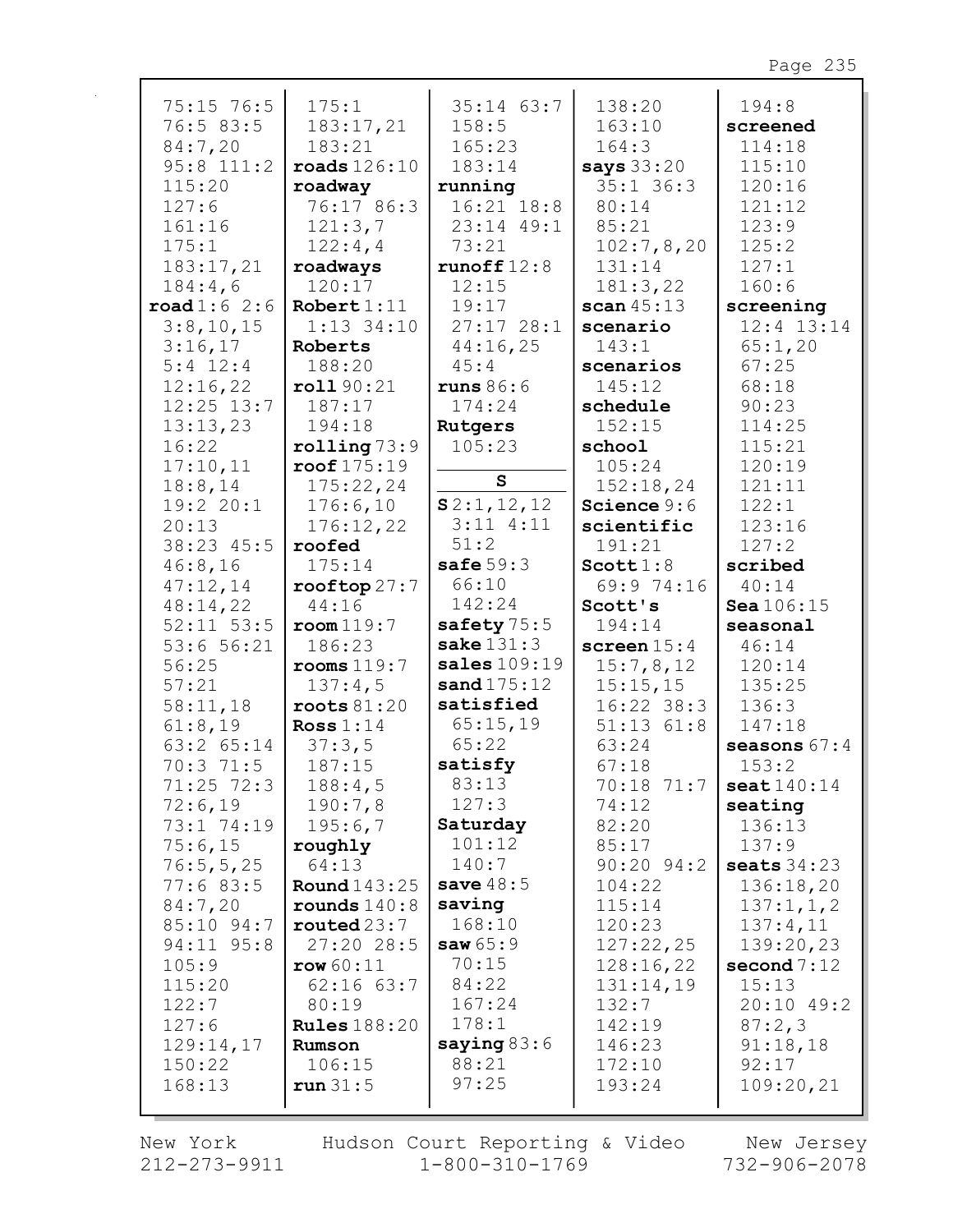| 111:5          | 128:8,13          | 181:8             | 126:16         | 71:13,24       |
|----------------|-------------------|-------------------|----------------|----------------|
| 130:24         | 128:15,19         | separate          | 150:11         | 77:7,7         |
| 132:13         | 129:18            | 31:13             | 155:6          | 80:12,12       |
| 173:9          | 130:9             | separated         | 182:12,21      | 80:23          |
| 174:12         | 133:24            | 125:2             | 185:2,4        | 85:20 94:6     |
|                |                   |                   |                |                |
| 187:14,15      | 142:10,14         | separates         | setback's      | 172:5,13       |
| 189:19         | 142:15,15         | 86:2              | 47:23          | 174:9,18       |
| 194:14         | 155:4,10          | separation        | setbacks       | 174:24         |
| 197:22         | 158:11            | 53:11             | 30:20          | sheets $52:13$ |
| secondary      | 160:11            | September         | 170:13         | 77:6 85:18     |
| 60:11          | 171:21            | 53:9              | 173:6          | shifted12:2    |
| 109:10         | 173:3             | series $62:24$    | 182:9          | shines         |
| 126:11,12      | 175:3             | serve $119:25$    | sets $14:2$    | 123:16         |
| secondly       | 176:21,22         | 122:14            | 46:21          | shift104:24    |
|                |                   |                   |                |                |
| 107:7          | 189:8             | 140:7             | seven $4:19$   | shop $110:1$   |
| 112:18         | 191:12,16         | $s$ ervice $26:3$ | 130:14,15      | 111:16         |
| 113:12         | seeing $16:2$     | 56:9 75:5         | 130:16,17      | short $31:4$   |
| 120:2          | 45:11,14          | 75:18             | 130:18,19      | 78:3           |
| secretary      | 55:1 56:22        | 77:13,15          | 177:16         | 141:17         |
| $2:14$ 10:1    | 57:3              | 78:19 79:8        | shade $55:9$   | 184:14         |
| section        | 128:12            | services          | shaded $18:11$ | 193:19         |
| 57:17          | 131:22            | 25:13             | 58:6           | shorten        |
| 58:10          | 134:14            | 168:16            | shadowed       | 158:7          |
| 61:17          | 172:17            | serving $75:1$    | 19:9           | shortfalls     |
| 122:5          | seeking           | 75:6              | shape $122:21$ | 145:8          |
|                |                   |                   |                |                |
|                |                   |                   |                |                |
| 173:3          | 18:25             | set 85:18,21      | share $15:4,7$ | shortly        |
| 180:7          | 106:25            | 85:22             | 15:14,15       | 192:1          |
| see $7:3$      | 107:18            | 86:19             | 51:13          | shots $70:15$  |
| $16:25$ $17:2$ | 111:11            | 108:9             | 85:17 94:2     | shoulder       |
| 24:5 34:17     | 148:21            | 125:25            | 127:22         | 153:2          |
| 35:15          | 185:17            | 129:14            | 172:10         | shoved $76:17$ |
| $36:13$ $37:1$ | seen $100:2$      | 138:7,10          | 181:7          | show $42:11$   |
| 38:7 42:13     | 134:1             | 139:5,19          | shared         | 57:18          |
| 50:11,16       | 168:12            | 140:15            | 128:21         | 63:23          |
|                |                   |                   |                |                |
| 54:2 55:11     | 194:9<br>selected | 141:6,10          | sharing        | 85:17,19       |
| $57:25$ 59:5   |                   | 141:12            | 15:12          | 102:17         |
| $62:23$ 70:4   | 128:13,15         | 155:11            | shed $123:4$   | 132:6          |
| 71:21,24       | SEMERARO $2:2$    | 157:8             | sheds $117:25$ | 153:17         |
| 72:5, 23, 23   | send $41:5$       | 193:20            | 177:23         | 170:21         |
| 73:15,19       | senior            | setback $8:6$     | 178:1          | 171:6,11       |
| 74:4 76:23     | 195:19            | $8:7$ 18:20       | sheet $4:20$   | 171:25         |
| 77:7,8         | sense $28:15$     | 18:22             | 23:9 24:18     | 173:2,19       |
| 83:3 89:23     | 29:22 30:6        | 20:12,18          | 25:23          | showed $61:18$ |
| 93:25          | 96:6              | 20:20,24          | 28:19,21       | 122:5          |
| 95:10,21       | 152:13            | 88:8 121:5        | 28:22 53:3     | 160:9          |
| 96:4           | 170:10            | 121:19,25         | 53:755:16      | showing $30:6$ |
| 104:22         | sensitive         | 122:15,19         | 60:15,15       | 55:11          |
| 109:12         | 167:17            | 122:20            | 61:16          | $57:22$ 58:7   |
| 115:6          | 192:8             | 124:21,24         | 62:11          | 64:23          |
| 127:24,25      | sentiment         | 125:4,22          | 69:13          | 74:19          |

New York 212-273-9911

r

Hudson Court Reporting & Video  $1 - 800 - 310 - 1769$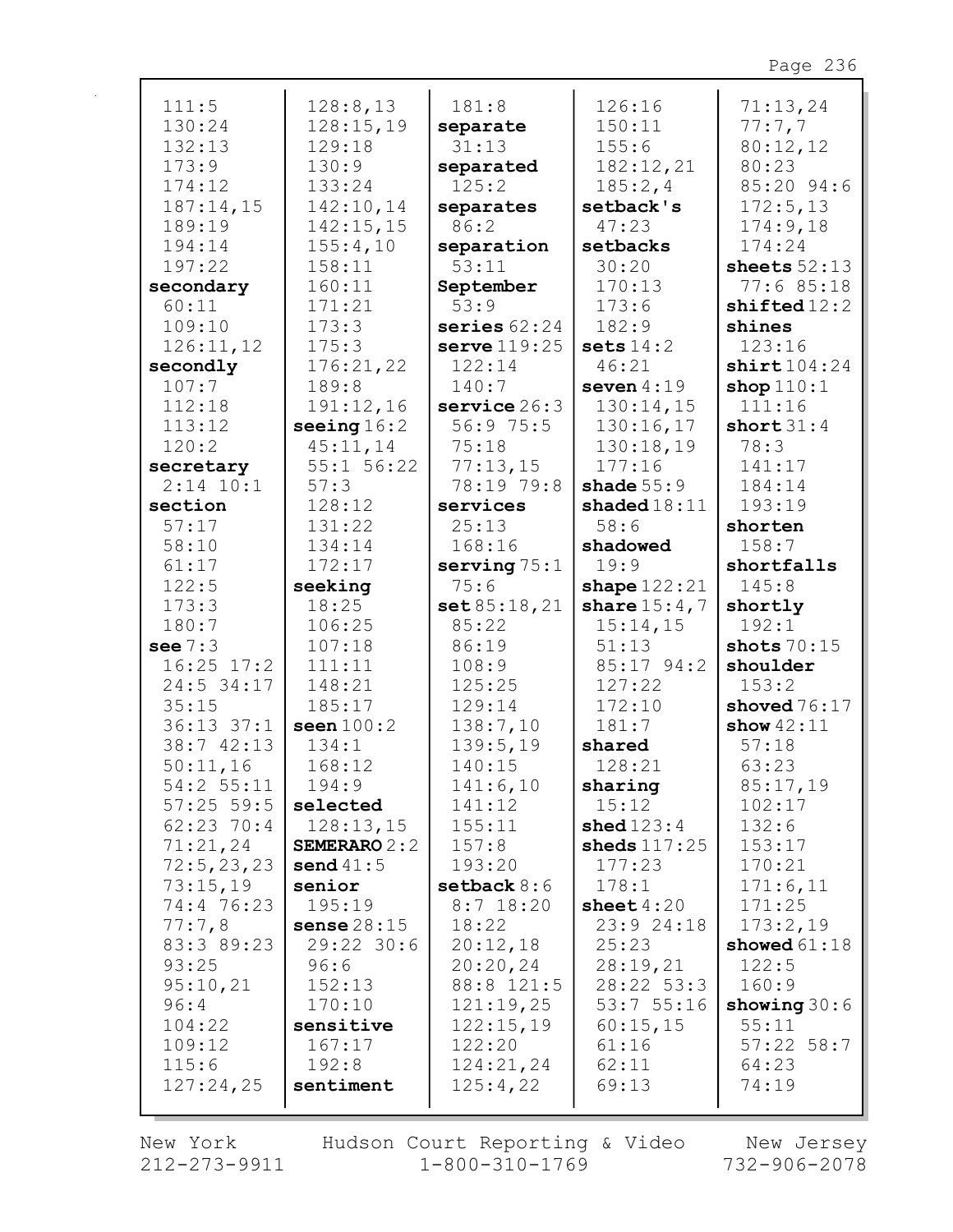| 132:10         | 61:20           | 176:7                       | smaller        | 132:7          |
|----------------|-----------------|-----------------------------|----------------|----------------|
| 142:18,19      | 76:18 85:7      | sites $113:20$              | 18:16          | 133:22         |
| shown $13:15$  | sign 92:20      | situated                    | 126:24         | 146:23         |
| 16:16          | signaling       | 42:9                        | snack $13:9$   | 181:16         |
| $18:11$ $63:1$ | 45:15           | situation                   | 52:20          | sort27:4       |
| 83:24          | significant     | 107:23                      | 62:21          | 76:10          |
| 88:23          | 138:25          | 140:22                      | 99:10          | 77:12          |
| 94:12          | 141:20          | 141:14,18                   | 111:16         | 78:16 81:5     |
| 115:25         | similar         | six59:2,7                   | 184:21,22      | $81:6$ 194:8   |
| 150:24         | 34:22           | 66:9                        | 184:24         | sound $78:2$   |
| 172:15         | $61:17$ 74:8    | 111:13,23                   | 185:1          | 101:8          |
| 176:1          | 118:1           | 125:11,11                   | Snowmass       | sources        |
| shows $59:22$  | 135:24          | 125:12,17                   | 168:3          | 42:10          |
| 63:15          | simplify 27:3   | 129:11                      | social         | south $17:6$   |
| 92:22          | 88:4            | 130:14,15                   | 118:16         | 18:8 19:14     |
| 123:23         | simultan        | 130:16                      | soften $58:8$  | 19:16          |
| 132:15,17      | 35:13 36:2      | 132:6                       | soi18:1        | $24:16$ $25:2$ |
| 133:6,9,15     | $single$ $13:9$ | 169:3                       | 43:24          | 44:24          |
| 178:21         | $single-f$      | 172:1, 2, 18                | soils $44:7$   | 59:21          |
| shrift         | 103:25          | 177:3                       | solely         | 72:20 73:5     |
| 141:17         | $\sin 48:1,9$   | size 113:16                 | 149:23         | 73:8 78:8      |
| shrub 56:12    | $67:1$ 84:15    | 116:23                      | 171:8          | 105:22         |
| shrubs $54:6$  | 90:21           | 122:25                      | solid183:15    | 127:4,6        |
| 64:15          | site 4:20,20    | 123:19                      | somebody       | 152:6,10       |
| 90:15          | $8:1$ 22:11     | 124:14                      | $15:5$ 73:5    | 152:12         |
| shut $15:12$   | 22:13,23        | 129:10                      | 85:7,9         | 168:2          |
| 67:7,10        | 23:1725:9       | 162:20                      | 87:4,15        | southeast      |
| 97:1           | 25:21           | 194:12                      | 89:8           | 22:16          |
| 142:22         | 53:13           | $\texttt{sized10:24}$       | 128:18         | southern       |
| shuts $15:19$  | 76:25           | 119:23,24                   | 131:2          | 25:22          |
| side18:7       | 85:18,21        | sky121:13                   | 189:10,14      | 62:12          |
| 23:8 29:11     | 85:21           | 129:19                      | 190:19         | 93:20          |
| 35:25          | 86:19,25        | 132:18                      | 194:8          | 173:3          |
| 55:14          | 87:10,21        | 133:10                      | 196:19         | southwest      |
| 62:14          | 109:1           | skylight                    | 197:17         | 174:23         |
| 72:20 73:4     | 114:21          | 142:10,12                   | somebody's     | 175:3          |
| 73:10          | 124:17          | 142:14                      | 75:1           | space $13:8$   |
| 83:14 86:6     | 125:12          | skylight's                  | soon $134:18$  | 22:19          |
| 122:22         | 149:22          | 142:17                      | 134:21         | 34:22,23       |
| 171:4          | 157:6,7         | $\texttt{state}$ 138:20     | sooner $193:4$ | 35:2,5,10      |
| 177:25         | 167:15          | $\texttt{slide}\,71\!:\!13$ | sorry $5:22$   | 36:937:6       |
| 182:22         | 169:17          | 76:25 79:4                  | $7:20$ 41:3    | $37:12$ $63:8$ |
| 184:2,5,9      | 170:15          | 79:5,5                      | 42:2,15        | 83:24          |
| 184:9          | 171:11,15       | slight23:19                 | 65:25 66:8     | 112:22,24      |
| 185:8          | 171:17,19       | slightly                    | 67:15          | 113:4,5,19     |
| sidewalk       | 172:17          | 17:6                        | 71:11,16       | 114:2          |
| 48:19,22       | 174:7,8,16      | slope $56:17$               | 75:9 79:6      | 139:22         |
| 48:23 49:1     | 174:18,23       | slopes $121:6$              | 83:1 87:7      | spaces $11:8$  |
| 49:10          | 175:15          | small111:22                 | $95:22$ $96:8$ | 11:13,16       |
| 58:11          | 176:1, 2, 5     | 122:20                      | 104:6          | 11:16,18       |
|                |                 |                             |                |                |

New York 212-273-9911

r

Hudson Court Reporting & Video<br>1-800-310-1769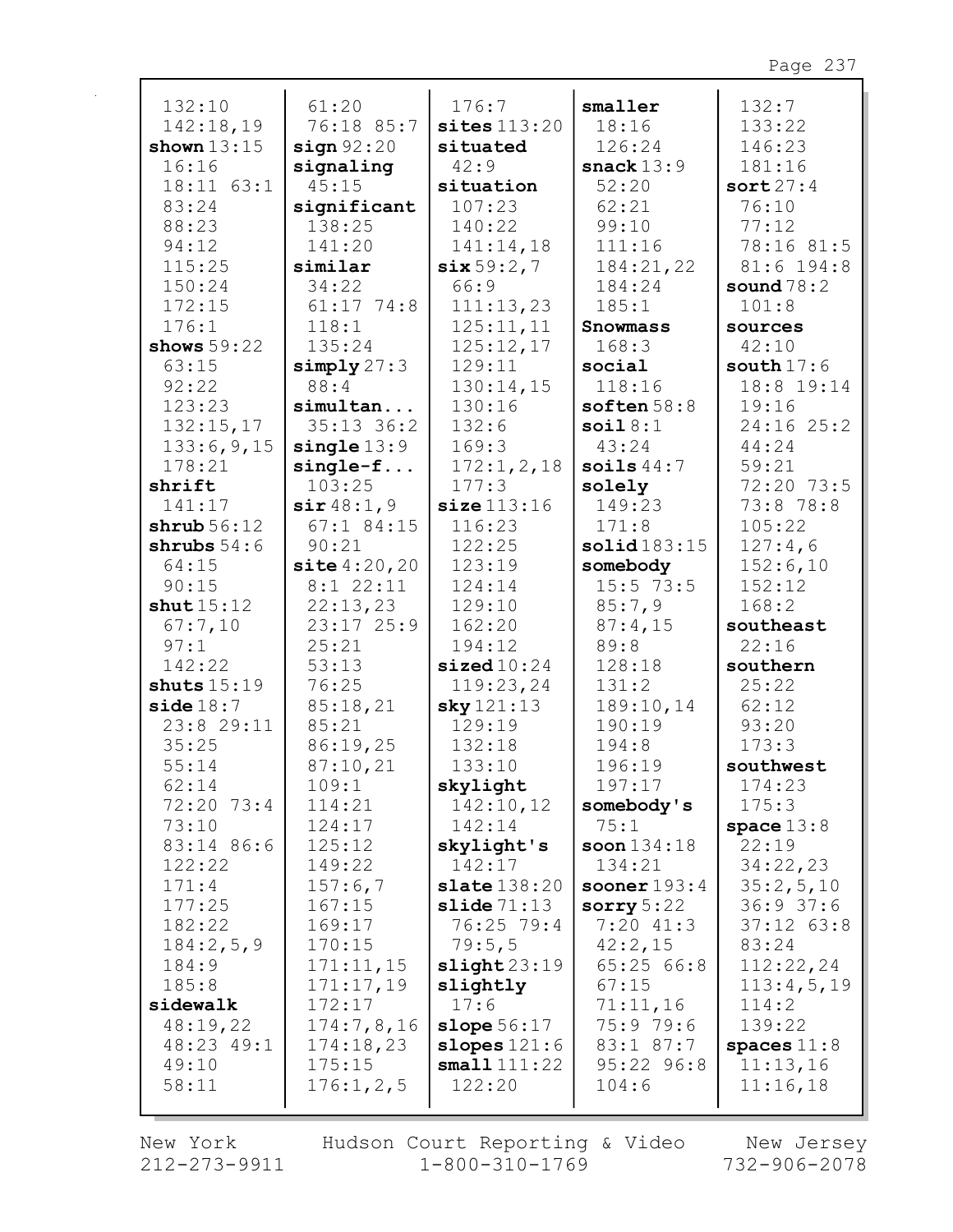| 11:19 24:1     | 42:23          | 138:4,7,9      | 35:17,21                | storage       |
|----------------|----------------|----------------|-------------------------|---------------|
| 24:5, 10, 12   | 108:3,4,9      | 139:7          | 37:4,8                  | 137:8         |
| 24:13,14       | 108:19         | 140:10         | 38:15                   | 175:11,18     |
| 24:15,16       | 109:17         | 160:16         | 39:10 40:2              | stories $8:4$ |
| 24:16,21       | 156:8          | 183:3,3        | 40:4,13,16              | 117:14        |
| 25:2,2,4       | specifics      | 185:13,16      | 40:20,25                | 181:23        |
| 25:18,20       | 82:6           | standards      | $41:2$ $42:3$           | storing       |
| 25:22 26:2     | spectacular    | 33:20          | 42:25                   | 43:14         |
| 26:4 29:1      | 118:9          | 34:20,20       | 44:10,18                | storm19:18    |
| 29:5,6,7,9     | spend $132:5$  | 99:22          | 45:3,7                  | 43:5,13       |
| 29:14,17       | spill 140:23   | 113:10         | 70:671:6                | 44:3,5        |
| 30:9,12,14     | spilling       | 153:5          | 72:13                   | storm's       |
| 30:25          | 140:23         | standing       | 75:23,24                | 41:15         |
| $31:25$ $32:1$ | spoke $59:17$  | 53:21          | 77:21                   | stormwater    |
| 32:4,6,20      | 60:6           | standpoint     | 81:19,25                | 19:15,21      |
| 33:1,3         | 186:12         | 64:11          | 82:8,14                 | 23:14         |
| 34:2 35:11     | spoken $64:8$  | 137:11         | 92:9,15,16              | 43:22         |
| 36:10,11       | spring $80:4$  | 138:12         | $93:7$ 126:4            | 44:12,14      |
| 139:24         | 100:10         | 139:21         | 126:8                   | 73:12         |
| 141:2,4        | spruce $94:15$ | start14:19     | 160:13                  | 167:18        |
| sparse $93:21$ | square $8:9$   | $31:8$ 55:25   | 176:15,19               | story $8:4$   |
| speak $6:2,3$  | 8:10,11,12     | 83:699:4       | 176:23                  | 117:14        |
| $6:11$ $63:10$ | $11:5$ 23:3    | 107:17         | 179:12,23               | 173:8         |
| 68:23          | 34:23 35:2     | started        | 181:19                  | 180:20        |
| 74:20 98:5     | $35:5$ $37:13$ | 106:2          | 182:8                   | 181:2,12      |
| 98:6,6         | 37:15          | 161:6          | Statile's               | 181:12,24     |
| 100:19         | 93:18          | starting       | 12:753:8                | straits       |
| 107:3          | 122:25         | 81:1           | 67:24                   | 118:11        |
| 144:25         | 123:2,20       | state $39:1$   | 82:11                   | strategy      |
| 154:20         | 123:21         | 46:2 99:13     | 117:10                  | 54:10         |
| 167:25         | stacking       | 99:22          | 169:24                  | street $12:5$ |
| 186:9          | 31:8           | 100:6          | 181:18                  | 20:14         |
| speaking       | stand $13:9$   | 199:4,4,7      | stature                 | $61:18$ 80:2  |
| $62:4$ $64:12$ | 52:20          | state-of       | 118:23                  | 115:4         |
| 74:1 75:25     | $62:21$ 73:4   | 121:16         | status $98:15$          | 122:8         |
| 83:2 87:4      | 111:16         | stated $74:6$  | statute                 | 126:9         |
| 132:2          | 184:24         | 140:15         | 107:4                   | 132:21        |
| 147:5          | 185:1          | 160:12         | 199:7                   | 154:20        |
| 155:13         | standard       | statement      | stay $59:13$            | 159:13        |
| special        | 35:6,11        | 98:19          | 159:9                   | 182:22        |
| 192:15         | 36:19          | Statile $2:15$ | staying                 | 183:23        |
| species $13:2$ | 37:14          | 3:5,14         | 177:1                   | streets       |
| 79:13 90:6     | 39:18 40:7     | $12:13$ $14:4$ | stays $40:17$           | 140:24        |
| specific       | 40:10          | $15:18$ 20:2   | $\texttt{steam197:16}$  | strengthen    |
| 60:768:24      | 102:24         | 20:921:2       | Steve $3:15$            | 81:5,6        |
| 107:7          | 126:2,12       | 21:12,19       | 83:5                    | strength      |
| 108:22         | 126:13,18      | 27:16,24       | $\texttt{stick}$ 192:19 | 78:5          |
| 156:2          | 126:20         | 28:3,8         | stone $19:20$           | strenuously   |
| 165:16         | 137:14,23      | 30:22          | 20:8 21:17              | 38:13         |
| specific       | 137:23,24      | 34:19          | stop 159:22             | strict 37:14  |
|                |                |                |                         |               |

 $\mathbf{r}$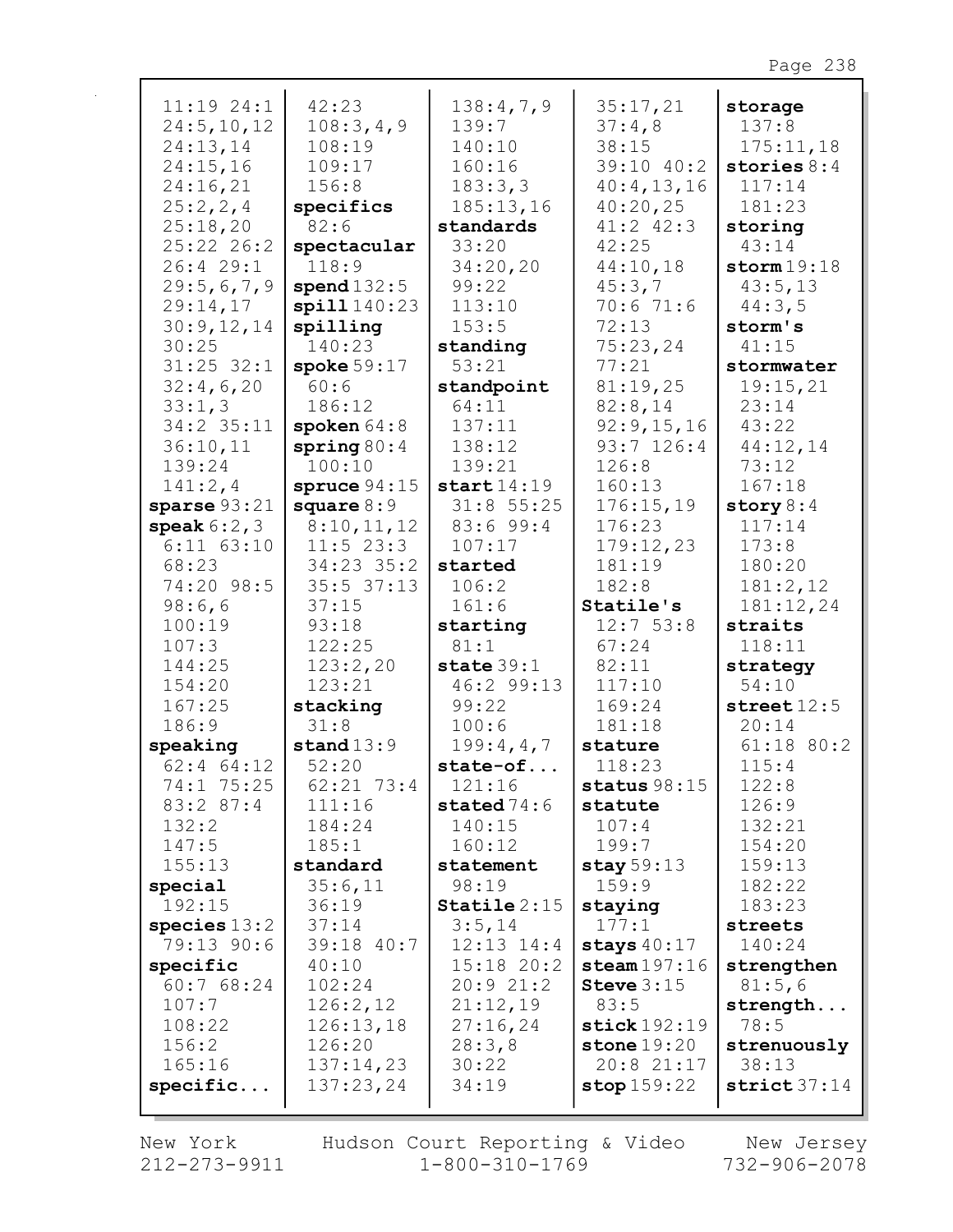| 37:15          | stump $13:22$  | suggest $68:7$ | 24:8 26:15           | 88:9           |
|----------------|----------------|----------------|----------------------|----------------|
| stringy $81:1$ | subdivided     | 96:11          | $27:2$ 32:18         | survival       |
| 81:9           | 109:8          | suggesting     | $37:4$ $51:12$       | 78:9           |
| strong $79:12$ | subdivision    | 162:20         | $62:2$ $65:20$       | Susan $1:15$   |
| stronger       | 41:25          | suggestions    | 70:22,25             | 162:23         |
| 79:25          | 109:4          | 81:24 82:4     | 75:18                | swale $20:3$   |
| strongly       | subject        | Suite $2:3,9$  | 89:21                | swales $12:8$  |
| 119:12         | 111:19         | 14:13          | 92:18                | 19:24          |
| structural     | 123:6          | 166:18         | 94:20                | swaling        |
| 68:3           | 148:11         | summer         | 111:6                | 58:14          |
| structure      | subjected      | 100:10         | 114:17               | swear $105:4$  |
| 32:18          | 101:14         | sun75:21       | 127:3                | swim164:16     |
|                |                |                | 152:25               |                |
| 118:20         | subjective     | sun's 74:25    |                      | swimming       |
| 121:21         | 101:13,13      | sunlight       | 155:17               | 110:2          |
| 123:3,14       | subject        | 80:21          | 160:18,21            | sworn $3:2$    |
| 124:8,9,10     | 102:25         | sunrise        | 166:16,22            | $4:2$ 14:10    |
| 125:25         | submarine      | 102:21         | 173:16               | 14:14          |
| 132:15,20      | 134:12         | sunset         | 177:11               | $50:24$ $51:4$ |
| 133:14,19      | 142:5          | 102:22         | 182:1                | 104:20         |
| 134:9          | submitted      | superfluous    | 192:5                | 105:3,10       |
| 155:6          | 12:19          | 170:17         | 194:8                | 105:11         |
| 175:14,20      | $13:25$ $14:8$ | superimp       | 195:21               | 166:19         |
| 176:10,16      | 26:12          | 58:5           | 196:9                | swung $78:25$  |
| 179:13         | subsequent     | superimp       | 197:14               | synergistic    |
| 180:16         | 109:1          | 63:23          | surface              | 169:5          |
| 182:15         | 193:11         | Superior       | $23:15$ $27:6$       | synergy        |
| 185:4          | substantial    | 106:11         | 27:8,14              | 153:23         |
| structures     | 65:19          | supplement     | 43:17                | system 9:8     |
| 32:10          | 107:10         | 54:1 56:14     | surfaces             | 12:8 19:15     |
| 107:22         | 114:8,9        | 58:14          | 22:15,20             | 19:19,25       |
| 111:12,14      | 158:1          | 60:13          | 23:6,7,21            | 20:623:13      |
| 118:1          | substant       | suppleme       | 27:11                | 43:18,19       |
| 124:21         | 129:9,12       | $4:17$ 51:17   | surprising           | 43:23,23       |
| 125:5,10       | 160:6          | 52:1, 4, 15    | 138:5                |                |
| 126:2          | success        | $supplement.$  | surrounded           | т              |
| 148:24         | 154:4          | 59:164:2       | 20:7                 | T2:124:11      |
| 170:12         | successful     | $supplement.$  | surrounding          | 105:8          |
| 171:18,20      | 103:10         | 56:4,4         | 43:24                | 166:17,17      |
| 171:22         | 111:7          | 62:18          | 182:10               | 199:1,1        |
| 172:18,24      | 144:10         | supplements    | surround             | table31:18     |
| 173:5,7,15     | 153:22         | 53:2           | 124:13               | Taikina $3:19$ |
| 177:2,3,9      | 156:8          | suppose $35:7$ | survey $86:10$       | 9:17           |
| 177:13,16      | 157:23         | 37:175:3       | 86:17 87:9           | 104:18,23      |
| 178:7,13       | 159:17         | supposed       | 87:19                | 104:23         |
| 178:24         | successf       | 99:7 100:9     | 88:10                | 105:2,7,16     |
| 179:9          | 138:25         | 182:7,8        | surveyed             | 105:20         |
| 182:10         | sufficient     | Supreme        | 87:20                | 130:3          |
| 183:5          | 44:2           | 154:24         |                      | 131:20         |
| studies        | 112:21         | sure $15:3$    | surveyor<br>86:12,18 | 141:24         |
| 99:16          | 167:25         | $17:22$ $22:4$ | 87:25 88:2           | 143:3,5,12     |
|                |                |                |                      |                |
|                |                |                |                      |                |

New York  $212 - 273 - 9911$  Hudson Court Reporting & Video<br>1-800-310-1769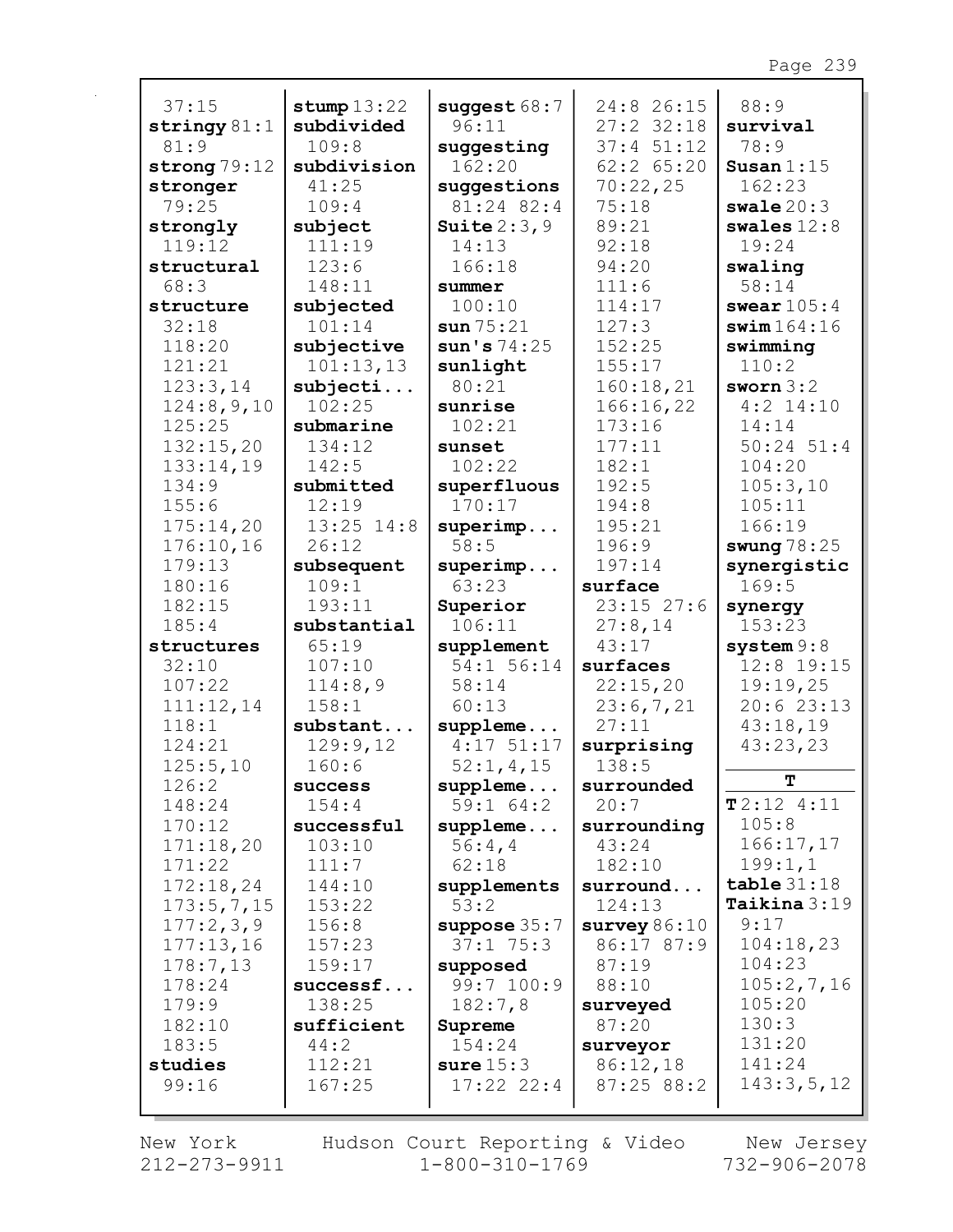| 152:5              | talking                | 139:10,16            | 69:18,25           | 167:25                   |
|--------------------|------------------------|----------------------|--------------------|--------------------------|
| 156:15             | 35:25                  | 161:14               | 71:21              | 168:1, 4, 6              |
| 163:12             | 39:14 47:1             | telling              | 72:18,20           | 168:14,16                |
| 196:3              | 88:18,18               | 103:13               | 73:1,22            | 168:17,20                |
| take $44:5$        | 129:10                 | ten $58:7$           | 74:5,22            | 168:22,24                |
| 70:5 71:7          | 139:1                  | 178:7,24             | 75:6 76:6          | 177:25                   |
| 71:8 73:14         | 149:23                 | 185:12,16            | 76:15 79:7         | 178:1,4                  |
| 84:10,10           | 193:22                 | tend $69:21$         | 83:15 84:8         | 182:4,5,19               |
| 86:16              | tall 78:22             | tennis $4:14$        | 85:1, 3, 23        | 183:12,13                |
| 94:21 95:9         | 179:10                 | 4:158:5,7            | 86:5, 13, 22       | term $70:8$              |
| 96:11              | $\tan 13:10$           | $8:8,13$ 9:9         | 87:12,17           | 90:23                    |
| 104:11,12          | 63:21                  | 10:13,15             | 88:5, 10, 18       | terms $32:16$            |
| 139:13             | tape 86:21             | 10:16                | 88:19,24           | $35:1$ $57:12$           |
| 164:14             | 87:15                  | 11:17,24             | 89:1 97:4          | 60:6,7                   |
| 176:24             | <b>Tappan</b> $47:12$  | 12:1, 9, 11          | 97:24              | 64:3 77:22               |
| 180:14             | 49:5                   | 12:22,24             | 107:20,20          | 78:23 80:1               |
| 189:8,12           | tavern $37:11$         | 12:25                | 110:2              | 83:13                    |
| 190:18             | taverns                | 13:19                | 114:11             | 111:25                   |
| 191:13             | 34:21                  | 14:20,21             | 115:20             | 116:1                    |
| 195:17,18          | team $99:1$            | 14:24,25             | 119:15             | 120:21                   |
| taken $41:13$      | 104:8                  | 16:15,18             | 120:3,6,14         | 137:12                   |
| 53:19              | 128:23                 | 16:23,25             | 121:17,21          | 155:7                    |
| 81:16              | 196:6                  | 17:2,3,6,7           | 121:22             | 160:22                   |
| 87:15              | tech 193:20            | 17:10,12             | 122:10,16          | 161:17                   |
| 118:10             | Technically            | 17:13,14             | 122:17,18          | testified                |
| 129:15             | 30:8                   | 17:17,20             | 122:21,23          | 10:22                    |
| 132:21             | tee $33:2$             | $17:24$ 18:3         | 122:25             | 24:11                    |
| 160:21             | $55:5$ 77:5            | 18:10,12             | 123:1              | 25:20                    |
| 165:3              | 77:5,8,8               | 18:13,15             | 124:15             | 32:19                    |
| 191:20             | 77:22,23               | 18:17 19:1           | 125:1,21           | 52:24                    |
| takes 78:21        | 78:7, 15, 24           | 19:6, 14, 24         | 126:5,6,23         | $57:13$ 96:4             |
| talk $65:4$        | 137:24                 | 20:10,11             | 127:7              | 96:13,18                 |
| 66:3               | 138:8                  | 20:14,19             | 135:10,11          | 114:15                   |
| 106:21,22          | tees $34:4$            | 20:24                | 144:19,19          | 127:1                    |
| 106:23             | teeth $91:5$           | 22:19                | 145:1, 1, 2        | 138:9,16                 |
| 117:9              | telephone              | 24:15                | 145:2, 4, 8        | 143:23                   |
| 121:4              | 101:1                  | 29:13                | 145:22             | 144:21                   |
| 136:9              | television             | 43:13,17             | 146:5,10           | 163:13,24                |
| 137:13             | 43:7                   | 46:14,18             | 147:6,17           | 164:18                   |
| 151:11,16          | tell124:4              | 46:22                | 150:8,20           | testifies<br>14:15       |
| 156:15<br>171:2,16 | 26:24 51:9             | 47:10,12<br>48:16,16 | 151:17,20          |                          |
| 184:18             | $51:22$ 70:2<br>70:6,9 | 48:18 49:7           | 154:8<br>157:13,25 | 105:10<br>testify $51:4$ |
| talked             | 72:1 76:20             | 49:13,18             | 159:24             | $75:4$ 98:8              |
| 110:16,22          | 76:22 89:7             | 52:15,16             | 160:1, 4           | 166:20                   |
| 115:18             | $90:14$ $91:8$         | 56:19,22             | 164:9,9            | testifying               |
| 118:4,5            | 97:24                  | 57:4,12,17           | 165:17             | $11:1$ $42:14$           |
| 124:22             | 102:18                 | 58:5, 16, 17         | 166:2,4,6          | 97:19                    |
| 134:25             | 103:5,8                | 59:4,18              | 166:25             | testimony                |
| 193:18             | 105:17                 | 66:5,11              | 167:5,10           | 3:24:2                   |
|                    |                        |                      |                    |                          |

New York  $212 - 273 - 9911$  Hudson Court Reporting & Video<br>1-800-310-1769

New Jersey<br>732-906-2078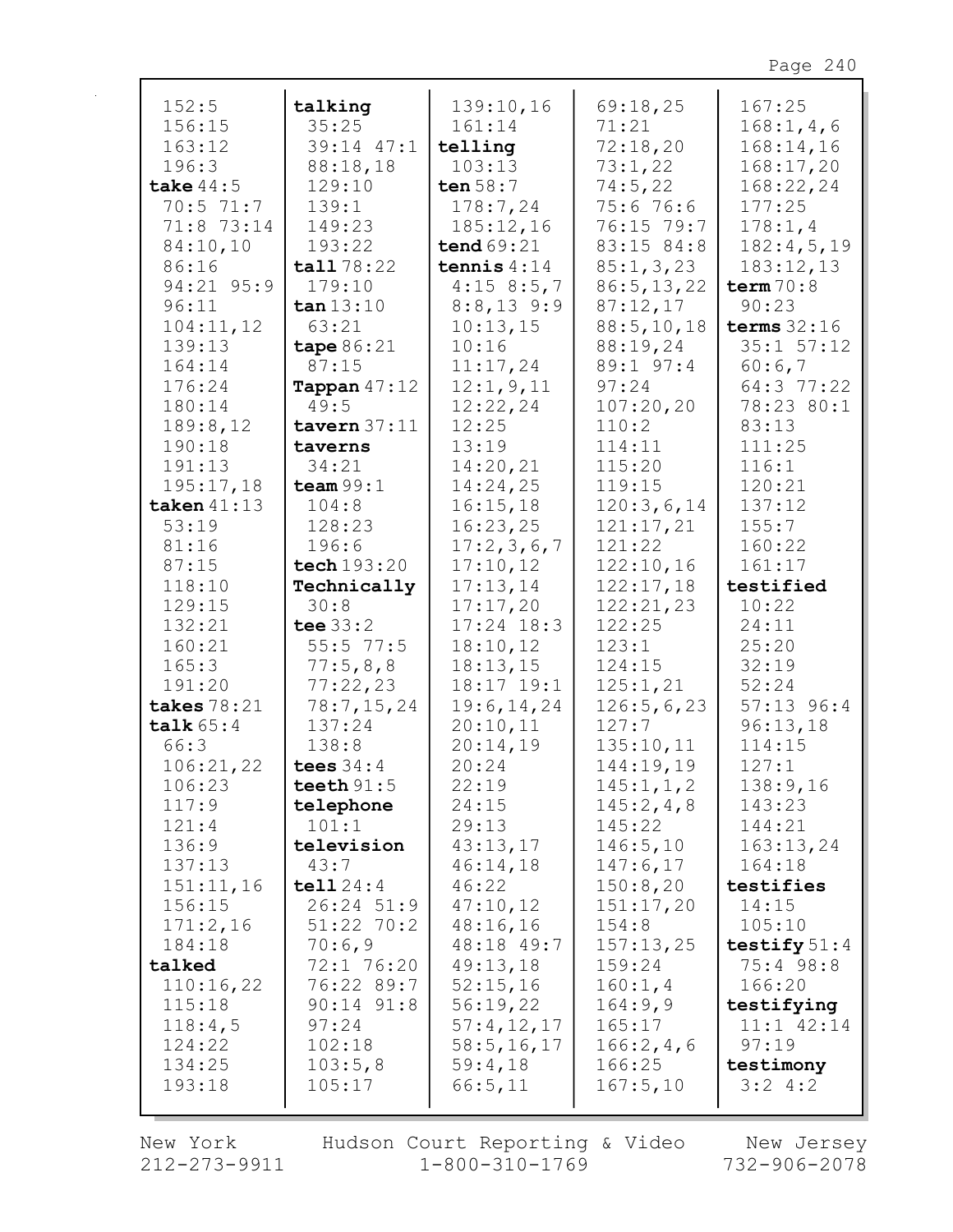| Œ<br>⌒<br>t.<br>┍ |  |
|-------------------|--|
|                   |  |

| $5:11$ $6:11$      | 93:6,10             | 90:21                           | 92:21                 | 160:20                 |
|--------------------|---------------------|---------------------------------|-----------------------|------------------------|
| 9:3,14,15          | 94:4,24             | 96:16                           | 96:14,15              | 162:18                 |
| $9:19$ 10:5        | 95:13,16            | 104:19                          | 101:25                | 164:21                 |
| 10:7,10            | 100:3               | 105:21                          | 102:5, 13             | 168:9                  |
| 14:7 18:25         | 103:23              | 106:22                          | 102:14                | 171:1,22               |
| 26:9 37:17         | 104:17              | 110:4,9                         | 103:8                 | 173:24                 |
| 46:13 50:2         | 105:19              | 119:7                           | 112:2,16              | 175:5,23               |
| 50:5 60:16         | 106:20              | 122:13                          | 112:19                | 177:25                 |
| $64:5$ $67:9$      | 128:2               | 133:17                          | 113:10                | 178:16                 |
| 87:5 89:10         | 132:3,12            | 134:24                          | 114:3,14              | 179:16                 |
| 96:3,5             | 143:3,11            | 135:7,10                        | 114:19                | 180:24                 |
| 97:3,7             | 143:12              | 137:17                          | 115:13,16             | 183:11                 |
| 98:14              | 144:7,8,16          | 148:20                          | 115:19,20             | 184:17,22              |
| 99:23              | 146:19              | 157:13,24                       | 115:23,25             | 186:1, 4, 19           |
| 103:3              | 149:9,10            | 158:9,9,17                      | 116:5,20              | 186:22                 |
| 104:14             | 153:12,18           | 183:12                          | 117:5,8,19            | 187:10                 |
| 105:4<br>120:21    | 160:24              | think $14:19$<br>$16:5$ $17:18$ | 118:17<br>119:19      | 191:5,8,9<br>191:14,18 |
| 127:18             | 169:8,10<br>172:8   | 21:4,6                          | 120:12,14             | 193:3                  |
| 135:1              | 174:21              | 26:13                           | 120:20,22             | 194:10,13              |
| 141:23             | 176:25              | $27:10$ 28:5                    | 121:14,23             | 194:25                 |
| 143:13,18          | 179:3               | 30:11                           | 122:13                | 195:24                 |
| 147:7              | 185:20              | 32:15                           | 124:12                | 196:23                 |
| 150:6              | 196:12              | 34:13                           | 127:7,11              | thinking               |
| 185:24             | 197:6               | 35:22                           | 127:22                | 31:5                   |
| 196:3,4            | Thanksgi            | 36:14,14                        | 128:20                | thinks                 |
| 197:1              | 197:7               | 37:16,25                        | 129:22                | 160:14                 |
| 199:6              | 198:4,6             | 39:9 41:7                       | 130:3,6               | thinner $13:4$         |
| text $131:4$       | that'd $142:3$      | 42:8,19                         | 134:13,22             | 53:24                  |
| 193:16             | theory $20:18$      | 48:24,25                        | 135:4,18              | third $133:4$          |
| thank $6:19$       | they'd $6:12$       | 60:23                           | 136:6                 | 155:24                 |
| 7:19 14:11         | 164:21              | $61:13$ $65:8$                  | 138:21,22             | thirdly                |
| 19:421:1           | 177:15              | $65:21$ $67:8$                  | 139:6,7,18            | 107:9                  |
| 21:20              | thin $59:23$        | 67:969:1                        | 140:1,13              | 114:7                  |
| $23:22$ 26:6       | 62:15               | 69:4,17                         | 140:15,17             | THOMAS $3:11$          |
| $27:15$ 28:8       | 77:17               | 70:19 71:2                      | 141:7,24              | 51:2                   |
| 28:12              | thing $30:23$       | 71:2,6                          | 142:25                | thorough               |
| $37:19$ 38:9       | $61:1$ 77:2         | 73:22                           | 148:8,12              | 143:14                 |
| 38:10,21           | $90:8$ 113:3        | 74:10,24                        | 148:22                | thought                |
| 41:18 44:8         | 134:23              | 75:19 76:3                      | 151:2,22<br>152:20,23 | 126:19<br>129:6        |
| 47:18<br>50:1962:9 | 135:14,14<br>146:25 | 76:11 77:4<br>$77:18$ 78:4      | 153:3,6,9             | 152:9,18               |
| 62:10              | 151:10              | 78:6,9,12                       | 153:16                | 167:5                  |
| 65:23              | 152:24              | 78:20,22                        | 154:16,18             | 179:13                 |
| 66:14 69:6         | 154:13              | 79:11,25                        | 155:5                 | three $8:14$           |
| 72:10              | 155:10              | 80:4,6,11                       | 156:18                | 16:25                  |
| 82:14,15           | 158:5               | 80:14 81:2                      | 157:2                 | 17:13                  |
| 83:4 84:16         | 159:16              | 81:12 82:6                      | 158:3,8,13            | 22:15                  |
| 84:17,21           | things $9:17$       | 83:11,22                        | 158:15,23             | 36:22 55:8             |
| $87:6$ 92:15       | 69:17,21            | 85:18                           | 159:1,20              | 55:8 56:11             |
|                    |                     |                                 |                       |                        |

New York  $212 - 273 - 9911$  Hudson Court Reporting & Video<br>1-800-310-1769

New Jersey<br>732-906-2078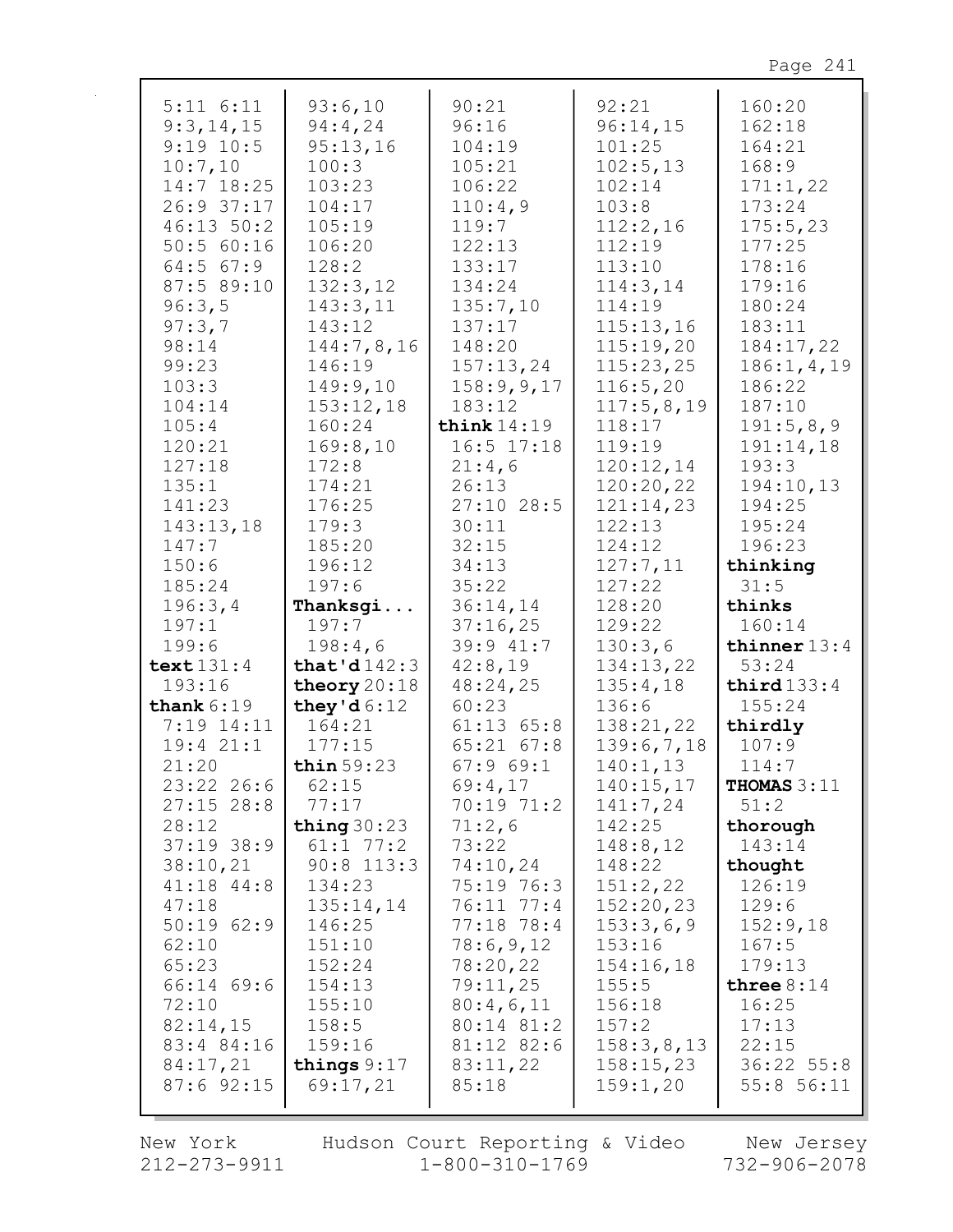| 58:8 77:12<br>79:8,8 | 161:10<br>162:11     | tournament<br>161:21,24                | 83:13<br>94:15      | 127:23<br>190:18         |
|----------------------|----------------------|----------------------------------------|---------------------|--------------------------|
| 92:12                | today $41:4$         | tournaments                            | trees $13:4$        | 193:17                   |
| 107:21               | 54:4 60:4            | 161:9,11                               | 54:6,17,18          | trying $9:21$            |
| 111:11               | 72:4                 | 163:7                                  | 55:6,8,9            | 83:8                     |
| 125:6                | 175:15               | town 110:19                            | 56:858:9            | 128:25                   |
| 150:3                | 176:1,5              | 111:1                                  | 60:24               | tubular                  |
| 155:24               | $\text{told}$ 145:15 | 114:5                                  | $61:10$ $64:6$      | 63:18                    |
| 162:10               | 154:11               | 119:3                                  | 64:7,10             | <b>TUESDAY 1:2</b>       |
| 167:2,20             | tolerant             | 137:17                                 | 65:568:18           | turn $6:1$               |
| 171:22               | 60:4                 | 144:11                                 | 68:19,20            | turned $75:17$           |
| 172:1                | Tom $9:9$            | 167:6,11                               | 68:20 69:3          | 131:6                    |
| 177:13               | 50:20                | 176:17                                 | 73:14,16            | turns $52:12$            |
| 188:12               | tonight $5:2$        | townhouse                              | 73:17               | 94:10                    |
| ticked $64:9$        | 5:166:13             | 23:11                                  | 77:19               | 196:17                   |
| tied $86:24$         | $47:1$ 65:8          | 25:15                                  | 78:14 81:6          | Twenty-five              |
| 188:14,25            | 106:21               | townhouses                             | 92:23               | 179:11                   |
| till 197:9           | 170:8                | 143:19                                 | 93:22               | twice 129:9              |
| 197:13               | 185:22               | 168:10                                 | tremendous          | two $8:4$                |
| time $9:16$          | 190:23               | township $1:1$                         | 111:1               | 17:14                    |
| 24:11,25             | 197:9                | 108:12                                 | 119:18              | 18:16 36:5               |
| 42:14,16             | tools $113:15$       | 143:25                                 | 158:22              | 41:17                    |
| 59:14                | top7:21              | 150:4                                  | trench $19:20$      | 46:21                    |
| $60:12$ $64:5$       | 53:2 56:23           | track $159:8$                          | $20:8$ 43:21        | 52:13                    |
| 67:11                | $57:1$ $67:18$       | tracks $140:7$                         | tried $46:13$       | $53:18$ $55:1$           |
| 68:20,21             | 77:3,3               | traditional                            | trigger             | 55:17                    |
| 76:7 90:12           | 81:13                | 113:14                                 | 157:8               | 59:25                    |
| 91:24 94:3<br>98:19  | topography<br>172:22 | $\texttt{traffic}\,80:8$<br>transcript | 169:17<br>triggered | 72:18<br>73:15 86:1      |
| 101:15               | total $11:8$         | $1:3 \; 5:12$                          | 59:10               | 89:24 90:1               |
| 106:4                | 11:13                | $8:25$ 97:10                           | 66:13               | 92:4 97:14               |
| 108:2,11             | 21:11,14             | 131:7                                  | trim 76:10          | 99:20                    |
| 109:4,16             | 24:10,10             | 199:10                                 | 81:11               | 107:19                   |
| 109:19,25            | 24:24                | transfer                               | triangle 81:4       | 111:17,21                |
| 132:5                | $25:18$ 29:5         | 113:16                                 | trouble             | 112:20                   |
| 145:15               | $30:2$ 32:4          | transitions                            | 15:17               | 117:14                   |
| 152:2                | $33:2$ $34:2$        | 55:1                                   | truck $115:11$      | 134:24                   |
| 155:2,20             | 35:9                 | Transpor                               | true $100:18$       | 148:3                    |
| 155:22               | 123:21               | 138:3                                  | 135:15              | 155:20,22                |
| 159:14               | 137:1,10             | traveling                              | 179:12              | 163:12                   |
| 165:8                | 172:23,24            | 73:5,8                                 | truly $129:19$      | 165:17                   |
| 166:15               | 173:4                | treated                                | 148:21              | 167:21                   |
| 169:14               | 178:23               | 30:21                                  | trust159:5          | 171:20,25                |
| 176:20               | totality             | tree $13:22$                           | 159:6               | 173:11,21                |
| 193:19,24            | 31:19                | 54:21 55:3                             | truth $105:5$       | 177:4,5                  |
| 195:14               | totally              | 55:956:6                               | 105:5,6             | 178:1                    |
| 198:8                | 142:20               | 56:7,9                                 | try 5:9 7:9         | 180:20                   |
| times $66:10$        | touch $66:1$         | $61:11$ 73:9                           | 7:11 15:21          | 181:12,22                |
|                      |                      |                                        |                     |                          |
| 143:17<br>153:8      | 136:14<br>185:16     | 77:13,16<br>78:21                      | 99:2<br>109:12      | 188:12,14<br>$two$ -and- |

New York  $212 - 273 - 9911$ 

 $\mathbf{r}$ 

Hudson Court Reporting & Video  $1 - 800 - 310 - 1769$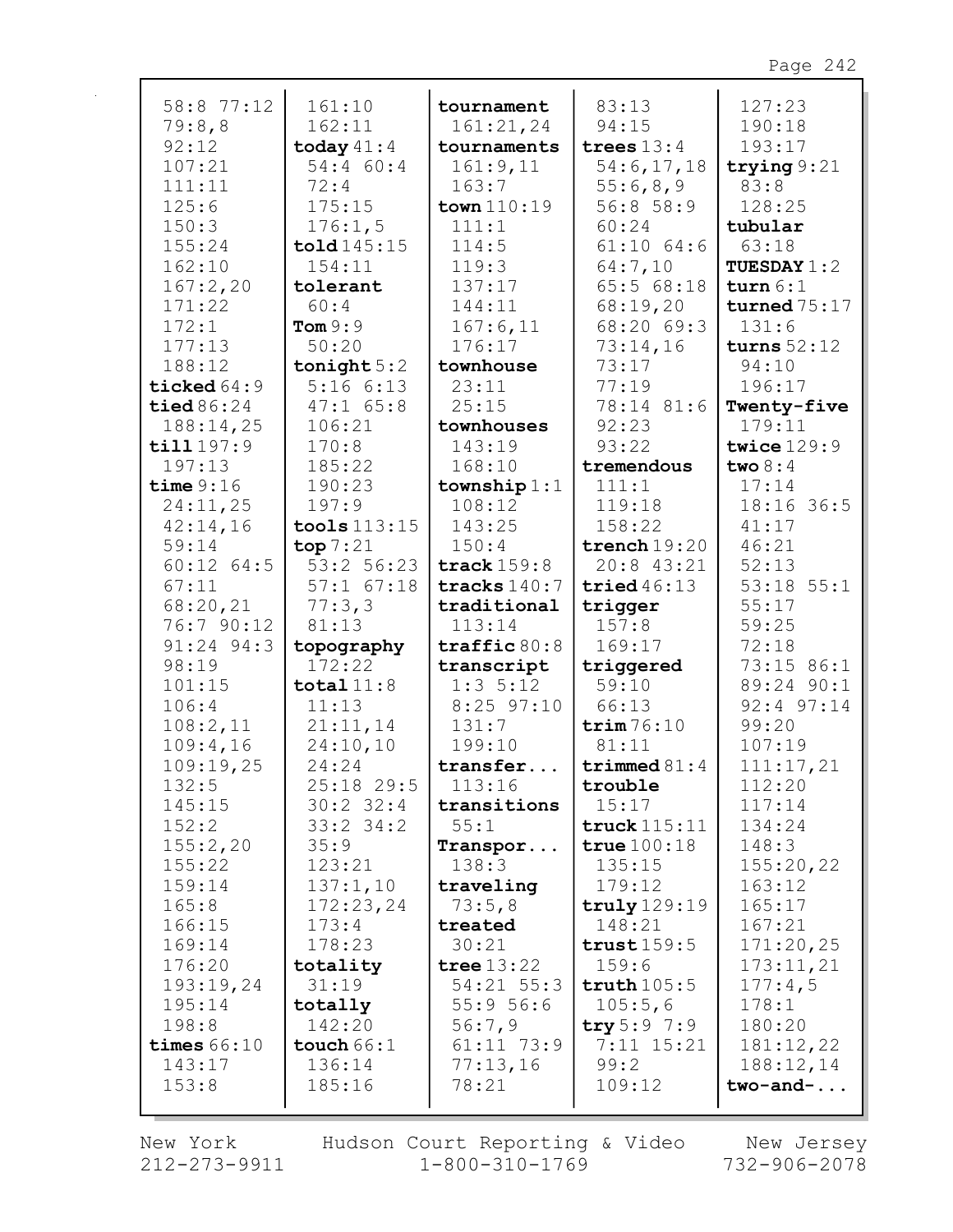| 34:23                | 56:5                          | 112:21           | $\texttt{Vaccaro}$ 1:15  | 148:23              |
|----------------------|-------------------------------|------------------|--------------------------|---------------------|
| 139:22,23            | undetained                    | 113:14           | 162:15                   | 172:25              |
| two-car              | 23:18                         | 114:2            | 188:6,7                  | 173:15              |
| 171:24               | unfortun                      | 117:3,10         | 190:9,10                 | 178:11              |
| 176:5,22             | 71:23                         | 120:16           | 195:8,9                  | 181:10              |
| two-story            | 142:9                         | 124:16           | $\textbf{Value} 1:1$     | variety 5:7         |
| 180:15,24            | 145:11                        | 125:24           | 8:18,21                  | 60:763:15           |
| type $27:11$         | Union $51:3$                  | 136:23           | 15:20                    | 112:22              |
| 89:23                | unique 93:2                   | 138:20           | 38:24                    | various             |
| 104:25               | 107:23                        | 142:23           | $41:16$ $46:7$           | $11:22$ $23:1$      |
| types $110:15$       | 108:12                        | 145:4            | 152:1                    | 25:741:5            |
| 136:3,4,4            | 116:14                        | 146:10           | 168:13                   | <b>vary</b> 89:5    |
| 148:4                | 148:16                        | 150:3            | valuet26:1,3             | vegetation          |
| typical              | 149:1                         | 151:19,23        | $26:3$ 141:2             | 53:24               |
| 137:19               | uniquely                      | 156:17           | values 31:5              | $54:21$ 56:4        |
| 138:19               | 112:12                        | 158:14           | variance 8:2             | 57:10               |
| 159:21               | units 99:11                   | 159:18,24        | 18:21,25                 | 59:19               |
| typically            | 143:24                        | 160:4            | 20:23                    | 77:11               |
| 110:6,12             | unlit123:13                   | uses $25:7$      | 36:13                    | vehicle 80:8        |
| 124:19               | unmute $38:8$                 | 31:11            | $40:23$ $42:8$           | vehicles            |
| 171:10               | 65:11                         | 35:12,24         | $42:22$ $43:1$           | 31:8                |
| 192:18               | unquote                       | 36:22            | 47:21                    | vendor $11:19$      |
| 194:7                | 150:19                        | 110:5,10         | 107:14                   | vendors             |
|                      | upgraded                      | 112:23           | 112:6                    | 24:20               |
| U                    | 89:23                         | 113:5            | 116:7                    | ventilation         |
| Uh-huh               | upper $20:5$                  | 114:4,11         | 117:9                    | 99:11               |
| 151:13               | 137:4,7                       | 116:18           | 126:18,22                | verbatim            |
| uncontro             | upstairs                      | 117:4            | 148:9                    | 199:5               |
| 28:1 44:21           | 119:8                         | 123:25           | 150:10                   | verge 110:18        |
| undergoing           | usage $34:8$                  | 125:8,10         | 170:23                   | versus $27:14$      |
| 109:19               | use 2:14                      | 125:17,18        | 173:16                   | 32:17               |
| underneath           | 11:925:9                      | 125:24           | 178:13,22                | 36:10               |
| 78:13<br>underserved | 30:24                         | 126:14           | 181:12,22                | 112:7               |
| 97:13                | 31:14                         | 137:17           | 183:9                    | 123:1               |
| understand           | $33:25$ $35:1$<br>$35:6$ 36:4 | 144:22           | 185:17,18                | 128:21              |
| 5:176:6              | $36:13$ 39:6                  | 157:13<br>159:23 | variances<br>$8:2$ 20:22 | 181:23              |
| 39:20                | 40:10                         | usually          | 39:19 91:7               | viability<br>135:16 |
| 70:20 85:2           | 58:22                         | 79:17            | 106:23,24                | 157:15              |
| 94:7 97:22           | 63:21                         | utilized         | 107:1,2,9                | viable111:7         |
| 155:18               | 66:11                         | 86:19            | 107:18                   | 157:16              |
| 159:12               | 68:22                         | utilizes         | 111:10,25                | 164:22              |
| 166:7                | 91:22                         | 163:6            | 112:4,9,18               | viburnum            |
| 177:20,20            | 97:19,20                      | utilizing        | 114:3,7,9                | 56:12               |
| understa             | 98:16                         | 11:23            | 117:2,6                  | 64:15               |
| 46:16                | 103:25                        | 121:24           | 141:10                   | VIDEO $1:25$        |
| 77:15                | 107:8                         | 124:25           | 143:15                   | view 54:9, 15       |
| 143:24               | 108:23,24                     |                  | 144:18                   | $62:12$ 73:6        |
| 193:10               | 109:21,24                     | V                | 147:22                   | 83:25               |
| understory           | 110:1,8,8                     | V14:12           | 148:4,6,7                | 84:11               |
|                      |                               |                  |                          |                     |

New York  $212 - 273 - 9911$  Hudson Court Reporting & Video  $1 - 800 - 310 - 1769$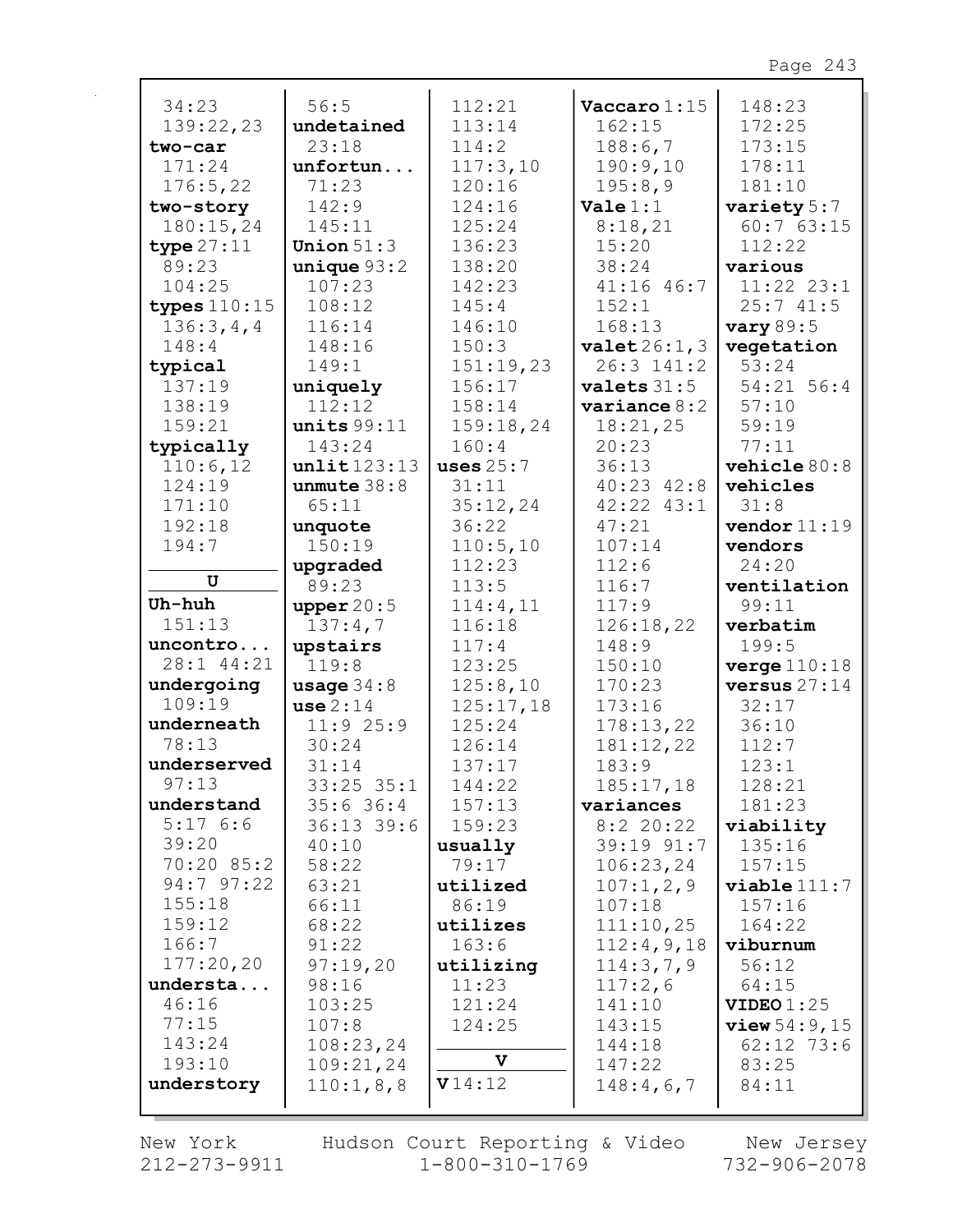| 115:9,14                   | wait $45:17$   | 82:23 83:6     | 167:8,16       | 74:14,16          |
|----------------------------|----------------|----------------|----------------|-------------------|
| 115:15                     | 50:1           | 97:21          | 167:19         | 165:2,2,7         |
| 120:17                     | 145:14         | 102:18         | wants $168:25$ | 165:13,17         |
| 123:9                      | 197:9,12       | 104:12,13      | 189:10         | 166:5, 10         |
| 127:5                      | waited $167:9$ | 104:14,25      | 191:12         | 166:24            |
| viewed 82:2                | waiting        | 115:15         | 192:2          | 168:8             |
| views $54:12$              | 134:15,16      | 127:21         | warehouse      | 169:6             |
| 54:13,14                   | waitlist       | 132:5          | 115:11         | 188:8,9           |
| 74:10                      | 145:2          | 133:12         | warrants       | 190:11,12         |
| 115:17                     | 146:13         | 134:4,17       | 73:15          | 195:10,11         |
| $vinyl$ 13:10              | walk $17:19$   | 141:25         | wasn't $32:22$ | <b>ways</b> 36:25 |
| 63:21                      | $25:15$ 52:9   | 143:9          | 44:1 69:25     | we'116:4          |
| violate                    | 114:22         | 144:2          | 70:8 71:5      | 14:19 22:3        |
| 101:6                      | walked $53:13$ | 145:25         | 94:19          | 26:16             |
| violative                  | walking        | 151:4,6        | 103:9          | $65:22$ $85:1$    |
| 122:18                     | 12:18          | 154:23         | 141:15         | 89:15 96:6        |
| virtual                    | 72:24          | 157:17         | watching       | 99:2              |
| 191:25                     | 122:8          | 158:6          | 134:11         | 104:10            |
| virtually                  | 177:24         | 159:17         | 142:5          | 117:9             |
| $5:8$ 192:3                | walks $114:21$ | 162:15         | water $43:21$  | 134:21            |
| visibility                 | walkway 27:7   | 163:9,9        | watermelon     | 152:23            |
| 74:9                       | 81:15,18       | 164:3          | 79:16          | 160:13            |
| visible                    | walkways       | 165:18         | wave $38:6$    | 177:3             |
| 123:15                     | 27:1           | 167:6          | waving $38:7$  | 184:16,17         |
| visit53:13                 | 136:21         | 168:15,22      | way $6:13$     | 187:12            |
| visiting                   | wall $49:9,10$ | 168:23         | 10:4,12        | 196:19,21         |
| 119:14                     | 54:11          | 169:1          | 14:13          | 196:21            |
| $visual 53:11$             | 61:21          | 180:4,6,7      | $36:15$ $37:2$ | we're $6:13$      |
| 67:25                      | 76:11,18       | 184:13         | 41:16          | $10:9$ 18:16      |
| 122:14                     | 86:6,8         | 186:5, 18      | 52:11,21       | 19:13 20:6        |
| 123:10                     | 122:9          | 187:7,7,7      | $55:1$ 59:9    | 21:17             |
| visually                   | Wallington     | 187:8          | 70:4 72:1      | $23:11$ $43:6$    |
| 131:16                     | 194:5          | 189:14         | 75:14,14       | $52:23$ 53:5      |
| vital 119:3                | walls $21:14$  | 190:17         | 75:15          | 53:14 54:5        |
| vitality                   | 175:19,21      | 191:13         | 85:19 95:6     | 54:14,21          |
| 157:19                     | want $15:14$   | 192:4,11       | 100:11         | 55:1,2,7          |
| Voir $3:20$                | $15:15$ $17:5$ | 192:17,18      | 109:14,14      | 55:11,20          |
| 105:13                     | 17:16,16       | 197:1          | 115:23         | 56:3,3,5          |
| $\texttt{volume} \, 23:14$ | 24:23          | wanted $25:5$  | 122:21         | 58:762:11         |
| $43:14$ $44:2$             | 26:13          | $32:3$ 41:14   | 133:1,20       | $62:24$ $63:7$    |
| vote 30:3                  | $30:24$ 31:5   | $61:5$ $97:10$ | 138:22         | 63:23 64:7        |
| 187:17                     | 36:12,25       | 97:12          | 139:6          | 64:10,12          |
| 189:8                      | 38:10          | 108:4          | 141:1          | 64:16             |
| 190:20                     | $40:10$ $41:6$ | 118:21         | 184:3          | 67:17             |
| 192:3                      | $47:22$ 50:1   | 130:5          | 193:20,25      | 82:12             |
| votes $188:25$             | 50:6,7         | 136:14         | 194:4          | 83:11             |
|                            | $51:9$ $61:25$ | 154:12         | Wayne $1:16$   | 88:17,18          |
| W                          | 75:7,24        | 156:8          | $3:23$ 9:6     | 93:9 102:5        |
| <b>W</b> 48:13             | 80:9 81:2      | 157:19         | 72:16,17       | 102:13            |
| 166:17                     | 81:12 82:2     | 164:8          | 73:17          | 107:16            |
|                            |                |                |                |                   |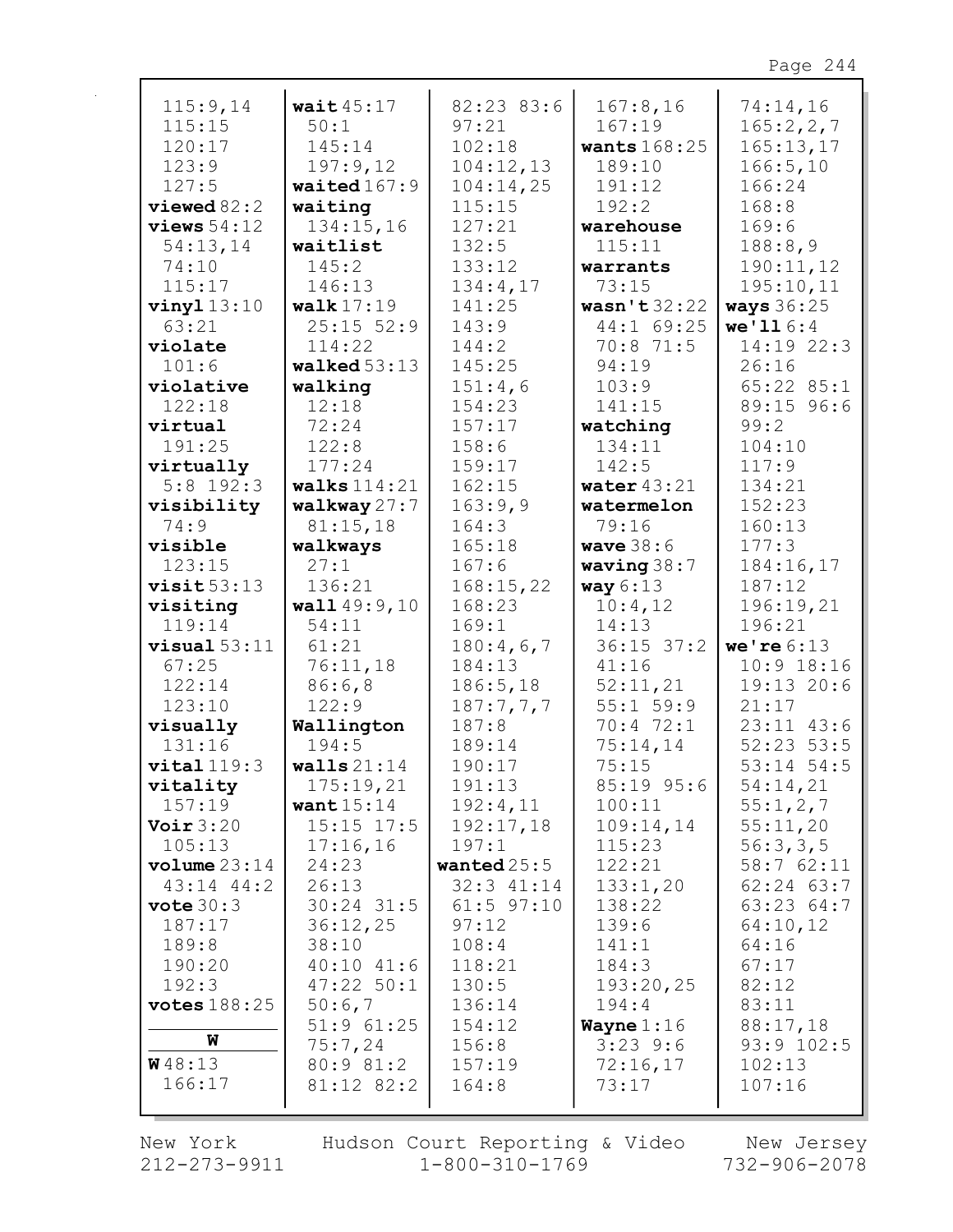| 111:4,11             | 96:15                    | 147:17                         | 146:2               | $91:10$ $94:2$         |
|----------------------|--------------------------|--------------------------------|---------------------|------------------------|
| 113:2,3,3            | 113:8,21                 | 152:7,10                       | 147:16              | 94:5,10,19             |
| 113:4,9,10           | 114:20                   | Westchester                    | 151:16              | 95:4,9                 |
| 114:1                | 134:1                    | 110:23                         | 152:6               | 104:5,7,18             |
| 116:14               | 138:23                   | 135:22                         | 163:23              | 106:20                 |
| 126:21               | 171:14                   | 137:20                         | 166:12,21           | 128:2,11               |
| 128:12               | 184:12                   | 147:9                          | 167:2               | 128:15,23              |
| 130:6,9              | 192:6                    | 152:10                         | 168:14              | 129:2,5                |
| 133:2                | web 193:25               | 161:8,11                       | 170:2               | 130:8,14               |
| 134:15               | Weber $3:9$              | 161:20                         | 171:23              | 130:16,18              |
| 139:1,16             | 45:17,20                 |                                |                     |                        |
|                      |                          | 162:8,16                       | 178:4               | 130:23                 |
| 140:16,16            | 45:21,23                 | whichever                      | witness $3:2$       | 131:21                 |
| 140:23               | 46:1, 4, 6, 9            | 36:11                          | 4:26:5              | 132:7,12               |
| 141:1,15             | 46:11 47:3               | white $34:15$                  | 15:10,22            | 133:25                 |
| 143:4                | 47:5, 15, 18             | $57:10$ 58:7                   | 16:1, 4, 13         | 134:6,15               |
| 144:23               | 48:4                     | 60:9,11,18                     | 16:20               | 134:19                 |
| 147:5                | website $5:13$           | 61:7,15,23                     | $17:22$ $18:2$      | 142:2                  |
| 150:1                | $5:15$ $9:1$             | 62:18 73:4                     | 19:521:9            | 144:5,7,16             |
| 157:15               | 10:2                     | 77:13                          | 21:13,21            | 145:5                  |
| 158:1, 6, 7          | wedding                  | 80:16,19                       | 26:17 27:2          | 146:12,14              |
| 158:7                | 24:13                    | 80:25 81:4                     | 27:5, 13, 22        | 146:17,22              |
| 159:5, 5, 20         | Wednesday                | 81:8                           | 28:2,7,17           | 147:12,14              |
| 160:11,16            | 192:18,19                | 104:24                         | 29:3,7,18           | 147:23                 |
| 160:20               | Wednesdays               | 138:13                         | 29:24 30:8          | 148:1,14               |
| 163:25               | 192:18                   | widened $76:5$                 | 32:2,7,12           | 149:19                 |
| 164:10               | <b>week</b> 120:21       | 76:8                           | $32:24$ 33:6        | 150:15                 |
| 169:23               | 129:25                   | wild $155:7$                   | 33:10,13            | 151:8,14               |
| 171:3                | week's $46:12$           | willing                        | 33:19 38:4          | 152:3,8,12             |
| 172:17               | weekend                  | 114:16                         | 38:14               | 152:20,23              |
| 173:1                | 100:11                   | windy $101:9$                  | 41:22               | 154:16,22              |
| 174:3                | weekly                   | winter $79:20$                 | 42:19               | 155:3,18               |
| 176:7                | 145:24                   | 128:8                          | 43:12               | 156:7,13               |
| 178:10,11            | weeks $155:24$           | 129:20                         | 44:17,19            | 157:1,11               |
| 181:10,25            | weigh $75:8$             | 132:16                         | 45:6,9              | 158:13                 |
| 182:11               | 143:8                    | 133:10                         | 46:17,24            | 159:20                 |
| 185:21,24            | 159:12                   | 135:13                         | 47:4,9,16           | 160:3                  |
| 189:12               | weighing                 | 164:15                         | 48:3,24             | 161:15                 |
| 190:21               | 112:7                    | 165:4                          | 49:4,14,17          | 162:4,13               |
| 191:8,9              | weir $171:4$             | wintertime                     | 50:18,20            | 162:24                 |
| 193:11,22            | Welcome                  | 151:19                         | 51:16,24            | 163:4,8,20             |
| 195:22               | 106:17                   | 154:8                          | $52:8$ 62:2         | 164:17                 |
| 196:16               | went $48:15$             | wish $6:3$                     | 62:4,10             | 165:1, 5, 10           |
| we've 13:12          | $60:21$ 85:5             | 70:9                           | 67:6,12,22          | 165:15,20              |
|                      |                          |                                |                     |                        |
| $17:3$ 19:9<br>21:10 | 89:7,8                   | Witmondt $4:3$<br>$9:4$ 110:18 | 68:23<br>69:15 73:3 | 166:7                  |
| 54:16,17             | 146:24                   | 118:5                          |                     | 169:16,22<br>170:15,25 |
| 54:19 58:4           | weren't $68:2$<br>170:16 | 132:1                          | 73:24<br>74:20      | 171:13                 |
|                      | west14:13                |                                | 75:2                |                        |
| 58:4 60:5            |                          | 134:25                         | 77:20               | 172:3,8<br>175:21      |
| 60:10,10             | $53:4$ 146:3             | 139:1                          | 81:17               |                        |
| 64:1,8               | 147:8,10                 | 141:19                         | $82:17$ $91:1$      | 177:10,15              |
|                      |                          |                                |                     |                        |

New York  $212 - 273 - 9911$  Hudson Court Reporting & Video<br>1-800-310-1769

New Jersey<br>732-906-2078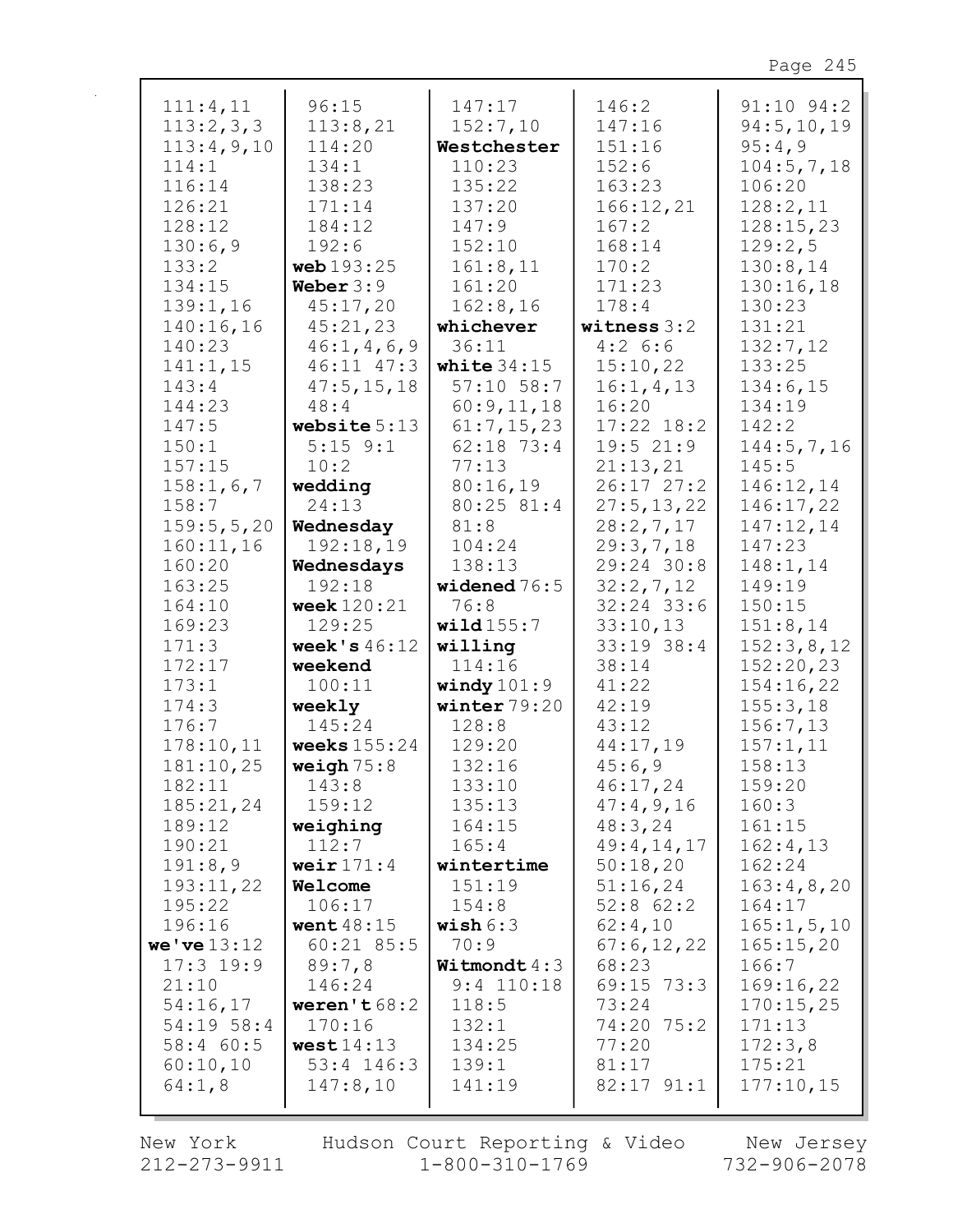| 178:3,8                   | worse $69:23$        | 103:21                          | 107:15                | 1.797:16     |
|---------------------------|----------------------|---------------------------------|-----------------------|--------------|
| 179:8,11                  | wouldn't             | 134:19                          | 108:3                 | 1022:13      |
| 180:17,22                 | 29:4 169:5           | 156:24                          | 109:5                 | 61:16        |
| 181:3,14                  | wrap80:9             | 157:1                           | 148:16                | 122:6        |
| 182:17                    | 96:7                 | 162:23                          | 150:17,23             | 185:5,11     |
| 183:10,19                 | 136:15               | 165:2                           | 179:17                | $10$ -feet   |
| 183:25                    | 184:15               | 174:3                           | <b>zoned</b> 103:24   | 60:23        |
| 184:24                    | wrapping             | 175:23                          | zoning $11:8$         | $10$ -foot   |
| 185:3,7,12                | 115:4                | 177:11                          | $24:1$ 33:4           | 75:17        |
| 185:15                    | wraps $184:5$        | 191:10                          | $33:17$ $48:1$        | 126:21       |
| witness's                 | wrestling            | 193:3,6                         | 106:2                 | 185:4        |
| 87:5                      | 153:19               | 196:15                          | 107:11,24             | $10$ -foot-  |
| witnesses                 | writing              | 197:12                          | 108:1                 | 58:5 183:8   |
| 5:11,21,24                | 107:24               | year 41:16                      | 109:16                | 10/22/21     |
| $9:12$ $96:3$             | written              | 97:14                           | 112:19                | 4:21         |
| 96:12,18                  | 117:24               | 100:18                          | 113:11                | 174:19       |
| 196:2                     | wrong $27:19$        | 118:13                          | 116:9,12              | 10074:21     |
| wondered                  | 33:23                | 167:12                          | 126:8                 | 118:12       |
| 69:13                     | 44:18                | year-round                      | 148:11,15             | 166:18       |
| wonderful                 | 152:8                | 120:6                           | 148:22                | 1013:16      |
| 115:17                    |                      | 135:15                          | 149:4                 | 1053:19,20   |
| 129:6                     | $\mathbf x$          | 145:4,22                        | 154:4                 | 108137:3     |
| <b>wood</b> 63:19         | x3:14:1,11           | 145:25                          | 156:4,8               | 115:5,10     |
| 63:22                     | 36:10,11             | 146:4                           | $z$ oom $15:25$       | 53:10        |
| woodland                  | XI02050              | 151:22                          | $23:6$ 38:11          | 62:11        |
| 55:13,19                  | 199:15               | 157:16                          | $62:6$ $65:9$         | 104:14       |
| 55:20,24                  |                      | 164:12,13                       | 65:10                 | 115:6        |
| 56:13                     | Υ                    | 164:18,21                       | 85:25                 | 117:17       |
| woods $78:10$             | y31:20               | years $78:21$                   | 90:13                 | 124:9        |
| word $180:14$             | $\texttt{yard20:12}$ | 90:7,7                          | 131:14,15             | 178:25       |
| words $31:3$              | 20:20,24             | 92:4,12,12                      | 131:18,21             | 11/19/2021   |
| 40:8 92:11                | 57:2565:6            | 93:22                           | 174:22                | $4:18$ 52:2  |
| work $9:21$               | 124:16               | 106:7                           | 175:2                 | 52:6         |
| 36:25                     | 125:22,25            | 138:24                          | 186:7,20              | 11:0067:9    |
| 64:23                     | 126:16               | 162:17                          | 187:2,12              | 67:14        |
| 75:14 83:8                | 127:8                | 167:3,20                        | 193:12                | 184:12       |
| 160:13                    | 182:9,15             | 167:21                          | 194:9                 | 11:17198:9   |
| worked $111:2$            | 182:16,18            | 173:11                          | zoom-in               | 113137:1     |
| working                   | 183:8,18             | <b>Yep</b> $21:21$              | 171:11                | 11664:6,10   |
| 116:2                     | 183:24               | <b>yeses</b> $188:11$           | <b>zoomed</b> $132:8$ | 11th5:6      |
| 145:6                     | 185:8                | 188:16                          | zooming $53:5$        | $8:24$ 9:3   |
| 160:17                    | yards $20:15$        | yesterday                       |                       | 9:14,23      |
| works $136:21$            | 90:15                | 15:16                           | 0                     | 10:22        |
| 193:2,6                   | yeah 27:22           | yield72:9                       | 0.411:5               | 13:21        |
| world125:15               | 43:10 46:4           |                                 | 070242:3              | $21:24$ 26:9 |
| world-re                  | $47:5$ 67:14         | yields $36:11$<br>York $132:14$ | 07054-2891            | $50:25$ 96:3 |
| 163:23                    | 70:22 75:9           |                                 | 2:6                   | 96:5,13      |
|                           | 79:7 80:25           | Z                               | 076452:10             | 99:24        |
| worry $132:4$<br>worrying | 92:19 93:9           | zone $94:6$                     |                       | 12 115:6     |
| 41:9                      | 101:7,22             | 103:25                          | 1                     | 12-month     |
|                           |                      |                                 |                       |              |
|                           |                      |                                 |                       |              |

New York  $212 - 273 - 9911$  Hudson Court Reporting & Video<br>1-800-310-1769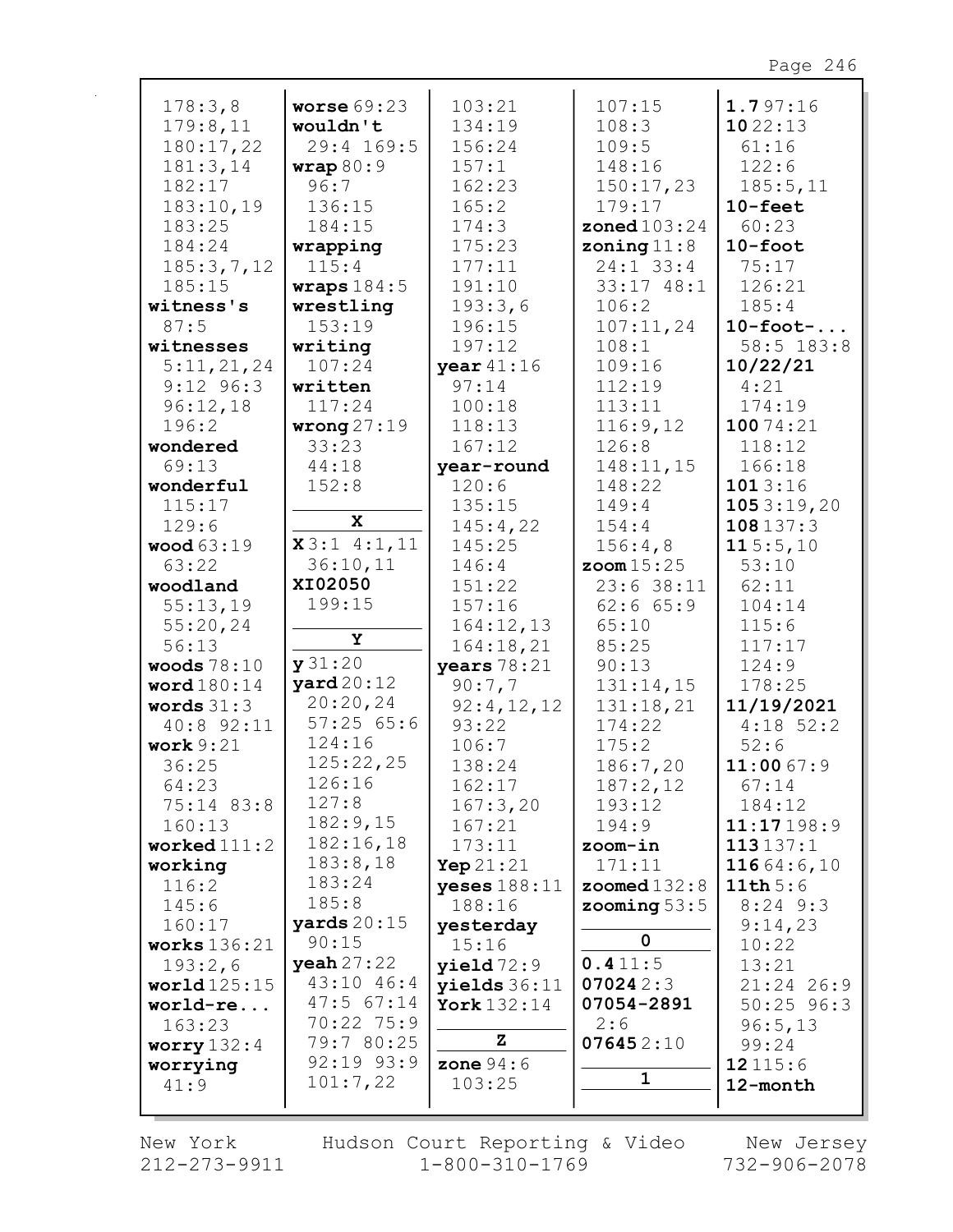| 120:10           | 1613:22            | 203:5106:7     | 150:14,22          | 179:7             |
|------------------|--------------------|----------------|--------------------|-------------------|
| 160:4            | 1643:23            | 109:2          | 173:9              | 30925:20          |
| 12011:55:3       | 39:11              | 146:10         | 179:25             | 139:23            |
| 8:18 85:22       | 42:11              | 20051:3        | 181:10,11          | 318:17            |
| 174:7,16         | 1664:3,3           | 2000 76:4      | 181:23             | 31st 174:12       |
| 12th 192:21      | 1693:23            | 20018:17,17    | 182:11,12          | 333:7             |
| 193:23           | 174:16             | 2005149:14     | $25 - feet$        | 117:13            |
| 13-page $52:2$   | 48:20              | 150:1          | 181:4              | 179:8             |
| 13,7508:11       | 69:25              | 2008 4:13      | $25$ -foot $12:3$  | 181:11            |
| $13,750-s$       | 80:14 85:7         | 16:15,17       | 122:19             | 33-feet           |
| 123:20           | $17$ -and-a        | 16:24          | 124:20,24          | 179:7             |
| $13:43-5.9$      | 46:19              | 18:11          | 126:2              | 358:390:7         |
| 199:10           | 49:14,15           | 70:17          | 160:1              | 126:17,21         |
| 1304:19          | 17,00011:5         | 71:20 72:2     | 182:12             | 182:7,13          |
| 143:3,3          | 23:3               | 72:5           | $25 - year$        | 185:6             |
| 32:1             | 17.589:5           | 2015 110:17    | 19:18              | $35 - feet$       |
| $14$ -foot       | 121:20             | 118:11         | $41:15$ $43:5$     | 183:1             |
| 179:13           | 122:11             | 201639:10      | 44:5               | $35 - foot$       |
| 14039:17         | 17.588:7           | 108:1          | 2500115:3,7        | 150:11            |
| 64:7             | 87:13              | 149:4,12       | 263:68:17          | 350-person        |
| 142 22:12        | 88:22              | 150:7          | 26, 1368:9         | 24:13             |
| 41:23            | 17.58-foot         | 2018 108:16    | 122:25             | 3621:11,15        |
| 109:9,24         | 86:9               | 108:21         | 261136:25          | 36024:10,12       |
| 182:18           | 1744:21            | 116:15         | 267182:19          | 24:25 26:5        |
| $142$ -acre      | 183:4 21:17        | 149:4          | 183:4,11           | 138:16            |
| 157:22           | 41:7               | 174:12         | 26th 192:23        | 139:5,18          |
| 142.27337:5      | 119:19             | 20211:2        | 273:5              | 140:16            |
| 1433:21          | 135:8,12           | 149:6          | 27,776             | 141:3             |
| 1522:12,14       | 18-hole $40:6$     | 174:14         | 123:20             | 378:5 120:3       |
| 135:20           | 40:9 108:6         | 2023199:16     | 283:6              | 121:2,2           |
| 171:8,12         | 112:13             | 22nd53:9       |                    | 37011:13          |
| 190:18           | 116:13             | 174:14         | 3                  | $25:19$ 26:4      |
| 150 $35:2, 4, 5$ | 18-holes           | 231:2 85:20    | 377:7,7            | 29:17             |
| 37:13,14         | 40:21              | 181:22         | 121:19             | 140:1,15          |
| 39:14 41:8       | 19109:2            | 2402:9         | 143:25             | 140:16            |
| 55:19            | 1930s 76:2         | 166:18         | 172:5              | 141:4             |
| 109:6            | 19664:10,11        | 258:4,6,8      | 199:16             | 37334:1           |
| 129:15,17        | 1992 106:1         | $12:2$ $17:11$ | $3 -$ feet $95:12$ | 374137:1,9        |
| 132:22           | $1995 - i sh$      | 18:14,20       | $3$ -inch $21:14$  | 383:8             |
| $150 - foot$     | 76:21              | 19:7,9         | 3021:5             | 384 32:6          |
| 56:16            | 19th 192:22        | 46:16          | 60:19              |                   |
| 151136:18        |                    | 57:14          | 64:15              | 4                 |
| 1533:22          | $\overline{2}$     | $60:20$ 73:2   | 78:21              | 44:20 55:16       |
| 15th 53:13       | 22:353:3,7         | 117:14         | 105:9              | 116:7             |
| 164:14           | 77:1,5             | 120:3          | 146:10             | 122:24            |
| 62:15            | $94:6$ $95:8$      | 126:19,20      | 150:13             | 174:9,18          |
| 149:19,24        | $2 -$ foot $58:14$ | 126:25         | 182:6              | $4/10$ ths $23:2$ |
| 16011:16         | 95:6,12            | 131:17,24      | $30$ -inch $21:5$  | 23:20             |
| 24:12            | 2-foot-high        | 133:1          | 21:14              | 4011:19           |
| 42:12            | 57:15              | 150:9,13       | $30$ -somet        | 24:16             |
|                  |                    |                |                    |                   |

New York 212-273-9911 Hudson Court Reporting & Video<br>1-800-310-1769